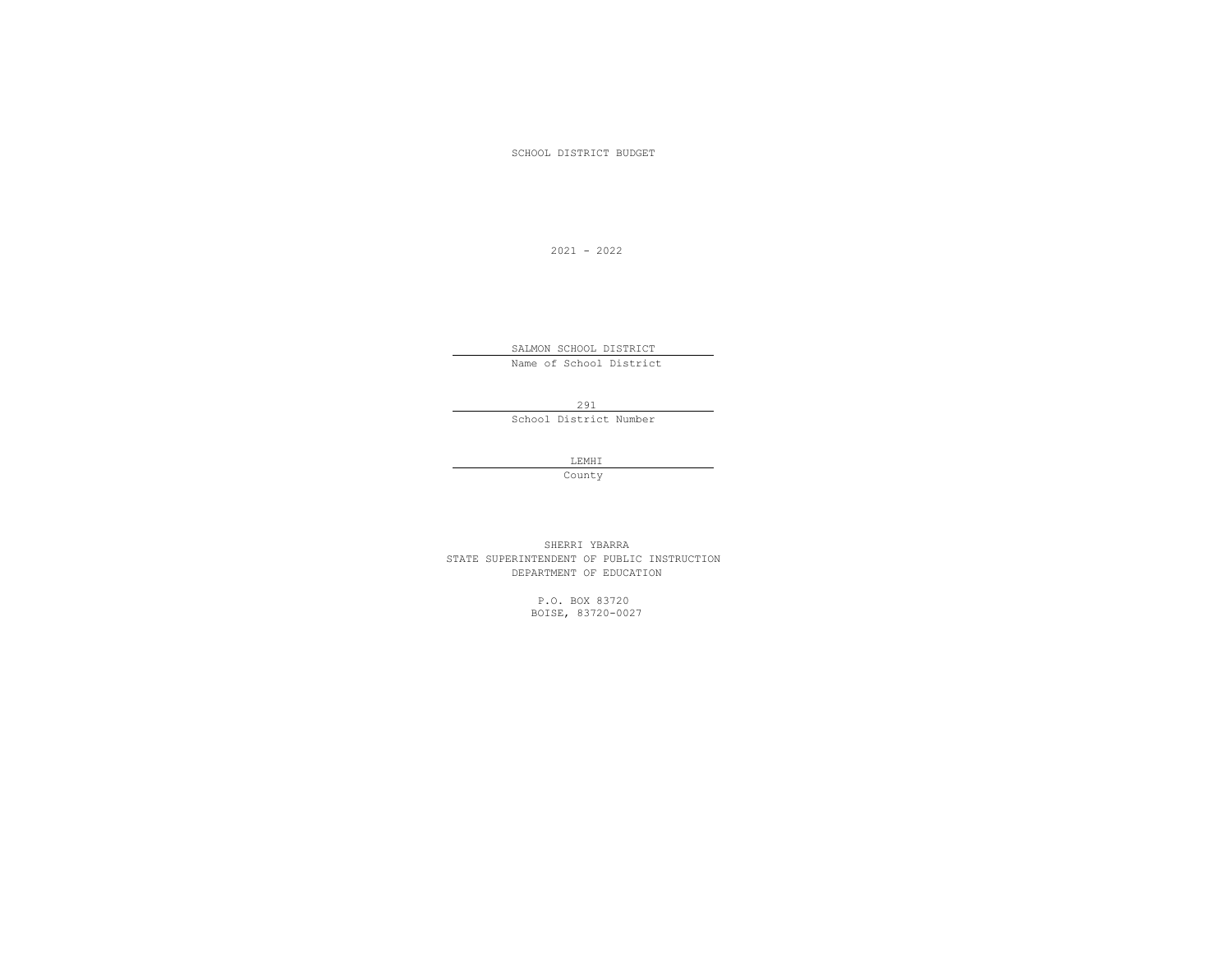## 2021-2022 SCHOOL BUDGET

 This document represents the Board of Trustees' estimate of revenues, proposed expenditures and the fund balances of available school funds for the 2021-2022 fiscal year. The planning, preparation and presentation of the budget has been directed by the Board of Trustees and the use of these resources will enable the school district to accomplish its goals and objectives for the school year.

 In compliance with Section 33-801, Idaho Code, and the policy of the State Superintendent of Public Instruction, this document has been presented at a public hearing in the school district on \_\_\_\_\_\_\_\_\_\_\_\_\_\_\_\_\_\_ and the Board of Trustees formally adopted this budget on \_\_\_\_\_\_\_\_\_\_\_\_\_\_\_\_\_\_\_\_\_\_\_\_\_\_\_\_\_\_\_\_\_..

|  | SIGNED: |
|--|---------|
|--|---------|

SUPERINTENDENT OF SCHOOLS CHAIRPERSON OF THE BOARD

CONTACT PERSON SCHOOL DISTRICT/CHARTER NAME

EMAIL ADDRESS DATE

THONE NUMBER<br>
PHONE NUMBER<br>
Superintendent of Public Instruct Superintendent of Public Instruction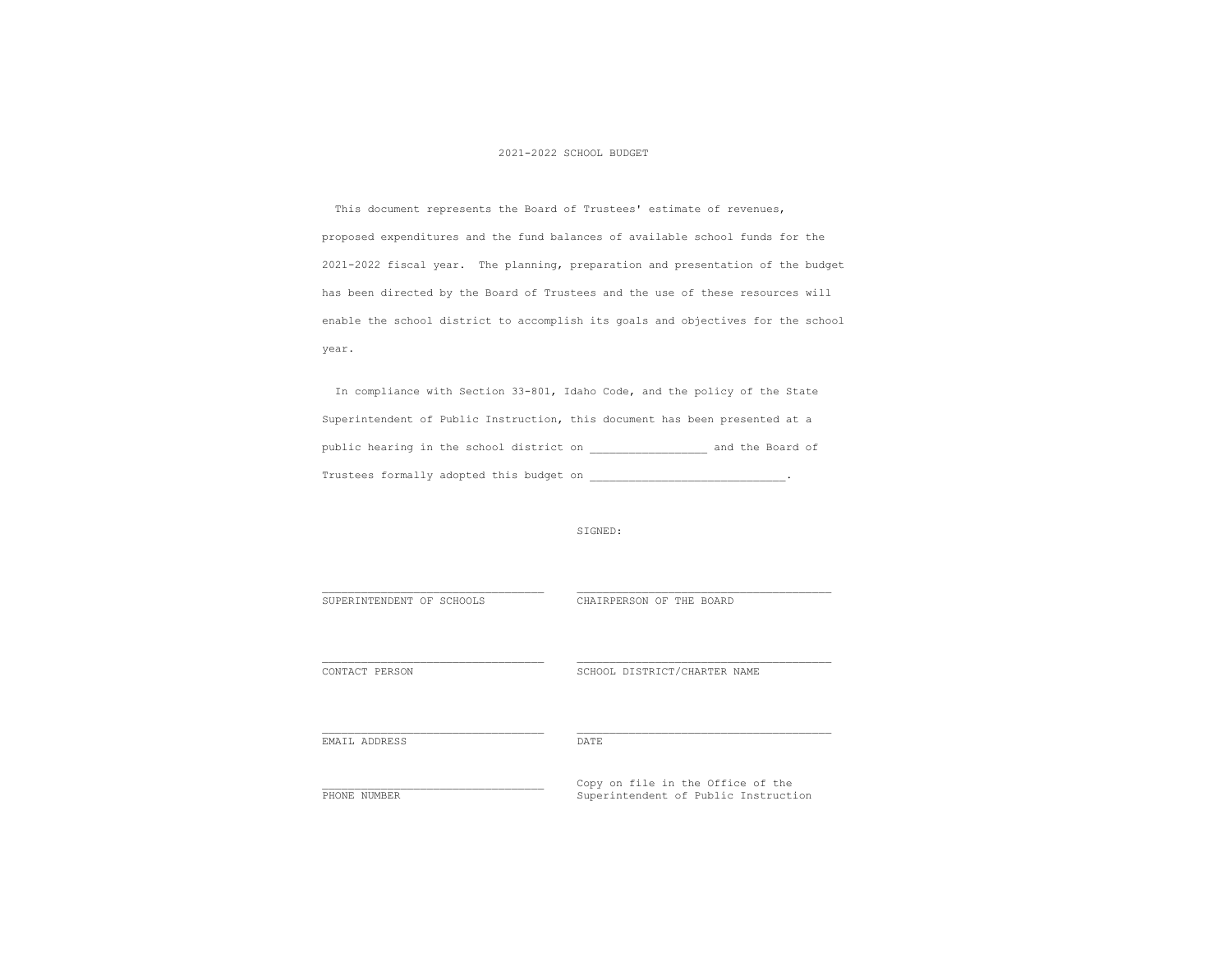| CODE | CONTENTS                              | * BUDGET<br>INCLUDED |
|------|---------------------------------------|----------------------|
|      | GENERAL FUND                          |                      |
| 100  | General M & O                         |                      |
|      | SPECIAL REVENUE FUNDS                 |                      |
| 220  | Forest Reserve Fund                   |                      |
|      | 230-39 Special Project (Local)        |                      |
|      | 240-49 Special Project (State)        |                      |
|      | 250-89 Special Project (Federal)      |                      |
| 290  | Child Nutrition Fund                  |                      |
|      | DEBT SERVICE FUNDS                    |                      |
| 310  | Bond Redemption & Interest Fund       |                      |
|      | CAPITAL PROJECT FUNDS                 |                      |
| 410  | Capital Construction Project Fund     |                      |
| 420  | Plant Facilities Fund                 |                      |
| 430  | Plant Facilities Fund-School Bldg Mai |                      |
|      | ENTERPRISE FUNDS                      |                      |
| 510  | Enterprise Fund                       |                      |
|      | INTERNAL SERVICE FUNDS                |                      |
| 610  | Internal Service Fund                 |                      |
|      | 710/20 Trust Funds                    |                      |

\* Indicate with an asterisk which reports are included in this document.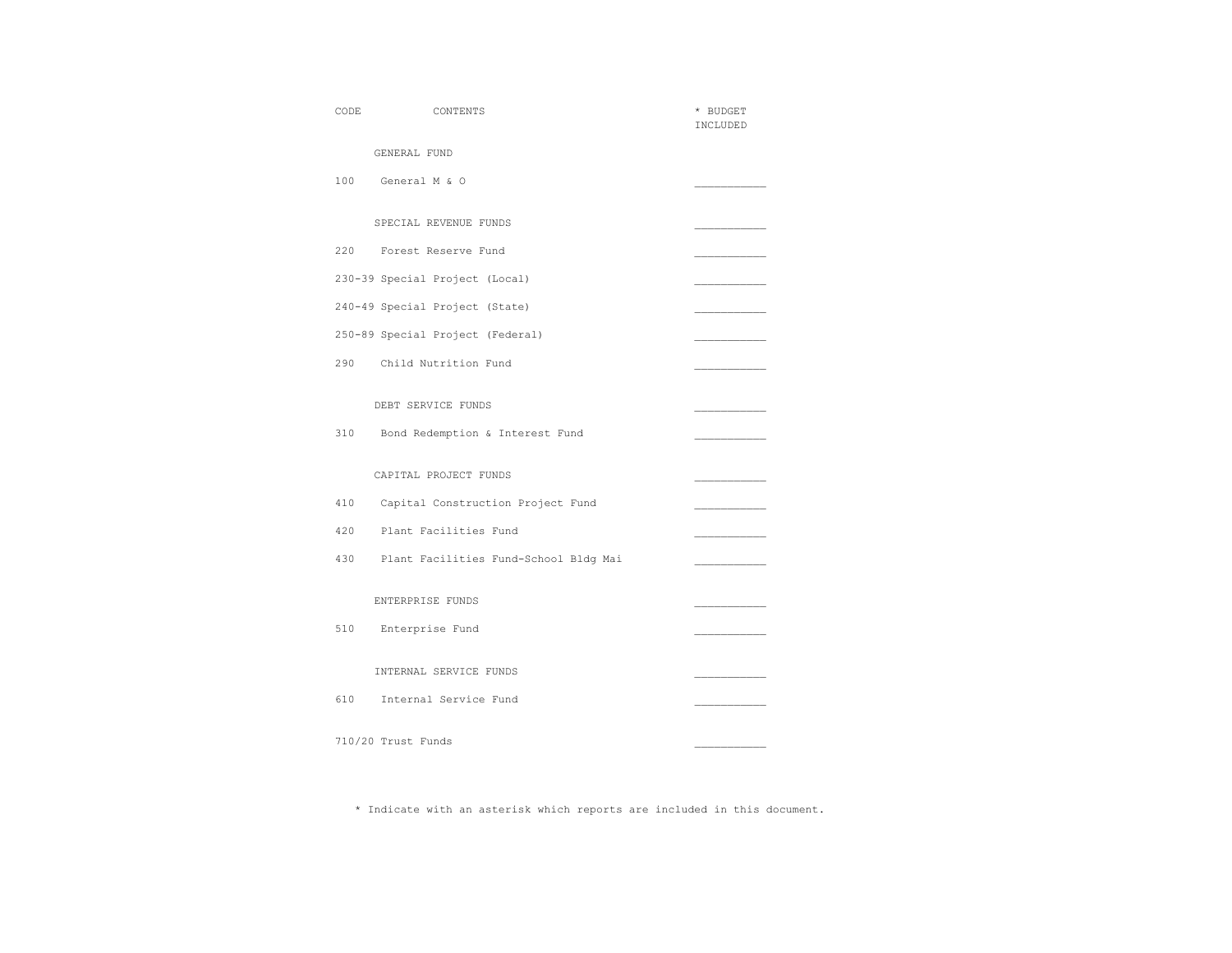| ٠<br>-<br>u |  |  | i |  |  |
|-------------|--|--|---|--|--|
|-------------|--|--|---|--|--|

July 1, 2021 - June 30, 2022 FUND NO: 100

S.D.E SOME SALL SOMETHING THE SUDGET SERVICE SERVICE SERVICE SUBSECTION AND SOME SALL SOMETHING SOME SALL SOMETHING SOMETHING SOMETHING SALL SOMETHING SOMETHING SOMETHING SOMETHING SOMETHING SOMETHING SOMETHING SOMETHING S REVENUES GENERAL M & O

|                   | NOTE: Round each entry to the nearest dollar amount. |            |                      |                          |          |                                                        |            |                      |          |
|-------------------|------------------------------------------------------|------------|----------------------|--------------------------|----------|--------------------------------------------------------|------------|----------------------|----------|
|                   | <b>REVENUES</b>                                      | PRIOR YEAR | PROPOSED BUDGET      | $\mathbf{1}$             |          | <b>REVENUES</b>                                        | PRIOR YEAR | PROPOSED BUDGET      |          |
| Ln  Code          | Item                                                 |            | Budget   Line Amount | Totals                   | Ln  Code | Item                                                   |            | Budget   Line Amount | Totals   |
|                   | 1 320000 Estimated Fund Balance, July 1              |            | $433,555$   *******  |                          |          | 390,000140142900010ther County                         |            |                      |          |
| $\vert$ 2 $\vert$ |                                                      |            |                      |                          |          | 41   420000   TOTAL COUNTY                             |            | *******              |          |
|                   | 3 411100 Taxes - General M & O                       |            |                      | 1421                     |          |                                                        |            |                      |          |
|                   | 4 411200 Taxes - Supplemental                        | 450,000    | 450,0001             |                          |          | 43   431100   Base Support Program                     | 3774,2061  | 3932,505             |          |
|                   | $  5 411300 $ Taxes - Emergency                      |            |                      |                          |          | 44   431200   Transportation Support                   | 180,000    | 185,000              |          |
|                   | $  6 411400 $ Taxes - Tort                           | 34,3581    | 34, 223              |                          |          | 45   431400   Exceptional Child/SED Support            |            |                      |          |
|                   | $  7 411500 $ Taxes - Cooperative                    |            |                      |                          |          | 46 431500 Border Tuition Support                       |            |                      |          |
|                   | $  8 411600 $ Taxes - Tuition                        |            |                      |                          |          | 47   431600   Tuition Equivalency                      |            |                      |          |
|                   | $  9 411700 $ Taxes - Migrant                        |            |                      |                          |          | 48   431800   Benefit Apportionment                    | 520,740    | 544,674              |          |
|                   | $ 10 411900 $ Taxes - Other                          |            |                      |                          |          | 49 431900 Other State Support                          | 173,494    | 190,9961             |          |
|                   | $ 11 412100 $ Taxes - Plant Facility                 |            |                      |                          |          | 1501432100 Driver Education Program                    |            |                      |          |
|                   | $ 12 412500 $ Taxes - Bond & Interest                |            |                      |                          |          | 1511432400 Professional Technical Program              |            |                      |          |
| 13                | TOTAL TAXES                                          | 484,358    | *******              |                          |          | 484,223 52 437000 Lottery/Additional State Maintenance | 45,500     | 40,300               |          |
|                   | 14 413000 Penalty: Delinquent Taxes                  |            |                      |                          |          | [53] 438000 Revenue in Lieu of/Tax Replacement         |            | 5,764                |          |
| 15                |                                                      |            |                      |                          |          | 154143900010ther State Revenue                         |            |                      |          |
|                   | 1161414100   Tuition From Individuals                |            |                      |                          |          | 55   430000   TOTAL STATE                              |            | $4693,940$   ******* | 4899,239 |
|                   | [17] 414200   Tuition From Districts in Idaho        |            |                      | 56                       |          |                                                        |            |                      |          |
|                   | 18 414300 Tuition From Out of State Districts        |            |                      | 57                       |          |                                                        |            |                      |          |
| 19                |                                                      |            |                      |                          |          | 58 442000 Indirect Unrestricted Federal                |            |                      |          |
|                   | 12014150001Earnings on Investments                   | 6,0001     | 5,0001               |                          |          | 1591443000   Direct Restricted Federal                 |            |                      |          |
| 21                |                                                      |            |                      |                          |          | $ 60 445100 $ Title I - ESEA                           |            |                      |          |
|                   | 12214161001School Food Service                       |            |                      |                          |          | 61   445200   Title VI, ESEA-Innovative Practices Pgm  |            |                      |          |
|                   | 23 416200 Meal Sales: Non-reimbur.                   |            |                      |                          |          | 62 445300 Perkins III - Vocational Technical Act       |            |                      |          |
|                   | 24 416900 Other Food Sales                           |            |                      |                          |          | 1631445400 Adult Education                             |            |                      |          |
| 25                |                                                      |            |                      |                          |          | 1641445500 Child Nutrition Reimbursement               |            |                      |          |
|                   | 1261417100   Admissions/Activities                   | 37,5001    | 37,500               |                          |          | 65   445600   IDEA Part B (School Age & Preschool)     |            |                      |          |
|                   | 27 417200 Bookstore Sales                            |            |                      |                          |          | 66 445900 Other Indirect Federal Programs              |            |                      |          |
|                   | 28 417300 Clubs, Org. Dues, Etc.                     |            |                      |                          |          | 67   448200   Impact Aid - P.L. 874                    |            |                      |          |
|                   | 29 417400 School Fees & Charges                      | 5,6251     | 2,0001               |                          |          | 68   440000   TOTAL FEDERAL                            |            | $*********$          |          |
|                   | 130141790010ther Student Revenues                    |            |                      | 69                       |          |                                                        |            |                      |          |
| 31                |                                                      |            |                      |                          |          | [70] 451000 Proceeds: Bonds, Capital Leases et.al.     |            |                      |          |
|                   | 32 418100 Community Service                          |            |                      |                          |          | 17114530001Sale of Fixed Assets                        |            |                      |          |
| 1331              |                                                      |            |                      |                          |          | 17214500001 TOTAL OTHER                                |            | *******              |          |
| 34 419100 Rentals |                                                      | $3,000$    | 2,700                | 73                       |          |                                                        |            |                      |          |
|                   | 35 419200 Contributions/Donations                    | 2501       | 2501                 | 74                       |          | <b> TOTAL REVENUES</b>                                 |            | $5292, 673$ *******  | 5490,912 |
|                   | 36 419300 Transportation Fees                        | 45,000     | 45,000               | 1751                     |          |                                                        |            |                      |          |
|                   | 37 419900 Other Local                                | $17,000$   | 15,000               |                          |          | 76 460000 TRANSFERS IN                                 | 123,019    |                      | 124,164  |
| 38                | TOTAL OTHER LOCAL                                    | 114, 375   | *******              | 107,450   77             |          |                                                        |            |                      |          |
|                   | [39] 410000] TOTAL LOCAL (Line 13 + 38)              | 598,7331   | *******              |                          |          | 591,673   400000 TOTAL BALANCE + REVENUES + TRANSFER   |            | 5849,247  *******    | 6005,076 |
|                   |                                                      |            |                      | the contract of the con- |          | $(Lines 1 + 74 + 76)$                                  |            |                      |          |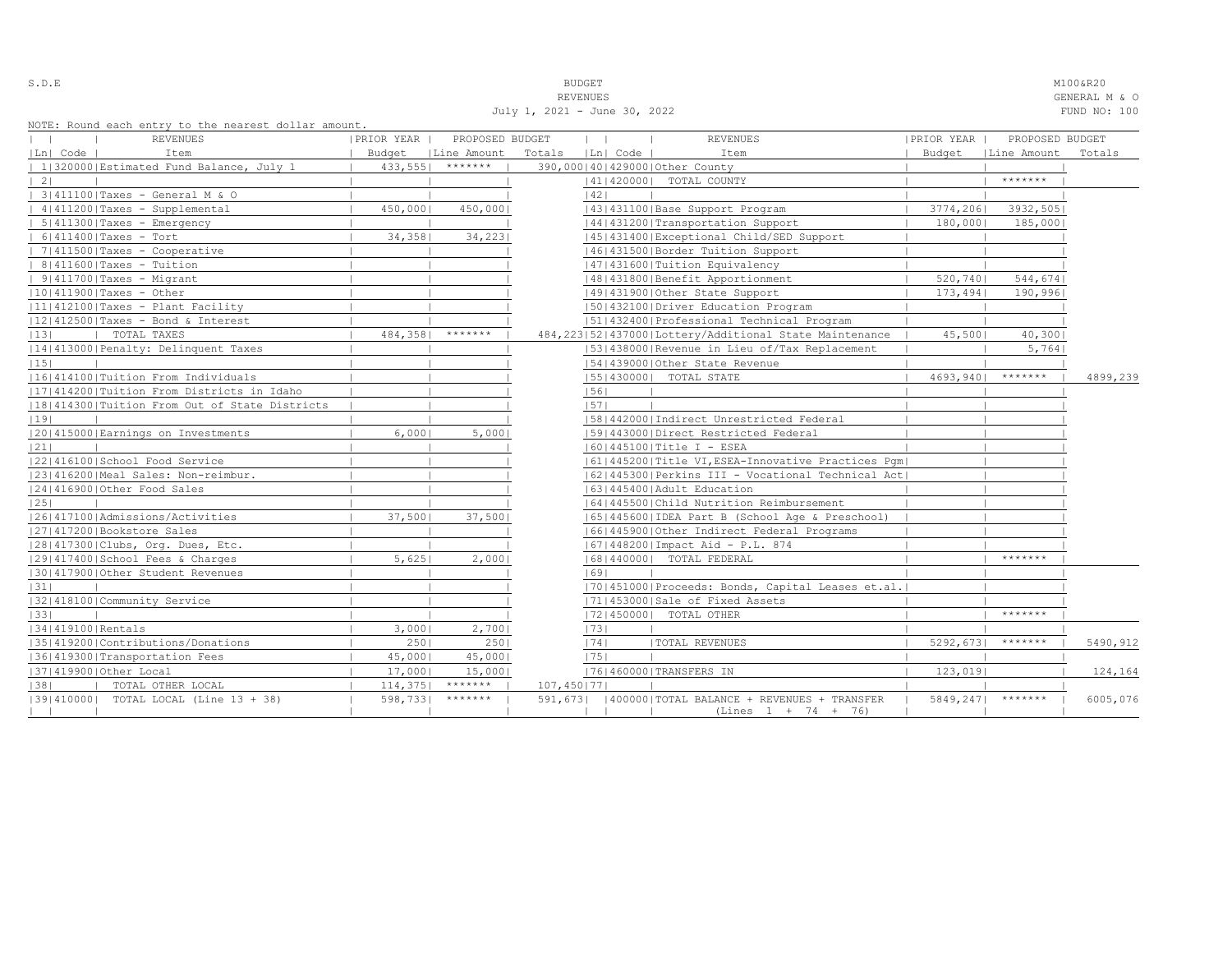| NOTE: Round each entry to the nearest dollar amount.<br>300<br>400<br>500<br>600<br>700<br>800<br><b>EXPENDITURES</b><br>Prior Year  Proposed<br>100<br>200<br>Capital<br>Purchased  <br>Supplies  <br>Debt<br>Insurance-<br>$\mathbf{1}$<br>Functions/Programs<br>Budget<br>Salaries<br>Benefits<br>Services<br>  Materials  <br>Objects   Retirement  <br> Ln  Code<br>Budget<br>Judqment<br>Transfers<br> Elementary School Program<br>1156,581<br>1121,230 <br>829,158 <br>272,544<br>15,828<br>3,700<br> 11512<br>2   515<br>Secondary School Program<br>1452,862<br>1367,3351<br>1003, 112<br>333,594<br>25,329<br>5,3001<br>3   517<br>  Alternative School Program<br>59,928<br>39,192<br>50,648<br>11,456<br>4   519<br> Vocational-Technical Program<br>5 521<br>502, 912<br>492,808 <br>292,800<br>135,008<br>60,000<br>5,000<br>Special Education Program<br>6 522<br>  Special Education Preschool Program<br>74,0591<br>79,812<br>60,506<br>19,3061<br>7   524<br>Gifted & Talented Program<br>8   531<br>188,555 <br>188,178 <br>74,425<br>14, 187<br>90, 166<br>9,400<br>Interscholastic Program<br>91532<br>School Activity Program<br>101,621<br>106,052<br>58,074<br>18,411<br>9,000<br>20,567<br>$ 10 $ 541<br>Summer School Program<br>$ 11 $ 542<br>  Adult School Program<br>$ 12 $ 546<br>Detention Center Program<br> 13 <br> 14  500<br> TOTAL INSTRUCTION<br>3536,518<br>3406,063<br>2357,267<br>200, 323<br>43,967<br>804,506<br> 15 <br> 16  611<br> Attendance-Guidance-Health Program<br>198,850<br>225, 187<br>267,741<br>68,662 <br>229<br>23,610<br>23,423<br>5,423<br>$ 17 $ 616<br>Special Education Support Services Prq <br>18,000<br> 18 <br> 19  621<br>2,000<br>Instruction Improvement Program<br>5,625<br>2,0001<br>85,500<br>144,749<br>148,042 <br>39,496<br>23,046<br> 20  622<br>Educational Media Program<br> 21  623<br>[Instruction-Related Technology Program]<br>7461<br>7501<br>75,000<br> 22  631<br>Board of Education Program<br>81,596 <br>101,596<br>3,6001<br>21,500<br> 23  632<br>304,903<br>438,976 <br>222,959<br>105,017<br>32,000<br>79,000<br>District Administration Program<br> 24 <br>262,911<br>273,2971<br>207,452<br>63, 145<br>2,7001<br> 25  641<br>School Administration Program<br> 26 <br> 27  651<br> Business Operation Program<br>79,162 <br>58,035<br>1,100<br>86,315<br>23,180<br>4,000<br>$ 28 $ 655<br>Central Service Program<br>1291 656<br>Administrative Technology Services Prg<br>242,688<br>22,731<br>2,0001<br>289,650 <br>139,613<br>62,306<br> 30  661<br>Buildings-Care Program (Custodial)<br>63,000 <br> 31  663<br>7,6001<br>7,0001<br>4,000<br>3,0001<br> Maintenance Non-Student Occupied Build <br> 32  664<br>289,784<br>72,221<br>21,474<br>173,200 <br>55,000<br>12,000<br>Maintenance Student Occupied Buildings<br>333,895 <br> 33  665<br> Maintenance - Grounds<br>16,843<br>17,704<br>6,2271<br>4771<br>5,000<br>5,0001<br>1,000<br>6451<br> 34  667<br>3,575<br>3,753<br>3,108<br>Security Program<br> 35 <br> 36  681<br>9,900<br>Pupil - To School Trans, Program<br>342,330<br>341,946 <br>170,994<br>79,802<br>19,900<br>61,350<br>65,572 <br>65,7731<br>36, 250<br>7,523<br>21,500<br> 37  682<br>Pupil - Activity Trans. Program<br>500 <br> 38  683<br>9,6001<br>10,100<br>10,100<br>General Transportation Program<br> 39 | July 1, 2021 - June 30, 2022 |  |  |  |  |  |  |  |  | FUND NO: 100 |  |  |
|-------------------------------------------------------------------------------------------------------------------------------------------------------------------------------------------------------------------------------------------------------------------------------------------------------------------------------------------------------------------------------------------------------------------------------------------------------------------------------------------------------------------------------------------------------------------------------------------------------------------------------------------------------------------------------------------------------------------------------------------------------------------------------------------------------------------------------------------------------------------------------------------------------------------------------------------------------------------------------------------------------------------------------------------------------------------------------------------------------------------------------------------------------------------------------------------------------------------------------------------------------------------------------------------------------------------------------------------------------------------------------------------------------------------------------------------------------------------------------------------------------------------------------------------------------------------------------------------------------------------------------------------------------------------------------------------------------------------------------------------------------------------------------------------------------------------------------------------------------------------------------------------------------------------------------------------------------------------------------------------------------------------------------------------------------------------------------------------------------------------------------------------------------------------------------------------------------------------------------------------------------------------------------------------------------------------------------------------------------------------------------------------------------------------------------------------------------------------------------------------------------------------------------------------------------------------------------------------------------------------------------------------------------------------------------------------------------------------------------------------------------------------------------------------------------------------------------------------------------------------------------------------------------------------------------------------------------------------------------------------------------------------------------------------------------------------------------------------------------------------------------------------------------------------------------------------------------------------------------------------------------------------------------------------------------------------------------------------------|------------------------------|--|--|--|--|--|--|--|--|--------------|--|--|
|                                                                                                                                                                                                                                                                                                                                                                                                                                                                                                                                                                                                                                                                                                                                                                                                                                                                                                                                                                                                                                                                                                                                                                                                                                                                                                                                                                                                                                                                                                                                                                                                                                                                                                                                                                                                                                                                                                                                                                                                                                                                                                                                                                                                                                                                                                                                                                                                                                                                                                                                                                                                                                                                                                                                                                                                                                                                                                                                                                                                                                                                                                                                                                                                                                                                                                                                                 |                              |  |  |  |  |  |  |  |  |              |  |  |
|                                                                                                                                                                                                                                                                                                                                                                                                                                                                                                                                                                                                                                                                                                                                                                                                                                                                                                                                                                                                                                                                                                                                                                                                                                                                                                                                                                                                                                                                                                                                                                                                                                                                                                                                                                                                                                                                                                                                                                                                                                                                                                                                                                                                                                                                                                                                                                                                                                                                                                                                                                                                                                                                                                                                                                                                                                                                                                                                                                                                                                                                                                                                                                                                                                                                                                                                                 |                              |  |  |  |  |  |  |  |  |              |  |  |
|                                                                                                                                                                                                                                                                                                                                                                                                                                                                                                                                                                                                                                                                                                                                                                                                                                                                                                                                                                                                                                                                                                                                                                                                                                                                                                                                                                                                                                                                                                                                                                                                                                                                                                                                                                                                                                                                                                                                                                                                                                                                                                                                                                                                                                                                                                                                                                                                                                                                                                                                                                                                                                                                                                                                                                                                                                                                                                                                                                                                                                                                                                                                                                                                                                                                                                                                                 |                              |  |  |  |  |  |  |  |  |              |  |  |
|                                                                                                                                                                                                                                                                                                                                                                                                                                                                                                                                                                                                                                                                                                                                                                                                                                                                                                                                                                                                                                                                                                                                                                                                                                                                                                                                                                                                                                                                                                                                                                                                                                                                                                                                                                                                                                                                                                                                                                                                                                                                                                                                                                                                                                                                                                                                                                                                                                                                                                                                                                                                                                                                                                                                                                                                                                                                                                                                                                                                                                                                                                                                                                                                                                                                                                                                                 |                              |  |  |  |  |  |  |  |  |              |  |  |
|                                                                                                                                                                                                                                                                                                                                                                                                                                                                                                                                                                                                                                                                                                                                                                                                                                                                                                                                                                                                                                                                                                                                                                                                                                                                                                                                                                                                                                                                                                                                                                                                                                                                                                                                                                                                                                                                                                                                                                                                                                                                                                                                                                                                                                                                                                                                                                                                                                                                                                                                                                                                                                                                                                                                                                                                                                                                                                                                                                                                                                                                                                                                                                                                                                                                                                                                                 |                              |  |  |  |  |  |  |  |  |              |  |  |
|                                                                                                                                                                                                                                                                                                                                                                                                                                                                                                                                                                                                                                                                                                                                                                                                                                                                                                                                                                                                                                                                                                                                                                                                                                                                                                                                                                                                                                                                                                                                                                                                                                                                                                                                                                                                                                                                                                                                                                                                                                                                                                                                                                                                                                                                                                                                                                                                                                                                                                                                                                                                                                                                                                                                                                                                                                                                                                                                                                                                                                                                                                                                                                                                                                                                                                                                                 |                              |  |  |  |  |  |  |  |  |              |  |  |
|                                                                                                                                                                                                                                                                                                                                                                                                                                                                                                                                                                                                                                                                                                                                                                                                                                                                                                                                                                                                                                                                                                                                                                                                                                                                                                                                                                                                                                                                                                                                                                                                                                                                                                                                                                                                                                                                                                                                                                                                                                                                                                                                                                                                                                                                                                                                                                                                                                                                                                                                                                                                                                                                                                                                                                                                                                                                                                                                                                                                                                                                                                                                                                                                                                                                                                                                                 |                              |  |  |  |  |  |  |  |  |              |  |  |
|                                                                                                                                                                                                                                                                                                                                                                                                                                                                                                                                                                                                                                                                                                                                                                                                                                                                                                                                                                                                                                                                                                                                                                                                                                                                                                                                                                                                                                                                                                                                                                                                                                                                                                                                                                                                                                                                                                                                                                                                                                                                                                                                                                                                                                                                                                                                                                                                                                                                                                                                                                                                                                                                                                                                                                                                                                                                                                                                                                                                                                                                                                                                                                                                                                                                                                                                                 |                              |  |  |  |  |  |  |  |  |              |  |  |
|                                                                                                                                                                                                                                                                                                                                                                                                                                                                                                                                                                                                                                                                                                                                                                                                                                                                                                                                                                                                                                                                                                                                                                                                                                                                                                                                                                                                                                                                                                                                                                                                                                                                                                                                                                                                                                                                                                                                                                                                                                                                                                                                                                                                                                                                                                                                                                                                                                                                                                                                                                                                                                                                                                                                                                                                                                                                                                                                                                                                                                                                                                                                                                                                                                                                                                                                                 |                              |  |  |  |  |  |  |  |  |              |  |  |
|                                                                                                                                                                                                                                                                                                                                                                                                                                                                                                                                                                                                                                                                                                                                                                                                                                                                                                                                                                                                                                                                                                                                                                                                                                                                                                                                                                                                                                                                                                                                                                                                                                                                                                                                                                                                                                                                                                                                                                                                                                                                                                                                                                                                                                                                                                                                                                                                                                                                                                                                                                                                                                                                                                                                                                                                                                                                                                                                                                                                                                                                                                                                                                                                                                                                                                                                                 |                              |  |  |  |  |  |  |  |  |              |  |  |
|                                                                                                                                                                                                                                                                                                                                                                                                                                                                                                                                                                                                                                                                                                                                                                                                                                                                                                                                                                                                                                                                                                                                                                                                                                                                                                                                                                                                                                                                                                                                                                                                                                                                                                                                                                                                                                                                                                                                                                                                                                                                                                                                                                                                                                                                                                                                                                                                                                                                                                                                                                                                                                                                                                                                                                                                                                                                                                                                                                                                                                                                                                                                                                                                                                                                                                                                                 |                              |  |  |  |  |  |  |  |  |              |  |  |
|                                                                                                                                                                                                                                                                                                                                                                                                                                                                                                                                                                                                                                                                                                                                                                                                                                                                                                                                                                                                                                                                                                                                                                                                                                                                                                                                                                                                                                                                                                                                                                                                                                                                                                                                                                                                                                                                                                                                                                                                                                                                                                                                                                                                                                                                                                                                                                                                                                                                                                                                                                                                                                                                                                                                                                                                                                                                                                                                                                                                                                                                                                                                                                                                                                                                                                                                                 |                              |  |  |  |  |  |  |  |  |              |  |  |
|                                                                                                                                                                                                                                                                                                                                                                                                                                                                                                                                                                                                                                                                                                                                                                                                                                                                                                                                                                                                                                                                                                                                                                                                                                                                                                                                                                                                                                                                                                                                                                                                                                                                                                                                                                                                                                                                                                                                                                                                                                                                                                                                                                                                                                                                                                                                                                                                                                                                                                                                                                                                                                                                                                                                                                                                                                                                                                                                                                                                                                                                                                                                                                                                                                                                                                                                                 |                              |  |  |  |  |  |  |  |  |              |  |  |
|                                                                                                                                                                                                                                                                                                                                                                                                                                                                                                                                                                                                                                                                                                                                                                                                                                                                                                                                                                                                                                                                                                                                                                                                                                                                                                                                                                                                                                                                                                                                                                                                                                                                                                                                                                                                                                                                                                                                                                                                                                                                                                                                                                                                                                                                                                                                                                                                                                                                                                                                                                                                                                                                                                                                                                                                                                                                                                                                                                                                                                                                                                                                                                                                                                                                                                                                                 |                              |  |  |  |  |  |  |  |  |              |  |  |
|                                                                                                                                                                                                                                                                                                                                                                                                                                                                                                                                                                                                                                                                                                                                                                                                                                                                                                                                                                                                                                                                                                                                                                                                                                                                                                                                                                                                                                                                                                                                                                                                                                                                                                                                                                                                                                                                                                                                                                                                                                                                                                                                                                                                                                                                                                                                                                                                                                                                                                                                                                                                                                                                                                                                                                                                                                                                                                                                                                                                                                                                                                                                                                                                                                                                                                                                                 |                              |  |  |  |  |  |  |  |  |              |  |  |
|                                                                                                                                                                                                                                                                                                                                                                                                                                                                                                                                                                                                                                                                                                                                                                                                                                                                                                                                                                                                                                                                                                                                                                                                                                                                                                                                                                                                                                                                                                                                                                                                                                                                                                                                                                                                                                                                                                                                                                                                                                                                                                                                                                                                                                                                                                                                                                                                                                                                                                                                                                                                                                                                                                                                                                                                                                                                                                                                                                                                                                                                                                                                                                                                                                                                                                                                                 |                              |  |  |  |  |  |  |  |  |              |  |  |
|                                                                                                                                                                                                                                                                                                                                                                                                                                                                                                                                                                                                                                                                                                                                                                                                                                                                                                                                                                                                                                                                                                                                                                                                                                                                                                                                                                                                                                                                                                                                                                                                                                                                                                                                                                                                                                                                                                                                                                                                                                                                                                                                                                                                                                                                                                                                                                                                                                                                                                                                                                                                                                                                                                                                                                                                                                                                                                                                                                                                                                                                                                                                                                                                                                                                                                                                                 |                              |  |  |  |  |  |  |  |  |              |  |  |
|                                                                                                                                                                                                                                                                                                                                                                                                                                                                                                                                                                                                                                                                                                                                                                                                                                                                                                                                                                                                                                                                                                                                                                                                                                                                                                                                                                                                                                                                                                                                                                                                                                                                                                                                                                                                                                                                                                                                                                                                                                                                                                                                                                                                                                                                                                                                                                                                                                                                                                                                                                                                                                                                                                                                                                                                                                                                                                                                                                                                                                                                                                                                                                                                                                                                                                                                                 |                              |  |  |  |  |  |  |  |  |              |  |  |
|                                                                                                                                                                                                                                                                                                                                                                                                                                                                                                                                                                                                                                                                                                                                                                                                                                                                                                                                                                                                                                                                                                                                                                                                                                                                                                                                                                                                                                                                                                                                                                                                                                                                                                                                                                                                                                                                                                                                                                                                                                                                                                                                                                                                                                                                                                                                                                                                                                                                                                                                                                                                                                                                                                                                                                                                                                                                                                                                                                                                                                                                                                                                                                                                                                                                                                                                                 |                              |  |  |  |  |  |  |  |  |              |  |  |
|                                                                                                                                                                                                                                                                                                                                                                                                                                                                                                                                                                                                                                                                                                                                                                                                                                                                                                                                                                                                                                                                                                                                                                                                                                                                                                                                                                                                                                                                                                                                                                                                                                                                                                                                                                                                                                                                                                                                                                                                                                                                                                                                                                                                                                                                                                                                                                                                                                                                                                                                                                                                                                                                                                                                                                                                                                                                                                                                                                                                                                                                                                                                                                                                                                                                                                                                                 |                              |  |  |  |  |  |  |  |  |              |  |  |
|                                                                                                                                                                                                                                                                                                                                                                                                                                                                                                                                                                                                                                                                                                                                                                                                                                                                                                                                                                                                                                                                                                                                                                                                                                                                                                                                                                                                                                                                                                                                                                                                                                                                                                                                                                                                                                                                                                                                                                                                                                                                                                                                                                                                                                                                                                                                                                                                                                                                                                                                                                                                                                                                                                                                                                                                                                                                                                                                                                                                                                                                                                                                                                                                                                                                                                                                                 |                              |  |  |  |  |  |  |  |  |              |  |  |
|                                                                                                                                                                                                                                                                                                                                                                                                                                                                                                                                                                                                                                                                                                                                                                                                                                                                                                                                                                                                                                                                                                                                                                                                                                                                                                                                                                                                                                                                                                                                                                                                                                                                                                                                                                                                                                                                                                                                                                                                                                                                                                                                                                                                                                                                                                                                                                                                                                                                                                                                                                                                                                                                                                                                                                                                                                                                                                                                                                                                                                                                                                                                                                                                                                                                                                                                                 |                              |  |  |  |  |  |  |  |  |              |  |  |
|                                                                                                                                                                                                                                                                                                                                                                                                                                                                                                                                                                                                                                                                                                                                                                                                                                                                                                                                                                                                                                                                                                                                                                                                                                                                                                                                                                                                                                                                                                                                                                                                                                                                                                                                                                                                                                                                                                                                                                                                                                                                                                                                                                                                                                                                                                                                                                                                                                                                                                                                                                                                                                                                                                                                                                                                                                                                                                                                                                                                                                                                                                                                                                                                                                                                                                                                                 |                              |  |  |  |  |  |  |  |  |              |  |  |
|                                                                                                                                                                                                                                                                                                                                                                                                                                                                                                                                                                                                                                                                                                                                                                                                                                                                                                                                                                                                                                                                                                                                                                                                                                                                                                                                                                                                                                                                                                                                                                                                                                                                                                                                                                                                                                                                                                                                                                                                                                                                                                                                                                                                                                                                                                                                                                                                                                                                                                                                                                                                                                                                                                                                                                                                                                                                                                                                                                                                                                                                                                                                                                                                                                                                                                                                                 |                              |  |  |  |  |  |  |  |  |              |  |  |
|                                                                                                                                                                                                                                                                                                                                                                                                                                                                                                                                                                                                                                                                                                                                                                                                                                                                                                                                                                                                                                                                                                                                                                                                                                                                                                                                                                                                                                                                                                                                                                                                                                                                                                                                                                                                                                                                                                                                                                                                                                                                                                                                                                                                                                                                                                                                                                                                                                                                                                                                                                                                                                                                                                                                                                                                                                                                                                                                                                                                                                                                                                                                                                                                                                                                                                                                                 |                              |  |  |  |  |  |  |  |  |              |  |  |
|                                                                                                                                                                                                                                                                                                                                                                                                                                                                                                                                                                                                                                                                                                                                                                                                                                                                                                                                                                                                                                                                                                                                                                                                                                                                                                                                                                                                                                                                                                                                                                                                                                                                                                                                                                                                                                                                                                                                                                                                                                                                                                                                                                                                                                                                                                                                                                                                                                                                                                                                                                                                                                                                                                                                                                                                                                                                                                                                                                                                                                                                                                                                                                                                                                                                                                                                                 |                              |  |  |  |  |  |  |  |  |              |  |  |
|                                                                                                                                                                                                                                                                                                                                                                                                                                                                                                                                                                                                                                                                                                                                                                                                                                                                                                                                                                                                                                                                                                                                                                                                                                                                                                                                                                                                                                                                                                                                                                                                                                                                                                                                                                                                                                                                                                                                                                                                                                                                                                                                                                                                                                                                                                                                                                                                                                                                                                                                                                                                                                                                                                                                                                                                                                                                                                                                                                                                                                                                                                                                                                                                                                                                                                                                                 |                              |  |  |  |  |  |  |  |  |              |  |  |
|                                                                                                                                                                                                                                                                                                                                                                                                                                                                                                                                                                                                                                                                                                                                                                                                                                                                                                                                                                                                                                                                                                                                                                                                                                                                                                                                                                                                                                                                                                                                                                                                                                                                                                                                                                                                                                                                                                                                                                                                                                                                                                                                                                                                                                                                                                                                                                                                                                                                                                                                                                                                                                                                                                                                                                                                                                                                                                                                                                                                                                                                                                                                                                                                                                                                                                                                                 |                              |  |  |  |  |  |  |  |  |              |  |  |
|                                                                                                                                                                                                                                                                                                                                                                                                                                                                                                                                                                                                                                                                                                                                                                                                                                                                                                                                                                                                                                                                                                                                                                                                                                                                                                                                                                                                                                                                                                                                                                                                                                                                                                                                                                                                                                                                                                                                                                                                                                                                                                                                                                                                                                                                                                                                                                                                                                                                                                                                                                                                                                                                                                                                                                                                                                                                                                                                                                                                                                                                                                                                                                                                                                                                                                                                                 |                              |  |  |  |  |  |  |  |  |              |  |  |
|                                                                                                                                                                                                                                                                                                                                                                                                                                                                                                                                                                                                                                                                                                                                                                                                                                                                                                                                                                                                                                                                                                                                                                                                                                                                                                                                                                                                                                                                                                                                                                                                                                                                                                                                                                                                                                                                                                                                                                                                                                                                                                                                                                                                                                                                                                                                                                                                                                                                                                                                                                                                                                                                                                                                                                                                                                                                                                                                                                                                                                                                                                                                                                                                                                                                                                                                                 |                              |  |  |  |  |  |  |  |  |              |  |  |
|                                                                                                                                                                                                                                                                                                                                                                                                                                                                                                                                                                                                                                                                                                                                                                                                                                                                                                                                                                                                                                                                                                                                                                                                                                                                                                                                                                                                                                                                                                                                                                                                                                                                                                                                                                                                                                                                                                                                                                                                                                                                                                                                                                                                                                                                                                                                                                                                                                                                                                                                                                                                                                                                                                                                                                                                                                                                                                                                                                                                                                                                                                                                                                                                                                                                                                                                                 |                              |  |  |  |  |  |  |  |  |              |  |  |
|                                                                                                                                                                                                                                                                                                                                                                                                                                                                                                                                                                                                                                                                                                                                                                                                                                                                                                                                                                                                                                                                                                                                                                                                                                                                                                                                                                                                                                                                                                                                                                                                                                                                                                                                                                                                                                                                                                                                                                                                                                                                                                                                                                                                                                                                                                                                                                                                                                                                                                                                                                                                                                                                                                                                                                                                                                                                                                                                                                                                                                                                                                                                                                                                                                                                                                                                                 |                              |  |  |  |  |  |  |  |  |              |  |  |
|                                                                                                                                                                                                                                                                                                                                                                                                                                                                                                                                                                                                                                                                                                                                                                                                                                                                                                                                                                                                                                                                                                                                                                                                                                                                                                                                                                                                                                                                                                                                                                                                                                                                                                                                                                                                                                                                                                                                                                                                                                                                                                                                                                                                                                                                                                                                                                                                                                                                                                                                                                                                                                                                                                                                                                                                                                                                                                                                                                                                                                                                                                                                                                                                                                                                                                                                                 |                              |  |  |  |  |  |  |  |  |              |  |  |
|                                                                                                                                                                                                                                                                                                                                                                                                                                                                                                                                                                                                                                                                                                                                                                                                                                                                                                                                                                                                                                                                                                                                                                                                                                                                                                                                                                                                                                                                                                                                                                                                                                                                                                                                                                                                                                                                                                                                                                                                                                                                                                                                                                                                                                                                                                                                                                                                                                                                                                                                                                                                                                                                                                                                                                                                                                                                                                                                                                                                                                                                                                                                                                                                                                                                                                                                                 |                              |  |  |  |  |  |  |  |  |              |  |  |
|                                                                                                                                                                                                                                                                                                                                                                                                                                                                                                                                                                                                                                                                                                                                                                                                                                                                                                                                                                                                                                                                                                                                                                                                                                                                                                                                                                                                                                                                                                                                                                                                                                                                                                                                                                                                                                                                                                                                                                                                                                                                                                                                                                                                                                                                                                                                                                                                                                                                                                                                                                                                                                                                                                                                                                                                                                                                                                                                                                                                                                                                                                                                                                                                                                                                                                                                                 |                              |  |  |  |  |  |  |  |  |              |  |  |
|                                                                                                                                                                                                                                                                                                                                                                                                                                                                                                                                                                                                                                                                                                                                                                                                                                                                                                                                                                                                                                                                                                                                                                                                                                                                                                                                                                                                                                                                                                                                                                                                                                                                                                                                                                                                                                                                                                                                                                                                                                                                                                                                                                                                                                                                                                                                                                                                                                                                                                                                                                                                                                                                                                                                                                                                                                                                                                                                                                                                                                                                                                                                                                                                                                                                                                                                                 |                              |  |  |  |  |  |  |  |  |              |  |  |
|                                                                                                                                                                                                                                                                                                                                                                                                                                                                                                                                                                                                                                                                                                                                                                                                                                                                                                                                                                                                                                                                                                                                                                                                                                                                                                                                                                                                                                                                                                                                                                                                                                                                                                                                                                                                                                                                                                                                                                                                                                                                                                                                                                                                                                                                                                                                                                                                                                                                                                                                                                                                                                                                                                                                                                                                                                                                                                                                                                                                                                                                                                                                                                                                                                                                                                                                                 |                              |  |  |  |  |  |  |  |  |              |  |  |
|                                                                                                                                                                                                                                                                                                                                                                                                                                                                                                                                                                                                                                                                                                                                                                                                                                                                                                                                                                                                                                                                                                                                                                                                                                                                                                                                                                                                                                                                                                                                                                                                                                                                                                                                                                                                                                                                                                                                                                                                                                                                                                                                                                                                                                                                                                                                                                                                                                                                                                                                                                                                                                                                                                                                                                                                                                                                                                                                                                                                                                                                                                                                                                                                                                                                                                                                                 |                              |  |  |  |  |  |  |  |  |              |  |  |
|                                                                                                                                                                                                                                                                                                                                                                                                                                                                                                                                                                                                                                                                                                                                                                                                                                                                                                                                                                                                                                                                                                                                                                                                                                                                                                                                                                                                                                                                                                                                                                                                                                                                                                                                                                                                                                                                                                                                                                                                                                                                                                                                                                                                                                                                                                                                                                                                                                                                                                                                                                                                                                                                                                                                                                                                                                                                                                                                                                                                                                                                                                                                                                                                                                                                                                                                                 |                              |  |  |  |  |  |  |  |  |              |  |  |
|                                                                                                                                                                                                                                                                                                                                                                                                                                                                                                                                                                                                                                                                                                                                                                                                                                                                                                                                                                                                                                                                                                                                                                                                                                                                                                                                                                                                                                                                                                                                                                                                                                                                                                                                                                                                                                                                                                                                                                                                                                                                                                                                                                                                                                                                                                                                                                                                                                                                                                                                                                                                                                                                                                                                                                                                                                                                                                                                                                                                                                                                                                                                                                                                                                                                                                                                                 |                              |  |  |  |  |  |  |  |  |              |  |  |
|                                                                                                                                                                                                                                                                                                                                                                                                                                                                                                                                                                                                                                                                                                                                                                                                                                                                                                                                                                                                                                                                                                                                                                                                                                                                                                                                                                                                                                                                                                                                                                                                                                                                                                                                                                                                                                                                                                                                                                                                                                                                                                                                                                                                                                                                                                                                                                                                                                                                                                                                                                                                                                                                                                                                                                                                                                                                                                                                                                                                                                                                                                                                                                                                                                                                                                                                                 |                              |  |  |  |  |  |  |  |  |              |  |  |
|                                                                                                                                                                                                                                                                                                                                                                                                                                                                                                                                                                                                                                                                                                                                                                                                                                                                                                                                                                                                                                                                                                                                                                                                                                                                                                                                                                                                                                                                                                                                                                                                                                                                                                                                                                                                                                                                                                                                                                                                                                                                                                                                                                                                                                                                                                                                                                                                                                                                                                                                                                                                                                                                                                                                                                                                                                                                                                                                                                                                                                                                                                                                                                                                                                                                                                                                                 |                              |  |  |  |  |  |  |  |  |              |  |  |
|                                                                                                                                                                                                                                                                                                                                                                                                                                                                                                                                                                                                                                                                                                                                                                                                                                                                                                                                                                                                                                                                                                                                                                                                                                                                                                                                                                                                                                                                                                                                                                                                                                                                                                                                                                                                                                                                                                                                                                                                                                                                                                                                                                                                                                                                                                                                                                                                                                                                                                                                                                                                                                                                                                                                                                                                                                                                                                                                                                                                                                                                                                                                                                                                                                                                                                                                                 |                              |  |  |  |  |  |  |  |  |              |  |  |

S.D.E SUDGET M100 EXPENDITURES GENERAL M & O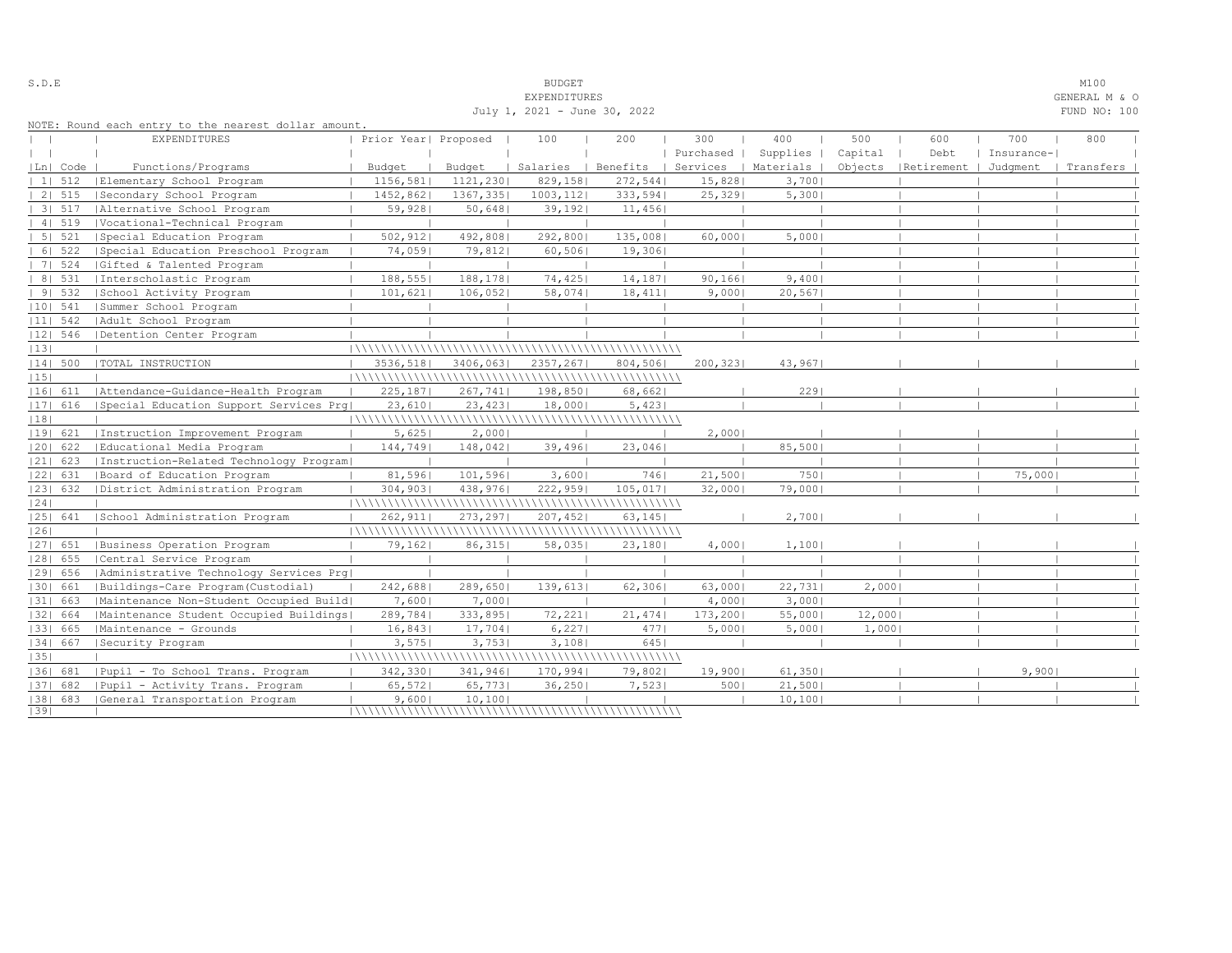| S.D.E        |            |                                                      |                            |           | <b>BUDGET</b>                |                                |           |           |         |                                 |            | M100                            |  |
|--------------|------------|------------------------------------------------------|----------------------------|-----------|------------------------------|--------------------------------|-----------|-----------|---------|---------------------------------|------------|---------------------------------|--|
|              |            |                                                      |                            |           | EXPENDITURES                 |                                |           |           |         |                                 |            | GENERAL M & O                   |  |
|              |            |                                                      |                            |           | July 1, 2021 - June 30, 2022 |                                |           |           |         |                                 |            | FUND NO: 100                    |  |
|              |            | NOTE: Round each entry to the nearest dollar amount. |                            |           |                              |                                |           |           |         |                                 |            |                                 |  |
| $\mathbf{1}$ |            | EXPENDITURES                                         | Prior Year   Proposed      |           | 100                          | 200                            | 300       | 400       | 500     | 600                             | 700        | 800                             |  |
| $\mathbf{1}$ |            |                                                      |                            |           |                              |                                | Purchased | Supplies  | Capital | Debt                            | Insurance- |                                 |  |
|              | Ln   Code  | Functions/Programs                                   | Budget                     | Budget    |                              | Salaries   Benefits   Services |           | Materials |         | Objects   Retirement   Judgment |            | Transfers                       |  |
|              | 1391 691   | (Other Support Services Program                      |                            |           |                              |                                |           |           |         |                                 |            |                                 |  |
| 40           |            |                                                      |                            |           |                              |                                |           |           |         |                                 |            |                                 |  |
|              | 41  600    | TOTAL SUPPORT SERVICES                               | 2105,735                   | 2411, 211 | 1176,805                     | 461,446                        | 325,100   | 347,960   | 15,000  |                                 | 84,900     |                                 |  |
| 42           |            |                                                      |                            |           |                              |                                |           |           |         |                                 |            |                                 |  |
|              | 44  710    | Child Nutrition Program                              | 4,836                      | 5,458     |                              | 5,458                          |           |           |         |                                 |            |                                 |  |
|              | 45   720   | Community Services Program                           |                            |           |                              |                                |           |           |         |                                 |            |                                 |  |
|              | 46  730    | Enterprise Operations                                |                            |           |                              |                                |           |           |         |                                 |            |                                 |  |
|              | 47  740    | Student Activity Program                             |                            |           |                              |                                |           |           |         |                                 |            |                                 |  |
| 48           |            |                                                      |                            |           |                              |                                |           |           |         |                                 |            |                                 |  |
|              | 49  700    | TOTAL NON-INSTRUCTION                                | 4,8361                     | 5,458     |                              | 5,458                          |           |           |         |                                 |            |                                 |  |
| 50           |            |                                                      |                            |           |                              |                                |           |           |         |                                 |            |                                 |  |
|              | 51  810    | Capital Assets-Student Occupied                      |                            |           |                              |                                |           |           |         |                                 |            |                                 |  |
|              | 52  811    | Capital Assets-NonStudent Occupied                   |                            |           |                              |                                |           |           |         |                                 |            |                                 |  |
| 53           |            |                                                      |                            |           |                              |                                |           |           |         |                                 |            |                                 |  |
|              | 54   800   | TOTAL CAPITAL ASSET PROGRAMS                         |                            |           |                              |                                |           |           |         |                                 |            |                                 |  |
| 55           |            |                                                      |                            |           |                              |                                |           |           |         |                                 |            |                                 |  |
|              | 56  911    | Debt Services Program - Principal                    |                            |           |                              |                                |           |           |         |                                 |            |                                 |  |
|              | $ 57 $ 912 | Debt Services Program - Interest                     |                            |           |                              |                                |           |           |         |                                 |            |                                 |  |
|              | $ 58 $ 913 | Debt Services Program-Refunded Debt                  |                            |           |                              |                                |           |           |         |                                 |            |                                 |  |
|              | 59   920   | Transfers Out                                        | 202, 158<br>$\blacksquare$ | 182, 344  |                              |                                |           |           |         |                                 |            | 182,344                         |  |
| 60           |            |                                                      |                            |           |                              |                                |           |           |         |                                 |            |                                 |  |
|              | $ 61 $ 900 | TOTAL OTHER SERVICES                                 | 202, 158<br>$\mathbf{L}$   | 182,344   |                              |                                |           |           |         |                                 |            | 182,344                         |  |
| 62           |            |                                                      |                            |           |                              |                                |           |           |         |                                 |            |                                 |  |
|              |            |                                                      |                            |           |                              |                                |           |           |         |                                 |            |                                 |  |
| 63           |            | TOTAL EXPENDITURES                                   | 5849,247                   | 6005,076  | $3534,072$                   | 1271,410                       | 525, 423  | 391,927   | 15,000  |                                 | $84,900$   | 182,344                         |  |
| 64           |            | (Lines 14+41+49+54+61)                               |                            |           |                              |                                |           |           |         |                                 |            |                                 |  |
| 65           |            |                                                      |                            |           |                              |                                |           |           |         |                                 |            |                                 |  |
|              | 1661 950   | Contingency Reserve                                  |                            |           |                              |                                |           |           |         |                                 |            |                                 |  |
| 67           |            | (5% of line 63)                                      |                            |           |                              |                                |           |           |         |                                 |            |                                 |  |
| 68           |            |                                                      | 111111111111               |           |                              |                                |           |           |         |                                 |            |                                 |  |
| 1691         |            | TOTAL APPROPRIATION                                  | 5849,247                   | 6005,076  |                              |                                |           |           |         |                                 |            |                                 |  |
| 1701         |            | $(line 63 + line 66)$                                |                            |           |                              |                                |           |           |         |                                 |            |                                 |  |
| 71           |            |                                                      |                            |           |                              |                                |           |           |         |                                 |            |                                 |  |
| 72           |            |                                                      |                            |           |                              |                                |           |           |         |                                 |            |                                 |  |
| 73           |            | BUDGET SUMMARY                                       |                            |           |                              |                                |           |           |         |                                 |            | BUDGET SUMMARY:                 |  |
| 74           |            |                                                      |                            |           |                              |                                |           |           |         |                                 |            |                                 |  |
| 75           |            | Beginning Fund Balance                               | 433,555                    | 390,000   |                              |                                |           |           |         |                                 |            | The total on line 77 must equal |  |
|              |            | the total on line 81.                                |                            |           |                              |                                |           |           |         |                                 |            |                                 |  |
| 76           |            | Revenues + Transfers In                              | 5415,6921                  | 5615,076  |                              |                                |           |           |         |                                 |            |                                 |  |
| 77           |            | TOTAL REVENUES (LINES 75 + 76)                       | 5849,247                   | 6005,076  |                              |                                |           |           |         |                                 |            |                                 |  |
| 78           |            |                                                      |                            |           |                              |                                |           |           |         |                                 |            |                                 |  |
| 1791         |            | Total Appropriation                                  | 5849,247                   | 6005,076  |                              |                                |           |           |         |                                 |            |                                 |  |
| 80           |            | Unappropriated Balance                               |                            |           |                              |                                |           |           |         |                                 |            |                                 |  |
| 81           |            | TOTAL APPROPRIATION (lines 79+80)                    | 5849,247                   | 6005,076  |                              |                                |           |           |         |                                 |            |                                 |  |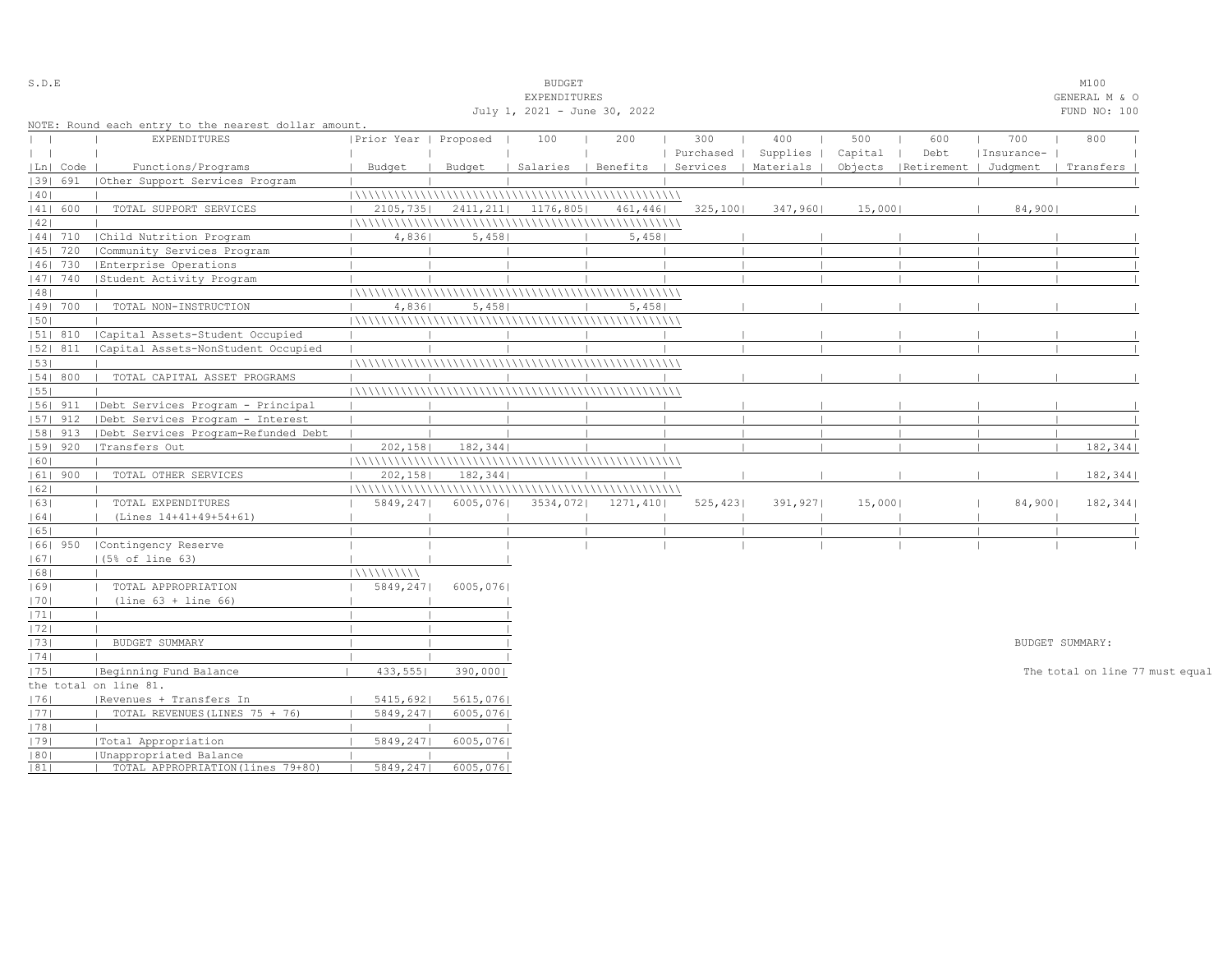| ٠<br>u<br>× |  |  |  |  |  |
|-------------|--|--|--|--|--|
|-------------|--|--|--|--|--|

S.D.E **BUDGET** M220&R20

REVENUES FEDRAL FOREST FUNDS July 1, 2021 - June 30, 2022 FUND NO: 220

NOTE: Round each entry to the nearest dollar amount.

| nois, nound caen chery to the hearest dorrar amount. |                                 |                   |                                                    |               |                       |          |
|------------------------------------------------------|---------------------------------|-------------------|----------------------------------------------------|---------------|-----------------------|----------|
| REVENUES                                             | PRIOR YEAR  <br>PROPOSED BUDGET | $\mathbf{1}$      | <b>REVENUES</b>                                    | IPRIOR YEAR I | PROPOSED BUDGET       |          |
| Ln  Code  <br>Item                                   | Budget   Line Amount            | Totals   Ln  Code | Item                                               | Budget        | Line Amount           | Totals   |
| 1 320000 Estimated Fund Balance, July 1              | $2216, 198$ *******             |                   | 2600,530140142900010ther County                    |               |                       |          |
| $\vert 2 \vert$                                      |                                 |                   | 41   420000   TOTAL COUNTY                         |               | *******               |          |
| 3 411100 Taxes - General M & O                       |                                 | 42                |                                                    |               |                       |          |
| $ 4 411200 $ Taxes - Supplemental                    |                                 |                   | 43   431100   Base Support Program                 |               |                       |          |
| $  5 411300 $ Taxes - Emergency                      |                                 |                   | 14414312001Transportation Support                  |               |                       |          |
| $  6 411400 $ Taxes - Tort                           |                                 |                   | 45   431400   Exceptional Child/SED Support        |               |                       |          |
| $  7 411500 $ Taxes - Cooperative                    |                                 |                   | 46 431500 Border Tuition Support                   |               |                       |          |
| $  8 411600 $ Taxes - Tuition                        |                                 |                   | 47   431600   Tuition Equivalency                  |               |                       |          |
| $  9 411700 $ Taxes - Migrant                        |                                 |                   | 48   431800   Benefit Apportionment                |               |                       |          |
| $ 10 411900 $ Taxes - Other                          |                                 |                   | 49 431900 Other State Support                      |               |                       |          |
| $ 11 412100 $ Taxes - Plant Facility                 |                                 |                   | 1501432100 Driver Education Program                |               |                       |          |
| $ 12 412500 $ Taxes - Bond & Interest                |                                 |                   | 15114324001Professional Technical Program          |               |                       |          |
| TOTAL TAXES<br> 13                                   | *******                         |                   | 52 437000 Lottery/Additional State Maintenance     |               |                       |          |
| 14 413000 Penalty: Delinquent Taxes                  |                                 |                   | 15314380001Revenue in Lieu of/Tax Replacement      |               |                       |          |
| 15                                                   |                                 |                   | 154143900010ther State Revenue                     |               |                       |          |
| 1161414100   Tuition From Individuals                |                                 |                   | 55   430000   TOTAL STATE                          |               | *******               |          |
| [17] 414200   Tuition From Districts in Idaho        |                                 | 56                |                                                    |               |                       |          |
| 18 414300 Tuition From Out of State Districts        |                                 | 1571              |                                                    |               |                       |          |
| 19                                                   |                                 |                   | [58]442000]Indirect Unrestricted Federal           | 9,0001        | 9,000                 |          |
| 20 415000 Earnings on Investments                    |                                 |                   | 1591443000 Direct Restricted Federal               |               |                       |          |
| 21                                                   |                                 |                   | 16014451001Title I - ESEA                          |               |                       |          |
| 22 416100 School Food Service                        |                                 |                   | 61 445200 Title VI, ESEA-Innovative Practices Pqm  |               |                       |          |
| 23 416200 Meal Sales: Non-reimbur.                   |                                 |                   | 62 445300 Perkins III - Vocational Technical Act   |               |                       |          |
| 24 416900 Other Food Sales                           |                                 |                   | 16314454001Adult Education                         |               |                       |          |
| 25                                                   |                                 |                   | 1641445500 Child Nutrition Reimbursement           |               |                       |          |
| 1261417100   Admissions/Activities                   |                                 |                   | 65  445600  IDEA Part B (School Age & Preschool)   |               |                       |          |
| 27 417200 Bookstore Sales                            |                                 |                   | 16614459001Other Indirect Federal Programs         |               |                       |          |
| 28 417300 Clubs, Org. Dues, Etc.                     |                                 |                   | 67   448200   Impact Aid - P.L. 874                |               |                       |          |
| 12914174001School Fees & Charges                     |                                 |                   | 16814400001 TOTAL FEDERAL                          | 9.0001        | *******               | 9,000    |
| 30 417900 Other Student Revenues                     |                                 | 69                |                                                    |               |                       |          |
| 31                                                   |                                 |                   | [70] 451000 Proceeds: Bonds, Capital Leases et.al. |               |                       |          |
| 32 418100 Community Service                          |                                 |                   | 71 453000 Sale of Fixed Assets                     |               |                       |          |
| 33                                                   |                                 |                   | 17214500001 TOTAL OTHER                            |               | *******               |          |
| 34 419100 Rentals                                    |                                 | 73                |                                                    |               |                       |          |
| 35 419200 Contributions/Donations                    |                                 | 74                | <b> TOTAL REVENUES</b>                             | 9,0001        | $******$              | 9,000    |
| 36 419300 Transportation Fees                        |                                 | 1751              |                                                    |               |                       |          |
| 37 419900 Other Local                                |                                 |                   | 76 460000 TRANSFERS IN                             |               |                       |          |
| TOTAL OTHER LOCAL<br> 38                             | *******                         | 1771              |                                                    |               |                       |          |
| [39] 410000] TOTAL LOCAL (Line 13 + 38)              | *******                         |                   | (400000) TOTAL BALANCE + REVENUES + TRANSFER       |               | $2225, 198$   ******* | 2609,530 |
| $\perp$                                              |                                 |                   | $(Lines 1 + 74 + 76)$                              |               |                       |          |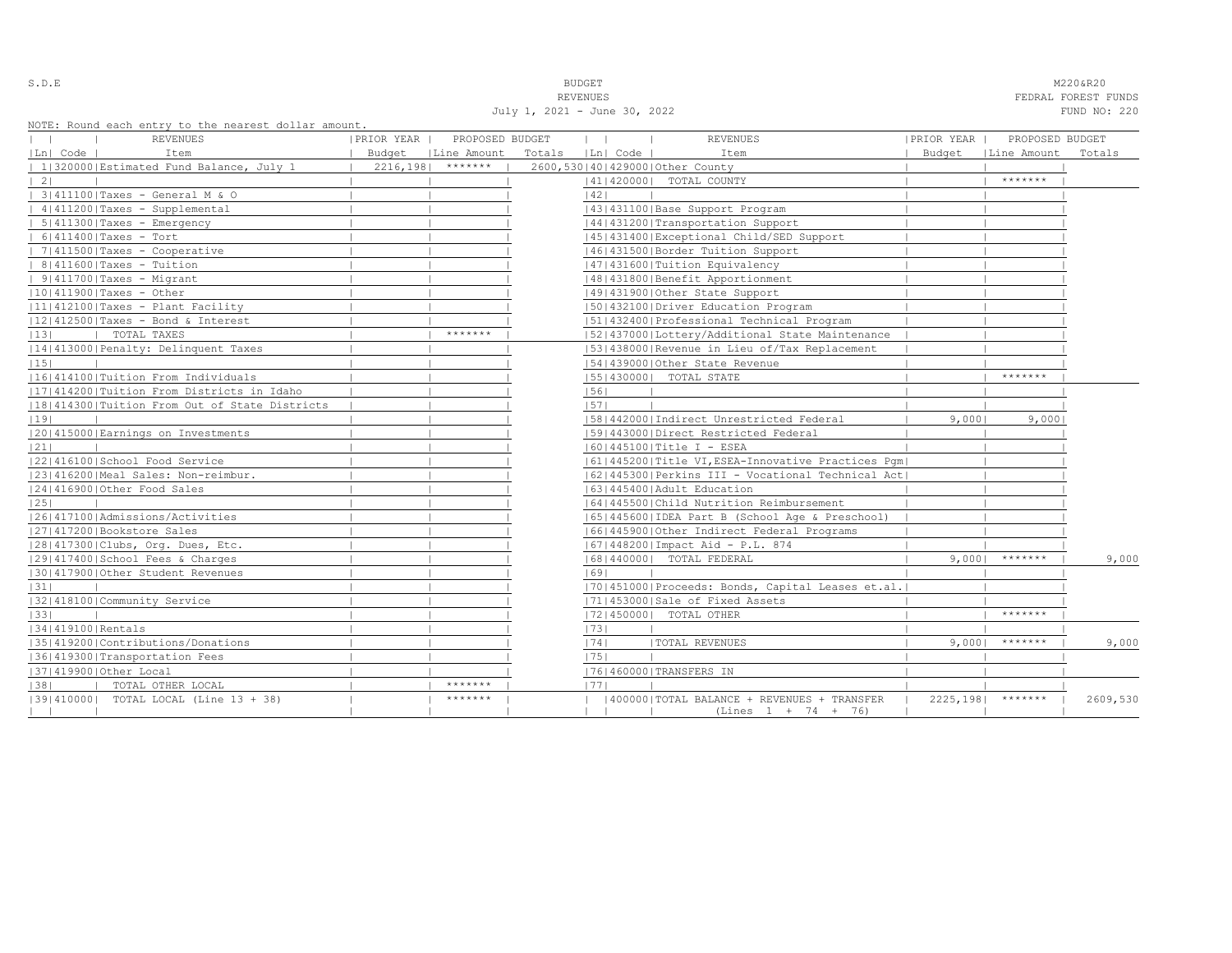|    |             |                                                      |                      |          | July 1, 2021 - June 30, 2022 |          |           |           |         |                                 |            | FUND NO: 220 |  |
|----|-------------|------------------------------------------------------|----------------------|----------|------------------------------|----------|-----------|-----------|---------|---------------------------------|------------|--------------|--|
|    |             | NOTE: Round each entry to the nearest dollar amount. |                      |          |                              |          |           |           |         |                                 |            |              |  |
|    |             | <b>EXPENDITURES</b>                                  | Prior Year  Proposed |          | 100                          | 200      | 300       | 400       | 500     | 600                             | 700        | 800          |  |
|    |             |                                                      |                      |          |                              |          | Purchased | Supplies  | Capital | Debt                            | Insurance- |              |  |
|    | $ Ln $ Code | Functions/Programs                                   | Budget               | Budget   | Salaries                     | Benefits | Services  | Materials |         | Objects   Retirement   Judgment |            | Transfers    |  |
|    | 11512       | Elementary School Program                            |                      |          |                              |          |           |           |         |                                 |            |              |  |
|    | 2   515     | Secondary School Program                             |                      |          |                              |          |           |           |         |                                 |            |              |  |
|    | 3 517       | Alternative School Program                           |                      |          |                              |          |           |           |         |                                 |            |              |  |
|    | 4   519     | Vocational-Technical Program                         |                      |          |                              |          |           |           |         |                                 |            |              |  |
|    | 5 521       | Special Education Program                            |                      |          |                              |          |           |           |         |                                 |            |              |  |
|    |             | 6  522   Special Education Preschool Program         |                      |          |                              |          |           |           |         |                                 |            |              |  |
|    | 7   524     | Gifted & Talented Program                            |                      |          |                              |          |           |           |         |                                 |            |              |  |
|    | 8   531     | Interscholastic Program                              |                      |          |                              |          |           |           |         |                                 |            |              |  |
|    | 91532       | School Activity Program                              |                      |          |                              |          |           |           |         |                                 |            |              |  |
|    | $ 10 $ 541  | Summer School Program                                |                      |          |                              |          |           |           |         |                                 |            |              |  |
|    | $ 11 $ 542  | Adult School Program                                 |                      |          |                              |          |           |           |         |                                 |            |              |  |
|    | 12  546     | Detention Center Program                             |                      |          |                              |          |           |           |         |                                 |            |              |  |
| 13 |             |                                                      |                      |          |                              |          |           |           |         |                                 |            |              |  |
|    |             | 14  500   TOTAL INSTRUCTION                          |                      |          |                              |          |           |           |         |                                 |            |              |  |
| 15 |             |                                                      |                      |          |                              |          |           |           |         |                                 |            |              |  |
|    | 16  611     | Attendance-Guidance-Health Program                   |                      |          |                              |          |           |           |         |                                 |            |              |  |
|    |             | [17] 616 [Special Education Support Services Prq]    |                      |          |                              |          |           |           |         |                                 |            |              |  |
| 18 |             |                                                      |                      |          |                              |          |           |           |         |                                 |            |              |  |
|    | 19  621     | Instruction Improvement Program                      |                      |          |                              |          |           |           |         |                                 |            |              |  |
|    | 20  622     | Educational Media Program                            |                      |          |                              |          |           |           |         |                                 |            |              |  |
|    | $ 21 $ 623  | Instruction-Related Technology Program               |                      |          |                              |          |           |           |         |                                 |            |              |  |
|    | 22  631     | Board of Education Program                           |                      |          |                              |          |           |           |         |                                 |            |              |  |
|    | 23  632     | District Administration Program                      | 5,000                | 5,000    |                              |          |           | 5,0001    |         |                                 |            |              |  |
| 24 |             |                                                      |                      |          |                              |          |           |           |         |                                 |            |              |  |
|    | 25  641     | School Administration Program                        |                      |          |                              |          |           |           |         |                                 |            |              |  |
| 26 |             |                                                      |                      |          |                              |          |           |           |         |                                 |            |              |  |
|    | $ 27 $ 651  | Business Operation Program                           |                      |          |                              |          |           |           |         |                                 |            |              |  |
|    | $ 28 $ 655  | Central Service Program                              |                      |          |                              |          |           |           |         |                                 |            |              |  |
|    | 29  656     | Administrative Technology Services Prg               |                      |          |                              |          |           |           |         |                                 |            |              |  |
|    | 30  661     | Buildings-Care Program (Custodial)                   | 105,000              | 130,000  |                              |          | 130,000   |           |         |                                 |            |              |  |
|    | 31  663     | Maintenance Non-Student Occupied Build               |                      | 210,000  |                              |          | 210,000   |           |         |                                 |            |              |  |
|    | 32  664     | Maintenance Student Occupied Buildings               | 1010,000             | 1010,000 |                              |          | 960,000   |           | 50,000  |                                 |            |              |  |
|    | 33  665     | Maintenance - Grounds                                |                      |          |                              |          |           |           |         |                                 |            |              |  |
|    | 34   667    | Security Program                                     |                      |          |                              |          |           |           |         |                                 |            |              |  |
| 35 |             |                                                      |                      |          |                              |          |           |           |         |                                 |            |              |  |
|    |             | [36] 681 [Pupil - To School Trans. Program           |                      |          |                              |          |           |           |         |                                 |            |              |  |
|    | $ 37 $ 682  | Pupil - Activity Trans. Program                      |                      |          |                              |          |           |           |         |                                 |            |              |  |
|    |             | [38] 683 [General Transportation Program             |                      |          |                              |          |           |           |         |                                 |            |              |  |
| 39 |             |                                                      |                      |          |                              |          |           |           |         |                                 |            |              |  |

S.D.E SOME SALE SOME STRUCK STRUCK STRUCK SOMETHING SOMETHING SOMETHING SOMETHING SOMETHING SOMETHING SOMETHING SOMETHING SOMETHING SOMETHING SOMETHING SOMETHING SOMETHING SOMETHING SOMETHING SOMETHING SOMETHING SOMETHING

 ${\tt EXPERAL} \hbox{\tt FEDRAL} \hbox{\tt FURAL} \hbox{\tt FURB}$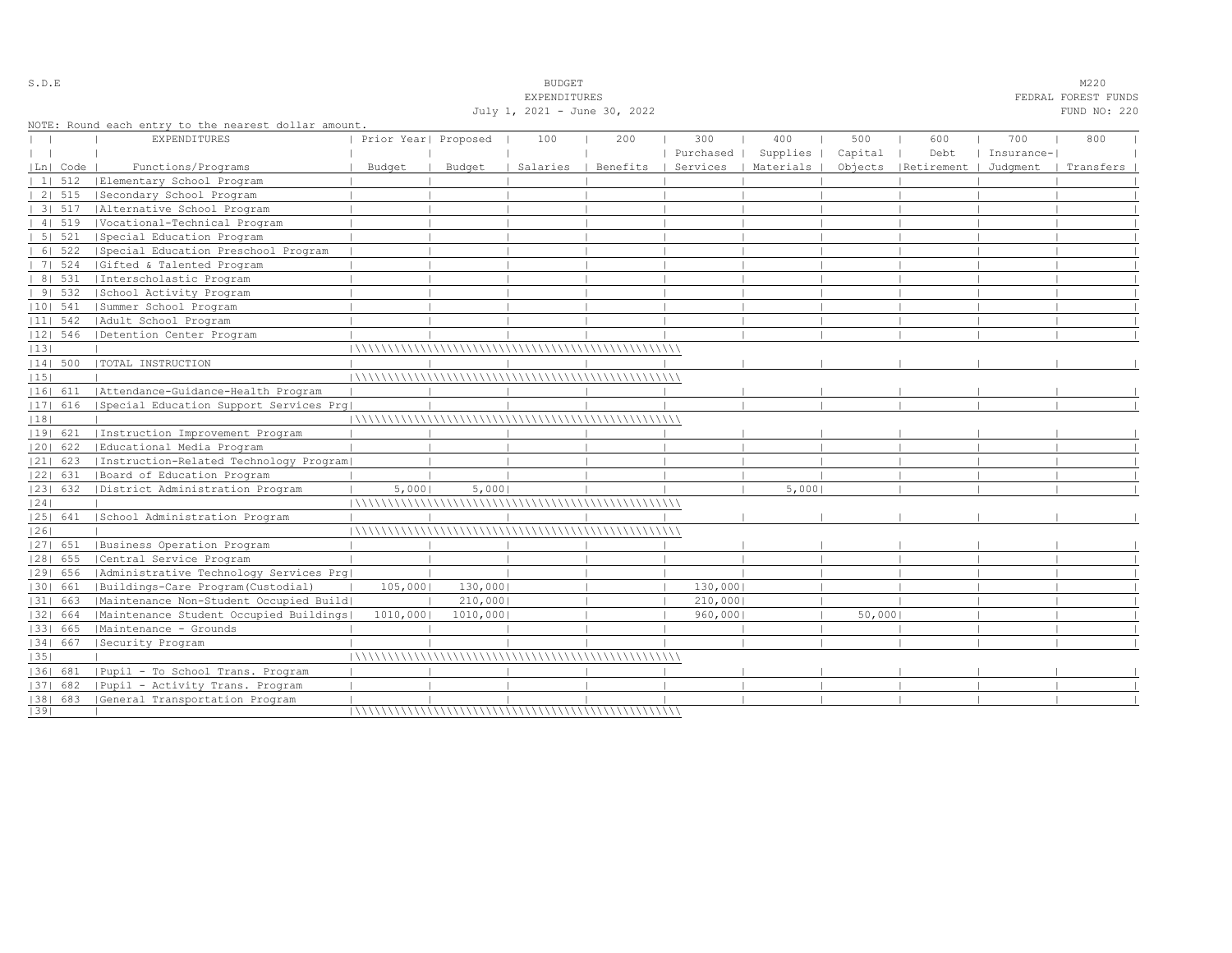|                                              |            |                                                             |                         |                       | <b>EXPENDITURES</b> |     |                                            |       |         |                                 |            | FEDRAL FOREST FUNDS             |
|----------------------------------------------|------------|-------------------------------------------------------------|-------------------------|-----------------------|---------------------|-----|--------------------------------------------|-------|---------|---------------------------------|------------|---------------------------------|
| July 1, 2021 - June 30, 2022<br>FUND NO: 220 |            |                                                             |                         |                       |                     |     |                                            |       |         |                                 |            |                                 |
|                                              |            | NOTE: Round each entry to the nearest dollar amount.        |                         |                       |                     |     |                                            |       |         |                                 |            |                                 |
|                                              |            | <b>EXPENDITURES</b>                                         | Prior Year   Proposed   |                       | 100                 | 200 | 300                                        | 400   | 500     | 600                             | 700        | 800                             |
| $\mathbf{I}$                                 |            |                                                             |                         |                       |                     |     | Purchased   Supplies                       |       | Capital | Debt                            | Insurance- |                                 |
|                                              | Ln   Code  | Functions/Programs                                          | Budget                  | Budget                |                     |     | Salaries   Benefits   Services   Materials |       |         | Objects   Retirement   Judqment |            | Transfers                       |
|                                              | 39  691    | (Other Support Services Program                             |                         |                       |                     |     |                                            |       |         |                                 |            |                                 |
| 40                                           |            |                                                             |                         |                       |                     |     |                                            |       |         |                                 |            |                                 |
|                                              | 41  600    | TOTAL SUPPORT SERVICES                                      | 1120,000                | 1355,000              |                     |     | 1300,000                                   | 5,000 | 50,000  |                                 |            |                                 |
| 42                                           |            |                                                             |                         |                       |                     |     |                                            |       |         |                                 |            |                                 |
|                                              | 44  710    | Child Nutrition Program                                     |                         |                       |                     |     |                                            |       |         |                                 |            |                                 |
|                                              | 45   720   | Community Services Program                                  |                         |                       |                     |     |                                            |       |         |                                 |            |                                 |
|                                              | $ 46 $ 730 | Enterprise Operations                                       |                         |                       |                     |     |                                            |       |         |                                 |            |                                 |
|                                              | 47  740    | Student Activity Program                                    |                         |                       |                     |     |                                            |       |         |                                 |            |                                 |
| 48                                           |            |                                                             |                         |                       |                     |     |                                            |       |         |                                 |            |                                 |
|                                              | 49  700    | TOTAL NON-INSTRUCTION                                       |                         |                       |                     |     |                                            |       |         |                                 |            |                                 |
| 1501                                         |            |                                                             |                         |                       |                     |     |                                            |       |         |                                 |            |                                 |
|                                              | 51  810    | Capital Assets-Student Occupied                             |                         |                       |                     |     |                                            |       |         |                                 |            |                                 |
|                                              | $ 52 $ 811 | Capital Assets-NonStudent Occupied                          |                         |                       |                     |     |                                            |       |         |                                 |            |                                 |
| 53                                           |            |                                                             |                         |                       |                     |     |                                            |       |         |                                 |            |                                 |
|                                              | 54   800   | TOTAL CAPITAL ASSET PROGRAMS                                |                         |                       |                     |     |                                            |       |         |                                 |            |                                 |
| 55                                           |            |                                                             |                         |                       |                     |     |                                            |       |         |                                 |            |                                 |
|                                              | $ 56 $ 911 | Debt Services Program - Principal                           |                         |                       |                     |     |                                            |       |         |                                 |            |                                 |
|                                              | 57   912   | Debt Services Program - Interest                            |                         |                       |                     |     |                                            |       |         |                                 |            |                                 |
|                                              | $ 58 $ 913 | Debt Services Program-Refunded Debt                         |                         |                       |                     |     |                                            |       |         |                                 |            |                                 |
|                                              | 59   920   | Transfers Out                                               | 120,000                 | 120,000               |                     |     |                                            |       |         |                                 |            | 120,000                         |
| 60                                           |            |                                                             |                         |                       |                     |     |                                            |       |         |                                 |            |                                 |
|                                              | $ 61 $ 900 | TOTAL OTHER SERVICES                                        | 120,000<br>$\mathbf{L}$ | 120,000               |                     |     |                                            |       |         |                                 |            | 120,000                         |
| 62                                           |            |                                                             |                         |                       |                     |     |                                            |       |         |                                 |            |                                 |
| 63                                           |            | TOTAL EXPENDITURES                                          | 1240,000                | 1475,000              |                     |     | 1300,000                                   | 5,000 | 50,000  |                                 |            | 120,000                         |
| 64                                           |            | (Lines 14+41+49+54+61)                                      |                         |                       |                     |     |                                            |       |         |                                 |            |                                 |
| 65                                           |            |                                                             |                         |                       |                     |     |                                            |       |         |                                 |            |                                 |
| 66                                           |            |                                                             |                         |                       |                     |     |                                            |       |         |                                 |            |                                 |
| 67                                           |            |                                                             |                         |                       |                     |     |                                            |       |         |                                 |            |                                 |
| 68                                           |            |                                                             | 11111111111             |                       |                     |     |                                            |       |         |                                 |            |                                 |
| 1691                                         |            |                                                             |                         |                       |                     |     |                                            |       |         |                                 |            |                                 |
| 70                                           |            |                                                             |                         |                       |                     |     |                                            |       |         |                                 |            |                                 |
| 71                                           |            |                                                             |                         |                       |                     |     |                                            |       |         |                                 |            |                                 |
| 72                                           |            |                                                             |                         |                       |                     |     |                                            |       |         |                                 |            |                                 |
| 73                                           |            | BUDGET SUMMARY                                              |                         |                       |                     |     |                                            |       |         |                                 |            | BUDGET SUMMARY:                 |
| 74                                           |            |                                                             |                         |                       |                     |     |                                            |       |         |                                 |            |                                 |
| 75                                           |            | Beginning Fund Balance                                      | 2216,1981               | 2600,530              |                     |     |                                            |       |         |                                 |            | The total on line 77 must equal |
|                                              |            | the total on line 81.                                       |                         |                       |                     |     |                                            |       |         |                                 |            |                                 |
| 1761                                         |            | Revenues + Transfers In                                     | 9,0001                  | 9,0001                |                     |     |                                            |       |         |                                 |            |                                 |
|                                              |            | TOTAL REVENUES (LINES 75 + 76)                              |                         |                       |                     |     |                                            |       |         |                                 |            |                                 |
| 77                                           |            |                                                             | 2225, 198               | 2609,530              |                     |     |                                            |       |         |                                 |            |                                 |
| 78                                           |            |                                                             |                         |                       |                     |     |                                            |       |         |                                 |            |                                 |
| 79 <br> 80                                   |            | Total Appropriation                                         | 1240,000<br>985,1981    | 1475,000 <br>1134,530 |                     |     |                                            |       |         |                                 |            |                                 |
| 81                                           |            | Unappropriated Balance<br>TOTAL APPROPRIATION (lines 79+80) | 2225, 198               | 2609,530              |                     |     |                                            |       |         |                                 |            |                                 |
|                                              |            |                                                             |                         |                       |                     |     |                                            |       |         |                                 |            |                                 |

## S.D.E SOME SALE SOME STRUCK STRUCK STRUCK SOMETHING SOMETHING SOMETHING SOMETHING SOMETHING SOMETHING SOMETHING SOMETHING SOMETHING SOMETHING SOMETHING SOMETHING SOMETHING SOMETHING SOMETHING SOMETHING SOMETHING SOMETHING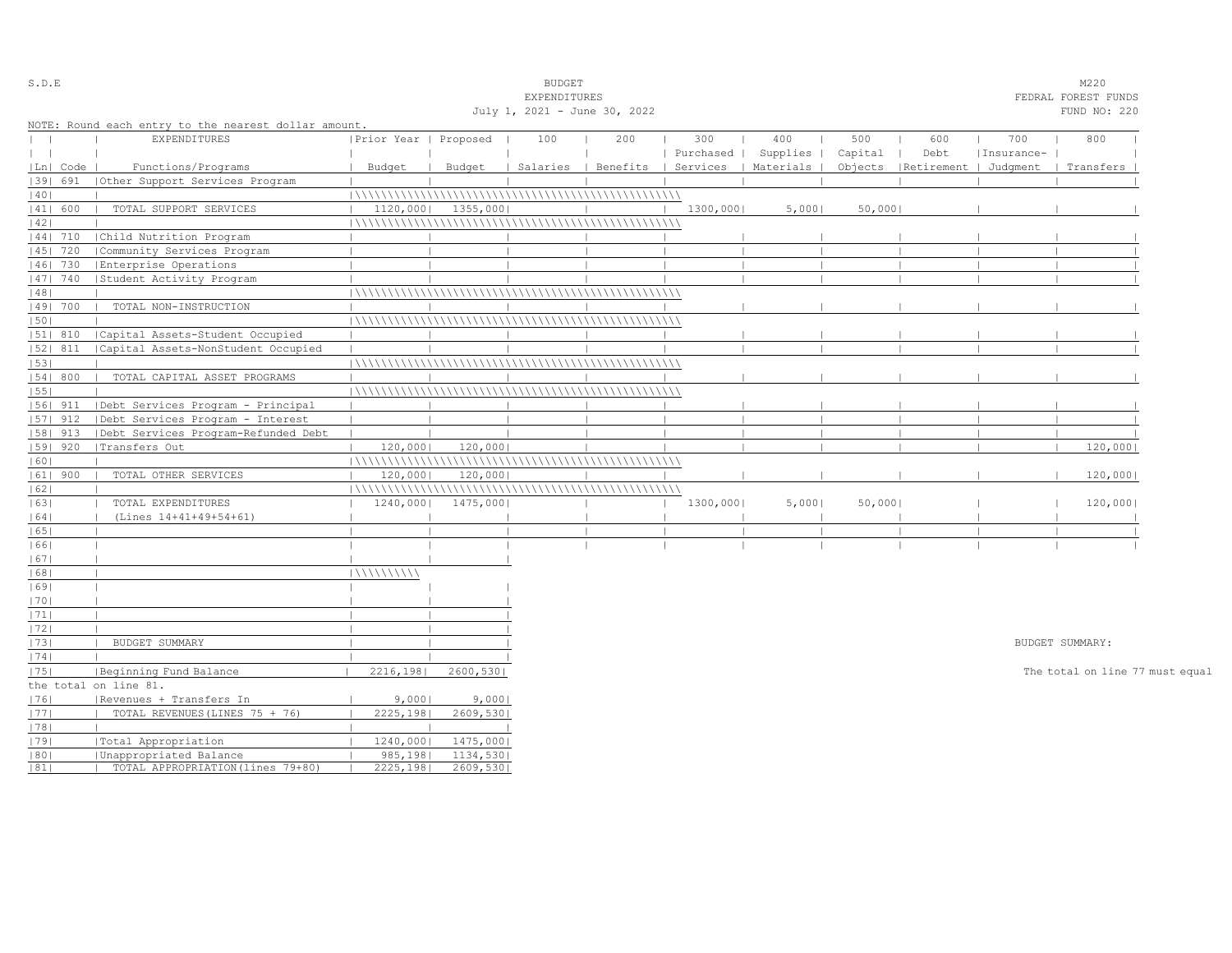| ٠<br>u<br>× |  |  |  |  |  |
|-------------|--|--|--|--|--|
|-------------|--|--|--|--|--|

S.D.E NAMES AND STRUCK STRUCK STRUCK STRUCK STRUCK STRUCK STRUCK STRUCK STRUCK STRUCK STRUCK STRUCK STRUCK STRUCK STRUCK STRUCK STRUCK STRUCK STRUCK STRUCK STRUCK STRUCK STRUCK STRUCK STRUCK STRUCK STRUCK STRUCK STRUCK STR

REVENUES AG SCIENCE/TECHNOLOGY July 1, 2021 - June 30, 2022 FUND NO: 231

NOTE: Round each entry to the nearest dollar amount.

|                   | NOTE: ROUNQ each entry to the hearest dollar amount,<br>REVENUES | PRIOR YEAR | PROPOSED BUDGET      | $\mathbf{1}$      | <b>REVENUES</b>                                      | PRIOR YEAR | PROPOSED BUDGET      |        |
|-------------------|------------------------------------------------------------------|------------|----------------------|-------------------|------------------------------------------------------|------------|----------------------|--------|
| Ln  Code          | Item                                                             |            | Budget   Line Amount | Totals   Ln  Code | Item                                                 |            | Budget   Line Amount | Totals |
|                   | 1 320000 Estimated Fund Balance, July 1                          | 11,707     | *******              |                   | 14,710140142900010ther County                        |            |                      |        |
| $\vert 2 \vert$   |                                                                  |            |                      |                   | 41   420000   TOTAL COUNTY                           |            | *******              |        |
|                   | 3 411100 Taxes - General M & O                                   |            |                      | 1421              |                                                      |            |                      |        |
|                   | 4 411200 Taxes - Supplemental                                    |            |                      |                   | 43   431100   Base Support Program                   |            |                      |        |
|                   | $  5 411300 $ Taxes - Emergency                                  |            |                      |                   | 44   431200   Transportation Support                 |            |                      |        |
|                   | $  6 411400 $ Taxes - Tort                                       |            |                      |                   | 1451431400 Exceptional Child/SED Support             |            |                      |        |
|                   | $  7 411500 $ Taxes - Cooperative                                |            |                      |                   | 46 431500 Border Tuition Support                     |            |                      |        |
|                   | $  8 411600 $ Taxes - Tuition                                    |            |                      |                   | 47   431600   Tuition Equivalency                    |            |                      |        |
|                   | $  9 411700 $ Taxes - Migrant                                    |            |                      |                   | 48   431800   Benefit Apportionment                  |            |                      |        |
|                   | $ 10 411900 $ Taxes - Other                                      |            |                      |                   | 49 431900 Other State Support                        |            |                      |        |
|                   | $ 11 412100 $ Taxes - Plant Facility                             |            |                      |                   | 50 432100 Driver Education Program                   |            |                      |        |
|                   | $ 12 412500 $ Taxes - Bond & Interest                            |            |                      |                   | 51 432400 Professional Technical Program             |            |                      |        |
| 13                | TOTAL TAXES                                                      |            | *******              |                   | [52] 437000 [Lottery/Additional State Maintenance    |            |                      |        |
|                   | 14 413000 Penalty: Delinquent Taxes                              |            |                      |                   | 1531438000 Revenue in Lieu of/Tax Replacement        |            |                      |        |
| 15                |                                                                  |            |                      |                   | 154143900010ther State Revenue                       |            |                      |        |
|                   | 11614141001Tuition From Individuals                              |            |                      |                   | [55] 430000] TOTAL STATE                             |            | *******              |        |
|                   | [17] 414200   Tuition From Districts in Idaho                    |            |                      | 56                |                                                      |            |                      |        |
|                   | 18 414300 Tuition From Out of State Districts                    |            |                      | 57                |                                                      |            |                      |        |
| 19                |                                                                  |            |                      |                   | 15814420001Indirect Unrestricted Federal             |            |                      |        |
|                   | 20 415000 Earnings on Investments                                |            |                      |                   | 1591443000   Direct Restricted Federal               |            |                      |        |
| 21                |                                                                  |            |                      |                   | $ 60 445100 $ Title I - ESEA                         |            |                      |        |
|                   | 22 416100 School Food Service                                    |            |                      |                   | 61 445200 Title VI, ESEA-Innovative Practices Pqm    |            |                      |        |
|                   | 23 416200 Meal Sales: Non-reimbur.                               |            |                      |                   | [62]445300   Perkins III - Vocational Technical Act] |            |                      |        |
|                   | 24 416900 Other Food Sales                                       |            |                      |                   | 1631445400 Adult Education                           |            |                      |        |
| 25                |                                                                  |            |                      |                   | 1641445500 Child Nutrition Reimbursement             |            |                      |        |
|                   | 1261417100   Admissions/Activities                               |            |                      |                   | 65  445600  IDEA Part B (School Age & Preschool)     |            |                      |        |
|                   | 27 417200 Bookstore Sales                                        |            |                      |                   | 66 445900 Other Indirect Federal Programs            |            |                      |        |
|                   | 28 417300 Clubs, Org. Dues, Etc.                                 |            |                      |                   | $ 67 448200 $ Impact Aid - P.L. 874                  |            |                      |        |
|                   | 12914174001School Fees & Charges                                 |            |                      |                   | 16814400001 TOTAL FEDERAL                            |            | *******              |        |
|                   | 130141790010ther Student Revenues                                |            |                      | 1691              |                                                      |            |                      |        |
| 31                |                                                                  |            |                      |                   | [70] 451000 Proceeds: Bonds, Capital Leases et.al.   |            |                      |        |
|                   | 13214181001Community Service                                     |            |                      |                   | 71 453000 Sale of Fixed Assets                       |            |                      |        |
| 33                |                                                                  |            |                      |                   | 17214500001 TOTAL OTHER                              |            | *******              |        |
| 34 419100 Rentals |                                                                  |            |                      | 73                |                                                      |            |                      |        |
|                   | 35 419200 Contributions/Donations                                |            |                      | 74                | <b> TOTAL REVENUES</b>                               |            | *******              |        |
|                   | 36 419300 Transportation Fees                                    |            |                      | 75                |                                                      |            |                      |        |
|                   | 37 419900 Other Local                                            |            |                      |                   | 17614600001TRANSFERS IN                              | 76,0001    |                      | 77,500 |
| 38                | TOTAL OTHER LOCAL                                                |            | *******              | 1771              |                                                      |            |                      |        |
|                   | [39] 410000] TOTAL LOCAL (Line 13 + 38)                          |            | *******              |                   | 400000 TOTAL BALANCE + REVENUES + TRANSFER           |            | $87,707$ *******     | 92,210 |
|                   |                                                                  |            |                      |                   | $(Lines 1 + 74 + 76)$                                |            |                      |        |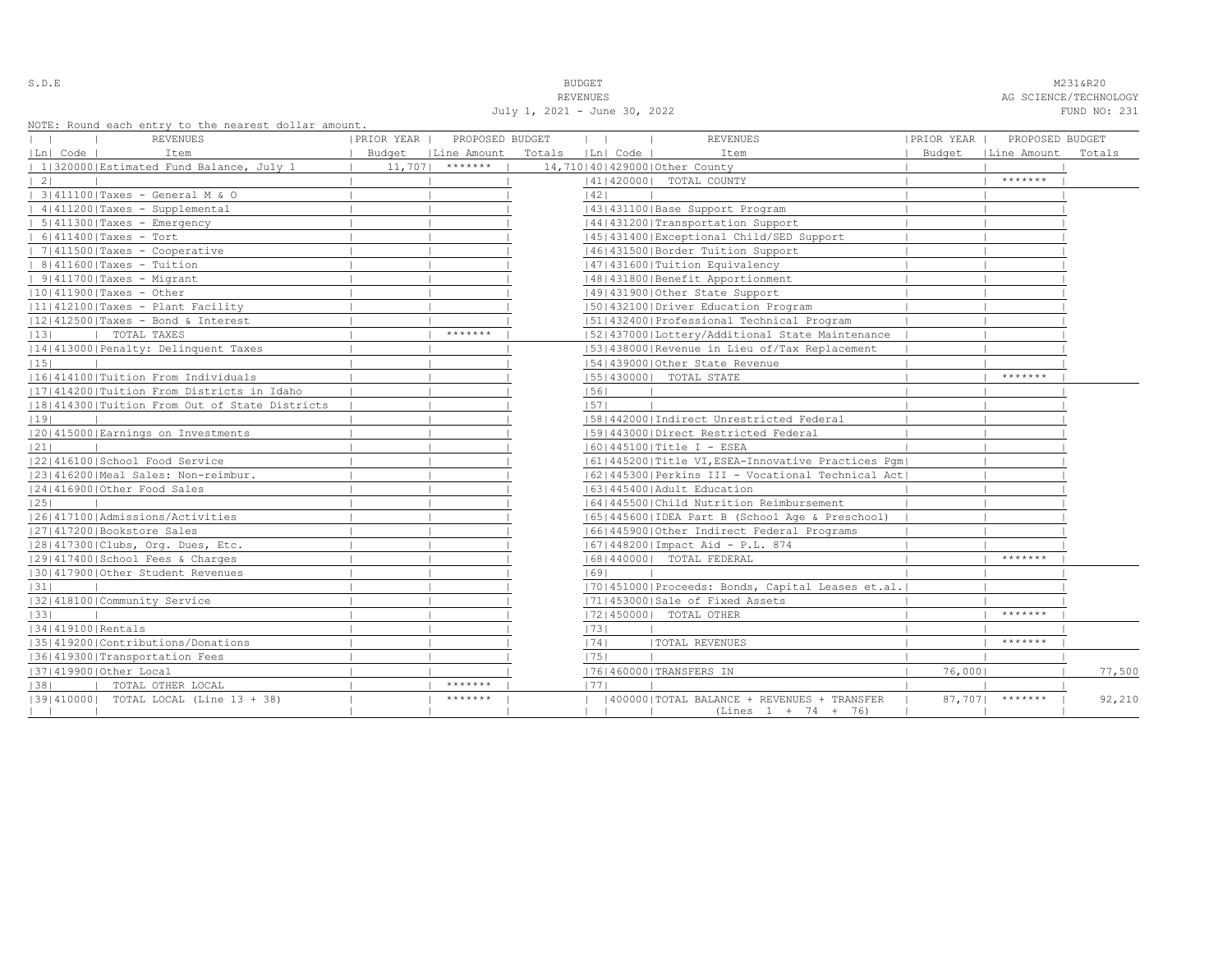|      |                |                                                      |                      |         | <b>EXPENDITURES</b>          |         |           |                                            |         |                                 |            | AG SCIENCE/TECHNOLOGY |  |
|------|----------------|------------------------------------------------------|----------------------|---------|------------------------------|---------|-----------|--------------------------------------------|---------|---------------------------------|------------|-----------------------|--|
|      |                |                                                      |                      |         | July 1, 2021 - June 30, 2022 |         |           |                                            |         |                                 |            | FUND NO: 231          |  |
|      |                | NOTE: Round each entry to the nearest dollar amount. |                      |         |                              |         |           |                                            |         |                                 |            |                       |  |
|      |                | EXPENDITURES                                         | Prior Year  Proposed |         | 100                          | 200     | 300       | 400                                        | 500     | 600                             | 700        | 800                   |  |
|      |                |                                                      |                      |         |                              |         | Purchased | Supplies                                   | Capital | Debt                            | Insurance- |                       |  |
|      | Ln  Code       | Functions/Programs                                   | Budget               | Budget  |                              |         |           | Salaries   Benefits   Services   Materials |         | Objects   Retirement   Judqment |            | Transfers             |  |
|      | $11 \quad 512$ | Elementary School Program                            |                      |         |                              |         |           |                                            |         |                                 |            |                       |  |
|      |                | 2  515   Secondary School Program                    | 87,7071              | 92, 210 | 56,160                       | 17,7521 |           | 18,298                                     |         |                                 |            |                       |  |
|      | 31.517         | Alternative School Program                           |                      |         |                              |         |           |                                            |         |                                 |            |                       |  |
|      | 41519          | Vocational-Technical Program                         |                      |         |                              |         |           |                                            |         |                                 |            |                       |  |
|      |                | 5  521   Special Education Program                   |                      |         |                              |         |           |                                            |         |                                 |            |                       |  |
|      |                | 6  522   Special Education Preschool Program         |                      |         |                              |         |           |                                            |         |                                 |            |                       |  |
|      | 7   524        | Gifted & Talented Program                            |                      |         |                              |         |           |                                            |         |                                 |            |                       |  |
|      | 8   531        | Interscholastic Program                              |                      |         |                              |         |           |                                            |         |                                 |            |                       |  |
|      | 9 532          | School Activity Program                              |                      |         |                              |         |           |                                            |         |                                 |            |                       |  |
|      | $ 10 $ 541     | Summer School Program                                |                      |         |                              |         |           |                                            |         |                                 |            |                       |  |
|      | $ 11 $ 542     | Adult School Program                                 |                      |         |                              |         |           |                                            |         |                                 |            |                       |  |
|      | 12  546        | Detention Center Program                             |                      |         |                              |         |           |                                            |         |                                 |            |                       |  |
| 13   |                |                                                      |                      |         |                              |         |           |                                            |         |                                 |            |                       |  |
|      | 14  500        | TOTAL INSTRUCTION                                    | 87,707               | 92, 210 | 56,160                       | 17,752  |           | 18,298                                     |         |                                 |            |                       |  |
| 15   |                |                                                      |                      |         |                              |         |           |                                            |         |                                 |            |                       |  |
|      |                | 16  611   Attendance-Guidance-Health Program         |                      |         |                              |         |           |                                            |         |                                 |            |                       |  |
|      | $ 17 $ 616     | Special Education Support Services Prq               |                      |         |                              |         |           |                                            |         |                                 |            |                       |  |
| 18   |                |                                                      |                      |         |                              |         |           |                                            |         |                                 |            |                       |  |
|      | 19  621        | Instruction Improvement Program                      |                      |         |                              |         |           |                                            |         |                                 |            |                       |  |
|      | 20  622        | Educational Media Program                            |                      |         |                              |         |           |                                            |         |                                 |            |                       |  |
|      | 21  623        | Instruction-Related Technology Program               |                      |         |                              |         |           |                                            |         |                                 |            |                       |  |
|      | 22  631        | Board of Education Program                           |                      |         |                              |         |           |                                            |         |                                 |            |                       |  |
|      | 23  632        | District Administration Program                      |                      |         |                              |         |           |                                            |         |                                 |            |                       |  |
| 24   |                |                                                      |                      |         |                              |         |           |                                            |         |                                 |            |                       |  |
|      | 25  641        | School Administration Program                        |                      |         |                              |         |           |                                            |         |                                 |            |                       |  |
| 1261 |                |                                                      |                      |         |                              |         |           |                                            |         |                                 |            |                       |  |
|      |                | [27] 651   Business Operation Program                |                      |         |                              |         |           |                                            |         |                                 |            |                       |  |
|      | 28  655        | Central Service Program                              |                      |         |                              |         |           |                                            |         |                                 |            |                       |  |
|      | 1291 656       | Administrative Technology Services Prg               |                      |         |                              |         |           |                                            |         |                                 |            |                       |  |
|      | 1301 661       | Buildings-Care Program(Custodial)                    |                      |         |                              |         |           |                                            |         |                                 |            |                       |  |
|      | 31  663        | Maintenance Non-Student Occupied Build               |                      |         |                              |         |           |                                            |         |                                 |            |                       |  |
|      | 1321 664       | Maintenance Student Occupied Buildings               |                      |         |                              |         |           |                                            |         |                                 |            |                       |  |
|      | 33   665       | Maintenance - Grounds                                |                      |         |                              |         |           |                                            |         |                                 |            |                       |  |
|      | 34  667        | Security Program                                     |                      |         |                              |         |           |                                            |         |                                 |            |                       |  |
| 35   |                |                                                      |                      |         |                              |         |           |                                            |         |                                 |            |                       |  |
|      | 1361 681       | Pupil - To School Trans. Program                     |                      |         |                              |         |           |                                            |         |                                 |            |                       |  |
|      | 37  682        | Pupil - Activity Trans. Program                      |                      |         |                              |         |           |                                            |         |                                 |            |                       |  |
|      |                | [38] 683 [General Transportation Program             |                      |         |                              |         |           |                                            |         |                                 |            |                       |  |
| 1391 |                |                                                      |                      |         |                              |         |           |                                            |         |                                 |            |                       |  |

S.D.E S.D. E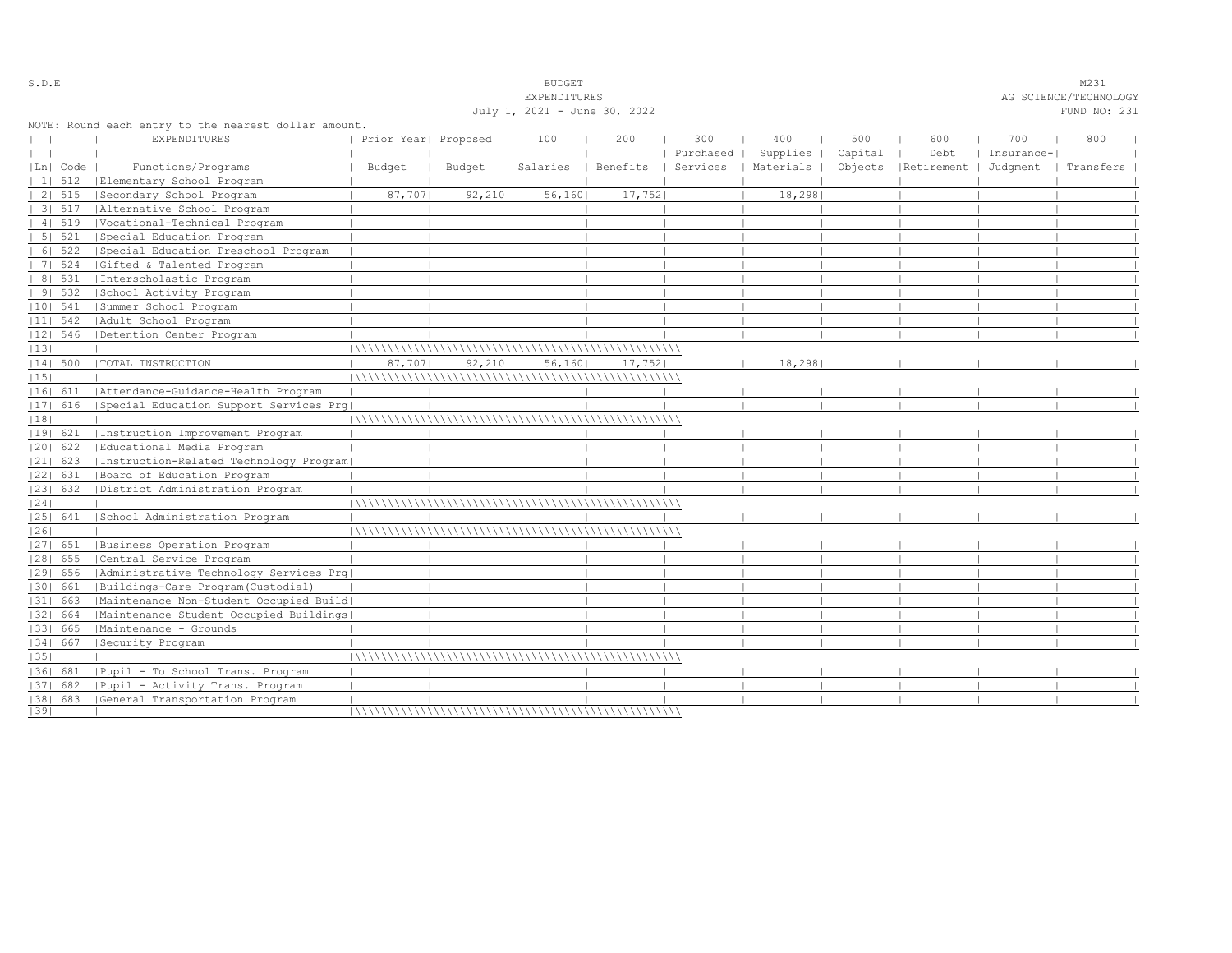| S.D.E             |            |                                                      |                       |          | <b>BUDGET</b>                |                                |           |           |         |                       |            | M231                            |  |
|-------------------|------------|------------------------------------------------------|-----------------------|----------|------------------------------|--------------------------------|-----------|-----------|---------|-----------------------|------------|---------------------------------|--|
|                   |            |                                                      |                       |          | EXPENDITURES                 |                                |           |           |         |                       |            | AG SCIENCE/TECHNOLOGY           |  |
|                   |            |                                                      |                       |          | July 1, 2021 - June 30, 2022 |                                |           |           |         |                       |            | FUND NO: 231                    |  |
|                   |            | NOTE: Round each entry to the nearest dollar amount. |                       |          |                              |                                |           |           |         |                       |            |                                 |  |
| $\mathbf{L}$      |            | <b>EXPENDITURES</b>                                  | Prior Year   Proposed |          | 100                          | 200                            | 300       | 400       | 500     | 600                   | 700        | 800                             |  |
| $\vert \ \ \vert$ |            |                                                      |                       |          |                              |                                | Purchased | Supplies  | Capital | Debt                  | Insurance- |                                 |  |
|                   | Ln   Code  | Functions/Programs                                   | Budget                | Budget   |                              | Salaries   Benefits   Services |           | Materials | Objects | Retirement   Judgment |            | Transfers                       |  |
|                   | 39  691    | Other Support Services Program                       |                       |          |                              |                                |           |           |         |                       |            |                                 |  |
| 40                |            |                                                      |                       |          |                              |                                |           |           |         |                       |            |                                 |  |
|                   | 41  600    | TOTAL SUPPORT SERVICES                               |                       |          |                              |                                |           |           |         |                       |            |                                 |  |
| 42                |            |                                                      |                       |          |                              |                                |           |           |         |                       |            |                                 |  |
|                   | $ 44 $ 710 | Child Nutrition Program                              |                       |          |                              |                                |           |           |         |                       |            |                                 |  |
|                   | 45   720   | Community Services Program                           |                       |          |                              |                                |           |           |         |                       |            |                                 |  |
|                   | 46  730    | Enterprise Operations                                |                       |          |                              |                                |           |           |         |                       |            |                                 |  |
|                   | 47   740   | Student Activity Program                             |                       |          |                              |                                |           |           |         |                       |            |                                 |  |
| 48                |            |                                                      |                       |          |                              |                                |           |           |         |                       |            |                                 |  |
|                   | 49  700    | TOTAL NON-INSTRUCTION                                |                       |          |                              |                                |           |           |         |                       |            |                                 |  |
| 50                |            |                                                      |                       |          |                              |                                |           |           |         |                       |            |                                 |  |
|                   | 51  810    | Capital Assets-Student Occupied                      |                       |          |                              |                                |           |           |         |                       |            |                                 |  |
|                   | 52  811    | Capital Assets-NonStudent Occupied                   |                       |          |                              |                                |           |           |         |                       |            |                                 |  |
| 53                |            |                                                      |                       |          |                              |                                |           |           |         |                       |            |                                 |  |
|                   | 54   800   | TOTAL CAPITAL ASSET PROGRAMS                         |                       |          |                              |                                |           |           |         |                       |            |                                 |  |
| 55                |            |                                                      |                       |          |                              |                                |           |           |         |                       |            |                                 |  |
|                   | $ 56 $ 911 | Debt Services Program - Principal                    |                       |          |                              |                                |           |           |         |                       |            |                                 |  |
|                   | $ 57 $ 912 | Debt Services Program - Interest                     |                       |          |                              |                                |           |           |         |                       |            |                                 |  |
|                   | 58  913    | Debt Services Program-Refunded Debt                  |                       |          |                              |                                |           |           |         |                       |            |                                 |  |
|                   | 59   920   | Transfers Out                                        |                       |          |                              |                                |           |           |         |                       |            |                                 |  |
| 60                |            |                                                      |                       |          |                              |                                |           |           |         |                       |            |                                 |  |
|                   | $ 61 $ 900 | TOTAL OTHER SERVICES                                 |                       |          |                              |                                |           |           |         |                       |            |                                 |  |
| 62                |            |                                                      |                       |          |                              |                                |           |           |         |                       |            |                                 |  |
| 63                |            | TOTAL EXPENDITURES                                   | 87,707                | 92, 2101 | 56,160                       | 17,752                         |           | 18,298    |         |                       |            |                                 |  |
| 64                |            | (Lines 14+41+49+54+61)                               |                       |          |                              |                                |           |           |         |                       |            |                                 |  |
| 65                |            |                                                      |                       |          |                              |                                |           |           |         |                       |            |                                 |  |
| 66                |            |                                                      |                       |          |                              |                                |           |           |         |                       |            |                                 |  |
| 67                |            |                                                      |                       |          |                              |                                |           |           |         |                       |            |                                 |  |
| 68                |            |                                                      | 111111111111          |          |                              |                                |           |           |         |                       |            |                                 |  |
| 69                |            |                                                      |                       |          |                              |                                |           |           |         |                       |            |                                 |  |
| 70                |            |                                                      |                       |          |                              |                                |           |           |         |                       |            |                                 |  |
| 1711              |            |                                                      |                       |          |                              |                                |           |           |         |                       |            |                                 |  |
| 72                |            |                                                      |                       |          |                              |                                |           |           |         |                       |            |                                 |  |
| 73                |            | BUDGET SUMMARY                                       |                       |          |                              |                                |           |           |         |                       |            | BUDGET SUMMARY:                 |  |
| 74                |            |                                                      |                       |          |                              |                                |           |           |         |                       |            |                                 |  |
| 75                |            | Beginning Fund Balance                               | 11,707                | 14,710   |                              |                                |           |           |         |                       |            | The total on line 77 must equal |  |
|                   |            | the total on line 81.                                |                       |          |                              |                                |           |           |         |                       |            |                                 |  |
| 76                |            | Revenues + Transfers In                              | 76,0001               | 77,500   |                              |                                |           |           |         |                       |            |                                 |  |
| 77                |            | TOTAL REVENUES (LINES 75 + 76)                       | 87,707                | 92,210   |                              |                                |           |           |         |                       |            |                                 |  |
| 78                |            |                                                      |                       |          |                              |                                |           |           |         |                       |            |                                 |  |
| 79                |            |                                                      | 87,707                | 92, 210  |                              |                                |           |           |         |                       |            |                                 |  |
|                   |            | Total Appropriation<br>Unappropriated Balance        |                       |          |                              |                                |           |           |         |                       |            |                                 |  |
| 80 <br> 81        |            | TOTAL APPROPRIATION (lines 79+80)                    | 87,7071               | 92, 210  |                              |                                |           |           |         |                       |            |                                 |  |
|                   |            |                                                      |                       |          |                              |                                |           |           |         |                       |            |                                 |  |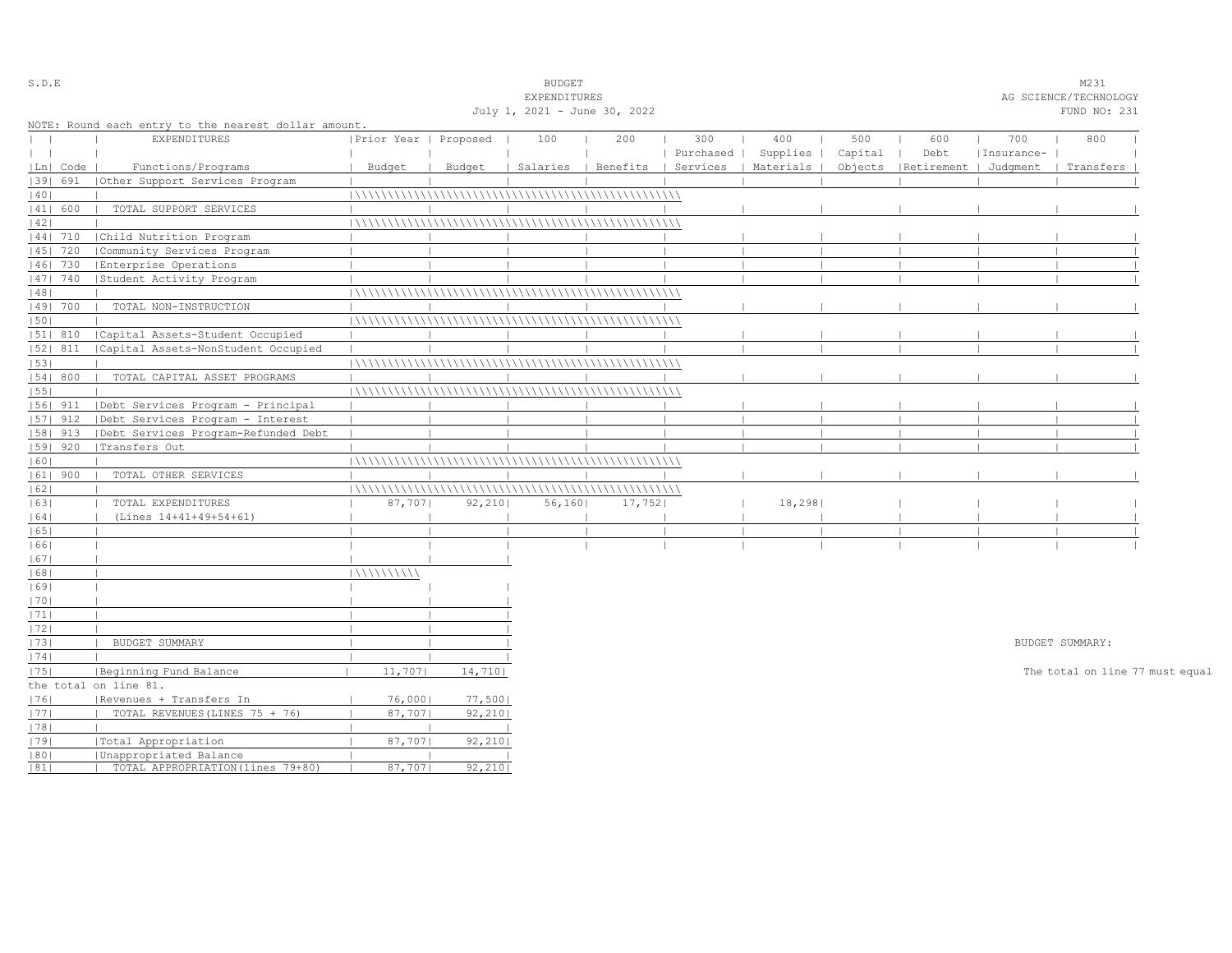| i<br>۰.<br>-<br>÷ |  |  |  |  |  |
|-------------------|--|--|--|--|--|
|-------------------|--|--|--|--|--|

S.D.E NOTE: NEXT AND SUDGET MESSAGREE SERVICES IN THE MANUSCRIPT OF SALES AND MALIAN MESSAGREE MALIAN MESSAGREE REVENUES LIFESKILLS-OFFICE DRG PLCY

|                   |                                                                         |                             |                  | July 1, 2021 - June 30, 2022 |                                                                       |            |                             | FUND NO: 233 |
|-------------------|-------------------------------------------------------------------------|-----------------------------|------------------|------------------------------|-----------------------------------------------------------------------|------------|-----------------------------|--------------|
| $\mathbf{1}$      | NOTE: Round each entry to the nearest dollar amount.<br><b>REVENUES</b> | PRIOR YEAR                  | PROPOSED BUDGET  | $\mathbf{1}$                 | <b>REVENUES</b>                                                       | PRIOR YEAR | PROPOSED BUDGET             |              |
| Ln  Code          | Item                                                                    | Budget   Line Amount Totals |                  | Ln  Code                     | Item                                                                  |            | Budget   Line Amount Totals |              |
|                   | 1 320000 Estimated Fund Balance, July 1                                 |                             | $2,2811$ ******* |                              | 2,313 40 429000 Other County                                          |            |                             |              |
| $\vert 2 \vert$   |                                                                         |                             |                  |                              | 14114200001 TOTAL COUNTY                                              |            | *******                     |              |
|                   | 3 411100 Taxes - General M & O                                          |                             |                  | 42                           |                                                                       |            |                             |              |
|                   | $ 4 411200 $ Taxes - Supplemental                                       |                             |                  |                              | 43   431100   Base Support Program                                    |            |                             |              |
|                   | $  5 411300 $ Taxes - Emergency                                         |                             |                  |                              | 44   431200   Transportation Support                                  |            |                             |              |
|                   | $  6 411400 $ Taxes - Tort                                              |                             |                  |                              | 45 431400 Exceptional Child/SED Support                               |            |                             |              |
|                   | $  7 411500 $ Taxes - Cooperative                                       |                             |                  |                              | 46 431500 Border Tuition Support                                      |            |                             |              |
|                   | $  8 411600 $ Taxes - Tuition                                           |                             |                  |                              | 47   431600   Tuition Equivalency                                     |            |                             |              |
|                   | $  9 411700 $ Taxes - Migrant                                           |                             |                  |                              | 48   431800   Benefit Apportionment                                   |            |                             |              |
|                   | $ 10 411900 $ Taxes - Other                                             |                             |                  |                              | 49 431900 Other State Support                                         | 10,000     | 11,336                      |              |
|                   | $ 11 412100 $ Taxes - Plant Facility                                    |                             |                  |                              | 50 432100 Driver Education Program                                    |            |                             |              |
|                   | 12 412500 Taxes - Bond & Interest                                       |                             |                  |                              | 51 432400 Professional Technical Program                              |            |                             |              |
| 13                | TOTAL TAXES                                                             |                             | *******          |                              | 52 437000 Lottery/Additional State Maintenance                        |            |                             |              |
|                   | 14 413000 Penalty: Delinquent Taxes                                     |                             |                  |                              | [53] 438000 Revenue in Lieu of/Tax Replacement                        |            |                             |              |
| 15                |                                                                         |                             |                  |                              | 54 439000 Other State Revenue                                         |            |                             |              |
|                   | 1161414100   Tuition From Individuals                                   |                             |                  |                              | 55   430000   TOTAL STATE                                             | $10,000$   | *******                     | 11,336       |
|                   | [17] 414200   Tuition From Districts in Idaho                           |                             |                  | 56                           |                                                                       |            |                             |              |
|                   | 18 414300 Tuition From Out of State Districts                           |                             |                  | 57                           |                                                                       |            |                             |              |
| 19                |                                                                         |                             |                  |                              | [58]442000]Indirect Unrestricted Federal                              |            |                             |              |
|                   | 20 415000 Earnings on Investments                                       |                             |                  |                              | 1591443000   Direct Restricted Federal                                |            |                             |              |
| 21                |                                                                         |                             |                  |                              | $ 60 445100 $ Title I - ESEA                                          |            |                             |              |
|                   | 22 416100 School Food Service                                           |                             |                  |                              | 61 445200 Title VI, ESEA-Innovative Practices Pgm                     |            |                             |              |
|                   | 23 416200 Meal Sales: Non-reimbur.                                      |                             |                  |                              | 62   445300   Perkins III - Vocational Technical Act                  |            |                             |              |
|                   | 24 416900 Other Food Sales                                              |                             |                  |                              | 63   445400   Adult Education                                         |            |                             |              |
| 25                |                                                                         |                             |                  |                              | 1641445500 Child Nutrition Reimbursement                              |            |                             |              |
|                   | 1261417100 Admissions/Activities                                        |                             |                  |                              | 65  445600  IDEA Part B (School Age & Preschool)                      |            |                             |              |
|                   | 27 417200 Bookstore Sales                                               |                             |                  |                              | 66 445900 Other Indirect Federal Programs                             |            |                             |              |
|                   | 28 417300 Clubs, Org. Dues, Etc.                                        |                             |                  |                              | $ 67 448200 $ Impact Aid - P.L. 874                                   |            |                             |              |
|                   | 12914174001School Fees & Charges                                        |                             |                  |                              | 16814400001 TOTAL FEDERAL                                             |            | *******                     |              |
|                   | 130141790010ther Student Revenues                                       |                             |                  | 69                           |                                                                       |            |                             |              |
| 31                |                                                                         |                             |                  |                              | [70] 451000   Proceeds: Bonds, Capital Leases et.al.                  |            |                             |              |
|                   | 32 418100 Community Service                                             |                             |                  |                              | 17114530001Sale of Fixed Assets                                       |            |                             |              |
| 33                |                                                                         |                             |                  |                              | 17214500001 TOTAL OTHER                                               |            | *******                     |              |
| 34 419100 Rentals |                                                                         |                             |                  | 73                           |                                                                       |            |                             |              |
|                   | 35 419200 Contributions/Donations                                       |                             |                  | 1741                         | <b> TOTAL REVENUES</b>                                                |            | $10,000$   *******          | 11,336       |
|                   | 36 419300 Transportation Fees                                           |                             |                  | 75                           |                                                                       |            |                             |              |
|                   | 37 419900 Other Local                                                   |                             |                  |                              | 76 460000 TRANSFERS IN                                                |            |                             |              |
| 38                | TOTAL OTHER LOCAL                                                       |                             | $*********$      | 1771                         |                                                                       |            |                             |              |
|                   | $ 39 410000 $ TOTAL LOCAL (Line 13 + 38)                                |                             | *******          |                              | 400000   TOTAL BALANCE + REVENUES + TRANSFER<br>$(Lines 1 + 74 + 76)$ |            | $12,281$   *******          | 13,649       |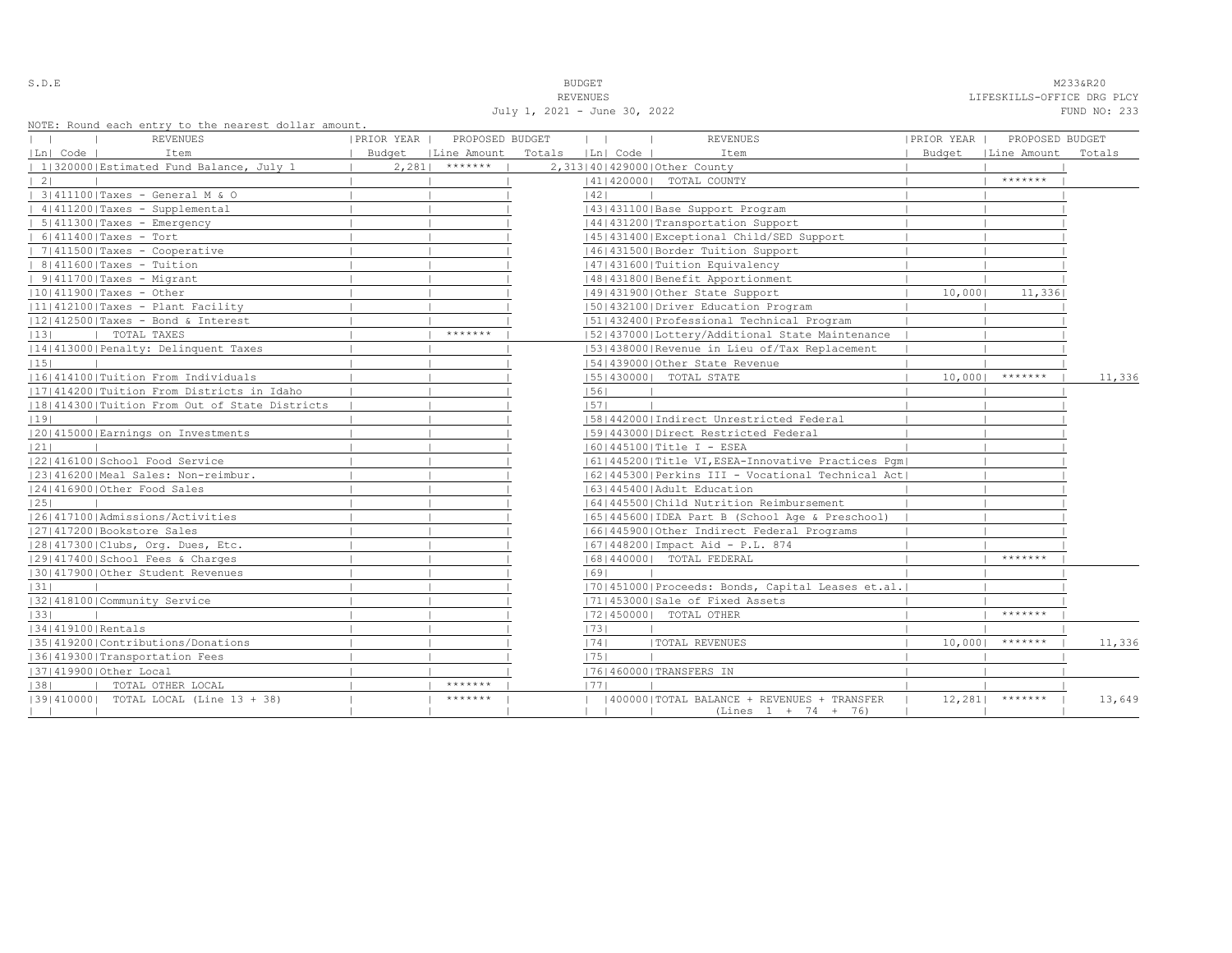|    |            |                                                      |                      |         | <b>EXPENDITURES</b>          |        |           |                                            |         |                                             | LIFESKILLS-OFFICE DRG PLCY |              |  |
|----|------------|------------------------------------------------------|----------------------|---------|------------------------------|--------|-----------|--------------------------------------------|---------|---------------------------------------------|----------------------------|--------------|--|
|    |            |                                                      |                      |         | July 1, 2021 - June 30, 2022 |        |           |                                            |         |                                             |                            | FUND NO: 233 |  |
|    |            | NOTE: Round each entry to the nearest dollar amount. |                      |         |                              |        |           |                                            |         |                                             |                            |              |  |
|    |            | <b>EXPENDITURES</b>                                  | Prior Year  Proposed |         | 100                          | 200    | 300       | 400                                        | 500     | 600                                         | 700                        | 800          |  |
|    |            |                                                      |                      |         |                              |        | Purchased | Supplies                                   | Capital | Debt                                        | Insurance-                 |              |  |
|    | Ln  Code   | Functions/Programs                                   | Budget               | Budget  |                              |        |           | Salaries   Benefits   Services   Materials |         | Objects   Retirement   Judgment   Transfers |                            |              |  |
|    | 11512      | Elementary School Program                            |                      |         |                              |        |           |                                            |         |                                             |                            |              |  |
|    | 2   515    | Secondary School Program                             | 12,281               | 13,6491 | 5,642                        | 1,207  | 2,473     | 4,3271                                     |         |                                             |                            |              |  |
|    | 3   517    | Alternative School Program                           |                      |         |                              |        |           |                                            |         |                                             |                            |              |  |
|    | 4   519    | Vocational-Technical Program                         |                      |         |                              |        |           |                                            |         |                                             |                            |              |  |
|    | 5   521    | Special Education Program                            |                      |         |                              |        |           |                                            |         |                                             |                            |              |  |
|    | 6   522    | Special Education Preschool Program                  |                      |         |                              |        |           |                                            |         |                                             |                            |              |  |
|    | 7   524    | Gifted & Talented Program                            |                      |         |                              |        |           |                                            |         |                                             |                            |              |  |
|    | 8   531    | Interscholastic Program                              |                      |         |                              |        |           |                                            |         |                                             |                            |              |  |
|    | 91532      | School Activity Program                              |                      |         |                              |        |           |                                            |         |                                             |                            |              |  |
|    | $ 10 $ 541 | Summer School Program                                |                      |         |                              |        |           |                                            |         |                                             |                            |              |  |
|    | $ 11 $ 542 | Adult School Program                                 |                      |         |                              |        |           |                                            |         |                                             |                            |              |  |
|    | $ 12 $ 546 | Detention Center Program                             |                      |         |                              |        |           |                                            |         |                                             |                            |              |  |
| 13 |            |                                                      |                      |         |                              |        |           |                                            |         |                                             |                            |              |  |
|    | 14  500    | TOTAL INSTRUCTION                                    | 12,281               | 13,649  | 5,642                        | 1,2071 | 2,4731    | 4,327                                      |         |                                             |                            |              |  |
| 15 |            |                                                      |                      |         |                              |        |           |                                            |         |                                             |                            |              |  |
|    | 16  611    | Attendance-Guidance-Health Program                   |                      |         |                              |        |           |                                            |         |                                             |                            |              |  |
|    | 17  616    | Special Education Support Services Prq               |                      |         |                              |        |           |                                            |         |                                             |                            |              |  |
| 18 |            |                                                      |                      |         |                              |        |           |                                            |         |                                             |                            |              |  |
|    | 19  621    | Instruction Improvement Program                      |                      |         |                              |        |           |                                            |         |                                             |                            |              |  |
|    | $ 20 $ 622 | Educational Media Program                            |                      |         |                              |        |           |                                            |         |                                             |                            |              |  |
|    | $ 21 $ 623 | [Instruction-Related Technology Program]             |                      |         |                              |        |           |                                            |         |                                             |                            |              |  |
|    | 22  631    | Board of Education Program                           |                      |         |                              |        |           |                                            |         |                                             |                            |              |  |
|    | 23  632    | District Administration Program                      |                      |         |                              |        |           |                                            |         |                                             |                            |              |  |
| 24 |            |                                                      |                      |         |                              |        |           |                                            |         |                                             |                            |              |  |
|    | $ 25 $ 641 | School Administration Program                        |                      |         |                              |        |           |                                            |         |                                             |                            |              |  |
| 26 |            |                                                      |                      |         |                              |        |           |                                            |         |                                             |                            |              |  |
|    |            | [27] 651   Business Operation Program                |                      |         |                              |        |           |                                            |         |                                             |                            |              |  |
|    | $ 28 $ 655 | Central Service Program                              |                      |         |                              |        |           |                                            |         |                                             |                            |              |  |
|    | 29  656    | Administrative Technology Services Prg               |                      |         |                              |        |           |                                            |         |                                             |                            |              |  |
|    | 30  661    | Buildings-Care Program(Custodial)                    |                      |         |                              |        |           |                                            |         |                                             |                            |              |  |
|    | 31  663    | Maintenance Non-Student Occupied Build               |                      |         |                              |        |           |                                            |         |                                             |                            |              |  |
|    | 32  664    | Maintenance Student Occupied Buildings               |                      |         |                              |        |           |                                            |         |                                             |                            |              |  |
|    | 1331 665   | Maintenance - Grounds                                |                      |         |                              |        |           |                                            |         |                                             |                            |              |  |
|    | 34  667    | Security Program                                     |                      |         |                              |        |           |                                            |         |                                             |                            |              |  |
| 35 |            |                                                      |                      |         |                              |        |           |                                            |         |                                             |                            |              |  |
|    | 1361 681   | Pupil - To School Trans. Program                     |                      |         |                              |        |           |                                            |         |                                             |                            |              |  |
|    | 37  682    | Pupil - Activity Trans. Program                      |                      |         |                              |        |           |                                            |         |                                             |                            |              |  |
|    |            | [38] 683 [General Transportation Program             |                      |         |                              |        |           |                                            |         |                                             |                            |              |  |
| 39 |            |                                                      |                      |         |                              |        |           |                                            |         |                                             |                            |              |  |

S.D.E SOME SALE SOME STRUCK STRUCK STRUCK SOMETHING SOMETHING SOMETHING SOMETHING SOMETHING SOMETHING SOMETHING SOMETHING SOMETHING SOMETHING SOMETHING SOMETHING SOMETHING SOMETHING SOMETHING SOMETHING SOMETHING SOMETHING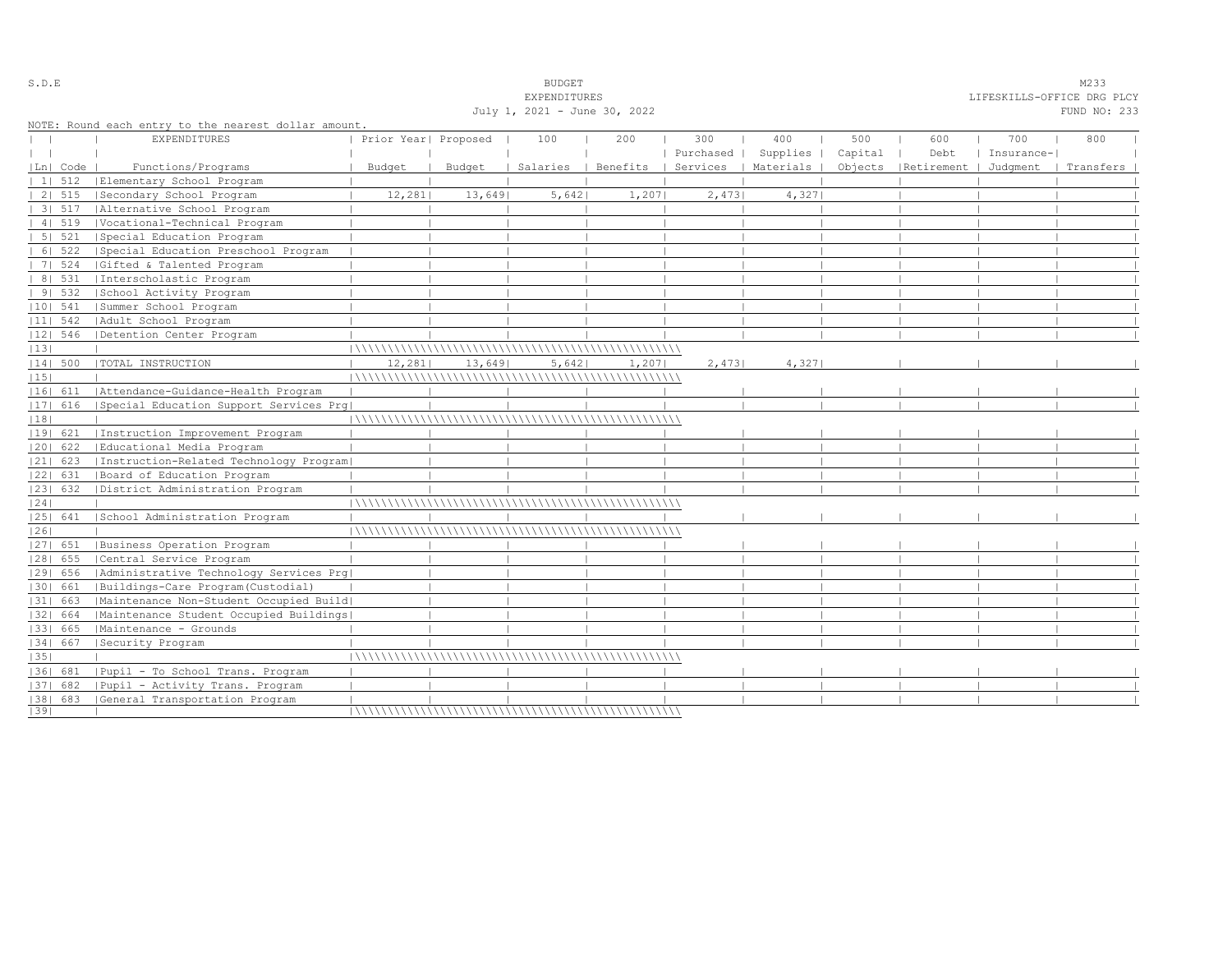| S.D.E         |            |                                                      |                       |        | <b>BUDGET</b>                |                                |           |           |         |                       |            | M233                            |  |
|---------------|------------|------------------------------------------------------|-----------------------|--------|------------------------------|--------------------------------|-----------|-----------|---------|-----------------------|------------|---------------------------------|--|
|               |            |                                                      |                       |        | EXPENDITURES                 |                                |           |           |         |                       |            | LIFESKILLS-OFFICE DRG PLCY      |  |
|               |            |                                                      |                       |        | July 1, 2021 - June 30, 2022 |                                |           |           |         |                       |            | FUND NO: 233                    |  |
|               |            | NOTE: Round each entry to the nearest dollar amount. |                       |        |                              |                                |           |           |         |                       |            |                                 |  |
| $\mathbf{L}$  |            | <b>EXPENDITURES</b>                                  | Prior Year   Proposed |        | 100                          | 200                            | 300       | 400       | 500     | 600                   | 700        | 800                             |  |
| $\vert \vert$ |            |                                                      |                       |        |                              |                                | Purchased | Supplies  | Capital | Debt                  | Insurance- |                                 |  |
|               | Ln   Code  | Functions/Programs                                   | Budget                | Budget |                              | Salaries   Benefits   Services |           | Materials | Objects | Retirement   Judgment |            | Transfers                       |  |
|               | 1391 691   | Other Support Services Program                       |                       |        |                              |                                |           |           |         |                       |            |                                 |  |
| 40            |            |                                                      |                       |        |                              |                                |           |           |         |                       |            |                                 |  |
|               | 41  600    | TOTAL SUPPORT SERVICES                               |                       |        |                              |                                |           |           |         |                       |            |                                 |  |
| 42            |            |                                                      |                       |        |                              |                                |           |           |         |                       |            |                                 |  |
|               | $ 44 $ 710 | Child Nutrition Program                              |                       |        |                              |                                |           |           |         |                       |            |                                 |  |
|               | 45   720   | Community Services Program                           |                       |        |                              |                                |           |           |         |                       |            |                                 |  |
|               | 46  730    | Enterprise Operations                                |                       |        |                              |                                |           |           |         |                       |            |                                 |  |
|               | 47   740   | Student Activity Program                             |                       |        |                              |                                |           |           |         |                       |            |                                 |  |
| 48            |            |                                                      |                       |        |                              |                                |           |           |         |                       |            |                                 |  |
|               | 49  700    | TOTAL NON-INSTRUCTION                                |                       |        |                              |                                |           |           |         |                       |            |                                 |  |
| 50            |            |                                                      |                       |        |                              |                                |           |           |         |                       |            |                                 |  |
|               | 51  810    | Capital Assets-Student Occupied                      |                       |        |                              |                                |           |           |         |                       |            |                                 |  |
|               | 52  811    | Capital Assets-NonStudent Occupied                   |                       |        |                              |                                |           |           |         |                       |            |                                 |  |
| 53            |            |                                                      |                       |        |                              |                                |           |           |         |                       |            |                                 |  |
|               | 54   800   | TOTAL CAPITAL ASSET PROGRAMS                         |                       |        |                              |                                |           |           |         |                       |            |                                 |  |
| 55            |            |                                                      |                       |        |                              |                                |           |           |         |                       |            |                                 |  |
|               | $ 56 $ 911 | Debt Services Program - Principal                    |                       |        |                              |                                |           |           |         |                       |            |                                 |  |
|               | $ 57 $ 912 | Debt Services Program - Interest                     |                       |        |                              |                                |           |           |         |                       |            |                                 |  |
|               | 58  913    | Debt Services Program-Refunded Debt                  |                       |        |                              |                                |           |           |         |                       |            |                                 |  |
|               | $ 59 $ 920 | Transfers Out                                        |                       |        |                              |                                |           |           |         |                       |            |                                 |  |
| 60            |            |                                                      |                       |        |                              |                                |           |           |         |                       |            |                                 |  |
|               | $ 61 $ 900 | TOTAL OTHER SERVICES                                 |                       |        |                              |                                |           |           |         |                       |            |                                 |  |
| 62            |            |                                                      |                       |        |                              |                                |           |           |         |                       |            |                                 |  |
| 63            |            | TOTAL EXPENDITURES                                   | 12,281                | 13,649 | 5,642                        | 1,207                          | 2,473     | 4,327     |         |                       |            |                                 |  |
| 64            |            | (Lines 14+41+49+54+61)                               |                       |        |                              |                                |           |           |         |                       |            |                                 |  |
| 65            |            |                                                      |                       |        |                              |                                |           |           |         |                       |            |                                 |  |
| 66            |            |                                                      |                       |        |                              |                                |           |           |         |                       |            |                                 |  |
| 67            |            |                                                      |                       |        |                              |                                |           |           |         |                       |            |                                 |  |
| 68            |            |                                                      | 111111111111          |        |                              |                                |           |           |         |                       |            |                                 |  |
| 69            |            |                                                      |                       |        |                              |                                |           |           |         |                       |            |                                 |  |
| 70            |            |                                                      |                       |        |                              |                                |           |           |         |                       |            |                                 |  |
| 1711          |            |                                                      |                       |        |                              |                                |           |           |         |                       |            |                                 |  |
| 72            |            |                                                      |                       |        |                              |                                |           |           |         |                       |            |                                 |  |
| 73            |            | BUDGET SUMMARY                                       |                       |        |                              |                                |           |           |         |                       |            | BUDGET SUMMARY:                 |  |
| 74            |            |                                                      |                       |        |                              |                                |           |           |         |                       |            |                                 |  |
| 75            |            | Beginning Fund Balance                               | 2,281                 | 2,313  |                              |                                |           |           |         |                       |            | The total on line 77 must equal |  |
|               |            | the total on line 81.                                |                       |        |                              |                                |           |           |         |                       |            |                                 |  |
| 76            |            | Revenues + Transfers In                              | 10,000                | 11,336 |                              |                                |           |           |         |                       |            |                                 |  |
| 77            |            | TOTAL REVENUES (LINES 75 + 76)                       | 12, 281               | 13,649 |                              |                                |           |           |         |                       |            |                                 |  |
| 78            |            |                                                      |                       |        |                              |                                |           |           |         |                       |            |                                 |  |
| 79            |            |                                                      | 12,281                | 13,649 |                              |                                |           |           |         |                       |            |                                 |  |
|               |            | Total Appropriation<br>Unappropriated Balance        |                       |        |                              |                                |           |           |         |                       |            |                                 |  |
| 80 <br> 81    |            | TOTAL APPROPRIATION (lines 79+80)                    | 12,281                | 13,649 |                              |                                |           |           |         |                       |            |                                 |  |
|               |            |                                                      |                       |        |                              |                                |           |           |         |                       |            |                                 |  |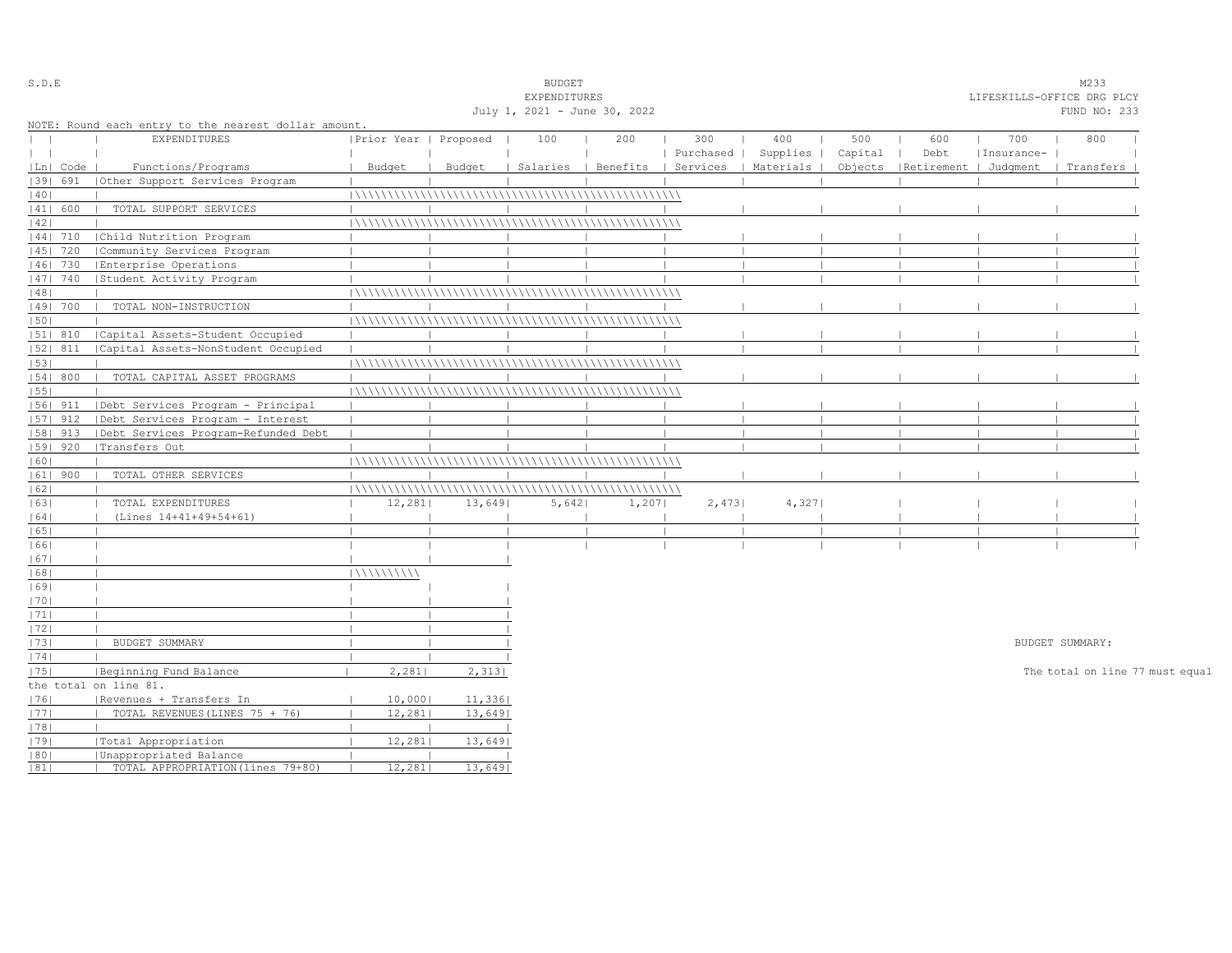| ٠<br>u<br>× |  |  |  |  |  |
|-------------|--|--|--|--|--|
|-------------|--|--|--|--|--|

S.D.E NAMES AND STRUCK STRUCK STRUCK STRUCK STRUCK STRUCK STRUCK STRUCK STRUCK STRUCK STRUCK STRUCK STRUCK STRUCK STRUCK STRUCK STRUCK STRUCK STRUCK STRUCK STRUCK STRUCK STRUCK STRUCK STRUCK STRUCK STRUCK STRUCK STRUCK STR

REVENUES SICK LEAVE BANK July 1, 2021 - June 30, 2022 FUND NO: 235

|  |  |  | NOTE: Round each entry to the nearest dollar amount. |  |
|--|--|--|------------------------------------------------------|--|
|  |  |  |                                                      |  |

| NOIL, ROUNG BACH BNULY LO LNB NBALBSL GOILAL AMOUNL.<br>REVENUES | PRIOR YEAR | PROPOSED BUDGET      |        | $\mathbf{1}$ | <b>REVENUES</b>                                                     | PRIOR YEAR | PROPOSED BUDGET |        |
|------------------------------------------------------------------|------------|----------------------|--------|--------------|---------------------------------------------------------------------|------------|-----------------|--------|
| Ln  Code  <br>Item                                               |            | Budget   Line Amount | Totals | Ln  Code     | Item                                                                | Budget     | Line Amount     | Totals |
| 1 320000 Estimated Fund Balance, July 1                          | 37,8421    | *******              |        |              | 39,775140142900010ther County                                       |            |                 |        |
| $\vert 2 \vert$                                                  |            |                      |        |              | 41   420000   TOTAL COUNTY                                          |            | *******         |        |
| 3 411100 Taxes - General M & O                                   |            |                      |        | 1421         |                                                                     |            |                 |        |
| 4 411200 Taxes - Supplemental                                    |            |                      |        |              | 43   431100   Base Support Program                                  |            |                 |        |
| $  5 411300 $ Taxes - Emergency                                  |            |                      |        |              | 44   431200   Transportation Support                                |            |                 |        |
| $  6 411400 $ Taxes - Tort                                       |            |                      |        |              | 45 431400 Exceptional Child/SED Support                             |            |                 |        |
| $  7 411500 $ Taxes - Cooperative                                |            |                      |        |              | 46 431500 Border Tuition Support                                    |            |                 |        |
| $  8 411600 $ Taxes - Tuition                                    |            |                      |        |              | 1471431600   Tuition Equivalency                                    |            |                 |        |
| $  9 411700 $ Taxes - Migrant                                    |            |                      |        |              | 48   431800   Benefit Apportionment                                 |            |                 |        |
| $ 10 411900 $ Taxes - Other                                      |            |                      |        |              | 49 431900 Other State Support                                       |            |                 |        |
| $ 11 412100 $ Taxes - Plant Facility                             |            |                      |        |              | 1501432100 Driver Education Program                                 |            |                 |        |
| $ 12 412500 $ Taxes - Bond & Interest                            |            |                      |        |              | 51 432400 Professional Technical Program                            |            |                 |        |
| TOTAL TAXES<br> 13                                               |            | *******              |        |              | [52] 437000 [Lottery/Additional State Maintenance                   |            |                 |        |
| [14] 413000 Penalty: Delinquent Taxes                            |            |                      |        |              | 1531438000 Revenue in Lieu of/Tax Replacement                       |            |                 |        |
| 15                                                               |            |                      |        |              | 154143900010ther State Revenue                                      |            |                 |        |
| 11614141001Tuition From Individuals                              |            |                      |        |              | [55] 430000] TOTAL STATE                                            |            | *******         |        |
| [17] 414200   Tuition From Districts in Idaho                    |            |                      |        | 56           |                                                                     |            |                 |        |
| 18 414300 Tuition From Out of State Districts                    |            |                      |        | 57           |                                                                     |            |                 |        |
| 19                                                               |            |                      |        |              | 15814420001Indirect Unrestricted Federal                            |            |                 |        |
| 20 415000 Earnings on Investments                                |            |                      |        |              | 1591443000   Direct Restricted Federal                              |            |                 |        |
| 21                                                               |            |                      |        |              | $ 60 445100 $ Title I - ESEA                                        |            |                 |        |
| 22 416100 School Food Service                                    |            |                      |        |              | 61 445200 Title VI, ESEA-Innovative Practices Pqm                   |            |                 |        |
| 23 416200 Meal Sales: Non-reimbur.                               |            |                      |        |              | [62]445300   Perkins III - Vocational Technical Act]                |            |                 |        |
| 24 416900 Other Food Sales                                       |            |                      |        |              | 16314454001Adult Education                                          |            |                 |        |
| 25                                                               |            |                      |        |              | 16414455001Child Nutrition Reimbursement                            |            |                 |        |
| 1261417100   Admissions/Activities                               |            |                      |        |              | 65   445600   IDEA Part B (School Age & Preschool)                  |            |                 |        |
| 27 417200 Bookstore Sales                                        |            |                      |        |              | 16614459001Other Indirect Federal Programs                          |            |                 |        |
| 28 417300 Clubs, Org. Dues, Etc.                                 |            |                      |        |              | (67/448200/Impact Aid - P.L. 874                                    |            |                 |        |
| 12914174001School Fees & Charges                                 |            |                      |        |              | 16814400001 TOTAL FEDERAL                                           |            | *******         |        |
| 130141790010ther Student Revenues                                |            |                      |        | 69           |                                                                     |            |                 |        |
| 31                                                               |            |                      |        |              | 70 451000 Proceeds: Bonds, Capital Leases et.al.                    |            |                 |        |
| 1321418100 Community Service                                     |            |                      |        |              | 17114530001Sale of Fixed Assets                                     |            |                 |        |
| 33                                                               |            |                      |        |              | 17214500001 TOTAL OTHER                                             |            | *******         |        |
| 34 419100 Rentals                                                |            |                      |        | 73           |                                                                     |            |                 |        |
| 35 419200 Contributions/Donations                                |            |                      |        | 74           | <b>ITOTAL REVENUES</b>                                              |            | *******         |        |
| 36 419300 Transportation Fees                                    |            |                      |        | 1751         |                                                                     |            |                 |        |
| 37 419900 Other Local                                            |            |                      |        |              | 17614600001TRANSFERS IN                                             | 2,158      |                 | 594    |
| 38 <br>  TOTAL OTHER LOCAL                                       |            | *******              |        | 1771         |                                                                     |            |                 |        |
| [39] 410000] TOTAL LOCAL (Line 13 + 38)                          |            | *******              |        |              | 400000 TOTAL BALANCE + REVENUES + TRANSFER<br>$(Lines 1 + 74 + 76)$ | 40,0001    | $*********$     | 40,369 |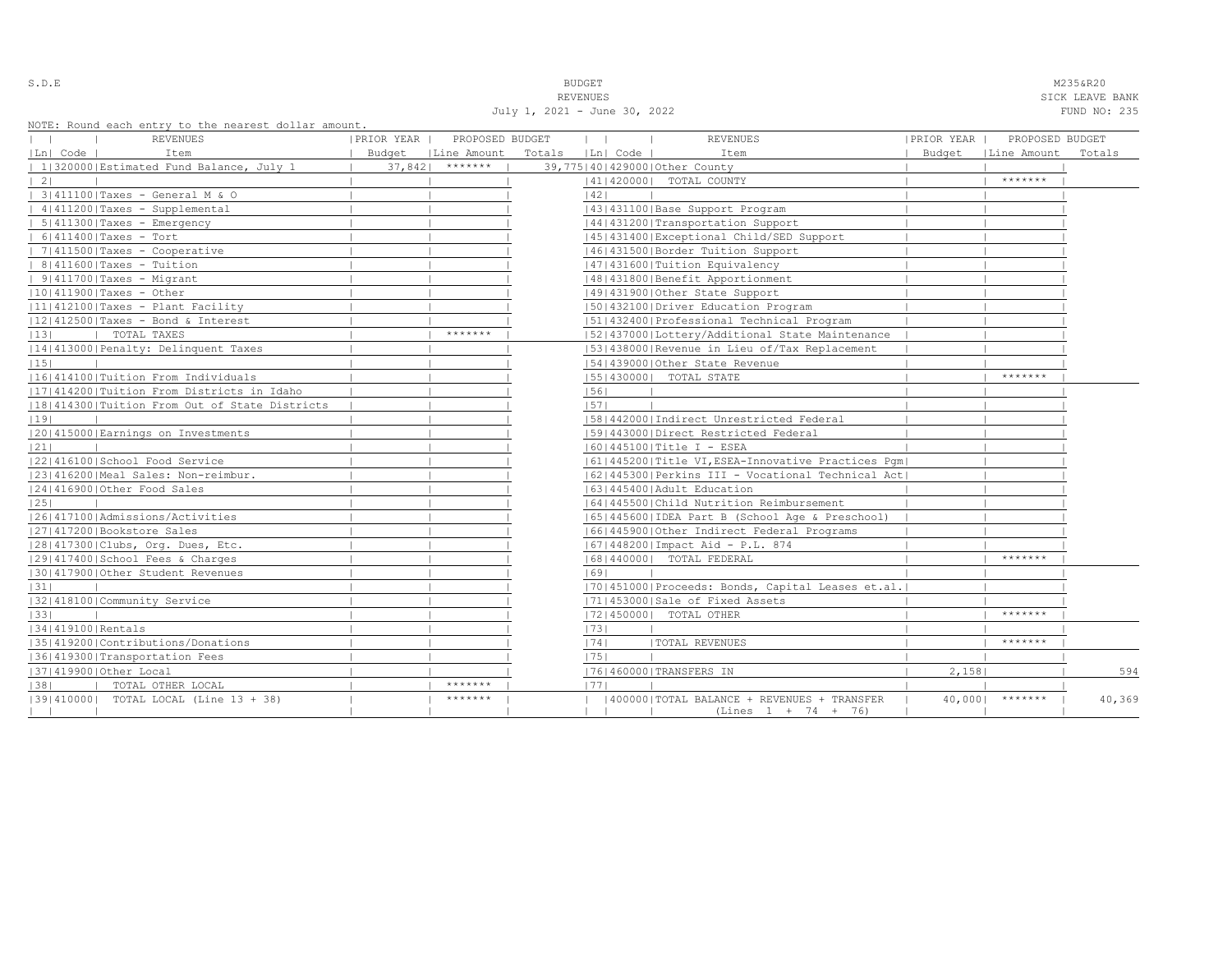|                |                                                                             |                      |        | July 1, 2021 - June 30, 2022 |     |           |           |         |                      |            | FUND NO: 235 |  |
|----------------|-----------------------------------------------------------------------------|----------------------|--------|------------------------------|-----|-----------|-----------|---------|----------------------|------------|--------------|--|
|                | NOTE: Round each entry to the nearest dollar amount.<br><b>EXPENDITURES</b> | Prior Year  Proposed |        | 100                          | 200 | 300       | 400       | 500     | 600                  | 700        | 800          |  |
| $\mathbf{1}$   |                                                                             |                      |        |                              |     | Purchased | Supplies  | Capital | Debt                 | Insurance- |              |  |
| Ln  Code       | Functions/Programs                                                          | Budget               | Budget | Salaries   Benefits          |     | Services  | Materials |         | Objects   Retirement | Judqment   | Transfers    |  |
| $11 \quad 512$ | Elementary School Program                                                   | 20,000               | 20,000 | 20,000                       |     |           |           |         |                      |            |              |  |
| 2   515        | Secondary School Program                                                    | 20,0001              | 20,369 | 20,369                       |     |           |           |         |                      |            |              |  |
| 3   517        | Alternative School Program                                                  |                      |        |                              |     |           |           |         |                      |            |              |  |
| 41519          | Vocational-Technical Program                                                |                      |        |                              |     |           |           |         |                      |            |              |  |
| 5   521        | Special Education Program                                                   |                      |        |                              |     |           |           |         |                      |            |              |  |
| 6 522          | Special Education Preschool Program                                         |                      |        |                              |     |           |           |         |                      |            |              |  |
| 7   524        | Gifted & Talented Program                                                   |                      |        |                              |     |           |           |         |                      |            |              |  |
| 8   531        | Interscholastic Program                                                     |                      |        |                              |     |           |           |         |                      |            |              |  |
| 91532          | School Activity Program                                                     |                      |        |                              |     |           |           |         |                      |            |              |  |
| $ 10 $ 541     | Summer School Program                                                       |                      |        |                              |     |           |           |         |                      |            |              |  |
| $ 11 $ 542     | Adult School Program                                                        |                      |        |                              |     |           |           |         |                      |            |              |  |
| 12  546        | Detention Center Program                                                    |                      |        |                              |     |           |           |         |                      |            |              |  |
| 13             |                                                                             |                      |        |                              |     |           |           |         |                      |            |              |  |
| 14  500        | TOTAL INSTRUCTION                                                           | 40,000               | 40,369 | 40,369                       |     |           |           |         |                      |            |              |  |
| 15             |                                                                             |                      |        |                              |     |           |           |         |                      |            |              |  |
| 16  611        | Attendance-Guidance-Health Program                                          |                      |        |                              |     |           |           |         |                      |            |              |  |
| 17  616        | Special Education Support Services Prg                                      |                      |        |                              |     |           |           |         |                      |            |              |  |
| 18             |                                                                             |                      |        |                              |     |           |           |         |                      |            |              |  |
| 19  621        | Instruction Improvement Program                                             |                      |        |                              |     |           |           |         |                      |            |              |  |
| 20  622        | Educational Media Program                                                   |                      |        |                              |     |           |           |         |                      |            |              |  |
| $ 21 $ 623     | Instruction-Related Technology Program                                      |                      |        |                              |     |           |           |         |                      |            |              |  |
| 22  631        | Board of Education Program                                                  |                      |        |                              |     |           |           |         |                      |            |              |  |
| 23  632        | District Administration Program                                             |                      |        |                              |     |           |           |         |                      |            |              |  |
| 24             |                                                                             |                      |        |                              |     |           |           |         |                      |            |              |  |
| 25  641        | School Administration Program                                               |                      |        |                              |     |           |           |         |                      |            |              |  |
| 26             |                                                                             |                      |        |                              |     |           |           |         |                      |            |              |  |
| $ 27 $ 651     | Business Operation Program                                                  |                      |        |                              |     |           |           |         |                      |            |              |  |
| $ 28 $ 655     | Central Service Program                                                     |                      |        |                              |     |           |           |         |                      |            |              |  |
| 29  656        | Administrative Technology Services Prg                                      |                      |        |                              |     |           |           |         |                      |            |              |  |
| 30  661        | Buildings-Care Program(Custodial)                                           |                      |        |                              |     |           |           |         |                      |            |              |  |
| 31  663        | Maintenance Non-Student Occupied Build                                      |                      |        |                              |     |           |           |         |                      |            |              |  |
| 32  664        | Maintenance Student Occupied Buildings                                      |                      |        |                              |     |           |           |         |                      |            |              |  |
| 33  665        | Maintenance - Grounds                                                       |                      |        |                              |     |           |           |         |                      |            |              |  |
| 34  667        | Security Program                                                            |                      |        |                              |     |           |           |         |                      |            |              |  |
| 35             |                                                                             |                      |        |                              |     |           |           |         |                      |            |              |  |
|                | 36  681   Pupil - To School Trans. Program                                  |                      |        |                              |     |           |           |         |                      |            |              |  |
| 37  682        | Pupil - Activity Trans. Program                                             |                      |        |                              |     |           |           |         |                      |            |              |  |
|                | [38] 683 [General Transportation Program                                    |                      |        |                              |     |           |           |         |                      |            |              |  |
| 39             |                                                                             |                      |        |                              |     |           |           |         |                      |            |              |  |

S.D.E SOME SALE SOME STRUCK STRUCK STRUCK SOMETHING SOMETHING SOMETHING SOMETHING SOMETHING SOMETHING SOMETHING SOMETHING SOMETHING SOMETHING SOMETHING SOMETHING SOMETHING SOMETHING SOMETHING SOMETHING SOMETHING SOMETHING EXPENDITURES SICK LEAVE BANK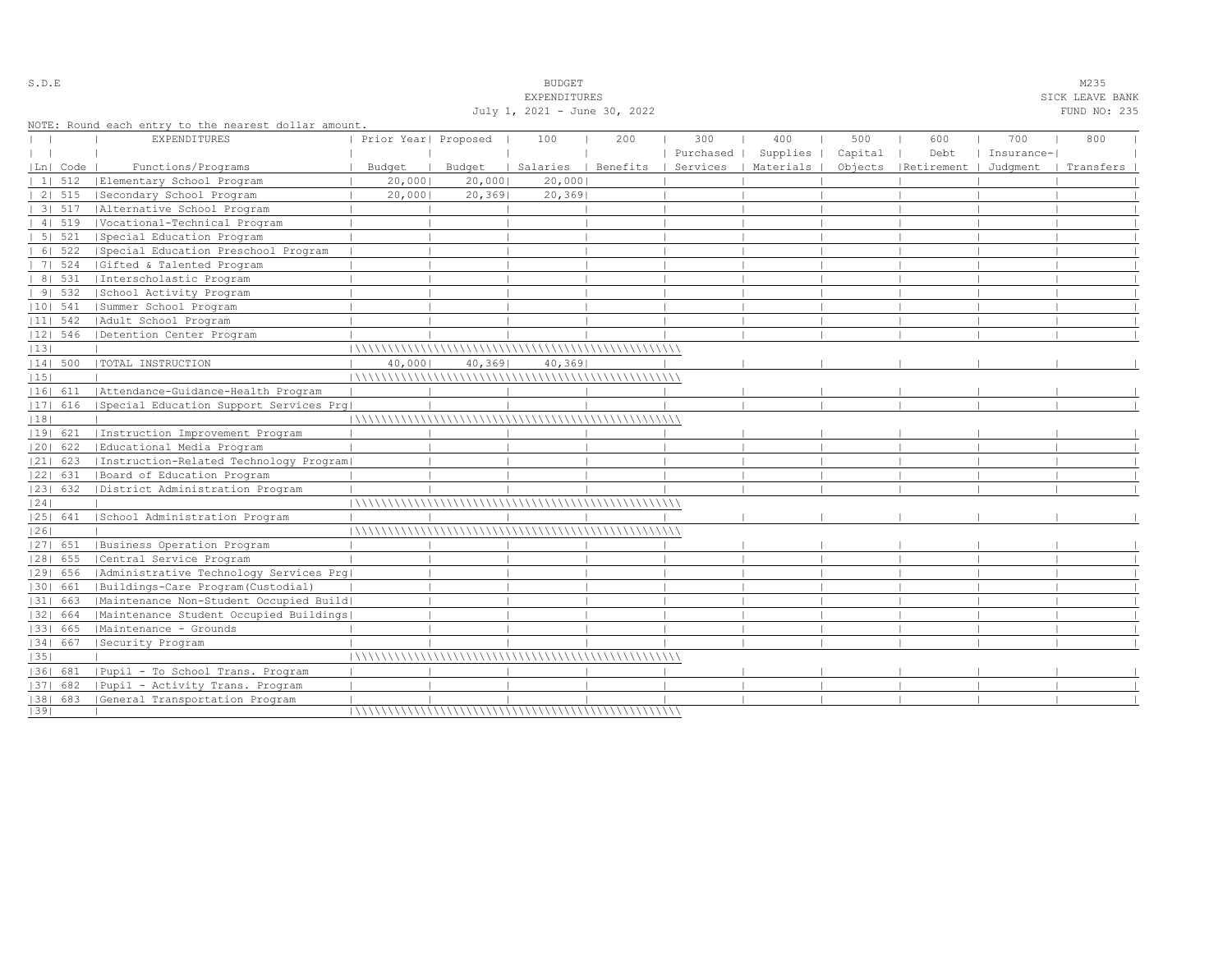| S.D.E   |            |                                                      |                       |         | <b>BUDGET</b>                |     |           |                                 |         |                       |            | M235                            |  |
|---------|------------|------------------------------------------------------|-----------------------|---------|------------------------------|-----|-----------|---------------------------------|---------|-----------------------|------------|---------------------------------|--|
|         |            |                                                      |                       |         | EXPENDITURES                 |     |           |                                 |         |                       |            | SICK LEAVE BANK                 |  |
|         |            |                                                      |                       |         | July 1, 2021 - June 30, 2022 |     |           |                                 |         |                       |            | FUND NO: 235                    |  |
|         |            | NOTE: Round each entry to the nearest dollar amount. |                       |         |                              |     |           |                                 |         |                       |            |                                 |  |
|         |            | EXPENDITURES                                         | Prior Year   Proposed |         | 100                          | 200 | 300       | 400                             | 500     | 600                   | 700        | 800                             |  |
| $\perp$ |            |                                                      |                       |         |                              |     | Purchased | Supplies                        | Capital | Debt                  | Insurance- |                                 |  |
|         | Ln   Code  | Functions/Programs                                   | Budget                | Budget  | Salaries                     |     |           | Benefits   Services   Materials | Objects | Retirement   Judqment |            | Transfers                       |  |
|         | 1391 691   | Other Support Services Program                       |                       |         |                              |     |           |                                 |         |                       |            |                                 |  |
| 40      |            |                                                      |                       |         |                              |     |           |                                 |         |                       |            |                                 |  |
|         | 41  600    | TOTAL SUPPORT SERVICES                               |                       |         |                              |     |           |                                 |         |                       |            |                                 |  |
| 42      |            |                                                      |                       |         |                              |     |           |                                 |         |                       |            |                                 |  |
|         | 44  710    | Child Nutrition Program                              |                       |         |                              |     |           |                                 |         |                       |            |                                 |  |
|         | 45   720   | Community Services Program                           |                       |         |                              |     |           |                                 |         |                       |            |                                 |  |
|         | 46  730    | Enterprise Operations                                |                       |         |                              |     |           |                                 |         |                       |            |                                 |  |
|         | $ 47 $ 740 | Student Activity Program                             |                       |         |                              |     |           |                                 |         |                       |            |                                 |  |
| 48      |            |                                                      |                       |         |                              |     |           |                                 |         |                       |            |                                 |  |
|         | 49  700    | TOTAL NON-INSTRUCTION                                |                       |         |                              |     |           |                                 |         |                       |            |                                 |  |
| 50      |            |                                                      |                       |         |                              |     |           |                                 |         |                       |            |                                 |  |
|         | 51  810    | Capital Assets-Student Occupied                      |                       |         |                              |     |           |                                 |         |                       |            |                                 |  |
|         | $ 52 $ 811 | Capital Assets-NonStudent Occupied                   |                       |         |                              |     |           |                                 |         |                       |            |                                 |  |
| 53      |            |                                                      |                       |         |                              |     |           |                                 |         |                       |            |                                 |  |
|         | 54   800   | TOTAL CAPITAL ASSET PROGRAMS                         |                       |         |                              |     |           |                                 |         |                       |            |                                 |  |
| 1551    |            |                                                      |                       |         |                              |     |           |                                 |         |                       |            |                                 |  |
|         | 56  911    | Debt Services Program - Principal                    |                       |         |                              |     |           |                                 |         |                       |            |                                 |  |
|         | 57  912    | Debt Services Program - Interest                     |                       |         |                              |     |           |                                 |         |                       |            |                                 |  |
|         | 58  913    | Debt Services Program-Refunded Debt                  |                       |         |                              |     |           |                                 |         |                       |            |                                 |  |
|         | 59   920   | Transfers Out                                        |                       |         |                              |     |           |                                 |         |                       |            |                                 |  |
| 60      |            |                                                      |                       |         |                              |     |           |                                 |         |                       |            |                                 |  |
|         | $ 61 $ 900 | TOTAL OTHER SERVICES                                 |                       |         |                              |     |           |                                 |         |                       |            |                                 |  |
| 62      |            |                                                      |                       |         |                              |     |           |                                 |         |                       |            |                                 |  |
| 63      |            | TOTAL EXPENDITURES                                   | 40,000                | 40,369  | 40,369                       |     |           |                                 |         |                       |            |                                 |  |
| 64      |            | (Lines 14+41+49+54+61)                               |                       |         |                              |     |           |                                 |         |                       |            |                                 |  |
| 65      |            |                                                      |                       |         |                              |     |           |                                 |         |                       |            |                                 |  |
| 661     |            |                                                      |                       |         |                              |     |           |                                 |         |                       |            |                                 |  |
| 67      |            |                                                      |                       |         |                              |     |           |                                 |         |                       |            |                                 |  |
| 68      |            |                                                      | 111111111111          |         |                              |     |           |                                 |         |                       |            |                                 |  |
| 69      |            |                                                      |                       |         |                              |     |           |                                 |         |                       |            |                                 |  |
| 70      |            |                                                      |                       |         |                              |     |           |                                 |         |                       |            |                                 |  |
| 71      |            |                                                      |                       |         |                              |     |           |                                 |         |                       |            |                                 |  |
| 1721    |            |                                                      |                       |         |                              |     |           |                                 |         |                       |            |                                 |  |
| 73      |            | BUDGET SUMMARY                                       |                       |         |                              |     |           |                                 |         |                       |            | BUDGET SUMMARY:                 |  |
| 74      |            |                                                      |                       |         |                              |     |           |                                 |         |                       |            |                                 |  |
|         |            |                                                      | 37,842                | 39,775  |                              |     |           |                                 |         |                       |            |                                 |  |
| 75      |            | Beginning Fund Balance                               |                       |         |                              |     |           |                                 |         |                       |            | The total on line 77 must equal |  |
|         |            | the total on line 81.                                |                       |         |                              |     |           |                                 |         |                       |            |                                 |  |
| 1761    |            | Revenues + Transfers In                              | 2,158                 | 594     |                              |     |           |                                 |         |                       |            |                                 |  |
| 77      |            | TOTAL REVENUES (LINES 75 + 76)                       | 40,000                | 40,369  |                              |     |           |                                 |         |                       |            |                                 |  |
| 78      |            |                                                      |                       |         |                              |     |           |                                 |         |                       |            |                                 |  |
| 79      |            | Total Appropriation                                  | 40,000                | 40,369  |                              |     |           |                                 |         |                       |            |                                 |  |
| 80      |            | Unappropriated Balance                               | 40,000                | 40,3691 |                              |     |           |                                 |         |                       |            |                                 |  |
| 81      |            | TOTAL APPROPRIATION (lines 79+80)                    |                       |         |                              |     |           |                                 |         |                       |            |                                 |  |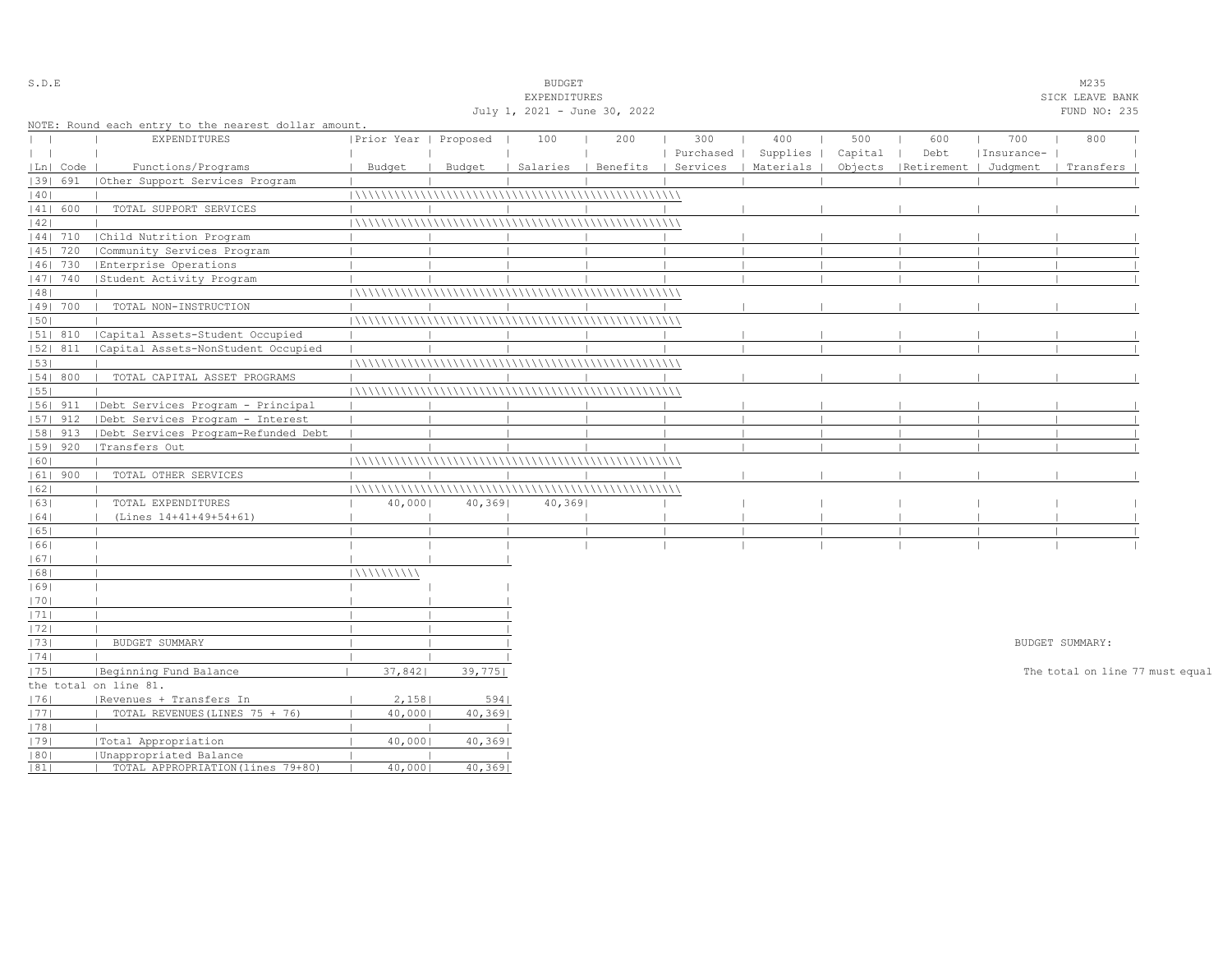S.D.E NOTE: NEXT AND SERVICE THAT IS A RESERVED ON THE SERVICE THAT IS A RESERVED ON A STRING MALINEAR MALINEAR MALINEAR MALINEAR OF MALINEAR CONTRACTOR CONTRACTOR ON A STRING OF MALINEAR CONTRACTOR OF MALINEAR CONTRACTOR

REVENUES STUDENT ACTIVITY FUND July 1, 2021 - June 30, 2022 FUND NO: 238

NOTE: Round each entry to the nearest dollar amount.

| NOTE: ROUNQ each entry to the hearest dollar amount,<br>REVENUES | PRIOR YEAR | PROPOSED BUDGET      |              | $\mathbf{1}$   | <b>REVENUES</b>                                                                 | PRIOR YEAR | PROPOSED BUDGET      |         |
|------------------------------------------------------------------|------------|----------------------|--------------|----------------|---------------------------------------------------------------------------------|------------|----------------------|---------|
| Ln  Code  <br>Item                                               |            | Budget   Line Amount | Totals       | Ln  Code       | Item                                                                            |            | Budget   Line Amount | Totals  |
| 1 320000 Estimated Fund Balance, July 1                          |            | *******              |              |                | 140142900010ther County                                                         |            |                      |         |
| $\vert 2 \vert$                                                  |            |                      |              |                | 41   420000   TOTAL COUNTY                                                      |            | $*********$          |         |
| 3 411100 Taxes - General M & O                                   |            |                      |              | 42             |                                                                                 |            |                      |         |
| 4 411200 Taxes - Supplemental                                    |            |                      |              |                | 43   431100   Base Support Program                                              |            |                      |         |
| $  5 411300 $ Taxes - Emergency                                  |            |                      |              |                | 44   431200   Transportation Support                                            |            |                      |         |
| $  6 411400 $ Taxes - Tort                                       |            |                      |              |                | 1451431400 Exceptional Child/SED Support                                        |            |                      |         |
| $  7 411500 $ Taxes - Cooperative                                |            |                      |              |                | 46 431500 Border Tuition Support                                                |            |                      |         |
| $  8 411600 $ Taxes - Tuition                                    |            |                      |              |                | 47   431600   Tuition Equivalency                                               |            |                      |         |
| $  9 411700 $ Taxes - Migrant                                    |            |                      |              |                | 48   431800   Benefit Apportionment                                             |            |                      |         |
| $ 10 411900 $ Taxes - Other                                      |            |                      |              |                | 49 431900 Other State Support                                                   |            |                      |         |
| 11 412100 Taxes - Plant Facility                                 |            |                      |              |                | 1501432100   Driver Education Program                                           |            |                      |         |
| $ 12 412500 $ Taxes - Bond & Interest                            |            |                      |              |                | 51 432400 Professional Technical Program                                        |            |                      |         |
| 13 <br>  TOTAL TAXES                                             |            | *******              |              |                | 15214370001Lottery/Additional State Maintenance                                 |            |                      |         |
| 14 413000 Penalty: Delinquent Taxes                              |            |                      |              |                | [53] 438000 Revenue in Lieu of/Tax Replacement                                  |            |                      |         |
| 15                                                               |            |                      |              |                | 154143900010ther State Revenue                                                  |            |                      |         |
| 16 414100 Tuition From Individuals                               |            |                      |              |                | 55   430000   TOTAL STATE                                                       |            | *******              |         |
| [17] 414200   Tuition From Districts in Idaho                    |            |                      |              | 56             |                                                                                 |            |                      |         |
| 18 414300 Tuition From Out of State Districts                    |            |                      |              | 57             |                                                                                 |            |                      |         |
| 19                                                               |            |                      |              |                | 58 442000 Indirect Unrestricted Federal                                         |            |                      |         |
| 20 415000 Earnings on Investments                                |            |                      |              |                | 15914430001Direct Restricted Federal                                            |            |                      |         |
| 21                                                               |            |                      |              |                | $ 60 445100 $ Title I - ESEA                                                    |            |                      |         |
| 22 416100 School Food Service                                    |            |                      |              |                | 61   445200   Title VI, ESEA-Innovative Practices Pqm                           |            |                      |         |
| 23 416200 Meal Sales: Non-reimbur.                               |            |                      |              |                | [62]445300 Perkins III - Vocational Technical Act]                              |            |                      |         |
| 24 416900 Other Food Sales                                       |            |                      |              |                | 1631445400 Adult Education                                                      |            |                      |         |
| 25                                                               |            |                      |              |                | 16414455001Child Nutrition Reimbursement                                        |            |                      |         |
| 1261417100   Admissions/Activities                               |            |                      |              |                | 65   445600   IDEA Part B (School Age & Preschool)                              |            |                      |         |
| 27 417200 Bookstore Sales                                        |            |                      |              |                | 16614459001Other Indirect Federal Programs                                      |            |                      |         |
| 28 417300 Clubs, Org. Dues, Etc.                                 |            |                      |              |                | [67] 448200   Impact Aid - P.L. 874                                             |            |                      |         |
| 12914174001School Fees & Charges                                 |            |                      |              |                | 16814400001 TOTAL FEDERAL                                                       |            | *******              |         |
| 30 417900 Other Student Revenues                                 |            | 120,000              |              | 69             |                                                                                 |            |                      |         |
| 31                                                               |            |                      |              |                | [70] 451000 Proceeds: Bonds, Capital Leases et.al.                              |            |                      |         |
| 13214181001Community Service                                     |            |                      |              |                | 17114530001Sale of Fixed Assets                                                 |            |                      |         |
| 33                                                               |            |                      |              |                | 17214500001 TOTAL OTHER                                                         |            | *******              |         |
| 34 419100 Rentals                                                |            |                      |              | 73             |                                                                                 |            |                      |         |
| 35 419200 Contributions/Donations                                |            |                      |              | 74             | <b> TOTAL REVENUES</b>                                                          |            | *******              | 120,000 |
| 36 419300 Transportation Fees                                    |            |                      |              | 75             |                                                                                 |            |                      |         |
| 37 419900 Other Local                                            |            |                      |              |                | 76 460000 TRANSFERS IN                                                          |            |                      |         |
| 38 <br>  TOTAL OTHER LOCAL                                       |            | *******              | 120,000   77 |                |                                                                                 |            |                      |         |
| [39] 410000] TOTAL LOCAL (Line 13 + 38)                          |            | *******              |              | $\blacksquare$ | 120,000   400000   TOTAL BALANCE + REVENUES + TRANSFER<br>$(Lines 1 + 74 + 76)$ |            | *******              | 120,000 |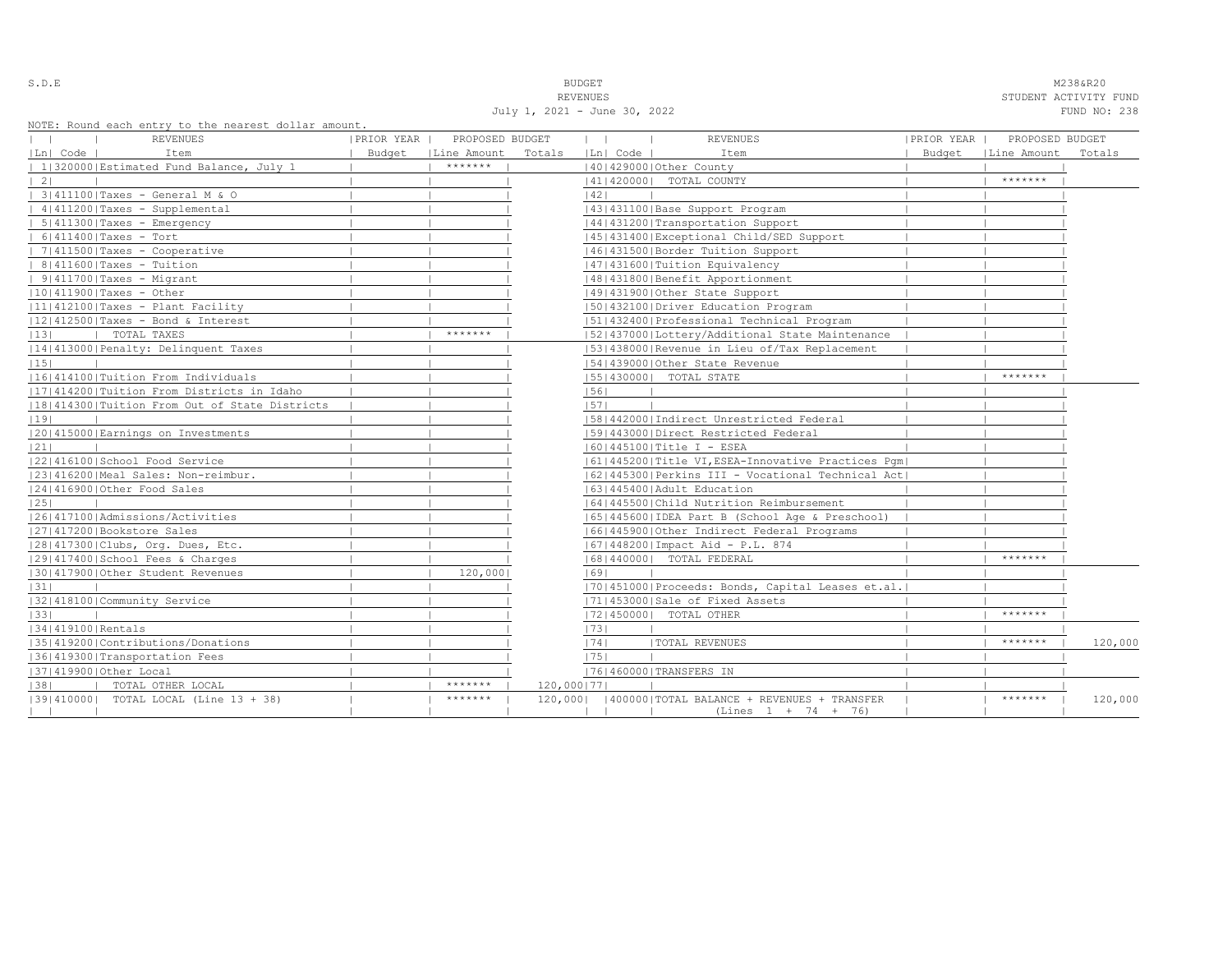|    |                        |                                                                            |                      |          | July 1, 2021 - June 30, 2022 |          |           |           |         |            |            | FUND NO: 238 |  |
|----|------------------------|----------------------------------------------------------------------------|----------------------|----------|------------------------------|----------|-----------|-----------|---------|------------|------------|--------------|--|
|    |                        | NOTE: Round each entry to the nearest dollar amount<br><b>EXPENDITURES</b> | Prior Year  Proposed |          | 100                          | 200      | 300       | 400       | 500     | 600        | 700        | 800          |  |
|    |                        |                                                                            |                      |          |                              |          | Purchased | Supplies  | Capital | Debt       | Insurance- |              |  |
|    | Ln  Code               | Functions/Programs                                                         | Budget               | Budget   | Salaries                     | Benefits | Services  | Materials | Objects | Retirement | Judgment   | Transfers    |  |
|    | 1   512                | Elementary School Program                                                  |                      |          |                              |          |           |           |         |            |            |              |  |
|    | 2   515                | Secondary School Program                                                   |                      |          |                              |          |           |           |         |            |            |              |  |
|    | 3   517                | Alternative School Program                                                 |                      |          |                              |          |           |           |         |            |            |              |  |
|    | 4   519                | Vocational-Technical Program                                               |                      |          |                              |          |           |           |         |            |            |              |  |
|    | 51 521                 | Special Education Program                                                  |                      |          |                              |          |           |           |         |            |            |              |  |
|    | 6 522                  | Special Education Preschool Program                                        |                      |          |                              |          |           |           |         |            |            |              |  |
|    | 7   524                | Gifted & Talented Program                                                  |                      |          |                              |          |           |           |         |            |            |              |  |
|    | 8   531                | Interscholastic Program                                                    |                      |          |                              |          |           |           |         |            |            |              |  |
|    | 91532                  | School Activity Program                                                    |                      | 410,3961 |                              |          |           | 410,396   |         |            |            |              |  |
|    | $ 10 $ 541             | Summer School Program                                                      |                      |          |                              |          |           |           |         |            |            |              |  |
|    | $ 11 $ 542             | Adult School Program                                                       |                      |          |                              |          |           |           |         |            |            |              |  |
|    | $ 12 $ 546             | Detention Center Program                                                   |                      |          |                              |          |           |           |         |            |            |              |  |
| 13 |                        |                                                                            |                      |          |                              |          |           |           |         |            |            |              |  |
|    | $ 14 $ 500             | TOTAL INSTRUCTION                                                          |                      | 410,3961 |                              |          |           | 410,396   |         |            |            |              |  |
| 15 |                        |                                                                            |                      |          |                              |          |           |           |         |            |            |              |  |
|    | 16  611                | Attendance-Guidance-Health Program                                         |                      |          |                              |          |           |           |         |            |            |              |  |
|    | 17  616                | Special Education Support Services Prq                                     |                      |          |                              |          |           |           |         |            |            |              |  |
| 18 |                        |                                                                            |                      |          |                              |          |           |           |         |            |            |              |  |
|    | 19  621                | Instruction Improvement Program                                            |                      |          |                              |          |           |           |         |            |            |              |  |
|    | 20  622                | Educational Media Program                                                  |                      |          |                              |          |           |           |         |            |            |              |  |
|    | $ 21 $ 623             | Instruction-Related Technology Program                                     |                      |          |                              |          |           |           |         |            |            |              |  |
|    | 22  631                | Board of Education Program                                                 |                      |          |                              |          |           |           |         |            |            |              |  |
|    | 23  632                | District Administration Program                                            |                      |          |                              |          |           |           |         |            |            |              |  |
| 24 |                        |                                                                            |                      |          |                              |          |           |           |         |            |            |              |  |
|    | 25  641                | School Administration Program                                              |                      |          |                              |          |           |           |         |            |            |              |  |
| 26 |                        |                                                                            |                      |          |                              |          |           |           |         |            |            |              |  |
|    | $ 27 $ 651             | Business Operation Program                                                 |                      |          |                              |          |           |           |         |            |            |              |  |
|    |                        | Central Service Program                                                    |                      |          |                              |          |           |           |         |            |            |              |  |
|    | $ 28 $ 655<br>1291 656 |                                                                            |                      |          |                              |          |           |           |         |            |            |              |  |
|    |                        | Administrative Technology Services Prg                                     |                      |          |                              |          |           |           |         |            |            |              |  |
|    | 30  661                | Buildings-Care Program (Custodial)                                         |                      |          |                              |          |           |           |         |            |            |              |  |
|    | $ 31 $ 663             | Maintenance Non-Student Occupied Build                                     |                      |          |                              |          |           |           |         |            |            |              |  |
|    | 32  664                | Maintenance Student Occupied Buildings                                     |                      |          |                              |          |           |           |         |            |            |              |  |
|    | 33  665                | Maintenance - Grounds                                                      |                      |          |                              |          |           |           |         |            |            |              |  |
|    | 34  667                | Security Program                                                           |                      |          |                              |          |           |           |         |            |            |              |  |
| 35 |                        |                                                                            |                      |          |                              |          |           |           |         |            |            |              |  |
|    | 36  681                | Pupil - To School Trans. Program                                           |                      |          |                              |          |           |           |         |            |            |              |  |
|    | 37  682                | Pupil - Activity Trans. Program                                            |                      |          |                              |          |           |           |         |            |            |              |  |
|    | $ 38 $ 683             | General Transportation Program                                             |                      |          |                              |          |           |           |         |            |            |              |  |
| 39 |                        |                                                                            |                      |          |                              |          |           |           |         |            |            |              |  |

S.D.E SOME SALE SOME STRUIN A STRUIN A STRUIN A STRUIN A STRUIN A STRUIN A STRUIN A STRUIN A STRUIN A STRUIN A STRUIN A STRUIN A STRUIN A STRUIN A STRUIN A STRUIN A STRUIN A STRUIN A STRUIN A STRUIN A STRUIN A STRUIN A STR

EXPENDITURES STUDENT ACTIVITY FUND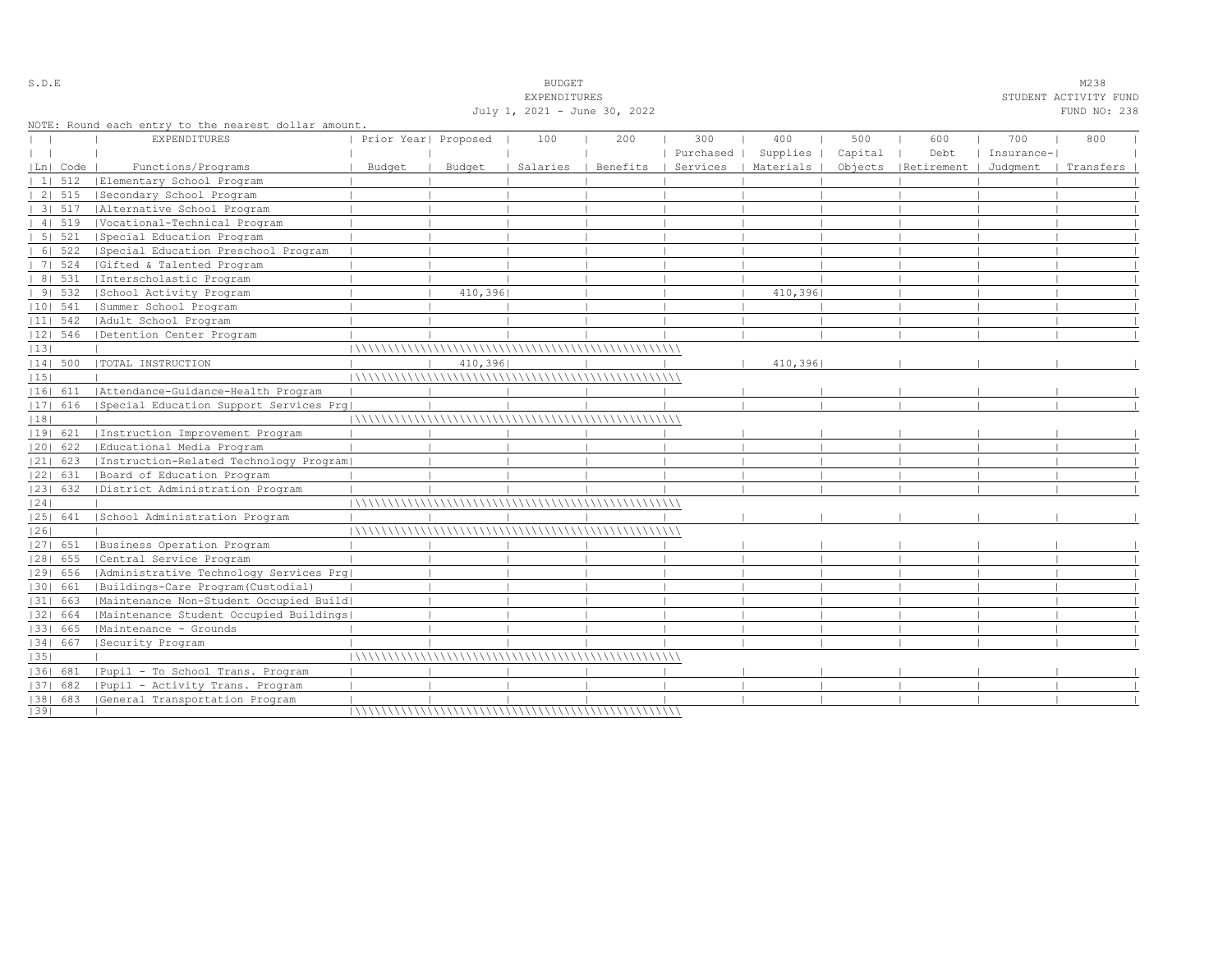| S.D.E        |            |                                                      |                       |             | <b>BUDGET</b>                |     |           |                                            |         |                                 |            | M238                            |  |
|--------------|------------|------------------------------------------------------|-----------------------|-------------|------------------------------|-----|-----------|--------------------------------------------|---------|---------------------------------|------------|---------------------------------|--|
|              |            |                                                      |                       |             | EXPENDITURES                 |     |           |                                            |         |                                 |            | STUDENT ACTIVITY FUND           |  |
|              |            |                                                      |                       |             | July 1, 2021 - June 30, 2022 |     |           |                                            |         |                                 |            | FUND NO: 238                    |  |
|              |            | NOTE: Round each entry to the nearest dollar amount. |                       |             |                              |     |           |                                            |         |                                 |            |                                 |  |
| $\mathbf{I}$ |            | EXPENDITURES                                         | Prior Year   Proposed |             | 100                          | 200 | 300       | 400                                        | 500     | 600                             | 700        | 800                             |  |
| $\perp$      |            |                                                      |                       |             |                              |     | Purchased | Supplies                                   | Capital | Debt                            | Insurance- |                                 |  |
|              | Ln  Code   | Functions/Programs                                   | Budget                | Budget      |                              |     |           | Salaries   Benefits   Services   Materials |         | Objects   Retirement   Judqment |            | Transfers                       |  |
|              | 1391 691   | Other Support Services Program                       |                       |             |                              |     |           |                                            |         |                                 |            |                                 |  |
| 40           |            |                                                      |                       |             |                              |     |           |                                            |         |                                 |            |                                 |  |
|              | 41  600    | TOTAL SUPPORT SERVICES                               |                       |             |                              |     |           |                                            |         |                                 |            |                                 |  |
| 42           |            |                                                      |                       |             |                              |     |           |                                            |         |                                 |            |                                 |  |
|              | 44  710    | Child Nutrition Program                              |                       |             |                              |     |           |                                            |         |                                 |            |                                 |  |
|              | $ 45 $ 720 | Community Services Program                           |                       |             |                              |     |           |                                            |         |                                 |            |                                 |  |
|              | 46  730    | Enterprise Operations                                |                       |             |                              |     |           |                                            |         |                                 |            |                                 |  |
|              | 47  740    | Student Activity Program                             |                       |             |                              |     |           |                                            |         |                                 |            |                                 |  |
| 48           |            |                                                      |                       |             |                              |     |           |                                            |         |                                 |            |                                 |  |
|              | 49  700    | TOTAL NON-INSTRUCTION                                |                       |             |                              |     |           |                                            |         |                                 |            |                                 |  |
| 50           |            |                                                      |                       |             |                              |     |           |                                            |         |                                 |            |                                 |  |
|              | 51  810    | Capital Assets-Student Occupied                      |                       |             |                              |     |           |                                            |         |                                 |            |                                 |  |
|              | $ 52 $ 811 | Capital Assets-NonStudent Occupied                   |                       |             |                              |     |           |                                            |         |                                 |            |                                 |  |
| 53           |            |                                                      |                       |             |                              |     |           |                                            |         |                                 |            |                                 |  |
|              | 54 800     | TOTAL CAPITAL ASSET PROGRAMS                         |                       |             |                              |     |           |                                            |         |                                 |            |                                 |  |
| 55           |            |                                                      |                       |             |                              |     |           |                                            |         |                                 |            |                                 |  |
|              | $ 56 $ 911 | Debt Services Program - Principal                    |                       |             |                              |     |           |                                            |         |                                 |            |                                 |  |
|              | $ 57 $ 912 | Debt Services Program - Interest                     |                       |             |                              |     |           |                                            |         |                                 |            |                                 |  |
|              | $ 58 $ 913 | Debt Services Program-Refunded Debt                  |                       |             |                              |     |           |                                            |         |                                 |            |                                 |  |
|              | 59   920   | Transfers Out                                        |                       |             |                              |     |           |                                            |         |                                 |            |                                 |  |
| 60           |            |                                                      |                       |             |                              |     |           |                                            |         |                                 |            |                                 |  |
|              | $ 61 $ 900 | TOTAL OTHER SERVICES                                 |                       |             |                              |     |           |                                            |         |                                 |            |                                 |  |
| 62           |            |                                                      |                       |             |                              |     |           |                                            |         |                                 |            |                                 |  |
| 63           |            | TOTAL EXPENDITURES                                   |                       | 410,396     |                              |     |           | 410,396                                    |         |                                 |            |                                 |  |
| 64           |            | (Lines 14+41+49+54+61)                               |                       |             |                              |     |           |                                            |         |                                 |            |                                 |  |
| 65           |            |                                                      |                       |             |                              |     |           |                                            |         |                                 |            |                                 |  |
| 66           |            |                                                      |                       |             |                              |     |           |                                            |         |                                 |            |                                 |  |
| 67           |            |                                                      |                       |             |                              |     |           |                                            |         |                                 |            |                                 |  |
| 68           |            |                                                      | 11111111111           |             |                              |     |           |                                            |         |                                 |            |                                 |  |
| 69           |            |                                                      |                       |             |                              |     |           |                                            |         |                                 |            |                                 |  |
| 70           |            |                                                      |                       |             |                              |     |           |                                            |         |                                 |            |                                 |  |
| 71           |            |                                                      |                       |             |                              |     |           |                                            |         |                                 |            |                                 |  |
| 72           |            |                                                      |                       |             |                              |     |           |                                            |         |                                 |            |                                 |  |
| 73           |            | BUDGET SUMMARY                                       |                       |             |                              |     |           |                                            |         |                                 |            | BUDGET SUMMARY:                 |  |
| 74           |            |                                                      |                       |             |                              |     |           |                                            |         |                                 |            |                                 |  |
| 75           |            | Beginning Fund Balance                               |                       |             |                              |     |           |                                            |         |                                 |            | The total on line 77 must equal |  |
|              |            | the total on line 81.                                |                       |             |                              |     |           |                                            |         |                                 |            |                                 |  |
| 1761         |            | Revenues + Transfers In                              |                       | 120,000     |                              |     |           |                                            |         |                                 |            |                                 |  |
| 77           |            | TOTAL REVENUES (LINES 75 + 76)                       |                       | 120,000     |                              |     |           |                                            |         |                                 |            |                                 |  |
| 78           |            |                                                      |                       |             |                              |     |           |                                            |         |                                 |            |                                 |  |
| 79           |            | Total Appropriation                                  |                       | 410,396     |                              |     |           |                                            |         |                                 |            |                                 |  |
| 80           |            | Unappropriated Balance                               |                       | $-290, 396$ |                              |     |           |                                            |         |                                 |            |                                 |  |
| 81           |            | TOTAL APPROPRIATION (lines 79+80)                    |                       | 120,000     |                              |     |           |                                            |         |                                 |            |                                 |  |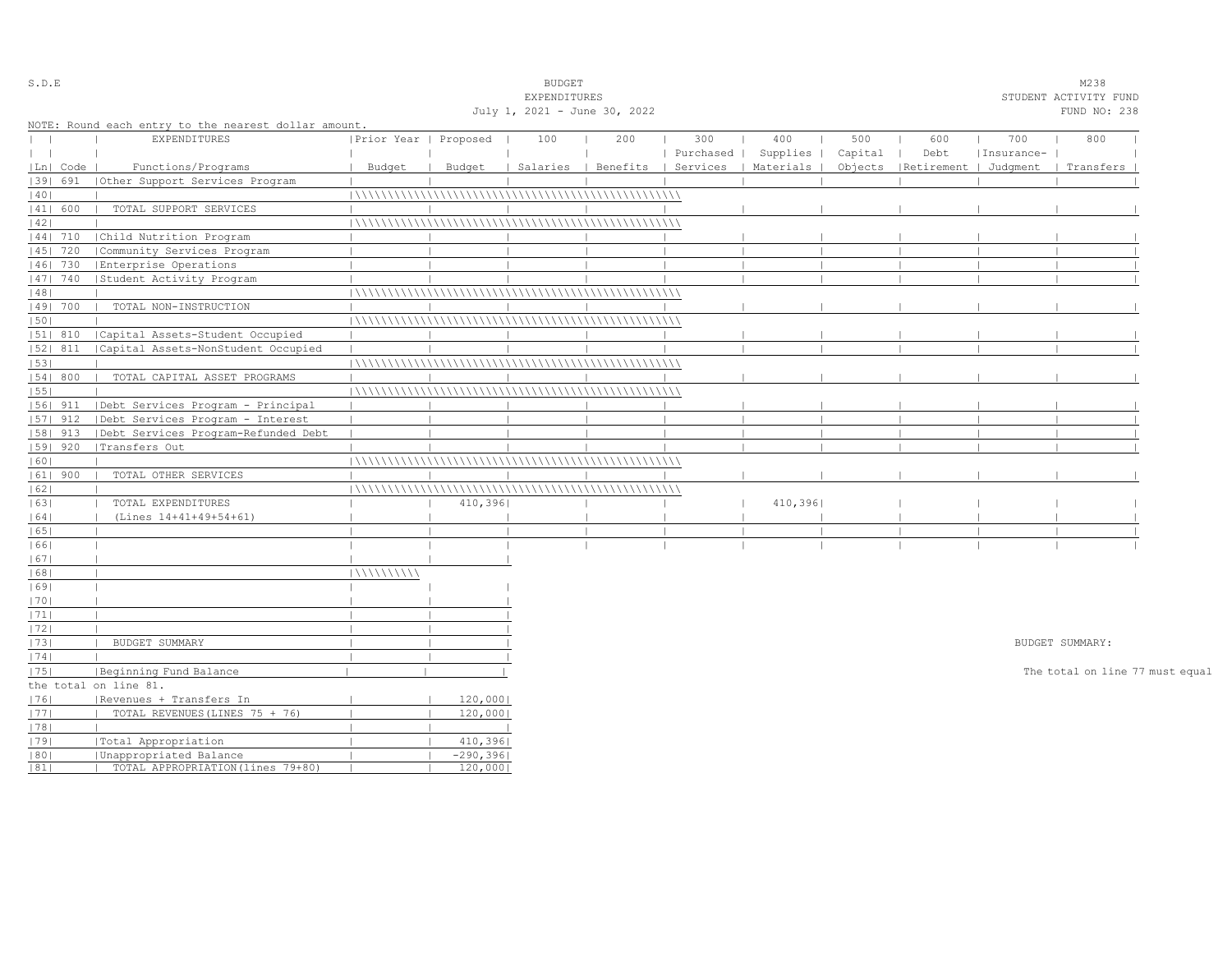S.D.E **BUDGET** M240&R20 REVENUES MASTERY BASED LEARNING July 1, 2021 - June 30, 2022 FUND NO: 240

NOTE: Round each entry to the nearest dollar amount.

| NOIL, ROUNG BACH BNITY TO THE HEALEST GOILAL AMOUNT.<br><b>REVENUES</b> | PRIOR YEAR | PROPOSED BUDGET |        | $\mathbf{1}$<br>$\sim$ 1. | <b>REVENUES</b>                                                     | PRIOR YEAR | PROPOSED BUDGET |        |
|-------------------------------------------------------------------------|------------|-----------------|--------|---------------------------|---------------------------------------------------------------------|------------|-----------------|--------|
| Ln  Code  <br>Item                                                      | Budget     | Line Amount     | Totals | Ln  Code                  | Item                                                                | Budget     | Line Amount     | Totals |
| 1 320000 Estimated Fund Balance, July 1                                 |            | *******         |        |                           | 140142900010ther County                                             |            |                 |        |
| 21                                                                      |            |                 |        |                           | 41   420000   TOTAL COUNTY                                          |            | *******         |        |
| 3 411100 Taxes - General M & O                                          |            |                 |        | 42                        |                                                                     |            |                 |        |
| 4   411200   Taxes - Supplemental                                       |            |                 |        |                           | 43   431100   Base Support Program                                  |            |                 |        |
| $  5   411300  $ Taxes - Emergency                                      |            |                 |        |                           | 44 431200 Transportation Support                                    |            |                 |        |
| $6 411400 $ Taxes - Tort                                                |            |                 |        |                           | 45   431400   Exceptional Child/SED Support                         |            |                 |        |
| $ 7 411500 $ Taxes - Cooperative                                        |            |                 |        |                           | 1461431500 Border Tuition Support                                   |            |                 |        |
| $8 411600 $ Taxes - Tuition                                             |            |                 |        |                           | 47   431600   Tuition Equivalency                                   |            |                 |        |
| $  9 411700 $ Taxes - Migrant                                           |            |                 |        |                           | 48   431800   Benefit Apportionment                                 |            |                 |        |
| $ 10 411900 $ Taxes - Other                                             |            |                 |        |                           | 49 431900 Other State Support                                       |            |                 |        |
| $ 11 412100 $ Taxes - Plant Facility                                    |            |                 |        |                           | 1501432100 Driver Education Program                                 |            |                 |        |
| 12 412500 Taxes - Bond & Interest                                       |            |                 |        |                           | 15114324001Professional Technical Program                           |            |                 |        |
| TOTAL TAXES<br> 13                                                      |            | *******         |        |                           | 52 437000 Lottery/Additional State Maintenance                      |            |                 |        |
| 14 413000 Penalty: Delinquent Taxes                                     |            |                 |        |                           | [53] 438000 Revenue in Lieu of/Tax Replacement                      |            |                 |        |
| 15                                                                      |            |                 |        |                           | 154143900010ther State Revenue                                      | 20,0001    | 20,0001         |        |
| 16 414100 Tuition From Individuals                                      |            |                 |        |                           | 15514300001 TOTAL STATE                                             | 20,0001    | $*********$     | 20,000 |
| 17 414200 Tuition From Districts in Idaho                               |            |                 |        | 56                        |                                                                     |            |                 |        |
| 18 414300 Tuition From Out of State Districts                           |            |                 |        | 1571                      |                                                                     |            |                 |        |
| 19                                                                      |            |                 |        |                           | [58]442000]Indirect Unrestricted Federal                            |            |                 |        |
| 20 415000 Earnings on Investments                                       |            |                 |        |                           | 15914430001Direct Restricted Federal                                |            |                 |        |
| 21                                                                      |            |                 |        |                           | 1601445100   Title I - ESEA                                         |            |                 |        |
| 22 416100 School Food Service                                           |            |                 |        |                           | 61 445200 Title VI, ESEA-Innovative Practices Pqm                   |            |                 |        |
| 23 416200 Meal Sales: Non-reimbur.                                      |            |                 |        |                           | 62   445300   Perkins III - Vocational Technical Act                |            |                 |        |
| 24 416900 Other Food Sales                                              |            |                 |        |                           | 63   445400   Adult Education                                       |            |                 |        |
| 25                                                                      |            |                 |        |                           | 1641445500 Child Nutrition Reimbursement                            |            |                 |        |
| 1261417100   Admissions/Activities                                      |            |                 |        |                           | 65  445600  IDEA Part B (School Age & Preschool)                    |            |                 |        |
| 27 417200 Bookstore Sales                                               |            |                 |        |                           | 66 445900 Other Indirect Federal Programs                           |            |                 |        |
| 28 417300 Clubs, Org. Dues, Etc.                                        |            |                 |        |                           | 67   448200   Impact Aid - P.L. 874                                 |            |                 |        |
| 12914174001School Fees & Charges                                        |            |                 |        |                           | 68   440000   TOTAL FEDERAL                                         |            | *******         |        |
| 130141790010ther Student Revenues                                       |            |                 |        | 69                        |                                                                     |            |                 |        |
| 31                                                                      |            |                 |        |                           | [70] 451000 Proceeds: Bonds, Capital Leases et.al.                  |            |                 |        |
| 1321418100 Community Service                                            |            |                 |        |                           | 71 453000 Sale of Fixed Assets                                      |            |                 |        |
| 33                                                                      |            |                 |        |                           | 72 450000  TOTAL OTHER                                              |            | *******         |        |
| 34 419100 Rentals                                                       |            |                 |        | 73                        |                                                                     |            |                 |        |
| 35 419200 Contributions/Donations                                       |            |                 |        | 1741                      | <b>ITOTAL REVENUES</b>                                              | 20,000     | *******         | 20,000 |
| 36 419300 Transportation Fees                                           |            |                 |        | 1751                      |                                                                     |            |                 |        |
| 37   419900   Other Local                                               |            |                 |        |                           | 76 460000 TRANSFERS IN                                              |            |                 |        |
| TOTAL OTHER LOCAL<br> 38                                                |            | *******         |        | 1771                      |                                                                     |            |                 |        |
| [39] 410000] TOTAL LOCAL (Line 13 + 38)                                 |            | *******         |        |                           | 400000 TOTAL BALANCE + REVENUES + TRANSFER<br>$(Lines 1 + 74 + 76)$ | $20,000$   | *******         | 20,000 |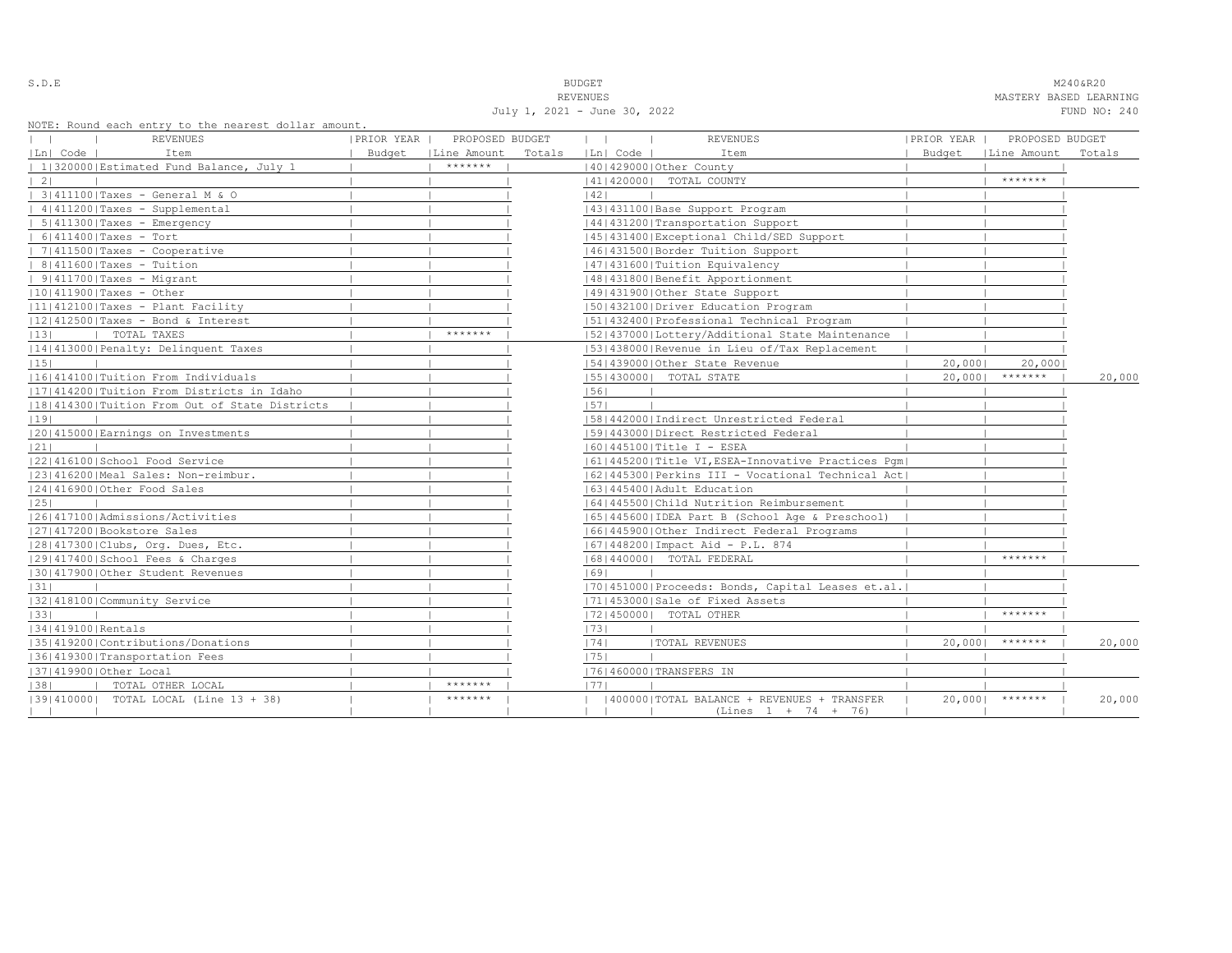|    |            |                                                      |                      |        | <b>EXPENDITURES</b>          |                            |           |           |         |                      |            | MASTERY BASED LEARNING |  |
|----|------------|------------------------------------------------------|----------------------|--------|------------------------------|----------------------------|-----------|-----------|---------|----------------------|------------|------------------------|--|
|    |            |                                                      |                      |        | July 1, 2021 - June 30, 2022 |                            |           |           |         |                      |            | FUND NO: 240           |  |
|    |            | NOTE: Round each entry to the nearest dollar amount. |                      |        |                              |                            |           |           |         |                      |            |                        |  |
|    |            | <b>EXPENDITURES</b>                                  | Prior Year  Proposed |        | 100                          | 200                        | 300       | 400       | 500     | 600                  | 700        | 800                    |  |
|    |            |                                                      |                      |        |                              |                            | Purchased | Supplies  | Capital | Debt                 | Insurance- |                        |  |
|    | Ln  Code   | Functions/Programs                                   | Budget               | Budget | Salaries                     | Benefits<br>$\blacksquare$ | Services  | Materials |         | Objects   Retirement | Judqment   | Transfers              |  |
|    | 11512      | Elementary School Program                            |                      |        |                              |                            |           |           |         |                      |            |                        |  |
|    | 2   515    | Secondary School Program                             | 20,000               | 20,000 | 15,300                       | 3,135                      | 1,500     | 651       |         |                      |            |                        |  |
|    | 31.517     | Alternative School Program                           |                      |        |                              |                            |           |           |         |                      |            |                        |  |
|    | 4   519    | Vocational-Technical Program                         |                      |        |                              |                            |           |           |         |                      |            |                        |  |
|    | 5   521    | Special Education Program                            |                      |        |                              |                            |           |           |         |                      |            |                        |  |
|    | 6   522    | Special Education Preschool Program                  |                      |        |                              |                            |           |           |         |                      |            |                        |  |
|    | 7   524    | Gifted & Talented Program                            |                      |        |                              |                            |           |           |         |                      |            |                        |  |
|    | 8   531    | Interscholastic Program                              |                      |        |                              |                            |           |           |         |                      |            |                        |  |
|    | 91532      | School Activity Program                              |                      |        |                              |                            |           |           |         |                      |            |                        |  |
|    | $ 10 $ 541 | Summer School Program                                |                      |        |                              |                            |           |           |         |                      |            |                        |  |
|    | $ 11 $ 542 | Adult School Program                                 |                      |        |                              |                            |           |           |         |                      |            |                        |  |
|    | $ 12 $ 546 | Detention Center Program                             |                      |        |                              |                            |           |           |         |                      |            |                        |  |
| 13 |            |                                                      |                      |        |                              |                            |           |           |         |                      |            |                        |  |
|    | 14  500    | TOTAL INSTRUCTION                                    | 20,000               | 20,000 | 15,300                       | 3,135                      | 1,500     | 651       |         |                      |            |                        |  |
| 15 |            |                                                      |                      |        |                              |                            |           |           |         |                      |            |                        |  |
|    | 16  611    | Attendance-Guidance-Health Program                   |                      |        |                              |                            |           |           |         |                      |            |                        |  |
|    | 17  616    | Special Education Support Services Prq               |                      |        |                              |                            |           |           |         |                      |            |                        |  |
| 18 |            |                                                      |                      |        |                              |                            |           |           |         |                      |            |                        |  |
|    | 19  621    | Instruction Improvement Program                      |                      |        |                              |                            |           |           |         |                      |            |                        |  |
|    | 20  622    | Educational Media Program                            |                      |        |                              |                            |           |           |         |                      |            |                        |  |
|    | $ 21 $ 623 | Instruction-Related Technology Program               |                      |        |                              |                            |           |           |         |                      |            |                        |  |
|    | 22  631    | Board of Education Program                           |                      |        |                              |                            |           |           |         |                      |            |                        |  |
|    | 23  632    | District Administration Program                      |                      |        |                              |                            |           |           |         |                      |            |                        |  |
| 24 |            |                                                      |                      |        |                              |                            |           |           |         |                      |            |                        |  |
|    | 25  641    | School Administration Program                        |                      |        |                              |                            |           |           |         |                      |            |                        |  |
| 26 |            |                                                      |                      |        |                              |                            |           |           |         |                      |            |                        |  |
|    | $ 27 $ 651 | Business Operation Program                           |                      |        |                              |                            |           |           |         |                      |            |                        |  |
|    | $ 28 $ 655 | Central Service Program                              |                      |        |                              |                            |           |           |         |                      |            |                        |  |
|    | 29  656    | Administrative Technology Services Prg               |                      |        |                              |                            |           |           |         |                      |            |                        |  |
|    | 30  661    | Buildings-Care Program(Custodial)                    |                      |        |                              |                            |           |           |         |                      |            |                        |  |
|    | 31  663    | Maintenance Non-Student Occupied Build               |                      |        |                              |                            |           |           |         |                      |            |                        |  |
|    | 32  664    | Maintenance Student Occupied Buildings               |                      |        |                              |                            |           |           |         |                      |            |                        |  |
|    | 1331 665   | Maintenance - Grounds                                |                      |        |                              |                            |           |           |         |                      |            |                        |  |
|    | 34   667   | Security Program                                     |                      |        |                              |                            |           |           |         |                      |            |                        |  |
| 35 |            |                                                      |                      |        |                              |                            |           |           |         |                      |            |                        |  |
|    | 1361 681   | Pupil - To School Trans. Program                     |                      |        |                              |                            |           |           |         |                      |            |                        |  |
|    | 37  682    | Pupil - Activity Trans. Program                      |                      |        |                              |                            |           |           |         |                      |            |                        |  |
|    |            | [38] 683 [General Transportation Program             |                      |        |                              |                            |           |           |         |                      |            |                        |  |
| 39 |            |                                                      |                      |        |                              |                            |           |           |         |                      |            |                        |  |

S.D.E SUDGET M240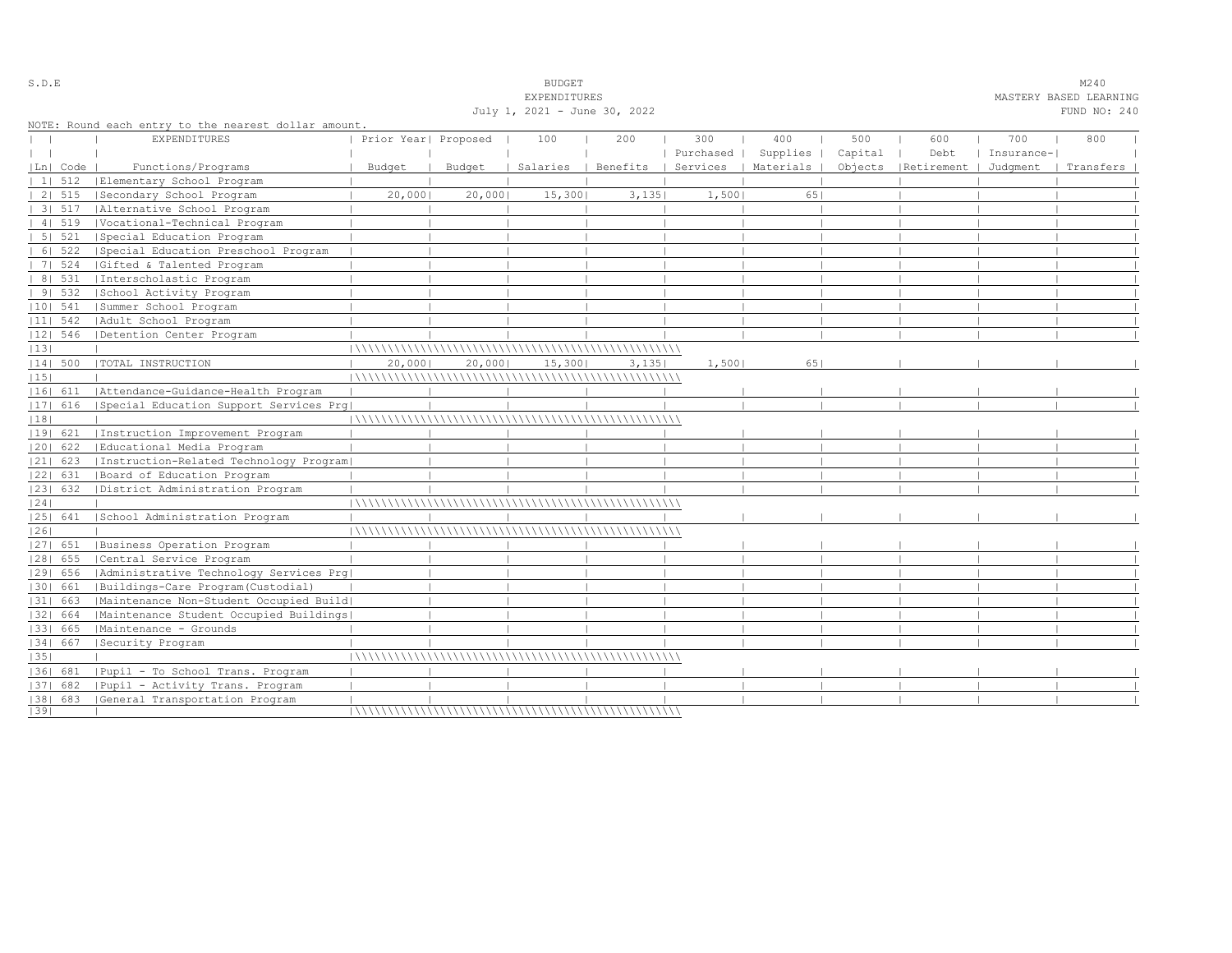| S.D.E         |            |                                                      |                       |        | <b>BUDGET</b>                |                                |           |           |         |                       |            | M240                            |  |
|---------------|------------|------------------------------------------------------|-----------------------|--------|------------------------------|--------------------------------|-----------|-----------|---------|-----------------------|------------|---------------------------------|--|
|               |            |                                                      |                       |        | EXPENDITURES                 |                                |           |           |         |                       |            | MASTERY BASED LEARNING          |  |
|               |            |                                                      |                       |        | July 1, 2021 - June 30, 2022 |                                |           |           |         |                       |            | FUND NO: 240                    |  |
|               |            | NOTE: Round each entry to the nearest dollar amount. |                       |        |                              |                                |           |           |         |                       |            |                                 |  |
| $\mathbf{L}$  |            | <b>EXPENDITURES</b>                                  | Prior Year   Proposed |        | 100                          | 200                            | 300       | 400       | 500     | 600                   | 700        | 800                             |  |
| $\vert \vert$ |            |                                                      |                       |        |                              |                                | Purchased | Supplies  | Capital | Debt                  | Insurance- |                                 |  |
|               | Ln   Code  | Functions/Programs                                   | Budget                | Budget |                              | Salaries   Benefits   Services |           | Materials | Objects | Retirement   Judgment |            | Transfers                       |  |
|               | 39  691    | Other Support Services Program                       |                       |        |                              |                                |           |           |         |                       |            |                                 |  |
| 40            |            |                                                      |                       |        |                              |                                |           |           |         |                       |            |                                 |  |
|               | 41  600    | TOTAL SUPPORT SERVICES                               |                       |        |                              |                                |           |           |         |                       |            |                                 |  |
| 42            |            |                                                      |                       |        |                              |                                |           |           |         |                       |            |                                 |  |
|               | $ 44 $ 710 | Child Nutrition Program                              |                       |        |                              |                                |           |           |         |                       |            |                                 |  |
|               | 45   720   | Community Services Program                           |                       |        |                              |                                |           |           |         |                       |            |                                 |  |
|               | 46  730    | Enterprise Operations                                |                       |        |                              |                                |           |           |         |                       |            |                                 |  |
|               | 47   740   | Student Activity Program                             |                       |        |                              |                                |           |           |         |                       |            |                                 |  |
| 48            |            |                                                      |                       |        |                              |                                |           |           |         |                       |            |                                 |  |
|               | 49  700    | TOTAL NON-INSTRUCTION                                |                       |        |                              |                                |           |           |         |                       |            |                                 |  |
| 50            |            |                                                      |                       |        |                              |                                |           |           |         |                       |            |                                 |  |
|               | 51  810    | Capital Assets-Student Occupied                      |                       |        |                              |                                |           |           |         |                       |            |                                 |  |
|               | 52  811    | Capital Assets-NonStudent Occupied                   |                       |        |                              |                                |           |           |         |                       |            |                                 |  |
| 53            |            |                                                      |                       |        |                              |                                |           |           |         |                       |            |                                 |  |
|               | 54   800   | TOTAL CAPITAL ASSET PROGRAMS                         |                       |        |                              |                                |           |           |         |                       |            |                                 |  |
| 55            |            |                                                      |                       |        |                              |                                |           |           |         |                       |            |                                 |  |
|               | $ 56 $ 911 | Debt Services Program - Principal                    |                       |        |                              |                                |           |           |         |                       |            |                                 |  |
|               | $ 57 $ 912 | Debt Services Program - Interest                     |                       |        |                              |                                |           |           |         |                       |            |                                 |  |
|               | 58  913    | Debt Services Program-Refunded Debt                  |                       |        |                              |                                |           |           |         |                       |            |                                 |  |
|               | 59   920   | Transfers Out                                        |                       |        |                              |                                |           |           |         |                       |            |                                 |  |
| 60            |            |                                                      |                       |        |                              |                                |           |           |         |                       |            |                                 |  |
|               | $ 61 $ 900 | TOTAL OTHER SERVICES                                 |                       |        |                              |                                |           |           |         |                       |            |                                 |  |
| 62            |            |                                                      |                       |        |                              |                                |           |           |         |                       |            |                                 |  |
| 63            |            | TOTAL EXPENDITURES                                   | 20,000                | 20,000 | 15,300                       | 3,135                          | 1,500     | 651       |         |                       |            |                                 |  |
| 64            |            | (Lines 14+41+49+54+61)                               |                       |        |                              |                                |           |           |         |                       |            |                                 |  |
| 65            |            |                                                      |                       |        |                              |                                |           |           |         |                       |            |                                 |  |
| 66            |            |                                                      |                       |        |                              |                                |           |           |         |                       |            |                                 |  |
| 67            |            |                                                      |                       |        |                              |                                |           |           |         |                       |            |                                 |  |
| 68            |            |                                                      | 111111111111          |        |                              |                                |           |           |         |                       |            |                                 |  |
| 69            |            |                                                      |                       |        |                              |                                |           |           |         |                       |            |                                 |  |
| 70            |            |                                                      |                       |        |                              |                                |           |           |         |                       |            |                                 |  |
| 1711          |            |                                                      |                       |        |                              |                                |           |           |         |                       |            |                                 |  |
| 72            |            |                                                      |                       |        |                              |                                |           |           |         |                       |            |                                 |  |
| 73            |            | BUDGET SUMMARY                                       |                       |        |                              |                                |           |           |         |                       |            | BUDGET SUMMARY:                 |  |
| 74            |            |                                                      |                       |        |                              |                                |           |           |         |                       |            |                                 |  |
| 75            |            | Beginning Fund Balance                               |                       |        |                              |                                |           |           |         |                       |            | The total on line 77 must equal |  |
|               |            | the total on line 81.                                |                       |        |                              |                                |           |           |         |                       |            |                                 |  |
| 76            |            | Revenues + Transfers In                              | 20,0001               | 20,000 |                              |                                |           |           |         |                       |            |                                 |  |
| 77            |            | TOTAL REVENUES (LINES 75 + 76)                       | 20,0001               | 20,000 |                              |                                |           |           |         |                       |            |                                 |  |
| 78            |            |                                                      |                       |        |                              |                                |           |           |         |                       |            |                                 |  |
| 79            |            | Total Appropriation                                  | 20,000                | 20,000 |                              |                                |           |           |         |                       |            |                                 |  |
| 80            |            | Unappropriated Balance                               |                       |        |                              |                                |           |           |         |                       |            |                                 |  |
| 81            |            | TOTAL APPROPRIATION (lines 79+80)                    | 20,0001               | 20,000 |                              |                                |           |           |         |                       |            |                                 |  |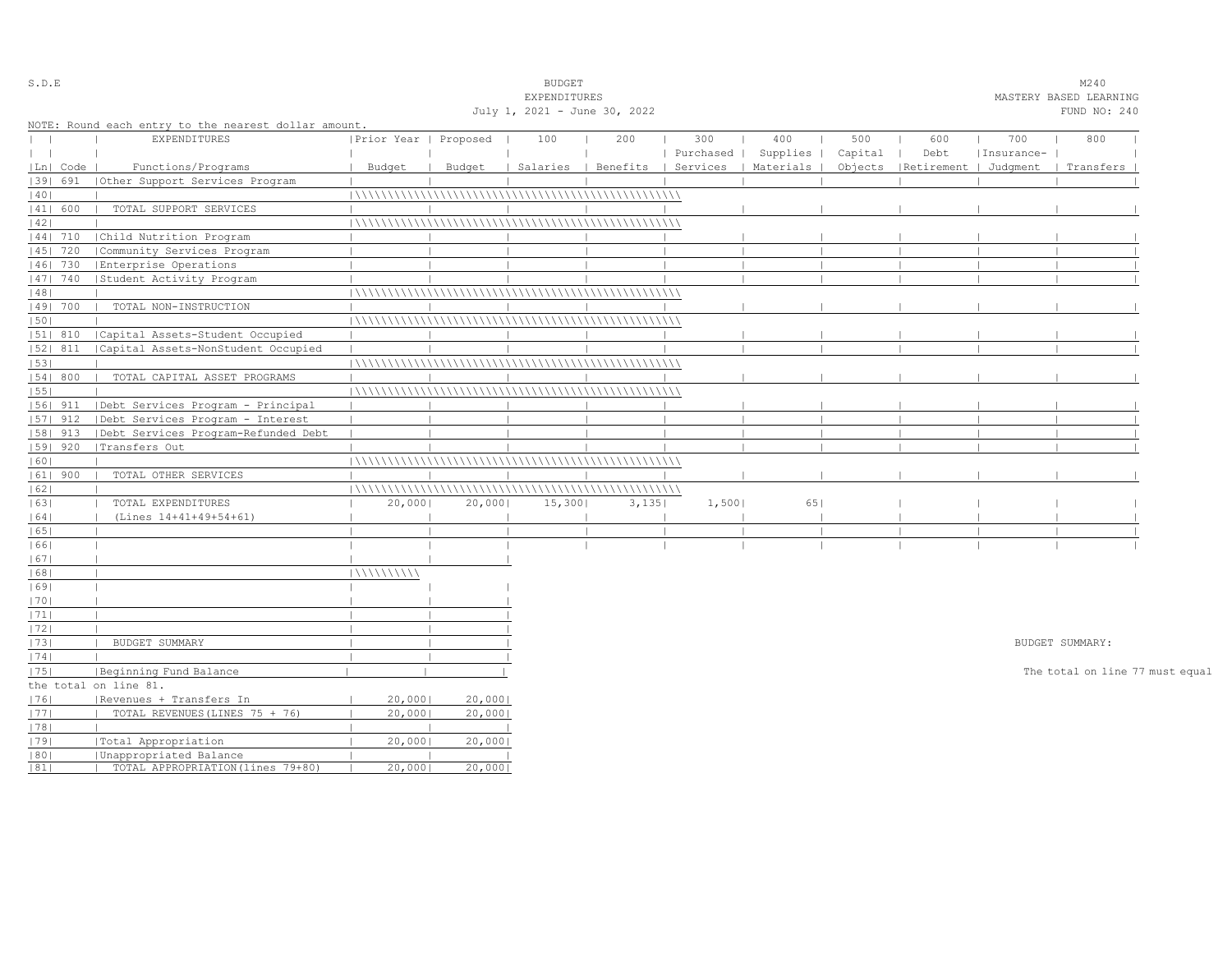| i<br>۰.<br>-<br>÷ |  |  |  |  |  |
|-------------------|--|--|--|--|--|
|-------------------|--|--|--|--|--|

S.D.E **BUDGET** M241&R20

REVENUES DRIVERS EDUCATION - STATE

| July 1, 2021 - June 30, 2022 | FUND NO: 241 |
|------------------------------|--------------|

| NOTE: Round each entry to the nearest dollar amount. |  |  |  |  |  |  |  |  |  |  |
|------------------------------------------------------|--|--|--|--|--|--|--|--|--|--|
|------------------------------------------------------|--|--|--|--|--|--|--|--|--|--|

| nois, nodha cach chery co che hearese aorra amoune.<br>REVENUES<br>$\Box$ | PRIOR YEAR           | PROPOSED BUDGET | $\mathbf{1}$ $\mathbf{1}$<br>and the property | <b>REVENUES</b>                                                             | PRIOR YEAR | PROPOSED BUDGET  |        |
|---------------------------------------------------------------------------|----------------------|-----------------|-----------------------------------------------|-----------------------------------------------------------------------------|------------|------------------|--------|
| Ln  Code  <br>Item                                                        | Budget   Line Amount |                 | Totals   Ln  Code                             | Item                                                                        | Budget     | Line Amount      | Totals |
| 1 320000 Estimated Fund Balance, July 1                                   | $9,633$ *******      |                 | 7,562 40 429000 Other County                  |                                                                             |            |                  |        |
| $\vert 2 \vert$                                                           |                      |                 |                                               | 41   420000   TOTAL COUNTY                                                  |            | $*********$      |        |
| 3 411100 Taxes - General M & O                                            |                      |                 | 42                                            |                                                                             |            |                  |        |
| 4 411200 Taxes - Supplemental                                             |                      |                 |                                               | 43   431100   Base Support Program                                          |            |                  |        |
| $  5   411300  $ Taxes - Emergency                                        |                      |                 |                                               | 44 431200 Transportation Support                                            |            |                  |        |
| $  6   411400  $ Taxes - Tort                                             |                      |                 |                                               | 45   431400   Exceptional Child/SED Support                                 |            |                  |        |
| $  7 411500 $ Taxes - Cooperative                                         |                      |                 |                                               | 46  431500   Border Tuition Support                                         |            |                  |        |
| $  8 411600 $ Taxes - Tuition                                             |                      |                 |                                               | 47   431600   Tuition Equivalency                                           |            |                  |        |
| $  9   411700  $ Taxes - Migrant                                          |                      |                 |                                               | 48   431800   Benefit Apportionment                                         |            |                  |        |
| 10 411900 Taxes - Other                                                   |                      |                 |                                               | 14914319001Other State Support                                              |            |                  |        |
| $ 11 412100 $ Taxes - Plant Facility                                      |                      |                 |                                               | 1501432100   Driver Education Program                                       | 3,5001     | 3,2001           |        |
| $ 12 412500 $ Taxes - Bond & Interest                                     |                      |                 |                                               | 51 432400 Professional Technical Program                                    |            |                  |        |
| TOTAL TAXES<br> 13                                                        |                      | *******         |                                               | [52] 437000 [Lottery/Additional State Maintenance                           |            |                  |        |
| 14 413000 Penalty: Delinquent Taxes                                       |                      |                 |                                               | [53] 438000 Revenue in Lieu of/Tax Replacement                              |            |                  |        |
| 15                                                                        |                      |                 |                                               | 54 439000 Other State Revenue                                               |            |                  |        |
| 16 414100 Tuition From Individuals                                        |                      |                 |                                               | 55   430000   TOTAL STATE                                                   | 3,5001     | $*********$      | 3,200  |
| 17 414200 Tuition From Districts in Idaho                                 |                      |                 | 56                                            |                                                                             |            |                  |        |
| 18 414300 Tuition From Out of State Districts                             |                      |                 | 57                                            |                                                                             |            |                  |        |
| 19                                                                        |                      |                 |                                               | [58]442000]Indirect Unrestricted Federal                                    |            |                  |        |
| 1201415000 Earnings on Investments                                        |                      |                 |                                               | 1591443000   Direct Restricted Federal                                      |            |                  |        |
| 21                                                                        |                      |                 |                                               | 60   445100   Title I - ESEA                                                |            |                  |        |
| 22 416100 School Food Service                                             |                      |                 |                                               | 61 445200 Title VI, ESEA-Innovative Practices Pqm                           |            |                  |        |
| 23 416200 Meal Sales: Non-reimbur.                                        |                      |                 |                                               | 62   445300   Perkins III - Vocational Technical Act                        |            |                  |        |
| 24 416900 Other Food Sales                                                |                      |                 |                                               | 1631445400 Adult Education                                                  |            |                  |        |
| 25                                                                        |                      |                 |                                               | 1641445500 Child Nutrition Reimbursement                                    |            |                  |        |
| 1261417100 Admissions/Activities                                          |                      |                 |                                               | 65   445600   IDEA Part B (School Age & Preschool)                          |            |                  |        |
| 27 417200 Bookstore Sales                                                 |                      |                 |                                               | 66 445900 Other Indirect Federal Programs                                   |            |                  |        |
| 28 417300 Clubs, Org. Dues, Etc.                                          |                      |                 |                                               | 16714482001Impact Aid - P.L. 874                                            |            |                  |        |
| 12914174001School Fees & Charges                                          | 4,5001               | 7,0001          |                                               | 16814400001 TOTAL FEDERAL                                                   |            | *******          |        |
| 130141790010ther Student Revenues                                         |                      |                 | 69                                            |                                                                             |            |                  |        |
| 31                                                                        |                      |                 |                                               | [70]451000]Proceeds: Bonds, Capital Leases et.al.                           |            |                  |        |
| 32 418100 Community Service                                               |                      |                 |                                               | 71 453000 Sale of Fixed Assets                                              |            |                  |        |
| 33                                                                        |                      |                 |                                               | 72 450000  TOTAL OTHER                                                      |            | *******          |        |
| 34 419100 Rentals                                                         |                      |                 | 73                                            |                                                                             |            |                  |        |
| 35 419200 Contributions/Donations                                         |                      |                 | 74                                            | <b> TOTAL REVENUES</b>                                                      | 8,0001     | *******          | 10,200 |
| 36 419300 Transportation Fees                                             |                      |                 | 75                                            |                                                                             |            |                  |        |
| 37   419900   Other Local                                                 |                      |                 |                                               | 76 460000 TRANSFERS IN                                                      |            |                  |        |
| TOTAL OTHER LOCAL<br>1381                                                 | 4,5001               | $*********$     | 7,000   77                                    |                                                                             |            |                  |        |
| (39(410000) TOTAL LOCAL (Line 13 + 38)                                    | $4,500$ *******      |                 | the control of the control of                 | 7,000   400000 TOTAL BALANCE + REVENUES + TRANSFER<br>$(Lines 1 + 74 + 76)$ |            | $17,633$ ******* | 17,762 |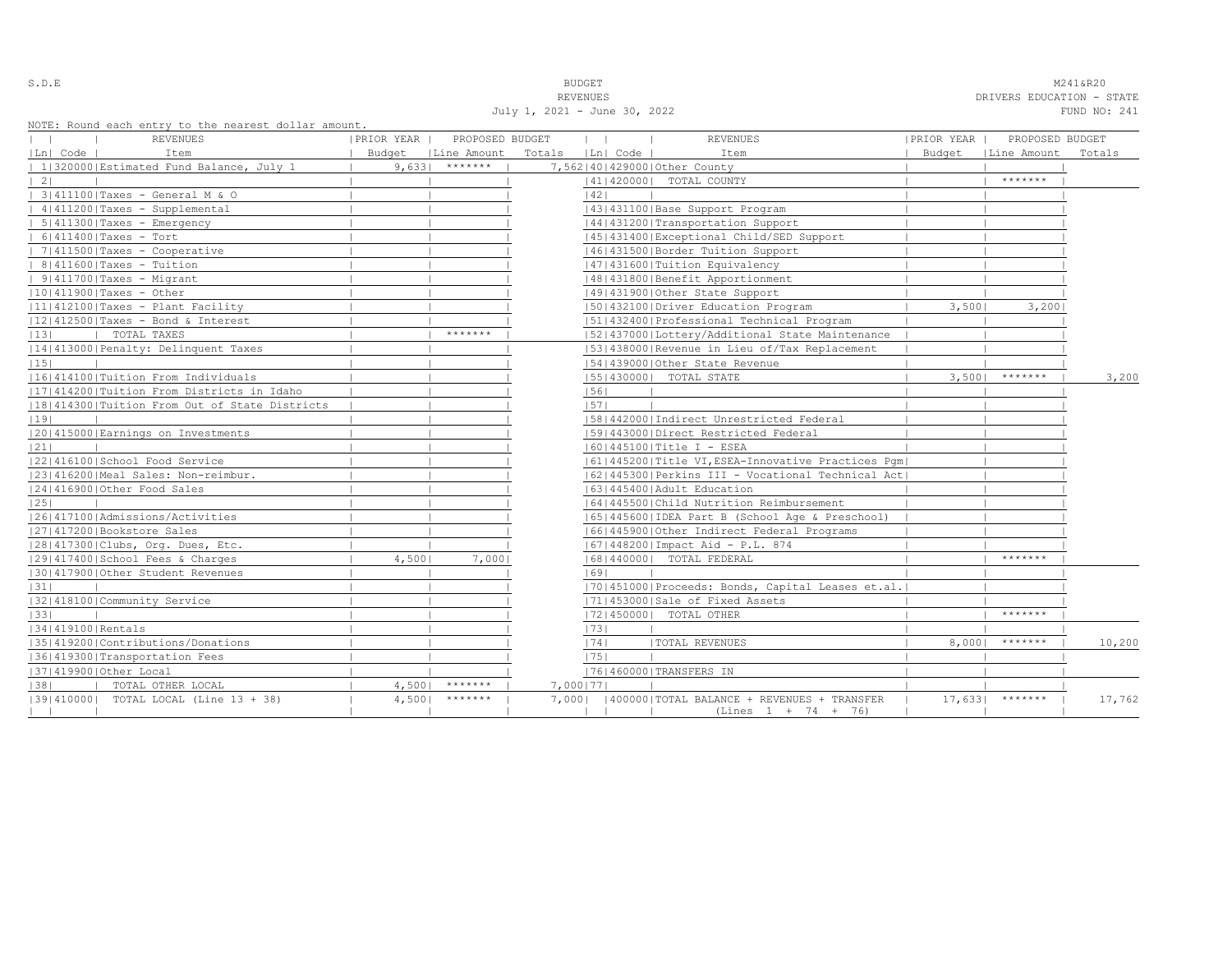|    |                |                                                      |                      |         | <b>EXPENDITURES</b>          |       |           |                                            |         |                                 | DRIVERS EDUCATION - STATE |              |  |
|----|----------------|------------------------------------------------------|----------------------|---------|------------------------------|-------|-----------|--------------------------------------------|---------|---------------------------------|---------------------------|--------------|--|
|    |                |                                                      |                      |         | July 1, 2021 - June 30, 2022 |       |           |                                            |         |                                 |                           | FUND NO: 241 |  |
|    |                | NOTE: Round each entry to the nearest dollar amount. |                      |         |                              |       |           |                                            |         |                                 |                           |              |  |
|    |                | <b>EXPENDITURES</b>                                  | Prior Year  Proposed |         | 100                          | 200   | 300       | 400                                        | 500     | 600                             | 700                       | 800          |  |
|    |                |                                                      |                      |         |                              |       | Purchased | Supplies                                   | Capital | Debt                            | Insurance-                |              |  |
|    | Ln  Code       | Functions/Programs                                   | Budget               | Budget  |                              |       |           | Salaries   Benefits   Services   Materials |         | Objects   Retirement   Judgment |                           | Transfers    |  |
|    | $11 \quad 512$ | Elementary School Program                            |                      |         |                              |       |           |                                            |         |                                 |                           |              |  |
|    | 2   515        | Secondary School Program                             | 17,6331              | 17,7621 | 9,2001                       | 1,909 |           | 6,303                                      |         |                                 | 3501                      |              |  |
|    | $31\ 517$      | Alternative School Program                           |                      |         |                              |       |           |                                            |         |                                 |                           |              |  |
|    | 4   519        | Vocational-Technical Program                         |                      |         |                              |       |           |                                            |         |                                 |                           |              |  |
|    | 5   521        | Special Education Program                            |                      |         |                              |       |           |                                            |         |                                 |                           |              |  |
|    | 6   522        | Special Education Preschool Program                  |                      |         |                              |       |           |                                            |         |                                 |                           |              |  |
|    | 7   524        | Gifted & Talented Program                            |                      |         |                              |       |           |                                            |         |                                 |                           |              |  |
|    | 8   531        | Interscholastic Program                              |                      |         |                              |       |           |                                            |         |                                 |                           |              |  |
|    | 91532          | School Activity Program                              |                      |         |                              |       |           |                                            |         |                                 |                           |              |  |
|    | $ 10 $ 541     | Summer School Program                                |                      |         |                              |       |           |                                            |         |                                 |                           |              |  |
|    | $ 11 $ 542     | Adult School Program                                 |                      |         |                              |       |           |                                            |         |                                 |                           |              |  |
|    | $ 12 $ 546     | Detention Center Program                             |                      |         |                              |       |           |                                            |         |                                 |                           |              |  |
| 13 |                |                                                      |                      |         |                              |       |           |                                            |         |                                 |                           |              |  |
|    | 14  500        | TOTAL INSTRUCTION                                    | 17,633               | 17,762  | 9,200                        | 1,909 |           | 6,303                                      |         |                                 | 350                       |              |  |
| 15 |                |                                                      |                      |         |                              |       |           |                                            |         |                                 |                           |              |  |
|    | 16  611        | Attendance-Guidance-Health Program                   |                      |         |                              |       |           |                                            |         |                                 |                           |              |  |
|    | 17  616        | Special Education Support Services Prg               |                      |         |                              |       |           |                                            |         |                                 |                           |              |  |
| 18 |                |                                                      |                      |         |                              |       |           |                                            |         |                                 |                           |              |  |
|    | 19  621        | Instruction Improvement Program                      |                      |         |                              |       |           |                                            |         |                                 |                           |              |  |
|    | $ 20 $ 622     | Educational Media Program                            |                      |         |                              |       |           |                                            |         |                                 |                           |              |  |
|    | $ 21 $ 623     | Instruction-Related Technology Program               |                      |         |                              |       |           |                                            |         |                                 |                           |              |  |
|    | 22  631        | Board of Education Program                           |                      |         |                              |       |           |                                            |         |                                 |                           |              |  |
|    | 23  632        | District Administration Program                      |                      |         |                              |       |           |                                            |         |                                 |                           |              |  |
| 24 |                |                                                      |                      |         |                              |       |           |                                            |         |                                 |                           |              |  |
|    | 25  641        | School Administration Program                        |                      |         |                              |       |           |                                            |         |                                 |                           |              |  |
| 26 |                |                                                      |                      |         |                              |       |           |                                            |         |                                 |                           |              |  |
|    |                | [27] 651   Business Operation Program                |                      |         |                              |       |           |                                            |         |                                 |                           |              |  |
|    | $ 28 $ 655     | Central Service Program                              |                      |         |                              |       |           |                                            |         |                                 |                           |              |  |
|    | 29  656        | Administrative Technology Services Prg               |                      |         |                              |       |           |                                            |         |                                 |                           |              |  |
|    | 30  661        | Buildings-Care Program(Custodial)                    |                      |         |                              |       |           |                                            |         |                                 |                           |              |  |
|    | 31  663        | Maintenance Non-Student Occupied Build               |                      |         |                              |       |           |                                            |         |                                 |                           |              |  |
|    | 32  664        | Maintenance Student Occupied Buildings               |                      |         |                              |       |           |                                            |         |                                 |                           |              |  |
|    | 33   665       | Maintenance - Grounds                                |                      |         |                              |       |           |                                            |         |                                 |                           |              |  |
|    | 34  667        | Security Program                                     |                      |         |                              |       |           |                                            |         |                                 |                           |              |  |
| 35 |                |                                                      |                      |         |                              |       |           |                                            |         |                                 |                           |              |  |
|    | 1361 681       | Pupil - To School Trans. Program                     |                      |         |                              |       |           |                                            |         |                                 |                           |              |  |
|    | 37  682        | Pupil - Activity Trans. Program                      |                      |         |                              |       |           |                                            |         |                                 |                           |              |  |
|    |                | [38] 683 [General Transportation Program             |                      |         |                              |       |           |                                            |         |                                 |                           |              |  |
| 39 |                |                                                      |                      |         |                              |       |           |                                            |         |                                 |                           |              |  |

S.D.E S.D. E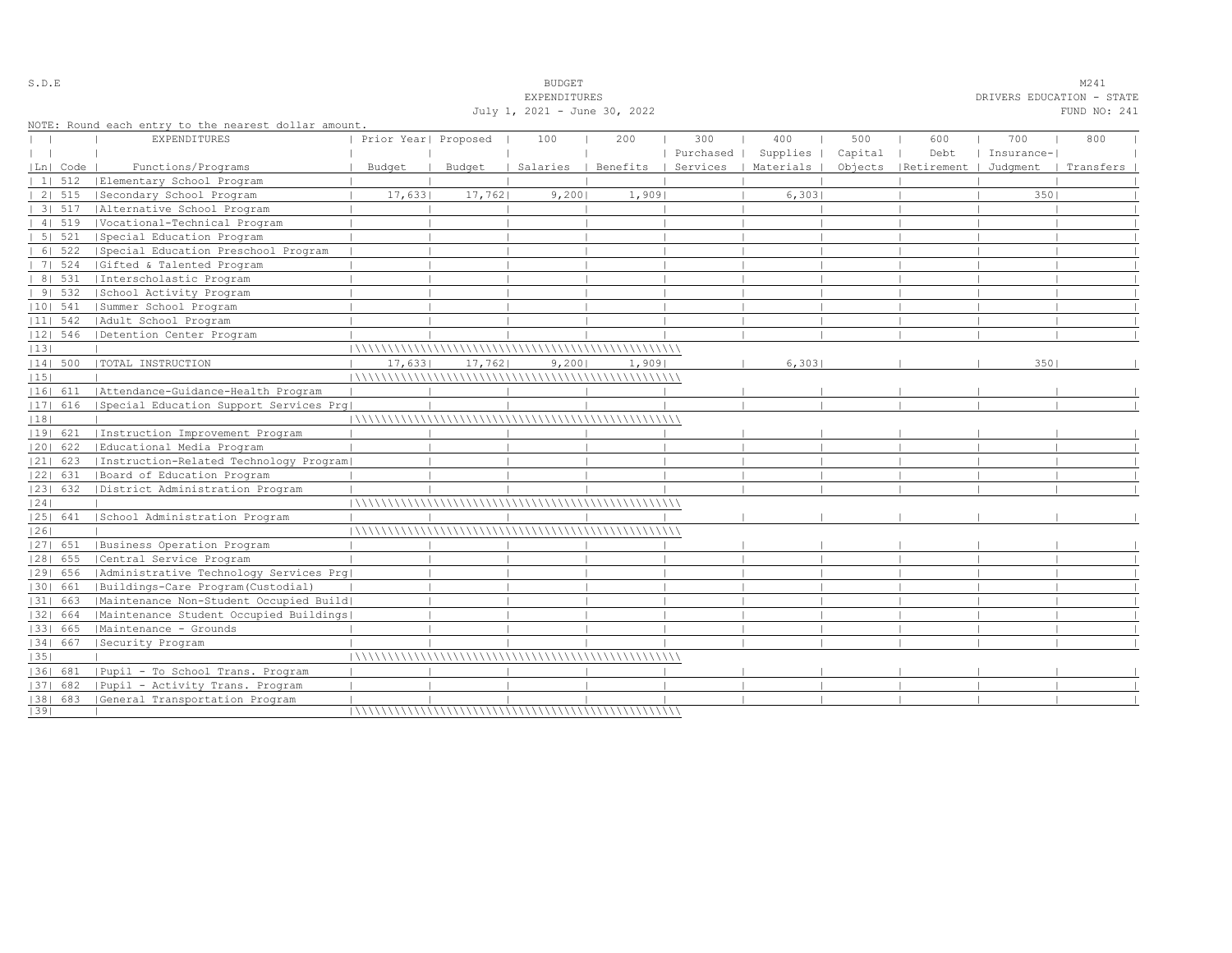| S.D.E      |                                                                              |                                                                                                                                                                                                                                                                                                                                                                                                                                                                                                                                                                                                             |                                                                               | <b>BUDGET</b>                                                            |                                                          |                                                        |                                         |                      |                           |     | M241                                  |                                                                                                        |
|------------|------------------------------------------------------------------------------|-------------------------------------------------------------------------------------------------------------------------------------------------------------------------------------------------------------------------------------------------------------------------------------------------------------------------------------------------------------------------------------------------------------------------------------------------------------------------------------------------------------------------------------------------------------------------------------------------------------|-------------------------------------------------------------------------------|--------------------------------------------------------------------------|----------------------------------------------------------|--------------------------------------------------------|-----------------------------------------|----------------------|---------------------------|-----|---------------------------------------|--------------------------------------------------------------------------------------------------------|
|            |                                                                              |                                                                                                                                                                                                                                                                                                                                                                                                                                                                                                                                                                                                             |                                                                               |                                                                          |                                                          |                                                        |                                         |                      |                           |     |                                       |                                                                                                        |
|            |                                                                              |                                                                                                                                                                                                                                                                                                                                                                                                                                                                                                                                                                                                             |                                                                               |                                                                          |                                                          |                                                        |                                         |                      |                           |     | FUND NO: 241                          |                                                                                                        |
|            |                                                                              |                                                                                                                                                                                                                                                                                                                                                                                                                                                                                                                                                                                                             |                                                                               |                                                                          |                                                          |                                                        |                                         |                      |                           |     |                                       |                                                                                                        |
|            | <b>EXPENDITURES</b>                                                          |                                                                                                                                                                                                                                                                                                                                                                                                                                                                                                                                                                                                             |                                                                               | 100                                                                      | 200                                                      | 300                                                    | 400                                     | 500                  | 600                       | 700 | 800                                   |                                                                                                        |
|            |                                                                              |                                                                                                                                                                                                                                                                                                                                                                                                                                                                                                                                                                                                             |                                                                               |                                                                          |                                                          |                                                        |                                         | Capital              | Debt                      |     |                                       |                                                                                                        |
| Ln   Code  | Functions/Programs                                                           | Budget                                                                                                                                                                                                                                                                                                                                                                                                                                                                                                                                                                                                      | Budget                                                                        |                                                                          |                                                          |                                                        |                                         | Objects              |                           |     |                                       |                                                                                                        |
| 1391 691   | Other Support Services Program                                               |                                                                                                                                                                                                                                                                                                                                                                                                                                                                                                                                                                                                             |                                                                               |                                                                          |                                                          |                                                        |                                         |                      |                           |     |                                       |                                                                                                        |
|            |                                                                              |                                                                                                                                                                                                                                                                                                                                                                                                                                                                                                                                                                                                             |                                                                               |                                                                          |                                                          |                                                        |                                         |                      |                           |     |                                       |                                                                                                        |
| 41  600    | TOTAL SUPPORT SERVICES                                                       |                                                                                                                                                                                                                                                                                                                                                                                                                                                                                                                                                                                                             |                                                                               |                                                                          |                                                          |                                                        |                                         |                      |                           |     |                                       |                                                                                                        |
|            |                                                                              |                                                                                                                                                                                                                                                                                                                                                                                                                                                                                                                                                                                                             |                                                                               |                                                                          |                                                          |                                                        |                                         |                      |                           |     |                                       |                                                                                                        |
| $ 44 $ 710 |                                                                              |                                                                                                                                                                                                                                                                                                                                                                                                                                                                                                                                                                                                             |                                                                               |                                                                          |                                                          |                                                        |                                         |                      |                           |     |                                       |                                                                                                        |
| 45   720   | Community Services Program                                                   |                                                                                                                                                                                                                                                                                                                                                                                                                                                                                                                                                                                                             |                                                                               |                                                                          |                                                          |                                                        |                                         |                      |                           |     |                                       |                                                                                                        |
| 46   730   | Enterprise Operations                                                        |                                                                                                                                                                                                                                                                                                                                                                                                                                                                                                                                                                                                             |                                                                               |                                                                          |                                                          |                                                        |                                         |                      |                           |     |                                       |                                                                                                        |
| 47   740   |                                                                              |                                                                                                                                                                                                                                                                                                                                                                                                                                                                                                                                                                                                             |                                                                               |                                                                          |                                                          |                                                        |                                         |                      |                           |     |                                       |                                                                                                        |
|            |                                                                              |                                                                                                                                                                                                                                                                                                                                                                                                                                                                                                                                                                                                             |                                                                               |                                                                          |                                                          |                                                        |                                         |                      |                           |     |                                       |                                                                                                        |
| 49  700    | TOTAL NON-INSTRUCTION                                                        |                                                                                                                                                                                                                                                                                                                                                                                                                                                                                                                                                                                                             |                                                                               |                                                                          |                                                          |                                                        |                                         |                      |                           |     |                                       |                                                                                                        |
|            |                                                                              |                                                                                                                                                                                                                                                                                                                                                                                                                                                                                                                                                                                                             |                                                                               |                                                                          |                                                          |                                                        |                                         |                      |                           |     |                                       |                                                                                                        |
| 51  810    |                                                                              |                                                                                                                                                                                                                                                                                                                                                                                                                                                                                                                                                                                                             |                                                                               |                                                                          |                                                          |                                                        |                                         |                      |                           |     |                                       |                                                                                                        |
| 52  811    |                                                                              |                                                                                                                                                                                                                                                                                                                                                                                                                                                                                                                                                                                                             |                                                                               |                                                                          |                                                          |                                                        |                                         |                      |                           |     |                                       |                                                                                                        |
|            |                                                                              |                                                                                                                                                                                                                                                                                                                                                                                                                                                                                                                                                                                                             |                                                                               |                                                                          |                                                          |                                                        |                                         |                      |                           |     |                                       |                                                                                                        |
|            |                                                                              |                                                                                                                                                                                                                                                                                                                                                                                                                                                                                                                                                                                                             |                                                                               |                                                                          |                                                          |                                                        |                                         |                      |                           |     |                                       |                                                                                                        |
|            |                                                                              |                                                                                                                                                                                                                                                                                                                                                                                                                                                                                                                                                                                                             |                                                                               |                                                                          |                                                          |                                                        |                                         |                      |                           |     |                                       |                                                                                                        |
|            |                                                                              |                                                                                                                                                                                                                                                                                                                                                                                                                                                                                                                                                                                                             |                                                                               |                                                                          |                                                          |                                                        |                                         |                      |                           |     |                                       |                                                                                                        |
|            |                                                                              |                                                                                                                                                                                                                                                                                                                                                                                                                                                                                                                                                                                                             |                                                                               |                                                                          |                                                          |                                                        |                                         |                      |                           |     |                                       |                                                                                                        |
|            |                                                                              |                                                                                                                                                                                                                                                                                                                                                                                                                                                                                                                                                                                                             |                                                                               |                                                                          |                                                          |                                                        |                                         |                      |                           |     |                                       |                                                                                                        |
|            |                                                                              |                                                                                                                                                                                                                                                                                                                                                                                                                                                                                                                                                                                                             |                                                                               |                                                                          |                                                          |                                                        |                                         |                      |                           |     |                                       |                                                                                                        |
|            |                                                                              |                                                                                                                                                                                                                                                                                                                                                                                                                                                                                                                                                                                                             |                                                                               |                                                                          |                                                          |                                                        |                                         |                      |                           |     |                                       |                                                                                                        |
|            |                                                                              |                                                                                                                                                                                                                                                                                                                                                                                                                                                                                                                                                                                                             |                                                                               |                                                                          |                                                          |                                                        |                                         |                      |                           |     |                                       |                                                                                                        |
|            |                                                                              |                                                                                                                                                                                                                                                                                                                                                                                                                                                                                                                                                                                                             |                                                                               |                                                                          |                                                          |                                                        |                                         |                      |                           |     |                                       |                                                                                                        |
|            |                                                                              |                                                                                                                                                                                                                                                                                                                                                                                                                                                                                                                                                                                                             |                                                                               |                                                                          |                                                          |                                                        |                                         |                      |                           |     |                                       |                                                                                                        |
|            |                                                                              |                                                                                                                                                                                                                                                                                                                                                                                                                                                                                                                                                                                                             |                                                                               |                                                                          |                                                          |                                                        |                                         |                      |                           |     |                                       |                                                                                                        |
|            |                                                                              |                                                                                                                                                                                                                                                                                                                                                                                                                                                                                                                                                                                                             |                                                                               |                                                                          |                                                          |                                                        |                                         |                      |                           |     |                                       |                                                                                                        |
|            |                                                                              |                                                                                                                                                                                                                                                                                                                                                                                                                                                                                                                                                                                                             |                                                                               |                                                                          |                                                          |                                                        |                                         |                      |                           |     |                                       |                                                                                                        |
|            |                                                                              |                                                                                                                                                                                                                                                                                                                                                                                                                                                                                                                                                                                                             |                                                                               |                                                                          |                                                          |                                                        |                                         |                      |                           |     |                                       |                                                                                                        |
|            |                                                                              |                                                                                                                                                                                                                                                                                                                                                                                                                                                                                                                                                                                                             |                                                                               |                                                                          |                                                          |                                                        |                                         |                      |                           |     |                                       |                                                                                                        |
|            |                                                                              |                                                                                                                                                                                                                                                                                                                                                                                                                                                                                                                                                                                                             |                                                                               |                                                                          |                                                          |                                                        |                                         |                      |                           |     |                                       |                                                                                                        |
|            |                                                                              |                                                                                                                                                                                                                                                                                                                                                                                                                                                                                                                                                                                                             |                                                                               |                                                                          |                                                          |                                                        |                                         |                      |                           |     |                                       |                                                                                                        |
|            |                                                                              |                                                                                                                                                                                                                                                                                                                                                                                                                                                                                                                                                                                                             |                                                                               |                                                                          |                                                          |                                                        |                                         |                      |                           |     |                                       |                                                                                                        |
|            |                                                                              |                                                                                                                                                                                                                                                                                                                                                                                                                                                                                                                                                                                                             |                                                                               |                                                                          |                                                          |                                                        |                                         |                      |                           |     |                                       |                                                                                                        |
|            |                                                                              |                                                                                                                                                                                                                                                                                                                                                                                                                                                                                                                                                                                                             |                                                                               |                                                                          |                                                          |                                                        |                                         |                      |                           |     |                                       |                                                                                                        |
|            |                                                                              |                                                                                                                                                                                                                                                                                                                                                                                                                                                                                                                                                                                                             |                                                                               |                                                                          |                                                          |                                                        |                                         |                      |                           |     |                                       |                                                                                                        |
|            |                                                                              |                                                                                                                                                                                                                                                                                                                                                                                                                                                                                                                                                                                                             |                                                                               |                                                                          |                                                          |                                                        |                                         |                      |                           |     |                                       |                                                                                                        |
|            |                                                                              |                                                                                                                                                                                                                                                                                                                                                                                                                                                                                                                                                                                                             |                                                                               |                                                                          |                                                          |                                                        |                                         |                      |                           |     |                                       |                                                                                                        |
|            |                                                                              |                                                                                                                                                                                                                                                                                                                                                                                                                                                                                                                                                                                                             |                                                                               |                                                                          |                                                          |                                                        |                                         |                      |                           |     |                                       |                                                                                                        |
|            |                                                                              |                                                                                                                                                                                                                                                                                                                                                                                                                                                                                                                                                                                                             |                                                                               |                                                                          |                                                          |                                                        |                                         |                      |                           |     |                                       |                                                                                                        |
|            |                                                                              |                                                                                                                                                                                                                                                                                                                                                                                                                                                                                                                                                                                                             |                                                                               |                                                                          |                                                          |                                                        |                                         |                      |                           |     |                                       |                                                                                                        |
|            |                                                                              |                                                                                                                                                                                                                                                                                                                                                                                                                                                                                                                                                                                                             |                                                                               |                                                                          |                                                          |                                                        |                                         |                      |                           |     |                                       |                                                                                                        |
|            |                                                                              |                                                                                                                                                                                                                                                                                                                                                                                                                                                                                                                                                                                                             |                                                                               |                                                                          |                                                          |                                                        |                                         |                      |                           |     |                                       |                                                                                                        |
|            |                                                                              |                                                                                                                                                                                                                                                                                                                                                                                                                                                                                                                                                                                                             |                                                                               |                                                                          |                                                          |                                                        |                                         |                      |                           |     |                                       |                                                                                                        |
|            | 54   800<br>$ 56 $ 911<br>$ 57 $ 912<br> 58  913<br>  59   920<br>$ 61 $ 900 | Child Nutrition Program<br>  Student Activity Program<br>  Capital Assets-Student Occupied<br> Capital Assets-NonStudent Occupied<br>TOTAL CAPITAL ASSET PROGRAMS<br>  Debt Services Program - Principal<br> Debt Services Program - Interest<br>  Debt Services Program-Refunded Debt<br> Transfers Out<br>TOTAL OTHER SERVICES<br>TOTAL EXPENDITURES<br>(Lines 14+41+49+54+61)<br>BUDGET SUMMARY<br> Beginning Fund Balance<br>the total on line 81.<br> Revenues + Transfers In<br>TOTAL REVENUES (LINES 75 + 76)<br> Total Appropriation<br>Unappropriated Balance<br>TOTAL APPROPRIATION (lines 79+80) | NOTE: Round each entry to the nearest dollar amount.<br>111111111111<br>9,633 | Prior Year   Proposed<br>17,633<br>8,0001<br>17,633<br>17,633<br>17,6331 | 17,762<br>7,562<br>10, 200<br>17,762<br>17,762<br>17,762 | EXPENDITURES<br>July 1, 2021 - June 30, 2022<br>9,2001 | Salaries   Benefits   Services<br>1,909 | Purchased  <br>6,303 | Supplies  <br>  Materials |     | Insurance-<br>  Retirement   Judgment | DRIVERS EDUCATION - STATE<br>  Transfers<br>3501<br>BUDGET SUMMARY:<br>The total on line 77 must equal |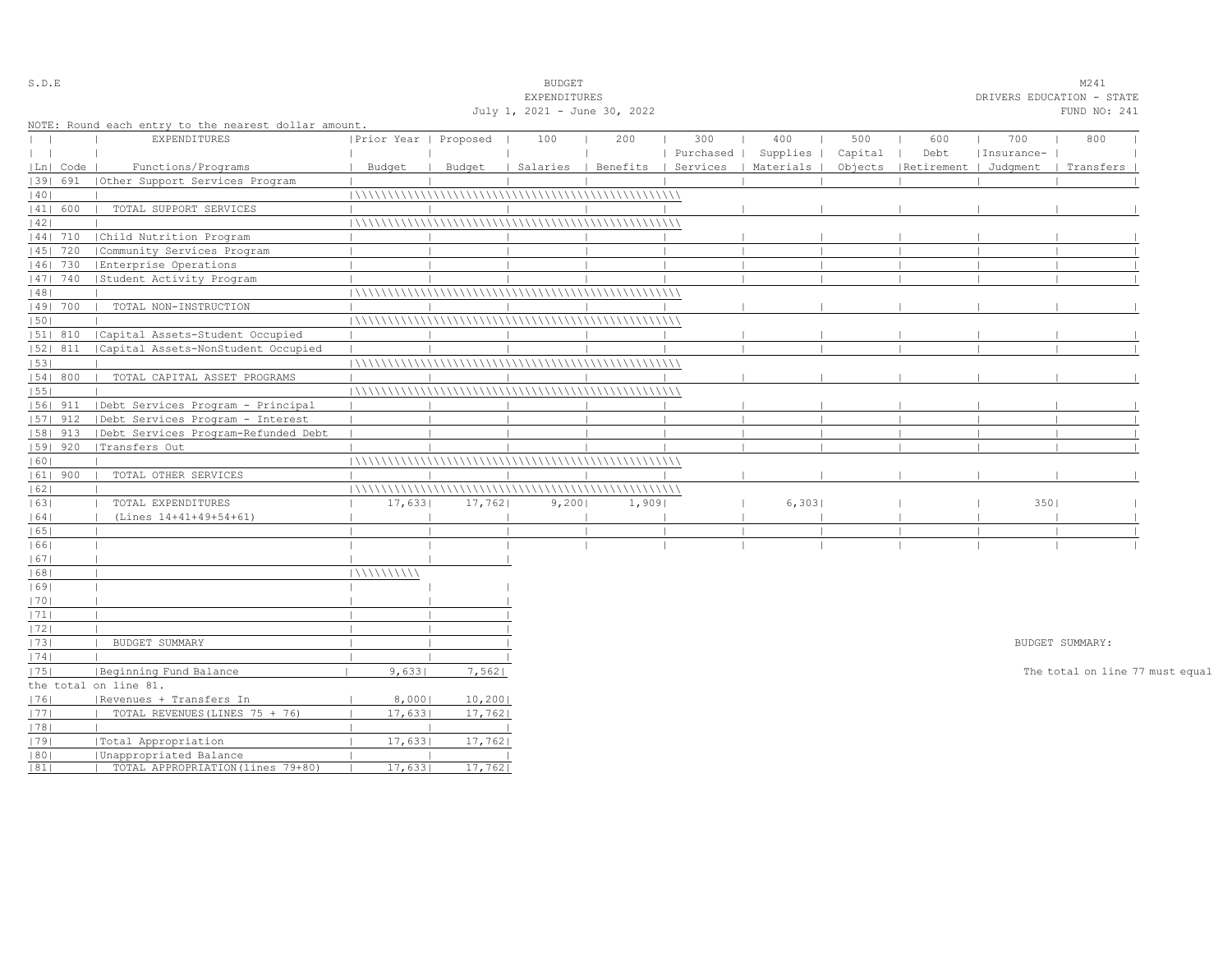S.D.E **BUDGET** M243&R20 REVENUES VOCATIONAL EDUCATION GRANT July 1, 2021 - June 30, 2022 FUND NO: 243

NOTE: Round each entry to the nearest dolla

| NOTE: Round each entry to the nearest dollar amount.<br>REVENUES | PRIOR YEAR | PROPOSED BUDGET      |        | $\mathbf{1}$<br>$\mathbb{R}$ | <b>REVENUES</b>                                      | PRIOR YEAR | PROPOSED BUDGET      |        |
|------------------------------------------------------------------|------------|----------------------|--------|------------------------------|------------------------------------------------------|------------|----------------------|--------|
| Ln  Code  <br>Item                                               |            | Budget   Line Amount | Totals | Ln  Code                     | Item                                                 |            | Budget   Line Amount | Totals |
| 1 320000 Estimated Fund Balance, July 1                          |            | *******              |        |                              | 140142900010ther County                              |            |                      |        |
| $\vert 2 \vert$                                                  |            |                      |        |                              | 41   420000   TOTAL COUNTY                           |            | *******              |        |
| 3 411100 Taxes - General M & O                                   |            |                      |        | 42                           |                                                      |            |                      |        |
| 4 411200 Taxes - Supplemental                                    |            |                      |        |                              | 43   431100   Base Support Program                   |            |                      |        |
| 5 411300 Taxes - Emergency                                       |            |                      |        |                              | 44   431200   Transportation Support                 |            |                      |        |
| $  6 411400 $ Taxes - Tort                                       |            |                      |        |                              | 45   431400   Exceptional Child/SED Support          |            |                      |        |
| $  7 411500 $ Taxes - Cooperative                                |            |                      |        |                              | 46   431500   Border Tuition Support                 |            |                      |        |
| $  8 411600 $ Taxes - Tuition                                    |            |                      |        |                              | 1471431600   Tuition Equivalency                     |            |                      |        |
| $  9 411700 $ Taxes - Migrant                                    |            |                      |        |                              | 48   431800   Benefit Apportionment                  |            |                      |        |
| $ 10 411900 $ Taxes - Other                                      |            |                      |        |                              | 49 431900 Other State Support                        |            |                      |        |
| $ 11 412100 $ Taxes - Plant Facility                             |            |                      |        |                              | 1501432100   Driver Education Program                |            |                      |        |
| $ 12 412500 $ Taxes - Bond & Interest                            |            |                      |        |                              | 51 432400 Professional Technical Program             | 26,876     | 34,902               |        |
| TOTAL TAXES<br> 13 <br><b>Contract Contract Street</b>           |            | *******              |        |                              | [52] 437000 [Lottery/Additional State Maintenance    |            |                      |        |
| 14 413000 Penalty: Delinquent Taxes                              |            |                      |        |                              | 1531438000 Revenue in Lieu of/Tax Replacement        |            |                      |        |
| 15                                                               |            |                      |        |                              | 54 439000 Other State Revenue                        |            |                      |        |
| 16 414100 Tuition From Individuals                               |            |                      |        |                              | 55   430000   TOTAL STATE                            |            | $26,876$ *******     | 34,902 |
| [17] 414200   Tuition From Districts in Idaho                    |            |                      |        | 56                           |                                                      |            |                      |        |
| 18 414300 Tuition From Out of State Districts                    |            |                      |        | 1571                         |                                                      |            |                      |        |
| 19                                                               |            |                      |        |                              | [58]442000]Indirect Unrestricted Federal             |            |                      |        |
| 20 415000 Earnings on Investments                                |            |                      |        |                              | 1591443000   Direct Restricted Federal               |            |                      |        |
| 21                                                               |            |                      |        |                              | 16014451001Title I - ESEA                            |            |                      |        |
| 22 416100 School Food Service                                    |            |                      |        |                              | 61 445200 Title VI, ESEA-Innovative Practices Pqm    |            |                      |        |
| 23 416200 Meal Sales: Non-reimbur.                               |            |                      |        |                              | 62 445300 Perkins III - Vocational Technical Act     |            |                      |        |
| 24 416900 Other Food Sales                                       |            |                      |        |                              | 1631445400 Adult Education                           |            |                      |        |
| 25                                                               |            |                      |        |                              | 1641445500 Child Nutrition Reimbursement             |            |                      |        |
| 1261417100   Admissions/Activities                               |            |                      |        |                              | 65   445600   IDEA Part B (School Age & Preschool)   |            |                      |        |
| 27 417200 Bookstore Sales                                        |            |                      |        |                              | 16614459001Other Indirect Federal Programs           |            |                      |        |
| 28 417300 Clubs, Org. Dues, Etc.                                 |            |                      |        |                              | 67   448200   Impact Aid - P.L. 874                  |            |                      |        |
| 12914174001School Fees & Charges                                 |            |                      |        |                              | 68   440000   TOTAL FEDERAL                          |            | *******              |        |
| 130141790010ther Student Revenues                                |            |                      |        | 1691                         |                                                      |            |                      |        |
| 31                                                               |            |                      |        |                              | [70] 451000   Proceeds: Bonds, Capital Leases et.al. |            |                      |        |
| 32 418100 Community Service                                      |            |                      |        |                              | 71 453000 Sale of Fixed Assets                       |            |                      |        |
| 33                                                               |            |                      |        |                              | 17214500001 TOTAL OTHER                              |            | *******              |        |
| 1341419100 Rentals                                               |            |                      |        | 73                           |                                                      |            |                      |        |
| 35 419200 Contributions/Donations                                |            |                      |        | 74                           | <b>ITOTAL REVENUES</b>                               | 26,876     | *******              | 34,902 |
| 36 419300 Transportation Fees                                    |            |                      |        | 75                           |                                                      |            |                      |        |
| 37 419900 Other Local                                            |            |                      |        |                              | 76 460000 TRANSFERS IN                               |            |                      |        |
| 38 <br>TOTAL OTHER LOCAL                                         |            | *******              |        | 1771                         |                                                      |            |                      |        |
| $ 39 410000 $ TOTAL LOCAL (Line 13 + 38)                         |            | *******              |        |                              | (400000)TOTAL BALANCE + REVENUES + TRANSFER          |            | $26,876$ *******     | 34,902 |
|                                                                  |            |                      |        |                              | $(Lines 1 + 74 + 76)$                                |            |                      |        |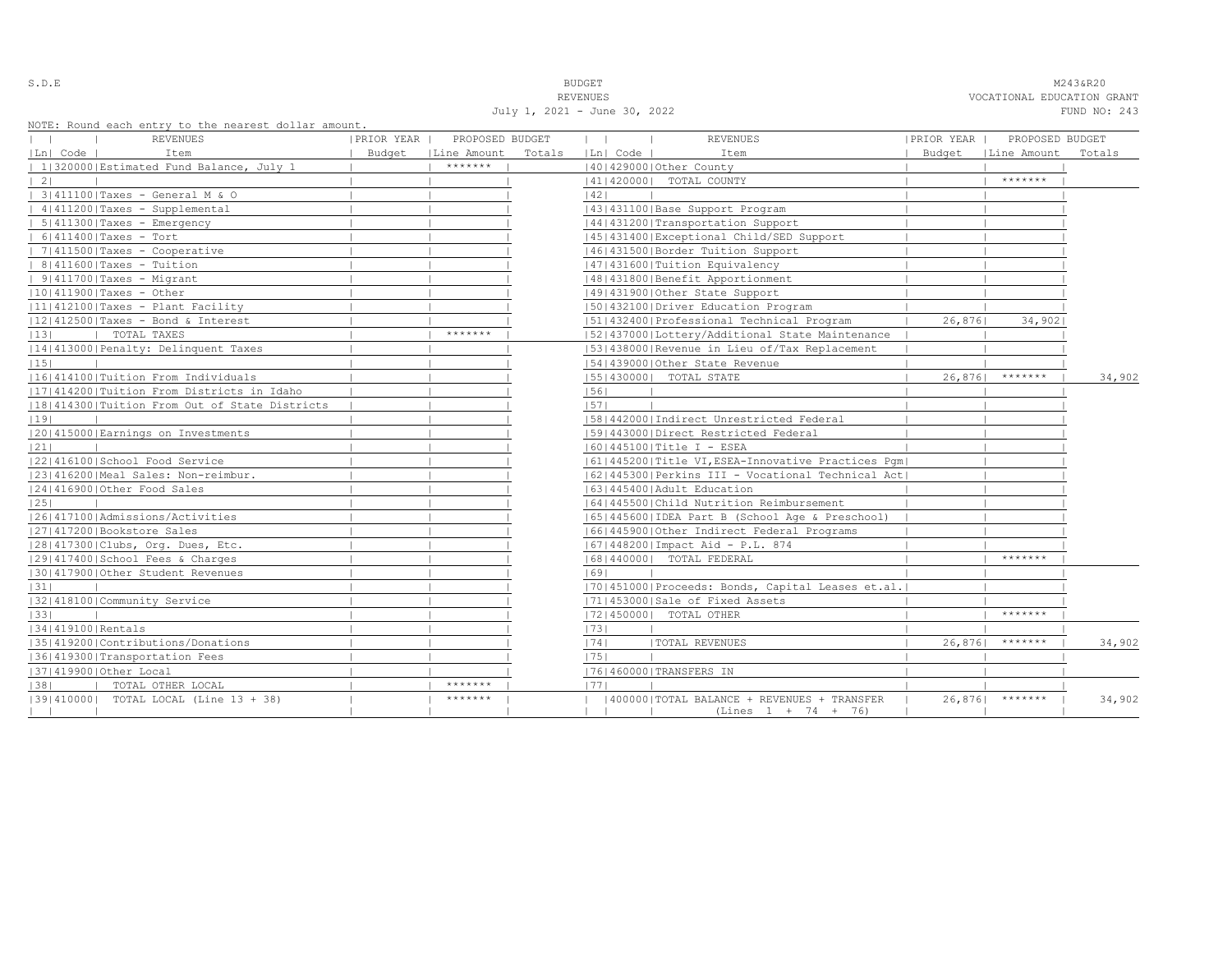|    |                |                                                      |                                              |        | EXPENDITURES |     |                                 |          |         |                                 | VOCATIONAL EDUCATION GRANT |           |  |
|----|----------------|------------------------------------------------------|----------------------------------------------|--------|--------------|-----|---------------------------------|----------|---------|---------------------------------|----------------------------|-----------|--|
|    |                |                                                      | July 1, 2021 - June 30, 2022<br>FUND NO: 243 |        |              |     |                                 |          |         |                                 |                            |           |  |
|    |                | NOTE: Round each entry to the nearest dollar amount. |                                              |        |              |     |                                 |          |         |                                 |                            |           |  |
|    |                | <b>EXPENDITURES</b>                                  | Prior Year  Proposed                         |        | 100          | 200 | 300                             | 400      | 500     | 600                             | 700                        | 800       |  |
|    |                |                                                      |                                              |        |              |     | Purchased                       | Supplies | Capital | Debt                            | Insurance-                 |           |  |
|    | Ln  Code       | Functions/Programs                                   | Budget                                       | Budget | Salaries     |     | Benefits   Services   Materials |          |         | Objects   Retirement   Judqment |                            | Transfers |  |
|    | $11 \quad 512$ | Elementary School Program                            |                                              |        |              |     |                                 |          |         |                                 |                            |           |  |
|    | 2   515        | Secondary School Program                             | 26,876                                       | 34,902 |              |     | 1,150                           | 30, 252  | 3,5001  |                                 |                            |           |  |
|    | 31.517         | Alternative School Program                           |                                              |        |              |     |                                 |          |         |                                 |                            |           |  |
|    | 41519          | Vocational-Technical Program                         |                                              |        |              |     |                                 |          |         |                                 |                            |           |  |
|    | 5   521        | Special Education Program                            |                                              |        |              |     |                                 |          |         |                                 |                            |           |  |
|    | 6   522        | Special Education Preschool Program                  |                                              |        |              |     |                                 |          |         |                                 |                            |           |  |
|    | 7   524        | Gifted & Talented Program                            |                                              |        |              |     |                                 |          |         |                                 |                            |           |  |
|    | 8   531        | Interscholastic Program                              |                                              |        |              |     |                                 |          |         |                                 |                            |           |  |
|    | 91532          | School Activity Program                              |                                              |        |              |     |                                 |          |         |                                 |                            |           |  |
|    | $ 10 $ 541     | Summer School Program                                |                                              |        |              |     |                                 |          |         |                                 |                            |           |  |
|    | $ 11 $ 542     | Adult School Program                                 |                                              |        |              |     |                                 |          |         |                                 |                            |           |  |
|    | $ 12 $ 546     | Detention Center Program                             |                                              |        |              |     |                                 |          |         |                                 |                            |           |  |
| 13 |                |                                                      |                                              |        |              |     |                                 |          |         |                                 |                            |           |  |
|    | 14  500        | TOTAL INSTRUCTION                                    | 26,876                                       | 34,902 |              |     | 1,150                           | 30, 252  | 3,500   |                                 |                            |           |  |
| 15 |                |                                                      |                                              |        |              |     |                                 |          |         |                                 |                            |           |  |
|    | 16  611        | Attendance-Guidance-Health Program                   |                                              |        |              |     |                                 |          |         |                                 |                            |           |  |
|    | 17  616        | Special Education Support Services Prg               |                                              |        |              |     |                                 |          |         |                                 |                            |           |  |
| 18 |                |                                                      |                                              |        |              |     |                                 |          |         |                                 |                            |           |  |
|    | 19  621        | Instruction Improvement Program                      |                                              |        |              |     |                                 |          |         |                                 |                            |           |  |
|    | $ 20 $ 622     | Educational Media Program                            |                                              |        |              |     |                                 |          |         |                                 |                            |           |  |
|    | $ 21 $ 623     | [Instruction-Related Technology Program]             |                                              |        |              |     |                                 |          |         |                                 |                            |           |  |
|    | 22  631        | Board of Education Program                           |                                              |        |              |     |                                 |          |         |                                 |                            |           |  |
|    | 23  632        | District Administration Program                      |                                              |        |              |     |                                 |          |         |                                 |                            |           |  |
| 24 |                |                                                      |                                              |        |              |     |                                 |          |         |                                 |                            |           |  |
|    | 25  641        | School Administration Program                        |                                              |        |              |     |                                 |          |         |                                 |                            |           |  |
| 26 |                |                                                      |                                              |        |              |     |                                 |          |         |                                 |                            |           |  |
|    |                | [27] 651   Business Operation Program                |                                              |        |              |     |                                 |          |         |                                 |                            |           |  |
|    | $ 28 $ 655     | Central Service Program                              |                                              |        |              |     |                                 |          |         |                                 |                            |           |  |
|    | 29  656        | Administrative Technology Services Prg               |                                              |        |              |     |                                 |          |         |                                 |                            |           |  |
|    | 30  661        | Buildings-Care Program(Custodial)                    |                                              |        |              |     |                                 |          |         |                                 |                            |           |  |
|    | 31  663        | Maintenance Non-Student Occupied Build               |                                              |        |              |     |                                 |          |         |                                 |                            |           |  |
|    | 32  664        | Maintenance Student Occupied Buildings               |                                              |        |              |     |                                 |          |         |                                 |                            |           |  |
|    | 33   665       | Maintenance - Grounds                                |                                              |        |              |     |                                 |          |         |                                 |                            |           |  |
|    | 34  667        | Security Program                                     |                                              |        |              |     |                                 |          |         |                                 |                            |           |  |
| 35 |                |                                                      |                                              |        |              |     |                                 |          |         |                                 |                            |           |  |
|    | 1361 681       | Pupil - To School Trans. Program                     |                                              |        |              |     |                                 |          |         |                                 |                            |           |  |
|    | $ 37 $ 682     | Pupil - Activity Trans. Program                      |                                              |        |              |     |                                 |          |         |                                 |                            |           |  |
|    |                | [38] 683 [General Transportation Program             |                                              |        |              |     |                                 |          |         |                                 |                            |           |  |
| 39 |                |                                                      |                                              |        |              |     |                                 |          |         |                                 |                            |           |  |

S.D.E SUDGET M243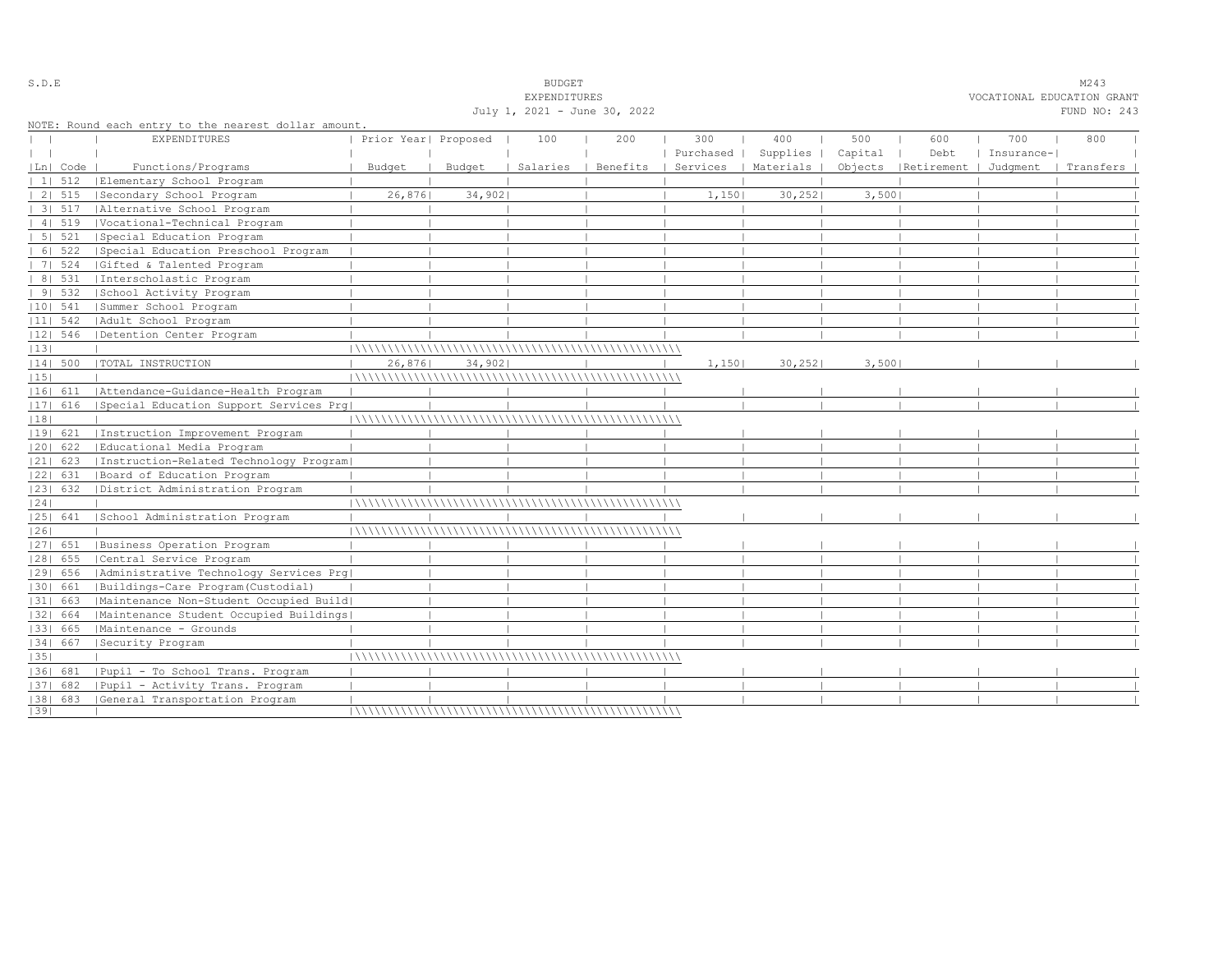| S.D.E         |            |                                                      |                       |        | <b>BUDGET</b>                |     |           |                                            |         |                                 |            | M243                            |  |
|---------------|------------|------------------------------------------------------|-----------------------|--------|------------------------------|-----|-----------|--------------------------------------------|---------|---------------------------------|------------|---------------------------------|--|
|               |            |                                                      |                       |        | EXPENDITURES                 |     |           |                                            |         |                                 |            | VOCATIONAL EDUCATION GRANT      |  |
|               |            |                                                      |                       |        | July 1, 2021 - June 30, 2022 |     |           |                                            |         |                                 |            | FUND NO: 243                    |  |
|               |            | NOTE: Round each entry to the nearest dollar amount. |                       |        |                              |     |           |                                            |         |                                 |            |                                 |  |
| $\mathbf{L}$  |            | <b>EXPENDITURES</b>                                  | Prior Year   Proposed |        | 100                          | 200 | 300       | 400                                        | 500     | 600                             | 700        | 800                             |  |
| $\vert \vert$ |            |                                                      |                       |        |                              |     | Purchased | Supplies                                   | Capital | Debt                            | Insurance- |                                 |  |
|               | Ln  Code   | Functions/Programs                                   | Budget                | Budget |                              |     |           | Salaries   Benefits   Services   Materials |         | Objects   Retirement   Judgment |            | Transfers                       |  |
|               | 1391 691   | Other Support Services Program                       |                       |        |                              |     |           |                                            |         |                                 |            |                                 |  |
| 40            |            |                                                      |                       |        |                              |     |           |                                            |         |                                 |            |                                 |  |
|               | 41  600    | TOTAL SUPPORT SERVICES                               |                       |        |                              |     |           |                                            |         |                                 |            |                                 |  |
| 42            |            |                                                      |                       |        |                              |     |           |                                            |         |                                 |            |                                 |  |
|               | $ 44 $ 710 | Child Nutrition Program                              |                       |        |                              |     |           |                                            |         |                                 |            |                                 |  |
|               | 45   720   | Community Services Program                           |                       |        |                              |     |           |                                            |         |                                 |            |                                 |  |
|               | 46  730    | Enterprise Operations                                |                       |        |                              |     |           |                                            |         |                                 |            |                                 |  |
|               | 47  740    | Student Activity Program                             |                       |        |                              |     |           |                                            |         |                                 |            |                                 |  |
| 48            |            |                                                      |                       |        |                              |     |           |                                            |         |                                 |            |                                 |  |
|               | 49  700    | TOTAL NON-INSTRUCTION                                |                       |        |                              |     |           |                                            |         |                                 |            |                                 |  |
| 50            |            |                                                      |                       |        |                              |     |           |                                            |         |                                 |            |                                 |  |
|               | $ 51 $ 810 | Capital Assets-Student Occupied                      |                       |        |                              |     |           |                                            |         |                                 |            |                                 |  |
|               | 52  811    | Capital Assets-NonStudent Occupied                   |                       |        |                              |     |           |                                            |         |                                 |            |                                 |  |
| 53            |            |                                                      |                       |        |                              |     |           |                                            |         |                                 |            |                                 |  |
|               | 54   800   | TOTAL CAPITAL ASSET PROGRAMS                         |                       |        |                              |     |           |                                            |         |                                 |            |                                 |  |
| 55            |            |                                                      |                       |        |                              |     |           |                                            |         |                                 |            |                                 |  |
|               | $ 56 $ 911 | Debt Services Program - Principal                    |                       |        |                              |     |           |                                            |         |                                 |            |                                 |  |
|               | 57  912    | Debt Services Program - Interest                     |                       |        |                              |     |           |                                            |         |                                 |            |                                 |  |
|               | 58   913   | Debt Services Program-Refunded Debt                  |                       |        |                              |     |           |                                            |         |                                 |            |                                 |  |
|               | $ 59 $ 920 | Transfers Out                                        |                       |        |                              |     |           |                                            |         |                                 |            |                                 |  |
| 60            |            |                                                      |                       |        |                              |     |           |                                            |         |                                 |            |                                 |  |
|               | $ 61 $ 900 | TOTAL OTHER SERVICES                                 |                       |        |                              |     |           |                                            |         |                                 |            |                                 |  |
| 62            |            |                                                      |                       |        |                              |     |           |                                            |         |                                 |            |                                 |  |
| 63            |            | TOTAL EXPENDITURES                                   | 26,876                | 34,902 |                              |     | 1,150     | 30, 252                                    | 3,500   |                                 |            |                                 |  |
| 64            |            | (Lines 14+41+49+54+61)                               |                       |        |                              |     |           |                                            |         |                                 |            |                                 |  |
| 65            |            |                                                      |                       |        |                              |     |           |                                            |         | $\blacksquare$                  |            |                                 |  |
| 1661          |            |                                                      |                       |        |                              |     |           |                                            |         |                                 |            |                                 |  |
| 67            |            |                                                      |                       |        |                              |     |           |                                            |         |                                 |            |                                 |  |
| 68            |            |                                                      | 111111111111          |        |                              |     |           |                                            |         |                                 |            |                                 |  |
| 69            |            |                                                      |                       |        |                              |     |           |                                            |         |                                 |            |                                 |  |
| 70            |            |                                                      |                       |        |                              |     |           |                                            |         |                                 |            |                                 |  |
| 71            |            |                                                      |                       |        |                              |     |           |                                            |         |                                 |            |                                 |  |
| 72            |            |                                                      |                       |        |                              |     |           |                                            |         |                                 |            |                                 |  |
| 73            |            | BUDGET SUMMARY                                       |                       |        |                              |     |           |                                            |         |                                 |            | BUDGET SUMMARY:                 |  |
| 74            |            |                                                      |                       |        |                              |     |           |                                            |         |                                 |            |                                 |  |
| 75            |            | Beginning Fund Balance                               |                       |        |                              |     |           |                                            |         |                                 |            | The total on line 77 must equal |  |
|               |            | the total on line 81.                                |                       |        |                              |     |           |                                            |         |                                 |            |                                 |  |
| 1761          |            | Revenues + Transfers In                              | 26,8761               | 34,902 |                              |     |           |                                            |         |                                 |            |                                 |  |
| 1771          |            | TOTAL REVENUES (LINES 75 + 76)                       | 26,876                | 34,902 |                              |     |           |                                            |         |                                 |            |                                 |  |
| 78            |            |                                                      |                       |        |                              |     |           |                                            |         |                                 |            |                                 |  |
| 79            |            | Total Appropriation                                  | 26,876                | 34,902 |                              |     |           |                                            |         |                                 |            |                                 |  |
| 80            |            | Unappropriated Balance                               |                       |        |                              |     |           |                                            |         |                                 |            |                                 |  |
| 81            |            | TOTAL APPROPRIATION (lines 79+80)                    | 26,876                | 34,902 |                              |     |           |                                            |         |                                 |            |                                 |  |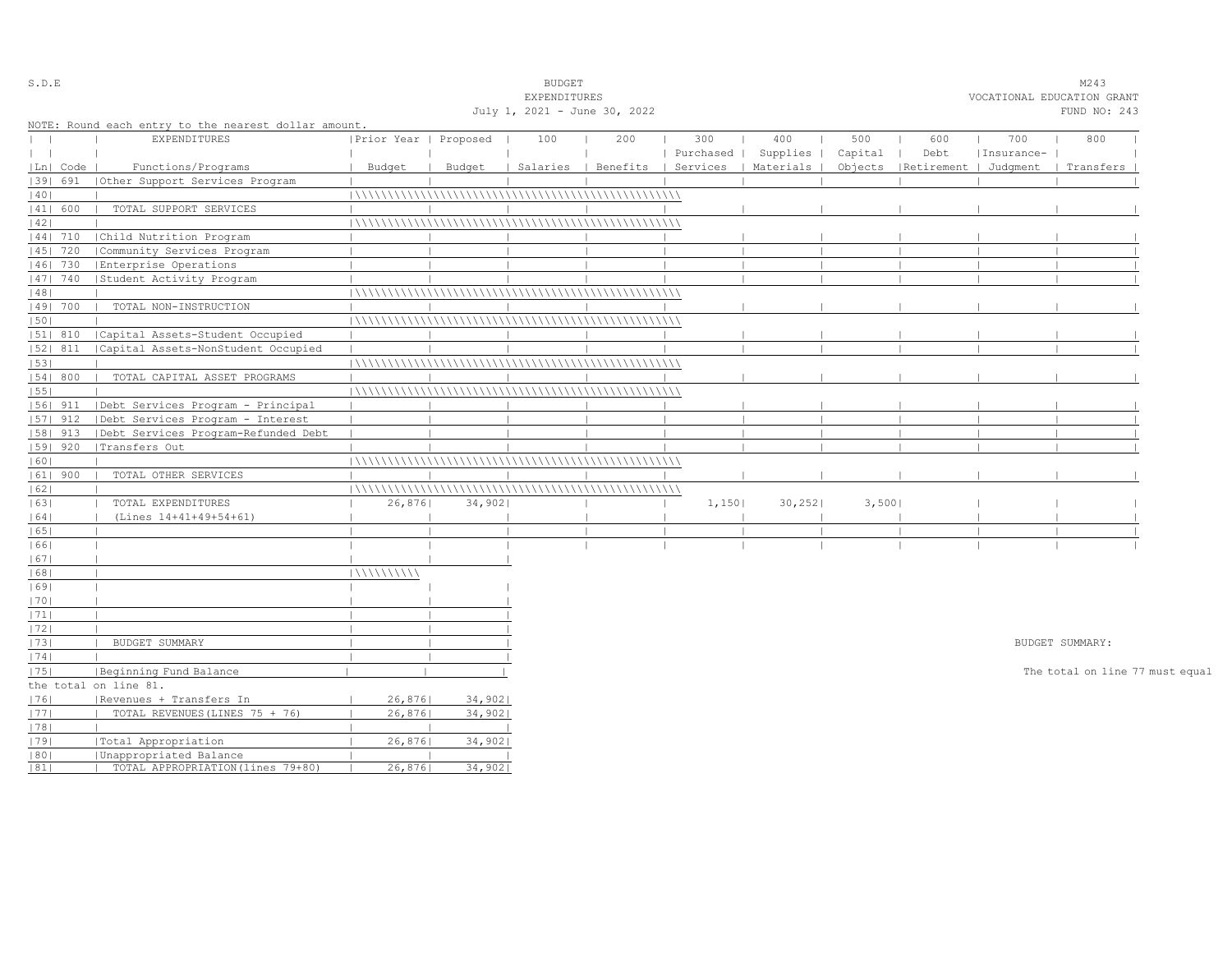| ٠<br>u<br>× |  |  |  |  |  |
|-------------|--|--|--|--|--|
|-------------|--|--|--|--|--|

S.D.E **BUDGET** M245&R20

REVENUES TO A REVENUES AND REVENUES OF A REVENUES OF A REVENUES OF A REVENUES OF A REVENUE OF A REVENUE OF A REVENUE OF A REVENUE OF A REVENUE OF A REVENUE OF A REVENUE OF A REVENUE OF A REVENUE OF A REVENUE OF A REVENUE O July 1, 2021 - June 30, 2022 FUND NO: 245

NOTE: Round each entry to the nearest dollar amount.

|                   | NOIL. NOUNG CACH CHILLY LO LHC HEALEST GOILAL AMOUNT. |            |                      |                  |                                                    |            |                      |         |
|-------------------|-------------------------------------------------------|------------|----------------------|------------------|----------------------------------------------------|------------|----------------------|---------|
|                   | REVENUES                                              | PRIOR YEAR | PROPOSED BUDGET      | $\mathbf{1}$     | <b>REVENUES</b>                                    | PRIOR YEAR | PROPOSED BUDGET      |         |
| Ln  Code          | Item                                                  |            | Budget   Line Amount | Totals [Ln] Code | Item                                               |            | Budget   Line Amount | Totals  |
|                   | 1 320000 Estimated Fund Balance, July 1               | 123, 178   | *******              |                  | 132, 134   40   429000   Other County              |            |                      |         |
| $\vert 2 \vert$   |                                                       |            |                      |                  | 41   420000   TOTAL COUNTY                         |            | *******              |         |
|                   | 3 411100 Taxes - General M & O                        |            |                      | 42               |                                                    |            |                      |         |
|                   | 4 411200 Taxes - Supplemental                         |            |                      |                  | 43   431100   Base Support Program                 |            |                      |         |
|                   | $  5   411300  $ Taxes - Emergency                    |            |                      |                  | 44   431200   Transportation Support               |            |                      |         |
|                   | $  6 411400 $ Taxes - Tort                            |            |                      |                  | 45 431400 Exceptional Child/SED Support            |            |                      |         |
|                   | $  7 411500 $ Taxes - Cooperative                     |            |                      |                  | 46   431500   Border Tuition Support               |            |                      |         |
|                   | $  8 411600 $ Taxes - Tuition                         |            |                      |                  | 1471431600   Tuition Equivalency                   |            |                      |         |
|                   | $  9 411700 $ Taxes - Migrant                         |            |                      |                  | 48   431800   Benefit Apportionment                |            |                      |         |
|                   | $ 10 411900 $ Taxes - Other                           |            |                      |                  | 49 431900 Other State Support                      | 82,6501    | 76,058               |         |
|                   | $ 11 412100 $ Taxes - Plant Facility                  |            |                      |                  | 1501432100 Driver Education Program                |            |                      |         |
|                   | $ 12 412500 $ Taxes - Bond & Interest                 |            |                      |                  | 15114324001Professional Technical Program          |            |                      |         |
| 13                | TOTAL TAXES                                           |            | *******              |                  | 52 437000 Lottery/Additional State Maintenance     |            |                      |         |
|                   | 14 413000 Penalty: Delinquent Taxes                   |            |                      |                  | 15314380001Revenue in Lieu of/Tax Replacement      |            |                      |         |
| 15                |                                                       |            |                      |                  | 154143900010ther State Revenue                     | 24,0001    |                      |         |
|                   | 1161414100   Tuition From Individuals                 |            |                      |                  | 55   430000   TOTAL STATE                          | 106,650    | *******              | 76,058  |
|                   | 11714142001Tuition From Districts in Idaho            |            |                      | 56               |                                                    |            |                      |         |
|                   | 18 414300 Tuition From Out of State Districts         |            |                      | 57               |                                                    |            |                      |         |
| 19                |                                                       |            |                      |                  | 15814420001Indirect Unrestricted Federal           |            |                      |         |
|                   | 20 415000 Earnings on Investments                     |            |                      |                  | 1591443000 Direct Restricted Federal               |            |                      |         |
| 21                |                                                       |            |                      |                  | 16014451001Title I - ESEA                          |            |                      |         |
|                   | 22 416100 School Food Service                         |            |                      |                  | 61 445200 Title VI, ESEA-Innovative Practices Pqm  |            |                      |         |
|                   | 23 416200 Meal Sales: Non-reimbur.                    |            |                      |                  | 62 445300 Perkins III - Vocational Technical Act   |            |                      |         |
|                   | 24 416900 Other Food Sales                            |            |                      |                  | 1631445400 Adult Education                         |            |                      |         |
| 25                |                                                       |            |                      |                  | 1641445500 Child Nutrition Reimbursement           |            |                      |         |
|                   | 1261417100 Admissions/Activities                      |            |                      |                  | 65  445600  IDEA Part B (School Age & Preschool)   |            |                      |         |
|                   | 27 417200 Bookstore Sales                             |            |                      |                  | 16614459001Other Indirect Federal Programs         |            |                      |         |
|                   | 28 417300 Clubs, Org. Dues, Etc.                      |            |                      |                  | 67   448200   Impact Aid - P.L. 874                |            |                      |         |
|                   | 29 417400 School Fees & Charges                       |            |                      |                  | 68   440000   TOTAL FEDERAL                        |            | *******              |         |
|                   | 130141790010ther Student Revenues                     |            |                      | 1691             |                                                    |            |                      |         |
| 31                |                                                       |            |                      |                  | [70] 451000 Proceeds: Bonds, Capital Leases et.al. |            |                      |         |
|                   | 32 418100 Community Service                           |            |                      |                  | 17114530001Sale of Fixed Assets                    |            |                      |         |
| 33                |                                                       |            |                      |                  | 17214500001 TOTAL OTHER                            |            | *******              |         |
| 34 419100 Rentals |                                                       |            |                      | 73               |                                                    |            |                      |         |
|                   | 35 419200 Contributions/Donations                     |            |                      | 74               | <b> TOTAL REVENUES</b>                             | 106,6501   | *******              | 76,058  |
|                   | 36 419300 Transportation Fees                         |            |                      | 75               |                                                    |            |                      |         |
|                   | 37 419900 Other Local                                 |            |                      |                  | 76 460000 TRANSFERS IN                             |            |                      |         |
| 38                | TOTAL OTHER LOCAL                                     |            | *******              | 1771             |                                                    |            |                      |         |
|                   | 1391410000   TOTAL LOCAL (Line 13 + 38)               |            | *******              |                  | (400000) TOTAL BALANCE + REVENUES + TRANSFER       |            | $229,828$   *******  | 208,192 |
|                   |                                                       |            |                      |                  | $(Lines 1 + 74 + 76)$                              |            |                      |         |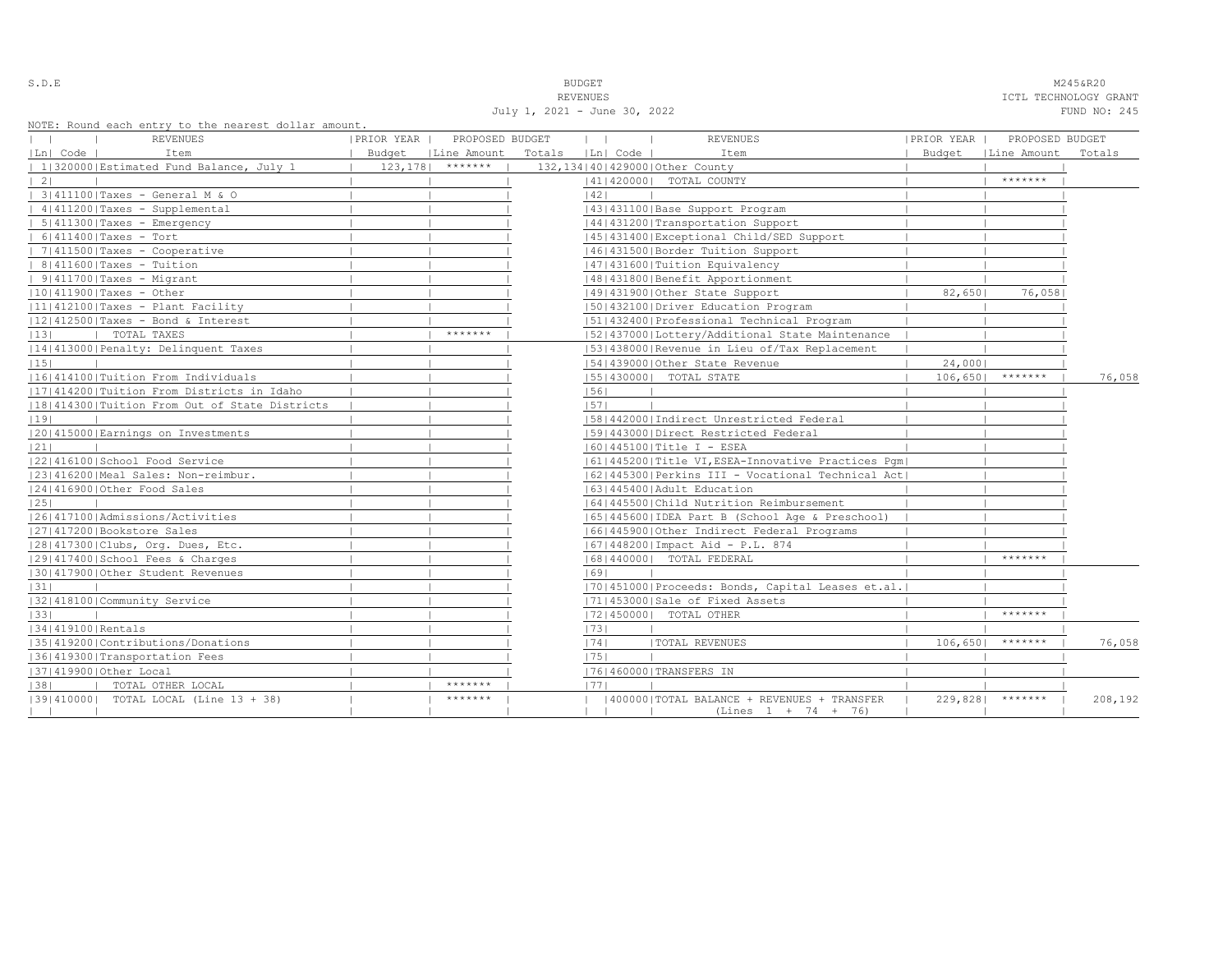|                   |            |                                                     |                      |        | July 1, 2021 - June 30, 2022 |        |           |                                            |         |                                 |            | FUND NO: 245 |
|-------------------|------------|-----------------------------------------------------|----------------------|--------|------------------------------|--------|-----------|--------------------------------------------|---------|---------------------------------|------------|--------------|
|                   |            | NOTE: Round each entry to the nearest dollar amount |                      |        |                              |        |           |                                            |         |                                 |            |              |
|                   |            | <b>EXPENDITURES</b>                                 | Prior Year  Proposed |        | 100                          | 200    | 300       | 400                                        | 500     | 600                             | 700        | 800          |
| $\vert \ \ \vert$ |            |                                                     |                      |        |                              |        | Purchased | Supplies                                   | Capital | Debt                            | Insurance- |              |
|                   | Ln  Code   | Functions/Programs                                  | Budget               | Budget |                              |        |           | Salaries   Benefits   Services   Materials |         | Objects   Retirement   Judqment |            | Transfers    |
|                   | 11512      | Elementary School Program                           | 36,614               | 36,742 | 4,923                        | 1,9791 |           | 29,8401                                    |         |                                 |            |              |
|                   | 2 515      | Secondary School Program                            | 39,6391              | 39,742 | 7,223                        | 2,429  | 2501      | 29,840                                     |         |                                 |            |              |
|                   | 31 517     | Alternative School Program                          |                      |        |                              |        |           |                                            |         |                                 |            |              |
|                   | 41519      | Vocational-Technical Program                        |                      |        |                              |        |           |                                            |         |                                 |            |              |
|                   | 5   521    | Special Education Program                           |                      |        |                              |        |           |                                            |         |                                 |            |              |
|                   | 6   522    | Special Education Preschool Program                 |                      |        |                              |        |           |                                            |         |                                 |            |              |
|                   | 7   524    | Gifted & Talented Program                           |                      |        |                              |        |           |                                            |         |                                 |            |              |
|                   | 8   531    | Interscholastic Program                             |                      |        |                              |        |           |                                            |         |                                 |            |              |
|                   | 91532      | School Activity Program                             |                      |        |                              |        |           |                                            |         |                                 |            |              |
|                   | $ 10 $ 541 | Summer School Program                               |                      |        |                              |        |           |                                            |         |                                 |            |              |
|                   | $ 11 $ 542 | Adult School Program                                |                      |        |                              |        |           |                                            |         |                                 |            |              |
|                   | $ 12 $ 546 | Detention Center Program                            |                      |        |                              |        |           |                                            |         |                                 |            |              |
| 13                |            |                                                     |                      |        |                              |        |           |                                            |         |                                 |            |              |
|                   | 14  500    | TOTAL INSTRUCTION                                   | 76,253               | 76,484 | 12,146                       | 4,408  | 2501      | 59,680                                     |         |                                 |            |              |
| 15                |            |                                                     |                      |        |                              |        |           |                                            |         |                                 |            |              |
|                   | 16  611    | Attendance-Guidance-Health Program                  |                      |        |                              |        |           |                                            |         |                                 |            |              |
|                   | $ 17 $ 616 | Special Education Support Services Prq              |                      |        |                              |        |           |                                            |         |                                 |            |              |
| 18                |            |                                                     |                      |        |                              |        |           |                                            |         |                                 |            |              |
|                   | 19  621    | Instruction Improvement Program                     |                      |        |                              |        |           |                                            |         |                                 |            |              |
|                   | 20  622    | Educational Media Program                           | 45,075               | 45,515 | 16,422                       | 6,5931 | 22,500    |                                            |         |                                 |            |              |
|                   | $ 21 $ 623 | [Instruction-Related Technology Program]            |                      |        |                              |        |           |                                            |         |                                 |            |              |
|                   | $ 22 $ 631 | Board of Education Program                          |                      |        |                              |        |           |                                            |         |                                 |            |              |
|                   | 23  632    | District Administration Program                     | 108,500              | 86,193 |                              |        | 69,550    | 16,643                                     |         |                                 |            |              |
| 24                |            |                                                     |                      |        |                              |        |           |                                            |         |                                 |            |              |
|                   | 25  641    | School Administration Program                       |                      |        |                              |        |           |                                            |         |                                 |            |              |
| 26                |            |                                                     |                      |        |                              |        |           |                                            |         |                                 |            |              |
|                   | 27  651    | Business Operation Program                          |                      |        |                              |        |           |                                            |         |                                 |            |              |
|                   | 28  655    | Central Service Program                             |                      |        |                              |        |           |                                            |         |                                 |            |              |
|                   | 29  656    | Administrative Technology Services Prg              |                      |        |                              |        |           |                                            |         |                                 |            |              |
|                   | 30  661    | Buildings-Care Program (Custodial)                  |                      |        |                              |        |           |                                            |         |                                 |            |              |
|                   | $ 31 $ 663 | Maintenance Non-Student Occupied Build              |                      |        |                              |        |           |                                            |         |                                 |            |              |
|                   | 32  664    | Maintenance Student Occupied Buildings              |                      |        |                              |        |           |                                            |         |                                 |            |              |
|                   | 33  665    | Maintenance - Grounds                               |                      |        |                              |        |           |                                            |         |                                 |            |              |
|                   | 34  667    | Security Program                                    |                      |        |                              |        |           |                                            |         |                                 |            |              |
| 35                |            |                                                     |                      |        |                              |        |           |                                            |         |                                 |            |              |
|                   | 36  681    | Pupil - To School Trans. Program                    |                      |        |                              |        |           |                                            |         |                                 |            |              |
|                   | $ 37 $ 682 | Pupil - Activity Trans. Program                     |                      |        |                              |        |           |                                            |         |                                 |            |              |
|                   | 38  683    | General Transportation Program                      |                      |        |                              |        |           |                                            |         |                                 |            |              |
| 39                |            |                                                     |                      |        |                              |        |           |                                            |         |                                 |            |              |

S.D.E SOME SALE SOME STRUCK STRUCK STRUCK SOMETHING SOMETHING SOMETHING SOMETHING SOMETHING SOMETHING SOMETHING SOMETHING SOMETHING SOMETHING SOMETHING SOMETHING SOMETHING SOMETHING SOMETHING SOMETHING SOMETHING SOMETHING EXPENDITURES ICTL TECHNOLOGY GRANT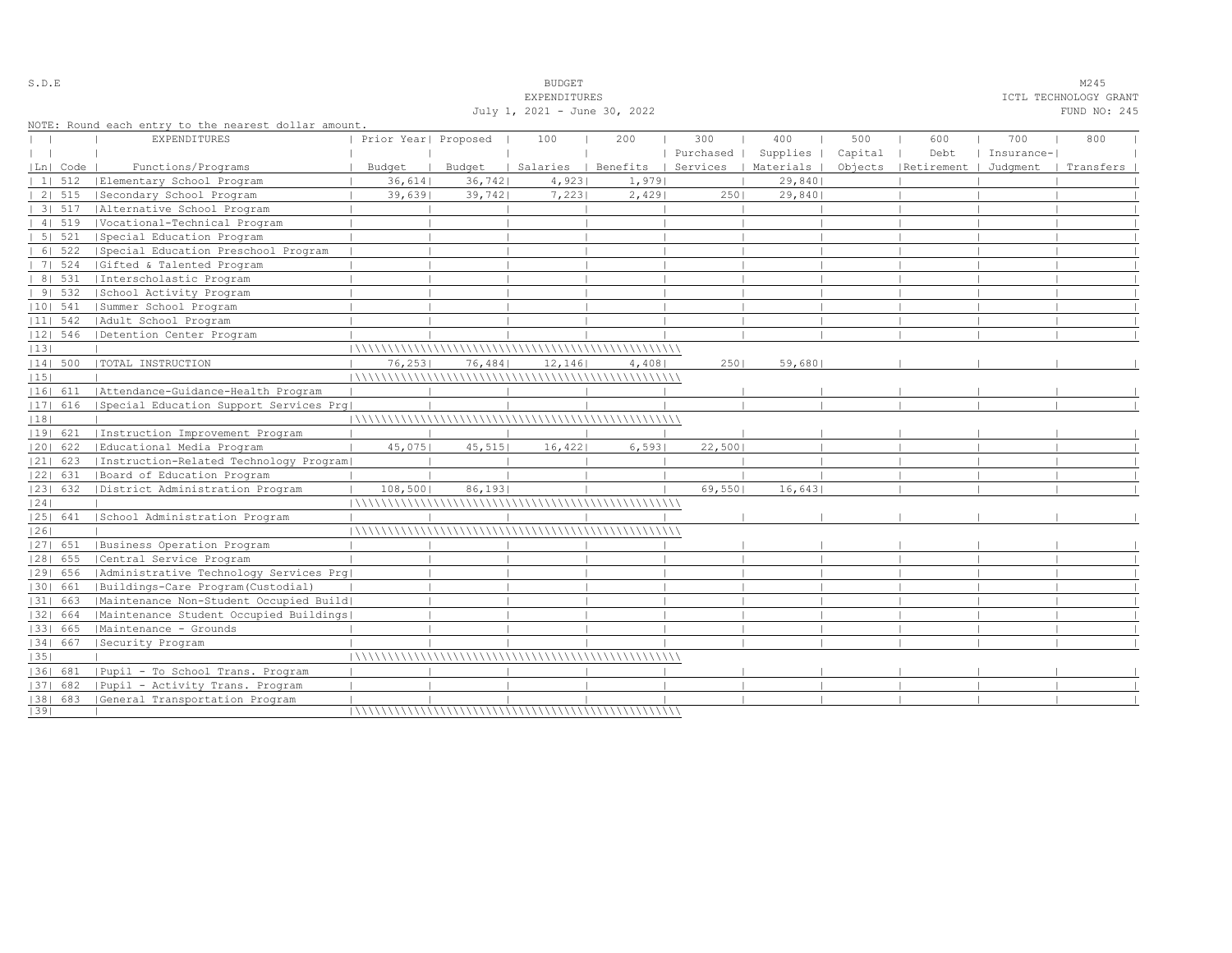| S.D.E                            |            |                                                      |                       |          | <b>BUDGET</b>                |        |           |                                            |         |                                 |            | M245                            |  |
|----------------------------------|------------|------------------------------------------------------|-----------------------|----------|------------------------------|--------|-----------|--------------------------------------------|---------|---------------------------------|------------|---------------------------------|--|
|                                  |            |                                                      |                       |          | EXPENDITURES                 |        |           |                                            |         |                                 |            | ICTL TECHNOLOGY GRANT           |  |
|                                  |            |                                                      |                       |          | July 1, 2021 - June 30, 2022 |        |           |                                            |         |                                 |            | FUND NO: 245                    |  |
|                                  |            | NOTE: Round each entry to the nearest dollar amount. |                       |          |                              |        |           |                                            |         |                                 |            |                                 |  |
| $\begin{array}{ccc} \end{array}$ |            | <b>EXPENDITURES</b>                                  | Prior Year   Proposed |          | 100                          | 200    | 300       | 400                                        | 500     | 600                             | 700        | 800                             |  |
| $\mathbf{1}$                     |            |                                                      |                       |          |                              |        | Purchased | Supplies                                   | Capital | Debt                            | Insurance- |                                 |  |
|                                  | Ln   Code  | Functions/Programs                                   | Budget                | Budget   |                              |        |           | Salaries   Benefits   Services   Materials |         | Objects   Retirement   Judgment |            | Transfers                       |  |
|                                  | 1391 691   | (Other Support Services Program                      |                       |          |                              |        |           |                                            |         |                                 |            |                                 |  |
| 40                               |            |                                                      |                       |          |                              |        |           |                                            |         |                                 |            |                                 |  |
|                                  | 41  600    | TOTAL SUPPORT SERVICES                               | 153, 575              | 131,708  | 16,422                       | 6,5931 | 92,050    | 16,643                                     |         |                                 |            |                                 |  |
| 42                               |            |                                                      |                       |          |                              |        |           |                                            |         |                                 |            |                                 |  |
|                                  | 44  710    | Child Nutrition Program                              |                       |          |                              |        |           |                                            |         |                                 |            |                                 |  |
|                                  | 45   720   | Community Services Program                           |                       |          |                              |        |           |                                            |         |                                 |            |                                 |  |
|                                  | 46  730    | Enterprise Operations                                |                       |          |                              |        |           |                                            |         |                                 |            |                                 |  |
|                                  | 47  740    | Student Activity Program                             |                       |          |                              |        |           |                                            |         |                                 |            |                                 |  |
| 48                               |            |                                                      |                       |          |                              |        |           |                                            |         |                                 |            |                                 |  |
|                                  | 49  700    | TOTAL NON-INSTRUCTION                                |                       |          |                              |        |           |                                            |         |                                 |            |                                 |  |
| 50                               |            |                                                      |                       |          |                              |        |           |                                            |         |                                 |            |                                 |  |
|                                  | 51  810    | Capital Assets-Student Occupied                      |                       |          |                              |        |           |                                            |         |                                 |            |                                 |  |
|                                  | 52  811    | Capital Assets-NonStudent Occupied                   |                       |          |                              |        |           |                                            |         |                                 |            |                                 |  |
| 53                               |            |                                                      |                       |          |                              |        |           |                                            |         |                                 |            |                                 |  |
|                                  | 54   800   | TOTAL CAPITAL ASSET PROGRAMS                         |                       |          |                              |        |           |                                            |         |                                 |            |                                 |  |
| 55                               |            |                                                      |                       |          |                              |        |           |                                            |         |                                 |            |                                 |  |
|                                  | 56  911    | Debt Services Program - Principal                    |                       |          |                              |        |           |                                            |         |                                 |            |                                 |  |
|                                  | $ 57 $ 912 | Debt Services Program - Interest                     |                       |          |                              |        |           |                                            |         |                                 |            |                                 |  |
|                                  | $ 58 $ 913 | Debt Services Program-Refunded Debt                  |                       |          |                              |        |           |                                            |         |                                 |            |                                 |  |
|                                  | $ 59 $ 920 | Transfers Out                                        |                       |          |                              |        |           |                                            |         |                                 |            |                                 |  |
| 60                               |            |                                                      |                       |          |                              |        |           |                                            |         |                                 |            |                                 |  |
|                                  | $ 61 $ 900 | TOTAL OTHER SERVICES                                 |                       |          |                              |        |           |                                            |         |                                 |            |                                 |  |
| 62                               |            |                                                      |                       |          |                              |        |           |                                            |         |                                 |            |                                 |  |
| 63                               |            | TOTAL EXPENDITURES                                   | 229,828               | 208, 192 | 28,568                       | 11,001 | 92,300    | 76,323                                     |         |                                 |            |                                 |  |
| 64                               |            | (Lines 14+41+49+54+61)                               |                       |          |                              |        |           |                                            |         |                                 |            |                                 |  |
| 65                               |            |                                                      |                       |          |                              |        |           |                                            |         |                                 |            |                                 |  |
| 1661                             |            |                                                      |                       |          |                              |        |           |                                            |         |                                 |            |                                 |  |
| 67                               |            |                                                      |                       |          |                              |        |           |                                            |         |                                 |            |                                 |  |
| 68                               |            |                                                      | 111111111111          |          |                              |        |           |                                            |         |                                 |            |                                 |  |
| 1691                             |            |                                                      |                       |          |                              |        |           |                                            |         |                                 |            |                                 |  |
| 70                               |            |                                                      |                       |          |                              |        |           |                                            |         |                                 |            |                                 |  |
| 71                               |            |                                                      |                       |          |                              |        |           |                                            |         |                                 |            |                                 |  |
| 72                               |            |                                                      |                       |          |                              |        |           |                                            |         |                                 |            |                                 |  |
| 73                               |            | BUDGET SUMMARY                                       |                       |          |                              |        |           |                                            |         |                                 |            | BUDGET SUMMARY:                 |  |
| 74                               |            |                                                      |                       |          |                              |        |           |                                            |         |                                 |            |                                 |  |
| 75                               |            | Beginning Fund Balance                               | 123, 178              | 132, 134 |                              |        |           |                                            |         |                                 |            | The total on line 77 must equal |  |
|                                  |            | the total on line 81.                                |                       |          |                              |        |           |                                            |         |                                 |            |                                 |  |
| 76                               |            | Revenues + Transfers In                              | 106,650               | 76,0581  |                              |        |           |                                            |         |                                 |            |                                 |  |
| 77                               |            | TOTAL REVENUES (LINES 75 + 76)                       | 229,828               | 208, 192 |                              |        |           |                                            |         |                                 |            |                                 |  |
| 78                               |            |                                                      |                       |          |                              |        |           |                                            |         |                                 |            |                                 |  |
| 79                               |            | Total Appropriation                                  | 229,828               | 208, 192 |                              |        |           |                                            |         |                                 |            |                                 |  |
| 80                               |            | Unappropriated Balance                               |                       |          |                              |        |           |                                            |         |                                 |            |                                 |  |
| 81                               |            | TOTAL APPROPRIATION (lines 79+80)                    | 229,828               | 208,1921 |                              |        |           |                                            |         |                                 |            |                                 |  |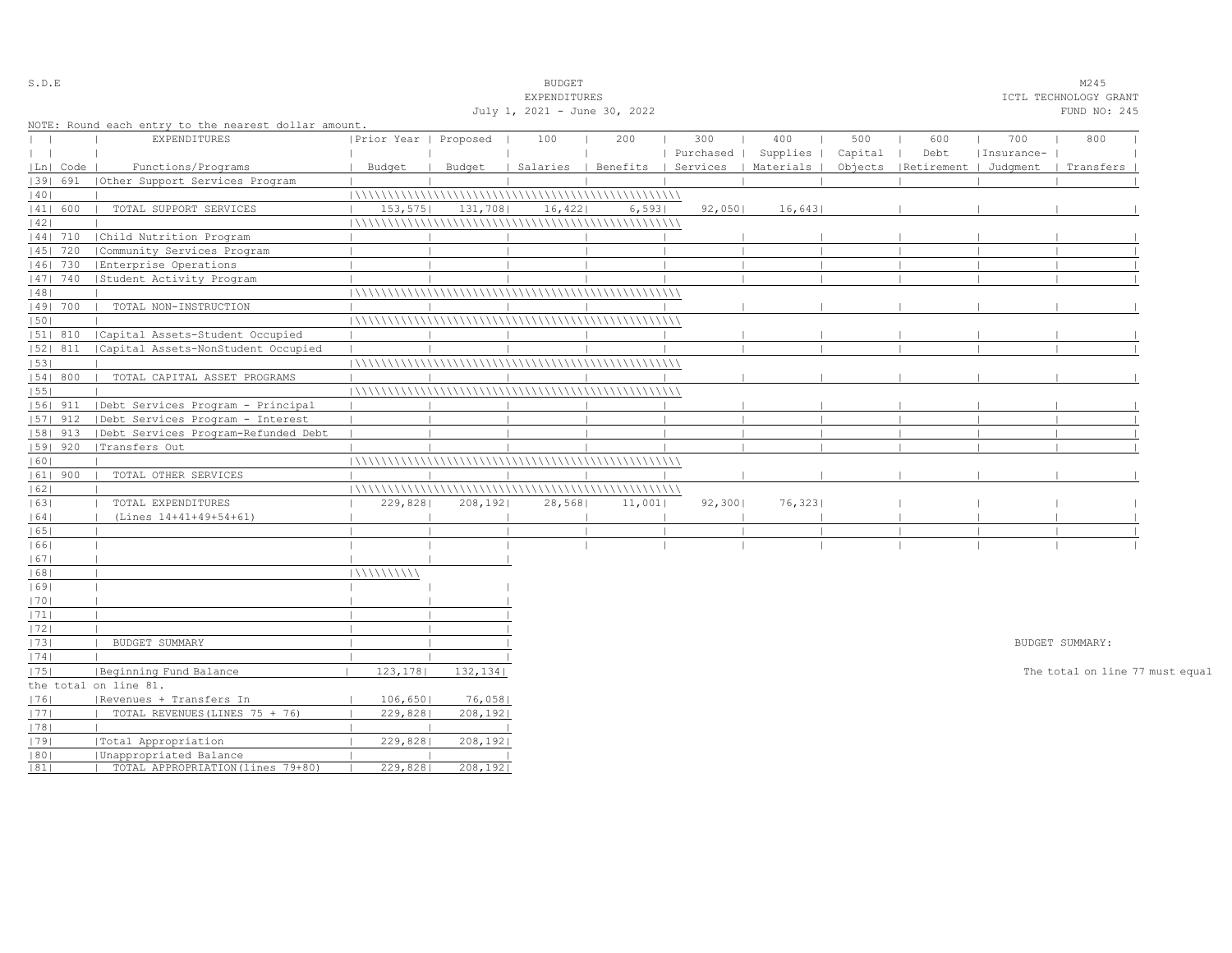| ۰.<br>$\sim$<br>- |  |  | i |  |  |
|-------------------|--|--|---|--|--|
|-------------------|--|--|---|--|--|

S.D.E **BUDGET** M246&R20

REVENUES SOFS REGULAR GRANT SERVENUES SOFS REGULAR GRANT SOFS REGULAR GRANT July 1, 2021 - June 30, 2022 FUND NO: 246

|  |  |  | NOTE: Round each entry to the nearest dollar amount. |  |  |
|--|--|--|------------------------------------------------------|--|--|
|  |  |  |                                                      |  |  |

|                   | NOTE: ROUNQ each entry to the hearest dollar amount,<br>REVENUES | PRIOR YEAR | PROPOSED BUDGET                         |                   | $\mathbf{1}$ | <b>REVENUES</b>                                                                         | PRIOR YEAR | PROPOSED BUDGET      |        |
|-------------------|------------------------------------------------------------------|------------|-----------------------------------------|-------------------|--------------|-----------------------------------------------------------------------------------------|------------|----------------------|--------|
|                   |                                                                  |            |                                         |                   |              |                                                                                         |            |                      |        |
| Ln  Code          | Item<br>  1 320000 Estimated Fund Balance, July 1                |            | Budget   Line Amount<br>$8,412$ ******* | Totals   Ln  Code |              | Item<br>15, 135   40   429000   Other County                                            |            | Budget   Line Amount | Totals |
| $\vert 2 \vert$   |                                                                  |            |                                         |                   |              | 41   420000   TOTAL COUNTY                                                              |            | $*********$          |        |
|                   | 3 411100 Taxes - General M & O                                   |            |                                         |                   | 1421         |                                                                                         |            |                      |        |
|                   | $ 4 411200 $ Taxes - Supplemental                                |            |                                         |                   |              | 43   431100   Base Support Program                                                      |            |                      |        |
|                   | $  5 411300 $ Taxes - Emergency                                  |            |                                         |                   |              | 44   431200   Transportation Support                                                    |            |                      |        |
|                   | $  6 411400 $ Taxes - Tort                                       |            |                                         |                   |              | 1451431400 Exceptional Child/SED Support                                                |            |                      |        |
|                   | $  7 411500 $ Taxes - Cooperative                                |            |                                         |                   |              | 46 431500 Border Tuition Support                                                        |            |                      |        |
|                   | $  8 411600 $ Taxes - Tuition                                    |            |                                         |                   |              | 47   431600   Tuition Equivalency                                                       |            |                      |        |
|                   | $  9 411700 $ Taxes - Migrant                                    |            |                                         |                   |              | 48   431800   Benefit Apportionment                                                     |            |                      |        |
|                   | $ 10 411900 $ Taxes - Other                                      |            |                                         |                   |              | 49 431900 Other State Support                                                           | 9,8001     | 9,130                |        |
|                   | 11 412100 Taxes - Plant Facility                                 |            |                                         |                   |              | 1501432100   Driver Education Program                                                   |            |                      |        |
|                   | $ 12 412500 $ Taxes - Bond & Interest                            |            |                                         |                   |              | 51 432400 Professional Technical Program                                                |            |                      |        |
| 13                | I TOTAL TAXES                                                    |            | *******                                 |                   |              | 15214370001Lottery/Additional State Maintenance                                         |            |                      |        |
|                   | 14 413000 Penalty: Delinquent Taxes                              |            |                                         |                   |              | [53] 438000 Revenue in Lieu of/Tax Replacement                                          |            |                      |        |
| 15                |                                                                  |            |                                         |                   |              | 154143900010ther State Revenue                                                          |            |                      |        |
|                   | 11614141001Tuition From Individuals                              |            |                                         |                   |              | 55   430000   TOTAL STATE                                                               |            | $9,800$   *******    | 9,130  |
|                   | [17] 414200   Tuition From Districts in Idaho                    |            |                                         |                   | 56           |                                                                                         |            |                      |        |
|                   | 18 414300 Tuition From Out of State Districts                    |            |                                         |                   | 57           |                                                                                         |            |                      |        |
| 19                |                                                                  |            |                                         |                   |              | 15814420001Indirect Unrestricted Federal                                                |            |                      |        |
|                   |                                                                  |            |                                         |                   |              | 15914430001Direct Restricted Federal                                                    |            |                      |        |
| 21                | 20 415000 Earnings on Investments                                |            |                                         |                   |              |                                                                                         |            |                      |        |
|                   | 12214161001School Food Service                                   |            |                                         |                   |              | $ 60 445100 $ Title I - ESEA<br>  61   445200   Title VI, ESEA-Innovative Practices Pqm |            |                      |        |
|                   | 23 416200 Meal Sales: Non-reimbur.                               |            |                                         |                   |              | [62]445300 Perkins III - Vocational Technical Act]                                      |            |                      |        |
|                   | 24 416900 Other Food Sales                                       |            |                                         |                   |              | 1631445400 Adult Education                                                              |            |                      |        |
| 25                |                                                                  |            |                                         |                   |              | 16414455001Child Nutrition Reimbursement                                                |            |                      |        |
|                   | 1261417100   Admissions/Activities                               |            |                                         |                   |              |                                                                                         |            |                      |        |
|                   |                                                                  |            |                                         |                   |              | 65   445600   IDEA Part B (School Age & Preschool)                                      |            |                      |        |
|                   | 27 417200 Bookstore Sales                                        |            |                                         |                   |              | 16614459001Other Indirect Federal Programs                                              |            |                      |        |
|                   | 28 417300 Clubs, Org. Dues, Etc.                                 |            |                                         |                   |              | [67] 448200   Impact Aid - P.L. 874                                                     |            | *******              |        |
|                   | 12914174001School Fees & Charges                                 |            |                                         |                   |              | 16814400001 TOTAL FEDERAL                                                               |            |                      |        |
|                   | 130141790010ther Student Revenues                                |            |                                         |                   | 69           |                                                                                         |            |                      |        |
| 31                |                                                                  |            |                                         |                   |              | [70] 451000 Proceeds: Bonds, Capital Leases et.al.                                      |            |                      |        |
|                   | 13214181001Community Service                                     |            |                                         |                   |              | 17114530001Sale of Fixed Assets                                                         |            | *******              |        |
| 33                |                                                                  |            |                                         |                   |              | 17214500001 TOTAL OTHER                                                                 |            |                      |        |
| 34 419100 Rentals |                                                                  |            |                                         |                   | 73           |                                                                                         |            | $9,800$   *******    |        |
|                   | 35 419200 Contributions/Donations                                |            |                                         |                   | 74           | <b> TOTAL REVENUES</b>                                                                  |            |                      | 9,130  |
|                   | 36 419300 Transportation Fees                                    |            |                                         |                   | 75           |                                                                                         |            |                      |        |
|                   | 37 419900 Other Local                                            |            | $*********$                             |                   |              | 17614600001TRANSFERS IN                                                                 |            |                      |        |
| 38                | TOTAL OTHER LOCAL                                                |            | *******                                 |                   | 1771         |                                                                                         |            |                      |        |
|                   | [39] 410000] TOTAL LOCAL (Line 13 + 38)                          |            |                                         |                   |              | 400000 TOTAL BALANCE + REVENUES + TRANSFER<br>$(Lines 1 + 74 + 76)$                     |            | $18,212$   *******   | 24,265 |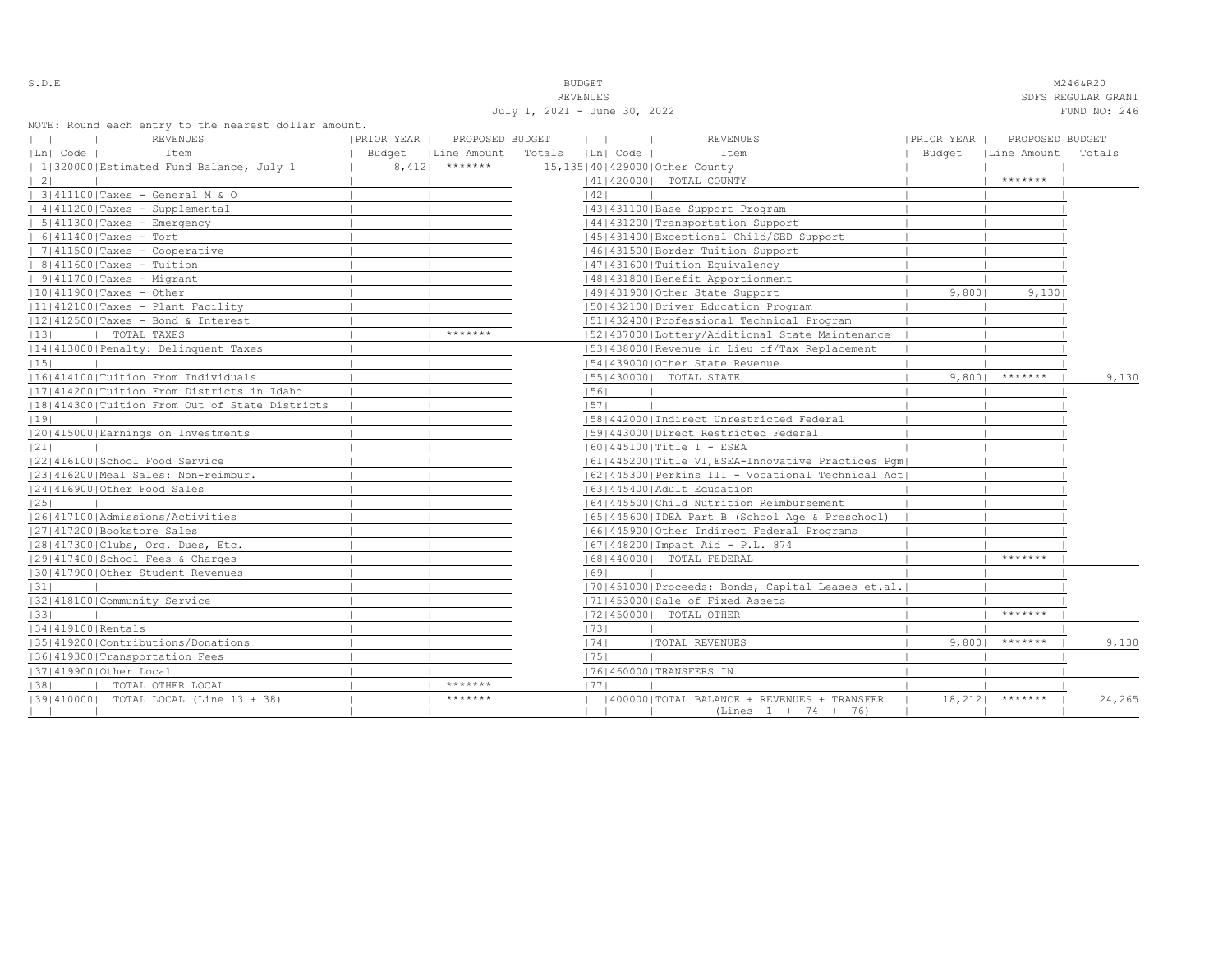|            |                |                                                      |                      |        | <b>EXPENDITURES</b>          |          |           |                      |         |                                 |            | SDFS REGULAR GRANT |
|------------|----------------|------------------------------------------------------|----------------------|--------|------------------------------|----------|-----------|----------------------|---------|---------------------------------|------------|--------------------|
|            |                |                                                      |                      |        | July 1, 2021 - June 30, 2022 |          |           |                      |         |                                 |            | FUND NO: 246       |
|            |                | NOTE: Round each entry to the nearest dollar amount. |                      |        |                              |          |           |                      |         |                                 |            |                    |
|            |                | EXPENDITURES                                         | Prior Year  Proposed |        | 100                          | 200      | 300       | 400                  | 500     | 600                             | 700        | 800                |
|            |                |                                                      |                      |        |                              |          | Purchased | Supplies             | Capital | Debt                            | Insurance- |                    |
|            | Ln  Code       | Functions/Programs                                   | Budget               | Budget | Salaries                     | Benefits |           | Services   Materials |         | Objects   Retirement   Judgment |            | Transfers          |
|            | $11 \quad 512$ | Elementary School Program                            |                      |        |                              |          |           |                      |         |                                 |            |                    |
|            | 2   515        | Secondary School Program                             |                      |        |                              |          |           |                      |         |                                 |            |                    |
|            | 3   517        | Alternative School Program                           |                      |        |                              |          |           |                      |         |                                 |            |                    |
|            | 41519          | Vocational-Technical Program                         |                      |        |                              |          |           |                      |         |                                 |            |                    |
|            | 5 521          | Special Education Program                            |                      |        |                              |          |           |                      |         |                                 |            |                    |
|            | 6 522          | Special Education Preschool Program                  |                      |        |                              |          |           |                      |         |                                 |            |                    |
|            | 7 524          | Gifted & Talented Program                            |                      |        |                              |          |           |                      |         |                                 |            |                    |
|            | 8   531        | Interscholastic Program                              |                      |        |                              |          |           |                      |         |                                 |            |                    |
|            | 91532          | School Activity Program                              |                      |        |                              |          |           |                      |         |                                 |            |                    |
| $ 10 $ 541 |                | Summer School Program                                |                      |        |                              |          |           |                      |         |                                 |            |                    |
| $ 11 $ 542 |                | Adult School Program                                 |                      |        |                              |          |           |                      |         |                                 |            |                    |
| $ 12 $ 546 |                | Detention Center Program                             |                      |        |                              |          |           |                      |         |                                 |            |                    |
| 13         |                |                                                      |                      |        |                              |          |           |                      |         |                                 |            |                    |
| $ 14 $ 500 |                | TOTAL INSTRUCTION                                    |                      |        |                              |          |           |                      |         |                                 |            |                    |
| 15         |                |                                                      |                      |        |                              |          |           |                      |         |                                 |            |                    |
| 16  611    |                | Attendance-Guidance-Health Program                   | 18, 212              | 24,265 |                              |          | 20,900    | 3,365                |         |                                 |            |                    |
| 17  616    |                | Special Education Support Services Prq               |                      |        |                              |          |           |                      |         |                                 |            |                    |
| 18         |                |                                                      |                      |        |                              |          |           |                      |         |                                 |            |                    |
| 19  621    |                | Instruction Improvement Program                      |                      |        |                              |          |           |                      |         |                                 |            |                    |
| 20  622    |                | Educational Media Program                            |                      |        |                              |          |           |                      |         |                                 |            |                    |
| $ 21 $ 623 |                | [Instruction-Related Technology Program]             |                      |        |                              |          |           |                      |         |                                 |            |                    |
| 22  631    |                | Board of Education Program                           |                      |        |                              |          |           |                      |         |                                 |            |                    |
| 23  632    |                | District Administration Program                      |                      |        |                              |          |           |                      |         |                                 |            |                    |
| 24         |                |                                                      |                      |        |                              |          |           |                      |         |                                 |            |                    |
| 25  641    |                | School Administration Program                        |                      |        |                              |          |           |                      |         |                                 |            |                    |
| 26         |                |                                                      |                      |        |                              |          |           |                      |         |                                 |            |                    |
| 27  651    |                | Business Operation Program                           |                      |        |                              |          |           |                      |         |                                 |            |                    |
| $ 28 $ 655 |                | Central Service Program                              |                      |        |                              |          |           |                      |         |                                 |            |                    |
| 29  656    |                | Administrative Technology Services Prg               |                      |        |                              |          |           |                      |         |                                 |            |                    |
| 30   661   |                | Buildings-Care Program(Custodial)                    |                      |        |                              |          |           |                      |         |                                 |            |                    |
| 31  663    |                | Maintenance Non-Student Occupied Build               |                      |        |                              |          |           |                      |         |                                 |            |                    |
| 32  664    |                | Maintenance Student Occupied Buildings               |                      |        |                              |          |           |                      |         |                                 |            |                    |
| 33   665   |                | Maintenance - Grounds                                |                      |        |                              |          |           |                      |         |                                 |            |                    |
| 34   667   |                | Security Program                                     |                      |        |                              |          |           |                      |         |                                 |            |                    |
| 35         |                |                                                      |                      |        |                              |          |           |                      |         |                                 |            |                    |
| 1361 681   |                | Pupil - To School Trans. Program                     |                      |        |                              |          |           |                      |         |                                 |            |                    |
| 37  682    |                | Pupil - Activity Trans. Program                      |                      |        |                              |          |           |                      |         |                                 |            |                    |
|            |                | [38] 683 [General Transportation Program             |                      |        |                              |          |           |                      |         |                                 |            |                    |
| 39         |                |                                                      |                      |        |                              |          |           |                      |         |                                 |            |                    |

S.D.E SOME SALL SOMETHING STRUCK STRUCK STRUCK STRUCK SOMETHING STRUCK STRUCK STRUCK STRUCK STRUCK STRUCK STRUCK STRUCK STRUCK STRUCK STRUCK STRUCK STRUCK STRUCK STRUCK STRUCK STRUCK STRUCK STRUCK STRUCK STRUCK STRUCK STRU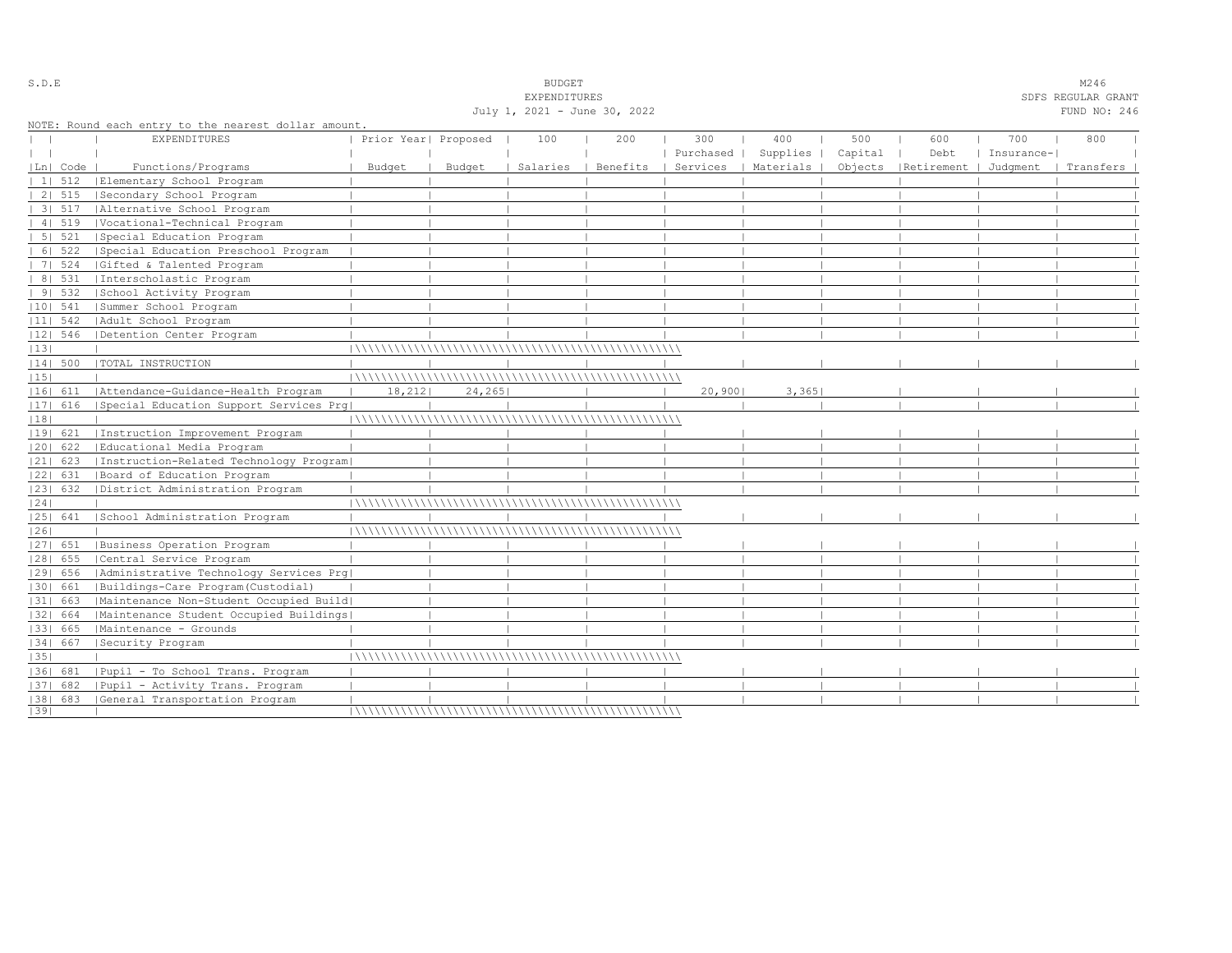| S.D.E         |            |                                                      |                       |         | <b>BUDGET</b>                |     |           |                                            |         |                       |            | M246                            |  |
|---------------|------------|------------------------------------------------------|-----------------------|---------|------------------------------|-----|-----------|--------------------------------------------|---------|-----------------------|------------|---------------------------------|--|
|               |            |                                                      |                       |         | EXPENDITURES                 |     |           |                                            |         |                       |            | SDFS REGULAR GRANT              |  |
|               |            |                                                      |                       |         | July 1, 2021 - June 30, 2022 |     |           |                                            |         |                       |            | FUND NO: 246                    |  |
|               |            | NOTE: Round each entry to the nearest dollar amount. |                       |         |                              |     |           |                                            |         |                       |            |                                 |  |
| $\mathbf{L}$  |            | <b>EXPENDITURES</b>                                  | Prior Year   Proposed |         | 100                          | 200 | 300       | 400                                        | 500     | 600                   | 700        | 800                             |  |
| $\vert \vert$ |            |                                                      |                       |         |                              |     | Purchased | Supplies                                   | Capital | Debt                  | Insurance- |                                 |  |
|               | Ln   Code  | Functions/Programs                                   | Budget                | Budget  |                              |     |           | Salaries   Benefits   Services   Materials | Objects | Retirement   Judgment |            | Transfers                       |  |
|               | 39  691    | Other Support Services Program                       |                       |         |                              |     |           |                                            |         |                       |            |                                 |  |
| 40            |            |                                                      |                       |         |                              |     |           |                                            |         |                       |            |                                 |  |
|               | 41  600    | TOTAL SUPPORT SERVICES                               | 18, 212               | 24, 265 |                              |     | 20,900    | 3,365                                      |         |                       |            |                                 |  |
| 42            |            |                                                      |                       |         |                              |     |           |                                            |         |                       |            |                                 |  |
|               | 44  710    | Child Nutrition Program                              |                       |         |                              |     |           |                                            |         |                       |            |                                 |  |
|               | 45   720   | Community Services Program                           |                       |         |                              |     |           |                                            |         |                       |            |                                 |  |
|               | 46   730   | Enterprise Operations                                |                       |         |                              |     |           |                                            |         |                       |            |                                 |  |
|               | 47   740   | Student Activity Program                             |                       |         |                              |     |           |                                            |         |                       |            |                                 |  |
| 48            |            |                                                      |                       |         |                              |     |           |                                            |         |                       |            |                                 |  |
|               | 49  700    | TOTAL NON-INSTRUCTION                                |                       |         |                              |     |           |                                            |         |                       |            |                                 |  |
| 50            |            |                                                      |                       |         |                              |     |           |                                            |         |                       |            |                                 |  |
|               | 51  810    | Capital Assets-Student Occupied                      |                       |         |                              |     |           |                                            |         |                       |            |                                 |  |
|               | 52  811    | Capital Assets-NonStudent Occupied                   |                       |         |                              |     |           |                                            |         |                       |            |                                 |  |
| 53            |            |                                                      |                       |         |                              |     |           |                                            |         |                       |            |                                 |  |
|               | 54   800   | TOTAL CAPITAL ASSET PROGRAMS                         |                       |         |                              |     |           |                                            |         |                       |            |                                 |  |
| 55            |            |                                                      |                       |         |                              |     |           |                                            |         |                       |            |                                 |  |
|               | 56  911    | Debt Services Program - Principal                    |                       |         |                              |     |           |                                            |         |                       |            |                                 |  |
|               | 57  912    | Debt Services Program - Interest                     |                       |         |                              |     |           |                                            |         |                       |            |                                 |  |
|               | 58  913    | Debt Services Program-Refunded Debt                  |                       |         |                              |     |           |                                            |         |                       |            |                                 |  |
|               | 59   920   | Transfers Out                                        |                       |         |                              |     |           |                                            |         |                       |            |                                 |  |
| 60            |            |                                                      |                       |         |                              |     |           |                                            |         |                       |            |                                 |  |
|               | $ 61 $ 900 | TOTAL OTHER SERVICES                                 |                       |         |                              |     |           |                                            |         |                       |            |                                 |  |
| 62            |            |                                                      |                       |         |                              |     |           |                                            |         |                       |            |                                 |  |
| 63            |            | TOTAL EXPENDITURES                                   | 18, 212               | 24, 265 |                              |     | 20,900    | 3,365                                      |         |                       |            |                                 |  |
| 64            |            | (Lines 14+41+49+54+61)                               |                       |         |                              |     |           |                                            |         |                       |            |                                 |  |
| 65            |            |                                                      |                       |         |                              |     |           |                                            |         |                       |            |                                 |  |
| 66            |            |                                                      |                       |         |                              |     |           |                                            |         |                       |            |                                 |  |
| 67            |            |                                                      |                       |         |                              |     |           |                                            |         |                       |            |                                 |  |
| 68            |            |                                                      | 111111111111          |         |                              |     |           |                                            |         |                       |            |                                 |  |
| 69            |            |                                                      |                       |         |                              |     |           |                                            |         |                       |            |                                 |  |
| 70            |            |                                                      |                       |         |                              |     |           |                                            |         |                       |            |                                 |  |
| 1711          |            |                                                      |                       |         |                              |     |           |                                            |         |                       |            |                                 |  |
| 72            |            |                                                      |                       |         |                              |     |           |                                            |         |                       |            |                                 |  |
| 73            |            | BUDGET SUMMARY                                       |                       |         |                              |     |           |                                            |         |                       |            | BUDGET SUMMARY:                 |  |
| 74            |            |                                                      |                       |         |                              |     |           |                                            |         |                       |            |                                 |  |
| 75            |            | Beginning Fund Balance                               | 8,412                 | 15, 135 |                              |     |           |                                            |         |                       |            | The total on line 77 must equal |  |
|               |            | the total on line 81.                                |                       |         |                              |     |           |                                            |         |                       |            |                                 |  |
| 76            |            | Revenues + Transfers In                              | 9,8001                | 9,130   |                              |     |           |                                            |         |                       |            |                                 |  |
| 77            |            | TOTAL REVENUES (LINES 75 + 76)                       | 18, 212               | 24, 265 |                              |     |           |                                            |         |                       |            |                                 |  |
| 78            |            |                                                      |                       |         |                              |     |           |                                            |         |                       |            |                                 |  |
| 79            |            | Total Appropriation                                  | 18, 212               | 24, 265 |                              |     |           |                                            |         |                       |            |                                 |  |
| 80            |            | Unappropriated Balance                               |                       |         |                              |     |           |                                            |         |                       |            |                                 |  |
| 81            |            | TOTAL APPROPRIATION (lines 79+80)                    | 18,212                | 24,265  |                              |     |           |                                            |         |                       |            |                                 |  |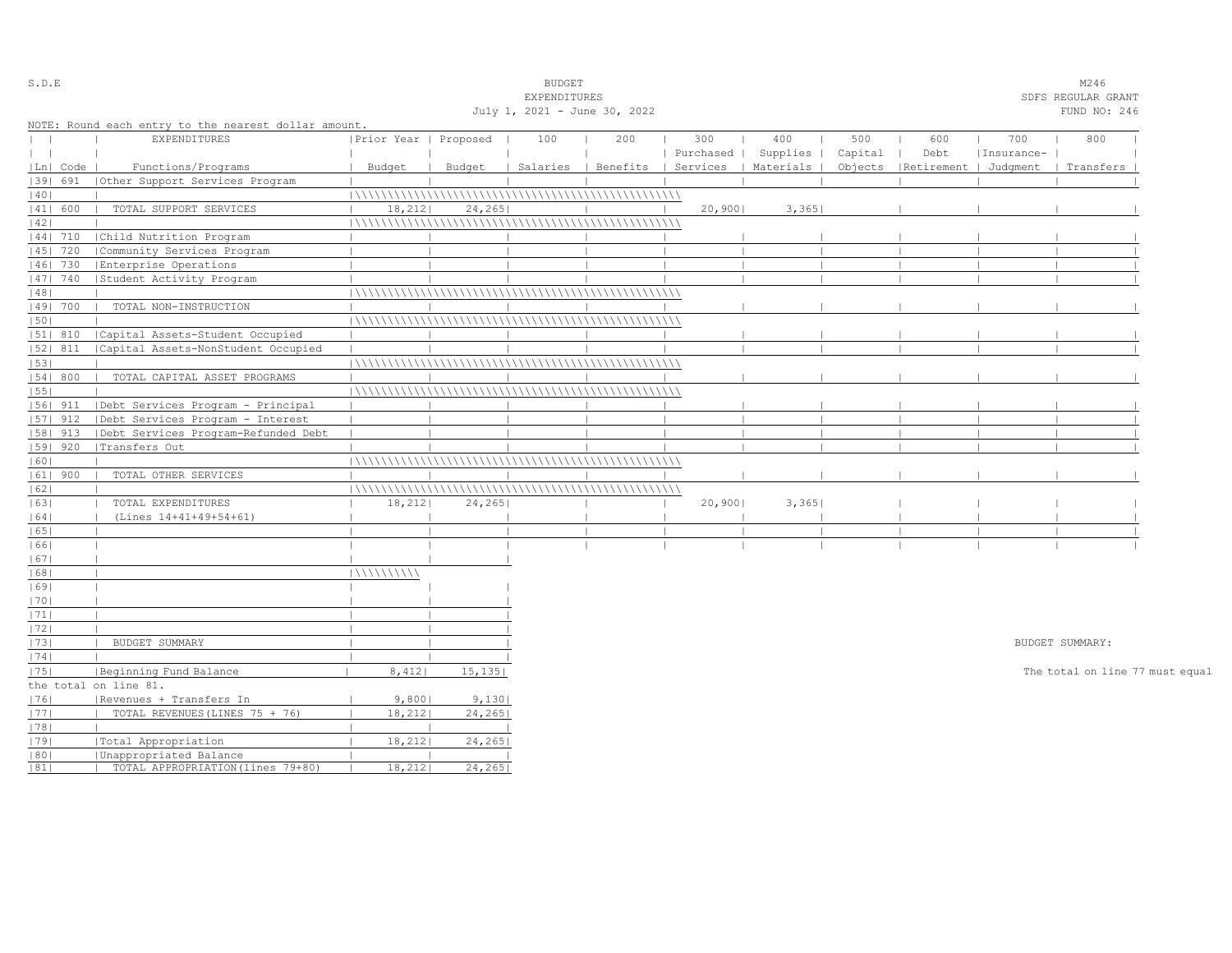| i<br>۰.<br>-<br>÷ |  |  |  |  |  |
|-------------------|--|--|--|--|--|
|-------------------|--|--|--|--|--|

S.D.E **BUDGET** M249&R20 REVENUES STRTGC PRVNTN FRMWRK GRANT July 1, 2021 - June 30, 2022 FUND NO: 249

|                   | NOIL, ROUNG BACH BNULY LO LNB NBALBSL GOILAL AMOUNT. |            |                 |                   |                                                                       |            |                     |         |
|-------------------|------------------------------------------------------|------------|-----------------|-------------------|-----------------------------------------------------------------------|------------|---------------------|---------|
|                   | REVENUES                                             | PRIOR YEAR | PROPOSED BUDGET | $\mathbf{1}$      | <b>REVENUES</b>                                                       | PRIOR YEAR | PROPOSED BUDGET     |         |
| Ln  Code          | Item                                                 | Budget     | Line Amount     | Totals   Ln  Code | Item                                                                  | Budget     | Line Amount         | Totals  |
|                   | 1 320000 Estimated Fund Balance, July 1              |            | *******         |                   | 5,442 40 429000 Other County                                          |            |                     |         |
| $\vert 2 \vert$   |                                                      |            |                 |                   | 41   420000   TOTAL COUNTY                                            |            | $* * * * * * * *$   |         |
|                   | 3 411100 Taxes - General M & O                       |            |                 | 42                |                                                                       |            |                     |         |
|                   | $ 4 411200 $ Taxes - Supplemental                    |            |                 |                   | 43   431100   Base Support Program                                    |            |                     |         |
|                   | $  5   411300  $ Taxes - Emergency                   |            |                 |                   | 44 431200 Transportation Support                                      |            |                     |         |
|                   | $  6 411400 $ Taxes - Tort                           |            |                 |                   | 45 431400 Exceptional Child/SED Support                               |            |                     |         |
|                   | $  7 411500 $ Taxes - Cooperative                    |            |                 |                   | 46  431500   Border Tuition Support                                   |            |                     |         |
|                   | $  8 411600 $ Taxes - Tuition                        |            |                 |                   | 47   431600   Tuition Equivalency                                     |            |                     |         |
|                   | $  9 411700 $ Taxes - Migrant                        |            |                 |                   | 1481431800   Benefit Apportionment                                    |            |                     |         |
|                   | $ 10 411900 $ Taxes - Other                          |            |                 |                   | 49 431900 Other State Support                                         |            |                     |         |
|                   | $ 11 412100 $ Taxes - Plant Facility                 |            |                 |                   | 50 432100 Driver Education Program                                    |            |                     |         |
|                   | $ 12 412500 $ Taxes - Bond & Interest                |            |                 |                   | 51 432400 Professional Technical Program                              |            |                     |         |
| 13                | TOTAL TAXES                                          |            | *******         |                   | 52 437000 Lottery/Additional State Maintenance                        |            |                     |         |
|                   | 14 413000 Penalty: Delinquent Taxes                  |            |                 |                   | 53 438000 Revenue in Lieu of/Tax Replacement                          |            |                     |         |
| 15                |                                                      |            |                 |                   | 154143900010ther State Revenue                                        | 125,000    | 125,000             |         |
|                   | 16 414100 Tuition From Individuals                   |            |                 |                   | 55   430000   TOTAL STATE                                             | 125,000    | $******$            | 125,000 |
|                   | [17] 414200   Tuition From Districts in Idaho        |            |                 | 56                |                                                                       |            |                     |         |
|                   | 18 414300 Tuition From Out of State Districts        |            |                 | 1571              |                                                                       |            |                     |         |
| 19                |                                                      |            |                 |                   | 58 442000 Indirect Unrestricted Federal                               |            |                     |         |
|                   | 20 415000 Earnings on Investments                    |            |                 |                   | 1591443000 Direct Restricted Federal                                  |            |                     |         |
| 21                |                                                      |            |                 |                   | $ 60 445100 $ Title I - ESEA                                          |            |                     |         |
|                   | 22 416100 School Food Service                        |            |                 |                   | 61 445200 Title VI, ESEA-Innovative Practices Pqm                     |            |                     |         |
|                   | 23 416200 Meal Sales: Non-reimbur.                   |            |                 |                   | 62 445300 Perkins III - Vocational Technical Act                      |            |                     |         |
|                   | 12414169001Other Food Sales                          |            |                 |                   | 1631445400 Adult Education                                            |            |                     |         |
| 25                |                                                      |            |                 |                   | 1641445500 Child Nutrition Reimbursement                              |            |                     |         |
|                   | 1261417100   Admissions/Activities                   |            |                 |                   | (65)445600   IDEA Part B (School Age & Preschool)                     |            |                     |         |
|                   | 27 417200 Bookstore Sales                            |            |                 |                   | 16614459001Other Indirect Federal Programs                            |            |                     |         |
|                   | 28 417300 Clubs, Org. Dues, Etc.                     |            |                 |                   | 67   448200   Impact Aid - P.L. 874                                   |            |                     |         |
|                   | 12914174001School Fees & Charges                     |            |                 |                   | 68   440000   TOTAL FEDERAL                                           |            | *******             |         |
|                   | 130141790010ther Student Revenues                    |            |                 | 1691              |                                                                       |            |                     |         |
| 31                |                                                      |            |                 |                   | [70] 451000 Proceeds: Bonds, Capital Leases et.al.                    |            |                     |         |
|                   | 32 418100 Community Service                          |            |                 |                   | 17114530001Sale of Fixed Assets                                       |            |                     |         |
| 33                |                                                      |            |                 |                   | 17214500001 TOTAL OTHER                                               |            | *******             |         |
|                   |                                                      |            |                 |                   |                                                                       |            |                     |         |
| 34 419100 Rentals | 13514192001Contributions/Donations                   |            |                 | 73                |                                                                       |            | $* * * * * * * * *$ |         |
|                   |                                                      |            |                 | 74                | <b> TOTAL REVENUES</b>                                                | $125,000$  |                     | 125,000 |
|                   | 36 419300 Transportation Fees                        |            |                 | 75                |                                                                       |            |                     |         |
|                   | 37 419900 Other Local                                |            | $*********$     |                   | 76 460000 TRANSFERS IN                                                |            |                     |         |
| 38                | TOTAL OTHER LOCAL                                    |            | *******         | 1771              |                                                                       |            |                     |         |
|                   | (39(410000) TOTAL LOCAL (Line 13 + 38)               |            |                 |                   | 400000   TOTAL BALANCE + REVENUES + TRANSFER<br>$(Lines 1 + 74 + 76)$ |            | $125,0001$ *******  | 130,442 |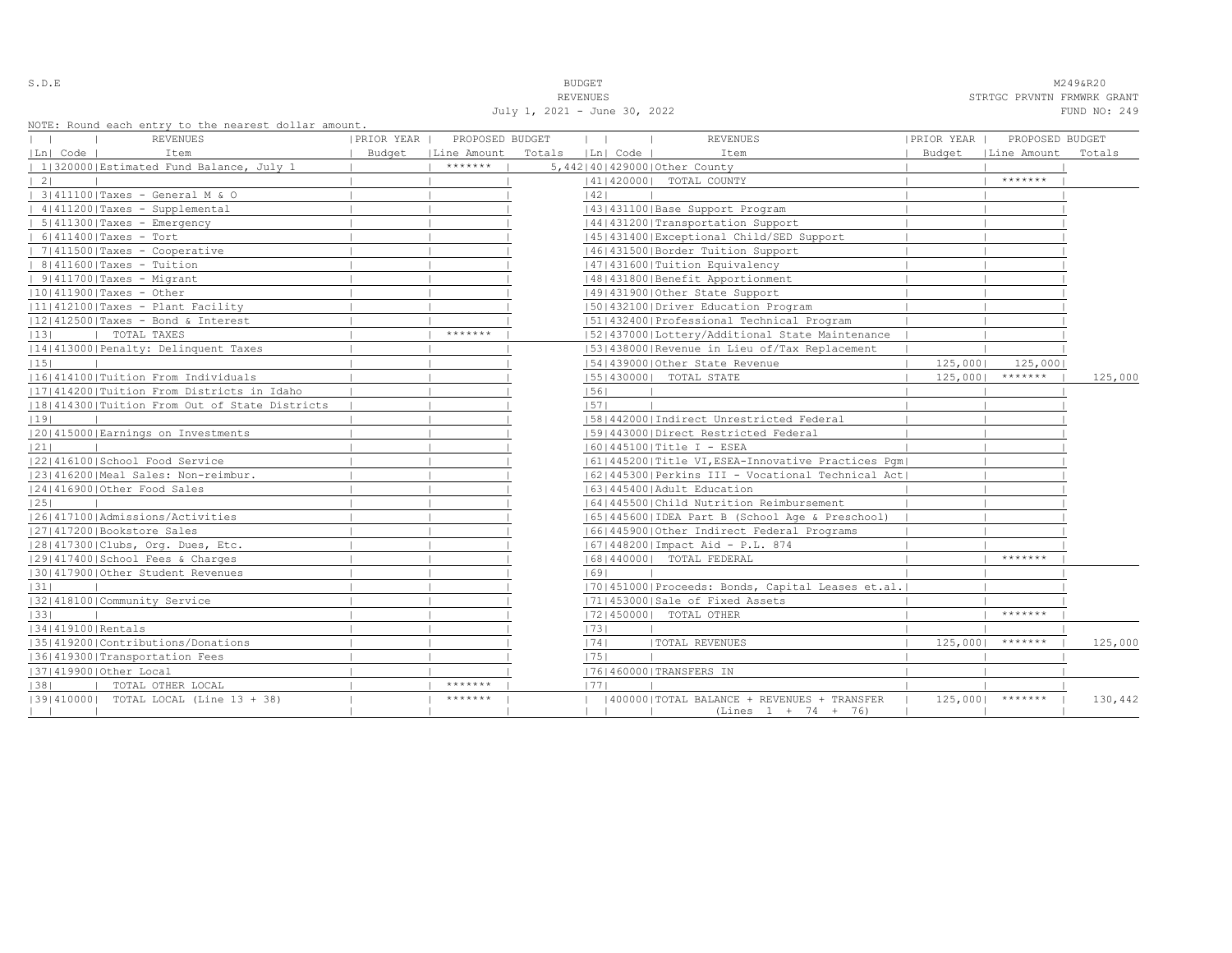| July 1, 2021 - June 30, 2022<br>FUND NO: 249<br>NOTE: Round each entry to the nearest dollar amount.<br><b>EXPENDITURES</b><br>400<br>500<br>Prior Year  Proposed<br>100<br>300<br>600<br>700<br>800<br>200<br>Purchased  <br>Supplies  <br>Capital<br>Debt<br>Insurance- <br>  Benefits  <br>Services   Materials  <br>Objects   Retirement   Judqment<br> Ln  Code<br>Functions/Programs<br>Budget<br>Budget<br>Salaries<br>  Transfers<br>$11 \quad 512$<br>Elementary School Program<br>125,000<br>130,442<br>110,442<br>20,000<br>2   515<br>Secondary School Program<br>31.517<br>  Alternative School Program<br>41519<br> Vocational-Technical Program<br>5   521<br>Special Education Program<br>6   522<br>  Special Education Preschool Program<br>7   524<br> Gifted & Talented Program<br>8   531<br>  Interscholastic Program<br>91532<br>School Activity Program<br>$ 10 $ 541<br>Summer School Program<br>$ 11 $ 542<br>  Adult School Program<br> 12  546<br>Detention Center Program<br>20,000<br> 14  500<br> TOTAL INSTRUCTION<br>125,000<br>130,442<br>110,442<br>  Attendance-Guidance-Health Program<br> 16  611<br> 17  616<br>  Special Education Support Services Prg<br> 18 <br> 19  621<br>Instruction Improvement Program<br> 20  622<br>  Educational Media Program<br>$ 21 $ 623<br>[Instruction-Related Technology Program]<br> 22  631<br> Board of Education Program<br> 23  632<br>  District Administration Program<br> 24 <br>School Administration Program<br> 25  641<br> 26 <br>Business Operation Program<br>$ 27 $ 651<br>$ 28 $ 655<br> Central Service Program<br> 29  656<br>  Administrative Technology Services Prg<br> Buildings-Care Program(Custodial)<br> 30  661<br> 31  663<br> Maintenance Non-Student Occupied Build <br> 32  664<br> Maintenance Student Occupied Buildings <br> Maintenance - Grounds<br>  33   665<br>  34   667<br> Security Program<br> 35 <br>  Pupil - To School Trans. Program<br>1361 681<br>  Pupil - Activity Trans. Program<br>$ 37 $ 682<br>[38] 683 [General Transportation Program |    |  |  | EXPENDITURES |  |  | STRTGC PRVNTN FRMWRK GRANT |  |
|--------------------------------------------------------------------------------------------------------------------------------------------------------------------------------------------------------------------------------------------------------------------------------------------------------------------------------------------------------------------------------------------------------------------------------------------------------------------------------------------------------------------------------------------------------------------------------------------------------------------------------------------------------------------------------------------------------------------------------------------------------------------------------------------------------------------------------------------------------------------------------------------------------------------------------------------------------------------------------------------------------------------------------------------------------------------------------------------------------------------------------------------------------------------------------------------------------------------------------------------------------------------------------------------------------------------------------------------------------------------------------------------------------------------------------------------------------------------------------------------------------------------------------------------------------------------------------------------------------------------------------------------------------------------------------------------------------------------------------------------------------------------------------------------------------------------------------------------------------------------------------------------------------------------------------------------------------------------------------------------------------------------------------------------------------------------------|----|--|--|--------------|--|--|----------------------------|--|
|                                                                                                                                                                                                                                                                                                                                                                                                                                                                                                                                                                                                                                                                                                                                                                                                                                                                                                                                                                                                                                                                                                                                                                                                                                                                                                                                                                                                                                                                                                                                                                                                                                                                                                                                                                                                                                                                                                                                                                                                                                                                          |    |  |  |              |  |  |                            |  |
|                                                                                                                                                                                                                                                                                                                                                                                                                                                                                                                                                                                                                                                                                                                                                                                                                                                                                                                                                                                                                                                                                                                                                                                                                                                                                                                                                                                                                                                                                                                                                                                                                                                                                                                                                                                                                                                                                                                                                                                                                                                                          |    |  |  |              |  |  |                            |  |
|                                                                                                                                                                                                                                                                                                                                                                                                                                                                                                                                                                                                                                                                                                                                                                                                                                                                                                                                                                                                                                                                                                                                                                                                                                                                                                                                                                                                                                                                                                                                                                                                                                                                                                                                                                                                                                                                                                                                                                                                                                                                          |    |  |  |              |  |  |                            |  |
|                                                                                                                                                                                                                                                                                                                                                                                                                                                                                                                                                                                                                                                                                                                                                                                                                                                                                                                                                                                                                                                                                                                                                                                                                                                                                                                                                                                                                                                                                                                                                                                                                                                                                                                                                                                                                                                                                                                                                                                                                                                                          |    |  |  |              |  |  |                            |  |
|                                                                                                                                                                                                                                                                                                                                                                                                                                                                                                                                                                                                                                                                                                                                                                                                                                                                                                                                                                                                                                                                                                                                                                                                                                                                                                                                                                                                                                                                                                                                                                                                                                                                                                                                                                                                                                                                                                                                                                                                                                                                          |    |  |  |              |  |  |                            |  |
|                                                                                                                                                                                                                                                                                                                                                                                                                                                                                                                                                                                                                                                                                                                                                                                                                                                                                                                                                                                                                                                                                                                                                                                                                                                                                                                                                                                                                                                                                                                                                                                                                                                                                                                                                                                                                                                                                                                                                                                                                                                                          |    |  |  |              |  |  |                            |  |
|                                                                                                                                                                                                                                                                                                                                                                                                                                                                                                                                                                                                                                                                                                                                                                                                                                                                                                                                                                                                                                                                                                                                                                                                                                                                                                                                                                                                                                                                                                                                                                                                                                                                                                                                                                                                                                                                                                                                                                                                                                                                          |    |  |  |              |  |  |                            |  |
|                                                                                                                                                                                                                                                                                                                                                                                                                                                                                                                                                                                                                                                                                                                                                                                                                                                                                                                                                                                                                                                                                                                                                                                                                                                                                                                                                                                                                                                                                                                                                                                                                                                                                                                                                                                                                                                                                                                                                                                                                                                                          |    |  |  |              |  |  |                            |  |
|                                                                                                                                                                                                                                                                                                                                                                                                                                                                                                                                                                                                                                                                                                                                                                                                                                                                                                                                                                                                                                                                                                                                                                                                                                                                                                                                                                                                                                                                                                                                                                                                                                                                                                                                                                                                                                                                                                                                                                                                                                                                          |    |  |  |              |  |  |                            |  |
|                                                                                                                                                                                                                                                                                                                                                                                                                                                                                                                                                                                                                                                                                                                                                                                                                                                                                                                                                                                                                                                                                                                                                                                                                                                                                                                                                                                                                                                                                                                                                                                                                                                                                                                                                                                                                                                                                                                                                                                                                                                                          |    |  |  |              |  |  |                            |  |
|                                                                                                                                                                                                                                                                                                                                                                                                                                                                                                                                                                                                                                                                                                                                                                                                                                                                                                                                                                                                                                                                                                                                                                                                                                                                                                                                                                                                                                                                                                                                                                                                                                                                                                                                                                                                                                                                                                                                                                                                                                                                          |    |  |  |              |  |  |                            |  |
|                                                                                                                                                                                                                                                                                                                                                                                                                                                                                                                                                                                                                                                                                                                                                                                                                                                                                                                                                                                                                                                                                                                                                                                                                                                                                                                                                                                                                                                                                                                                                                                                                                                                                                                                                                                                                                                                                                                                                                                                                                                                          |    |  |  |              |  |  |                            |  |
|                                                                                                                                                                                                                                                                                                                                                                                                                                                                                                                                                                                                                                                                                                                                                                                                                                                                                                                                                                                                                                                                                                                                                                                                                                                                                                                                                                                                                                                                                                                                                                                                                                                                                                                                                                                                                                                                                                                                                                                                                                                                          |    |  |  |              |  |  |                            |  |
|                                                                                                                                                                                                                                                                                                                                                                                                                                                                                                                                                                                                                                                                                                                                                                                                                                                                                                                                                                                                                                                                                                                                                                                                                                                                                                                                                                                                                                                                                                                                                                                                                                                                                                                                                                                                                                                                                                                                                                                                                                                                          |    |  |  |              |  |  |                            |  |
|                                                                                                                                                                                                                                                                                                                                                                                                                                                                                                                                                                                                                                                                                                                                                                                                                                                                                                                                                                                                                                                                                                                                                                                                                                                                                                                                                                                                                                                                                                                                                                                                                                                                                                                                                                                                                                                                                                                                                                                                                                                                          |    |  |  |              |  |  |                            |  |
|                                                                                                                                                                                                                                                                                                                                                                                                                                                                                                                                                                                                                                                                                                                                                                                                                                                                                                                                                                                                                                                                                                                                                                                                                                                                                                                                                                                                                                                                                                                                                                                                                                                                                                                                                                                                                                                                                                                                                                                                                                                                          |    |  |  |              |  |  |                            |  |
|                                                                                                                                                                                                                                                                                                                                                                                                                                                                                                                                                                                                                                                                                                                                                                                                                                                                                                                                                                                                                                                                                                                                                                                                                                                                                                                                                                                                                                                                                                                                                                                                                                                                                                                                                                                                                                                                                                                                                                                                                                                                          |    |  |  |              |  |  |                            |  |
|                                                                                                                                                                                                                                                                                                                                                                                                                                                                                                                                                                                                                                                                                                                                                                                                                                                                                                                                                                                                                                                                                                                                                                                                                                                                                                                                                                                                                                                                                                                                                                                                                                                                                                                                                                                                                                                                                                                                                                                                                                                                          | 13 |  |  |              |  |  |                            |  |
|                                                                                                                                                                                                                                                                                                                                                                                                                                                                                                                                                                                                                                                                                                                                                                                                                                                                                                                                                                                                                                                                                                                                                                                                                                                                                                                                                                                                                                                                                                                                                                                                                                                                                                                                                                                                                                                                                                                                                                                                                                                                          |    |  |  |              |  |  |                            |  |
|                                                                                                                                                                                                                                                                                                                                                                                                                                                                                                                                                                                                                                                                                                                                                                                                                                                                                                                                                                                                                                                                                                                                                                                                                                                                                                                                                                                                                                                                                                                                                                                                                                                                                                                                                                                                                                                                                                                                                                                                                                                                          | 15 |  |  |              |  |  |                            |  |
|                                                                                                                                                                                                                                                                                                                                                                                                                                                                                                                                                                                                                                                                                                                                                                                                                                                                                                                                                                                                                                                                                                                                                                                                                                                                                                                                                                                                                                                                                                                                                                                                                                                                                                                                                                                                                                                                                                                                                                                                                                                                          |    |  |  |              |  |  |                            |  |
|                                                                                                                                                                                                                                                                                                                                                                                                                                                                                                                                                                                                                                                                                                                                                                                                                                                                                                                                                                                                                                                                                                                                                                                                                                                                                                                                                                                                                                                                                                                                                                                                                                                                                                                                                                                                                                                                                                                                                                                                                                                                          |    |  |  |              |  |  |                            |  |
|                                                                                                                                                                                                                                                                                                                                                                                                                                                                                                                                                                                                                                                                                                                                                                                                                                                                                                                                                                                                                                                                                                                                                                                                                                                                                                                                                                                                                                                                                                                                                                                                                                                                                                                                                                                                                                                                                                                                                                                                                                                                          |    |  |  |              |  |  |                            |  |
|                                                                                                                                                                                                                                                                                                                                                                                                                                                                                                                                                                                                                                                                                                                                                                                                                                                                                                                                                                                                                                                                                                                                                                                                                                                                                                                                                                                                                                                                                                                                                                                                                                                                                                                                                                                                                                                                                                                                                                                                                                                                          |    |  |  |              |  |  |                            |  |
|                                                                                                                                                                                                                                                                                                                                                                                                                                                                                                                                                                                                                                                                                                                                                                                                                                                                                                                                                                                                                                                                                                                                                                                                                                                                                                                                                                                                                                                                                                                                                                                                                                                                                                                                                                                                                                                                                                                                                                                                                                                                          |    |  |  |              |  |  |                            |  |
|                                                                                                                                                                                                                                                                                                                                                                                                                                                                                                                                                                                                                                                                                                                                                                                                                                                                                                                                                                                                                                                                                                                                                                                                                                                                                                                                                                                                                                                                                                                                                                                                                                                                                                                                                                                                                                                                                                                                                                                                                                                                          |    |  |  |              |  |  |                            |  |
|                                                                                                                                                                                                                                                                                                                                                                                                                                                                                                                                                                                                                                                                                                                                                                                                                                                                                                                                                                                                                                                                                                                                                                                                                                                                                                                                                                                                                                                                                                                                                                                                                                                                                                                                                                                                                                                                                                                                                                                                                                                                          |    |  |  |              |  |  |                            |  |
|                                                                                                                                                                                                                                                                                                                                                                                                                                                                                                                                                                                                                                                                                                                                                                                                                                                                                                                                                                                                                                                                                                                                                                                                                                                                                                                                                                                                                                                                                                                                                                                                                                                                                                                                                                                                                                                                                                                                                                                                                                                                          |    |  |  |              |  |  |                            |  |
|                                                                                                                                                                                                                                                                                                                                                                                                                                                                                                                                                                                                                                                                                                                                                                                                                                                                                                                                                                                                                                                                                                                                                                                                                                                                                                                                                                                                                                                                                                                                                                                                                                                                                                                                                                                                                                                                                                                                                                                                                                                                          |    |  |  |              |  |  |                            |  |
|                                                                                                                                                                                                                                                                                                                                                                                                                                                                                                                                                                                                                                                                                                                                                                                                                                                                                                                                                                                                                                                                                                                                                                                                                                                                                                                                                                                                                                                                                                                                                                                                                                                                                                                                                                                                                                                                                                                                                                                                                                                                          |    |  |  |              |  |  |                            |  |
|                                                                                                                                                                                                                                                                                                                                                                                                                                                                                                                                                                                                                                                                                                                                                                                                                                                                                                                                                                                                                                                                                                                                                                                                                                                                                                                                                                                                                                                                                                                                                                                                                                                                                                                                                                                                                                                                                                                                                                                                                                                                          |    |  |  |              |  |  |                            |  |
|                                                                                                                                                                                                                                                                                                                                                                                                                                                                                                                                                                                                                                                                                                                                                                                                                                                                                                                                                                                                                                                                                                                                                                                                                                                                                                                                                                                                                                                                                                                                                                                                                                                                                                                                                                                                                                                                                                                                                                                                                                                                          |    |  |  |              |  |  |                            |  |
|                                                                                                                                                                                                                                                                                                                                                                                                                                                                                                                                                                                                                                                                                                                                                                                                                                                                                                                                                                                                                                                                                                                                                                                                                                                                                                                                                                                                                                                                                                                                                                                                                                                                                                                                                                                                                                                                                                                                                                                                                                                                          |    |  |  |              |  |  |                            |  |
|                                                                                                                                                                                                                                                                                                                                                                                                                                                                                                                                                                                                                                                                                                                                                                                                                                                                                                                                                                                                                                                                                                                                                                                                                                                                                                                                                                                                                                                                                                                                                                                                                                                                                                                                                                                                                                                                                                                                                                                                                                                                          |    |  |  |              |  |  |                            |  |
|                                                                                                                                                                                                                                                                                                                                                                                                                                                                                                                                                                                                                                                                                                                                                                                                                                                                                                                                                                                                                                                                                                                                                                                                                                                                                                                                                                                                                                                                                                                                                                                                                                                                                                                                                                                                                                                                                                                                                                                                                                                                          |    |  |  |              |  |  |                            |  |
|                                                                                                                                                                                                                                                                                                                                                                                                                                                                                                                                                                                                                                                                                                                                                                                                                                                                                                                                                                                                                                                                                                                                                                                                                                                                                                                                                                                                                                                                                                                                                                                                                                                                                                                                                                                                                                                                                                                                                                                                                                                                          |    |  |  |              |  |  |                            |  |
|                                                                                                                                                                                                                                                                                                                                                                                                                                                                                                                                                                                                                                                                                                                                                                                                                                                                                                                                                                                                                                                                                                                                                                                                                                                                                                                                                                                                                                                                                                                                                                                                                                                                                                                                                                                                                                                                                                                                                                                                                                                                          |    |  |  |              |  |  |                            |  |
|                                                                                                                                                                                                                                                                                                                                                                                                                                                                                                                                                                                                                                                                                                                                                                                                                                                                                                                                                                                                                                                                                                                                                                                                                                                                                                                                                                                                                                                                                                                                                                                                                                                                                                                                                                                                                                                                                                                                                                                                                                                                          |    |  |  |              |  |  |                            |  |
|                                                                                                                                                                                                                                                                                                                                                                                                                                                                                                                                                                                                                                                                                                                                                                                                                                                                                                                                                                                                                                                                                                                                                                                                                                                                                                                                                                                                                                                                                                                                                                                                                                                                                                                                                                                                                                                                                                                                                                                                                                                                          |    |  |  |              |  |  |                            |  |
|                                                                                                                                                                                                                                                                                                                                                                                                                                                                                                                                                                                                                                                                                                                                                                                                                                                                                                                                                                                                                                                                                                                                                                                                                                                                                                                                                                                                                                                                                                                                                                                                                                                                                                                                                                                                                                                                                                                                                                                                                                                                          |    |  |  |              |  |  |                            |  |
|                                                                                                                                                                                                                                                                                                                                                                                                                                                                                                                                                                                                                                                                                                                                                                                                                                                                                                                                                                                                                                                                                                                                                                                                                                                                                                                                                                                                                                                                                                                                                                                                                                                                                                                                                                                                                                                                                                                                                                                                                                                                          |    |  |  |              |  |  |                            |  |
|                                                                                                                                                                                                                                                                                                                                                                                                                                                                                                                                                                                                                                                                                                                                                                                                                                                                                                                                                                                                                                                                                                                                                                                                                                                                                                                                                                                                                                                                                                                                                                                                                                                                                                                                                                                                                                                                                                                                                                                                                                                                          |    |  |  |              |  |  |                            |  |
|                                                                                                                                                                                                                                                                                                                                                                                                                                                                                                                                                                                                                                                                                                                                                                                                                                                                                                                                                                                                                                                                                                                                                                                                                                                                                                                                                                                                                                                                                                                                                                                                                                                                                                                                                                                                                                                                                                                                                                                                                                                                          |    |  |  |              |  |  |                            |  |
|                                                                                                                                                                                                                                                                                                                                                                                                                                                                                                                                                                                                                                                                                                                                                                                                                                                                                                                                                                                                                                                                                                                                                                                                                                                                                                                                                                                                                                                                                                                                                                                                                                                                                                                                                                                                                                                                                                                                                                                                                                                                          | 39 |  |  |              |  |  |                            |  |

S.D.E SUDGET M249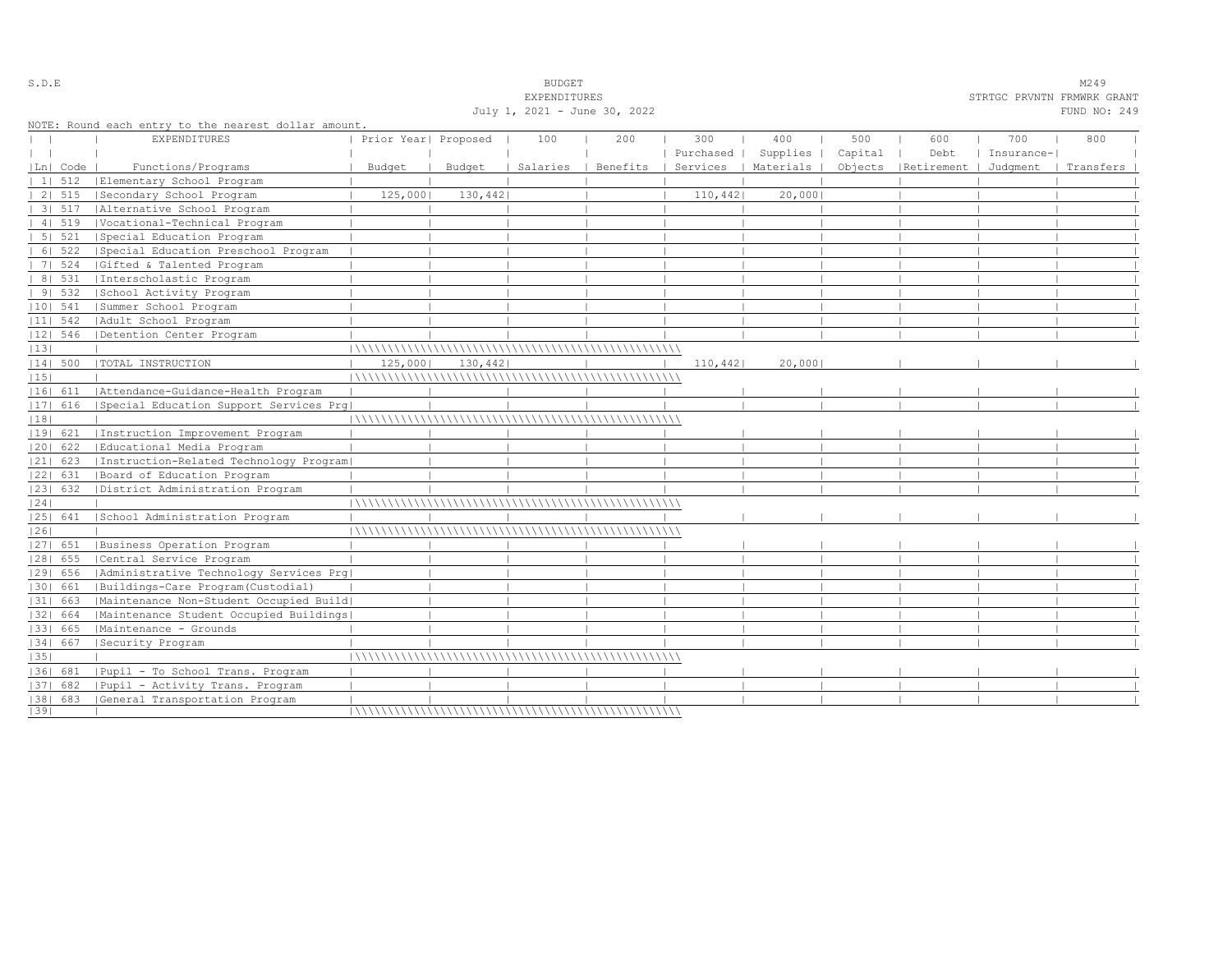| S.D.E        |            |                                                      |                       |          | <b>BUDGET</b>                |                                |           |           |         |                       |            | M249                            |  |
|--------------|------------|------------------------------------------------------|-----------------------|----------|------------------------------|--------------------------------|-----------|-----------|---------|-----------------------|------------|---------------------------------|--|
|              |            |                                                      |                       |          | EXPENDITURES                 |                                |           |           |         |                       |            | STRTGC PRVNTN FRMWRK GRANT      |  |
|              |            |                                                      |                       |          | July 1, 2021 - June 30, 2022 |                                |           |           |         |                       |            | FUND NO: 249                    |  |
|              |            | NOTE: Round each entry to the nearest dollar amount. |                       |          |                              |                                |           |           |         |                       |            |                                 |  |
| $\mathbf{L}$ |            | <b>EXPENDITURES</b>                                  | Prior Year   Proposed |          | 100                          | 200                            | 300       | 400       | 500     | 600                   | 700        | 800                             |  |
| $\perp$      |            |                                                      |                       |          |                              |                                | Purchased | Supplies  | Capital | Debt                  | Insurance- |                                 |  |
|              | Ln   Code  | Functions/Programs                                   | Budget                | Budget   |                              | Salaries   Benefits   Services |           | Materials | Objects | Retirement   Judgment |            | Transfers                       |  |
|              | 39  691    | Other Support Services Program                       |                       |          |                              |                                |           |           |         |                       |            |                                 |  |
| 40           |            |                                                      |                       |          |                              |                                |           |           |         |                       |            |                                 |  |
|              | 41  600    | TOTAL SUPPORT SERVICES                               |                       |          |                              |                                |           |           |         |                       |            |                                 |  |
| 42           |            |                                                      |                       |          |                              |                                |           |           |         |                       |            |                                 |  |
|              | $ 44 $ 710 | Child Nutrition Program                              |                       |          |                              |                                |           |           |         |                       |            |                                 |  |
|              | 45   720   | Community Services Program                           |                       |          |                              |                                |           |           |         |                       |            |                                 |  |
|              | 46  730    | Enterprise Operations                                |                       |          |                              |                                |           |           |         |                       |            |                                 |  |
|              | 47   740   | Student Activity Program                             |                       |          |                              |                                |           |           |         |                       |            |                                 |  |
| 48           |            |                                                      |                       |          |                              |                                |           |           |         |                       |            |                                 |  |
|              | 49  700    | TOTAL NON-INSTRUCTION                                |                       |          |                              |                                |           |           |         |                       |            |                                 |  |
| 50           |            |                                                      |                       |          |                              |                                |           |           |         |                       |            |                                 |  |
|              | 51  810    | Capital Assets-Student Occupied                      |                       |          |                              |                                |           |           |         |                       |            |                                 |  |
|              | 52  811    | Capital Assets-NonStudent Occupied                   |                       |          |                              |                                |           |           |         |                       |            |                                 |  |
| 53           |            |                                                      |                       |          |                              |                                |           |           |         |                       |            |                                 |  |
|              | 54   800   | TOTAL CAPITAL ASSET PROGRAMS                         |                       |          |                              |                                |           |           |         |                       |            |                                 |  |
| 55           |            |                                                      |                       |          |                              |                                |           |           |         |                       |            |                                 |  |
|              | $ 56 $ 911 | Debt Services Program - Principal                    |                       |          |                              |                                |           |           |         |                       |            |                                 |  |
|              | 57  912    | Debt Services Program - Interest                     |                       |          |                              |                                |           |           |         |                       |            |                                 |  |
|              | 58  913    | Debt Services Program-Refunded Debt                  |                       |          |                              |                                |           |           |         |                       |            |                                 |  |
|              | 59   920   | Transfers Out                                        |                       |          |                              |                                |           |           |         |                       |            |                                 |  |
| 60           |            |                                                      |                       |          |                              |                                |           |           |         |                       |            |                                 |  |
|              | $ 61 $ 900 | TOTAL OTHER SERVICES                                 |                       |          |                              |                                |           |           |         |                       |            |                                 |  |
| 62           |            |                                                      |                       |          |                              |                                |           |           |         |                       |            |                                 |  |
| 63           |            | TOTAL EXPENDITURES                                   | 125,000               | 130,442  |                              |                                | 110,442   | 20,000    |         |                       |            |                                 |  |
| 64           |            | (Lines 14+41+49+54+61)                               |                       |          |                              |                                |           |           |         |                       |            |                                 |  |
| 65           |            |                                                      |                       |          |                              |                                |           |           |         |                       |            |                                 |  |
| 66           |            |                                                      |                       |          |                              |                                |           |           |         |                       |            |                                 |  |
| 67           |            |                                                      |                       |          |                              |                                |           |           |         |                       |            |                                 |  |
| 68           |            |                                                      | 111111111111          |          |                              |                                |           |           |         |                       |            |                                 |  |
| 69           |            |                                                      |                       |          |                              |                                |           |           |         |                       |            |                                 |  |
| 70           |            |                                                      |                       |          |                              |                                |           |           |         |                       |            |                                 |  |
| 1711         |            |                                                      |                       |          |                              |                                |           |           |         |                       |            |                                 |  |
| 72           |            |                                                      |                       |          |                              |                                |           |           |         |                       |            |                                 |  |
| 73           |            | BUDGET SUMMARY                                       |                       |          |                              |                                |           |           |         |                       |            | BUDGET SUMMARY:                 |  |
| 74           |            |                                                      |                       |          |                              |                                |           |           |         |                       |            |                                 |  |
| 75           |            | Beginning Fund Balance                               |                       | 5,442    |                              |                                |           |           |         |                       |            | The total on line 77 must equal |  |
|              |            | the total on line 81.                                |                       |          |                              |                                |           |           |         |                       |            |                                 |  |
| 76           |            | Revenues + Transfers In                              | 125,000               | 125,000  |                              |                                |           |           |         |                       |            |                                 |  |
| 77           |            | TOTAL REVENUES (LINES 75 + 76)                       | 125,000               | 130,442  |                              |                                |           |           |         |                       |            |                                 |  |
| 78           |            |                                                      |                       |          |                              |                                |           |           |         |                       |            |                                 |  |
| 79           |            | Total Appropriation                                  | 125,000               | 130,442  |                              |                                |           |           |         |                       |            |                                 |  |
| 80           |            | Unappropriated Balance                               |                       |          |                              |                                |           |           |         |                       |            |                                 |  |
| 81           |            | TOTAL APPROPRIATION (lines 79+80)                    | 125,000               | 130,4421 |                              |                                |           |           |         |                       |            |                                 |  |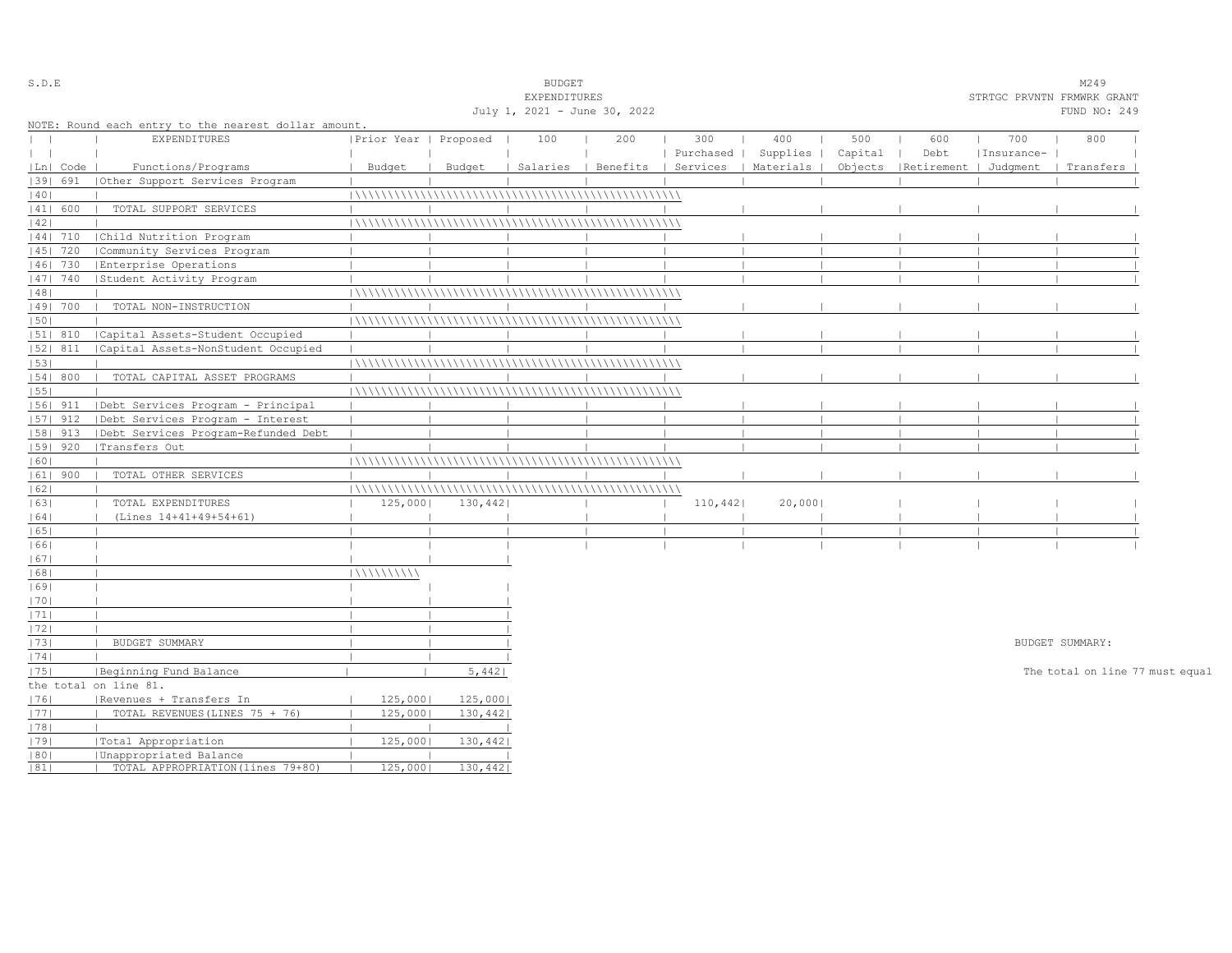S.D.E NOTE THAT IS A RESERVE TO A RESERVE THAT IS A RESERVED ON THE RESERVED ON A RESERVED ON A RESORT OF DESCRIPTION OF THE RESORT OF THE RESORT OF THE RESORT OF THE RESORT OF THE RESORT OF THE RESORT OF THE RESORT OF THE REVENUES ESSERF III AMERICAN RESCUE

July 1, 2021 - June 30, 2022 FUND NO: 250

|  |  |  | NOTE: Round each entry to the nearest dollar amount. |  |  |
|--|--|--|------------------------------------------------------|--|--|
|  |  |  |                                                      |  |  |

| Ln  Code  <br>Item<br>Budget<br>Line Amount<br>Totals<br> Ln  Code  <br>Item<br>Budget<br>  Line Amount<br>*******<br>  1 320000 Estimated Fund Balance, July 1<br>140142900010ther County<br>*******<br>$\vert 2 \vert$<br>  41   420000   TOTAL COUNTY<br>  3 411100 Taxes - General M & O<br> 42 <br>  4 411200 Taxes - Supplemental<br>  43   431100   Base Support Program<br>$  5   411300  $ Taxes - Emergency<br>14414312001Transportation Support<br>$6 411400 $ Taxes - Tort<br> 45 431400 Exceptional Child/SED Support<br>$  7 411500 $ Taxes - Cooperative<br>  46  431500   Border Tuition Support<br>  47   431600   Tuition Equivalency<br>  48   431800   Benefit Apportionment<br> 49 431900 Other State Support<br>1501432100 Driver Education Program<br> 51 432400 Professional Technical Program | PROPOSED BUDGET |
|------------------------------------------------------------------------------------------------------------------------------------------------------------------------------------------------------------------------------------------------------------------------------------------------------------------------------------------------------------------------------------------------------------------------------------------------------------------------------------------------------------------------------------------------------------------------------------------------------------------------------------------------------------------------------------------------------------------------------------------------------------------------------------------------------------------------|-----------------|
|                                                                                                                                                                                                                                                                                                                                                                                                                                                                                                                                                                                                                                                                                                                                                                                                                        | Totals          |
| $  8 411600 $ Taxes - Tuition<br>$  9   411700  $ Taxes - Migrant<br>$ 10 411900 $ Taxes - Other<br>$ 11 412100 $ Taxes - Plant Facility<br>$ 12 412500 $ Taxes - Bond & Interest                                                                                                                                                                                                                                                                                                                                                                                                                                                                                                                                                                                                                                      |                 |
|                                                                                                                                                                                                                                                                                                                                                                                                                                                                                                                                                                                                                                                                                                                                                                                                                        |                 |
|                                                                                                                                                                                                                                                                                                                                                                                                                                                                                                                                                                                                                                                                                                                                                                                                                        |                 |
|                                                                                                                                                                                                                                                                                                                                                                                                                                                                                                                                                                                                                                                                                                                                                                                                                        |                 |
|                                                                                                                                                                                                                                                                                                                                                                                                                                                                                                                                                                                                                                                                                                                                                                                                                        |                 |
|                                                                                                                                                                                                                                                                                                                                                                                                                                                                                                                                                                                                                                                                                                                                                                                                                        |                 |
|                                                                                                                                                                                                                                                                                                                                                                                                                                                                                                                                                                                                                                                                                                                                                                                                                        |                 |
|                                                                                                                                                                                                                                                                                                                                                                                                                                                                                                                                                                                                                                                                                                                                                                                                                        |                 |
|                                                                                                                                                                                                                                                                                                                                                                                                                                                                                                                                                                                                                                                                                                                                                                                                                        |                 |
|                                                                                                                                                                                                                                                                                                                                                                                                                                                                                                                                                                                                                                                                                                                                                                                                                        |                 |
|                                                                                                                                                                                                                                                                                                                                                                                                                                                                                                                                                                                                                                                                                                                                                                                                                        |                 |
|                                                                                                                                                                                                                                                                                                                                                                                                                                                                                                                                                                                                                                                                                                                                                                                                                        |                 |
| *******<br>TOTAL TAXES<br>[52] 437000 [Lottery/Additional State Maintenance<br> 13                                                                                                                                                                                                                                                                                                                                                                                                                                                                                                                                                                                                                                                                                                                                     |                 |
| 14 413000 Penalty: Delinquent Taxes<br>15314380001Revenue in Lieu of/Tax Replacement                                                                                                                                                                                                                                                                                                                                                                                                                                                                                                                                                                                                                                                                                                                                   |                 |
| 15 <br>154143900010ther State Revenue                                                                                                                                                                                                                                                                                                                                                                                                                                                                                                                                                                                                                                                                                                                                                                                  |                 |
| *******<br> 16 414100 Tuition From Individuals<br>15514300001 TOTAL STATE                                                                                                                                                                                                                                                                                                                                                                                                                                                                                                                                                                                                                                                                                                                                              |                 |
| 17 414200 Tuition From Districts in Idaho<br> 56                                                                                                                                                                                                                                                                                                                                                                                                                                                                                                                                                                                                                                                                                                                                                                       |                 |
| 18 414300 Tuition From Out of State Districts<br> 57                                                                                                                                                                                                                                                                                                                                                                                                                                                                                                                                                                                                                                                                                                                                                                   |                 |
| [58]442000]Indirect Unrestricted Federal<br> 19                                                                                                                                                                                                                                                                                                                                                                                                                                                                                                                                                                                                                                                                                                                                                                        |                 |
| 20 415000 Earnings on Investments<br>1591443000   Direct Restricted Federal                                                                                                                                                                                                                                                                                                                                                                                                                                                                                                                                                                                                                                                                                                                                            |                 |
| 21 <br>16014451001Title I - ESEA                                                                                                                                                                                                                                                                                                                                                                                                                                                                                                                                                                                                                                                                                                                                                                                       |                 |
| 22 416100 School Food Service<br>  61  445200  Title VI, ESEA-Innovative Practices Pqm                                                                                                                                                                                                                                                                                                                                                                                                                                                                                                                                                                                                                                                                                                                                 |                 |
| 23 416200 Meal Sales: Non-reimbur.<br> 62 445300 Perkins III - Vocational Technical Act                                                                                                                                                                                                                                                                                                                                                                                                                                                                                                                                                                                                                                                                                                                                |                 |
| 24 416900 Other Food Sales<br>1631445400 Adult Education                                                                                                                                                                                                                                                                                                                                                                                                                                                                                                                                                                                                                                                                                                                                                               |                 |
| 25 <br>1641445500 Child Nutrition Reimbursement                                                                                                                                                                                                                                                                                                                                                                                                                                                                                                                                                                                                                                                                                                                                                                        |                 |
| 26 417100 Admissions/Activities<br>  65  445600  IDEA Part B (School Age & Preschool)                                                                                                                                                                                                                                                                                                                                                                                                                                                                                                                                                                                                                                                                                                                                  |                 |
| 1215, 324<br> 27 417200 Bookstore Sales<br>16614459001Other Indirect Federal Programs                                                                                                                                                                                                                                                                                                                                                                                                                                                                                                                                                                                                                                                                                                                                  |                 |
| 28 417300 Clubs, Org. Dues, Etc.<br>16714482001Impact Aid - P.L. 874                                                                                                                                                                                                                                                                                                                                                                                                                                                                                                                                                                                                                                                                                                                                                   |                 |
| *******<br>12914174001School Fees & Charges<br>16814400001 TOTAL FEDERAL                                                                                                                                                                                                                                                                                                                                                                                                                                                                                                                                                                                                                                                                                                                                               | 1215,324        |
| 30 417900 Other Student Revenues<br> 69                                                                                                                                                                                                                                                                                                                                                                                                                                                                                                                                                                                                                                                                                                                                                                                |                 |
| [70] 451000 Proceeds: Bonds, Capital Leases et.al.<br> 31                                                                                                                                                                                                                                                                                                                                                                                                                                                                                                                                                                                                                                                                                                                                                              |                 |
| 32 418100 Community Service<br>17114530001Sale of Fixed Assets                                                                                                                                                                                                                                                                                                                                                                                                                                                                                                                                                                                                                                                                                                                                                         |                 |
| *******<br> 33 <br> 72 450000  TOTAL OTHER                                                                                                                                                                                                                                                                                                                                                                                                                                                                                                                                                                                                                                                                                                                                                                             |                 |
| 34 419100 Rentals<br> 73                                                                                                                                                                                                                                                                                                                                                                                                                                                                                                                                                                                                                                                                                                                                                                                               |                 |
| *******<br> 35 419200 Contributions/Donations<br> 74 <br><b> TOTAL REVENUES</b>                                                                                                                                                                                                                                                                                                                                                                                                                                                                                                                                                                                                                                                                                                                                        | 1215,324        |
| 1751<br>13614193001Transportation Fees                                                                                                                                                                                                                                                                                                                                                                                                                                                                                                                                                                                                                                                                                                                                                                                 |                 |
| 17614600001TRANSFERS IN<br> 37 419900 Other Local                                                                                                                                                                                                                                                                                                                                                                                                                                                                                                                                                                                                                                                                                                                                                                      |                 |
| *******<br>TOTAL OTHER LOCAL<br> 38 <br>1771                                                                                                                                                                                                                                                                                                                                                                                                                                                                                                                                                                                                                                                                                                                                                                           |                 |
| *******<br>[39] 410000] TOTAL LOCAL (Line 13 + 38)<br>*******<br>(400000) TOTAL BALANCE + REVENUES + TRANSFER<br>$(Lines 1 + 74 + 76)$                                                                                                                                                                                                                                                                                                                                                                                                                                                                                                                                                                                                                                                                                 | 1215,324        |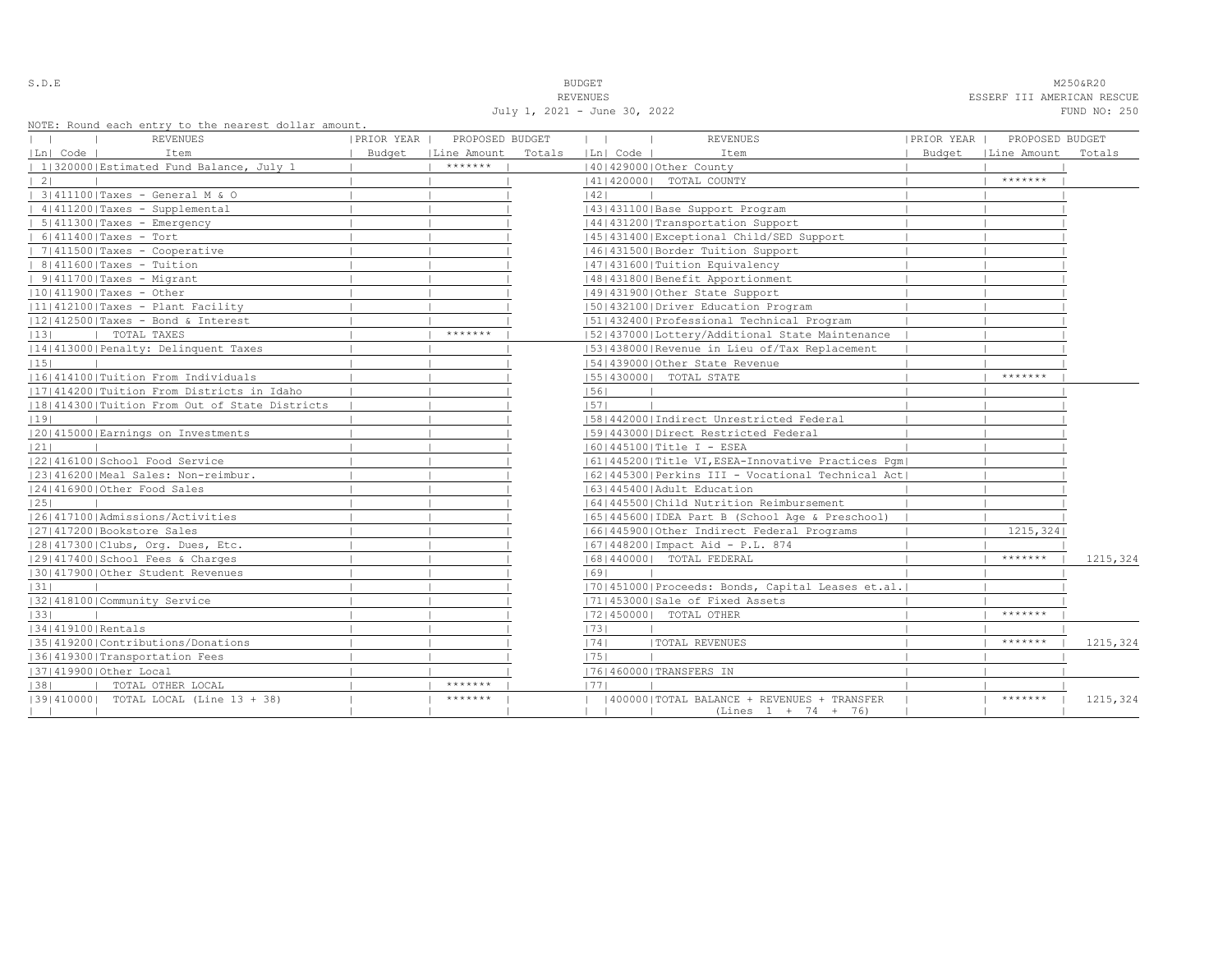|    |            |                                                                             |                      |           | July 1, 2021 - June 30, 2022 |          |                  |                      |                |                                 |                   | TITL SELLE CISIN INDUCTION<br>FUND NO: 250 |  |
|----|------------|-----------------------------------------------------------------------------|----------------------|-----------|------------------------------|----------|------------------|----------------------|----------------|---------------------------------|-------------------|--------------------------------------------|--|
|    |            | NOTE: Round each entry to the nearest dollar amount.<br><b>EXPENDITURES</b> | Prior Year  Proposed |           | 100                          | 200      | 300<br>Purchased | 400<br>Supplies      | 500<br>Capital | 600<br>Debt                     | 700<br>Insurance- | 800                                        |  |
|    | Ln   Code  | Functions/Programs                                                          | Budget               | Budget    | Salaries                     | Benefits |                  | Services   Materials |                | Objects   Retirement   Judgment |                   | Transfers                                  |  |
|    | 1 512      | Elementary School Program                                                   |                      |           |                              |          |                  |                      |                |                                 |                   |                                            |  |
|    | 2   515    | Secondary School Program                                                    |                      |           |                              |          |                  |                      |                |                                 |                   |                                            |  |
|    | 3   517    | Alternative School Program                                                  |                      |           |                              |          |                  |                      |                |                                 |                   |                                            |  |
|    | 4   519    | Vocational-Technical Program                                                |                      |           |                              |          |                  |                      |                |                                 |                   |                                            |  |
|    | 5 521      | Special Education Program                                                   |                      |           |                              |          |                  |                      |                |                                 |                   |                                            |  |
|    | 6 522      | Special Education Preschool Program                                         |                      |           |                              |          |                  |                      |                |                                 |                   |                                            |  |
|    | 7   524    | Gifted & Talented Program                                                   |                      |           |                              |          |                  |                      |                |                                 |                   |                                            |  |
|    |            | 8  531   Interscholastic Program                                            |                      |           |                              |          |                  |                      |                |                                 |                   |                                            |  |
|    | 9 532      | School Activity Program                                                     |                      |           |                              |          |                  |                      |                |                                 |                   |                                            |  |
|    | $ 10 $ 541 | Summer School Program                                                       |                      |           |                              |          |                  |                      |                |                                 |                   |                                            |  |
|    | $ 11 $ 542 | Adult School Program                                                        |                      |           |                              |          |                  |                      |                |                                 |                   |                                            |  |
|    | $ 12 $ 546 | Detention Center Program                                                    |                      |           |                              |          |                  |                      |                |                                 |                   |                                            |  |
| 13 |            |                                                                             |                      |           |                              |          |                  |                      |                |                                 |                   |                                            |  |
|    | $ 14 $ 500 | TOTAL INSTRUCTION                                                           |                      |           |                              |          |                  |                      |                |                                 |                   |                                            |  |
| 15 |            |                                                                             |                      |           |                              |          |                  |                      |                |                                 |                   |                                            |  |
|    |            | 16  611   Attendance-Guidance-Health Program                                |                      |           |                              |          |                  |                      |                |                                 |                   |                                            |  |
|    | $ 17 $ 616 | Special Education Support Services Prq                                      |                      |           |                              |          |                  |                      |                |                                 |                   |                                            |  |
| 18 |            |                                                                             |                      |           |                              |          |                  |                      |                |                                 |                   |                                            |  |
|    | 19  621    | Instruction Improvement Program                                             |                      | 1215, 324 | 483,040                      | 98,872   | 208,000          | 425,412              |                |                                 |                   |                                            |  |
|    | 20  622    | Educational Media Program                                                   |                      |           |                              |          |                  |                      |                |                                 |                   |                                            |  |
|    | 21  623    | Instruction-Related Technology Program                                      |                      |           |                              |          |                  |                      |                |                                 |                   |                                            |  |
|    | 22  631    | Board of Education Program                                                  |                      |           |                              |          |                  |                      |                |                                 |                   |                                            |  |
|    | 23  632    | District Administration Program                                             |                      |           |                              |          |                  |                      |                |                                 |                   |                                            |  |
| 24 |            |                                                                             |                      |           |                              |          |                  |                      |                |                                 |                   |                                            |  |
|    | 25  641    | School Administration Program                                               |                      |           |                              |          |                  |                      |                |                                 |                   |                                            |  |
| 26 |            |                                                                             |                      |           |                              |          |                  |                      |                |                                 |                   |                                            |  |
|    | 27  651    | Business Operation Program                                                  |                      |           |                              |          |                  |                      |                |                                 |                   |                                            |  |
|    | $ 28 $ 655 | Central Service Program                                                     |                      |           |                              |          |                  |                      |                |                                 |                   |                                            |  |
|    | 29  656    | Administrative Technology Services Prg                                      |                      |           |                              |          |                  |                      |                |                                 |                   |                                            |  |
|    | 30  661    | Buildings-Care Program (Custodial)                                          |                      |           |                              |          |                  |                      |                |                                 |                   |                                            |  |
|    | 31  663    | Maintenance Non-Student Occupied Build                                      |                      |           |                              |          |                  |                      |                |                                 |                   |                                            |  |
|    | 32  664    | Maintenance Student Occupied Buildings                                      |                      |           |                              |          |                  |                      |                |                                 |                   |                                            |  |
|    | 33  665    | Maintenance - Grounds                                                       |                      |           |                              |          |                  |                      |                |                                 |                   |                                            |  |
|    | 34  667    | Security Program                                                            |                      |           |                              |          |                  |                      |                |                                 |                   |                                            |  |
| 35 |            |                                                                             |                      |           |                              |          |                  |                      |                |                                 |                   |                                            |  |
|    |            | 36  681   Pupil - To School Trans. Program                                  |                      |           |                              |          |                  |                      |                |                                 |                   |                                            |  |
|    | 37  682    | Pupil - Activity Trans. Program                                             |                      |           |                              |          |                  |                      |                |                                 |                   |                                            |  |
|    |            | [38] 683 [General Transportation Program                                    |                      |           |                              |          |                  |                      |                |                                 |                   |                                            |  |
| 39 |            |                                                                             |                      |           |                              |          |                  |                      |                |                                 |                   |                                            |  |

S.D.E SOME SALE SOME STRAINING STRAINING STRAINING STRAINING STRAINING STRAINING STRAINING STRAINING STRAINING STRAINING STRAINING STRAINING STRAINING STRAINING STRAINING STRAINING STRAINING STRAINING STRAINING STRAINING S

EXPENDITURES ESSERF III AMERICAN RESCUE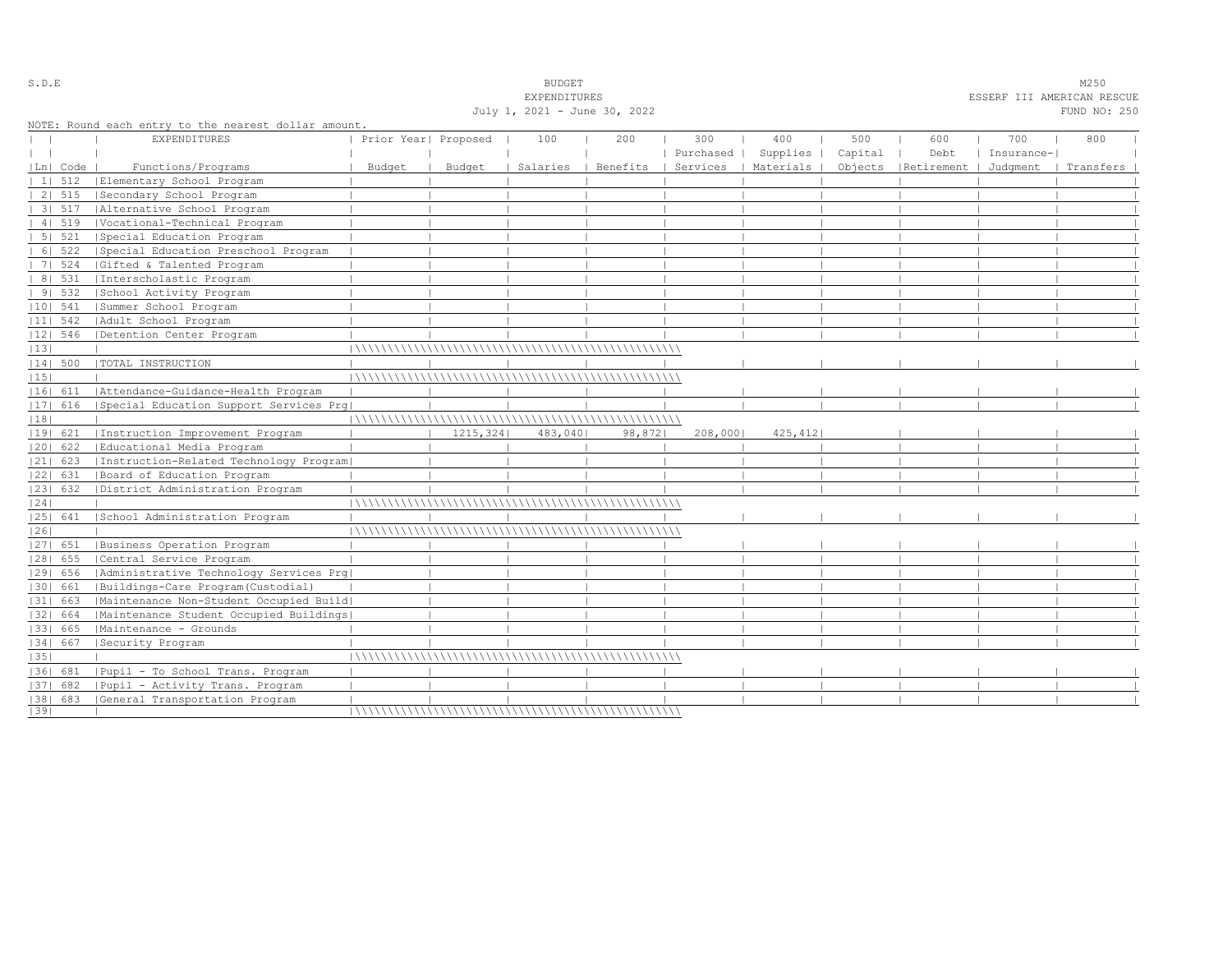| S.D.E         |            |                                                      |                       |           | <b>BUDGET</b>                |        |           |                                            |         |                                 |            | M250                            |  |
|---------------|------------|------------------------------------------------------|-----------------------|-----------|------------------------------|--------|-----------|--------------------------------------------|---------|---------------------------------|------------|---------------------------------|--|
|               |            |                                                      |                       |           | EXPENDITURES                 |        |           |                                            |         |                                 |            | ESSERF III AMERICAN RESCUE      |  |
|               |            |                                                      |                       |           | July 1, 2021 - June 30, 2022 |        |           |                                            |         |                                 |            | FUND NO: 250                    |  |
|               |            | NOTE: Round each entry to the nearest dollar amount. |                       |           |                              |        |           |                                            |         |                                 |            |                                 |  |
| $\mathbf{L}$  |            | <b>EXPENDITURES</b>                                  | Prior Year   Proposed |           | 100                          | 200    | 300       | 400                                        | 500     | 600                             | 700        | 800                             |  |
| $\vert \vert$ |            |                                                      |                       |           |                              |        | Purchased | Supplies                                   | Capital | Debt                            | Insurance- |                                 |  |
|               | Ln   Code  | Functions/Programs                                   | Budget                | Budget    |                              |        |           | Salaries   Benefits   Services   Materials |         | Objects   Retirement   Judgment |            | Transfers                       |  |
|               | 1391 691   | Other Support Services Program                       |                       |           |                              |        |           |                                            |         |                                 |            |                                 |  |
| 40            |            |                                                      |                       |           |                              |        |           |                                            |         |                                 |            |                                 |  |
|               | 41  600    | TOTAL SUPPORT SERVICES                               |                       | 1215, 324 | 483,040                      | 98,872 | 208,000   | 425,412                                    |         |                                 |            |                                 |  |
| 42            |            |                                                      |                       |           |                              |        |           |                                            |         |                                 |            |                                 |  |
|               | $ 44 $ 710 | Child Nutrition Program                              |                       |           |                              |        |           |                                            |         |                                 |            |                                 |  |
|               | 45   720   | Community Services Program                           |                       |           |                              |        |           |                                            |         |                                 |            |                                 |  |
|               | 46  730    | Enterprise Operations                                |                       |           |                              |        |           |                                            |         |                                 |            |                                 |  |
|               | 47   740   | Student Activity Program                             |                       |           |                              |        |           |                                            |         |                                 |            |                                 |  |
| 48            |            |                                                      |                       |           |                              |        |           |                                            |         |                                 |            |                                 |  |
|               | 49  700    | TOTAL NON-INSTRUCTION                                |                       |           |                              |        |           |                                            |         |                                 |            |                                 |  |
| 50            |            |                                                      |                       |           |                              |        |           |                                            |         |                                 |            |                                 |  |
|               | 51  810    | Capital Assets-Student Occupied                      |                       |           |                              |        |           |                                            |         |                                 |            |                                 |  |
|               | 52  811    | Capital Assets-NonStudent Occupied                   |                       |           |                              |        |           |                                            |         |                                 |            |                                 |  |
| 53            |            |                                                      |                       |           |                              |        |           |                                            |         |                                 |            |                                 |  |
|               | 54   800   | TOTAL CAPITAL ASSET PROGRAMS                         |                       |           |                              |        |           |                                            |         |                                 |            |                                 |  |
| 55            |            |                                                      |                       |           |                              |        |           |                                            |         |                                 |            |                                 |  |
|               | $ 56 $ 911 | Debt Services Program - Principal                    |                       |           |                              |        |           |                                            |         |                                 |            |                                 |  |
|               | $ 57 $ 912 | Debt Services Program - Interest                     |                       |           |                              |        |           |                                            |         |                                 |            |                                 |  |
|               | 58  913    | Debt Services Program-Refunded Debt                  |                       |           |                              |        |           |                                            |         |                                 |            |                                 |  |
|               | $ 59 $ 920 | Transfers Out                                        |                       |           |                              |        |           |                                            |         |                                 |            |                                 |  |
| 60            |            |                                                      |                       |           |                              |        |           |                                            |         |                                 |            |                                 |  |
|               | $ 61 $ 900 | TOTAL OTHER SERVICES                                 |                       |           |                              |        |           |                                            |         |                                 |            |                                 |  |
| 62            |            |                                                      |                       |           |                              |        |           |                                            |         |                                 |            |                                 |  |
| 63            |            | TOTAL EXPENDITURES                                   |                       | 1215, 324 | 483,040                      | 98,872 | 208,000   | 425, 412                                   |         |                                 |            |                                 |  |
| 64            |            | (Lines 14+41+49+54+61)                               |                       |           |                              |        |           |                                            |         |                                 |            |                                 |  |
| 65            |            |                                                      |                       |           |                              |        |           |                                            |         |                                 |            |                                 |  |
| 66            |            |                                                      |                       |           |                              |        |           |                                            |         |                                 |            |                                 |  |
| 67            |            |                                                      |                       |           |                              |        |           |                                            |         |                                 |            |                                 |  |
| 68            |            |                                                      | 111111111111          |           |                              |        |           |                                            |         |                                 |            |                                 |  |
| 69            |            |                                                      |                       |           |                              |        |           |                                            |         |                                 |            |                                 |  |
| 70            |            |                                                      |                       |           |                              |        |           |                                            |         |                                 |            |                                 |  |
| 1711          |            |                                                      |                       |           |                              |        |           |                                            |         |                                 |            |                                 |  |
| 72            |            |                                                      |                       |           |                              |        |           |                                            |         |                                 |            |                                 |  |
| 73            |            | BUDGET SUMMARY                                       |                       |           |                              |        |           |                                            |         |                                 |            | BUDGET SUMMARY:                 |  |
| 74            |            |                                                      |                       |           |                              |        |           |                                            |         |                                 |            |                                 |  |
| 75            |            | Beginning Fund Balance                               |                       |           |                              |        |           |                                            |         |                                 |            | The total on line 77 must equal |  |
|               |            | the total on line 81.                                |                       |           |                              |        |           |                                            |         |                                 |            |                                 |  |
| 76            |            | Revenues + Transfers In                              |                       | 1215, 324 |                              |        |           |                                            |         |                                 |            |                                 |  |
| 77            |            | TOTAL REVENUES (LINES 75 + 76)                       |                       | 1215, 324 |                              |        |           |                                            |         |                                 |            |                                 |  |
| 78            |            |                                                      |                       |           |                              |        |           |                                            |         |                                 |            |                                 |  |
| 79            |            | Total Appropriation                                  |                       | 1215, 324 |                              |        |           |                                            |         |                                 |            |                                 |  |
| 80            |            | Unappropriated Balance                               |                       |           |                              |        |           |                                            |         |                                 |            |                                 |  |
| 81            |            | TOTAL APPROPRIATION (lines 79+80)                    |                       | 1215,324  |                              |        |           |                                            |         |                                 |            |                                 |  |
|               |            |                                                      |                       |           |                              |        |           |                                            |         |                                 |            |                                 |  |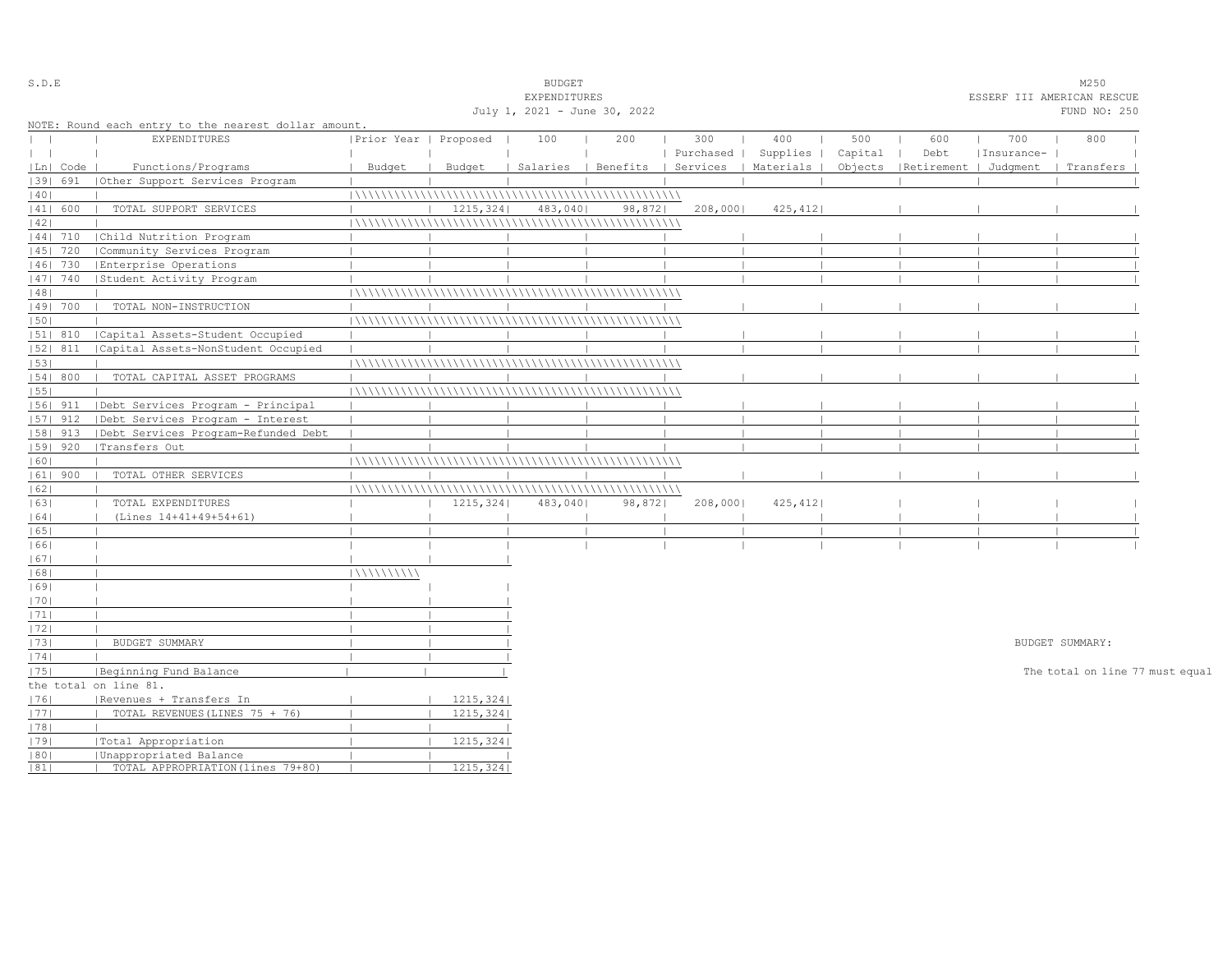S.D.E NOTE THAT IS A RESERVE TO A RESERVE THAT IS A RESERVED ON THE RESERVED ON A RESERVED ON A RESERVED ON A STRIKE OF THE RESPONDING TO A RESERVED ON A RESPONDING TO A RESPOND TO A RESPOND TO A RESPOND TO A RESPOND TO A REVENUES TITLE 1-A ESSA, IMPROV BAS PRG

| NOTE: Round each entry to the nearest dollar amount. |            |                      |        | July 1, 2021 - June 30, 2022 |                                                      |            |                      | FUND NO: 251 |
|------------------------------------------------------|------------|----------------------|--------|------------------------------|------------------------------------------------------|------------|----------------------|--------------|
| <b>REVENUES</b>                                      | PRIOR YEAR | PROPOSED BUDGET      |        | $\mathbf{1}$                 | <b>REVENUES</b>                                      | PRIOR YEAR | PROPOSED BUDGET      |              |
| Ln  Code  <br>Item                                   |            | Budget   Line Amount | Totals | Ln  Code                     | Item                                                 |            | Budget   Line Amount | Totals       |
| 1 320000 Estimated Fund Balance, July 1              |            | *******              |        |                              | 40   429000   Other County                           |            |                      |              |
| $\vert 2 \vert$                                      |            |                      |        |                              | 41   420000   TOTAL COUNTY                           |            | *******              |              |
| 3 411100 Taxes - General M & O                       |            |                      |        | 42                           |                                                      |            |                      |              |
| $ 4 411200 $ Taxes - Supplemental                    |            |                      |        |                              | 43   431100   Base Support Program                   |            |                      |              |
| $  5   411300  $ Taxes - Emergency                   |            |                      |        |                              | 44 431200 Transportation Support                     |            |                      |              |
| $  6 411400 $ Taxes - Tort                           |            |                      |        |                              | 45 431400 Exceptional Child/SED Support              |            |                      |              |
| $  7 411500 $ Taxes - Cooperative                    |            |                      |        |                              | 46 431500 Border Tuition Support                     |            |                      |              |
| $  8 411600 $ Taxes - Tuition                        |            |                      |        |                              | 47   431600   Tuition Equivalency                    |            |                      |              |
| $  9 411700 $ Taxes - Migrant                        |            |                      |        |                              | 48   431800   Benefit Apportionment                  |            |                      |              |
| $ 10 411900 $ Taxes - Other                          |            |                      |        |                              | 49 431900 Other State Support                        |            |                      |              |
| $ 11 412100 $ Taxes - Plant Facility                 |            |                      |        |                              | [50] 432100 Driver Education Program                 |            |                      |              |
| $ 12 412500 $ Taxes - Bond & Interest                |            |                      |        |                              | 51 432400 Professional Technical Program             |            |                      |              |
| TOTAL TAXES<br> 13                                   |            | *******              |        |                              | [52] 437000 [Lottery/Additional State Maintenance    |            |                      |              |
| 14 413000 Penalty: Delinquent Taxes                  |            |                      |        |                              | 53 438000 Revenue in Lieu of/Tax Replacement         |            |                      |              |
| 15                                                   |            |                      |        |                              | 154143900010ther State Revenue                       |            |                      |              |
| 16 414100 Tuition From Individuals                   |            |                      |        |                              | 15514300001 TOTAL STATE                              |            | *******              |              |
| 17 414200 Tuition From Districts in Idaho            |            |                      |        | 56                           |                                                      |            |                      |              |
| 18 414300 Tuition From Out of State Districts        |            |                      |        | 57                           |                                                      |            |                      |              |
| 19                                                   |            |                      |        |                              | 58 442000 Indirect Unrestricted Federal              |            |                      |              |
| 20 415000 Earnings on Investments                    |            |                      |        |                              | 15914430001Direct Restricted Federal                 |            |                      |              |
| 21                                                   |            |                      |        |                              | 60   445100   Title I - ESEA                         | 290,775    | 337,5421             |              |
| 22 416100 School Food Service                        |            |                      |        |                              | 61 445200 Title VI, ESEA-Innovative Practices Pqm    |            |                      |              |
| 23 416200 Meal Sales: Non-reimbur.                   |            |                      |        |                              | 62   445300   Perkins III - Vocational Technical Act |            |                      |              |
| 24 416900 Other Food Sales                           |            |                      |        |                              | 16314454001Adult Education                           |            |                      |              |
| 25                                                   |            |                      |        |                              | 1641445500 Child Nutrition Reimbursement             |            |                      |              |
| 1261417100 Admissions/Activities                     |            |                      |        |                              | 65  445600  IDEA Part B (School Age & Preschool)     |            |                      |              |
| 27 417200 Bookstore Sales                            |            |                      |        |                              | 16614459001Other Indirect Federal Programs           |            |                      |              |
| 28 417300 Clubs, Org. Dues, Etc.                     |            |                      |        |                              | 67   448200   Impact Aid - P.L. 874                  |            |                      |              |
| 29 417400 School Fees & Charges                      |            |                      |        |                              | 68   440000   TOTAL FEDERAL                          |            | $290,775$   *******  | 337,542      |
| 130141790010ther Student Revenues                    |            |                      |        | 69                           |                                                      |            |                      |              |
| 31                                                   |            |                      |        |                              | 70 451000 Proceeds: Bonds, Capital Leases et.al.     |            |                      |              |
| 32 418100 Community Service                          |            |                      |        |                              | 71 453000 Sale of Fixed Assets                       |            |                      |              |
| 33                                                   |            |                      |        |                              | 17214500001 TOTAL OTHER                              |            | *******              |              |
| 34   419100   Rentals                                |            |                      |        | 73                           |                                                      |            |                      |              |
| 35 419200 Contributions/Donations                    |            |                      |        | 74                           | <b> TOTAL REVENUES</b>                               | 290,775    | *******              | 337,542      |
| 36 419300 Transportation Fees                        |            |                      |        | 75                           |                                                      |            |                      |              |
| 37 419900 Other Local                                |            |                      |        |                              | 17614600001TRANSFERS IN                              |            |                      |              |
| TOTAL OTHER LOCAL<br> 38                             |            | *******              |        | 1771                         |                                                      |            |                      |              |
| [39] 410000] TOTAL LOCAL (Line 13 + 38)              |            | *******              |        |                              | 400000   TOTAL BALANCE + REVENUES + TRANSFER         |            | 290,775  *******     | 337,542      |
|                                                      |            |                      |        |                              | $(Lines 1 + 74 + 76)$                                |            |                      |              |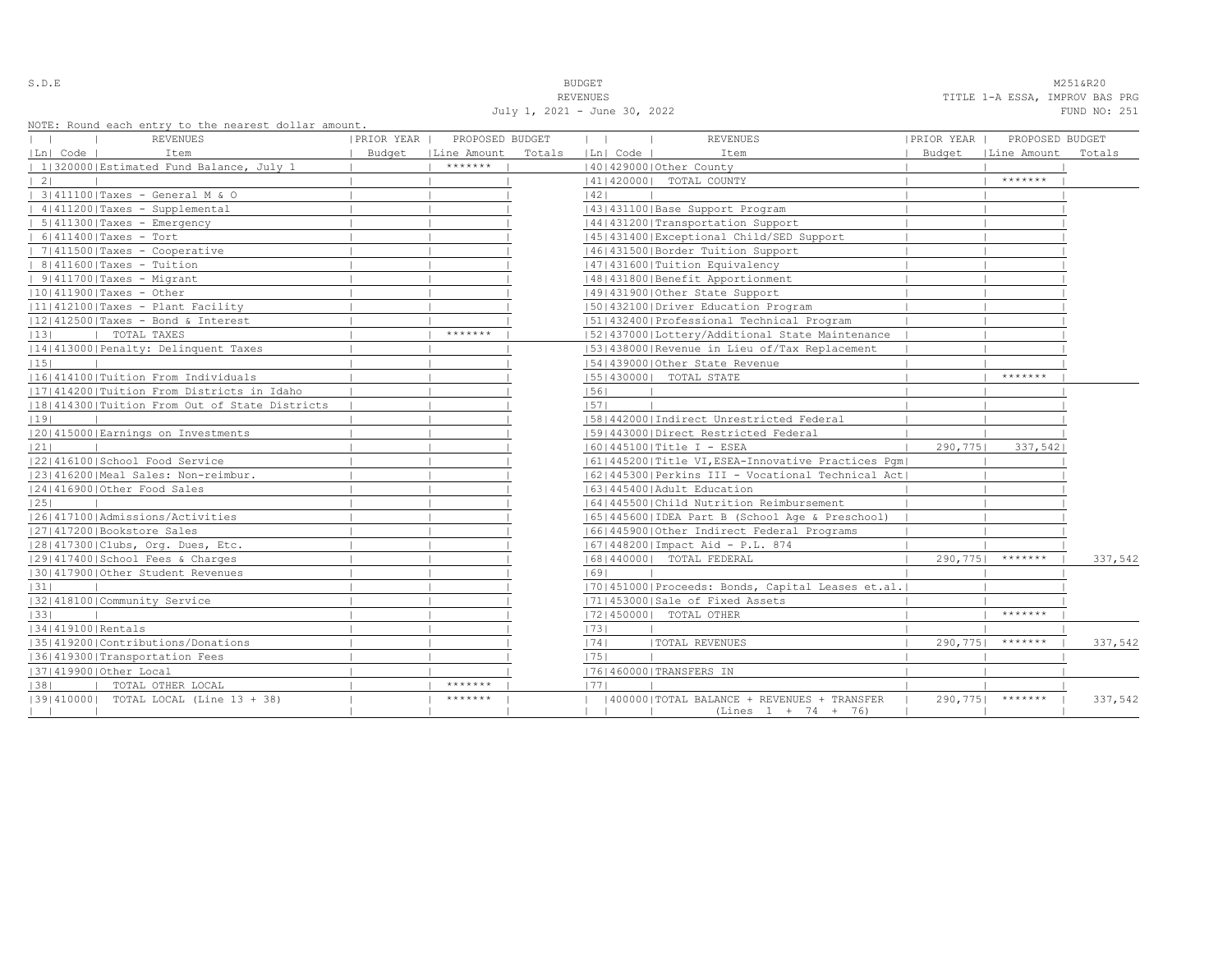|    |            |                                                      |                      |         | EXPENDITURES                 |         |           |                      |         |                                 | TITLE 1-A ESSA, IMPROV BAS PRG |              |
|----|------------|------------------------------------------------------|----------------------|---------|------------------------------|---------|-----------|----------------------|---------|---------------------------------|--------------------------------|--------------|
|    |            |                                                      |                      |         | July 1, 2021 - June 30, 2022 |         |           |                      |         |                                 |                                | FUND NO: 251 |
|    |            | NOTE: Round each entry to the nearest dollar amount. |                      |         |                              |         |           |                      |         |                                 |                                |              |
|    |            | <b>EXPENDITURES</b>                                  | Prior Year  Proposed |         | 100                          | 200     | 300       | 400                  | 500     | 600                             | 700                            | 800          |
|    |            |                                                      |                      |         |                              |         | Purchased | Supplies             | Capital | Debt                            | Insurance-                     |              |
|    | Ln  Code   | Functions/Programs                                   | Budget               | Budget  | Salaries   Benefits          |         |           | Services   Materials |         | Objects   Retirement   Judqment |                                | Transfers    |
|    | 1   512    | Elementary School Program                            | 153,978              | 168,079 | 99,046                       | 57, 183 | 11,000    | 850                  |         |                                 |                                |              |
|    | 2   515    | Secondary School Program                             | 109, 235             | 138,901 | 85, 298                      | 41,903  | 11,000    | 7001                 |         |                                 |                                |              |
|    | 3   517    | Alternative School Program                           |                      |         |                              |         |           |                      |         |                                 |                                |              |
|    | 41519      | Vocational-Technical Program                         |                      |         |                              |         |           |                      |         |                                 |                                |              |
|    | 5 521      | Special Education Program                            |                      |         |                              |         |           |                      |         |                                 |                                |              |
|    | 6   522    | Special Education Preschool Program                  |                      |         |                              |         |           |                      |         |                                 |                                |              |
|    | 7   524    | Gifted & Talented Program                            |                      |         |                              |         |           |                      |         |                                 |                                |              |
|    |            | 8   531   Interscholastic Program                    |                      |         |                              |         |           |                      |         |                                 |                                |              |
|    | 9   532    | School Activity Program                              |                      |         |                              |         |           |                      |         |                                 |                                |              |
|    | $ 10 $ 541 | Summer School Program                                |                      |         |                              |         |           |                      |         |                                 |                                |              |
|    |            | 11  542   Adult School Program                       |                      |         |                              |         |           |                      |         |                                 |                                |              |
|    | $ 12 $ 546 | Detention Center Program                             |                      |         |                              |         |           |                      |         |                                 |                                |              |
| 13 |            |                                                      |                      |         |                              |         |           |                      |         |                                 |                                |              |
|    |            | 14  500   TOTAL INSTRUCTION                          | 263, 213             | 306,980 | 184,344                      | 99,086  | 22,000    | 1,550                |         |                                 |                                |              |
| 15 |            |                                                      |                      |         |                              |         |           |                      |         |                                 |                                |              |
|    | 16  611    | Attendance-Guidance-Health Program                   |                      |         |                              |         |           |                      |         |                                 |                                |              |
|    | $ 17 $ 616 | Special Education Support Services Prq               |                      |         |                              |         |           |                      |         |                                 |                                |              |
| 18 |            |                                                      |                      |         |                              |         |           |                      |         |                                 |                                |              |
|    | 19  621    | Instruction Improvement Program                      | 10,480               | 10,672  | 8,000                        | 1,654   | 2601      | 758                  |         |                                 |                                |              |
|    | 20  622    | Educational Media Program                            |                      |         |                              |         |           |                      |         |                                 |                                |              |
|    | $ 21 $ 623 | Instruction-Related Technology Program               |                      |         |                              |         |           |                      |         |                                 |                                |              |
|    | $ 22 $ 631 | Board of Education Program                           |                      |         |                              |         |           |                      |         |                                 |                                |              |
|    | $ 23 $ 632 | District Administration Program                      | 16,7901              | 16,7901 | 12,000                       | 2,4901  | 2,300     |                      |         |                                 |                                |              |
| 24 |            |                                                      |                      |         |                              |         |           |                      |         |                                 |                                |              |
|    |            | 25  641   School Administration Program              |                      |         |                              |         |           |                      |         |                                 |                                |              |
| 26 |            |                                                      |                      |         |                              |         |           |                      |         |                                 |                                |              |
|    | 27  651    | Business Operation Program                           |                      |         |                              |         |           |                      |         |                                 |                                |              |
|    | $ 28 $ 655 | Central Service Program                              |                      |         |                              |         |           |                      |         |                                 |                                |              |
|    | 1291 656   | Administrative Technology Services Prg               |                      |         |                              |         |           |                      |         |                                 |                                |              |
|    | 1301 661   | Buildings-Care Program (Custodial)                   |                      |         |                              |         |           |                      |         |                                 |                                |              |
|    | $ 31 $ 663 | Maintenance Non-Student Occupied Build               |                      |         |                              |         |           |                      |         |                                 |                                |              |
|    | 32  664    | Maintenance Student Occupied Buildings               |                      |         |                              |         |           |                      |         |                                 |                                |              |
|    | 33  665    | Maintenance - Grounds                                |                      |         |                              |         |           |                      |         |                                 |                                |              |
|    |            | 34  667   Security Program                           |                      |         |                              |         |           |                      |         |                                 |                                |              |
| 35 |            |                                                      |                      |         |                              |         |           |                      |         |                                 |                                |              |
|    | 36  681    | Pupil - To School Trans. Program                     |                      |         |                              |         |           |                      |         |                                 |                                |              |
|    | 1371 682   | Pupil - Activity Trans. Program                      |                      |         |                              |         |           |                      |         |                                 |                                |              |
|    | 38  683    | General Transportation Program                       |                      |         |                              |         |           |                      |         |                                 |                                |              |
| 39 |            |                                                      |                      |         |                              |         |           |                      |         |                                 |                                |              |

# S.D.E S.D. E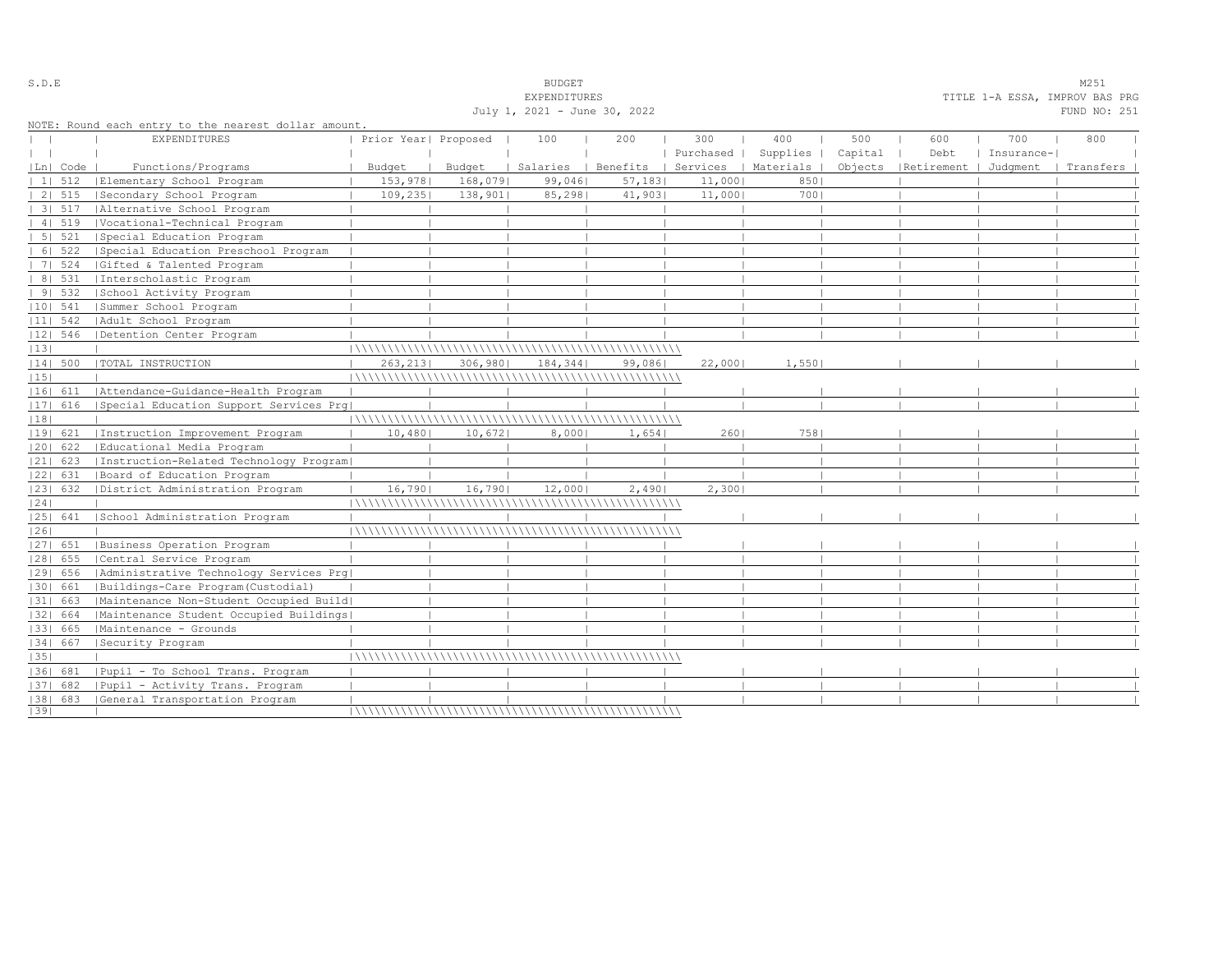| S.D.E                            |            |                                                      |                       |         | <b>BUDGET</b>                |          |           |                                            |         |                                 |            | M251                            |  |
|----------------------------------|------------|------------------------------------------------------|-----------------------|---------|------------------------------|----------|-----------|--------------------------------------------|---------|---------------------------------|------------|---------------------------------|--|
|                                  |            |                                                      |                       |         | EXPENDITURES                 |          |           |                                            |         |                                 |            | TITLE 1-A ESSA, IMPROV BAS PRG  |  |
|                                  |            |                                                      |                       |         | July 1, 2021 - June 30, 2022 |          |           |                                            |         |                                 |            | FUND NO: 251                    |  |
|                                  |            | NOTE: Round each entry to the nearest dollar amount. |                       |         |                              |          |           |                                            |         |                                 |            |                                 |  |
| $\begin{array}{ccc} \end{array}$ |            | <b>EXPENDITURES</b>                                  | Prior Year   Proposed |         | 100                          | 200      | 300       | 400                                        | 500     | 600                             | 700        | 800                             |  |
| $\mathbf{1}$                     |            |                                                      |                       |         |                              |          | Purchased | Supplies                                   | Capital | Debt                            | Insurance- |                                 |  |
|                                  | Ln   Code  | Functions/Programs                                   | Budget                | Budget  |                              |          |           | Salaries   Benefits   Services   Materials |         | Objects   Retirement   Judgment |            | Transfers                       |  |
|                                  | 1391 691   | (Other Support Services Program                      |                       |         |                              |          |           |                                            |         |                                 |            |                                 |  |
| 40                               |            |                                                      |                       |         |                              |          |           |                                            |         |                                 |            |                                 |  |
|                                  | 41  600    | TOTAL SUPPORT SERVICES                               | 27,270                | 27,462  | 20,000                       | 4,144    | 2,560     | 758                                        |         |                                 |            |                                 |  |
| 42                               |            |                                                      |                       |         |                              |          |           |                                            |         |                                 |            |                                 |  |
|                                  | 44  710    | Child Nutrition Program                              |                       |         |                              |          |           |                                            |         |                                 |            |                                 |  |
|                                  | 45   720   | Community Services Program                           |                       |         |                              |          |           |                                            |         |                                 |            |                                 |  |
|                                  | 46  730    | Enterprise Operations                                |                       |         |                              |          |           |                                            |         |                                 |            |                                 |  |
|                                  | 47  740    | Student Activity Program                             |                       |         |                              |          |           |                                            |         |                                 |            |                                 |  |
| 48                               |            |                                                      |                       |         |                              |          |           |                                            |         |                                 |            |                                 |  |
|                                  | 49  700    | TOTAL NON-INSTRUCTION                                |                       |         |                              |          |           |                                            |         |                                 |            |                                 |  |
| 50                               |            |                                                      |                       |         |                              |          |           |                                            |         |                                 |            |                                 |  |
|                                  | 51  810    | Capital Assets-Student Occupied                      |                       |         |                              |          |           |                                            |         |                                 |            |                                 |  |
|                                  | 52  811    | Capital Assets-NonStudent Occupied                   |                       |         |                              |          |           |                                            |         |                                 |            |                                 |  |
| 53                               |            |                                                      |                       |         |                              |          |           |                                            |         |                                 |            |                                 |  |
|                                  | 54   800   | TOTAL CAPITAL ASSET PROGRAMS                         |                       |         |                              |          |           |                                            |         |                                 |            |                                 |  |
| 55                               |            |                                                      |                       |         |                              |          |           |                                            |         |                                 |            |                                 |  |
|                                  | 56  911    | Debt Services Program - Principal                    |                       |         |                              |          |           |                                            |         |                                 |            |                                 |  |
|                                  | $ 57 $ 912 | Debt Services Program - Interest                     |                       |         |                              |          |           |                                            |         |                                 |            |                                 |  |
|                                  |            |                                                      |                       |         |                              |          |           |                                            |         |                                 |            |                                 |  |
|                                  | $ 58 $ 913 | Debt Services Program-Refunded Debt                  |                       |         |                              |          |           |                                            |         |                                 |            |                                 |  |
|                                  | $ 59 $ 920 | Transfers Out                                        | 2921                  | 3,100   |                              |          |           |                                            |         |                                 |            | 3,100                           |  |
| 60                               |            |                                                      |                       |         |                              |          |           |                                            |         |                                 |            |                                 |  |
|                                  | $ 61 $ 900 | TOTAL OTHER SERVICES                                 | 2921                  | 3,100   |                              |          |           |                                            |         |                                 |            | 3,100                           |  |
| 62                               |            |                                                      |                       |         |                              |          |           |                                            |         |                                 |            |                                 |  |
| 63                               |            | TOTAL EXPENDITURES                                   | 290,775               | 337,542 | 204, 344                     | 103, 230 | 24,560    | 2,308                                      |         |                                 |            | 3,100                           |  |
| 64                               |            | (Lines 14+41+49+54+61)                               |                       |         |                              |          |           |                                            |         |                                 |            |                                 |  |
| 65                               |            |                                                      |                       |         |                              |          |           |                                            |         |                                 |            |                                 |  |
| 1661                             |            |                                                      |                       |         |                              |          |           |                                            |         |                                 |            |                                 |  |
| 67                               |            |                                                      |                       |         |                              |          |           |                                            |         |                                 |            |                                 |  |
| 68                               |            |                                                      | 111111111111          |         |                              |          |           |                                            |         |                                 |            |                                 |  |
| 1691                             |            |                                                      |                       |         |                              |          |           |                                            |         |                                 |            |                                 |  |
| 70                               |            |                                                      |                       |         |                              |          |           |                                            |         |                                 |            |                                 |  |
| 71                               |            |                                                      |                       |         |                              |          |           |                                            |         |                                 |            |                                 |  |
| 72                               |            |                                                      |                       |         |                              |          |           |                                            |         |                                 |            |                                 |  |
| 73                               |            | BUDGET SUMMARY                                       |                       |         |                              |          |           |                                            |         |                                 |            | BUDGET SUMMARY:                 |  |
| 74                               |            |                                                      |                       |         |                              |          |           |                                            |         |                                 |            |                                 |  |
| 75                               |            | Beginning Fund Balance                               |                       |         |                              |          |           |                                            |         |                                 |            | The total on line 77 must equal |  |
|                                  |            | the total on line 81.                                |                       |         |                              |          |           |                                            |         |                                 |            |                                 |  |
| 76                               |            | Revenues + Transfers In                              | 290,7751              | 337,542 |                              |          |           |                                            |         |                                 |            |                                 |  |
| 77                               |            | TOTAL REVENUES (LINES 75 + 76)                       | 290,7751              | 337,542 |                              |          |           |                                            |         |                                 |            |                                 |  |
| 78                               |            |                                                      |                       |         |                              |          |           |                                            |         |                                 |            |                                 |  |
| 79                               |            | Total Appropriation                                  | 290,775               | 337,542 |                              |          |           |                                            |         |                                 |            |                                 |  |
| 80                               |            | Unappropriated Balance                               |                       |         |                              |          |           |                                            |         |                                 |            |                                 |  |
| 81                               |            | TOTAL APPROPRIATION (lines 79+80)                    | 290,775               | 337,542 |                              |          |           |                                            |         |                                 |            |                                 |  |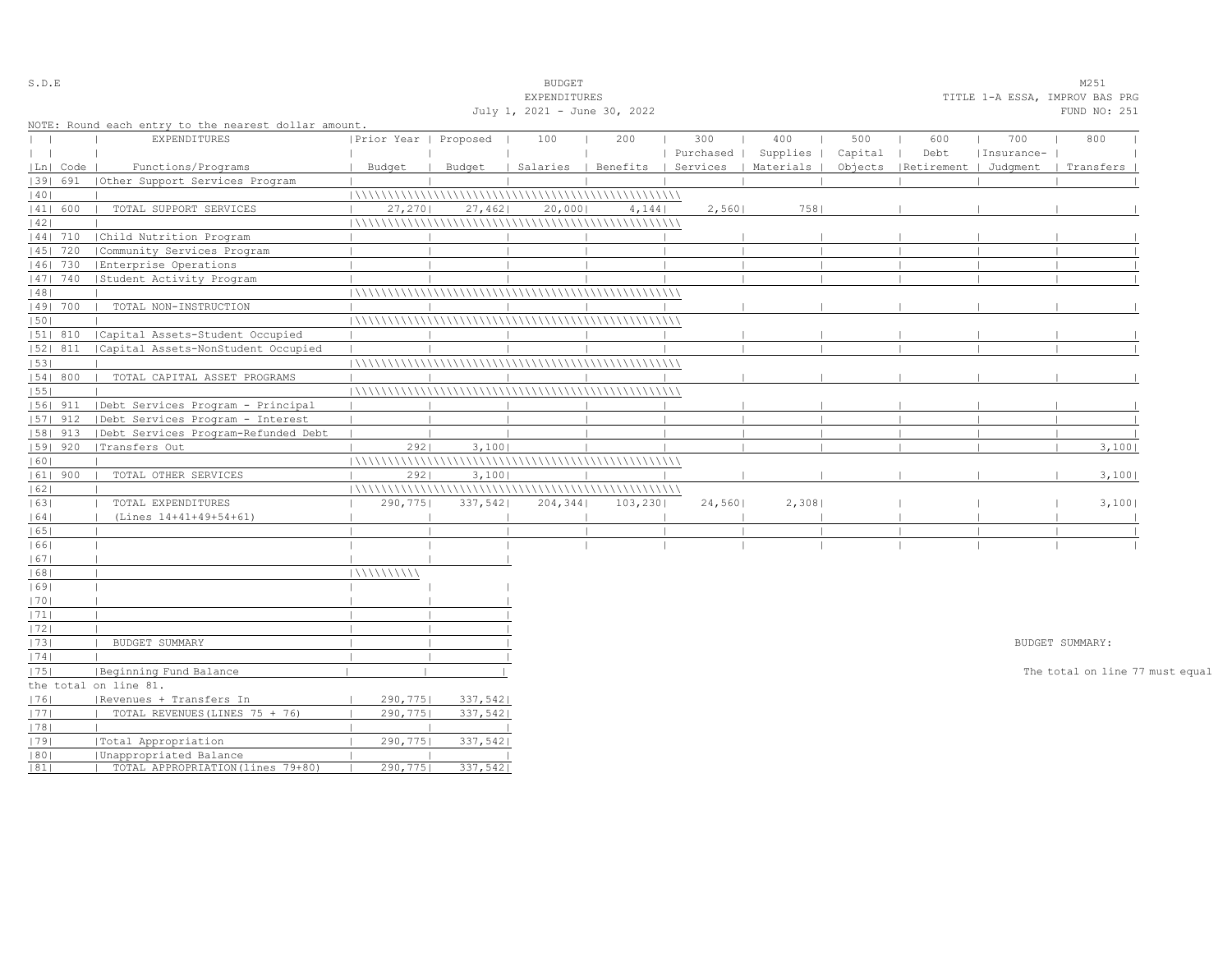July 1, 2021 - June 30, 2022 FUND NO: 252

S.D.E **BUDGET** M252&R20 REVENUES E S S E R/C A R E S

| NOIL, ROUNQ BACH BNULY LO LNB NBALBSL QOILAL AMOUNL.<br><b>REVENUES</b> | PRIOR YEAR | PROPOSED BUDGET |        | $\mathbf{1}$ | <b>REVENUES</b>                                      | PRIOR YEAR | PROPOSED BUDGET |        |
|-------------------------------------------------------------------------|------------|-----------------|--------|--------------|------------------------------------------------------|------------|-----------------|--------|
| Ln  Code  <br>Item                                                      | Budget     | Line Amount     | Totals | Ln  Code     | Item                                                 | Budget     | Line Amount     | Totals |
| 1 320000 Estimated Fund Balance, July 1                                 |            | $*********$     |        |              | 140142900010ther County                              |            |                 |        |
| 21                                                                      |            |                 |        |              | 41   420000   TOTAL COUNTY                           |            | *******         |        |
| 3 411100 Taxes - General M & O                                          |            |                 |        | 42           |                                                      |            |                 |        |
| 4   411200   Taxes - Supplemental                                       |            |                 |        |              | 43   431100   Base Support Program                   |            |                 |        |
| $5 411300 $ Taxes - Emergency                                           |            |                 |        |              | 44   431200   Transportation Support                 |            |                 |        |
| $6 411400 $ Taxes - Tort                                                |            |                 |        |              | 45   431400   Exceptional Child/SED Support          |            |                 |        |
| 7   411500   Taxes - Cooperative                                        |            |                 |        |              | 46  431500   Border Tuition Support                  |            |                 |        |
| $  8 411600 $ Taxes - Tuition                                           |            |                 |        |              | 47   431600   Tuition Equivalency                    |            |                 |        |
| $ 91411700 $ Taxes - Migrant                                            |            |                 |        |              | 48   431800   Benefit Apportionment                  |            |                 |        |
| $ 10 411900 $ Taxes - Other                                             |            |                 |        |              | 49 431900 Other State Support                        |            |                 |        |
| $ 11 412100 $ Taxes - Plant Facility                                    |            |                 |        |              | 50 432100 Driver Education Program                   |            |                 |        |
| 12 412500 Taxes - Bond & Interest                                       |            |                 |        |              | 51 432400 Professional Technical Program             |            |                 |        |
| 13 <br>  TOTAL TAXES                                                    |            | *******         |        |              | 52 437000 Lottery/Additional State Maintenance       |            |                 |        |
| 14 413000 Penalty: Delinquent Taxes                                     |            |                 |        |              | 53 438000 Revenue in Lieu of/Tax Replacement         |            |                 |        |
| 15                                                                      |            |                 |        |              | 154143900010ther State Revenue                       |            |                 |        |
| [16]414100]Tuition From Individuals                                     |            |                 |        |              | 55   430000   TOTAL STATE                            |            | *******         |        |
| 17 414200 Tuition From Districts in Idaho                               |            |                 |        | 56           |                                                      |            |                 |        |
| 18 414300 Tuition From Out of State Districts                           |            |                 |        | 57           |                                                      |            |                 |        |
| 19                                                                      |            |                 |        |              | [58]442000 [Indirect Unrestricted Federal            |            |                 |        |
| 20 415000 Earnings on Investments                                       |            |                 |        |              | 1591443000   Direct Restricted Federal               |            |                 |        |
| 21                                                                      |            |                 |        |              | $ 60 445100 $ Title I - ESEA                         |            |                 |        |
| 22 416100 School Food Service                                           |            |                 |        |              | 61 445200 Title VI, ESEA-Innovative Practices Pqm    |            |                 |        |
| 23 416200 Meal Sales: Non-reimbur.                                      |            |                 |        |              | 62   445300   Perkins III - Vocational Technical Act |            |                 |        |
| 12414169001Other Food Sales                                             |            |                 |        |              | 1631445400 Adult Education                           |            |                 |        |
| 25                                                                      |            |                 |        |              | 1641445500 Child Nutrition Reimbursement             |            |                 |        |
| 1261417100   Admissions/Activities                                      |            |                 |        |              | [65]445600 [IDEA Part B (School Age & Preschool)     |            |                 |        |
| 27 417200 Bookstore Sales                                               |            |                 |        |              | 66 445900 Other Indirect Federal Programs            | 202,698    |                 |        |
| 28 417300 Clubs, Org. Dues, Etc.                                        |            |                 |        |              | 67   448200   Impact Aid - P.L. 874                  |            |                 |        |
| 12914174001School Fees & Charges                                        |            |                 |        |              | 68   440000   TOTAL FEDERAL                          | 202,6981   | *******         |        |
| 130141790010ther Student Revenues                                       |            |                 |        | 1691         |                                                      |            |                 |        |
| 31                                                                      |            |                 |        |              | [70] 451000   Proceeds: Bonds, Capital Leases et.al. |            |                 |        |
| 13214181001Community Service                                            |            |                 |        |              | 71 453000 Sale of Fixed Assets                       |            |                 |        |
| 33                                                                      |            |                 |        |              | 72 450000  TOTAL OTHER                               |            | *******         |        |
| 34   419100   Rentals                                                   |            |                 |        | 73           |                                                      |            |                 |        |
| 35 419200 Contributions/Donations                                       |            |                 |        | 74           | <b>TOTAL REVENUES</b>                                | 202,698    | *******         |        |
| 36 419300 Transportation Fees                                           |            |                 |        | 75           |                                                      |            |                 |        |
| 37   419900   Other Local                                               |            |                 |        |              | 76 460000 TRANSFERS IN                               |            |                 |        |
| TOTAL OTHER LOCAL<br> 38                                                |            | $*********$     |        | 1771         |                                                      |            |                 |        |
| [39] 410000] TOTAL LOCAL (Line 13 + 38)                                 |            | *******         |        |              | 400000 TOTAL BALANCE + REVENUES + TRANSFER           | 202,6981   | *******         |        |
|                                                                         |            |                 |        |              | $(Lines 1 + 74 + 76)$                                |            |                 |        |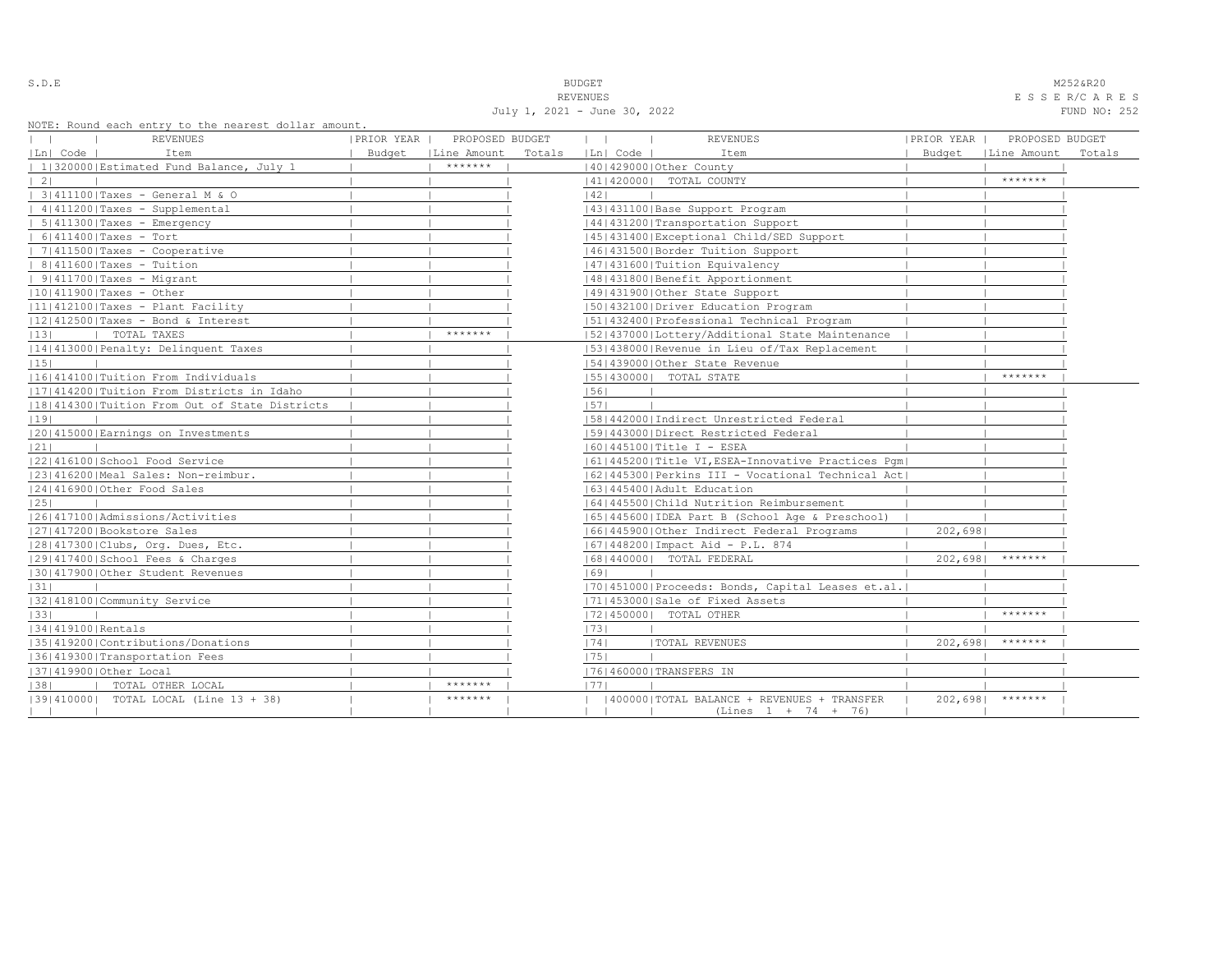|    |                |                                                                            |                      |        | July 1, 2021 - June 30, 2022 |          |           |                      |         |                       |            | FUND NO: 252 |  |
|----|----------------|----------------------------------------------------------------------------|----------------------|--------|------------------------------|----------|-----------|----------------------|---------|-----------------------|------------|--------------|--|
|    |                | NOTE: Round each entry to the nearest dollar amount<br><b>EXPENDITURES</b> | Prior Year  Proposed |        | 100                          | 200      | 300       | 400                  | 500     | 600                   | 700        | 800          |  |
|    |                |                                                                            |                      |        |                              |          | Purchased | Supplies             | Capital | Debt                  | Insurance- |              |  |
|    | Ln   Code      | Functions/Programs                                                         | Budget               | Budget | Salaries                     | Benefits |           | Services   Materials | Objects | Retirement   Judgment |            | Transfers    |  |
|    | $11 \quad 512$ | Elementary School Program                                                  |                      |        |                              |          |           |                      |         |                       |            |              |  |
|    | 2   515        | Secondary School Program                                                   |                      |        |                              |          |           |                      |         |                       |            |              |  |
|    | 3 517          | Alternative School Program                                                 |                      |        |                              |          |           |                      |         |                       |            |              |  |
|    | 4   519        | Vocational-Technical Program                                               |                      |        |                              |          |           |                      |         |                       |            |              |  |
|    | 5 521          | Special Education Program                                                  |                      |        |                              |          |           |                      |         |                       |            |              |  |
|    | 6   522        | Special Education Preschool Program                                        |                      |        |                              |          |           |                      |         |                       |            |              |  |
|    | 7   524        | Gifted & Talented Program                                                  |                      |        |                              |          |           |                      |         |                       |            |              |  |
|    | 8   531        | Interscholastic Program                                                    |                      |        |                              |          |           |                      |         |                       |            |              |  |
|    | 91532          | School Activity Program                                                    |                      |        |                              |          |           |                      |         |                       |            |              |  |
|    | $ 10 $ 541     | Summer School Program                                                      |                      |        |                              |          |           |                      |         |                       |            |              |  |
|    | $ 11 $ 542     | Adult School Program                                                       |                      |        |                              |          |           |                      |         |                       |            |              |  |
|    | 12  546        | Detention Center Program                                                   |                      |        |                              |          |           |                      |         |                       |            |              |  |
| 13 |                |                                                                            |                      |        |                              |          |           |                      |         |                       |            |              |  |
|    | 14  500        | TOTAL INSTRUCTION                                                          |                      |        |                              |          |           |                      |         |                       |            |              |  |
| 15 |                |                                                                            |                      |        |                              |          |           |                      |         |                       |            |              |  |
|    | 16  611        | Attendance-Guidance-Health Program                                         |                      |        |                              |          |           |                      |         |                       |            |              |  |
|    | 17  616        | Special Education Support Services Prq                                     |                      |        |                              |          |           |                      |         |                       |            |              |  |
| 18 |                |                                                                            |                      |        |                              |          |           |                      |         |                       |            |              |  |
|    | 19  621        | Instruction Improvement Program                                            | 202,698              |        |                              |          |           |                      |         |                       |            |              |  |
|    | $ 20 $ 622     | Educational Media Program                                                  |                      |        |                              |          |           |                      |         |                       |            |              |  |
|    | $ 21 $ 623     | [Instruction-Related Technology Program]                                   |                      |        |                              |          |           |                      |         |                       |            |              |  |
|    | 22  631        | Board of Education Program                                                 |                      |        |                              |          |           |                      |         |                       |            |              |  |
|    | 23  632        | District Administration Program                                            |                      |        |                              |          |           |                      |         |                       |            |              |  |
| 24 |                |                                                                            |                      |        |                              |          |           |                      |         |                       |            |              |  |
|    | 25  641        | School Administration Program                                              |                      |        |                              |          |           |                      |         |                       |            |              |  |
| 26 |                |                                                                            |                      |        |                              |          |           |                      |         |                       |            |              |  |
|    | 27  651        | Business Operation Program                                                 |                      |        |                              |          |           |                      |         |                       |            |              |  |
|    | $ 28 $ 655     | Central Service Program                                                    |                      |        |                              |          |           |                      |         |                       |            |              |  |
|    | 29  656        | Administrative Technology Services Prg                                     |                      |        |                              |          |           |                      |         |                       |            |              |  |
|    | 30  661        | Buildings-Care Program(Custodial)                                          |                      |        |                              |          |           |                      |         |                       |            |              |  |
|    | 31  663        | Maintenance Non-Student Occupied Build                                     |                      |        |                              |          |           |                      |         |                       |            |              |  |
|    | 32  664        | Maintenance Student Occupied Buildings                                     |                      |        |                              |          |           |                      |         |                       |            |              |  |
|    | 33  665        | Maintenance - Grounds                                                      |                      |        |                              |          |           |                      |         |                       |            |              |  |
|    | 34  667        | Security Program                                                           |                      |        |                              |          |           |                      |         |                       |            |              |  |
| 35 |                |                                                                            |                      |        |                              |          |           |                      |         |                       |            |              |  |
|    |                | 36  681   Pupil - To School Trans. Program                                 |                      |        |                              |          |           |                      |         |                       |            |              |  |
|    | 37  682        | Pupil - Activity Trans. Program                                            |                      |        |                              |          |           |                      |         |                       |            |              |  |
|    | $ 38 $ 683     | General Transportation Program                                             |                      |        |                              |          |           |                      |         |                       |            |              |  |
| 39 |                |                                                                            |                      |        |                              |          |           |                      |         |                       |            |              |  |

S.D.E SOME SALE SOME STRAINING STRAINING STRAINING STRAINING STRAINING STRAINING STRAINING STRAINING STRAINING STRAINING STRAINING STRAINING STRAINING STRAINING STRAINING STRAINING STRAINING STRAINING STRAINING STRAINING S

EXPENDITURES E S S E R/C A R E S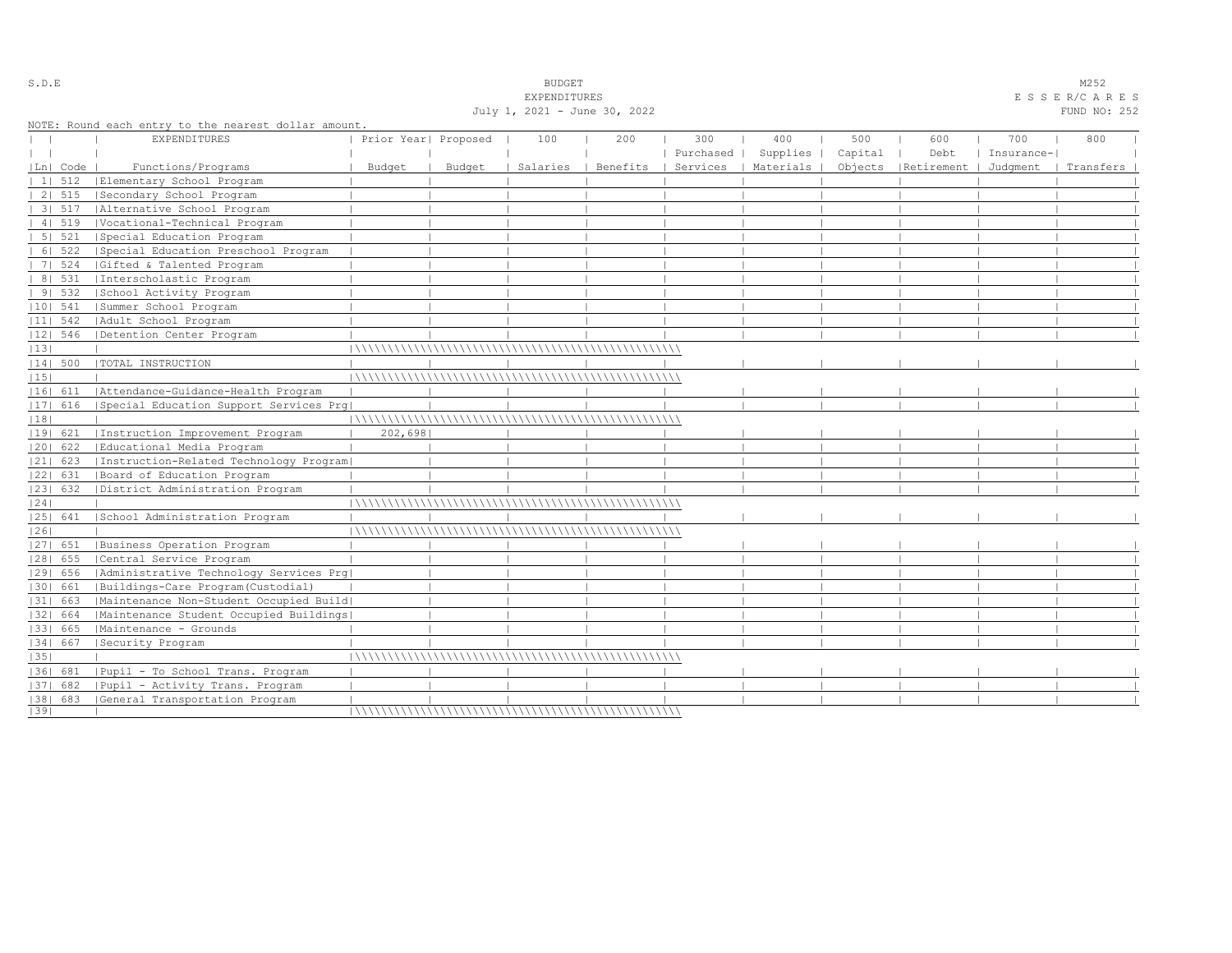| S.D.E         |            |                                                      |                       |        | <b>BUDGET</b>                |                                |           |           |         |                       |            | M252                            |  |
|---------------|------------|------------------------------------------------------|-----------------------|--------|------------------------------|--------------------------------|-----------|-----------|---------|-----------------------|------------|---------------------------------|--|
|               |            |                                                      |                       |        | EXPENDITURES                 |                                |           |           |         |                       |            | ESSER/CARES                     |  |
|               |            |                                                      |                       |        | July 1, 2021 - June 30, 2022 |                                |           |           |         |                       |            | FUND NO: 252                    |  |
|               |            | NOTE: Round each entry to the nearest dollar amount. |                       |        |                              |                                |           |           |         |                       |            |                                 |  |
| $\mathbf{L}$  |            | <b>EXPENDITURES</b>                                  | Prior Year   Proposed |        | 100                          | 200                            | 300       | 400       | 500     | 600                   | 700        | 800                             |  |
| $\vert \vert$ |            |                                                      |                       |        |                              |                                | Purchased | Supplies  | Capital | Debt                  | Insurance- |                                 |  |
|               | Ln   Code  | Functions/Programs                                   | Budget                | Budget |                              | Salaries   Benefits   Services |           | Materials | Objects | Retirement   Judgment |            | Transfers                       |  |
|               | 39  691    | Other Support Services Program                       |                       |        |                              |                                |           |           |         |                       |            |                                 |  |
| 40            |            |                                                      |                       |        |                              |                                |           |           |         |                       |            |                                 |  |
|               | 41  600    | TOTAL SUPPORT SERVICES                               | 202,698               |        |                              |                                |           |           |         |                       |            |                                 |  |
| 42            |            |                                                      |                       |        |                              |                                |           |           |         |                       |            |                                 |  |
|               | $ 44 $ 710 | Child Nutrition Program                              |                       |        |                              |                                |           |           |         |                       |            |                                 |  |
|               | 45   720   | Community Services Program                           |                       |        |                              |                                |           |           |         |                       |            |                                 |  |
|               | 46  730    | Enterprise Operations                                |                       |        |                              |                                |           |           |         |                       |            |                                 |  |
|               | 47  740    | Student Activity Program                             |                       |        |                              |                                |           |           |         |                       |            |                                 |  |
| 48            |            |                                                      |                       |        |                              |                                |           |           |         |                       |            |                                 |  |
|               | 49  700    | TOTAL NON-INSTRUCTION                                |                       |        |                              |                                |           |           |         |                       |            |                                 |  |
| 50            |            |                                                      |                       |        |                              |                                |           |           |         |                       |            |                                 |  |
|               | 51  810    | Capital Assets-Student Occupied                      |                       |        |                              |                                |           |           |         |                       |            |                                 |  |
|               | 52  811    | Capital Assets-NonStudent Occupied                   |                       |        |                              |                                |           |           |         |                       |            |                                 |  |
| 53            |            |                                                      |                       |        |                              |                                |           |           |         |                       |            |                                 |  |
|               | 54   800   | TOTAL CAPITAL ASSET PROGRAMS                         |                       |        |                              |                                |           |           |         |                       |            |                                 |  |
| 55            |            |                                                      |                       |        |                              |                                |           |           |         |                       |            |                                 |  |
|               | $ 56 $ 911 | Debt Services Program - Principal                    |                       |        |                              |                                |           |           |         |                       |            |                                 |  |
|               | $ 57 $ 912 | Debt Services Program - Interest                     |                       |        |                              |                                |           |           |         |                       |            |                                 |  |
|               |            |                                                      |                       |        |                              |                                |           |           |         |                       |            |                                 |  |
|               | 58  913    | Debt Services Program-Refunded Debt                  |                       |        |                              |                                |           |           |         |                       |            |                                 |  |
|               | 59   920   | Transfers Out                                        |                       |        |                              |                                |           |           |         |                       |            |                                 |  |
| 60            |            |                                                      |                       |        |                              |                                |           |           |         |                       |            |                                 |  |
|               | $ 61 $ 900 | TOTAL OTHER SERVICES                                 |                       |        |                              |                                |           |           |         |                       |            |                                 |  |
| 62            |            |                                                      |                       |        |                              |                                |           |           |         |                       |            |                                 |  |
| 63            |            | TOTAL EXPENDITURES                                   | 202,698               |        |                              |                                |           |           |         |                       |            |                                 |  |
| 64            |            | (Lines 14+41+49+54+61)                               |                       |        |                              |                                |           |           |         |                       |            |                                 |  |
| 65            |            |                                                      |                       |        |                              |                                |           |           |         |                       |            |                                 |  |
| 66            |            |                                                      |                       |        |                              |                                |           |           |         |                       |            |                                 |  |
| 67            |            |                                                      |                       |        |                              |                                |           |           |         |                       |            |                                 |  |
| 68            |            |                                                      | 111111111111          |        |                              |                                |           |           |         |                       |            |                                 |  |
| 69            |            |                                                      |                       |        |                              |                                |           |           |         |                       |            |                                 |  |
| 70            |            |                                                      |                       |        |                              |                                |           |           |         |                       |            |                                 |  |
| 1711          |            |                                                      |                       |        |                              |                                |           |           |         |                       |            |                                 |  |
| 72            |            |                                                      |                       |        |                              |                                |           |           |         |                       |            |                                 |  |
| 73            |            | BUDGET SUMMARY                                       |                       |        |                              |                                |           |           |         |                       |            | BUDGET SUMMARY:                 |  |
| 74            |            |                                                      |                       |        |                              |                                |           |           |         |                       |            |                                 |  |
| 75            |            | Beginning Fund Balance                               |                       |        |                              |                                |           |           |         |                       |            | The total on line 77 must equal |  |
|               |            | the total on line 81.                                |                       |        |                              |                                |           |           |         |                       |            |                                 |  |
| 76            |            | Revenues + Transfers In                              | 202,6981              |        |                              |                                |           |           |         |                       |            |                                 |  |
| 77            |            | TOTAL REVENUES (LINES 75 + 76)                       | 202,698               |        |                              |                                |           |           |         |                       |            |                                 |  |
| 78            |            |                                                      |                       |        |                              |                                |           |           |         |                       |            |                                 |  |
| 79            |            | Total Appropriation                                  | 202,698               |        |                              |                                |           |           |         |                       |            |                                 |  |
| 80            |            | Unappropriated Balance                               |                       |        |                              |                                |           |           |         |                       |            |                                 |  |
| 81            |            | TOTAL APPROPRIATION (lines 79+80)                    | 202,698               |        |                              |                                |           |           |         |                       |            |                                 |  |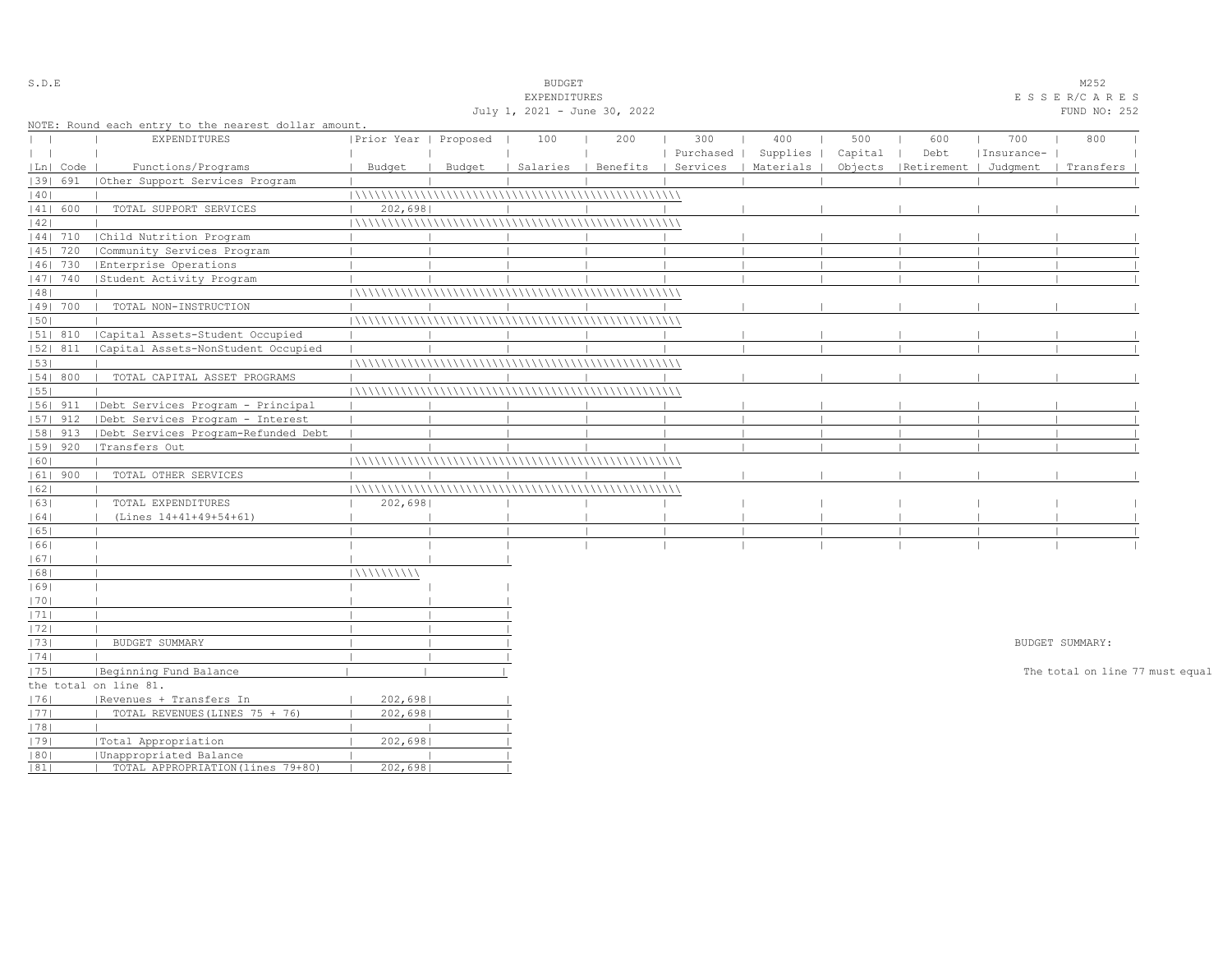S.D.E NOTE THAT IS A RESOLUTION OF THE SECOND MASS IN THE SECOND MASS OF THE MASS OF THE MASS OF THE MASS OF THE MASS OF THE MASS OF THE MASS OF THE MASS OF THE MASS OF THE MASS OF THE MASS OF THE MASS OF THE MASS OF THE M REVENUES CRRSA ESSER II

|                   |                                                                         |            | July 1, 2021 - June 30, 2022 |              |          |                                                                     |            |                             | FUND NO: 254 |
|-------------------|-------------------------------------------------------------------------|------------|------------------------------|--------------|----------|---------------------------------------------------------------------|------------|-----------------------------|--------------|
| $\vert \ \ \vert$ | NOTE: Round each entry to the nearest dollar amount.<br><b>REVENUES</b> | PRIOR YEAR | PROPOSED BUDGET              | $\mathbf{1}$ |          | <b>REVENUES</b>                                                     | PRIOR YEAR | PROPOSED BUDGET             |              |
| Ln  Code          | Item                                                                    |            | Budget   Line Amount Totals  |              | Ln  Code | Item                                                                |            | Budget   Line Amount Totals |              |
|                   | 1 320000 Estimated Fund Balance, July 1                                 |            | $*********$                  |              |          | 140142900010ther County                                             |            |                             |              |
| $\vert 2 \vert$   |                                                                         |            |                              |              |          | 41   420000   TOTAL COUNTY                                          |            | *******                     |              |
|                   | 3 411100 Taxes - General M & O                                          |            |                              | 1421         |          |                                                                     |            |                             |              |
|                   | 4 411200 Taxes - Supplemental                                           |            |                              |              |          | 43   431100   Base Support Program                                  |            |                             |              |
|                   | $  5 411300 $ Taxes - Emergency                                         |            |                              |              |          | 44   431200   Transportation Support                                |            |                             |              |
|                   | $  6 411400 $ Taxes - Tort                                              |            |                              |              |          | 45 431400 Exceptional Child/SED Support                             |            |                             |              |
|                   | $  7 411500 $ Taxes - Cooperative                                       |            |                              |              |          | 46 431500 Border Tuition Support                                    |            |                             |              |
|                   | $  8 411600 $ Taxes - Tuition                                           |            |                              |              |          | 47   431600   Tuition Equivalency                                   |            |                             |              |
|                   | $  9 411700 $ Taxes - Migrant                                           |            |                              |              |          | 48   431800   Benefit Apportionment                                 |            |                             |              |
|                   | $ 10 411900 $ Taxes - Other                                             |            |                              |              |          | 49 431900 Other State Support                                       |            |                             |              |
|                   | $ 11 412100 $ Taxes - Plant Facility                                    |            |                              |              |          | 50 432100 Driver Education Program                                  |            |                             |              |
|                   | $ 12 412500 $ Taxes - Bond & Interest                                   |            |                              |              |          | 51 432400 Professional Technical Program                            |            |                             |              |
| 13                | TOTAL TAXES                                                             |            | *******                      |              |          | 52 437000 Lottery/Additional State Maintenance                      |            |                             |              |
|                   | 14 413000 Penalty: Delinquent Taxes                                     |            |                              |              |          | 53 438000 Revenue in Lieu of/Tax Replacement                        |            |                             |              |
| 15                |                                                                         |            |                              |              |          | 154143900010ther State Revenue                                      |            |                             |              |
|                   | 1161414100 Tuition From Individuals                                     |            |                              |              |          | 55   430000   TOTAL STATE                                           |            | *******                     |              |
|                   | [17] 414200   Tuition From Districts in Idaho                           |            |                              | 56           |          |                                                                     |            |                             |              |
|                   | 18 414300 Tuition From Out of State Districts                           |            |                              | 57           |          |                                                                     |            |                             |              |
| 19                |                                                                         |            |                              |              |          | [58]442000]Indirect Unrestricted Federal                            |            |                             |              |
|                   | 1201415000 Earnings on Investments                                      |            |                              |              |          | 59 443000 Direct Restricted Federal                                 |            |                             |              |
| 21                |                                                                         |            |                              |              |          | $ 60 445100 $ Title I - ESEA                                        |            |                             |              |
|                   | 22 416100 School Food Service                                           |            |                              |              |          | 61  445200  Title VI, ESEA-Innovative Practices Pgm                 |            |                             |              |
|                   | 23 416200 Meal Sales: Non-reimbur.                                      |            |                              |              |          | 62 445300 Perkins III - Vocational Technical Act                    |            |                             |              |
|                   | 24 416900 Other Food Sales                                              |            |                              |              |          | 1631445400 Adult Education                                          |            |                             |              |
| 25                |                                                                         |            |                              |              |          | 64   445500   Child Nutrition Reimbursement                         |            |                             |              |
|                   | 1261417100 Admissions/Activities                                        |            |                              |              |          | 65  445600  IDEA Part B (School Age & Preschool)                    |            |                             |              |
|                   | 27 417200 Bookstore Sales                                               |            |                              |              |          | 66 445900 Other Indirect Federal Programs                           |            | 616,334                     |              |
|                   | 28 417300 Clubs, Org. Dues, Etc.                                        |            |                              |              |          | $ 67 448200 $ Impact Aid - P.L. 874                                 |            |                             |              |
|                   | 12914174001School Fees & Charges                                        |            |                              |              |          | 68   440000   TOTAL FEDERAL                                         |            | $*********$                 | 616,334      |
|                   | 30 417900 Other Student Revenues                                        |            |                              | 1691         |          |                                                                     |            |                             |              |
| 31                |                                                                         |            |                              |              |          | 70 451000 Proceeds: Bonds, Capital Leases et.al.                    |            |                             |              |
|                   | 32 418100 Community Service                                             |            |                              |              |          | 71 453000 Sale of Fixed Assets                                      |            |                             |              |
| 33                |                                                                         |            |                              |              |          | 17214500001 TOTAL OTHER                                             |            | *******                     |              |
| 34 419100 Rentals |                                                                         |            |                              | 73           |          |                                                                     |            |                             |              |
|                   | 35 419200 Contributions/Donations                                       |            |                              | 1741         |          | <b> TOTAL REVENUES</b>                                              |            | *******                     | 616,334      |
|                   | 36 419300 Transportation Fees                                           |            |                              | 75           |          |                                                                     |            |                             |              |
|                   | 37 419900 Other Local                                                   |            |                              |              |          | 76 460000 TRANSFERS IN                                              |            |                             |              |
| 38                | TOTAL OTHER LOCAL                                                       |            | *******                      | 1771         |          |                                                                     |            |                             |              |
| $\mathbf{1}$      | $ 39 410000 $ TOTAL LOCAL (Line 13 + 38)                                |            | *******                      |              |          | 400000 TOTAL BALANCE + REVENUES + TRANSFER<br>$(Lines 1 + 74 + 76)$ |            | *******                     | 616,334      |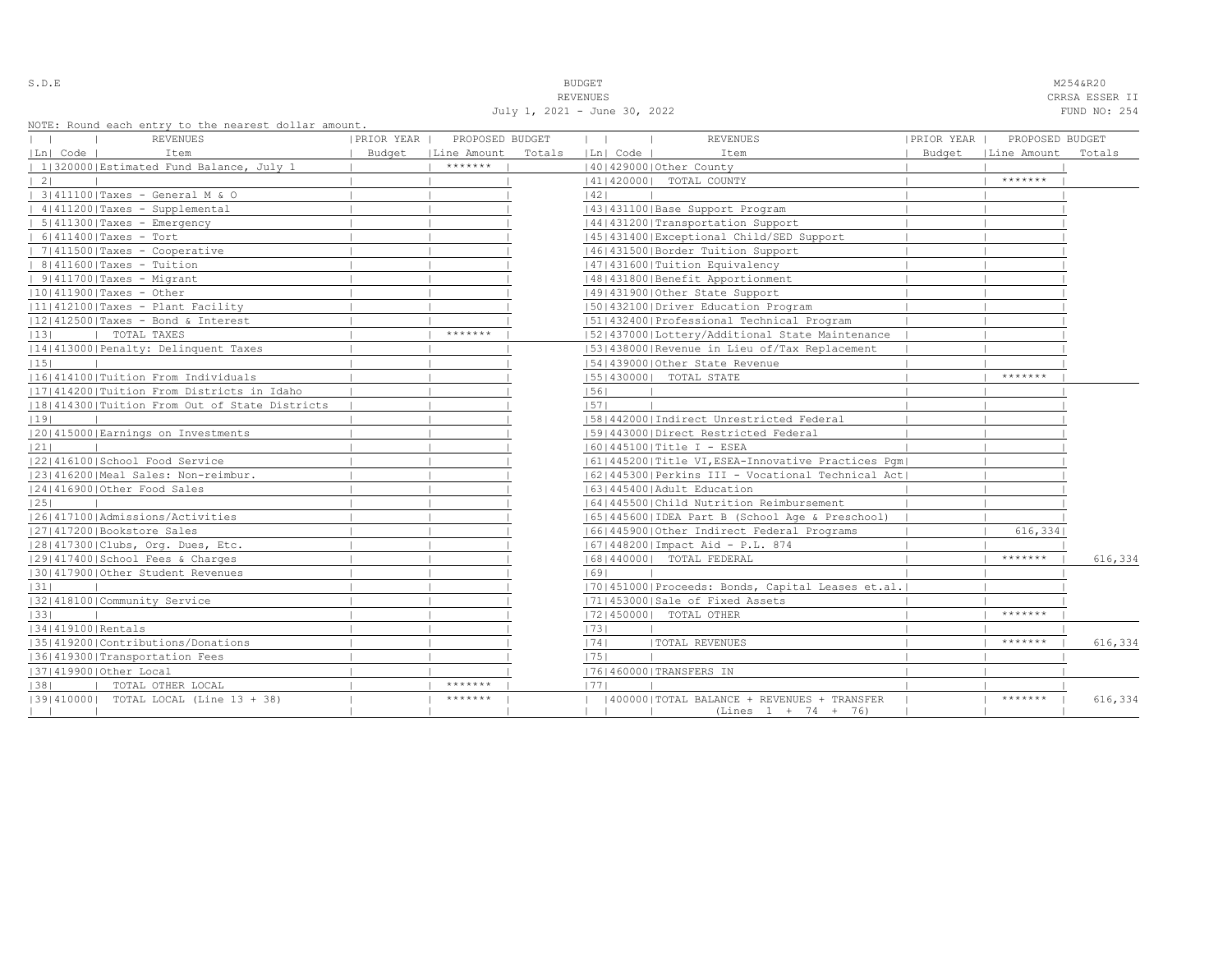|              |            |                                                      |                      |         | July 1, 2021 - June 30, 2022 |          |           |           |         |                                 |            | FUND NO: 254 |  |
|--------------|------------|------------------------------------------------------|----------------------|---------|------------------------------|----------|-----------|-----------|---------|---------------------------------|------------|--------------|--|
|              |            | NOTE: Round each entry to the nearest dollar amount. |                      |         |                              |          |           |           |         |                                 |            |              |  |
|              |            | EXPENDITURES                                         | Prior Year  Proposed |         | 100                          | 200      | 300       | 400       | 500     | 600                             | 700        | 800          |  |
| $\mathbf{1}$ |            |                                                      |                      |         |                              |          | Purchased | Supplies  | Capital | Debt                            | Insurance- |              |  |
|              | Ln  Code   | Functions/Programs                                   | Budget               | Budget  | Salaries                     | Benefits | Services  | Materials |         | Objects   Retirement   Judgment |            | Transfers    |  |
|              | 1 512      | Elementary School Program                            |                      |         |                              |          |           |           |         |                                 |            |              |  |
|              | 2 515      | Secondary School Program                             |                      |         |                              |          |           |           |         |                                 |            |              |  |
|              | 31 517     | Alternative School Program                           |                      |         |                              |          |           |           |         |                                 |            |              |  |
|              | 4   519    | Vocational-Technical Program                         |                      |         |                              |          |           |           |         |                                 |            |              |  |
|              | 5 521      | Special Education Program                            |                      |         |                              |          |           |           |         |                                 |            |              |  |
|              | 6 522      | Special Education Preschool Program                  |                      |         |                              |          |           |           |         |                                 |            |              |  |
|              | 7   524    | Gifted & Talented Program                            |                      |         |                              |          |           |           |         |                                 |            |              |  |
|              | 8   531    | Interscholastic Program                              |                      |         |                              |          |           |           |         |                                 |            |              |  |
|              | 91532      | School Activity Program                              |                      |         |                              |          |           |           |         |                                 |            |              |  |
|              | $ 10 $ 541 | Summer School Program                                |                      |         |                              |          |           |           |         |                                 |            |              |  |
|              | $ 11 $ 542 | Adult School Program                                 |                      |         |                              |          |           |           |         |                                 |            |              |  |
|              | 12  546    | Detention Center Program                             |                      |         |                              |          |           |           |         |                                 |            |              |  |
| 13           |            |                                                      |                      |         |                              |          |           |           |         |                                 |            |              |  |
|              | 14  500    | TOTAL INSTRUCTION                                    |                      |         |                              |          |           |           |         |                                 |            |              |  |
| 15           |            |                                                      |                      |         |                              |          |           |           |         |                                 |            |              |  |
|              | 16  611    | Attendance-Guidance-Health Program                   |                      |         |                              |          |           |           |         |                                 |            |              |  |
|              | $ 17 $ 616 | Special Education Support Services Prq               |                      |         |                              |          |           |           |         |                                 |            |              |  |
| 18           |            |                                                      |                      |         |                              |          |           |           |         |                                 |            |              |  |
|              | 19  621    | Instruction Improvement Program                      |                      | 616,334 | 150,000                      | 57,385   | 208,949   | 200,000   |         |                                 |            |              |  |
|              | 20  622    | Educational Media Program                            |                      |         |                              |          |           |           |         |                                 |            |              |  |
|              | $ 21 $ 623 | [Instruction-Related Technology Program]             |                      |         |                              |          |           |           |         |                                 |            |              |  |
|              | $ 22 $ 631 | Board of Education Program                           |                      |         |                              |          |           |           |         |                                 |            |              |  |
|              | 23  632    | District Administration Program                      |                      |         |                              |          |           |           |         |                                 |            |              |  |
| 24           |            |                                                      |                      |         |                              |          |           |           |         |                                 |            |              |  |
|              | 25  641    | School Administration Program                        |                      |         |                              |          |           |           |         |                                 |            |              |  |
| 26           |            |                                                      |                      |         |                              |          |           |           |         |                                 |            |              |  |
|              | $ 27 $ 651 | Business Operation Program                           |                      |         |                              |          |           |           |         |                                 |            |              |  |
|              | $ 28 $ 655 | Central Service Program                              |                      |         |                              |          |           |           |         |                                 |            |              |  |
|              | 29  656    | Administrative Technology Services Prg               |                      |         |                              |          |           |           |         |                                 |            |              |  |
|              | 30  661    | Buildings-Care Program(Custodial)                    |                      |         |                              |          |           |           |         |                                 |            |              |  |
|              | $ 31 $ 663 | Maintenance Non-Student Occupied Build               |                      |         |                              |          |           |           |         |                                 |            |              |  |
|              | 32  664    | Maintenance Student Occupied Buildings               |                      |         |                              |          |           |           |         |                                 |            |              |  |
|              | 33  665    | Maintenance - Grounds                                |                      |         |                              |          |           |           |         |                                 |            |              |  |
|              | 34  667    | Security Program                                     |                      |         |                              |          |           |           |         |                                 |            |              |  |
| 35           |            |                                                      |                      |         |                              |          |           |           |         |                                 |            |              |  |
|              | 36  681    | Pupil - To School Trans. Program                     |                      |         |                              |          |           |           |         |                                 |            |              |  |
|              | $ 37 $ 682 | Pupil - Activity Trans. Program                      |                      |         |                              |          |           |           |         |                                 |            |              |  |
|              | $ 38 $ 683 | General Transportation Program                       |                      |         |                              |          |           |           |         |                                 |            |              |  |
| 39           |            |                                                      |                      |         |                              |          |           |           |         |                                 |            |              |  |

### S.D.E SOME SALE SOME STRAINING STRAINING STRAINING STRAINING STRAINING STRAINING STRAINING STRAINING STRAINING STRAINING STRAINING STRAINING STRAINING STRAINING STRAINING STRAINING STRAINING STRAINING STRAINING STRAINING S EXPENDITURES CRRSA ESSER II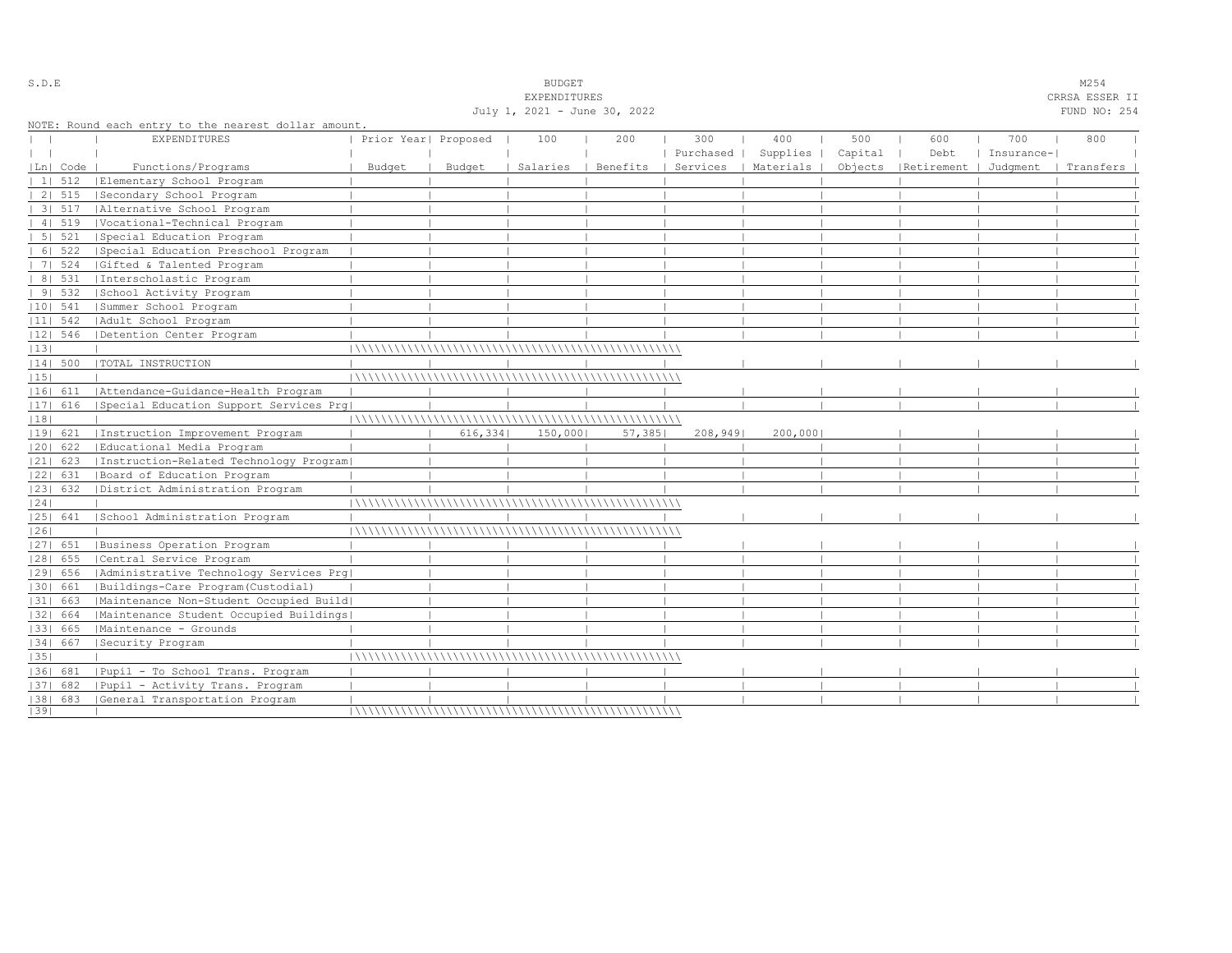| S.D.E         |            |                                                      |                       |          | <b>BUDGET</b>                |        |           |                                            |         |                                 |            | M254                            |  |
|---------------|------------|------------------------------------------------------|-----------------------|----------|------------------------------|--------|-----------|--------------------------------------------|---------|---------------------------------|------------|---------------------------------|--|
|               |            |                                                      |                       |          | EXPENDITURES                 |        |           |                                            |         |                                 |            | CRRSA ESSER II                  |  |
|               |            |                                                      |                       |          | July 1, 2021 - June 30, 2022 |        |           |                                            |         |                                 |            | FUND NO: 254                    |  |
|               |            | NOTE: Round each entry to the nearest dollar amount. |                       |          |                              |        |           |                                            |         |                                 |            |                                 |  |
| $\mathbf{L}$  |            | EXPENDITURES                                         | Prior Year   Proposed |          | 100                          | 200    | 300       | 400                                        | 500     | 600                             | 700        | 800                             |  |
| $\vert \vert$ |            |                                                      |                       |          |                              |        | Purchased | Supplies                                   | Capital | Debt                            | Insurance- |                                 |  |
|               | Ln  Code   | Functions/Programs                                   | Budget                | Budget   |                              |        |           | Salaries   Benefits   Services   Materials |         | Objects   Retirement   Judgment |            | Transfers                       |  |
|               | 1391 691   | Other Support Services Program                       |                       |          |                              |        |           |                                            |         |                                 |            |                                 |  |
| 40            |            |                                                      |                       |          |                              |        |           |                                            |         |                                 |            |                                 |  |
|               | 41  600    | TOTAL SUPPORT SERVICES                               |                       | 616, 334 | 150,000                      | 57,385 | 208,949   | 200,000                                    |         |                                 |            |                                 |  |
| 42            |            |                                                      |                       |          |                              |        |           |                                            |         |                                 |            |                                 |  |
|               | $ 44 $ 710 | Child Nutrition Program                              |                       |          |                              |        |           |                                            |         |                                 |            |                                 |  |
|               | 45   720   | Community Services Program                           |                       |          |                              |        |           |                                            |         |                                 |            |                                 |  |
|               | 46  730    | Enterprise Operations                                |                       |          |                              |        |           |                                            |         |                                 |            |                                 |  |
|               | 47  740    | Student Activity Program                             |                       |          |                              |        |           |                                            |         |                                 |            |                                 |  |
| 48            |            |                                                      |                       |          |                              |        |           |                                            |         |                                 |            |                                 |  |
|               | 49  700    | TOTAL NON-INSTRUCTION                                |                       |          |                              |        |           |                                            |         |                                 |            |                                 |  |
| 50            |            |                                                      |                       |          |                              |        |           |                                            |         |                                 |            |                                 |  |
|               | $ 51 $ 810 | Capital Assets-Student Occupied                      |                       |          |                              |        |           |                                            |         |                                 |            |                                 |  |
|               | 52  811    | Capital Assets-NonStudent Occupied                   |                       |          |                              |        |           |                                            |         |                                 |            |                                 |  |
| 53            |            |                                                      |                       |          |                              |        |           |                                            |         |                                 |            |                                 |  |
|               | 54   800   | TOTAL CAPITAL ASSET PROGRAMS                         |                       |          |                              |        |           |                                            |         |                                 |            |                                 |  |
| 55            |            |                                                      |                       |          |                              |        |           |                                            |         |                                 |            |                                 |  |
|               | $ 56 $ 911 | Debt Services Program - Principal                    |                       |          |                              |        |           |                                            |         |                                 |            |                                 |  |
|               | 57  912    | Debt Services Program - Interest                     |                       |          |                              |        |           |                                            |         |                                 |            |                                 |  |
|               | 58   913   | Debt Services Program-Refunded Debt                  |                       |          |                              |        |           |                                            |         |                                 |            |                                 |  |
|               | 59   920   | Transfers Out                                        |                       |          |                              |        |           |                                            |         |                                 |            |                                 |  |
| 60            |            |                                                      |                       |          |                              |        |           |                                            |         |                                 |            |                                 |  |
|               | $ 61 $ 900 | TOTAL OTHER SERVICES                                 |                       |          |                              |        |           |                                            |         |                                 |            |                                 |  |
| 62            |            |                                                      |                       |          |                              |        |           |                                            |         |                                 |            |                                 |  |
| 63            |            | TOTAL EXPENDITURES                                   |                       | 616,334  | 150,000                      | 57,385 | 208,949   | 200,000                                    |         |                                 |            |                                 |  |
| 64            |            | (Lines 14+41+49+54+61)                               |                       |          |                              |        |           |                                            |         |                                 |            |                                 |  |
| 65            |            |                                                      |                       |          |                              |        |           |                                            |         |                                 |            |                                 |  |
| 1661          |            |                                                      |                       |          |                              |        |           |                                            |         |                                 |            |                                 |  |
| 67            |            |                                                      |                       |          |                              |        |           |                                            |         |                                 |            |                                 |  |
| 68            |            |                                                      | 111111111111          |          |                              |        |           |                                            |         |                                 |            |                                 |  |
| 69            |            |                                                      |                       |          |                              |        |           |                                            |         |                                 |            |                                 |  |
| 70            |            |                                                      |                       |          |                              |        |           |                                            |         |                                 |            |                                 |  |
| 71            |            |                                                      |                       |          |                              |        |           |                                            |         |                                 |            |                                 |  |
| 72            |            |                                                      |                       |          |                              |        |           |                                            |         |                                 |            |                                 |  |
| 73            |            | BUDGET SUMMARY                                       |                       |          |                              |        |           |                                            |         |                                 |            | BUDGET SUMMARY:                 |  |
| 74            |            |                                                      |                       |          |                              |        |           |                                            |         |                                 |            |                                 |  |
| 75            |            | Beginning Fund Balance                               |                       |          |                              |        |           |                                            |         |                                 |            | The total on line 77 must equal |  |
|               |            | the total on line 81.                                |                       |          |                              |        |           |                                            |         |                                 |            |                                 |  |
| 1761          |            | Revenues + Transfers In                              |                       | 616,334  |                              |        |           |                                            |         |                                 |            |                                 |  |
| 1771          |            | TOTAL REVENUES (LINES 75 + 76)                       |                       | 616, 334 |                              |        |           |                                            |         |                                 |            |                                 |  |
| 78            |            |                                                      |                       |          |                              |        |           |                                            |         |                                 |            |                                 |  |
| 79            |            | Total Appropriation                                  |                       | 616,334  |                              |        |           |                                            |         |                                 |            |                                 |  |
| 80            |            | Unappropriated Balance                               |                       |          |                              |        |           |                                            |         |                                 |            |                                 |  |
| 81            |            | TOTAL APPROPRIATION (lines 79+80)                    |                       | 616,334  |                              |        |           |                                            |         |                                 |            |                                 |  |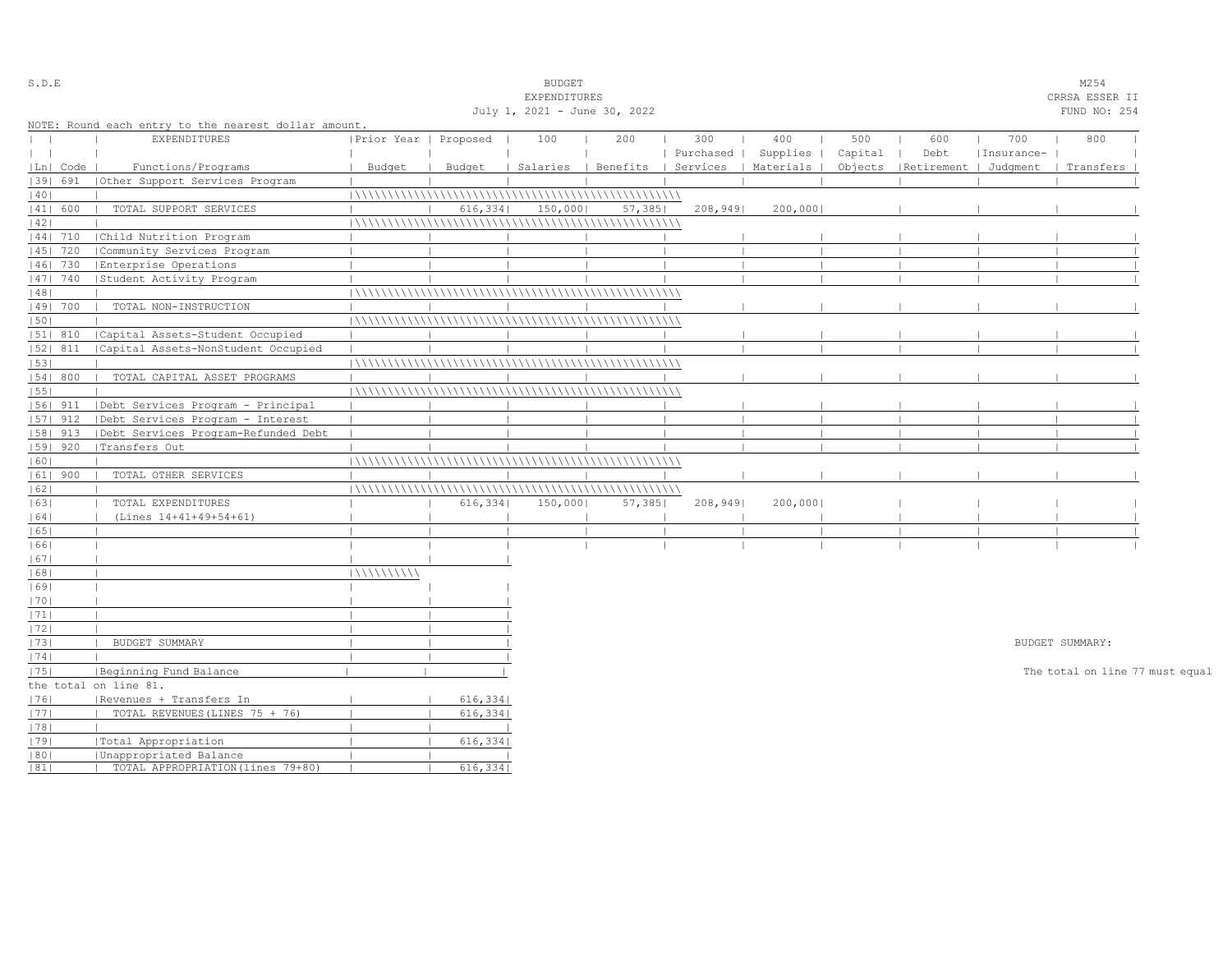S.D.E NOTE: NEXT AND SUDGET MESSAGROUPS AND SUDGET MANUSCRIPT OF A SUBSEXUAL MANUSCRIPT OF A SUBSEXUAL MANUSCRIPT OF A SUBSEXUAL MANUSCRIPT OF A SUBSEXUAL MANUSCRIPT OF A SUBSEXUAL MANUSCRIPT OF A SUBSEXUAL MANUSCRIPT OF A

 REVENUES TITLE ID SUBPART 2 July 1, 2021 - June 30, 2022 FUND NO: 255

|  |  |  | NOTE: Round each entry to the nearest dollar amount. |  |
|--|--|--|------------------------------------------------------|--|
|  |  |  |                                                      |  |

| NOIL. NOUNG CACH CHILLY LO LHC HEALEST GOILAL AMOUNT. |                      |                 |        |                              |                                                      |            |                      |        |
|-------------------------------------------------------|----------------------|-----------------|--------|------------------------------|------------------------------------------------------|------------|----------------------|--------|
| REVENUES                                              | PRIOR YEAR           | PROPOSED BUDGET |        | $\mathbf{1}$<br>$\mathbf{1}$ | <b>REVENUES</b>                                      | PRIOR YEAR | PROPOSED BUDGET      |        |
| Ln  Code  <br>Item                                    | Budget   Line Amount |                 | Totals | Ln  Code                     | Item                                                 |            | Budget   Line Amount | Totals |
| 1 320000 Estimated Fund Balance, July 1               |                      | *******         |        |                              | 40   429000   Other County                           |            |                      |        |
| $\vert 2 \vert$                                       |                      |                 |        |                              | 41   420000   TOTAL COUNTY                           |            | *******              |        |
| 3 411100 Taxes - General M & O                        |                      |                 |        | 42                           |                                                      |            |                      |        |
| $ 4 411200 $ Taxes - Supplemental                     |                      |                 |        |                              | 43   431100   Base Support Program                   |            |                      |        |
| $  5 411300 $ Taxes - Emergency                       |                      |                 |        |                              | 14414312001Transportation Support                    |            |                      |        |
| $  6 411400 $ Taxes - Tort                            |                      |                 |        |                              | 45   431400   Exceptional Child/SED Support          |            |                      |        |
| $  7 411500 $ Taxes - Cooperative                     |                      |                 |        |                              | 1461431500 Border Tuition Support                    |            |                      |        |
| $  8 411600 $ Taxes - Tuition                         |                      |                 |        |                              | 1471431600   Tuition Equivalency                     |            |                      |        |
| $  9 411700 $ Taxes - Migrant                         |                      |                 |        |                              | 1481431800   Benefit Apportionment                   |            |                      |        |
| $ 10 411900 $ Taxes - Other                           |                      |                 |        |                              | 49 431900 Other State Support                        |            |                      |        |
| $ 11 412100 $ Taxes - Plant Facility                  |                      |                 |        |                              | 50 432100 Driver Education Program                   |            |                      |        |
| $ 12 412500 $ Taxes - Bond & Interest                 |                      |                 |        |                              | 15114324001Professional Technical Program            |            |                      |        |
| 13 <br>  TOTAL TAXES                                  |                      | *******         |        |                              | 52 437000 Lottery/Additional State Maintenance       |            |                      |        |
| 14 413000 Penalty: Delinquent Taxes                   |                      |                 |        |                              | [53] 438000 Revenue in Lieu of/Tax Replacement       |            |                      |        |
| 15                                                    |                      |                 |        |                              | 154143900010ther State Revenue                       |            |                      |        |
| 16 414100 Tuition From Individuals                    |                      |                 |        |                              | 55   430000   TOTAL STATE                            |            | *******              |        |
| [17] 414200   Tuition From Districts in Idaho         |                      |                 |        | 56                           |                                                      |            |                      |        |
| 18 414300 Tuition From Out of State Districts         |                      |                 |        | 57                           |                                                      |            |                      |        |
| 19                                                    |                      |                 |        |                              | 15814420001Indirect Unrestricted Federal             |            |                      |        |
| 20 415000 Earnings on Investments                     |                      |                 |        |                              | 1591443000   Direct Restricted Federal               |            |                      |        |
| 21                                                    |                      |                 |        |                              | $ 60 445100 $ Title I - ESEA                         |            |                      |        |
| 22 416100 School Food Service                         |                      |                 |        |                              | 61 445200 Title VI, ESEA-Innovative Practices Pqm    |            |                      |        |
| 23 416200 Meal Sales: Non-reimbur.                    |                      |                 |        |                              | 62   445300   Perkins III - Vocational Technical Act |            |                      |        |
| 12414169001Other Food Sales                           |                      |                 |        |                              | 1631445400 Adult Education                           |            |                      |        |
| 25                                                    |                      |                 |        |                              | 1641445500 Child Nutrition Reimbursement             |            |                      |        |
| 1261417100   Admissions/Activities                    |                      |                 |        |                              | 65 445600 IDEA Part B (School Age & Preschool)       |            |                      |        |
| 27 417200 Bookstore Sales                             |                      |                 |        |                              | 16614459001Other Indirect Federal Programs           | 3,044      | 4,402                |        |
| 28 417300 Clubs, Org. Dues, Etc.                      |                      |                 |        |                              | $ 67 448200 $ Impact Aid - P.L. 874                  |            |                      |        |
| 12914174001School Fees & Charges                      |                      |                 |        |                              | 68   440000   TOTAL FEDERAL                          | 3.0441     | *******              | 4,402  |
| 130141790010ther Student Revenues                     |                      |                 |        | 69                           |                                                      |            |                      |        |
| 31                                                    |                      |                 |        |                              | [70] 451000 Proceeds: Bonds, Capital Leases et.al.   |            |                      |        |
| 32 418100 Community Service                           |                      |                 |        |                              | 71 453000 Sale of Fixed Assets                       |            |                      |        |
| 33                                                    |                      |                 |        |                              | 17214500001 TOTAL OTHER                              |            | *******              |        |
| 34 419100 Rentals                                     |                      |                 |        | 73                           |                                                      |            |                      |        |
| 13514192001Contributions/Donations                    |                      |                 |        | 74                           | TOTAL REVENUES                                       | 3.0441     | $******$             | 4,402  |
| 36 419300 Transportation Fees                         |                      |                 |        | 1751                         |                                                      |            |                      |        |
| 37 419900 Other Local                                 |                      |                 |        |                              | 17614600001TRANSFERS IN                              |            |                      |        |
| TOTAL OTHER LOCAL<br> 38                              |                      | *******         |        | 1771                         |                                                      |            |                      |        |
| [39] 410000] TOTAL LOCAL (Line 13 + 38)               |                      | *******         |        |                              | (400000) TOTAL BALANCE + REVENUES + TRANSFER         |            | $3,0441$ *******     | 4,402  |
| $\perp$                                               |                      |                 |        |                              | $(Lines 1 + 74 + 76)$                                |            |                      |        |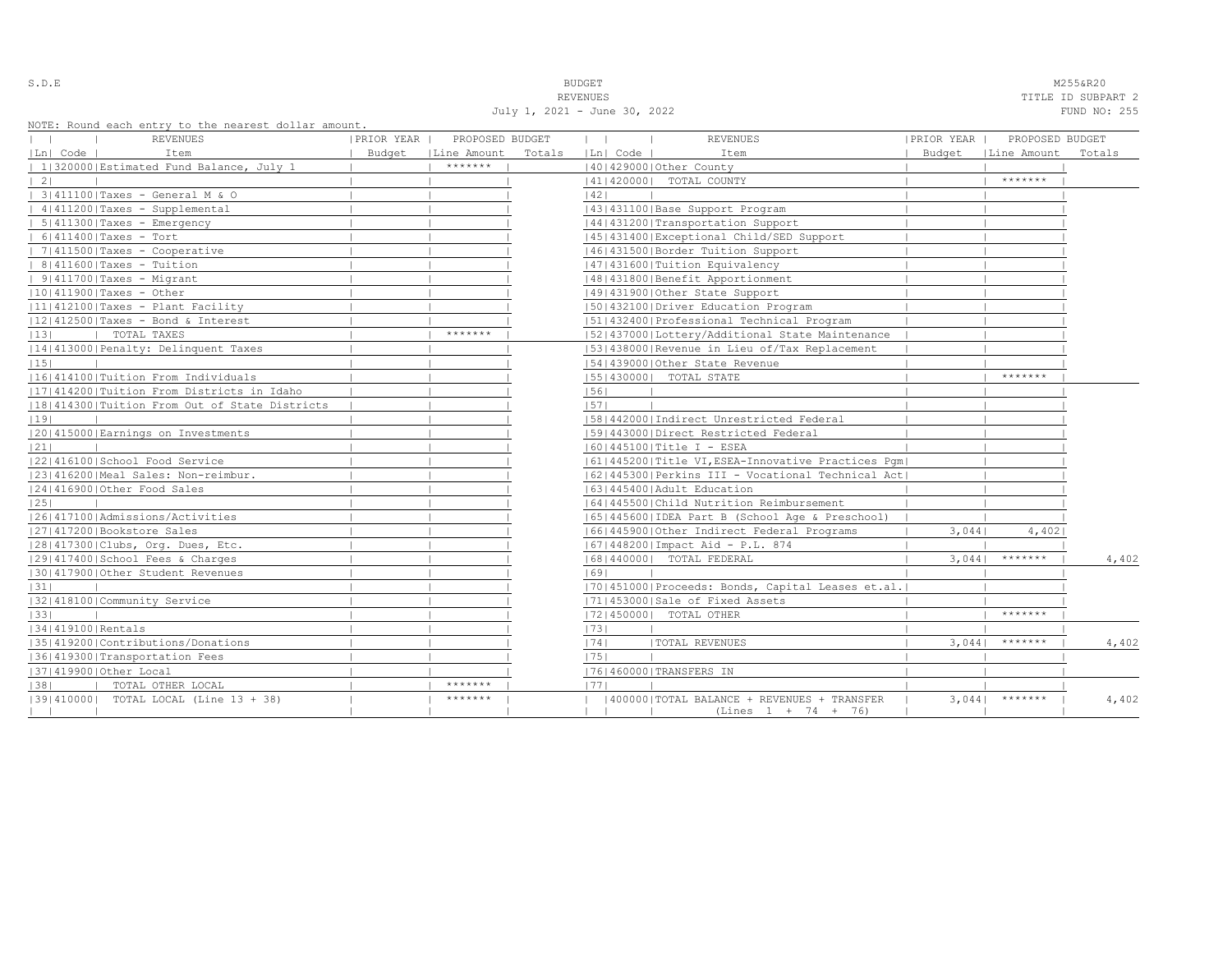|      |                |                                                      |                      |        | <b>EXPENDITURES</b> |                              |                      |          |         |                                 |            | TITLE ID SUBPART 2 |
|------|----------------|------------------------------------------------------|----------------------|--------|---------------------|------------------------------|----------------------|----------|---------|---------------------------------|------------|--------------------|
|      |                |                                                      |                      |        |                     | July 1, 2021 - June 30, 2022 |                      |          |         |                                 |            | FUND NO: 255       |
|      |                | NOTE: Round each entry to the nearest dollar amount. |                      |        |                     |                              |                      |          |         |                                 |            |                    |
|      |                | <b>EXPENDITURES</b>                                  | Prior Year  Proposed |        | 100                 | 200                          | 300                  | 400      | 500     | 600                             | 700        | 800                |
|      |                |                                                      |                      |        |                     |                              | Purchased            | Supplies | Capital | Debt                            | Insurance- |                    |
|      | Ln  Code       | Functions/Programs                                   | Budget               | Budget | Salaries            | Benefits                     | Services   Materials |          |         | Objects   Retirement   Judgment |            | Transfers          |
|      | $11 \quad 512$ | Elementary School Program                            |                      |        |                     |                              |                      |          |         |                                 |            |                    |
|      |                | 2  515   Secondary School Program                    | 3,044                | 4,402  |                     |                              | 2,000                | 2,402    |         |                                 |            |                    |
|      | 31.517         | Alternative School Program                           |                      |        |                     |                              |                      |          |         |                                 |            |                    |
|      | 41519          | Vocational-Technical Program                         |                      |        |                     |                              |                      |          |         |                                 |            |                    |
|      | $51 \quad 521$ | Special Education Program                            |                      |        |                     |                              |                      |          |         |                                 |            |                    |
|      | 6   522        | Special Education Preschool Program                  |                      |        |                     |                              |                      |          |         |                                 |            |                    |
|      | 7   524        | Gifted & Talented Program                            |                      |        |                     |                              |                      |          |         |                                 |            |                    |
|      | 8   531        | Interscholastic Program                              |                      |        |                     |                              |                      |          |         |                                 |            |                    |
|      | 9 532          | School Activity Program                              |                      |        |                     |                              |                      |          |         |                                 |            |                    |
|      | $ 10 $ 541     | Summer School Program                                |                      |        |                     |                              |                      |          |         |                                 |            |                    |
|      | $ 11 $ 542     | Adult School Program                                 |                      |        |                     |                              |                      |          |         |                                 |            |                    |
|      | 12  546        | Detention Center Program                             |                      |        |                     |                              |                      |          |         |                                 |            |                    |
| 13   |                |                                                      |                      |        |                     |                              |                      |          |         |                                 |            |                    |
|      | 14  500        | TOTAL INSTRUCTION                                    | 3,044                | 4,402  |                     |                              | 2,0001               | 2,402    |         |                                 |            |                    |
| 15   |                |                                                      |                      |        |                     |                              |                      |          |         |                                 |            |                    |
|      | 16  611        | Attendance-Guidance-Health Program                   |                      |        |                     |                              |                      |          |         |                                 |            |                    |
|      | $ 17 $ 616     | Special Education Support Services Prg               |                      |        |                     |                              |                      |          |         |                                 |            |                    |
| 18   |                |                                                      |                      |        |                     |                              |                      |          |         |                                 |            |                    |
|      | 19  621        | Instruction Improvement Program                      |                      |        |                     |                              |                      |          |         |                                 |            |                    |
|      | $ 20 $ 622     | Educational Media Program                            |                      |        |                     |                              |                      |          |         |                                 |            |                    |
|      | $ 21 $ 623     | Instruction-Related Technology Program               |                      |        |                     |                              |                      |          |         |                                 |            |                    |
|      | 22  631        | Board of Education Program                           |                      |        |                     |                              |                      |          |         |                                 |            |                    |
|      | 23  632        | District Administration Program                      |                      |        |                     |                              |                      |          |         |                                 |            |                    |
| 24   |                |                                                      |                      |        |                     |                              |                      |          |         |                                 |            |                    |
|      | 25  641        | School Administration Program                        |                      |        |                     |                              |                      |          |         |                                 |            |                    |
| 26   |                |                                                      |                      |        |                     |                              |                      |          |         |                                 |            |                    |
|      |                | [27] 651   Business Operation Program                |                      |        |                     |                              |                      |          |         |                                 |            |                    |
|      | 28  655        | Central Service Program                              |                      |        |                     |                              |                      |          |         |                                 |            |                    |
|      | 29  656        | Administrative Technology Services Prg               |                      |        |                     |                              |                      |          |         |                                 |            |                    |
|      | 30  661        | Buildings-Care Program(Custodial)                    |                      |        |                     |                              |                      |          |         |                                 |            |                    |
|      | 31  663        | Maintenance Non-Student Occupied Build               |                      |        |                     |                              |                      |          |         |                                 |            |                    |
|      | 1321 664       | Maintenance Student Occupied Buildings               |                      |        |                     |                              |                      |          |         |                                 |            |                    |
|      | 33   665       | Maintenance - Grounds                                |                      |        |                     |                              |                      |          |         |                                 |            |                    |
|      | 34  667        | Security Program                                     |                      |        |                     |                              |                      |          |         |                                 |            |                    |
| 35   |                |                                                      |                      |        |                     |                              |                      |          |         |                                 |            |                    |
|      | 1361 681       | Pupil - To School Trans. Program                     |                      |        |                     |                              |                      |          |         |                                 |            |                    |
|      | 37  682        | Pupil - Activity Trans. Program                      |                      |        |                     |                              |                      |          |         |                                 |            |                    |
|      |                | [38] 683 [General Transportation Program             |                      |        |                     |                              |                      |          |         |                                 |            |                    |
| 1391 |                |                                                      |                      |        |                     |                              |                      |          |         |                                 |            |                    |

### S.D.E BUDGET M255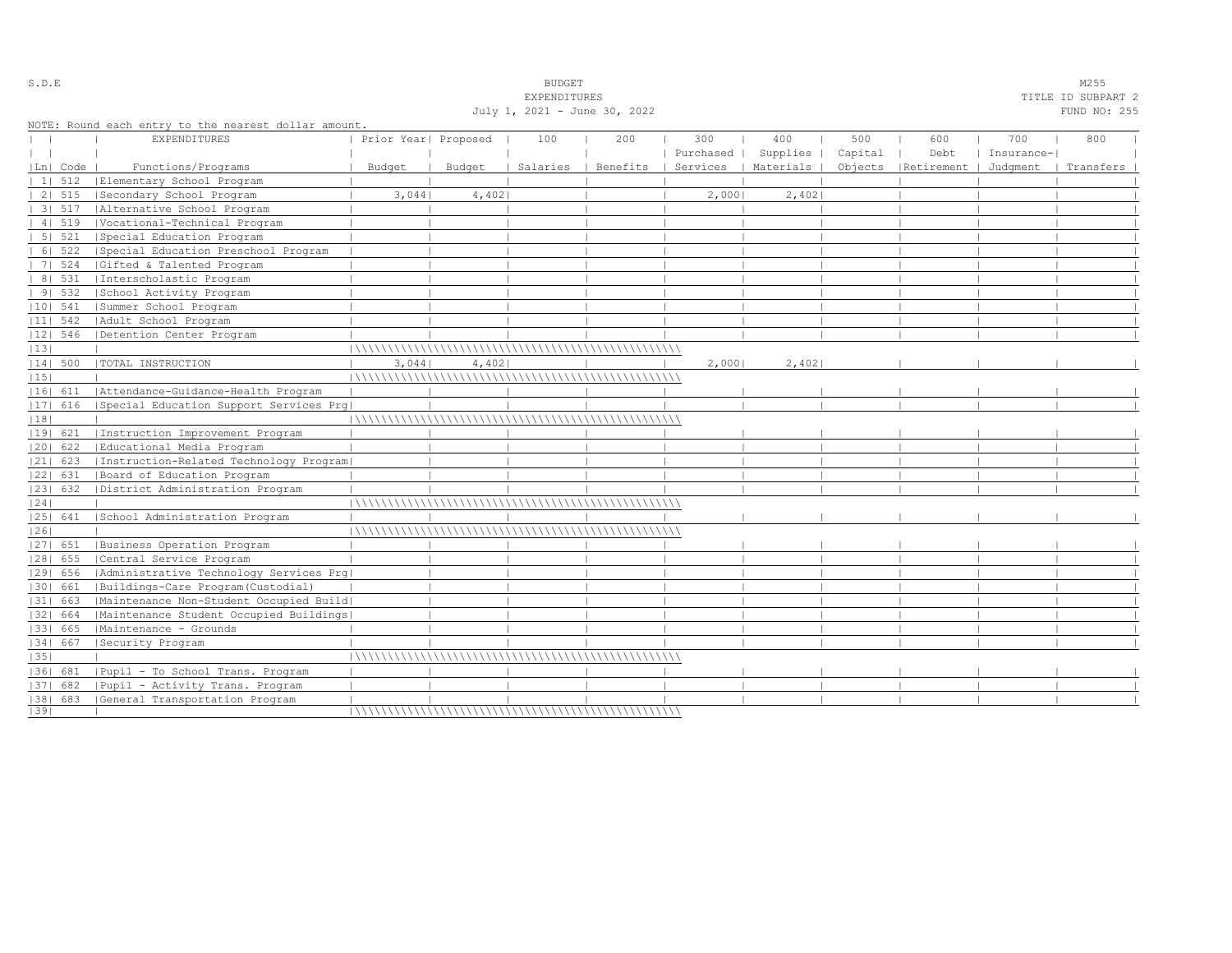| S.D.E   |            |                                                      |                       |        | <b>BUDGET</b>                |     |        |                                            |         |                                 |            | M255                            |  |
|---------|------------|------------------------------------------------------|-----------------------|--------|------------------------------|-----|--------|--------------------------------------------|---------|---------------------------------|------------|---------------------------------|--|
|         |            |                                                      |                       |        | EXPENDITURES                 |     |        |                                            |         |                                 |            | TITLE ID SUBPART 2              |  |
|         |            |                                                      |                       |        | July 1, 2021 - June 30, 2022 |     |        |                                            |         |                                 |            | FUND NO: 255                    |  |
|         |            | NOTE: Round each entry to the nearest dollar amount. |                       |        |                              |     |        |                                            |         |                                 |            |                                 |  |
|         |            | EXPENDITURES                                         | Prior Year   Proposed |        | 100                          | 200 | 300    | 400                                        | 500     | 600                             | 700        | 800                             |  |
| $\perp$ |            |                                                      |                       |        |                              |     |        | Purchased   Supplies                       | Capital | Debt                            | Insurance- |                                 |  |
|         | Ln  Code   | Functions/Programs                                   | Budget                | Budget |                              |     |        | Salaries   Benefits   Services   Materials |         | Objects   Retirement   Judgment |            | Transfers                       |  |
|         | 1391 691   | Other Support Services Program                       |                       |        |                              |     |        |                                            |         |                                 |            |                                 |  |
| 40      |            |                                                      |                       |        |                              |     |        |                                            |         |                                 |            |                                 |  |
|         | 41  600    | TOTAL SUPPORT SERVICES                               |                       |        |                              |     |        |                                            |         |                                 |            |                                 |  |
| 42      |            |                                                      |                       |        |                              |     |        |                                            |         |                                 |            |                                 |  |
|         | 44  710    | Child Nutrition Program                              |                       |        |                              |     |        |                                            |         |                                 |            |                                 |  |
|         | 1451 720   | Community Services Program                           |                       |        |                              |     |        |                                            |         |                                 |            |                                 |  |
|         | 1461 730   | Enterprise Operations                                |                       |        |                              |     |        |                                            |         |                                 |            |                                 |  |
|         | 47   740   | Student Activity Program                             |                       |        |                              |     |        |                                            |         |                                 |            |                                 |  |
| 48      |            |                                                      |                       |        |                              |     |        |                                            |         |                                 |            |                                 |  |
|         | 49  700    | TOTAL NON-INSTRUCTION                                |                       |        |                              |     |        |                                            |         |                                 |            |                                 |  |
| 50      |            |                                                      |                       |        |                              |     |        |                                            |         |                                 |            |                                 |  |
|         | $ 51 $ 810 | Capital Assets-Student Occupied                      |                       |        |                              |     |        |                                            |         |                                 |            |                                 |  |
|         | $ 52 $ 811 | Capital Assets-NonStudent Occupied                   |                       |        |                              |     |        |                                            |         |                                 |            |                                 |  |
| 53      |            |                                                      |                       |        |                              |     |        |                                            |         |                                 |            |                                 |  |
|         | 54 800     | TOTAL CAPITAL ASSET PROGRAMS                         |                       |        |                              |     |        |                                            |         |                                 |            |                                 |  |
| 55      |            |                                                      |                       |        |                              |     |        |                                            |         |                                 |            |                                 |  |
|         | $ 56 $ 911 | Debt Services Program - Principal                    |                       |        |                              |     |        |                                            |         |                                 |            |                                 |  |
|         | 57  912    | Debt Services Program - Interest                     |                       |        |                              |     |        |                                            |         |                                 |            |                                 |  |
|         | 58   913   | Debt Services Program-Refunded Debt                  |                       |        |                              |     |        |                                            |         |                                 |            |                                 |  |
|         | 1591 920   | Transfers Out                                        |                       |        |                              |     |        |                                            |         |                                 |            |                                 |  |
| 60      |            |                                                      |                       |        |                              |     |        |                                            |         |                                 |            |                                 |  |
|         | $ 61 $ 900 | TOTAL OTHER SERVICES                                 |                       |        |                              |     |        |                                            |         |                                 |            |                                 |  |
| 62      |            |                                                      |                       |        |                              |     |        |                                            |         |                                 |            |                                 |  |
| 63      |            | TOTAL EXPENDITURES                                   | 3,044                 | 4,402  |                              |     | 2,0001 | 2,402                                      |         |                                 |            |                                 |  |
| 64      |            | (Lines 14+41+49+54+61)                               |                       |        |                              |     |        |                                            |         |                                 |            |                                 |  |
| 65      |            |                                                      |                       |        |                              |     |        |                                            |         |                                 |            |                                 |  |
| 1661    |            |                                                      |                       |        |                              |     |        |                                            |         |                                 |            |                                 |  |
| 67      |            |                                                      |                       |        |                              |     |        |                                            |         |                                 |            |                                 |  |
| 68      |            |                                                      | 1\\\\\\\\\\\\         |        |                              |     |        |                                            |         |                                 |            |                                 |  |
| 69      |            |                                                      |                       |        |                              |     |        |                                            |         |                                 |            |                                 |  |
| 1701    |            |                                                      |                       |        |                              |     |        |                                            |         |                                 |            |                                 |  |
| 1711    |            |                                                      |                       |        |                              |     |        |                                            |         |                                 |            |                                 |  |
| 72      |            |                                                      |                       |        |                              |     |        |                                            |         |                                 |            |                                 |  |
| 73      |            | BUDGET SUMMARY                                       |                       |        |                              |     |        |                                            |         |                                 |            | BUDGET SUMMARY:                 |  |
| 74      |            |                                                      |                       |        |                              |     |        |                                            |         |                                 |            |                                 |  |
| 75      |            | Beginning Fund Balance                               |                       |        |                              |     |        |                                            |         |                                 |            | The total on line 77 must equal |  |
|         |            | the total on line 81.                                |                       |        |                              |     |        |                                            |         |                                 |            |                                 |  |
| 1761    |            | Revenues + Transfers In                              | 3,044                 | 4,402  |                              |     |        |                                            |         |                                 |            |                                 |  |
| 1771    |            | TOTAL REVENUES (LINES 75 + 76)                       | 3,044                 | 4,402  |                              |     |        |                                            |         |                                 |            |                                 |  |
| 78      |            |                                                      |                       |        |                              |     |        |                                            |         |                                 |            |                                 |  |
| 1791    |            | Total Appropriation                                  | 3,044                 | 4,402  |                              |     |        |                                            |         |                                 |            |                                 |  |
| 80      |            | Unappropriated Balance                               |                       |        |                              |     |        |                                            |         |                                 |            |                                 |  |
| 81      |            | TOTAL APPROPRIATION (lines 79+80)                    | 3,044                 | 4,402  |                              |     |        |                                            |         |                                 |            |                                 |  |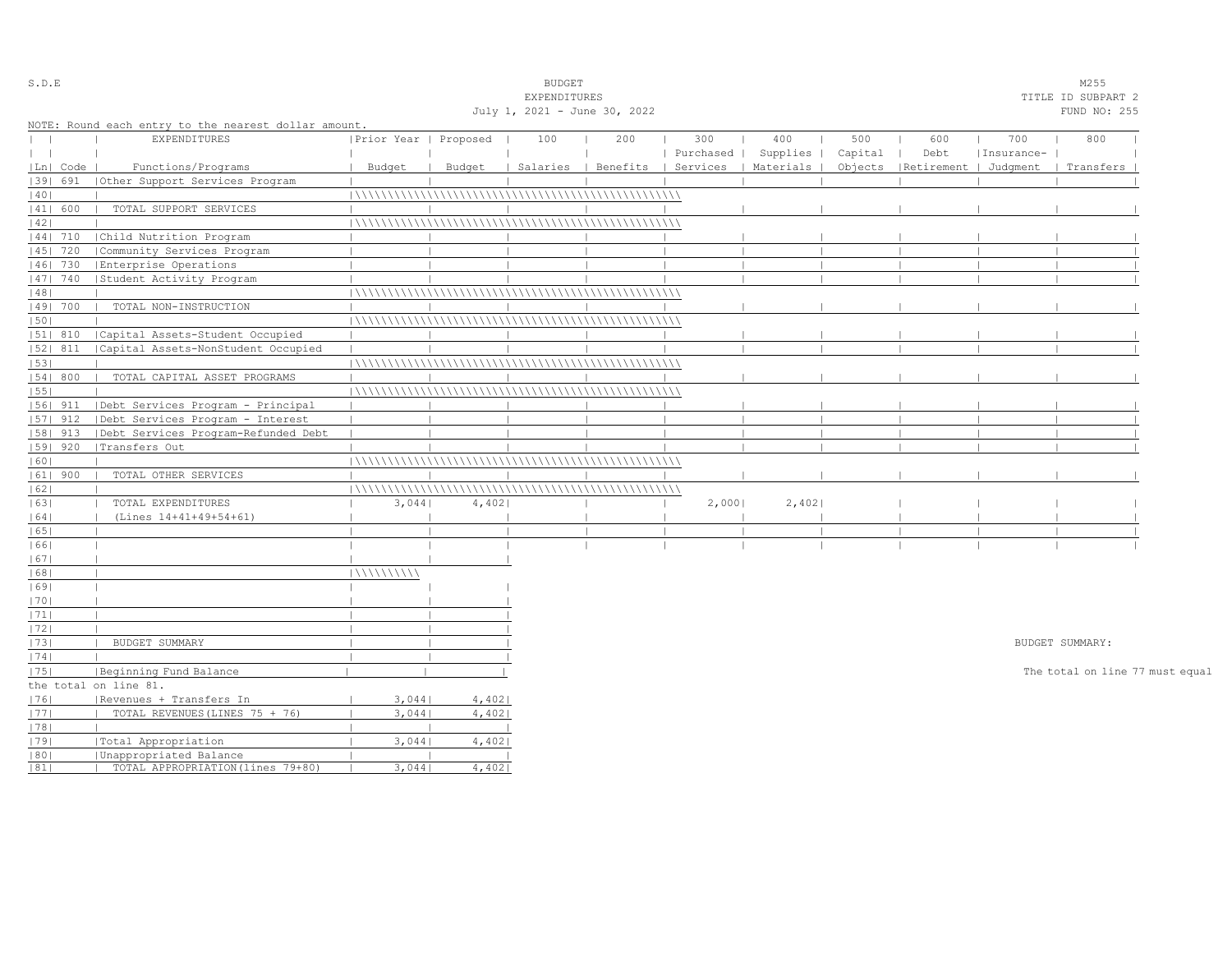S.D.E **BUDGET** M257&R20 REVENUES **IDEA PART B 611 SCH AGE 3-21** July 1, 2021 - June 30, 2022 FUND NO: 257

|                   | NOTE: Round each entry to the nearest dollar amount.<br>REVENUES | PRIOR YEAR | PROPOSED BUDGET      |        | $\mathbf{1}$ | $\blacksquare$ | <b>REVENUES</b>                                      | PRIOR YEAR | PROPOSED BUDGET      |         |
|-------------------|------------------------------------------------------------------|------------|----------------------|--------|--------------|----------------|------------------------------------------------------|------------|----------------------|---------|
| Ln  Code          | Item                                                             |            | Budget   Line Amount | Totals |              | Ln  Code       | Item                                                 |            | Budget   Line Amount | Totals  |
|                   | 1 320000 Estimated Fund Balance, July 1                          |            | *******              |        |              |                | 140142900010ther County                              |            |                      |         |
| 21                |                                                                  |            |                      |        |              |                | 41   420000   TOTAL COUNTY                           |            | *******              |         |
|                   | 3 411100 Taxes - General M & O                                   |            |                      |        | 42           |                |                                                      |            |                      |         |
|                   | $ 4 411200 $ Taxes - Supplemental                                |            |                      |        |              |                | 43   431100   Base Support Program                   |            |                      |         |
|                   | $  5   411300  $ Taxes - Emergency                               |            |                      |        |              |                | 44   431200   Transportation Support                 |            |                      |         |
|                   | $  6 411400 $ Taxes - Tort                                       |            |                      |        |              |                | 45 431400 Exceptional Child/SED Support              |            |                      |         |
|                   | 7 411500 Taxes - Cooperative                                     |            |                      |        |              |                | 46 431500 Border Tuition Support                     |            |                      |         |
|                   | $  8 411600 $ Taxes - Tuition                                    |            |                      |        |              |                | 47   431600   Tuition Equivalency                    |            |                      |         |
|                   | $  9   411700  $ Taxes - Migrant                                 |            |                      |        |              |                | 48   431800   Benefit Apportionment                  |            |                      |         |
|                   | $ 10 411900 $ Taxes - Other                                      |            |                      |        |              |                | 49 431900 Other State Support                        |            |                      |         |
|                   | 11 412100 Taxes - Plant Facility                                 |            |                      |        |              |                | 50 432100 Driver Education Program                   |            |                      |         |
|                   | $ 12 412500 $ Taxes - Bond & Interest                            |            |                      |        |              |                | 51 432400 Professional Technical Program             |            |                      |         |
| 13                | TOTAL TAXES                                                      |            | *******              |        |              |                | [52] 437000 [Lottery/Additional State Maintenance    |            |                      |         |
|                   | 14 413000 Penalty: Delinquent Taxes                              |            |                      |        |              |                | [53] 438000 Revenue in Lieu of/Tax Replacement       |            |                      |         |
| 15                |                                                                  |            |                      |        |              |                | 154143900010ther State Revenue                       |            |                      |         |
|                   | 16 414100 Tuition From Individuals                               |            |                      |        |              |                | [55] 430000] TOTAL STATE                             |            | *******              |         |
|                   | 11714142001Tuition From Districts in Idaho                       |            |                      |        | 56           |                |                                                      |            |                      |         |
|                   | 18 414300 Tuition From Out of State Districts                    |            |                      |        | 57           |                |                                                      |            |                      |         |
| 19                |                                                                  |            |                      |        |              |                | 58 442000 Indirect Unrestricted Federal              |            |                      |         |
|                   | 20 415000 Earnings on Investments                                |            |                      |        |              |                | 1591443000 Direct Restricted Federal                 |            |                      |         |
| 21                |                                                                  |            |                      |        |              |                | $ 60 445100 $ Title I - ESEA                         |            |                      |         |
|                   | 22 416100 School Food Service                                    |            |                      |        |              |                | 61 445200 Title VI, ESEA-Innovative Practices Pqm    |            |                      |         |
|                   | 23 416200 Meal Sales: Non-reimbur.                               |            |                      |        |              |                | 62   445300   Perkins III - Vocational Technical Act |            |                      |         |
|                   | 12414169001Other Food Sales                                      |            |                      |        |              |                | 16314454001Adult Education                           |            |                      |         |
| 25                |                                                                  |            |                      |        |              |                | 1641445500 Child Nutrition Reimbursement             |            |                      |         |
|                   | 1261417100   Admissions/Activities                               |            |                      |        |              |                | 65   445600   IDEA Part B (School Age & Preschool)   | 188,8381   | 189,391              |         |
|                   | 27 417200 Bookstore Sales                                        |            |                      |        |              |                | 16614459001Other Indirect Federal Programs           |            |                      |         |
|                   | 28 417300 Clubs, Org. Dues, Etc.                                 |            |                      |        |              |                | 67   448200   Impact Aid - P.L. 874                  |            |                      |         |
|                   | 29 417400 School Fees & Charges                                  |            |                      |        |              |                | 68   440000   TOTAL FEDERAL                          | 188,838    | *******              | 189,391 |
|                   | 130141790010ther Student Revenues                                |            |                      |        | 69           |                |                                                      |            |                      |         |
| 31                |                                                                  |            |                      |        |              |                | [70] 451000 Proceeds: Bonds, Capital Leases et.al.   |            |                      |         |
|                   | 32 418100 Community Service                                      |            |                      |        |              |                | 17114530001Sale of Fixed Assets                      |            |                      |         |
| 33                |                                                                  |            |                      |        |              |                | 72 450000  TOTAL OTHER                               |            | *******              |         |
| 34 419100 Rentals |                                                                  |            |                      |        | 73           |                |                                                      |            |                      |         |
|                   | 35 419200 Contributions/Donations                                |            |                      |        | 74           |                | <b> TOTAL REVENUES</b>                               | 188,838    | *******              | 189,391 |
|                   | 36 419300 Transportation Fees                                    |            |                      |        | 75           |                |                                                      |            |                      |         |
|                   | 37 419900 Other Local                                            |            |                      |        |              |                | 17614600001TRANSFERS IN                              |            |                      |         |
| 38                | TOTAL OTHER LOCAL                                                |            | *******              |        | 1771         |                |                                                      |            |                      |         |
|                   | [39] 410000] TOTAL LOCAL (Line 13 + 38)                          |            | *******              |        |              |                | (400000) TOTAL BALANCE + REVENUES + TRANSFER         | 188,838    | $*********$          | 189,391 |
|                   |                                                                  |            |                      |        |              |                | $(Lines 1 + 74 + 76)$                                |            |                      |         |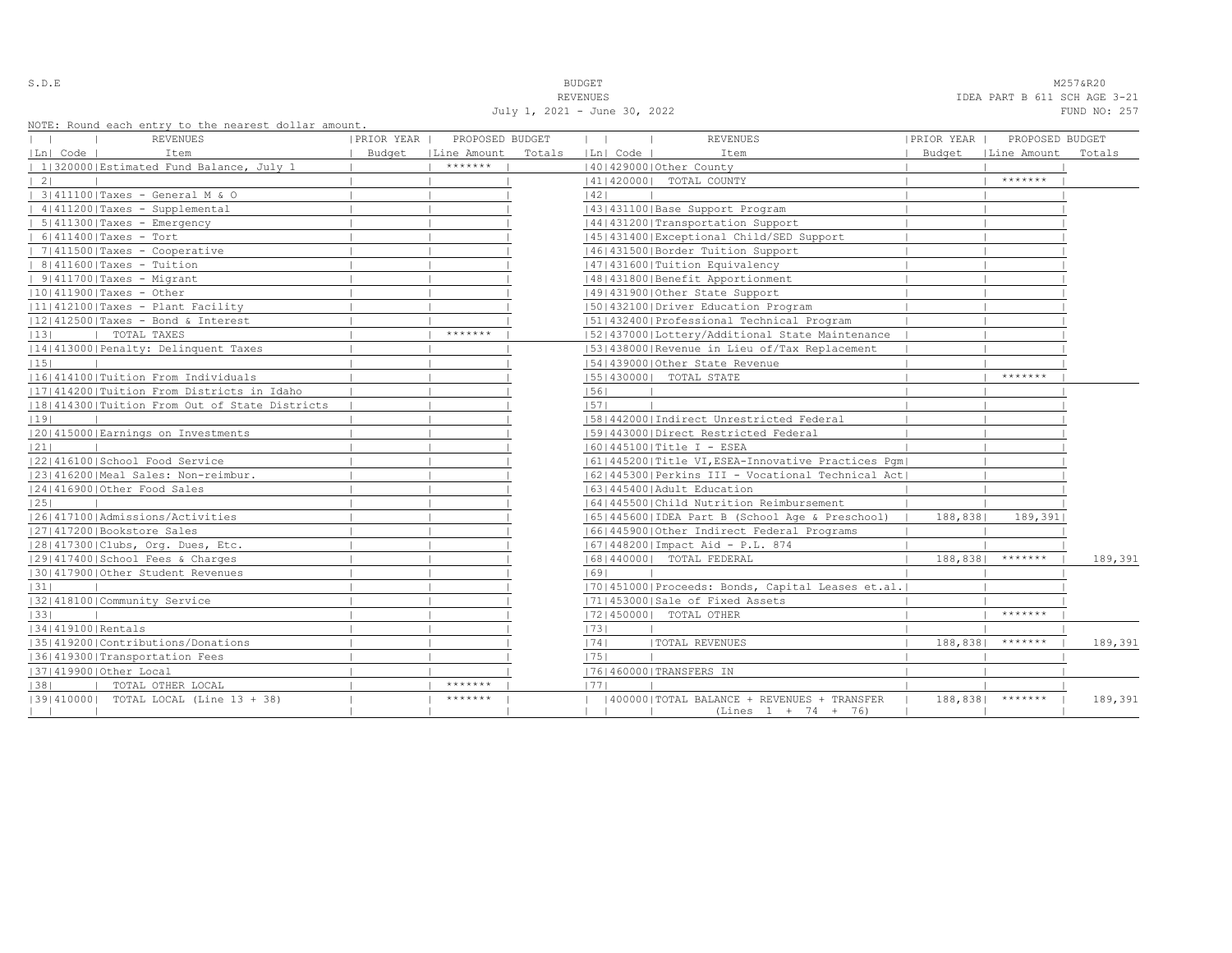| July 1, 2021 - June 30, 2022<br>FUND NO: 257<br>NOTE: Round each entry to the nearest dollar amount.<br>400<br>500<br><b>EXPENDITURES</b><br>Prior Year  Proposed<br>100<br>300<br>600<br>700<br>800<br>200<br>Purchased  <br>Supplies  <br>Capital<br>Debt<br>Insurance-<br>Services   Materials  <br>Objects   Retirement   Judgment<br> Ln  Code<br>Functions/Programs<br>Budget<br>Budget<br>Salaries<br>Benefits<br>Transfers<br>1   512<br>Elementary School Program<br>2   515<br> Secondary School Program<br>31 517<br>  Alternative School Program<br>41 519<br> Vocational-Technical Program<br>5   521<br>  Special Education Program<br>168,939<br>166, 515<br>66,450<br>7,500<br>90,465<br>2,100<br>6   522<br> Special Education Preschool Program<br>7   524<br> Gifted & Talented Program<br>8   531<br>Interscholastic Program<br>91532<br>School Activity Program<br>$ 10 $ 541<br> Summer School Program<br>$ 11 $ 542<br>  Adult School Program<br>$ 12 $ 546<br>Detention Center Program<br> 13 <br> TOTAL INSTRUCTION<br>7,500<br> 14  500<br>168,939 <br>166, 515<br>90,465<br>66,450 <br>2,1001<br> 15 <br> 16  611   Attendance-Guidance-Health Program<br>$ 17 $ 616<br> Special Education Support Services Prq <br>22,626<br>11,500<br>5,630<br>2,750<br>2,746<br>17,743<br> 18 <br> 19  621<br>Instruction Improvement Program<br>2501<br>2501<br>2501<br> 20  622<br> Educational Media Program<br>  Instruction-Related Technology Program <br>$ 21 $ 623<br> 22  631<br> Board of Education Program<br> 23  632<br>  District Administration Program<br> 24 <br> School Administration Program<br> 25  641<br> 26 <br> 27  651<br> Business Operation Program<br>$ 28 $ 655<br>Central Service Program<br>  Administrative Technology Services Prg <br> 29  656<br> Buildings-Care Program (Custodial)<br> 30  661<br> 31  663<br> Maintenance Non-Student Occupied Build <br> Maintenance Student Occupied Buildings <br> 32  664<br> Maintenance - Grounds<br> 33  665<br> 34  667<br>Security Program<br> 35 <br>  Pupil - To School Trans. Program<br>1361 681<br>  Pupil - Activity Trans. Program<br>$ 37 $ 682<br>[38] 683 [General Transportation Program<br> 39 |  |  | EXPENDITURES |  |  | IDEA PART B 611 SCH AGE 3-21 |  |
|----------------------------------------------------------------------------------------------------------------------------------------------------------------------------------------------------------------------------------------------------------------------------------------------------------------------------------------------------------------------------------------------------------------------------------------------------------------------------------------------------------------------------------------------------------------------------------------------------------------------------------------------------------------------------------------------------------------------------------------------------------------------------------------------------------------------------------------------------------------------------------------------------------------------------------------------------------------------------------------------------------------------------------------------------------------------------------------------------------------------------------------------------------------------------------------------------------------------------------------------------------------------------------------------------------------------------------------------------------------------------------------------------------------------------------------------------------------------------------------------------------------------------------------------------------------------------------------------------------------------------------------------------------------------------------------------------------------------------------------------------------------------------------------------------------------------------------------------------------------------------------------------------------------------------------------------------------------------------------------------------------------------------------------------------------------------------------------------------------------------------------------------------------------------------------------------------------|--|--|--------------|--|--|------------------------------|--|
|                                                                                                                                                                                                                                                                                                                                                                                                                                                                                                                                                                                                                                                                                                                                                                                                                                                                                                                                                                                                                                                                                                                                                                                                                                                                                                                                                                                                                                                                                                                                                                                                                                                                                                                                                                                                                                                                                                                                                                                                                                                                                                                                                                                                          |  |  |              |  |  |                              |  |
|                                                                                                                                                                                                                                                                                                                                                                                                                                                                                                                                                                                                                                                                                                                                                                                                                                                                                                                                                                                                                                                                                                                                                                                                                                                                                                                                                                                                                                                                                                                                                                                                                                                                                                                                                                                                                                                                                                                                                                                                                                                                                                                                                                                                          |  |  |              |  |  |                              |  |
|                                                                                                                                                                                                                                                                                                                                                                                                                                                                                                                                                                                                                                                                                                                                                                                                                                                                                                                                                                                                                                                                                                                                                                                                                                                                                                                                                                                                                                                                                                                                                                                                                                                                                                                                                                                                                                                                                                                                                                                                                                                                                                                                                                                                          |  |  |              |  |  |                              |  |
|                                                                                                                                                                                                                                                                                                                                                                                                                                                                                                                                                                                                                                                                                                                                                                                                                                                                                                                                                                                                                                                                                                                                                                                                                                                                                                                                                                                                                                                                                                                                                                                                                                                                                                                                                                                                                                                                                                                                                                                                                                                                                                                                                                                                          |  |  |              |  |  |                              |  |
|                                                                                                                                                                                                                                                                                                                                                                                                                                                                                                                                                                                                                                                                                                                                                                                                                                                                                                                                                                                                                                                                                                                                                                                                                                                                                                                                                                                                                                                                                                                                                                                                                                                                                                                                                                                                                                                                                                                                                                                                                                                                                                                                                                                                          |  |  |              |  |  |                              |  |
|                                                                                                                                                                                                                                                                                                                                                                                                                                                                                                                                                                                                                                                                                                                                                                                                                                                                                                                                                                                                                                                                                                                                                                                                                                                                                                                                                                                                                                                                                                                                                                                                                                                                                                                                                                                                                                                                                                                                                                                                                                                                                                                                                                                                          |  |  |              |  |  |                              |  |
|                                                                                                                                                                                                                                                                                                                                                                                                                                                                                                                                                                                                                                                                                                                                                                                                                                                                                                                                                                                                                                                                                                                                                                                                                                                                                                                                                                                                                                                                                                                                                                                                                                                                                                                                                                                                                                                                                                                                                                                                                                                                                                                                                                                                          |  |  |              |  |  |                              |  |
|                                                                                                                                                                                                                                                                                                                                                                                                                                                                                                                                                                                                                                                                                                                                                                                                                                                                                                                                                                                                                                                                                                                                                                                                                                                                                                                                                                                                                                                                                                                                                                                                                                                                                                                                                                                                                                                                                                                                                                                                                                                                                                                                                                                                          |  |  |              |  |  |                              |  |
|                                                                                                                                                                                                                                                                                                                                                                                                                                                                                                                                                                                                                                                                                                                                                                                                                                                                                                                                                                                                                                                                                                                                                                                                                                                                                                                                                                                                                                                                                                                                                                                                                                                                                                                                                                                                                                                                                                                                                                                                                                                                                                                                                                                                          |  |  |              |  |  |                              |  |
|                                                                                                                                                                                                                                                                                                                                                                                                                                                                                                                                                                                                                                                                                                                                                                                                                                                                                                                                                                                                                                                                                                                                                                                                                                                                                                                                                                                                                                                                                                                                                                                                                                                                                                                                                                                                                                                                                                                                                                                                                                                                                                                                                                                                          |  |  |              |  |  |                              |  |
|                                                                                                                                                                                                                                                                                                                                                                                                                                                                                                                                                                                                                                                                                                                                                                                                                                                                                                                                                                                                                                                                                                                                                                                                                                                                                                                                                                                                                                                                                                                                                                                                                                                                                                                                                                                                                                                                                                                                                                                                                                                                                                                                                                                                          |  |  |              |  |  |                              |  |
|                                                                                                                                                                                                                                                                                                                                                                                                                                                                                                                                                                                                                                                                                                                                                                                                                                                                                                                                                                                                                                                                                                                                                                                                                                                                                                                                                                                                                                                                                                                                                                                                                                                                                                                                                                                                                                                                                                                                                                                                                                                                                                                                                                                                          |  |  |              |  |  |                              |  |
|                                                                                                                                                                                                                                                                                                                                                                                                                                                                                                                                                                                                                                                                                                                                                                                                                                                                                                                                                                                                                                                                                                                                                                                                                                                                                                                                                                                                                                                                                                                                                                                                                                                                                                                                                                                                                                                                                                                                                                                                                                                                                                                                                                                                          |  |  |              |  |  |                              |  |
|                                                                                                                                                                                                                                                                                                                                                                                                                                                                                                                                                                                                                                                                                                                                                                                                                                                                                                                                                                                                                                                                                                                                                                                                                                                                                                                                                                                                                                                                                                                                                                                                                                                                                                                                                                                                                                                                                                                                                                                                                                                                                                                                                                                                          |  |  |              |  |  |                              |  |
|                                                                                                                                                                                                                                                                                                                                                                                                                                                                                                                                                                                                                                                                                                                                                                                                                                                                                                                                                                                                                                                                                                                                                                                                                                                                                                                                                                                                                                                                                                                                                                                                                                                                                                                                                                                                                                                                                                                                                                                                                                                                                                                                                                                                          |  |  |              |  |  |                              |  |
|                                                                                                                                                                                                                                                                                                                                                                                                                                                                                                                                                                                                                                                                                                                                                                                                                                                                                                                                                                                                                                                                                                                                                                                                                                                                                                                                                                                                                                                                                                                                                                                                                                                                                                                                                                                                                                                                                                                                                                                                                                                                                                                                                                                                          |  |  |              |  |  |                              |  |
|                                                                                                                                                                                                                                                                                                                                                                                                                                                                                                                                                                                                                                                                                                                                                                                                                                                                                                                                                                                                                                                                                                                                                                                                                                                                                                                                                                                                                                                                                                                                                                                                                                                                                                                                                                                                                                                                                                                                                                                                                                                                                                                                                                                                          |  |  |              |  |  |                              |  |
|                                                                                                                                                                                                                                                                                                                                                                                                                                                                                                                                                                                                                                                                                                                                                                                                                                                                                                                                                                                                                                                                                                                                                                                                                                                                                                                                                                                                                                                                                                                                                                                                                                                                                                                                                                                                                                                                                                                                                                                                                                                                                                                                                                                                          |  |  |              |  |  |                              |  |
|                                                                                                                                                                                                                                                                                                                                                                                                                                                                                                                                                                                                                                                                                                                                                                                                                                                                                                                                                                                                                                                                                                                                                                                                                                                                                                                                                                                                                                                                                                                                                                                                                                                                                                                                                                                                                                                                                                                                                                                                                                                                                                                                                                                                          |  |  |              |  |  |                              |  |
|                                                                                                                                                                                                                                                                                                                                                                                                                                                                                                                                                                                                                                                                                                                                                                                                                                                                                                                                                                                                                                                                                                                                                                                                                                                                                                                                                                                                                                                                                                                                                                                                                                                                                                                                                                                                                                                                                                                                                                                                                                                                                                                                                                                                          |  |  |              |  |  |                              |  |
|                                                                                                                                                                                                                                                                                                                                                                                                                                                                                                                                                                                                                                                                                                                                                                                                                                                                                                                                                                                                                                                                                                                                                                                                                                                                                                                                                                                                                                                                                                                                                                                                                                                                                                                                                                                                                                                                                                                                                                                                                                                                                                                                                                                                          |  |  |              |  |  |                              |  |
|                                                                                                                                                                                                                                                                                                                                                                                                                                                                                                                                                                                                                                                                                                                                                                                                                                                                                                                                                                                                                                                                                                                                                                                                                                                                                                                                                                                                                                                                                                                                                                                                                                                                                                                                                                                                                                                                                                                                                                                                                                                                                                                                                                                                          |  |  |              |  |  |                              |  |
|                                                                                                                                                                                                                                                                                                                                                                                                                                                                                                                                                                                                                                                                                                                                                                                                                                                                                                                                                                                                                                                                                                                                                                                                                                                                                                                                                                                                                                                                                                                                                                                                                                                                                                                                                                                                                                                                                                                                                                                                                                                                                                                                                                                                          |  |  |              |  |  |                              |  |
|                                                                                                                                                                                                                                                                                                                                                                                                                                                                                                                                                                                                                                                                                                                                                                                                                                                                                                                                                                                                                                                                                                                                                                                                                                                                                                                                                                                                                                                                                                                                                                                                                                                                                                                                                                                                                                                                                                                                                                                                                                                                                                                                                                                                          |  |  |              |  |  |                              |  |
|                                                                                                                                                                                                                                                                                                                                                                                                                                                                                                                                                                                                                                                                                                                                                                                                                                                                                                                                                                                                                                                                                                                                                                                                                                                                                                                                                                                                                                                                                                                                                                                                                                                                                                                                                                                                                                                                                                                                                                                                                                                                                                                                                                                                          |  |  |              |  |  |                              |  |
|                                                                                                                                                                                                                                                                                                                                                                                                                                                                                                                                                                                                                                                                                                                                                                                                                                                                                                                                                                                                                                                                                                                                                                                                                                                                                                                                                                                                                                                                                                                                                                                                                                                                                                                                                                                                                                                                                                                                                                                                                                                                                                                                                                                                          |  |  |              |  |  |                              |  |
|                                                                                                                                                                                                                                                                                                                                                                                                                                                                                                                                                                                                                                                                                                                                                                                                                                                                                                                                                                                                                                                                                                                                                                                                                                                                                                                                                                                                                                                                                                                                                                                                                                                                                                                                                                                                                                                                                                                                                                                                                                                                                                                                                                                                          |  |  |              |  |  |                              |  |
|                                                                                                                                                                                                                                                                                                                                                                                                                                                                                                                                                                                                                                                                                                                                                                                                                                                                                                                                                                                                                                                                                                                                                                                                                                                                                                                                                                                                                                                                                                                                                                                                                                                                                                                                                                                                                                                                                                                                                                                                                                                                                                                                                                                                          |  |  |              |  |  |                              |  |
|                                                                                                                                                                                                                                                                                                                                                                                                                                                                                                                                                                                                                                                                                                                                                                                                                                                                                                                                                                                                                                                                                                                                                                                                                                                                                                                                                                                                                                                                                                                                                                                                                                                                                                                                                                                                                                                                                                                                                                                                                                                                                                                                                                                                          |  |  |              |  |  |                              |  |
|                                                                                                                                                                                                                                                                                                                                                                                                                                                                                                                                                                                                                                                                                                                                                                                                                                                                                                                                                                                                                                                                                                                                                                                                                                                                                                                                                                                                                                                                                                                                                                                                                                                                                                                                                                                                                                                                                                                                                                                                                                                                                                                                                                                                          |  |  |              |  |  |                              |  |
|                                                                                                                                                                                                                                                                                                                                                                                                                                                                                                                                                                                                                                                                                                                                                                                                                                                                                                                                                                                                                                                                                                                                                                                                                                                                                                                                                                                                                                                                                                                                                                                                                                                                                                                                                                                                                                                                                                                                                                                                                                                                                                                                                                                                          |  |  |              |  |  |                              |  |
|                                                                                                                                                                                                                                                                                                                                                                                                                                                                                                                                                                                                                                                                                                                                                                                                                                                                                                                                                                                                                                                                                                                                                                                                                                                                                                                                                                                                                                                                                                                                                                                                                                                                                                                                                                                                                                                                                                                                                                                                                                                                                                                                                                                                          |  |  |              |  |  |                              |  |
|                                                                                                                                                                                                                                                                                                                                                                                                                                                                                                                                                                                                                                                                                                                                                                                                                                                                                                                                                                                                                                                                                                                                                                                                                                                                                                                                                                                                                                                                                                                                                                                                                                                                                                                                                                                                                                                                                                                                                                                                                                                                                                                                                                                                          |  |  |              |  |  |                              |  |
|                                                                                                                                                                                                                                                                                                                                                                                                                                                                                                                                                                                                                                                                                                                                                                                                                                                                                                                                                                                                                                                                                                                                                                                                                                                                                                                                                                                                                                                                                                                                                                                                                                                                                                                                                                                                                                                                                                                                                                                                                                                                                                                                                                                                          |  |  |              |  |  |                              |  |
|                                                                                                                                                                                                                                                                                                                                                                                                                                                                                                                                                                                                                                                                                                                                                                                                                                                                                                                                                                                                                                                                                                                                                                                                                                                                                                                                                                                                                                                                                                                                                                                                                                                                                                                                                                                                                                                                                                                                                                                                                                                                                                                                                                                                          |  |  |              |  |  |                              |  |
|                                                                                                                                                                                                                                                                                                                                                                                                                                                                                                                                                                                                                                                                                                                                                                                                                                                                                                                                                                                                                                                                                                                                                                                                                                                                                                                                                                                                                                                                                                                                                                                                                                                                                                                                                                                                                                                                                                                                                                                                                                                                                                                                                                                                          |  |  |              |  |  |                              |  |
|                                                                                                                                                                                                                                                                                                                                                                                                                                                                                                                                                                                                                                                                                                                                                                                                                                                                                                                                                                                                                                                                                                                                                                                                                                                                                                                                                                                                                                                                                                                                                                                                                                                                                                                                                                                                                                                                                                                                                                                                                                                                                                                                                                                                          |  |  |              |  |  |                              |  |
|                                                                                                                                                                                                                                                                                                                                                                                                                                                                                                                                                                                                                                                                                                                                                                                                                                                                                                                                                                                                                                                                                                                                                                                                                                                                                                                                                                                                                                                                                                                                                                                                                                                                                                                                                                                                                                                                                                                                                                                                                                                                                                                                                                                                          |  |  |              |  |  |                              |  |
|                                                                                                                                                                                                                                                                                                                                                                                                                                                                                                                                                                                                                                                                                                                                                                                                                                                                                                                                                                                                                                                                                                                                                                                                                                                                                                                                                                                                                                                                                                                                                                                                                                                                                                                                                                                                                                                                                                                                                                                                                                                                                                                                                                                                          |  |  |              |  |  |                              |  |
|                                                                                                                                                                                                                                                                                                                                                                                                                                                                                                                                                                                                                                                                                                                                                                                                                                                                                                                                                                                                                                                                                                                                                                                                                                                                                                                                                                                                                                                                                                                                                                                                                                                                                                                                                                                                                                                                                                                                                                                                                                                                                                                                                                                                          |  |  |              |  |  |                              |  |
|                                                                                                                                                                                                                                                                                                                                                                                                                                                                                                                                                                                                                                                                                                                                                                                                                                                                                                                                                                                                                                                                                                                                                                                                                                                                                                                                                                                                                                                                                                                                                                                                                                                                                                                                                                                                                                                                                                                                                                                                                                                                                                                                                                                                          |  |  |              |  |  |                              |  |
|                                                                                                                                                                                                                                                                                                                                                                                                                                                                                                                                                                                                                                                                                                                                                                                                                                                                                                                                                                                                                                                                                                                                                                                                                                                                                                                                                                                                                                                                                                                                                                                                                                                                                                                                                                                                                                                                                                                                                                                                                                                                                                                                                                                                          |  |  |              |  |  |                              |  |
|                                                                                                                                                                                                                                                                                                                                                                                                                                                                                                                                                                                                                                                                                                                                                                                                                                                                                                                                                                                                                                                                                                                                                                                                                                                                                                                                                                                                                                                                                                                                                                                                                                                                                                                                                                                                                                                                                                                                                                                                                                                                                                                                                                                                          |  |  |              |  |  |                              |  |
|                                                                                                                                                                                                                                                                                                                                                                                                                                                                                                                                                                                                                                                                                                                                                                                                                                                                                                                                                                                                                                                                                                                                                                                                                                                                                                                                                                                                                                                                                                                                                                                                                                                                                                                                                                                                                                                                                                                                                                                                                                                                                                                                                                                                          |  |  |              |  |  |                              |  |

S.D.E S.D. E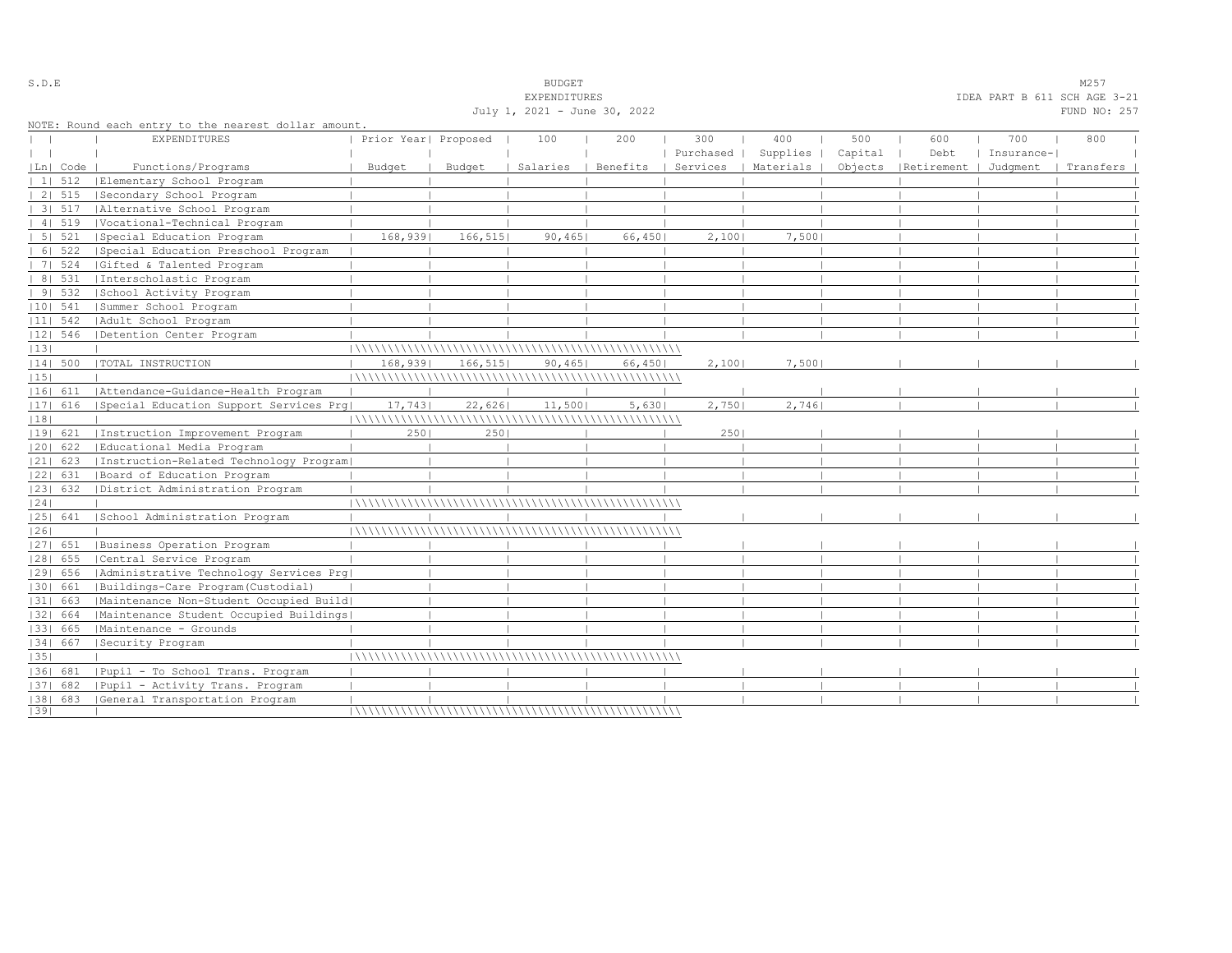| S.D.E                            |            |                                                             |                         |         | <b>BUDGET</b>                |        |           |                                            |         |                                 |            | M257                            |  |
|----------------------------------|------------|-------------------------------------------------------------|-------------------------|---------|------------------------------|--------|-----------|--------------------------------------------|---------|---------------------------------|------------|---------------------------------|--|
|                                  |            |                                                             |                         |         | EXPENDITURES                 |        |           |                                            |         |                                 |            | IDEA PART B 611 SCH AGE 3-21    |  |
|                                  |            |                                                             |                         |         | July 1, 2021 - June 30, 2022 |        |           |                                            |         |                                 |            | FUND NO: 257                    |  |
|                                  |            | NOTE: Round each entry to the nearest dollar amount.        |                         |         |                              |        |           |                                            |         |                                 |            |                                 |  |
| $\begin{array}{ccc} \end{array}$ |            | <b>EXPENDITURES</b>                                         | Prior Year   Proposed   |         | 100                          | 200    | 300       | 400                                        | 500     | 600                             | 700        | 800                             |  |
| $\mathbf{1}$                     |            |                                                             |                         |         |                              |        | Purchased | Supplies                                   | Capital | Debt                            | Insurance- |                                 |  |
|                                  | Ln   Code  | Functions/Programs                                          | Budget                  | Budget  |                              |        |           | Salaries   Benefits   Services   Materials |         | Objects   Retirement   Judgment |            | Transfers                       |  |
|                                  | 1391 691   | (Other Support Services Program                             |                         |         |                              |        |           |                                            |         |                                 |            |                                 |  |
| 40                               |            |                                                             |                         |         |                              |        |           |                                            |         |                                 |            |                                 |  |
|                                  | 41  600    | TOTAL SUPPORT SERVICES                                      | 17,993                  | 22,876  | 11,500                       | 5,630  | 3,000     | 2,746                                      |         |                                 |            |                                 |  |
| 42                               |            |                                                             |                         |         |                              |        |           |                                            |         |                                 |            |                                 |  |
|                                  | 44  710    | Child Nutrition Program                                     |                         |         |                              |        |           |                                            |         |                                 |            |                                 |  |
|                                  | 45   720   | Community Services Program                                  |                         |         |                              |        |           |                                            |         |                                 |            |                                 |  |
|                                  | 46  730    | Enterprise Operations                                       |                         |         |                              |        |           |                                            |         |                                 |            |                                 |  |
|                                  | 47  740    | Student Activity Program                                    |                         |         |                              |        |           |                                            |         |                                 |            |                                 |  |
| 48                               |            |                                                             |                         |         |                              |        |           |                                            |         |                                 |            |                                 |  |
|                                  | 49  700    | TOTAL NON-INSTRUCTION                                       |                         |         |                              |        |           |                                            |         |                                 |            |                                 |  |
| 50                               |            |                                                             |                         |         |                              |        |           |                                            |         |                                 |            |                                 |  |
|                                  | 51  810    | Capital Assets-Student Occupied                             |                         |         |                              |        |           |                                            |         |                                 |            |                                 |  |
|                                  | 52  811    | Capital Assets-NonStudent Occupied                          |                         |         |                              |        |           |                                            |         |                                 |            |                                 |  |
| 53                               |            |                                                             |                         |         |                              |        |           |                                            |         |                                 |            |                                 |  |
|                                  | 54   800   | TOTAL CAPITAL ASSET PROGRAMS                                |                         |         |                              |        |           |                                            |         |                                 |            |                                 |  |
| 55                               |            |                                                             |                         |         |                              |        |           |                                            |         |                                 |            |                                 |  |
|                                  | 56  911    | Debt Services Program - Principal                           |                         |         |                              |        |           |                                            |         |                                 |            |                                 |  |
|                                  | $ 57 $ 912 | Debt Services Program - Interest                            |                         |         |                              |        |           |                                            |         |                                 |            |                                 |  |
|                                  | $ 58 $ 913 | Debt Services Program-Refunded Debt                         |                         |         |                              |        |           |                                            |         |                                 |            |                                 |  |
|                                  | $ 59 $ 920 | Transfers Out                                               | 1,906<br>$\blacksquare$ |         |                              |        |           |                                            |         |                                 |            |                                 |  |
| 60                               |            |                                                             |                         |         |                              |        |           |                                            |         |                                 |            |                                 |  |
|                                  | $ 61 $ 900 | TOTAL OTHER SERVICES                                        | 1,906<br>$\mathbf{L}$   |         |                              |        |           |                                            |         |                                 |            |                                 |  |
| 62                               |            |                                                             |                         |         |                              |        |           |                                            |         |                                 |            |                                 |  |
| 63                               |            | TOTAL EXPENDITURES                                          | 188,838                 | 189,391 | 101,965                      | 72,080 | 5,100     | 10, 246                                    |         |                                 |            |                                 |  |
| 64                               |            | (Lines 14+41+49+54+61)                                      |                         |         |                              |        |           |                                            |         |                                 |            |                                 |  |
| 65                               |            |                                                             |                         |         |                              |        |           |                                            |         |                                 |            |                                 |  |
| 1661                             |            |                                                             |                         |         |                              |        |           |                                            |         |                                 |            |                                 |  |
| 67                               |            |                                                             |                         |         |                              |        |           |                                            |         |                                 |            |                                 |  |
| 68                               |            |                                                             | 111111111111            |         |                              |        |           |                                            |         |                                 |            |                                 |  |
| 1691                             |            |                                                             |                         |         |                              |        |           |                                            |         |                                 |            |                                 |  |
| 1701                             |            |                                                             |                         |         |                              |        |           |                                            |         |                                 |            |                                 |  |
| 71                               |            |                                                             |                         |         |                              |        |           |                                            |         |                                 |            |                                 |  |
| 72                               |            |                                                             |                         |         |                              |        |           |                                            |         |                                 |            |                                 |  |
| 73                               |            | BUDGET SUMMARY                                              |                         |         |                              |        |           |                                            |         |                                 |            | BUDGET SUMMARY:                 |  |
| 74                               |            |                                                             |                         |         |                              |        |           |                                            |         |                                 |            |                                 |  |
| 75                               |            | Beginning Fund Balance                                      |                         |         |                              |        |           |                                            |         |                                 |            | The total on line 77 must equal |  |
|                                  |            | the total on line 81.                                       |                         |         |                              |        |           |                                            |         |                                 |            |                                 |  |
| 76                               |            | Revenues + Transfers In                                     | 188,838                 | 189,391 |                              |        |           |                                            |         |                                 |            |                                 |  |
| 77                               |            | TOTAL REVENUES (LINES 75 + 76)                              | 188,838                 | 189,391 |                              |        |           |                                            |         |                                 |            |                                 |  |
|                                  |            |                                                             |                         |         |                              |        |           |                                            |         |                                 |            |                                 |  |
| 78                               |            |                                                             |                         |         |                              |        |           |                                            |         |                                 |            |                                 |  |
| 79                               |            | Total Appropriation                                         | 188,838                 | 189,391 |                              |        |           |                                            |         |                                 |            |                                 |  |
| 80 <br> 81                       |            | Unappropriated Balance<br>TOTAL APPROPRIATION (lines 79+80) | 188,838                 | 189,391 |                              |        |           |                                            |         |                                 |            |                                 |  |
|                                  |            |                                                             |                         |         |                              |        |           |                                            |         |                                 |            |                                 |  |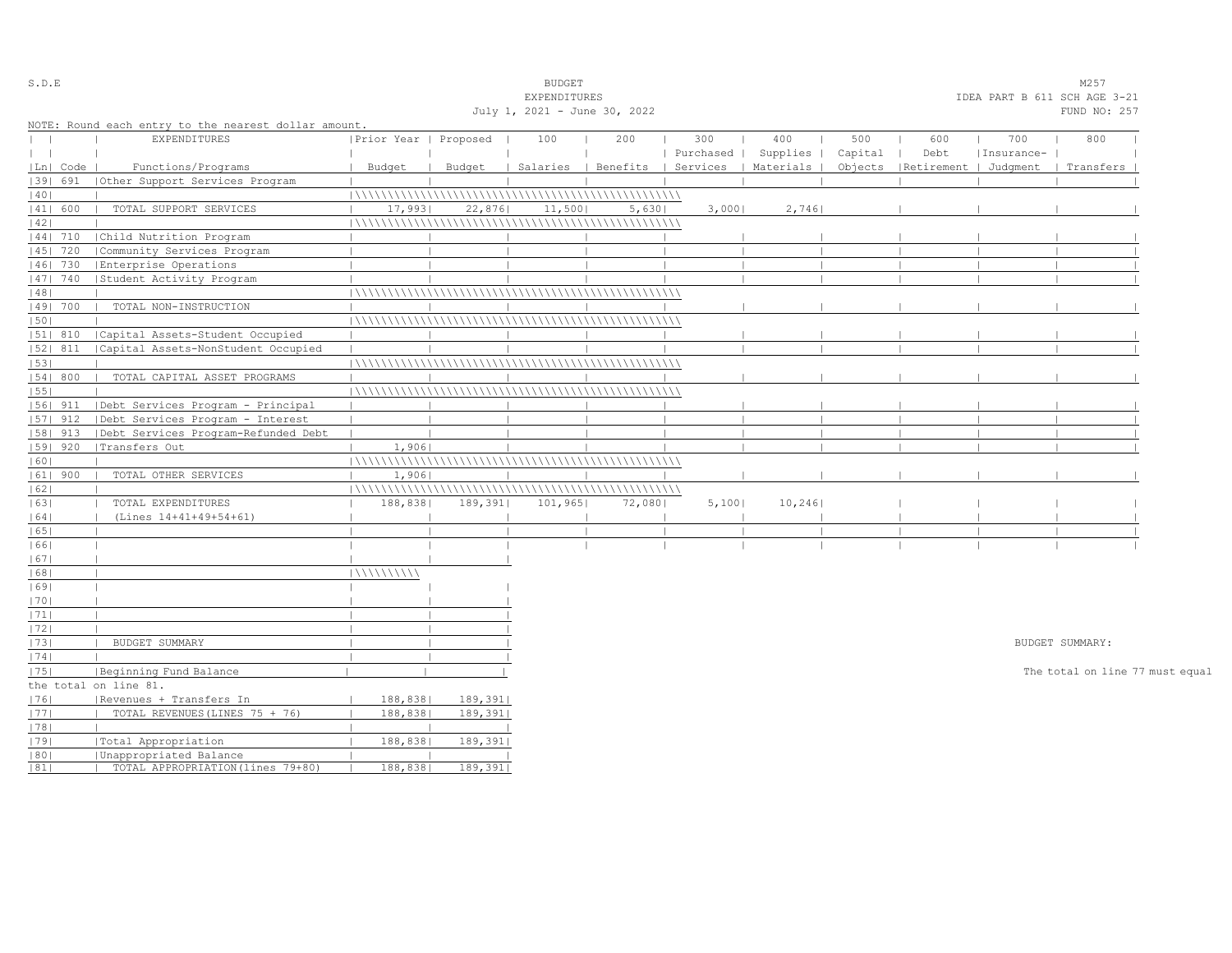July 1, 2021 - June 30, 2022 FUND NO: 258

S.D.E NOTE THAT IS A RESERVED TO A RESERVED THAT IS A RESERVED ON A RESERVED ON A RESERVED ON A RESERVED ON A RESERVED ON A RESERVED ON A RESERVED ON A RESERVED ON A RESERVED ON A RESERVED ON A RESERVED ON A RESERVED ON A REVENUES TO EXAMPLE THE REVENUES OF THE SERVER OF THE SERVER OF THE SERVER OF THE SERVER OF THE SERVER OF THE SERVER OF THE SERVER OF THE SERVER OF THE SERVER OF THE SERVER OF THE SERVER OF THE SERVER OF THE SERVER OF THE

|                   | NOTE: ROUNQ each entry to the hearest dollar amount,<br>REVENUES | PRIOR YEAR | PROPOSED BUDGET      |        | $\mathbf{1}$ | <b>REVENUES</b>                                                       | PRIOR YEAR |        | PROPOSED BUDGET      |        |
|-------------------|------------------------------------------------------------------|------------|----------------------|--------|--------------|-----------------------------------------------------------------------|------------|--------|----------------------|--------|
| Ln  Code          | Item                                                             |            | Budget   Line Amount | Totals | Ln  Code     | Item                                                                  |            |        | Budget   Line Amount | Totals |
|                   | 1 320000 Estimated Fund Balance, July 1                          |            | *******              |        |              | 140142900010ther County                                               |            |        |                      |        |
| $\vert 2 \vert$   |                                                                  |            |                      |        |              | 41   420000   TOTAL COUNTY                                            |            |        | *******              |        |
|                   | 3 411100 Taxes - General M & O                                   |            |                      |        | 42           |                                                                       |            |        |                      |        |
|                   | $ 4 411200 $ Taxes - Supplemental                                |            |                      |        |              | 43   431100   Base Support Program                                    |            |        |                      |        |
|                   | $  5 411300 $ Taxes - Emergency                                  |            |                      |        |              | 44   431200   Transportation Support                                  |            |        |                      |        |
|                   | $  6 411400 $ Taxes - Tort                                       |            |                      |        |              | 45 431400 Exceptional Child/SED Support                               |            |        |                      |        |
|                   | $  7 411500 $ Taxes - Cooperative                                |            |                      |        |              | 46 431500 Border Tuition Support                                      |            |        |                      |        |
|                   | $  8 411600 $ Taxes - Tuition                                    |            |                      |        |              | 47   431600   Tuition Equivalency                                     |            |        |                      |        |
|                   | $  9 411700 $ Taxes - Migrant                                    |            |                      |        |              | 48   431800   Benefit Apportionment                                   |            |        |                      |        |
|                   | $ 10 411900 $ Taxes - Other                                      |            |                      |        |              | 49 431900 Other State Support                                         |            |        |                      |        |
|                   | 11 412100 Taxes - Plant Facility                                 |            |                      |        |              | 1501432100   Driver Education Program                                 |            |        |                      |        |
|                   | $ 12 412500 $ Taxes - Bond & Interest                            |            |                      |        |              | 51 432400 Professional Technical Program                              |            |        |                      |        |
| 13                | I TOTAL TAXES                                                    |            | *******              |        |              | 15214370001Lottery/Additional State Maintenance                       |            |        |                      |        |
|                   | 14 413000 Penalty: Delinquent Taxes                              |            |                      |        |              | [53] 438000 Revenue in Lieu of/Tax Replacement                        |            |        |                      |        |
| 15                |                                                                  |            |                      |        |              | 154143900010ther State Revenue                                        |            |        |                      |        |
|                   | 11614141001Tuition From Individuals                              |            |                      |        |              | [55] 430000] TOTAL STATE                                              |            |        | *******              |        |
|                   | [17] 414200   Tuition From Districts in Idaho                    |            |                      |        | 56           |                                                                       |            |        |                      |        |
|                   | 18 414300 Tuition From Out of State Districts                    |            |                      |        | 57           |                                                                       |            |        |                      |        |
| 19                |                                                                  |            |                      |        |              | 15814420001Indirect Unrestricted Federal                              |            |        |                      |        |
|                   | 20 415000 Earnings on Investments                                |            |                      |        |              | 1591443000   Direct Restricted Federal                                |            |        |                      |        |
| 21                |                                                                  |            |                      |        |              | $ 60 445100 $ Title I - ESEA                                          |            |        |                      |        |
|                   | 22 416100 School Food Service                                    |            |                      |        |              | 61 445200 Title VI, ESEA-Innovative Practices Pqm                     |            |        |                      |        |
|                   | 23 416200 Meal Sales: Non-reimbur.                               |            |                      |        |              | 62 445300 Perkins III - Vocational Technical Act                      |            |        |                      |        |
|                   | 24 416900 Other Food Sales                                       |            |                      |        |              | 16314454001Adult Education                                            |            |        |                      |        |
| 25                |                                                                  |            |                      |        |              | 16414455001Child Nutrition Reimbursement                              |            |        |                      |        |
|                   | 1261417100 Admissions/Activities                                 |            |                      |        |              | 65   445600   IDEA Part B (School Age & Preschool)                    |            | 10,046 | 10,075               |        |
|                   | 27 417200 Bookstore Sales                                        |            |                      |        |              | 66 445900 Other Indirect Federal Programs                             |            |        |                      |        |
|                   | 28 417300 Clubs, Org. Dues, Etc.                                 |            |                      |        |              | $ 67 448200 $ Impact Aid - P.L. 874                                   |            |        |                      |        |
|                   | 12914174001School Fees & Charges                                 |            |                      |        |              | 16814400001 TOTAL FEDERAL                                             |            | 10,046 | $*********$          | 10,075 |
|                   | 130141790010ther Student Revenues                                |            |                      |        | 69           |                                                                       |            |        |                      |        |
| 31                |                                                                  |            |                      |        |              | [70] 451000 Proceeds: Bonds, Capital Leases et.al.                    |            |        |                      |        |
|                   | 13214181001Community Service                                     |            |                      |        |              | 17114530001Sale of Fixed Assets                                       |            |        |                      |        |
| 33                |                                                                  |            |                      |        |              | 17214500001 TOTAL OTHER                                               |            |        | *******              |        |
| 34 419100 Rentals |                                                                  |            |                      |        | 73           |                                                                       |            |        |                      |        |
|                   | 35 419200 Contributions/Donations                                |            |                      |        | 74           | <b> TOTAL REVENUES</b>                                                |            | 10,046 | $* * * * * * * * *$  | 10,075 |
|                   | 36 419300 Transportation Fees                                    |            |                      |        | 75           |                                                                       |            |        |                      |        |
|                   | 37 419900 Other Local                                            |            |                      |        |              | 17614600001TRANSFERS IN                                               |            |        |                      |        |
| 38                | TOTAL OTHER LOCAL                                                |            | *******              |        | 1771         |                                                                       |            |        |                      |        |
|                   | [39] 410000] TOTAL LOCAL (Line 13 + 38)                          |            | *******              |        |              | (400000) TOTAL BALANCE + REVENUES + TRANSFER<br>$(Lines 1 + 74 + 76)$ |            |        | $10,046$ *******     | 10,075 |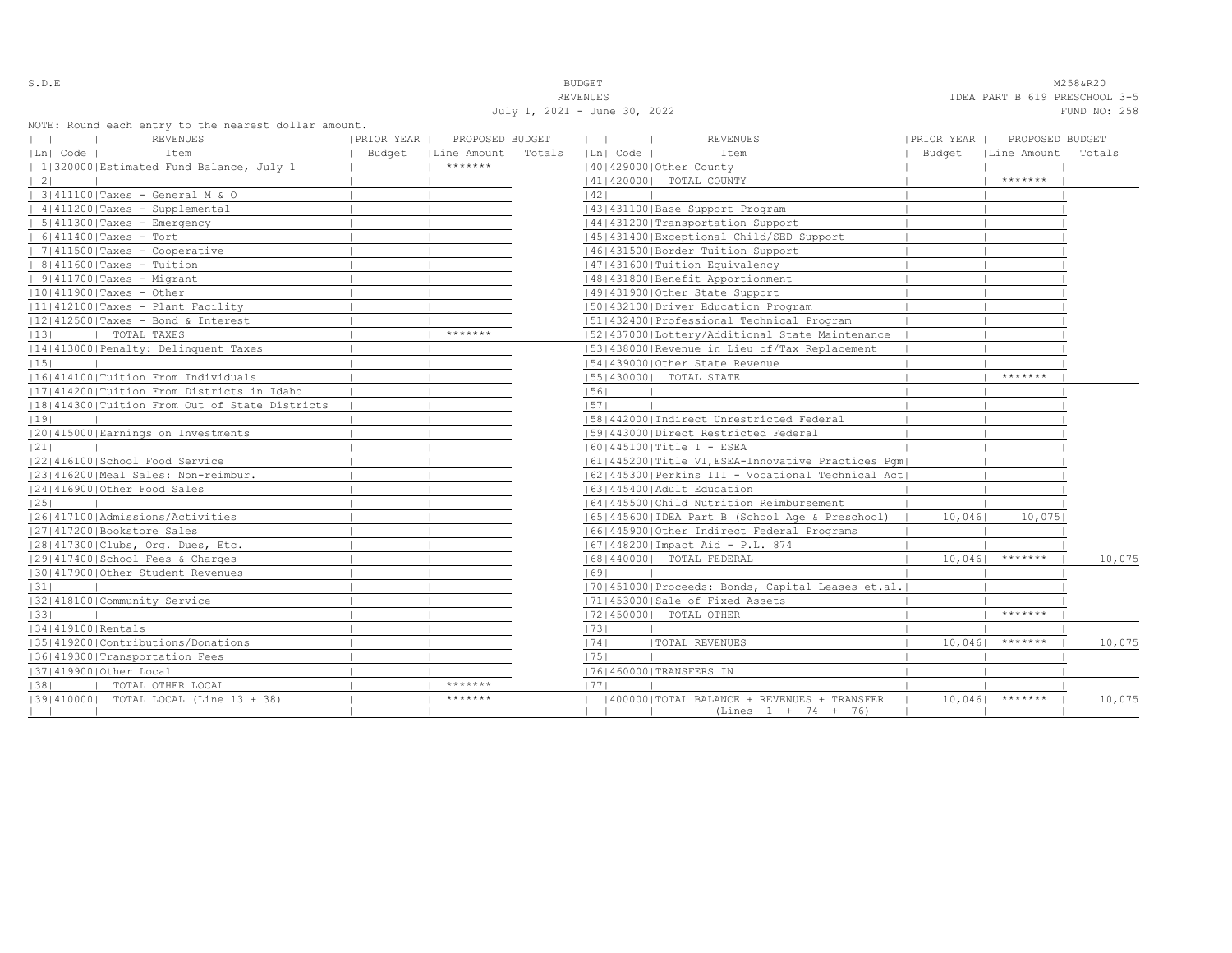|    |            |                                                      |                      |        | <b>EXPENDITURES</b>          |          |           |                      |         |                       | IDEA PART B 619 PRESCHOOL 3-5 |              |  |
|----|------------|------------------------------------------------------|----------------------|--------|------------------------------|----------|-----------|----------------------|---------|-----------------------|-------------------------------|--------------|--|
|    |            |                                                      |                      |        | July 1, 2021 - June 30, 2022 |          |           |                      |         |                       |                               | FUND NO: 258 |  |
|    |            | NOTE: Round each entry to the nearest dollar amount. |                      |        |                              |          |           |                      |         |                       |                               |              |  |
|    |            | <b>EXPENDITURES</b>                                  | Prior Year  Proposed |        | 100                          | 200      | 300       | 400                  | 500     | 600                   | 700                           | 800          |  |
|    |            |                                                      |                      |        |                              |          | Purchased | Supplies             | Capital | Debt                  | Insurance-                    |              |  |
|    | Ln  Code   | Functions/Programs                                   | Budget               | Budget | Salaries                     | Benefits |           | Services   Materials | Objects | Retirement   Judqment |                               | Transfers    |  |
|    | 1   512    | Elementary School Program                            |                      |        |                              |          |           |                      |         |                       |                               |              |  |
|    | 2   515    | Secondary School Program                             |                      |        |                              |          |           |                      |         |                       |                               |              |  |
|    | 31.517     | Alternative School Program                           |                      |        |                              |          |           |                      |         |                       |                               |              |  |
|    | 4   519    | Vocational-Technical Program                         |                      |        |                              |          |           |                      |         |                       |                               |              |  |
|    | 5 521      | Special Education Program                            |                      |        |                              |          |           |                      |         |                       |                               |              |  |
|    | 6   522    | Special Education Preschool Program                  | 10,046               | 10,075 | 6,140                        | 3,615    |           | 3201                 |         |                       |                               |              |  |
|    | 7   524    | Gifted & Talented Program                            |                      |        |                              |          |           |                      |         |                       |                               |              |  |
|    | 8   531    | Interscholastic Program                              |                      |        |                              |          |           |                      |         |                       |                               |              |  |
|    | 91532      | School Activity Program                              |                      |        |                              |          |           |                      |         |                       |                               |              |  |
|    | $ 10 $ 541 | Summer School Program                                |                      |        |                              |          |           |                      |         |                       |                               |              |  |
|    | $ 11 $ 542 | Adult School Program                                 |                      |        |                              |          |           |                      |         |                       |                               |              |  |
|    | $ 12 $ 546 | Detention Center Program                             |                      |        |                              |          |           |                      |         |                       |                               |              |  |
| 13 |            |                                                      |                      |        |                              |          |           |                      |         |                       |                               |              |  |
|    | 14  500    | TOTAL INSTRUCTION                                    | 10,0461              | 10,075 | 6,140                        | 3,615    |           | 320                  |         |                       |                               |              |  |
| 15 |            |                                                      |                      |        |                              |          |           |                      |         |                       |                               |              |  |
|    | 16  611    | Attendance-Guidance-Health Program                   |                      |        |                              |          |           |                      |         |                       |                               |              |  |
|    | 17  616    | Special Education Support Services Prq               |                      |        |                              |          |           |                      |         |                       |                               |              |  |
| 18 |            |                                                      |                      |        |                              |          |           |                      |         |                       |                               |              |  |
|    | 19  621    | Instruction Improvement Program                      |                      |        |                              |          |           |                      |         |                       |                               |              |  |
|    | 20  622    | Educational Media Program                            |                      |        |                              |          |           |                      |         |                       |                               |              |  |
|    | $ 21 $ 623 | [Instruction-Related Technology Program]             |                      |        |                              |          |           |                      |         |                       |                               |              |  |
|    | 22  631    | Board of Education Program                           |                      |        |                              |          |           |                      |         |                       |                               |              |  |
|    | 23  632    | District Administration Program                      |                      |        |                              |          |           |                      |         |                       |                               |              |  |
| 24 |            |                                                      |                      |        |                              |          |           |                      |         |                       |                               |              |  |
|    | 25  641    | School Administration Program                        |                      |        |                              |          |           |                      |         |                       |                               |              |  |
| 26 |            |                                                      |                      |        |                              |          |           |                      |         |                       |                               |              |  |
|    | 27  651    | Business Operation Program                           |                      |        |                              |          |           |                      |         |                       |                               |              |  |
|    | 28  655    | Central Service Program                              |                      |        |                              |          |           |                      |         |                       |                               |              |  |
|    | 29  656    | Administrative Technology Services Prg               |                      |        |                              |          |           |                      |         |                       |                               |              |  |
|    | 1301 661   | Buildings-Care Program(Custodial)                    |                      |        |                              |          |           |                      |         |                       |                               |              |  |
|    | 31  663    | Maintenance Non-Student Occupied Build               |                      |        |                              |          |           |                      |         |                       |                               |              |  |
|    | 32  664    | Maintenance Student Occupied Buildings               |                      |        |                              |          |           |                      |         |                       |                               |              |  |
|    | 1331 665   | Maintenance - Grounds                                |                      |        |                              |          |           |                      |         |                       |                               |              |  |
|    | 34   667   | Security Program                                     |                      |        |                              |          |           |                      |         |                       |                               |              |  |
| 35 |            |                                                      |                      |        |                              |          |           |                      |         |                       |                               |              |  |
|    | 1361 681   | Pupil - To School Trans. Program                     |                      |        |                              |          |           |                      |         |                       |                               |              |  |
|    | 37  682    | Pupil - Activity Trans. Program                      |                      |        |                              |          |           |                      |         |                       |                               |              |  |
|    |            | [38] 683 [General Transportation Program             |                      |        |                              |          |           |                      |         |                       |                               |              |  |
| 39 |            |                                                      |                      |        |                              |          |           |                      |         |                       |                               |              |  |

S.D.E SOME SALE SOME STRUCK STRUCK STRUCK SOMETHING SOMETHING SOMETHING SOMETHING SOMETHING SOMETHING SOMETHING SOMETHING SOMETHING SOMETHING SOMETHING SOMETHING SOMETHING SOMETHING SOMETHING SOMETHING SOMETHING SOMETHING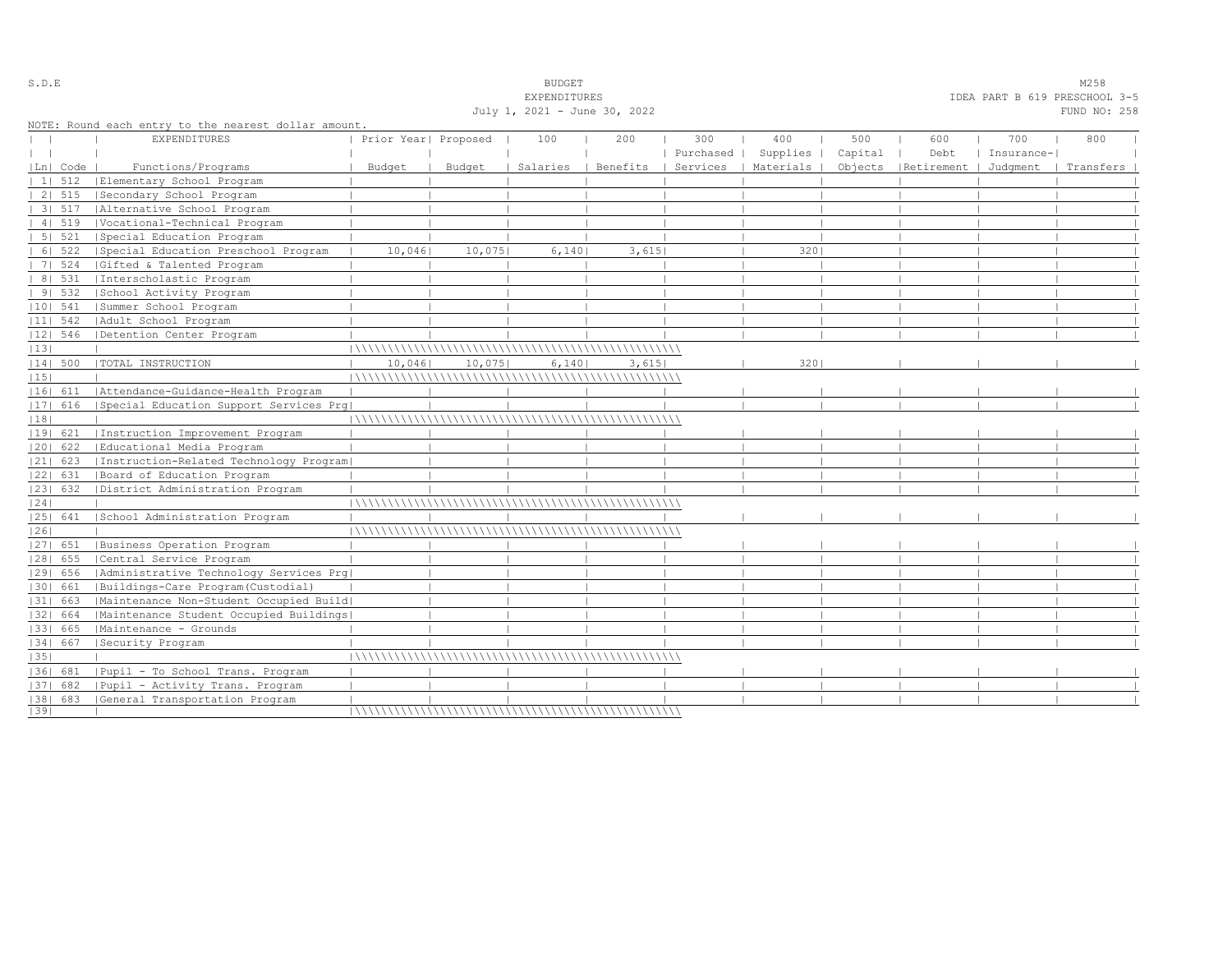| S.D.E         |            |                                                      |                       |        | <b>BUDGET</b>                |                                |           |                               |         |                       |            | M258                            |  |
|---------------|------------|------------------------------------------------------|-----------------------|--------|------------------------------|--------------------------------|-----------|-------------------------------|---------|-----------------------|------------|---------------------------------|--|
|               |            |                                                      |                       |        | EXPENDITURES                 |                                |           | IDEA PART B 619 PRESCHOOL 3-5 |         |                       |            |                                 |  |
|               |            |                                                      |                       |        | July 1, 2021 - June 30, 2022 |                                |           |                               |         |                       |            | FUND NO: 258                    |  |
|               |            | NOTE: Round each entry to the nearest dollar amount. |                       |        |                              |                                |           |                               |         |                       |            |                                 |  |
| $\mathbf{L}$  |            | <b>EXPENDITURES</b>                                  | Prior Year   Proposed |        | 100                          | 200                            | 300       | 400                           | 500     | 600                   | 700        | 800                             |  |
| $\vert \vert$ |            |                                                      |                       |        |                              |                                | Purchased | Supplies                      | Capital | Debt                  | Insurance- |                                 |  |
|               | Ln   Code  | Functions/Programs                                   | Budget                | Budget |                              | Salaries   Benefits   Services |           | Materials                     | Objects | Retirement   Judgment |            | Transfers                       |  |
|               | 1391 691   | Other Support Services Program                       |                       |        |                              |                                |           |                               |         |                       |            |                                 |  |
| 40            |            |                                                      |                       |        |                              |                                |           |                               |         |                       |            |                                 |  |
|               | 41  600    | TOTAL SUPPORT SERVICES                               |                       |        |                              |                                |           |                               |         |                       |            |                                 |  |
| 42            |            |                                                      |                       |        |                              |                                |           |                               |         |                       |            |                                 |  |
|               | $ 44 $ 710 | Child Nutrition Program                              |                       |        |                              |                                |           |                               |         |                       |            |                                 |  |
|               | 45   720   | Community Services Program                           |                       |        |                              |                                |           |                               |         |                       |            |                                 |  |
|               | 46  730    | Enterprise Operations                                |                       |        |                              |                                |           |                               |         |                       |            |                                 |  |
|               | 47   740   | Student Activity Program                             |                       |        |                              |                                |           |                               |         |                       |            |                                 |  |
| 48            |            |                                                      |                       |        |                              |                                |           |                               |         |                       |            |                                 |  |
|               | 49  700    | TOTAL NON-INSTRUCTION                                |                       |        |                              |                                |           |                               |         |                       |            |                                 |  |
| 50            |            |                                                      |                       |        |                              |                                |           |                               |         |                       |            |                                 |  |
|               | 51  810    | Capital Assets-Student Occupied                      |                       |        |                              |                                |           |                               |         |                       |            |                                 |  |
|               | 52  811    | Capital Assets-NonStudent Occupied                   |                       |        |                              |                                |           |                               |         |                       |            |                                 |  |
| 53            |            |                                                      |                       |        |                              |                                |           |                               |         |                       |            |                                 |  |
|               | 54   800   | TOTAL CAPITAL ASSET PROGRAMS                         |                       |        |                              |                                |           |                               |         |                       |            |                                 |  |
| 55            |            |                                                      |                       |        |                              |                                |           |                               |         |                       |            |                                 |  |
|               | $ 56 $ 911 | Debt Services Program - Principal                    |                       |        |                              |                                |           |                               |         |                       |            |                                 |  |
|               | $ 57 $ 912 | Debt Services Program - Interest                     |                       |        |                              |                                |           |                               |         |                       |            |                                 |  |
|               | 58  913    | Debt Services Program-Refunded Debt                  |                       |        |                              |                                |           |                               |         |                       |            |                                 |  |
|               | 59   920   | Transfers Out                                        |                       |        |                              |                                |           |                               |         |                       |            |                                 |  |
| 60            |            |                                                      |                       |        |                              |                                |           |                               |         |                       |            |                                 |  |
|               | $ 61 $ 900 | TOTAL OTHER SERVICES                                 |                       |        |                              |                                |           |                               |         |                       |            |                                 |  |
| 62            |            |                                                      |                       |        |                              |                                |           |                               |         |                       |            |                                 |  |
| 63            |            | TOTAL EXPENDITURES                                   | 10,046                | 10,075 | 6,140                        | 3,615                          |           | 3201                          |         |                       |            |                                 |  |
| 64            |            | (Lines 14+41+49+54+61)                               |                       |        |                              |                                |           |                               |         |                       |            |                                 |  |
| 65            |            |                                                      |                       |        |                              |                                |           |                               |         |                       |            |                                 |  |
| 66            |            |                                                      |                       |        |                              |                                |           |                               |         |                       |            |                                 |  |
| 67            |            |                                                      |                       |        |                              |                                |           |                               |         |                       |            |                                 |  |
| 68            |            |                                                      | 111111111111          |        |                              |                                |           |                               |         |                       |            |                                 |  |
| 69            |            |                                                      |                       |        |                              |                                |           |                               |         |                       |            |                                 |  |
| 70            |            |                                                      |                       |        |                              |                                |           |                               |         |                       |            |                                 |  |
| 1711          |            |                                                      |                       |        |                              |                                |           |                               |         |                       |            |                                 |  |
| 72            |            |                                                      |                       |        |                              |                                |           |                               |         |                       |            |                                 |  |
| 73            |            | BUDGET SUMMARY                                       |                       |        |                              |                                |           |                               |         |                       |            | BUDGET SUMMARY:                 |  |
| 74            |            |                                                      |                       |        |                              |                                |           |                               |         |                       |            |                                 |  |
| 75            |            | Beginning Fund Balance                               |                       |        |                              |                                |           |                               |         |                       |            | The total on line 77 must equal |  |
|               |            | the total on line 81.                                |                       |        |                              |                                |           |                               |         |                       |            |                                 |  |
| 76            |            | Revenues + Transfers In                              | 10,046                | 10,075 |                              |                                |           |                               |         |                       |            |                                 |  |
| 77            |            | TOTAL REVENUES (LINES 75 + 76)                       | 10,046                | 10,075 |                              |                                |           |                               |         |                       |            |                                 |  |
| 78            |            |                                                      |                       |        |                              |                                |           |                               |         |                       |            |                                 |  |
| 79            |            | Total Appropriation                                  | 10,046                | 10,075 |                              |                                |           |                               |         |                       |            |                                 |  |
| 80            |            | Unappropriated Balance                               |                       |        |                              |                                |           |                               |         |                       |            |                                 |  |
| 81            |            | TOTAL APPROPRIATION (lines 79+80)                    | 10,0461               | 10,075 |                              |                                |           |                               |         |                       |            |                                 |  |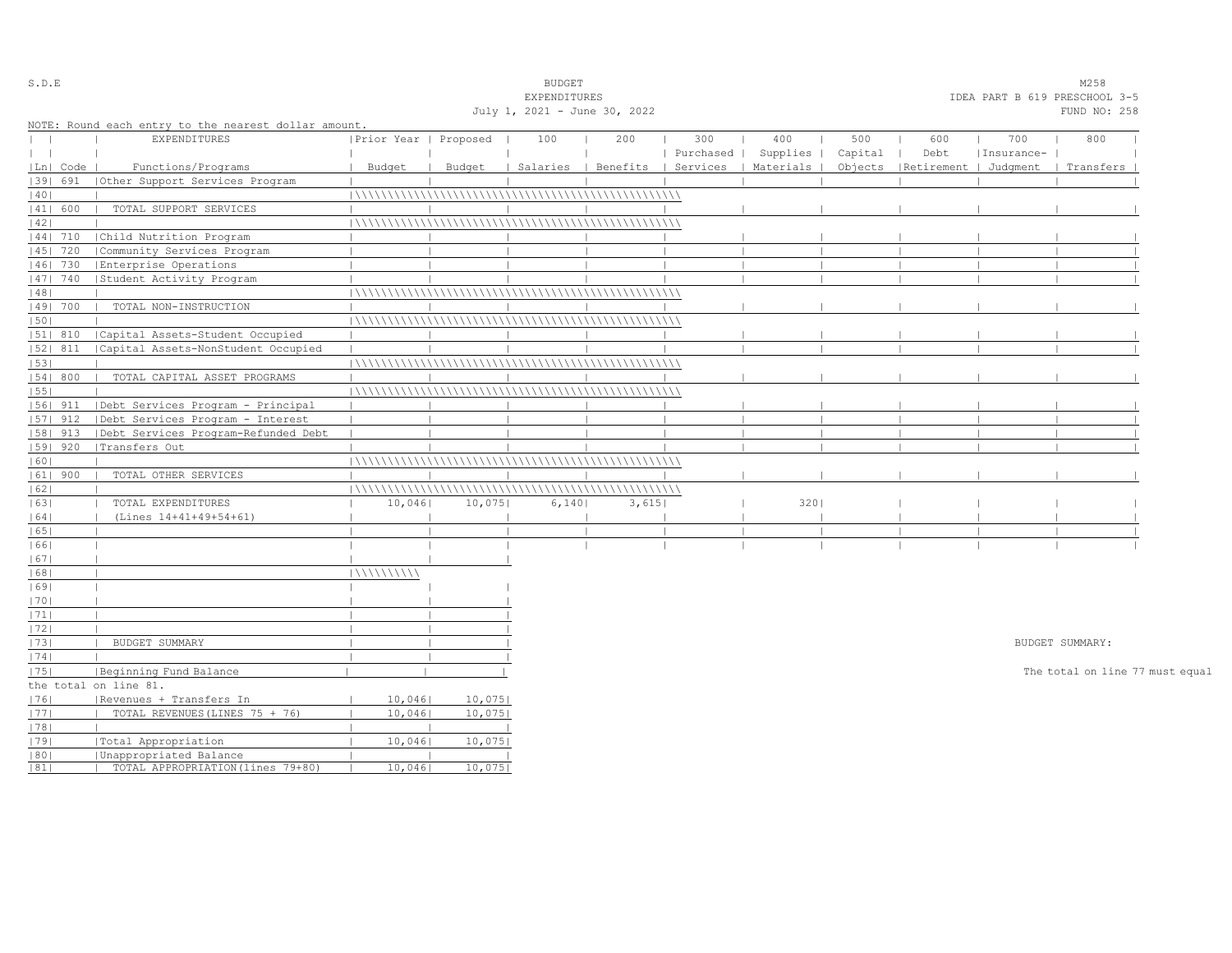S.D.E NOTE THAT IS A RESERVE TO A RESERVE THAT IS A RESERVED ON THE M260&R20 REVENUES SCHOOL BASED MEDICAID July 1, 2021 - June 30, 2022 FUND NO: 260

|                   | NOTE: Round each entry to the nearest dollar amount.<br>REVENUES | PRIOR YEAR | PROPOSED BUDGET      |        | $\mathbf{1}$ | $\sim$ 1.1 | <b>REVENUES</b>                                      | PRIOR YEAR | PROPOSED BUDGET      |         |
|-------------------|------------------------------------------------------------------|------------|----------------------|--------|--------------|------------|------------------------------------------------------|------------|----------------------|---------|
| Ln  Code          | Item                                                             |            | Budget   Line Amount | Totals |              | Ln  Code   | Item                                                 |            | Budget   Line Amount | Totals  |
|                   | 1 320000 Estimated Fund Balance, July 1                          |            | *******              |        |              |            | 140142900010ther County                              |            |                      |         |
| 2                 |                                                                  |            |                      |        |              |            | 41   420000   TOTAL COUNTY                           |            | *******              |         |
|                   | 3 411100 Taxes - General M & O                                   |            |                      |        | 42           |            |                                                      |            |                      |         |
|                   | $ 4 411200 $ Taxes - Supplemental                                |            |                      |        |              |            | 43   431100   Base Support Program                   |            |                      |         |
|                   | $  5   411300  $ Taxes - Emergency                               |            |                      |        |              |            | 44   431200   Transportation Support                 |            |                      |         |
|                   | $  6 411400 $ Taxes - Tort                                       |            |                      |        |              |            | 45 431400 Exceptional Child/SED Support              |            |                      |         |
|                   | 7 411500 Taxes - Cooperative                                     |            |                      |        |              |            | 46 431500 Border Tuition Support                     |            |                      |         |
|                   | $  8 411600 $ Taxes - Tuition                                    |            |                      |        |              |            | 47   431600   Tuition Equivalency                    |            |                      |         |
|                   | $  9 411700 $ Taxes - Migrant                                    |            |                      |        |              |            | 48   431800   Benefit Apportionment                  |            |                      |         |
|                   | $ 10 411900 $ Taxes - Other                                      |            |                      |        |              |            | 49 431900 Other State Support                        |            |                      |         |
|                   | 11 412100 Taxes - Plant Facility                                 |            |                      |        |              |            | 50 432100 Driver Education Program                   |            |                      |         |
|                   | $ 12 412500 $ Taxes - Bond & Interest                            |            |                      |        |              |            | 51 432400 Professional Technical Program             |            |                      |         |
| 13                | TOTAL TAXES                                                      |            | *******              |        |              |            | [52] 437000 [Lottery/Additional State Maintenance    |            |                      |         |
|                   | 14 413000 Penalty: Delinquent Taxes                              |            |                      |        |              |            | [53] 438000 Revenue in Lieu of/Tax Replacement       |            |                      |         |
| 15                |                                                                  |            |                      |        |              |            | 154143900010ther State Revenue                       |            |                      |         |
|                   | 16 414100 Tuition From Individuals                               |            |                      |        |              |            | [55] 430000] TOTAL STATE                             |            | *******              |         |
|                   | 11714142001Tuition From Districts in Idaho                       |            |                      |        | 56           |            |                                                      |            |                      |         |
|                   | 18 414300 Tuition From Out of State Districts                    |            |                      |        | 57           |            |                                                      |            |                      |         |
| 19                |                                                                  |            |                      |        |              |            | 58 442000 Indirect Unrestricted Federal              |            |                      |         |
|                   | 20 415000 Earnings on Investments                                |            |                      |        |              |            | 1591443000 Direct Restricted Federal                 |            |                      |         |
| 21                |                                                                  |            |                      |        |              |            | $ 60 445100 $ Title I - ESEA                         |            |                      |         |
|                   | 22 416100 School Food Service                                    |            |                      |        |              |            | 61 445200 Title VI, ESEA-Innovative Practices Pqm    |            |                      |         |
|                   | 23 416200 Meal Sales: Non-reimbur.                               |            |                      |        |              |            | 62   445300   Perkins III - Vocational Technical Act |            |                      |         |
|                   | 12414169001Other Food Sales                                      |            |                      |        |              |            | 1631445400 Adult Education                           |            |                      |         |
| 25                |                                                                  |            |                      |        |              |            | 1641445500 Child Nutrition Reimbursement             |            |                      |         |
|                   | 1261417100   Admissions/Activities                               |            |                      |        |              |            | 65  445600  IDEA Part B (School Age & Preschool)     |            |                      |         |
|                   | 27 417200 Bookstore Sales                                        |            |                      |        |              |            | 16614459001Other Indirect Federal Programs           | 300,000    | 300,000              |         |
|                   | 28 417300 Clubs, Org. Dues, Etc.                                 |            |                      |        |              |            | 67   448200   Impact Aid - P.L. 874                  |            |                      |         |
|                   | 29 417400 School Fees & Charges                                  |            |                      |        |              |            | 68   440000   TOTAL FEDERAL                          | 300,000    | *******              | 300,000 |
|                   | 130141790010ther Student Revenues                                |            |                      |        | 69           |            |                                                      |            |                      |         |
| 31                |                                                                  |            |                      |        |              |            | [70] 451000 Proceeds: Bonds, Capital Leases et.al.   |            |                      |         |
|                   | 32 418100 Community Service                                      |            |                      |        |              |            | 71 453000 Sale of Fixed Assets                       |            |                      |         |
| 33                |                                                                  |            |                      |        |              |            | 72 450000  TOTAL OTHER                               |            | *******              |         |
| 34 419100 Rentals |                                                                  |            |                      |        | 73           |            |                                                      |            |                      |         |
|                   | 35 419200 Contributions/Donations                                |            |                      |        | 74           |            | <b> TOTAL REVENUES</b>                               | 300,000    | *******              | 300,000 |
|                   | 36 419300 Transportation Fees                                    |            |                      |        | 75           |            |                                                      |            |                      |         |
|                   | 37 419900 Other Local                                            |            |                      |        |              |            | 76 460000 TRANSFERS IN                               | 50,0001    |                      | 40,000  |
| 38                | TOTAL OTHER LOCAL                                                |            | *******              |        | 1771         |            |                                                      |            |                      |         |
|                   | [39] 410000] TOTAL LOCAL (Line 13 + 38)                          |            | *******              |        |              |            | (400000) TOTAL BALANCE + REVENUES + TRANSFER         | 350,0001   | *******              | 340,000 |
|                   |                                                                  |            |                      |        |              |            | $(Lines 1 + 74 + 76)$                                |            |                      |         |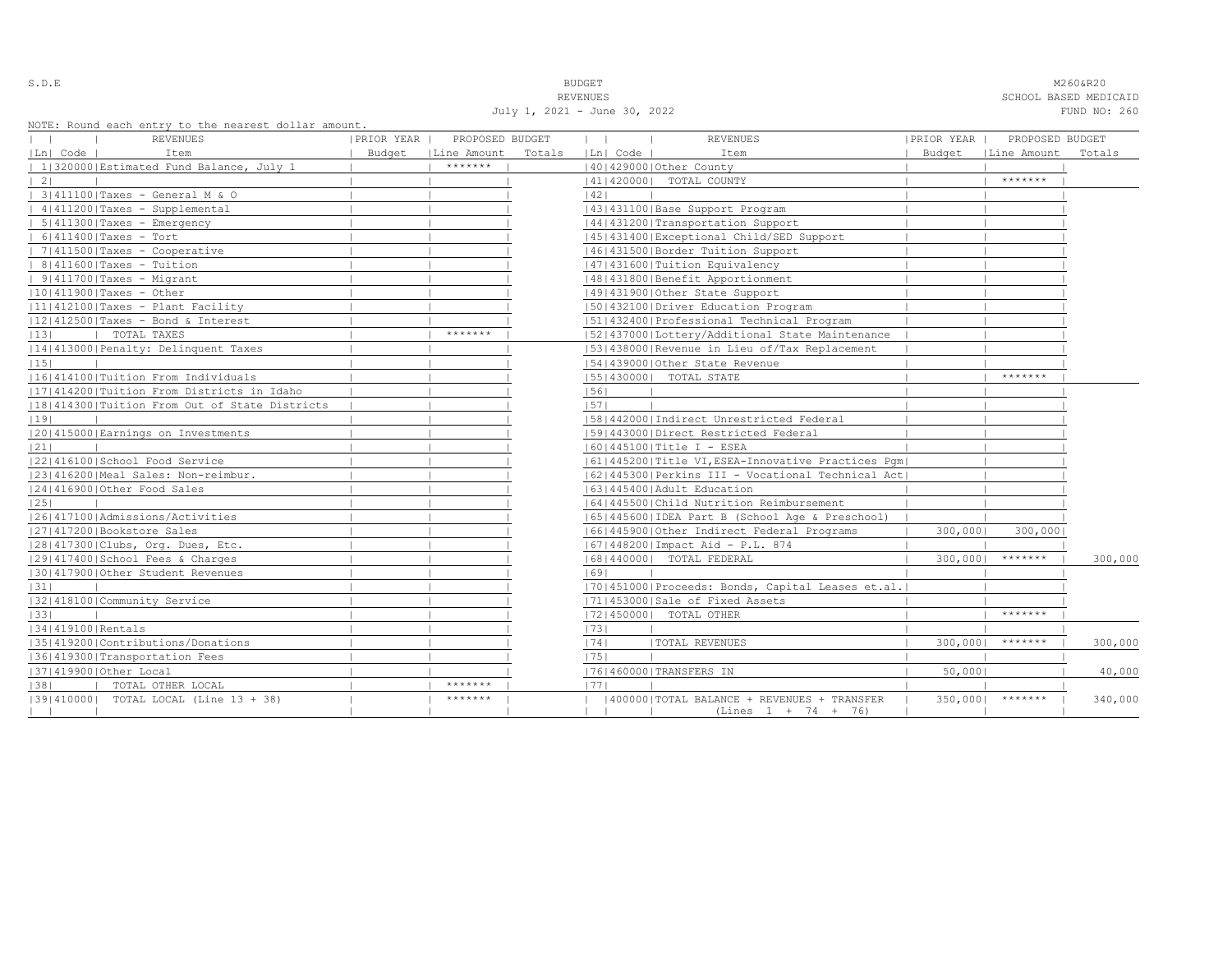|    |            |                                                                             |                      |          | July 1, 2021 - June 30, 2022 |          |           |           |         |            |            | FUND NO: 260 |
|----|------------|-----------------------------------------------------------------------------|----------------------|----------|------------------------------|----------|-----------|-----------|---------|------------|------------|--------------|
|    |            | NOTE: Round each entry to the nearest dollar amount.<br><b>EXPENDITURES</b> | Prior Year  Proposed |          | 100                          | 200      | 300       | 400       | 500     | 600        | 700        | 800          |
|    |            |                                                                             |                      |          |                              |          | Purchased | Supplies  | Capital | Debt       | Insurance- |              |
|    | Ln  Code   | Functions/Programs                                                          | Budget               | Budget   | Salaries                     | Benefits | Services  | Materials | Objects | Retirement | Judqment   | Transfers    |
|    | 1  512     | Elementary School Program                                                   |                      |          |                              |          |           |           |         |            |            |              |
|    | 2   515    | Secondary School Program                                                    |                      |          |                              |          |           |           |         |            |            |              |
|    | 31 517     | Alternative School Program                                                  |                      |          |                              |          |           |           |         |            |            |              |
|    | 4   519    | Vocational-Technical Program                                                |                      |          |                              |          |           |           |         |            |            |              |
|    | 5 521      | Special Education Program                                                   | 350,000              | 340,0001 | 38,342                       | 24,832   | 276,826   |           |         |            |            |              |
|    | 6   522    | Special Education Preschool Program                                         |                      |          |                              |          |           |           |         |            |            |              |
|    | 7   524    | Gifted & Talented Program                                                   |                      |          |                              |          |           |           |         |            |            |              |
|    | 8   531    | Interscholastic Program                                                     |                      |          |                              |          |           |           |         |            |            |              |
|    | 91532      | School Activity Program                                                     |                      |          |                              |          |           |           |         |            |            |              |
|    | $ 10 $ 541 | Summer School Program                                                       |                      |          |                              |          |           |           |         |            |            |              |
|    | $ 11 $ 542 | Adult School Program                                                        |                      |          |                              |          |           |           |         |            |            |              |
|    |            |                                                                             |                      |          |                              |          |           |           |         |            |            |              |
|    | $ 12 $ 546 | Detention Center Program                                                    |                      |          |                              |          |           |           |         |            |            |              |
| 13 |            |                                                                             |                      |          |                              |          |           |           |         |            |            |              |
|    | 14  500    | TOTAL INSTRUCTION                                                           | 350,000              | 340,000  | 38,342                       | 24,832   | 276,826   |           |         |            |            |              |
| 15 |            |                                                                             |                      |          |                              |          |           |           |         |            |            |              |
|    |            | 16  611   Attendance-Guidance-Health Program                                |                      |          |                              |          |           |           |         |            |            |              |
|    | 17  616    | Special Education Support Services Prg                                      |                      |          |                              |          |           |           |         |            |            |              |
| 18 |            |                                                                             |                      |          |                              |          |           |           |         |            |            |              |
|    | 19  621    | Instruction Improvement Program                                             |                      |          |                              |          |           |           |         |            |            |              |
|    | 20  622    | Educational Media Program                                                   |                      |          |                              |          |           |           |         |            |            |              |
|    | $ 21 $ 623 | Instruction-Related Technology Program                                      |                      |          |                              |          |           |           |         |            |            |              |
|    | 22  631    | Board of Education Program                                                  |                      |          |                              |          |           |           |         |            |            |              |
|    | 23  632    | District Administration Program                                             |                      |          |                              |          |           |           |         |            |            |              |
| 24 |            |                                                                             |                      |          |                              |          |           |           |         |            |            |              |
|    | 25  641    | School Administration Program                                               |                      |          |                              |          |           |           |         |            |            |              |
| 26 |            |                                                                             |                      |          |                              |          |           |           |         |            |            |              |
|    | 27  651    | Business Operation Program                                                  |                      |          |                              |          |           |           |         |            |            |              |
|    | 28  655    | Central Service Program                                                     |                      |          |                              |          |           |           |         |            |            |              |
|    | 29  656    | Administrative Technology Services Prg                                      |                      |          |                              |          |           |           |         |            |            |              |
|    | 30  661    | Buildings-Care Program(Custodial)                                           |                      |          |                              |          |           |           |         |            |            |              |
|    | 31  663    | Maintenance Non-Student Occupied Build                                      |                      |          |                              |          |           |           |         |            |            |              |
|    | 32   664   | Maintenance Student Occupied Buildings                                      |                      |          |                              |          |           |           |         |            |            |              |
|    | 33  665    | Maintenance - Grounds                                                       |                      |          |                              |          |           |           |         |            |            |              |
|    | $ 34 $ 667 | Security Program                                                            |                      |          |                              |          |           |           |         |            |            |              |
| 35 |            |                                                                             |                      |          |                              |          |           |           |         |            |            |              |
|    | 36  681    | Pupil - To School Trans, Program                                            |                      |          |                              |          |           |           |         |            |            |              |
|    | 37  682    | Pupil - Activity Trans. Program                                             |                      |          |                              |          |           |           |         |            |            |              |
|    | $ 38 $ 683 | General Transportation Program                                              |                      |          |                              |          |           |           |         |            |            |              |
| 39 |            |                                                                             |                      |          |                              |          |           |           |         |            |            |              |

S.D.E SOME SALE SOME STRUCK STRUCK STRUCK SOMETHING SOMETHING SOMETHING SOMETHING SOMETHING SOMETHING SOMETHING SOMETHING SOMETHING SOMETHING SOMETHING SOMETHING SOMETHING SOMETHING SOMETHING SOMETHING SOMETHING SOMETHING

EXPENDITURES SCHOOL BASED MEDICAID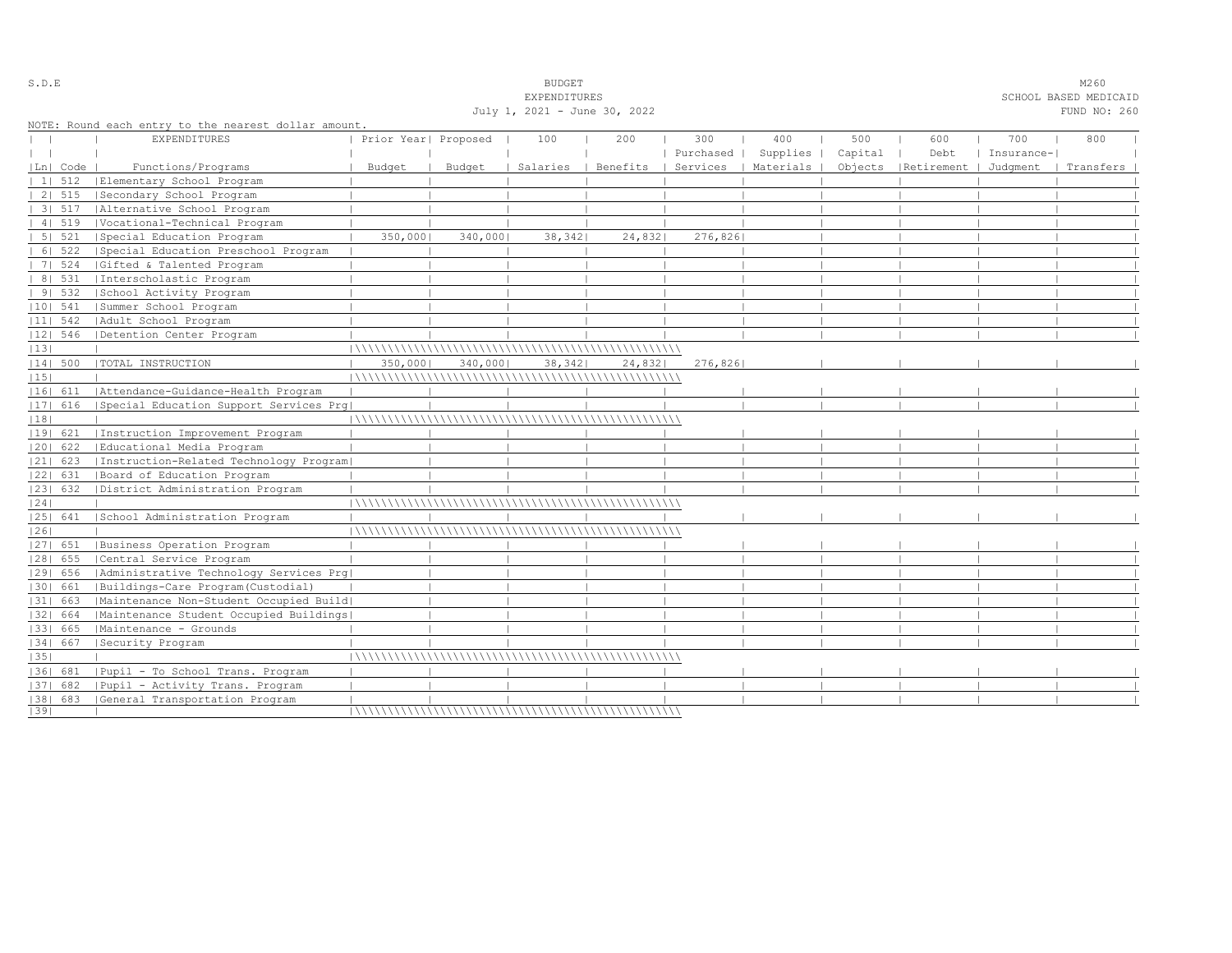| S.D.E      |                                                      |                       |          | <b>BUDGET</b>                |                                            |           |          |         |                       |            | M260                            |  |
|------------|------------------------------------------------------|-----------------------|----------|------------------------------|--------------------------------------------|-----------|----------|---------|-----------------------|------------|---------------------------------|--|
|            |                                                      |                       |          | EXPENDITURES                 |                                            |           |          |         |                       |            | SCHOOL BASED MEDICAID           |  |
|            |                                                      |                       |          | July 1, 2021 - June 30, 2022 |                                            |           |          |         |                       |            | FUND NO: 260                    |  |
|            | NOTE: Round each entry to the nearest dollar amount. |                       |          |                              |                                            |           |          |         |                       |            |                                 |  |
|            | EXPENDITURES                                         | Prior Year   Proposed |          | 100                          | 200                                        | 300       | 400      | 500     | 600                   | 700        | 800                             |  |
| $\perp$    |                                                      |                       |          |                              |                                            | Purchased | Supplies | Capital | Debt                  | Insurance- |                                 |  |
| Ln   Code  | Functions/Programs                                   | Budget                | Budget   |                              | Salaries   Benefits   Services   Materials |           |          | Objects | Retirement   Judgment |            | Transfers                       |  |
| 1391 691   | Other Support Services Program                       |                       |          |                              |                                            |           |          |         |                       |            |                                 |  |
| 40         |                                                      |                       |          |                              |                                            |           |          |         |                       |            |                                 |  |
| 41  600    | TOTAL SUPPORT SERVICES                               |                       |          |                              |                                            |           |          |         |                       |            |                                 |  |
| 42         |                                                      |                       |          |                              |                                            |           |          |         |                       |            |                                 |  |
| 44  710    | Child Nutrition Program                              |                       |          |                              |                                            |           |          |         |                       |            |                                 |  |
| 45   720   | Community Services Program                           |                       |          |                              |                                            |           |          |         |                       |            |                                 |  |
| 46  730    | Enterprise Operations                                |                       |          |                              |                                            |           |          |         |                       |            |                                 |  |
| $ 47 $ 740 | Student Activity Program                             |                       |          |                              |                                            |           |          |         |                       |            |                                 |  |
| 48         |                                                      |                       |          |                              |                                            |           |          |         |                       |            |                                 |  |
| 49  700    | TOTAL NON-INSTRUCTION                                |                       |          |                              |                                            |           |          |         |                       |            |                                 |  |
| 50         |                                                      |                       |          |                              |                                            |           |          |         |                       |            |                                 |  |
| 51  810    | Capital Assets-Student Occupied                      |                       |          |                              |                                            |           |          |         |                       |            |                                 |  |
| $ 52 $ 811 | Capital Assets-NonStudent Occupied                   |                       |          |                              |                                            |           |          |         |                       |            |                                 |  |
| 53         |                                                      |                       |          |                              |                                            |           |          |         |                       |            |                                 |  |
| 54   800   | TOTAL CAPITAL ASSET PROGRAMS                         |                       |          |                              |                                            |           |          |         |                       |            |                                 |  |
| 1551       |                                                      |                       |          |                              |                                            |           |          |         |                       |            |                                 |  |
| 56  911    | Debt Services Program - Principal                    |                       |          |                              |                                            |           |          |         |                       |            |                                 |  |
| 57  912    | Debt Services Program - Interest                     |                       |          |                              |                                            |           |          |         |                       |            |                                 |  |
| 58  913    | Debt Services Program-Refunded Debt                  |                       |          |                              |                                            |           |          |         |                       |            |                                 |  |
| 59   920   | Transfers Out                                        |                       |          |                              |                                            |           |          |         |                       |            |                                 |  |
| 60         |                                                      |                       |          |                              |                                            |           |          |         |                       |            |                                 |  |
| $ 61 $ 900 | TOTAL OTHER SERVICES                                 |                       |          |                              |                                            |           |          |         |                       |            |                                 |  |
| 62         |                                                      |                       |          |                              |                                            |           |          |         |                       |            |                                 |  |
| 63         | TOTAL EXPENDITURES                                   | 350,000               | 340,000  | 38,342                       | 24,832                                     | 276,826   |          |         |                       |            |                                 |  |
| 64         | (Lines 14+41+49+54+61)                               |                       |          |                              |                                            |           |          |         |                       |            |                                 |  |
| 65         |                                                      |                       |          |                              |                                            |           |          |         |                       |            |                                 |  |
| 661        |                                                      |                       |          |                              |                                            |           |          |         |                       |            |                                 |  |
| 67         |                                                      |                       |          |                              |                                            |           |          |         |                       |            |                                 |  |
| 68         |                                                      | 111111111111          |          |                              |                                            |           |          |         |                       |            |                                 |  |
| 69         |                                                      |                       |          |                              |                                            |           |          |         |                       |            |                                 |  |
| 70         |                                                      |                       |          |                              |                                            |           |          |         |                       |            |                                 |  |
| 71         |                                                      |                       |          |                              |                                            |           |          |         |                       |            |                                 |  |
| 1721       |                                                      |                       |          |                              |                                            |           |          |         |                       |            |                                 |  |
| 73         | BUDGET SUMMARY                                       |                       |          |                              |                                            |           |          |         |                       |            | BUDGET SUMMARY:                 |  |
| 74         |                                                      |                       |          |                              |                                            |           |          |         |                       |            |                                 |  |
| 75         | Beginning Fund Balance                               |                       |          |                              |                                            |           |          |         |                       |            | The total on line 77 must equal |  |
|            | the total on line 81.                                |                       |          |                              |                                            |           |          |         |                       |            |                                 |  |
| 1761       | Revenues + Transfers In                              | 350,0001              | 340,000  |                              |                                            |           |          |         |                       |            |                                 |  |
| 77         | TOTAL REVENUES (LINES 75 + 76)                       | 350,000               | 340,000  |                              |                                            |           |          |         |                       |            |                                 |  |
| 78         |                                                      |                       |          |                              |                                            |           |          |         |                       |            |                                 |  |
| 1791       |                                                      | 350,000               | 340,000  |                              |                                            |           |          |         |                       |            |                                 |  |
| 80         | Total Appropriation<br>Unappropriated Balance        |                       |          |                              |                                            |           |          |         |                       |            |                                 |  |
| 81         | TOTAL APPROPRIATION (lines 79+80)                    | 350,000               | 340,0001 |                              |                                            |           |          |         |                       |            |                                 |  |
|            |                                                      |                       |          |                              |                                            |           |          |         |                       |            |                                 |  |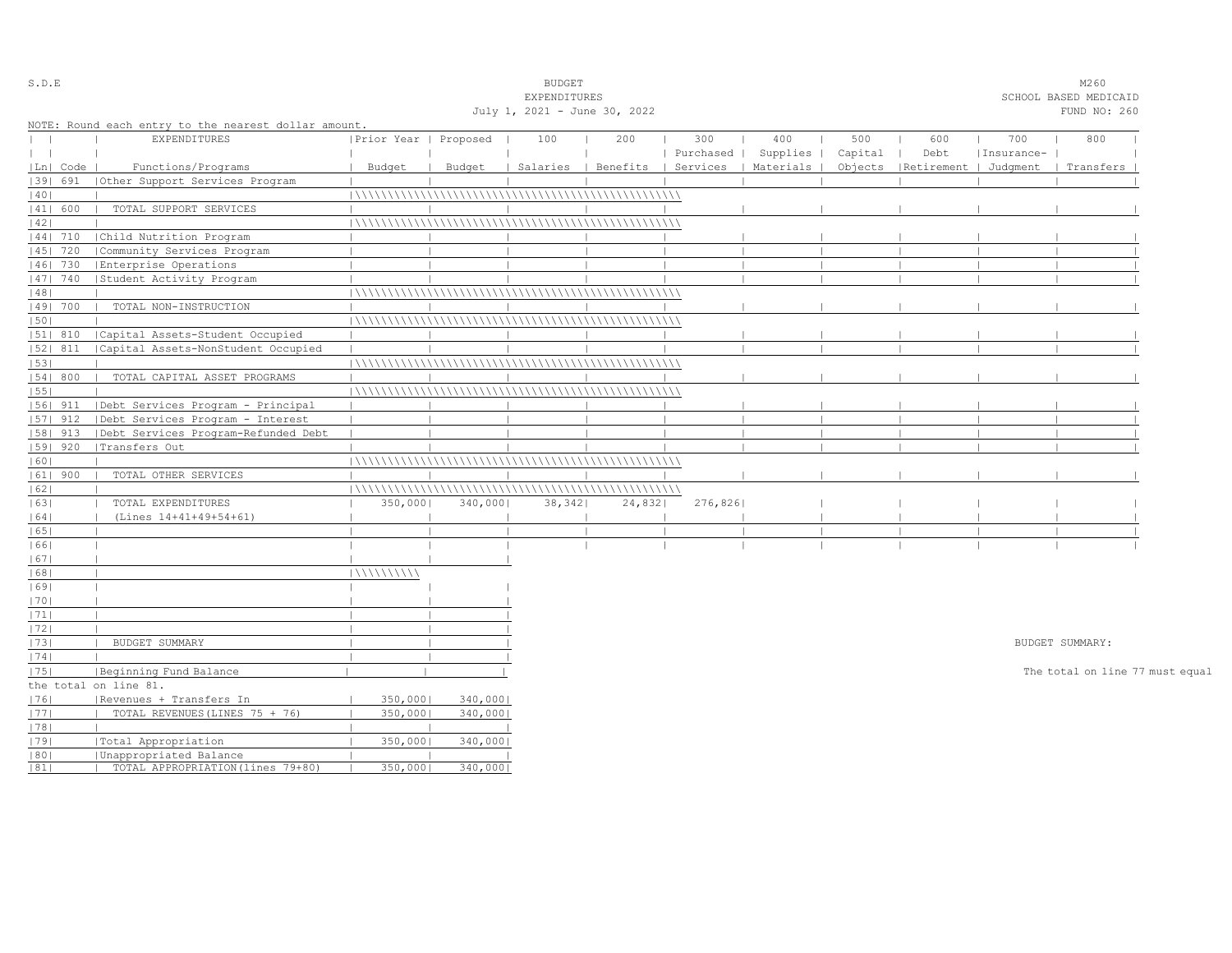S.D.E NOTE THAT IS A RESERVE TO A RESERVE THAT IS A RESERVE TO A RESERVE THAT IS A RESERVED ON A RESERVED ON A RESERVED ON A RESERVED ON A RESERVED ON A RESERVED ON A RESERVED ON A RESERVED ON A RESERVED ON A RESERVED ON A REVENUES TITLE IV-A ESSA STUD SUPT & AC July 1, 2021 - June 30, 2022 FUND NO: 261

| NOTE: ROUNQ each entry to the hearest dollar amount, |            |                      |        |              |                                                      |            |                      |        |
|------------------------------------------------------|------------|----------------------|--------|--------------|------------------------------------------------------|------------|----------------------|--------|
| REVENUES                                             | PRIOR YEAR | PROPOSED BUDGET      |        | $\mathbf{1}$ | <b>REVENUES</b>                                      | PRIOR YEAR | PROPOSED BUDGET      |        |
| Ln  Code  <br>Item                                   |            | Budget   Line Amount | Totals | Ln  Code     | Item                                                 |            | Budget   Line Amount | Totals |
| 1 320000 Estimated Fund Balance, July 1              |            | *******              |        |              | 40   429000   Other County                           |            |                      |        |
| $\vert 2 \vert$                                      |            |                      |        |              | 14114200001 TOTAL COUNTY                             |            | *******              |        |
| 3 411100 Taxes - General M & O                       |            |                      |        | 42           |                                                      |            |                      |        |
| $ 4 411200 $ Taxes - Supplemental                    |            |                      |        |              | 43   431100   Base Support Program                   |            |                      |        |
| $  5 411300 $ Taxes - Emergency                      |            |                      |        |              | 14414312001Transportation Support                    |            |                      |        |
| $  6 411400 $ Taxes - Tort                           |            |                      |        |              | 45 431400 Exceptional Child/SED Support              |            |                      |        |
| $  7 411500 $ Taxes - Cooperative                    |            |                      |        |              | 46   431500   Border Tuition Support                 |            |                      |        |
| $  8 411600 $ Taxes - Tuition                        |            |                      |        |              | 1471431600   Tuition Equivalency                     |            |                      |        |
| $  9 411700 $ Taxes - Migrant                        |            |                      |        |              | 48   431800   Benefit Apportionment                  |            |                      |        |
| $ 10 411900 $ Taxes - Other                          |            |                      |        |              | 49 431900 Other State Support                        |            |                      |        |
| $ 11 412100 $ Taxes - Plant Facility                 |            |                      |        |              | 1501432100 Driver Education Program                  |            |                      |        |
| 12 412500 Taxes - Bond & Interest                    |            |                      |        |              | 15114324001Professional Technical Program            |            |                      |        |
| 13 <br>TOTAL TAXES<br>$\mathbf{I}$                   |            | *******              |        |              | 52 437000 Lottery/Additional State Maintenance       |            |                      |        |
| 14 413000 Penalty: Delinquent Taxes                  |            |                      |        |              | [53] 438000 Revenue in Lieu of/Tax Replacement       |            |                      |        |
| 15                                                   |            |                      |        |              | 154143900010ther State Revenue                       |            |                      |        |
| 16 414100 Tuition From Individuals                   |            |                      |        |              | 55   430000   TOTAL STATE                            |            | *******              |        |
| 17 414200 Tuition From Districts in Idaho            |            |                      |        | 56           |                                                      |            |                      |        |
| 18 414300 Tuition From Out of State Districts        |            |                      |        | 57           |                                                      |            |                      |        |
| 19                                                   |            |                      |        |              | 58 442000 Indirect Unrestricted Federal              |            |                      |        |
| 20 415000 Earnings on Investments                    |            |                      |        |              | 1591443000 Direct Restricted Federal                 |            |                      |        |
| 21                                                   |            |                      |        |              | 60   445100   Title I - ESEA                         |            |                      |        |
| 22 416100 School Food Service                        |            |                      |        |              | 61 445200  Title VI, ESEA-Innovative Practices Pqm   |            |                      |        |
| 23 416200 Meal Sales: Non-reimbur.                   |            |                      |        |              | 62   445300   Perkins III - Vocational Technical Act |            |                      |        |
| 24 416900 Other Food Sales                           |            |                      |        |              | 16314454001Adult Education                           |            |                      |        |
| 25                                                   |            |                      |        |              | 1641445500 Child Nutrition Reimbursement             |            |                      |        |
| 12614171001Admissions/Activities                     |            |                      |        |              | [65]445600 [IDEA Part B (School Age & Preschool)     |            |                      |        |
| 27 417200 Bookstore Sales                            |            |                      |        |              | 16614459001Other Indirect Federal Programs           | 35,591     | 39,327               |        |
| 28 417300 Clubs, Org. Dues, Etc.                     |            |                      |        |              | 16714482001Impact Aid - P.L. 874                     |            |                      |        |
| 29 417400 School Fees & Charges                      |            |                      |        |              | 16814400001 TOTAL FEDERAL                            | 35,591     | $* * * * * * * * *$  | 39,327 |
| 30 417900 Other Student Revenues                     |            |                      |        | 69           |                                                      |            |                      |        |
| 31                                                   |            |                      |        |              | [70] 451000 Proceeds: Bonds, Capital Leases et.al.   |            |                      |        |
| 32 418100 Community Service                          |            |                      |        |              | 17114530001Sale of Fixed Assets                      |            |                      |        |
| 33                                                   |            |                      |        |              | 17214500001 TOTAL OTHER                              |            | *******              |        |
| 34 419100 Rentals                                    |            |                      |        | 73           |                                                      |            |                      |        |
| 35 419200 Contributions/Donations                    |            |                      |        | 74           | <b> TOTAL REVENUES</b>                               | 35,591     | $* * * * * * * * *$  | 39,327 |
| 36 419300 Transportation Fees                        |            |                      |        | 1751         |                                                      |            |                      |        |
| 37 419900 Other Local                                |            |                      |        |              | 17614600001TRANSFERS IN                              |            |                      |        |
| 38 <br>  TOTAL OTHER LOCAL                           |            | *******              |        | 1771         |                                                      |            |                      |        |
| [39] 410000] TOTAL LOCAL (Line 13 + 38)              |            | *******              |        |              | 400000 TOTAL BALANCE + REVENUES + TRANSFER           | 35,591     | *******              | 39,327 |
|                                                      |            |                      |        |              | $(Lines 1 + 74 + 76)$                                |            |                      |        |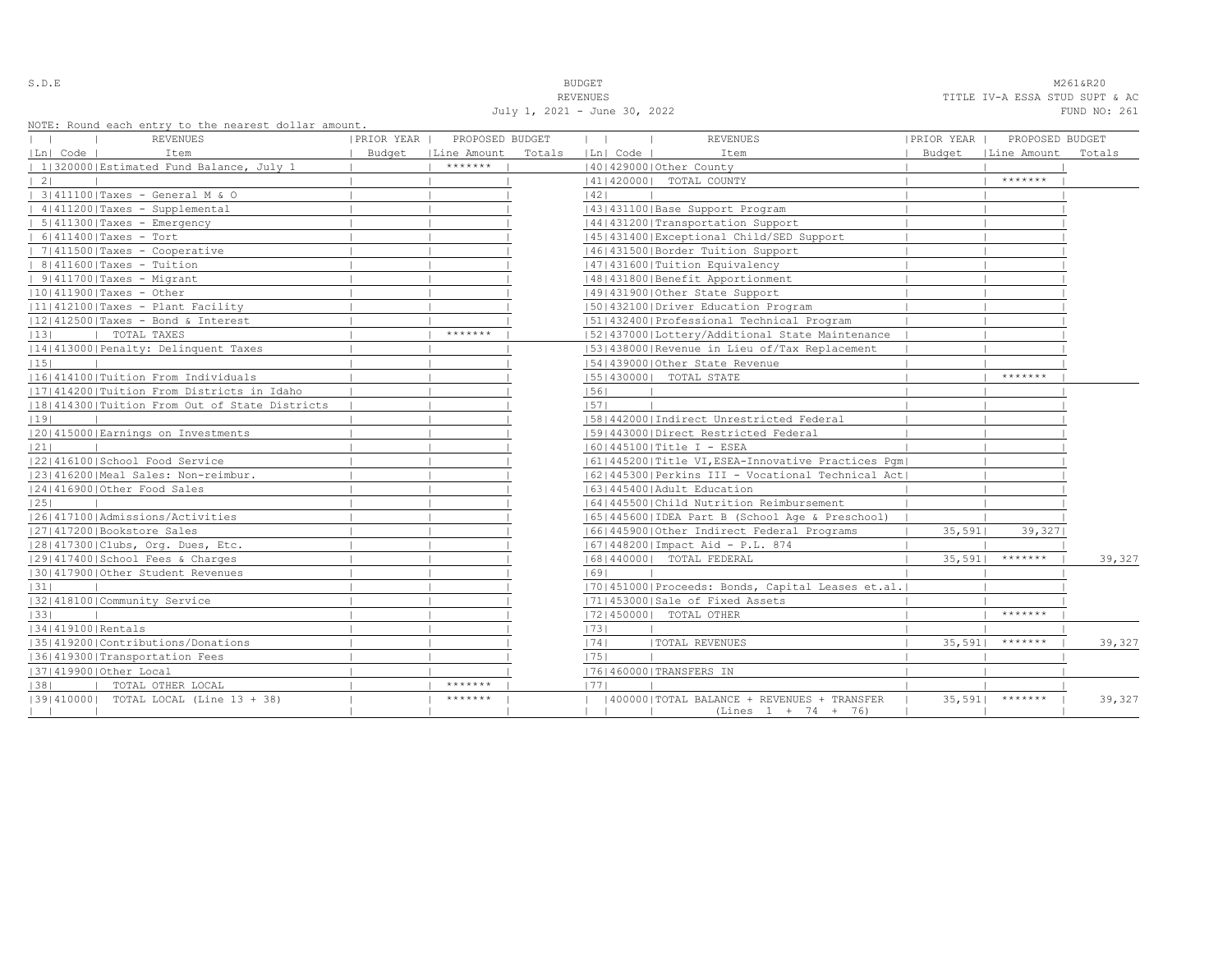|    |            |                                                                             |                      |        | July 1, 2021 - June 30, 2022 |          |         |                      |         |                                 |            | FUND NO: 261 |
|----|------------|-----------------------------------------------------------------------------|----------------------|--------|------------------------------|----------|---------|----------------------|---------|---------------------------------|------------|--------------|
|    |            | NOTE: Round each entry to the nearest dollar amount.<br><b>EXPENDITURES</b> | Prior Year  Proposed |        | 100                          | 200      | 300     | 400                  | 500     | 600                             | 700        | 800          |
|    |            |                                                                             |                      |        |                              |          |         | Purchased   Supplies | Capital | Debt                            | Insurance- |              |
|    | Ln  Code   | Functions/Programs                                                          | Budget               | Budget | Salaries                     | Benefits |         | Services   Materials |         | Objects   Retirement   Judgment |            | Transfers    |
|    | 1  512     | Elementary School Program                                                   | 1,400                | 1,400  |                              |          | 1,400   |                      |         |                                 |            |              |
|    | 2   515    | Secondary School Program                                                    | 29,641               | 37,552 | 7001                         | 551      | 20, 242 | 16, 555              |         |                                 |            |              |
|    |            | 3  517   Alternative School Program                                         | 4,550                |        |                              |          |         |                      |         |                                 |            |              |
|    | 41519      | Vocational-Technical Program                                                |                      |        |                              |          |         |                      |         |                                 |            |              |
|    | 5 521      | Special Education Program                                                   |                      |        |                              |          |         |                      |         |                                 |            |              |
|    | 6   522    | Special Education Preschool Program                                         |                      |        |                              |          |         |                      |         |                                 |            |              |
|    | 7   524    | Gifted & Talented Program                                                   |                      |        |                              |          |         |                      |         |                                 |            |              |
|    |            | 8   531   Interscholastic Program                                           |                      |        |                              |          |         |                      |         |                                 |            |              |
|    | 9   532    | School Activity Program                                                     |                      |        |                              |          |         |                      |         |                                 |            |              |
|    | $ 10 $ 541 | Summer School Program                                                       |                      |        |                              |          |         |                      |         |                                 |            |              |
|    | $ 11 $ 542 | Adult School Program                                                        |                      |        |                              |          |         |                      |         |                                 |            |              |
|    | $ 12 $ 546 | Detention Center Program                                                    |                      |        |                              |          |         |                      |         |                                 |            |              |
| 13 |            |                                                                             |                      |        |                              |          |         |                      |         |                                 |            |              |
|    | $ 14 $ 500 | TOTAL INSTRUCTION                                                           | 35,591               | 38,952 | 7001                         | 551      | 21,642  | 16,555               |         |                                 |            |              |
| 15 |            |                                                                             |                      |        |                              |          |         |                      |         |                                 |            |              |
|    |            | 16  611   Attendance-Guidance-Health Program                                |                      |        |                              |          |         |                      |         |                                 |            |              |
|    | $ 17 $ 616 | Special Education Support Services Prq                                      |                      |        |                              |          |         |                      |         |                                 |            |              |
| 18 |            |                                                                             |                      |        |                              |          |         |                      |         |                                 |            |              |
|    | 19  621    | Instruction Improvement Program                                             |                      |        |                              |          |         |                      |         |                                 |            |              |
|    | 20  622    | Educational Media Program                                                   |                      |        |                              |          |         |                      |         |                                 |            |              |
|    | $ 21 $ 623 | Instruction-Related Technology Program                                      |                      |        |                              |          |         |                      |         |                                 |            |              |
|    | 22  631    | Board of Education Program                                                  |                      |        |                              |          |         |                      |         |                                 |            |              |
|    |            | [23] 632 [District Administration Program                                   |                      |        |                              |          |         |                      |         |                                 |            |              |
| 24 |            |                                                                             |                      |        |                              |          |         |                      |         |                                 |            |              |
|    | 25  641    | School Administration Program                                               |                      |        |                              |          |         |                      |         |                                 |            |              |
| 26 |            |                                                                             |                      |        |                              |          |         |                      |         |                                 |            |              |
|    | 27  651    | Business Operation Program                                                  |                      |        |                              |          |         |                      |         |                                 |            |              |
|    | $ 28 $ 655 | Central Service Program                                                     |                      |        |                              |          |         |                      |         |                                 |            |              |
|    | 29  656    | Administrative Technology Services Prg                                      |                      |        |                              |          |         |                      |         |                                 |            |              |
|    | 30  661    | Buildings-Care Program (Custodial)                                          |                      |        |                              |          |         |                      |         |                                 |            |              |
|    | 31  663    | Maintenance Non-Student Occupied Build                                      |                      |        |                              |          |         |                      |         |                                 |            |              |
|    | 32  664    | Maintenance Student Occupied Buildings                                      |                      |        |                              |          |         |                      |         |                                 |            |              |
|    | 33  665    | Maintenance - Grounds                                                       |                      |        |                              |          |         |                      |         |                                 |            |              |
|    | 34  667    | Security Program                                                            |                      |        |                              |          |         |                      |         |                                 |            |              |
| 35 |            |                                                                             |                      |        |                              |          |         |                      |         |                                 |            |              |
|    | 1361 681   | Pupil - To School Trans. Program                                            |                      |        |                              |          |         |                      |         |                                 |            |              |
|    | $ 37 $ 682 | Pupil - Activity Trans. Program                                             |                      |        |                              |          |         |                      |         |                                 |            |              |
|    |            | [38] 683 [General Transportation Program                                    |                      |        |                              |          |         |                      |         |                                 |            |              |
| 39 |            |                                                                             |                      |        |                              |          |         |                      |         |                                 |            |              |

# S.D.E S.D. E

EXPENDITURES TITLE IV-A ESSA STUD SUPT & AC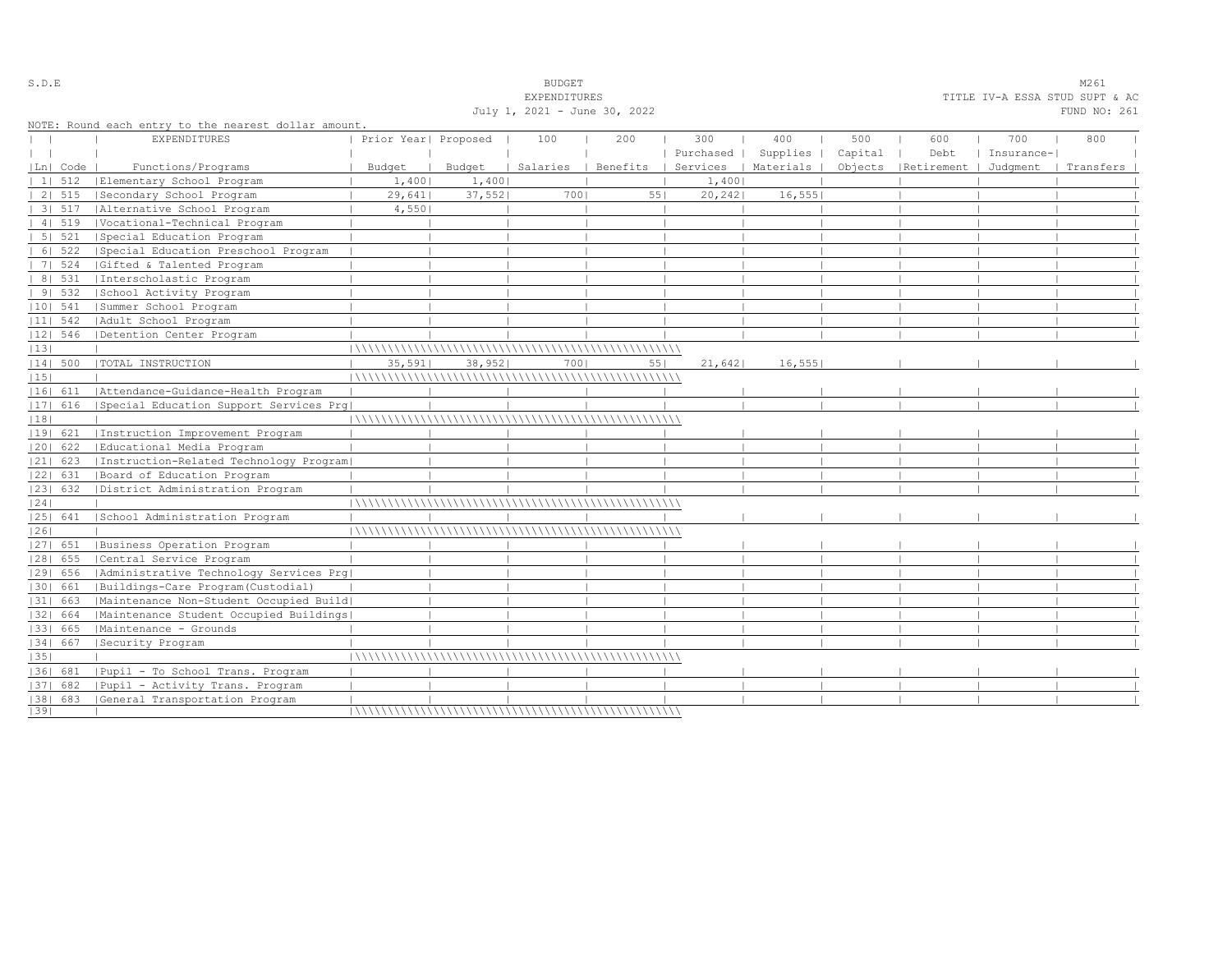| S.D.E         |            |                                                      |                       |         | <b>BUDGET</b>                |                                |           |           |         |                                |            | M261                            |  |
|---------------|------------|------------------------------------------------------|-----------------------|---------|------------------------------|--------------------------------|-----------|-----------|---------|--------------------------------|------------|---------------------------------|--|
|               |            |                                                      |                       |         | EXPENDITURES                 |                                |           |           |         | TITLE IV-A ESSA STUD SUPT & AC |            |                                 |  |
|               |            |                                                      |                       |         | July 1, 2021 - June 30, 2022 |                                |           |           |         |                                |            | FUND NO: 261                    |  |
|               |            | NOTE: Round each entry to the nearest dollar amount. |                       |         |                              |                                |           |           |         |                                |            |                                 |  |
| $\mathbf{L}$  |            | <b>EXPENDITURES</b>                                  | Prior Year   Proposed |         | 100                          | 200                            | 300       | 400       | 500     | 600                            | 700        | 800                             |  |
| $\vert \vert$ |            |                                                      |                       |         |                              |                                | Purchased | Supplies  | Capital | Debt                           | Insurance- |                                 |  |
|               | Ln   Code  | Functions/Programs                                   | Budget                | Budget  |                              | Salaries   Benefits   Services |           | Materials | Objects | Retirement   Judgment          |            | Transfers                       |  |
|               | 1391 691   | Other Support Services Program                       |                       |         |                              |                                |           |           |         |                                |            |                                 |  |
| 40            |            |                                                      |                       |         |                              |                                |           |           |         |                                |            |                                 |  |
|               | 41  600    | TOTAL SUPPORT SERVICES                               |                       |         |                              |                                |           |           |         |                                |            |                                 |  |
| 42            |            |                                                      |                       |         |                              |                                |           |           |         |                                |            |                                 |  |
|               | $ 44 $ 710 | Child Nutrition Program                              |                       |         |                              |                                |           |           |         |                                |            |                                 |  |
|               | 45   720   | Community Services Program                           |                       |         |                              |                                |           |           |         |                                |            |                                 |  |
|               | 46  730    | Enterprise Operations                                |                       |         |                              |                                |           |           |         |                                |            |                                 |  |
|               | 47   740   | Student Activity Program                             |                       |         |                              |                                |           |           |         |                                |            |                                 |  |
| 48            |            |                                                      |                       |         |                              |                                |           |           |         |                                |            |                                 |  |
|               | 49  700    | TOTAL NON-INSTRUCTION                                |                       |         |                              |                                |           |           |         |                                |            |                                 |  |
| 50            |            |                                                      |                       |         |                              |                                |           |           |         |                                |            |                                 |  |
|               | 51  810    | Capital Assets-Student Occupied                      |                       |         |                              |                                |           |           |         |                                |            |                                 |  |
|               | 52  811    | Capital Assets-NonStudent Occupied                   |                       |         |                              |                                |           |           |         |                                |            |                                 |  |
| 53            |            |                                                      |                       |         |                              |                                |           |           |         |                                |            |                                 |  |
|               | 54   800   | TOTAL CAPITAL ASSET PROGRAMS                         |                       |         |                              |                                |           |           |         |                                |            |                                 |  |
| 55            |            |                                                      |                       |         |                              |                                |           |           |         |                                |            |                                 |  |
|               | $ 56 $ 911 | Debt Services Program - Principal                    |                       |         |                              |                                |           |           |         |                                |            |                                 |  |
|               | $ 57 $ 912 | Debt Services Program - Interest                     |                       |         |                              |                                |           |           |         |                                |            |                                 |  |
|               | 58  913    | Debt Services Program-Refunded Debt                  |                       |         |                              |                                |           |           |         |                                |            |                                 |  |
|               | 59   920   | Transfers Out                                        |                       | 3751    |                              |                                |           |           |         |                                |            | 375                             |  |
| 60            |            |                                                      |                       |         |                              |                                |           |           |         |                                |            |                                 |  |
|               | $ 61 $ 900 | TOTAL OTHER SERVICES                                 |                       | 3751    |                              |                                |           |           |         |                                |            | 3751                            |  |
| 62            |            |                                                      |                       |         |                              |                                |           |           |         |                                |            |                                 |  |
| 63            |            | TOTAL EXPENDITURES                                   | 35,591                | 39,327  | 7001                         | 551                            | 21,642    | 16, 555   |         |                                |            | 3751                            |  |
| 64            |            | (Lines 14+41+49+54+61)                               |                       |         |                              |                                |           |           |         |                                |            |                                 |  |
| 65            |            |                                                      |                       |         |                              |                                |           |           |         |                                |            |                                 |  |
| 66            |            |                                                      |                       |         |                              |                                |           |           |         |                                |            |                                 |  |
| 67            |            |                                                      |                       |         |                              |                                |           |           |         |                                |            |                                 |  |
| 68            |            |                                                      | 111111111111          |         |                              |                                |           |           |         |                                |            |                                 |  |
| 69            |            |                                                      |                       |         |                              |                                |           |           |         |                                |            |                                 |  |
| 70            |            |                                                      |                       |         |                              |                                |           |           |         |                                |            |                                 |  |
| 1711          |            |                                                      |                       |         |                              |                                |           |           |         |                                |            |                                 |  |
| 72            |            |                                                      |                       |         |                              |                                |           |           |         |                                |            |                                 |  |
| 73            |            | BUDGET SUMMARY                                       |                       |         |                              |                                |           |           |         |                                |            | BUDGET SUMMARY:                 |  |
| 74            |            |                                                      |                       |         |                              |                                |           |           |         |                                |            |                                 |  |
| 75            |            | Beginning Fund Balance                               |                       |         |                              |                                |           |           |         |                                |            | The total on line 77 must equal |  |
|               |            | the total on line 81.                                |                       |         |                              |                                |           |           |         |                                |            |                                 |  |
| 76            |            | Revenues + Transfers In                              | 35,5911               | 39,327  |                              |                                |           |           |         |                                |            |                                 |  |
| 77            |            | TOTAL REVENUES (LINES 75 + 76)                       | 35,591                | 39,327  |                              |                                |           |           |         |                                |            |                                 |  |
| 78            |            |                                                      |                       |         |                              |                                |           |           |         |                                |            |                                 |  |
| 79            |            | Total Appropriation                                  | 35,591                | 39,327  |                              |                                |           |           |         |                                |            |                                 |  |
| 80            |            | Unappropriated Balance                               |                       |         |                              |                                |           |           |         |                                |            |                                 |  |
| 81            |            | TOTAL APPROPRIATION (lines 79+80)                    | 35,591                | 39,3271 |                              |                                |           |           |         |                                |            |                                 |  |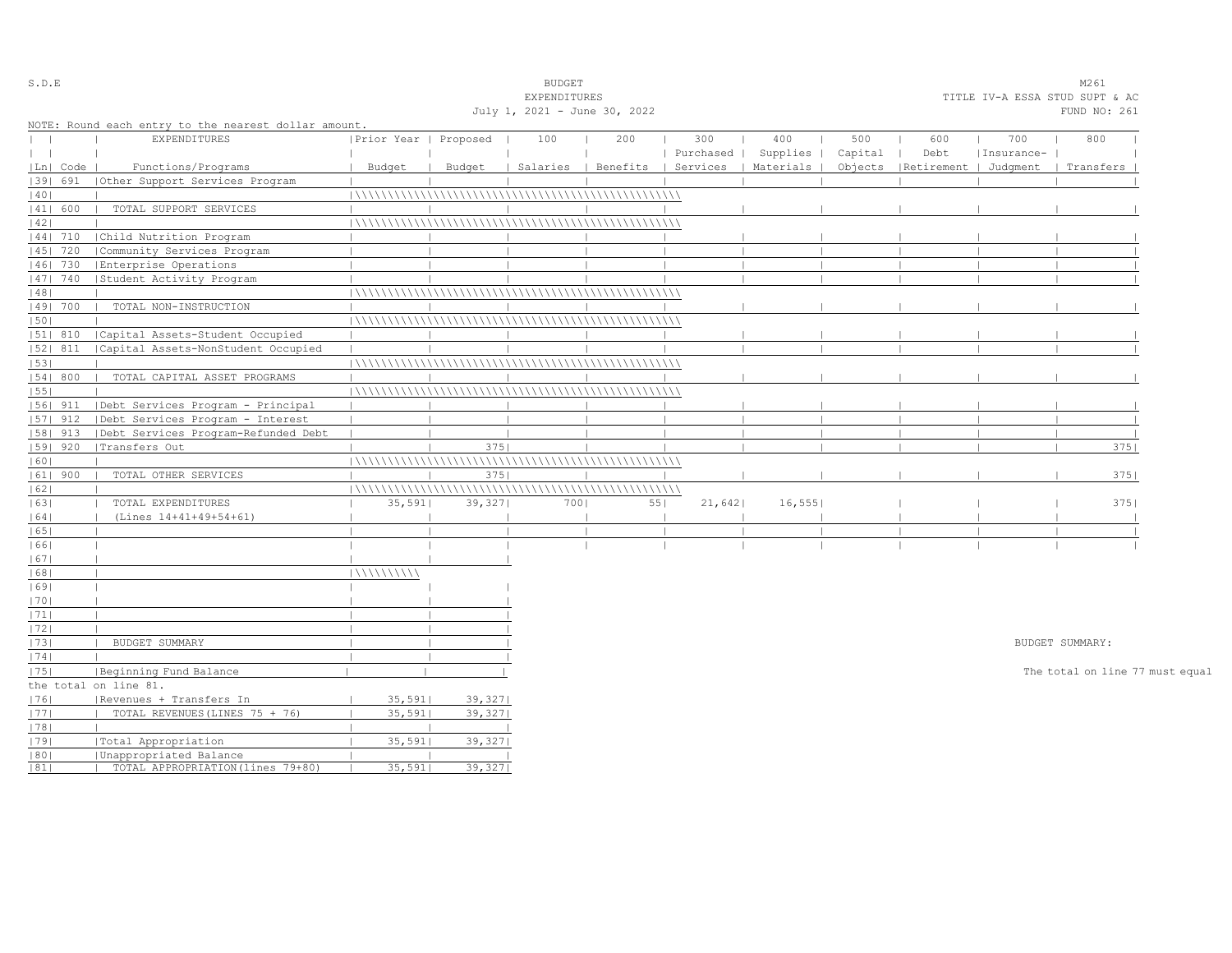S.D.E NOTE: NOTE: NOTE: NOTE: NOTE: NOTE: NOTE: NOTE: NOTE: NOTE: NOTE: NOTE: NOTE: NOTE: NOTE: NOTE: NOTE: NOTE: NOTE: NOTE: NOTE: NOTE: NOTE: NOTE: NOTE: NOTE: NOTE: NOTE: NOTE: NOTE: NOTE: NOTE: NOTE: NOTE: NOTE: NOTE:

|26|417100|Admissions/Activities | | | |65|445600|IDEA Part B (School Age & Preschool) | | | |27|417200|Bookstore Sales | | | |66|445900|Other Indirect Federal Programs | 17,622| 21,533| |28|417300|Clubs, Org. Dues, Etc. | | | |67|448200|Impact Aid - P.L. 874 | | |

|31| | | | | | | | | | | |70|451000|Proceeds: Bonds, Capital Leases et.al.| | | | | |32|418100|Community Service | | | |71|453000|Sale of Fixed Assets | | |

| 129 | 139 | 139 | 139 | 139 | 139 | 139 | 139 | 139 | 139 | 139 | 139 | 139 | 139 | 139 | 139 | 139 | 139 | 139 | 139 | 139 | 139 | 139 | 139 | 139 | 139 | 139 | 139 | 139 | 139 | 139 | 139 | 139 | 139 | 139 | 139 | 139

|36|419300|Transportation Fees | | | |75| | | | |

|30|417900|Other Student Revenues | | | |69| | | | |

|33| | | | | |72|450000| TOTAL OTHER | | \*\*\*\*\*\*\* |

|37|419900|Other Local | | | |76|460000|TRANSFERS IN | | |

| | | | | (Lines 1 + 74 + 76)

|38| | TOTAL OTHER LOCAL | | \*\*\*\*\*\*\* | |77| | | | |

|29|417400|School Fees & Charges | | | |68|440000| TOTAL FEDERAL | 17,622| \*\*\*\*\*\*\* | 21,533

|35|419200|Contributions/Donations | | | |74| |TOTAL REVENUES | 17,622| \*\*\*\*\*\*\* | 21,533

|39|410000| TOTAL LOCAL (Line 13 + 38) | | \*\*\*\*\*\*\* | | |400000|TOTAL BALANCE + REVENUES + TRANSFER | 17,622| \*\*\*\*\*\*\* | 21,533

REVENUES TITLE V-B ESSA RURAL ED

| KEVENUES                     | TITLE V-B ESSA KUKAL ED |  |              |  |
|------------------------------|-------------------------|--|--------------|--|
| July 1, 2021 - June 30, 2022 |                         |  | FUND NO: 262 |  |

| NOTE: Round each entry to the nearest dollar amount. |             |                 |        |                               |                                                   |            |                 |        |
|------------------------------------------------------|-------------|-----------------|--------|-------------------------------|---------------------------------------------------|------------|-----------------|--------|
| <b>REVENUES</b>                                      | IPRIOR YEAR | PROPOSED BUDGET |        |                               | <b>REVENUES</b>                                   | PRIOR YEAR | PROPOSED BUDGET |        |
| Item<br> Ln  Code                                    | Budget      | Line Amount     | Totals | Ln  Code                      | Item                                              | Budget     | Line Amount     | Totals |
| 1 320000 Estimated Fund Balance, July 1              |             | *******         |        | 40   429000   Other County    |                                                   |            |                 |        |
| 2 <sub>1</sub>                                       |             |                 |        | 41 420000                     | TOTAL COUNTY                                      |            | *******         |        |
| $3 411100 $ Taxes - General M & O                    |             |                 |        | 42                            |                                                   |            |                 |        |
| 4   411200   Taxes - Supplemental                    |             |                 |        |                               | 43   431100   Base Support Program                |            |                 |        |
| $5 411300 $ Taxes - Emergency                        |             |                 |        |                               | 44   431200   Transportation Support              |            |                 |        |
| $61411400$   Taxes - Tort                            |             |                 |        |                               | 45 431400 Exceptional Child/SED Support           |            |                 |        |
| 7 411500 Taxes - Cooperative                         |             |                 |        |                               | 46   431500   Border Tuition Support              |            |                 |        |
| $81411600$   Taxes - Tuition                         |             |                 |        |                               | 47 431600   Tuition Equivalency                   |            |                 |        |
| $9 411700 $ Taxes - Migrant                          |             |                 |        |                               | 48   431800   Benefit Apportionment               |            |                 |        |
| $ 10 411900 $ Taxes - Other                          |             |                 |        |                               | 49 431900 Other State Support                     |            |                 |        |
| 11 412100 Taxes - Plant Facility                     |             |                 |        |                               | 5014321001Driver Education Program                |            |                 |        |
| $ 12 412500 $ Taxes - Bond & Interest                |             |                 |        |                               | 51 432400 Professional Technical Program          |            |                 |        |
| TOTAL TAXES<br>1131                                  |             | *******         |        |                               | 5214370001Lottery/Additional State Maintenance    |            |                 |        |
| 14 413000 Penalty: Delinquent Taxes                  |             |                 |        |                               | [53]438000 Revenue in Lieu of/Tax Replacement     |            |                 |        |
| 1151                                                 |             |                 |        |                               | 15414390001Other State Revenue                    |            |                 |        |
| 16 414100 Tuition From Individuals                   |             |                 |        | 55   430000   TOTAL STATE     |                                                   |            | *******         |        |
| 11714142001Tuition From Districts in Idaho           |             |                 |        | 1561                          |                                                   |            |                 |        |
| 18 414300 Tuition From Out of State Districts        |             |                 |        | 57                            |                                                   |            |                 |        |
| 19                                                   |             |                 |        |                               | 15814420001Indirect Unrestricted Federal          |            |                 |        |
| 12014150001Earnings on Investments                   |             |                 |        |                               | 1591443000   Direct Restricted Federal            |            |                 |        |
| 21                                                   |             |                 |        | 60   445100   Title I - ESEA  |                                                   |            |                 |        |
| 12214161001School Food Service                       |             |                 |        |                               | 61 445200 Title VI, ESEA-Innovative Practices Pqm |            |                 |        |
| 23 416200 Meal Sales: Non-reimbur.                   |             |                 |        |                               | 62/445300/Perkins III - Vocational Technical Act  |            |                 |        |
| 24 416900 Other Food Sales                           |             |                 |        | 63   445400   Adult Education |                                                   |            |                 |        |
| 1251                                                 |             |                 |        |                               | 6414455001Child Nutrition Reimbursement           |            |                 |        |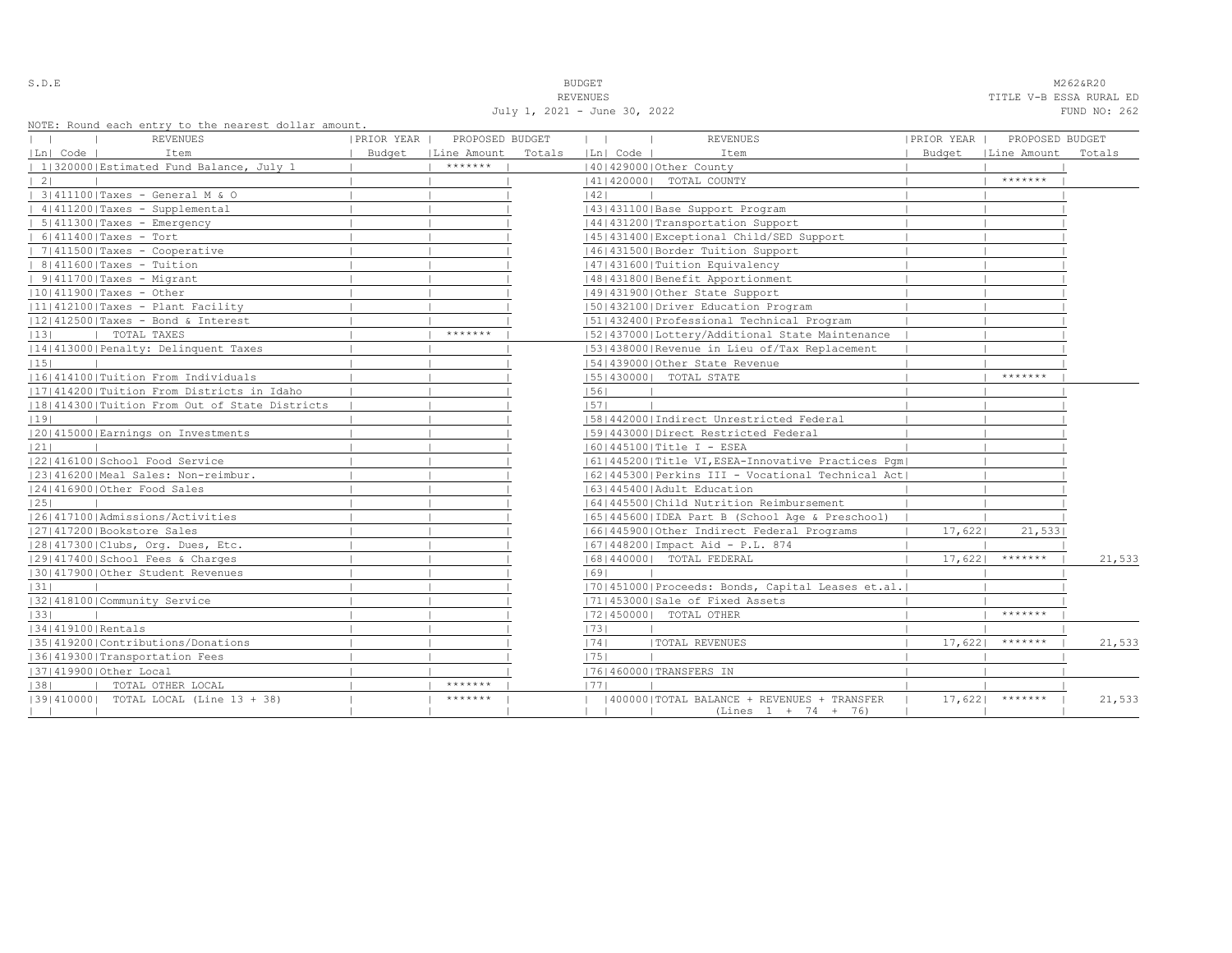|            |                |                                                      |                      |        | <b>EXPENDITURES</b>          |          |           |                      |         |                                 |            | TITLE V-B ESSA RURAL ED |
|------------|----------------|------------------------------------------------------|----------------------|--------|------------------------------|----------|-----------|----------------------|---------|---------------------------------|------------|-------------------------|
|            |                |                                                      |                      |        | July 1, 2021 - June 30, 2022 |          |           |                      |         |                                 |            | FUND NO: 262            |
|            |                | NOTE: Round each entry to the nearest dollar amount. |                      |        |                              |          |           |                      |         |                                 |            |                         |
|            |                | EXPENDITURES                                         | Prior Year  Proposed |        | 100                          | 200      | 300       | 400                  | 500     | 600                             | 700        | 800                     |
|            |                |                                                      |                      |        |                              |          | Purchased | Supplies             | Capital | Debt                            | Insurance- |                         |
|            | Ln  Code       | Functions/Programs                                   | Budget               | Budget | Salaries                     | Benefits |           | Services   Materials |         | Objects   Retirement   Judgment |            | Transfers               |
|            | $11 \quad 512$ | Elementary School Program                            |                      |        |                              |          |           |                      |         |                                 |            |                         |
|            | 2   515        | Secondary School Program                             |                      |        |                              |          |           |                      |         |                                 |            |                         |
|            | 3   517        | Alternative School Program                           |                      |        |                              |          |           |                      |         |                                 |            |                         |
|            | 41519          | Vocational-Technical Program                         |                      |        |                              |          |           |                      |         |                                 |            |                         |
|            | 5 521          | Special Education Program                            |                      |        |                              |          |           |                      |         |                                 |            |                         |
|            | 6   522        | Special Education Preschool Program                  |                      |        |                              |          |           |                      |         |                                 |            |                         |
|            | 7 524          | Gifted & Talented Program                            |                      |        |                              |          |           |                      |         |                                 |            |                         |
|            | 8   531        | Interscholastic Program                              |                      |        |                              |          |           |                      |         |                                 |            |                         |
|            | 91532          | School Activity Program                              |                      |        |                              |          |           |                      |         |                                 |            |                         |
| $ 10 $ 541 |                | Summer School Program                                |                      |        |                              |          |           |                      |         |                                 |            |                         |
| $ 11 $ 542 |                | Adult School Program                                 |                      |        |                              |          |           |                      |         |                                 |            |                         |
| $ 12 $ 546 |                | Detention Center Program                             |                      |        |                              |          |           |                      |         |                                 |            |                         |
| 13         |                |                                                      |                      |        |                              |          |           |                      |         |                                 |            |                         |
| $ 14 $ 500 |                | TOTAL INSTRUCTION                                    |                      |        |                              |          |           |                      |         |                                 |            |                         |
| 15         |                |                                                      |                      |        |                              |          |           |                      |         |                                 |            |                         |
| 16  611    |                | Attendance-Guidance-Health Program                   |                      |        |                              |          |           |                      |         |                                 |            |                         |
| 17  616    |                | Special Education Support Services Prq               |                      |        |                              |          |           |                      |         |                                 |            |                         |
| 18         |                |                                                      |                      |        |                              |          |           |                      |         |                                 |            |                         |
| 19  621    |                | Instruction Improvement Program                      | 17,291               | 21,333 | 12,500                       | 2,429    | 6,1001    | 3041                 |         |                                 |            |                         |
| 20  622    |                | Educational Media Program                            |                      |        |                              |          |           |                      |         |                                 |            |                         |
| $ 21 $ 623 |                | Instruction-Related Technology Program               |                      |        |                              |          |           |                      |         |                                 |            |                         |
| 22  631    |                | Board of Education Program                           |                      |        |                              |          |           |                      |         |                                 |            |                         |
| 23  632    |                | District Administration Program                      |                      |        |                              |          |           |                      |         |                                 |            |                         |
| 24         |                |                                                      |                      |        |                              |          |           |                      |         |                                 |            |                         |
| 25  641    |                | School Administration Program                        |                      |        |                              |          |           |                      |         |                                 |            |                         |
| 26         |                |                                                      |                      |        |                              |          |           |                      |         |                                 |            |                         |
| 27  651    |                | Business Operation Program                           |                      |        |                              |          |           |                      |         |                                 |            |                         |
| $ 28 $ 655 |                | Central Service Program                              |                      |        |                              |          |           |                      |         |                                 |            |                         |
| 29  656    |                | Administrative Technology Services Prg               |                      |        |                              |          |           |                      |         |                                 |            |                         |
| 30  661    |                | Buildings-Care Program(Custodial)                    |                      |        |                              |          |           |                      |         |                                 |            |                         |
| 31  663    |                | Maintenance Non-Student Occupied Build               |                      |        |                              |          |           |                      |         |                                 |            |                         |
| 32  664    |                | Maintenance Student Occupied Buildings               |                      |        |                              |          |           |                      |         |                                 |            |                         |
| 33  665    |                | Maintenance - Grounds                                |                      |        |                              |          |           |                      |         |                                 |            |                         |
| 34   667   |                | Security Program                                     |                      |        |                              |          |           |                      |         |                                 |            |                         |
| 35         |                |                                                      |                      |        |                              |          |           |                      |         |                                 |            |                         |
| 1361 681   |                | Pupil - To School Trans. Program                     |                      |        |                              |          |           |                      |         |                                 |            |                         |
| 37  682    |                | Pupil - Activity Trans. Program                      |                      |        |                              |          |           |                      |         |                                 |            |                         |
|            |                | [38] 683 [General Transportation Program             |                      |        |                              |          |           |                      |         |                                 |            |                         |
| 39         |                |                                                      |                      |        |                              |          |           |                      |         |                                 |            |                         |

S.D.E SOME SALE SOME STRUCK STRUCK STRUCK SOMETHING SOMETHING SOMETHING SOMETHING SOMETHING SOMETHING SOMETHING SOMETHING SOMETHING SOMETHING SOMETHING SOMETHING SOMETHING SOMETHING SOMETHING SOMETHING SOMETHING SOMETHING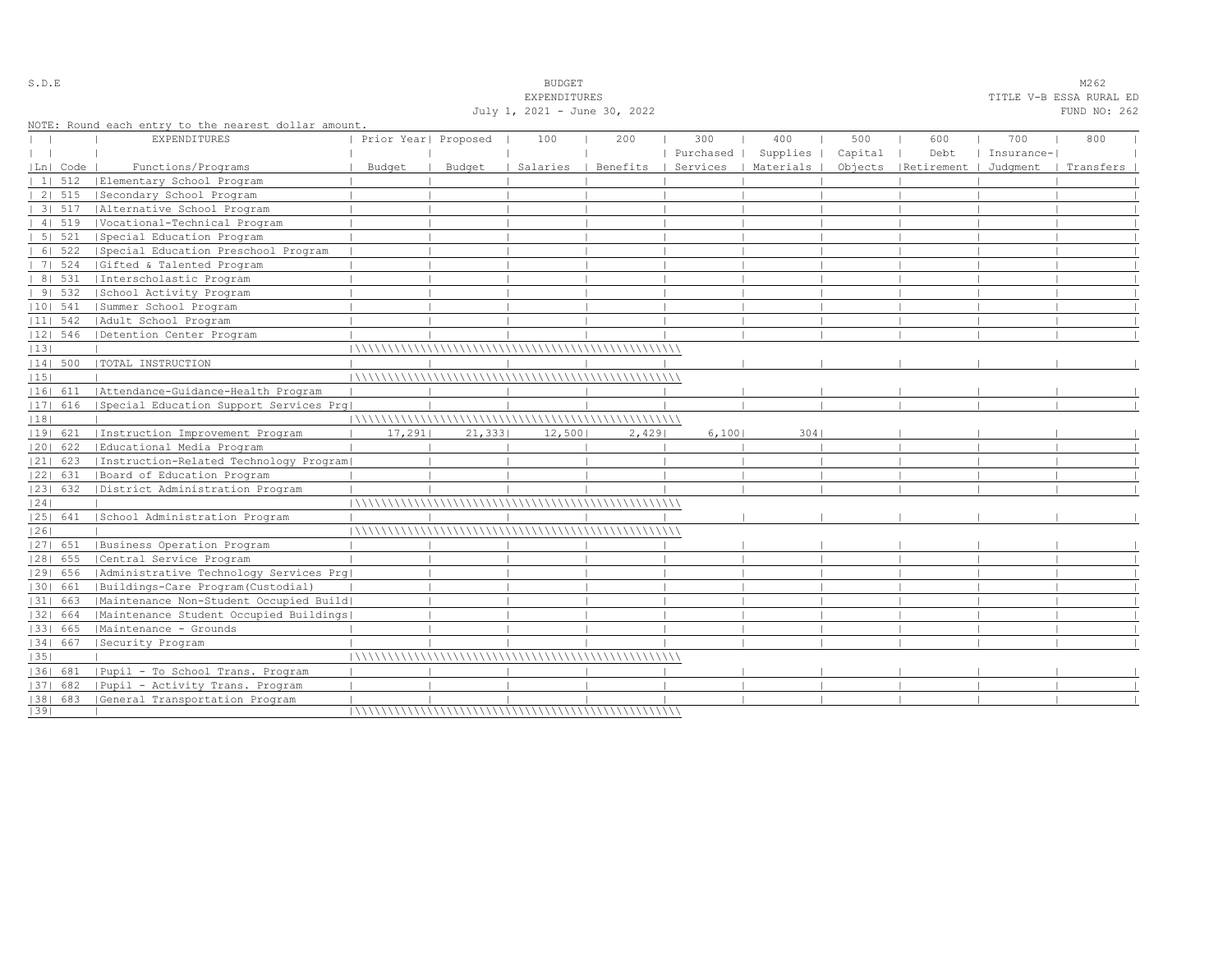| S.D.E        |            |                                                      |                       |         | <b>BUDGET</b>                |       |           |                                            |         |                                 |            | M262                            |  |
|--------------|------------|------------------------------------------------------|-----------------------|---------|------------------------------|-------|-----------|--------------------------------------------|---------|---------------------------------|------------|---------------------------------|--|
|              |            |                                                      |                       |         | EXPENDITURES                 |       |           |                                            |         |                                 |            | TITLE V-B ESSA RURAL ED         |  |
|              |            |                                                      |                       |         | July 1, 2021 - June 30, 2022 |       |           |                                            |         |                                 |            | FUND NO: 262                    |  |
|              |            | NOTE: Round each entry to the nearest dollar amount. |                       |         |                              |       |           |                                            |         |                                 |            |                                 |  |
| $\mathbf{I}$ |            | EXPENDITURES                                         | Prior Year   Proposed |         | 100                          | 200   | 300       | 400                                        | 500     | 600                             | 700        | 800                             |  |
| $\perp$      |            |                                                      |                       |         |                              |       | Purchased | Supplies                                   | Capital | Debt                            | Insurance- |                                 |  |
|              | Ln  Code   | Functions/Programs                                   | Budget                | Budget  |                              |       |           | Salaries   Benefits   Services   Materials |         | Objects   Retirement   Judqment |            | Transfers                       |  |
|              | 1391 691   | (Other Support Services Program                      |                       |         |                              |       |           |                                            |         |                                 |            |                                 |  |
| 40           |            |                                                      |                       |         |                              |       |           |                                            |         |                                 |            |                                 |  |
|              | 41  600    | TOTAL SUPPORT SERVICES                               | 17,291                | 21, 333 | 12,500                       | 2,429 | 6,1001    | 3041                                       |         |                                 |            |                                 |  |
| 42           |            |                                                      |                       |         |                              |       |           |                                            |         |                                 |            |                                 |  |
|              | 44  710    | Child Nutrition Program                              |                       |         |                              |       |           |                                            |         |                                 |            |                                 |  |
|              | $ 45 $ 720 | Community Services Program                           |                       |         |                              |       |           |                                            |         |                                 |            |                                 |  |
|              | 46  730    | Enterprise Operations                                |                       |         |                              |       |           |                                            |         |                                 |            |                                 |  |
|              | 47  740    | Student Activity Program                             |                       |         |                              |       |           |                                            |         |                                 |            |                                 |  |
| 48           |            |                                                      |                       |         |                              |       |           |                                            |         |                                 |            |                                 |  |
|              | 49  700    | TOTAL NON-INSTRUCTION                                |                       |         |                              |       |           |                                            |         |                                 |            |                                 |  |
| 50           |            |                                                      |                       |         |                              |       |           |                                            |         |                                 |            |                                 |  |
|              | 51  810    | Capital Assets-Student Occupied                      |                       |         |                              |       |           |                                            |         |                                 |            |                                 |  |
|              | $ 52 $ 811 | Capital Assets-NonStudent Occupied                   |                       |         |                              |       |           |                                            |         |                                 |            |                                 |  |
| 53           |            |                                                      |                       |         |                              |       |           |                                            |         |                                 |            |                                 |  |
|              | 54 800     | TOTAL CAPITAL ASSET PROGRAMS                         |                       |         |                              |       |           |                                            |         |                                 |            |                                 |  |
| 55           |            |                                                      |                       |         |                              |       |           |                                            |         |                                 |            |                                 |  |
|              | $ 56 $ 911 | Debt Services Program - Principal                    |                       |         |                              |       |           |                                            |         |                                 |            |                                 |  |
|              | $ 57 $ 912 | Debt Services Program - Interest                     |                       |         |                              |       |           |                                            |         |                                 |            |                                 |  |
|              | $ 58 $ 913 | Debt Services Program-Refunded Debt                  |                       |         |                              |       |           |                                            |         |                                 |            |                                 |  |
|              | 59   920   | Transfers Out                                        | 3311                  | 2001    |                              |       |           |                                            |         |                                 |            | 2001                            |  |
| 60           |            |                                                      |                       |         |                              |       |           |                                            |         |                                 |            |                                 |  |
|              | $ 61 $ 900 | TOTAL OTHER SERVICES                                 | 3311                  | 2001    |                              |       |           |                                            |         |                                 |            | 2001                            |  |
| 62           |            |                                                      |                       |         |                              |       |           |                                            |         |                                 |            |                                 |  |
| 63           |            | TOTAL EXPENDITURES                                   | 17,622                | 21,533  | 12,500                       | 2,429 | 6,100     | 3041                                       |         |                                 |            | 2001                            |  |
| 64           |            | (Lines 14+41+49+54+61)                               |                       |         |                              |       |           |                                            |         |                                 |            |                                 |  |
| 65           |            |                                                      |                       |         |                              |       |           |                                            |         |                                 |            |                                 |  |
| 66           |            |                                                      |                       |         |                              |       |           |                                            |         |                                 |            |                                 |  |
| 67           |            |                                                      |                       |         |                              |       |           |                                            |         |                                 |            |                                 |  |
| 68           |            |                                                      | 11111111111           |         |                              |       |           |                                            |         |                                 |            |                                 |  |
| 69           |            |                                                      |                       |         |                              |       |           |                                            |         |                                 |            |                                 |  |
| 70           |            |                                                      |                       |         |                              |       |           |                                            |         |                                 |            |                                 |  |
| 71           |            |                                                      |                       |         |                              |       |           |                                            |         |                                 |            |                                 |  |
| 72           |            |                                                      |                       |         |                              |       |           |                                            |         |                                 |            |                                 |  |
| 73           |            | BUDGET SUMMARY                                       |                       |         |                              |       |           |                                            |         |                                 |            | BUDGET SUMMARY:                 |  |
| 74           |            |                                                      |                       |         |                              |       |           |                                            |         |                                 |            |                                 |  |
| 75           |            | Beginning Fund Balance                               |                       |         |                              |       |           |                                            |         |                                 |            | The total on line 77 must equal |  |
|              |            | the total on line 81.                                |                       |         |                              |       |           |                                            |         |                                 |            |                                 |  |
| 1761         |            | Revenues + Transfers In                              | 17,622                | 21,533  |                              |       |           |                                            |         |                                 |            |                                 |  |
| 77           |            | TOTAL REVENUES (LINES 75 + 76)                       | 17,622                | 21,533  |                              |       |           |                                            |         |                                 |            |                                 |  |
| 78           |            |                                                      |                       |         |                              |       |           |                                            |         |                                 |            |                                 |  |
| 79           |            | Total Appropriation                                  | 17,622                | 21,533  |                              |       |           |                                            |         |                                 |            |                                 |  |
| 80           |            | Unappropriated Balance                               |                       |         |                              |       |           |                                            |         |                                 |            |                                 |  |
| 81           |            | TOTAL APPROPRIATION (lines 79+80)                    | 17,622                | 21,533  |                              |       |           |                                            |         |                                 |            |                                 |  |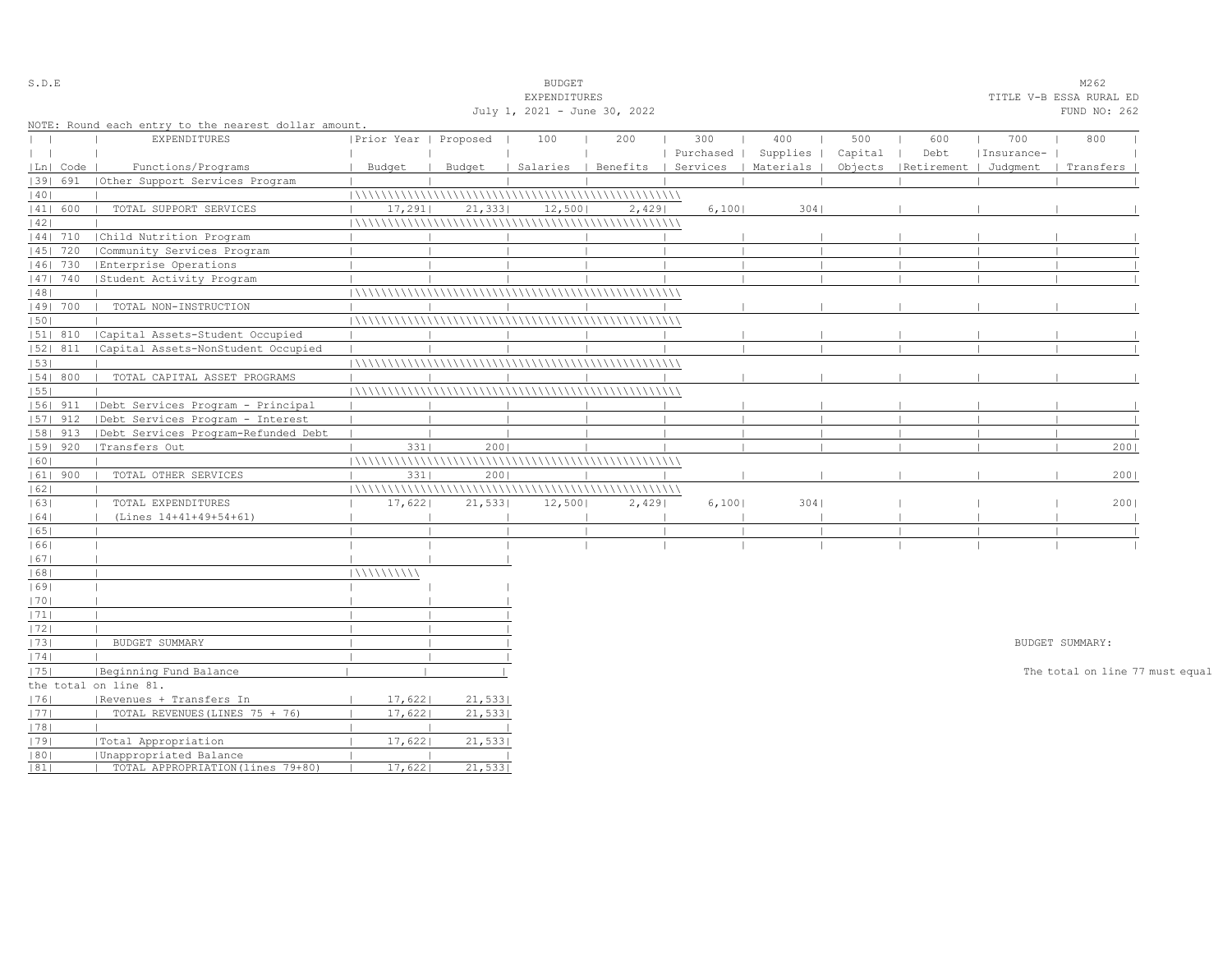July 1, 2021 - June 30, 2022 FUND NO: 263

S.D.E NOTE: NEXT A SERVER THE SERVER OF STRAIN SERVER THE SERVER OF STRAIN SERVER AND STRAIN M263&R20 REVENUES CARL PERKINS VOCATIONAL EDUCA

|                    | NOTE: Round each entry to the nearest dollar amount.<br>REVENUES | PRIOR YEAR | PROPOSED BUDGET      |        | $\mathbf{1}$ |          | <b>REVENUES</b>                                    | PRIOR YEAR | PROPOSED BUDGET      |        |
|--------------------|------------------------------------------------------------------|------------|----------------------|--------|--------------|----------|----------------------------------------------------|------------|----------------------|--------|
| Ln  Code           | Item                                                             |            | Budget   Line Amount | Totals |              | Ln  Code | Item                                               |            | Budget   Line Amount | Totals |
|                    | 1 320000 Estimated Fund Balance, July 1                          |            | *******              |        |              |          | 140142900010ther County                            |            |                      |        |
| 21                 |                                                                  |            |                      |        |              |          | 41   420000   TOTAL COUNTY                         |            | *******              |        |
|                    | 3 411100 Taxes - General M & O                                   |            |                      |        | 42           |          |                                                    |            |                      |        |
|                    | $ 4 411200 $ Taxes - Supplemental                                |            |                      |        |              |          | 43   431100   Base Support Program                 |            |                      |        |
|                    | $  5   411300  $ Taxes - Emergency                               |            |                      |        |              |          | 44   431200   Transportation Support               |            |                      |        |
|                    | $  6 411400 $ Taxes - Tort                                       |            |                      |        |              |          | 45 431400 Exceptional Child/SED Support            |            |                      |        |
|                    | 7 411500 Taxes - Cooperative                                     |            |                      |        |              |          | 46 431500 Border Tuition Support                   |            |                      |        |
|                    | $  8 411600 $ Taxes - Tuition                                    |            |                      |        |              |          | 47   431600   Tuition Equivalency                  |            |                      |        |
|                    | $  9   411700  $ Taxes - Migrant                                 |            |                      |        |              |          | 48   431800   Benefit Apportionment                |            |                      |        |
|                    | $ 10 411900 $ Taxes - Other                                      |            |                      |        |              |          | 49 431900 Other State Support                      |            |                      |        |
|                    | 11 412100 Taxes - Plant Facility                                 |            |                      |        |              |          | 50 432100 Driver Education Program                 |            |                      |        |
|                    | $ 12 412500 $ Taxes - Bond & Interest                            |            |                      |        |              |          | 51 432400 Professional Technical Program           |            |                      |        |
| 13                 | TOTAL TAXES                                                      |            | *******              |        |              |          | 15214370001Lottery/Additional State Maintenance    |            |                      |        |
|                    | 14 413000 Penalty: Delinquent Taxes                              |            |                      |        |              |          | [53] 438000 Revenue in Lieu of/Tax Replacement     |            |                      |        |
| 15                 |                                                                  |            |                      |        |              |          | 154143900010ther State Revenue                     |            |                      |        |
|                    | 16 414100 Tuition From Individuals                               |            |                      |        |              |          | [55] 430000] TOTAL STATE                           |            | *******              |        |
|                    | 11714142001Tuition From Districts in Idaho                       |            |                      |        | 56           |          |                                                    |            |                      |        |
|                    | 18 414300 Tuition From Out of State Districts                    |            |                      |        | 57           |          |                                                    |            |                      |        |
| 19                 |                                                                  |            |                      |        |              |          | 58 442000 Indirect Unrestricted Federal            |            |                      |        |
|                    | 20 415000 Earnings on Investments                                |            |                      |        |              |          | 1591443000 Direct Restricted Federal               |            |                      |        |
| 21                 |                                                                  |            |                      |        |              |          | $ 60 445100 $ Title I - ESEA                       |            |                      |        |
|                    | 22 416100 School Food Service                                    |            |                      |        |              |          | 61 445200 Title VI, ESEA-Innovative Practices Pqm  |            |                      |        |
|                    | 23 416200 Meal Sales: Non-reimbur.                               |            |                      |        |              |          | 62 445300 Perkins III - Vocational Technical Act   | 18,9771    | 18,977               |        |
|                    | 12414169001Other Food Sales                                      |            |                      |        |              |          | 16314454001Adult Education                         |            |                      |        |
| 25                 |                                                                  |            |                      |        |              |          | 1641445500 Child Nutrition Reimbursement           |            |                      |        |
|                    | 1261417100   Admissions/Activities                               |            |                      |        |              |          | 65  445600  IDEA Part B (School Age & Preschool)   |            |                      |        |
|                    | 27 417200 Bookstore Sales                                        |            |                      |        |              |          | 16614459001Other Indirect Federal Programs         |            |                      |        |
|                    | 28 417300 Clubs, Org. Dues, Etc.                                 |            |                      |        |              |          | 67   448200   Impact Aid - P.L. 874                |            |                      |        |
|                    | 29 417400 School Fees & Charges                                  |            |                      |        |              |          | 68   440000   TOTAL FEDERAL                        | 18,977     | *******              | 18,977 |
|                    | 130141790010ther Student Revenues                                |            |                      |        | 69           |          |                                                    |            |                      |        |
| 31                 |                                                                  |            |                      |        |              |          | [70] 451000 Proceeds: Bonds, Capital Leases et.al. |            |                      |        |
|                    | 32 418100 Community Service                                      |            |                      |        |              |          | 17114530001Sale of Fixed Assets                    |            |                      |        |
| 33                 |                                                                  |            |                      |        |              |          | 72 450000  TOTAL OTHER                             |            | *******              |        |
| 1341419100 Rentals |                                                                  |            |                      |        | 73           |          |                                                    |            |                      |        |
|                    | 35 419200 Contributions/Donations                                |            |                      |        | 74           |          | <b> TOTAL REVENUES</b>                             | 18,977     | *******              | 18,977 |
|                    | 36 419300 Transportation Fees                                    |            |                      |        | 75           |          |                                                    |            |                      |        |
|                    | 37 419900 Other Local                                            |            |                      |        |              |          | 17614600001TRANSFERS IN                            |            |                      |        |
| 38                 | TOTAL OTHER LOCAL                                                |            | *******              |        | 1771         |          |                                                    |            |                      |        |
|                    | [39] 410000] TOTAL LOCAL (Line 13 + 38)                          |            | *******              |        |              |          | 400000   TOTAL BALANCE + REVENUES + TRANSFER       |            | $18,977$   *******   | 18,977 |
|                    |                                                                  |            |                      |        |              |          | $(Lines 1 + 74 + 76)$                              |            |                      |        |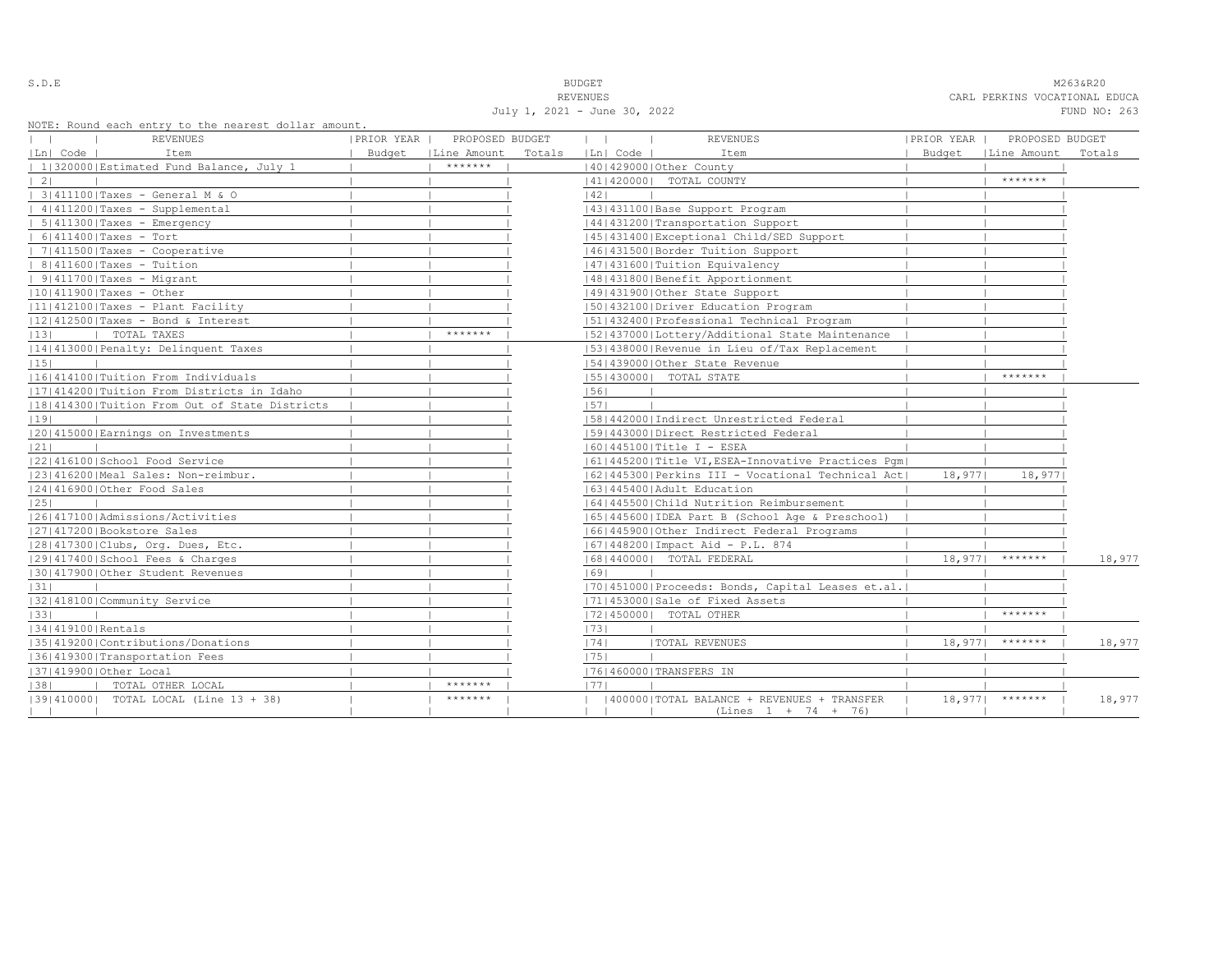|    |            |                                                      |                      |        | EXPENDITURES                 |          |                  |                      |                |                                 | CARL PERKINS VOCATIONAL EDUCA |              |  |
|----|------------|------------------------------------------------------|----------------------|--------|------------------------------|----------|------------------|----------------------|----------------|---------------------------------|-------------------------------|--------------|--|
|    |            |                                                      |                      |        | July 1, 2021 - June 30, 2022 |          |                  |                      |                |                                 |                               | FUND NO: 263 |  |
|    |            | NOTE: Round each entry to the nearest dollar amount. |                      |        |                              |          |                  |                      |                |                                 |                               |              |  |
|    |            | <b>EXPENDITURES</b>                                  | Prior Year  Proposed |        | 100                          | 200      | 300<br>Purchased | 400<br>Supplies      | 500<br>Capital | 600<br>Debt                     | 700<br>Insurance-             | 800          |  |
|    | Ln   Code  | Functions/Programs                                   | Budget               | Budget | Salaries                     | Benefits |                  | Services   Materials |                | Objects   Retirement   Judqment |                               | Transfers    |  |
|    | 1   512    | Elementary School Program                            |                      |        |                              |          |                  |                      |                |                                 |                               |              |  |
|    | 2   515    | Secondary School Program                             |                      |        |                              |          |                  |                      |                |                                 |                               |              |  |
|    | $31\ 517$  | Alternative School Program                           |                      |        |                              |          |                  |                      |                |                                 |                               |              |  |
|    | 4   519    | Vocational-Technical Program                         |                      |        |                              |          |                  |                      |                |                                 |                               |              |  |
|    | 5   521    | Special Education Program                            |                      |        |                              |          |                  |                      |                |                                 |                               |              |  |
|    | 6   522    | Special Education Preschool Program                  |                      |        |                              |          |                  |                      |                |                                 |                               |              |  |
|    | 7   524    | Gifted & Talented Program                            |                      |        |                              |          |                  |                      |                |                                 |                               |              |  |
|    | 8   531    | Interscholastic Program                              |                      |        |                              |          |                  |                      |                |                                 |                               |              |  |
|    | 9 532      | School Activity Program                              |                      |        |                              |          |                  |                      |                |                                 |                               |              |  |
|    | $ 10 $ 541 | Summer School Program                                |                      |        |                              |          |                  |                      |                |                                 |                               |              |  |
|    | $ 11 $ 542 | Adult School Program                                 |                      |        |                              |          |                  |                      |                |                                 |                               |              |  |
|    | $ 12 $ 546 | Detention Center Program                             |                      |        |                              |          |                  |                      |                |                                 |                               |              |  |
| 13 |            |                                                      |                      |        |                              |          |                  |                      |                |                                 |                               |              |  |
|    | 14  500    | TOTAL INSTRUCTION                                    |                      |        |                              |          |                  |                      |                |                                 |                               |              |  |
| 15 |            |                                                      |                      |        |                              |          |                  |                      |                |                                 |                               |              |  |
|    |            | 16  611   Attendance-Guidance-Health Program         |                      |        |                              |          |                  |                      |                |                                 |                               |              |  |
|    | 17  616    | Special Education Support Services Prg               |                      |        |                              |          |                  |                      |                |                                 |                               |              |  |
| 18 |            |                                                      |                      |        |                              |          |                  |                      |                |                                 |                               |              |  |
|    | 19  621    | Instruction Improvement Program                      |                      |        |                              |          |                  |                      |                |                                 |                               |              |  |
|    | $ 20 $ 622 | Educational Media Program                            |                      |        |                              |          |                  |                      |                |                                 |                               |              |  |
|    | $ 21 $ 623 | Instruction-Related Technology Program               |                      |        |                              |          |                  |                      |                |                                 |                               |              |  |
|    | 22  631    | Board of Education Program                           |                      |        |                              |          |                  |                      |                |                                 |                               |              |  |
|    | 23  632    | District Administration Program                      |                      |        |                              |          |                  |                      |                |                                 |                               |              |  |
| 24 |            |                                                      |                      |        |                              |          |                  |                      |                |                                 |                               |              |  |
|    | 25  641    | School Administration Program                        | 18,977               | 18,977 |                              |          | 3,250            | 15,727               |                |                                 |                               |              |  |
| 26 |            |                                                      |                      |        |                              |          |                  |                      |                |                                 |                               |              |  |
|    | $ 27 $ 651 | Business Operation Program                           |                      |        |                              |          |                  |                      |                |                                 |                               |              |  |
|    | 28  655    | Central Service Program                              |                      |        |                              |          |                  |                      |                |                                 |                               |              |  |
|    | 29  656    | Administrative Technology Services Prg               |                      |        |                              |          |                  |                      |                |                                 |                               |              |  |
|    | 1301 661   | Buildings-Care Program (Custodial)                   |                      |        |                              |          |                  |                      |                |                                 |                               |              |  |
|    | 31  663    | Maintenance Non-Student Occupied Build               |                      |        |                              |          |                  |                      |                |                                 |                               |              |  |
|    | 32  664    | Maintenance Student Occupied Buildings               |                      |        |                              |          |                  |                      |                |                                 |                               |              |  |
|    | 33  665    | Maintenance - Grounds                                |                      |        |                              |          |                  |                      |                |                                 |                               |              |  |
|    | 34  667    | Security Program                                     |                      |        |                              |          |                  |                      |                |                                 |                               |              |  |
| 35 |            |                                                      |                      |        |                              |          |                  |                      |                |                                 |                               |              |  |
|    | 1361 681   | Pupil - To School Trans. Program                     |                      |        |                              |          |                  |                      |                |                                 |                               |              |  |
|    | $ 37 $ 682 | Pupil - Activity Trans. Program                      |                      |        |                              |          |                  |                      |                |                                 |                               |              |  |
|    |            | [38] 683 [General Transportation Program             |                      |        |                              |          |                  |                      |                |                                 |                               |              |  |
| 39 |            |                                                      |                      |        |                              |          |                  |                      |                |                                 |                               |              |  |

S.D.E BUDGET M263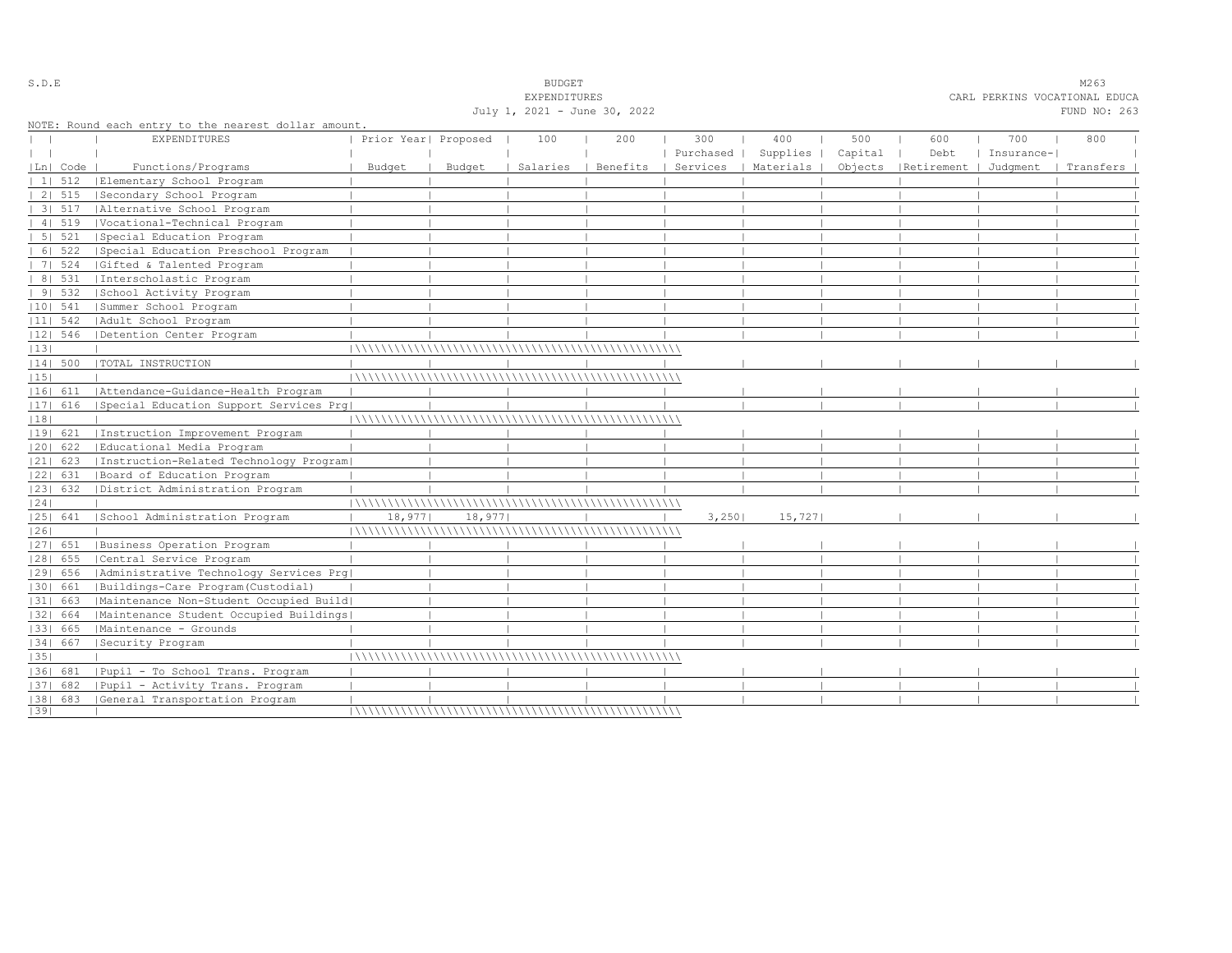| S.D.E                            |            |                                                      |                       |                              | <b>BUDGET</b> |     | M263      |                                            |         |                                 |            |                                 |  |
|----------------------------------|------------|------------------------------------------------------|-----------------------|------------------------------|---------------|-----|-----------|--------------------------------------------|---------|---------------------------------|------------|---------------------------------|--|
|                                  |            |                                                      |                       |                              | EXPENDITURES  |     |           |                                            |         |                                 |            | CARL PERKINS VOCATIONAL EDUCA   |  |
|                                  |            |                                                      |                       | July 1, 2021 - June 30, 2022 | FUND NO: 263  |     |           |                                            |         |                                 |            |                                 |  |
|                                  |            | NOTE: Round each entry to the nearest dollar amount. |                       |                              |               |     |           |                                            |         |                                 |            |                                 |  |
| $\begin{array}{ccc} \end{array}$ |            | <b>EXPENDITURES</b>                                  | Prior Year   Proposed |                              | 100           | 200 | 300       | 400                                        | 500     | 600                             | 700        | 800                             |  |
| $\mathbf{1}$                     |            |                                                      |                       |                              |               |     | Purchased | Supplies                                   | Capital | Debt                            | Insurance- |                                 |  |
|                                  | Ln   Code  | Functions/Programs                                   | Budget                | Budget                       |               |     |           | Salaries   Benefits   Services   Materials |         | Objects   Retirement   Judgment |            | Transfers                       |  |
|                                  | 1391 691   | (Other Support Services Program                      |                       |                              |               |     |           |                                            |         |                                 |            |                                 |  |
| 40                               |            |                                                      |                       |                              |               |     |           |                                            |         |                                 |            |                                 |  |
|                                  | 41  600    | TOTAL SUPPORT SERVICES                               | 18,977                | 18,977                       |               |     | 3,250     | 15,727                                     |         |                                 |            |                                 |  |
| 42                               |            |                                                      |                       |                              |               |     |           |                                            |         |                                 |            |                                 |  |
|                                  | 44  710    | Child Nutrition Program                              |                       |                              |               |     |           |                                            |         |                                 |            |                                 |  |
|                                  | 45   720   | Community Services Program                           |                       |                              |               |     |           |                                            |         |                                 |            |                                 |  |
|                                  | 46  730    | Enterprise Operations                                |                       |                              |               |     |           |                                            |         |                                 |            |                                 |  |
|                                  | 47  740    | Student Activity Program                             |                       |                              |               |     |           |                                            |         |                                 |            |                                 |  |
| 48                               |            |                                                      |                       |                              |               |     |           |                                            |         |                                 |            |                                 |  |
|                                  | 49  700    | TOTAL NON-INSTRUCTION                                |                       |                              |               |     |           |                                            |         |                                 |            |                                 |  |
| 50                               |            |                                                      |                       |                              |               |     |           |                                            |         |                                 |            |                                 |  |
|                                  | 51  810    | Capital Assets-Student Occupied                      |                       |                              |               |     |           |                                            |         |                                 |            |                                 |  |
|                                  | 52  811    | Capital Assets-NonStudent Occupied                   |                       |                              |               |     |           |                                            |         |                                 |            |                                 |  |
| 53                               |            |                                                      |                       |                              |               |     |           |                                            |         |                                 |            |                                 |  |
|                                  | 54   800   | TOTAL CAPITAL ASSET PROGRAMS                         |                       |                              |               |     |           |                                            |         |                                 |            |                                 |  |
| 55                               |            |                                                      |                       |                              |               |     |           |                                            |         |                                 |            |                                 |  |
|                                  | 56  911    | Debt Services Program - Principal                    |                       |                              |               |     |           |                                            |         |                                 |            |                                 |  |
|                                  | $ 57 $ 912 | Debt Services Program - Interest                     |                       |                              |               |     |           |                                            |         |                                 |            |                                 |  |
|                                  | $ 58 $ 913 | Debt Services Program-Refunded Debt                  |                       |                              |               |     |           |                                            |         |                                 |            |                                 |  |
|                                  | $ 59 $ 920 | Transfers Out                                        |                       |                              |               |     |           |                                            |         |                                 |            |                                 |  |
| 60                               |            |                                                      |                       |                              |               |     |           |                                            |         |                                 |            |                                 |  |
|                                  | $ 61 $ 900 | TOTAL OTHER SERVICES                                 |                       |                              |               |     |           |                                            |         |                                 |            |                                 |  |
| 62                               |            |                                                      |                       |                              |               |     |           |                                            |         |                                 |            |                                 |  |
| 63                               |            | TOTAL EXPENDITURES                                   | 18,977                | 18,977                       |               |     | 3,250     | 15,727                                     |         |                                 |            |                                 |  |
| 64                               |            | (Lines 14+41+49+54+61)                               |                       |                              |               |     |           |                                            |         |                                 |            |                                 |  |
| 65                               |            |                                                      |                       |                              |               |     |           |                                            |         |                                 |            |                                 |  |
| 1661                             |            |                                                      |                       |                              |               |     |           |                                            |         |                                 |            |                                 |  |
| 67                               |            |                                                      |                       |                              |               |     |           |                                            |         |                                 |            |                                 |  |
| 68                               |            |                                                      | 111111111111          |                              |               |     |           |                                            |         |                                 |            |                                 |  |
| 1691                             |            |                                                      |                       |                              |               |     |           |                                            |         |                                 |            |                                 |  |
| 1701                             |            |                                                      |                       |                              |               |     |           |                                            |         |                                 |            |                                 |  |
| 71                               |            |                                                      |                       |                              |               |     |           |                                            |         |                                 |            |                                 |  |
| 72                               |            |                                                      |                       |                              |               |     |           |                                            |         |                                 |            |                                 |  |
| 73                               |            | BUDGET SUMMARY                                       |                       |                              |               |     |           |                                            |         |                                 |            | BUDGET SUMMARY:                 |  |
| 74                               |            |                                                      |                       |                              |               |     |           |                                            |         |                                 |            |                                 |  |
| 75                               |            | Beginning Fund Balance                               |                       |                              |               |     |           |                                            |         |                                 |            | The total on line 77 must equal |  |
|                                  |            | the total on line 81.                                |                       |                              |               |     |           |                                            |         |                                 |            |                                 |  |
| 76                               |            | Revenues + Transfers In                              | 18,977                | 18,977                       |               |     |           |                                            |         |                                 |            |                                 |  |
| 77                               |            | TOTAL REVENUES (LINES 75 + 76)                       | 18,977                | 18,977                       |               |     |           |                                            |         |                                 |            |                                 |  |
| 78                               |            |                                                      |                       |                              |               |     |           |                                            |         |                                 |            |                                 |  |
| 79                               |            | Total Appropriation                                  | 18,977                | 18,977                       |               |     |           |                                            |         |                                 |            |                                 |  |
| 80                               |            | Unappropriated Balance                               |                       |                              |               |     |           |                                            |         |                                 |            |                                 |  |
| 81                               |            | TOTAL APPROPRIATION (lines 79+80)                    | 18,9771               | 18,977                       |               |     |           |                                            |         |                                 |            |                                 |  |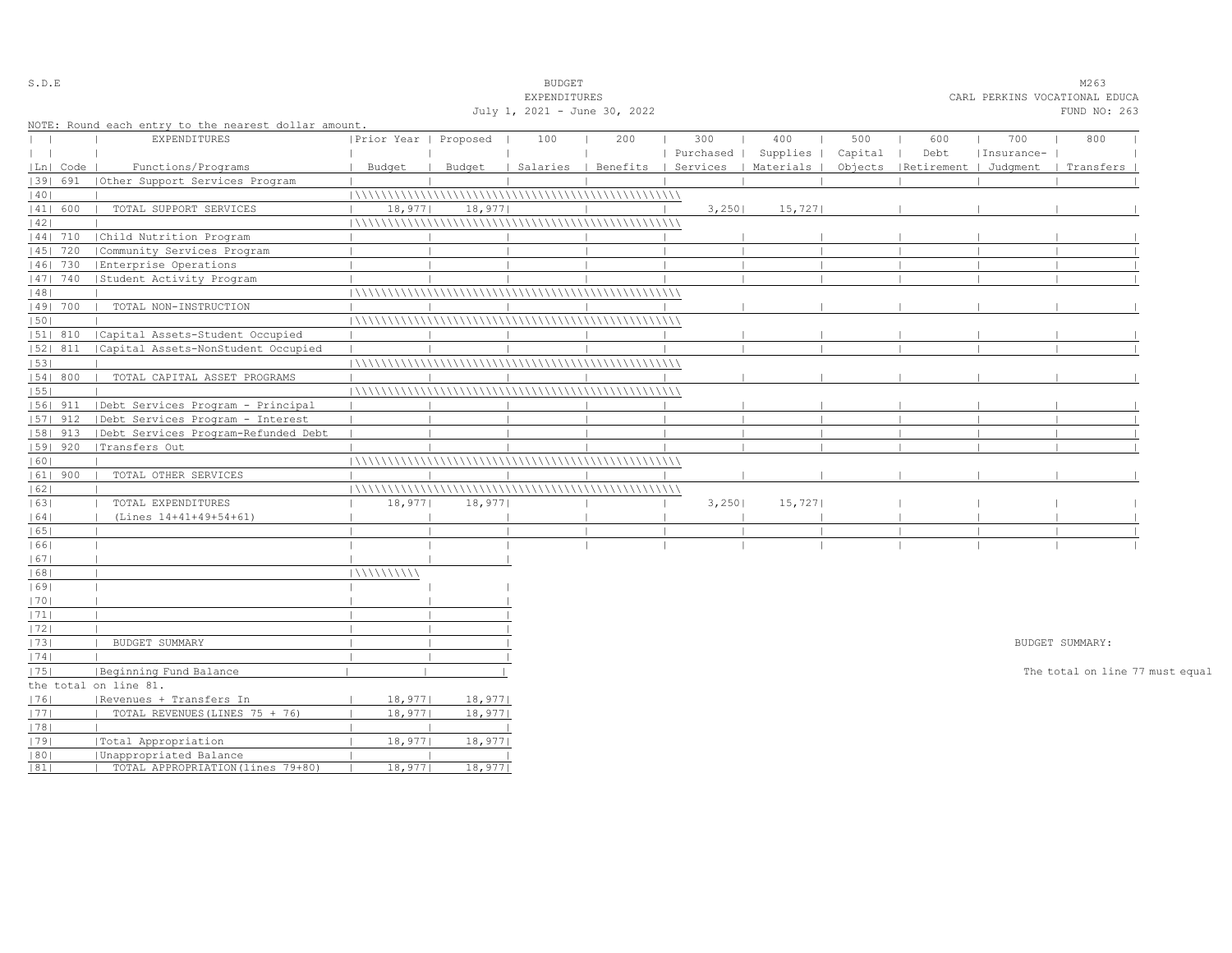S.D.E NAMES AND STRUCK STRUCK STRUCK STRUCK STRUCK STRUCK STRUCK STRUCK STRUCK STRUCK STRUCK STRUCK STRUCK STRUCK STRUCK STRUCK STRUCK STRUCK STRUCK STRUCK STRUCK STRUCK STRUCK STRUCK STRUCK STRUCK STRUCK STRUCK STRUCK STR REVENUES TITLE II-A ESEA SUP EFF INST July 1, 2021 - June 30, 2022 FUND NO: 271

NOTE: Round each entry to the nearest dollar amount.

| NOIL, ROUNG BACH BNULY LO LNB NBALBSL GOILAL AMOUNL. |                                 |        |                                                      |            |                   |        |
|------------------------------------------------------|---------------------------------|--------|------------------------------------------------------|------------|-------------------|--------|
| REVENUES                                             | PRIOR YEAR  <br>PROPOSED BUDGET |        | $\mathbf{1}$<br>$\sim$ 1.<br><b>REVENUES</b>         | PRIOR YEAR | PROPOSED BUDGET   |        |
| Ln  Code  <br>Item                                   | Line Amount<br>Budget           | Totals | Ln  Code  <br>Item                                   | Budget     | Line Amount       | Totals |
| 1 320000 Estimated Fund Balance, July 1              | *******                         |        | 140142900010ther County                              |            |                   |        |
| $\vert 2 \vert$                                      |                                 |        | 41   420000   TOTAL COUNTY                           |            | *******           |        |
| 3 411100 Taxes - General M & O                       |                                 |        | 42                                                   |            |                   |        |
| 4 411200 Taxes - Supplemental                        |                                 |        | 43   431100   Base Support Program                   |            |                   |        |
| $  5   411300  $ Taxes - Emergency                   |                                 |        | 44   431200   Transportation Support                 |            |                   |        |
| $  6 411400 $ Taxes - Tort                           |                                 |        | 45   431400   Exceptional Child/SED Support          |            |                   |        |
| $  7 411500 $ Taxes - Cooperative                    |                                 |        | 1461431500 Border Tuition Support                    |            |                   |        |
| $  8 411600 $ Taxes - Tuition                        |                                 |        | 47   431600   Tuition Equivalency                    |            |                   |        |
| $  9 411700 $ Taxes - Migrant                        |                                 |        | 48   431800   Benefit Apportionment                  |            |                   |        |
| $ 10 411900 $ Taxes - Other                          |                                 |        | 49 431900 Other State Support                        |            |                   |        |
| $ 11 412100 $ Taxes - Plant Facility                 |                                 |        | 1501432100   Driver Education Program                |            |                   |        |
| $ 12 412500 $ Taxes - Bond & Interest                |                                 |        | 51 432400 Professional Technical Program             |            |                   |        |
| TOTAL TAXES<br> 13                                   | *******                         |        | 15214370001Lottery/Additional State Maintenance      |            |                   |        |
| 14 413000 Penalty: Delinquent Taxes                  |                                 |        | 53   438000   Revenue in Lieu of/Tax Replacement     |            |                   |        |
| 15                                                   |                                 |        | 154143900010ther State Revenue                       |            |                   |        |
| 16 414100 Tuition From Individuals                   |                                 |        | 55   430000   TOTAL STATE                            |            | *******           |        |
| 17 414200 Tuition From Districts in Idaho            |                                 |        | 56                                                   |            |                   |        |
| 1181414300 Tuition From Out of State Districts       |                                 |        | 57                                                   |            |                   |        |
| 19                                                   |                                 |        | 58 442000 Indirect Unrestricted Federal              |            |                   |        |
| 20 415000 Earnings on Investments                    |                                 |        | 1591443000 Direct Restricted Federal                 |            |                   |        |
| 21                                                   |                                 |        | 16014451001Title I - ESEA                            |            |                   |        |
| 22 416100 School Food Service                        |                                 |        | 61 445200 Title VI, ESEA-Innovative Practices Pqm    |            |                   |        |
| 23 416200 Meal Sales: Non-reimbur.                   |                                 |        | 62 445300 Perkins III - Vocational Technical Act     |            |                   |        |
| 24 416900 Other Food Sales                           |                                 |        | 63   445400   Adult Education                        |            |                   |        |
| 25                                                   |                                 |        | 1641445500 Child Nutrition Reimbursement             |            |                   |        |
| 26 417100 Admissions/Activities                      |                                 |        | 65  445600  IDEA Part B (School Age & Preschool)     |            |                   |        |
| 27 417200 Bookstore Sales                            |                                 |        | 16614459001Other Indirect Federal Programs           | 74,3991    | 67,463            |        |
| 28 417300 Clubs, Org. Dues, Etc.                     |                                 |        | 67   448200   Impact Aid - P.L. 874                  |            |                   |        |
| 29 417400 School Fees & Charges                      |                                 |        | 68   440000   TOTAL FEDERAL                          | 74,3991    | *******           | 67,463 |
| 130141790010ther Student Revenues                    |                                 |        | 69                                                   |            |                   |        |
| 31                                                   |                                 |        | [70] 451000   Proceeds: Bonds, Capital Leases et.al. |            |                   |        |
| 32 418100 Community Service                          |                                 |        | 71 453000 Sale of Fixed Assets                       |            |                   |        |
| 33                                                   |                                 |        | 72 450000  TOTAL OTHER                               |            | *******           |        |
| 34 419100 Rentals                                    |                                 |        | 73                                                   |            |                   |        |
| 35 419200 Contributions/Donations                    |                                 |        | <b> TOTAL REVENUES</b><br> 74                        | 74,3991    | $*********$       | 67,463 |
| 36 419300 Transportation Fees                        |                                 |        | 1751                                                 |            |                   |        |
| 37 419900 Other Local                                |                                 |        | 17614600001TRANSFERS IN                              |            |                   |        |
| TOTAL OTHER LOCAL<br> 38                             | *******                         |        | 1771                                                 |            |                   |        |
| [39] 410000] TOTAL LOCAL (Line 13 + 38)              | *******                         |        | (400000) TOTAL BALANCE + REVENUES + TRANSFER         |            | $74,3991$ ******* | 67,463 |
|                                                      |                                 |        | $(Lines 1 + 74 + 76)$                                |            |                   |        |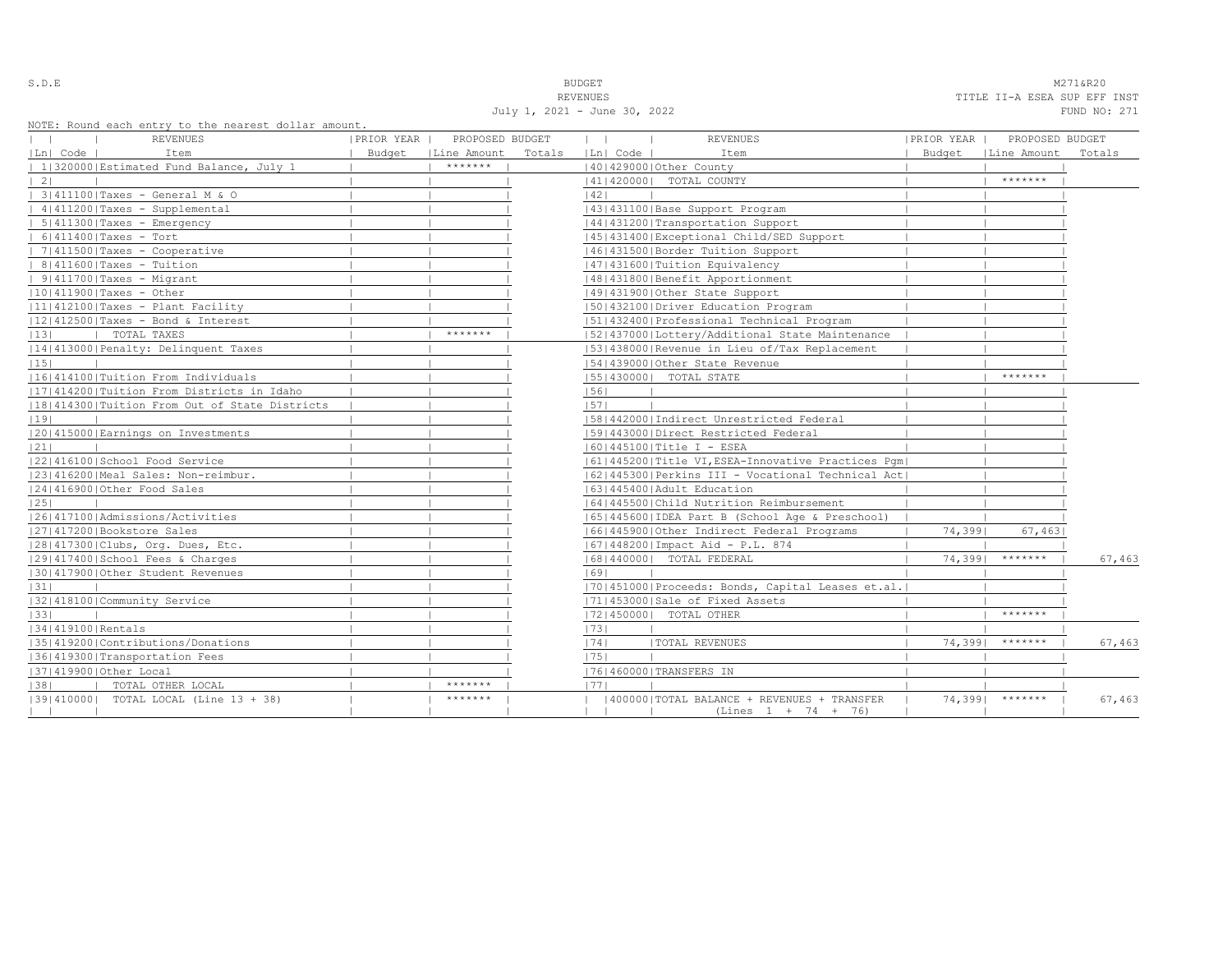|                  |                                                                             |                      |                 | EYREMDIIOKES                 |                                |        |                                |     |                                 |            | ITITE TI-H ESEH SUP EII INST |
|------------------|-----------------------------------------------------------------------------|----------------------|-----------------|------------------------------|--------------------------------|--------|--------------------------------|-----|---------------------------------|------------|------------------------------|
|                  |                                                                             |                      |                 | July 1, 2021 - June 30, 2022 |                                |        |                                |     |                                 |            | FUND NO: 271                 |
|                  | NOTE: Round each entry to the nearest dollar amount.<br><b>EXPENDITURES</b> | Prior Year  Proposed |                 | 100                          | 200                            | 300    | 400                            | 500 | 600                             | 700        | 800                          |
|                  |                                                                             |                      |                 |                              |                                |        | Purchased   Supplies   Capital |     | Debt                            | Insurance- |                              |
| Ln  Code         |                                                                             |                      |                 |                              |                                |        | Services   Materials           |     |                                 |            |                              |
| 1   512          | Functions/Programs                                                          | Budget               | Budget          |                              | Salaries   Benefits  <br>1,804 |        |                                |     | Objects   Retirement   Judgment |            | Transfers                    |
| 2   515          | Elementary School Program<br>Secondary School Program                       | 8,430<br>12,410      | 11,009<br>9,981 | 9,205<br>8,350               | 1,631                          |        |                                |     |                                 |            |                              |
| 3   517          | Alternative School Program                                                  |                      |                 |                              |                                |        |                                |     |                                 |            |                              |
|                  |                                                                             |                      |                 |                              |                                |        |                                |     |                                 |            |                              |
| 4   519<br>51521 | Vocational-Technical Program                                                |                      |                 |                              |                                |        |                                |     |                                 |            |                              |
| 61522            | Special Education Program                                                   |                      |                 |                              |                                |        |                                |     |                                 |            |                              |
|                  | Special Education Preschool Program                                         |                      |                 |                              |                                |        |                                |     |                                 |            |                              |
| 7   524          | Gifted & Talented Program                                                   |                      |                 |                              |                                |        |                                |     |                                 |            |                              |
| 8   531          | Interscholastic Program                                                     |                      |                 |                              |                                |        |                                |     |                                 |            |                              |
| 91532            | School Activity Program                                                     |                      |                 |                              |                                |        |                                |     |                                 |            |                              |
| 10  541          | Summer School Program                                                       |                      |                 |                              |                                |        |                                |     |                                 |            |                              |
| $ 11 $ 542       | Adult School Program                                                        |                      |                 |                              |                                |        |                                |     |                                 |            |                              |
|                  | 12  546   Detention Center Program                                          |                      |                 |                              |                                |        |                                |     |                                 |            |                              |
| 13               |                                                                             |                      |                 |                              |                                |        |                                |     |                                 |            |                              |
| 14  500          | TOTAL INSTRUCTION                                                           | 20,840               | 20,990          | 17,555                       | 3,435                          |        |                                |     |                                 |            |                              |
| 15               |                                                                             |                      |                 |                              |                                |        |                                |     |                                 |            |                              |
|                  | 16  611   Attendance-Guidance-Health Program                                |                      |                 |                              |                                |        |                                |     |                                 |            |                              |
| $ 17 $ 616       | Special Education Support Services Prq                                      |                      |                 |                              |                                |        |                                |     |                                 |            |                              |
| 18               |                                                                             |                      |                 |                              |                                |        |                                |     |                                 |            |                              |
| 19  621          | Instruction Improvement Program                                             | 53,0691              | 41,200          |                              |                                | 39,700 | 1,500                          |     |                                 |            |                              |
|                  | [20] 622   Educational Media Program                                        |                      |                 |                              |                                |        |                                |     |                                 |            |                              |
| 21  623          | Instruction-Related Technology Program                                      |                      |                 |                              |                                |        |                                |     |                                 |            |                              |
| 22  631          | Board of Education Program                                                  |                      |                 |                              |                                |        |                                |     |                                 |            |                              |
| 23  632          | District Administration Program                                             |                      | 4,784           | 4,000                        | 7841                           |        |                                |     |                                 |            |                              |
| 24               |                                                                             |                      |                 |                              |                                |        |                                |     |                                 |            |                              |
|                  | 25  641   School Administration Program                                     |                      |                 |                              |                                |        |                                |     |                                 |            |                              |
| 26               |                                                                             |                      |                 |                              |                                |        |                                |     |                                 |            |                              |
| 27  651          | Business Operation Program                                                  |                      |                 |                              |                                |        |                                |     |                                 |            |                              |
| $ 28 $ 655       | Central Service Program                                                     |                      |                 |                              |                                |        |                                |     |                                 |            |                              |
| 29  656          | Administrative Technology Services Prg                                      |                      |                 |                              |                                |        |                                |     |                                 |            |                              |
| 30  661          | Buildings-Care Program(Custodial)                                           |                      |                 |                              |                                |        |                                |     |                                 |            |                              |
| $ 31 $ 663       | Maintenance Non-Student Occupied Build                                      |                      |                 |                              |                                |        |                                |     |                                 |            |                              |
| 32  664          | Maintenance Student Occupied Buildings                                      |                      |                 |                              |                                |        |                                |     |                                 |            |                              |
| 33  665          | Maintenance - Grounds                                                       |                      |                 |                              |                                |        |                                |     |                                 |            |                              |
| 34  667          | Security Program                                                            |                      |                 |                              |                                |        |                                |     |                                 |            |                              |
| 35               |                                                                             |                      |                 |                              |                                |        |                                |     |                                 |            |                              |
| 36  681          | Pupil - To School Trans. Program                                            |                      |                 |                              |                                |        |                                |     |                                 |            |                              |
| 1371 682         | Pupil - Activity Trans. Program                                             |                      |                 |                              |                                |        |                                |     |                                 |            |                              |
|                  | [38] 683 [General Transportation Program                                    |                      |                 |                              |                                |        |                                |     |                                 |            |                              |
| 39               |                                                                             |                      |                 |                              |                                |        |                                |     |                                 |            |                              |

S.D.E S.D. E

EXPENDITURES TITLE II-A ESEA SUP EFF INST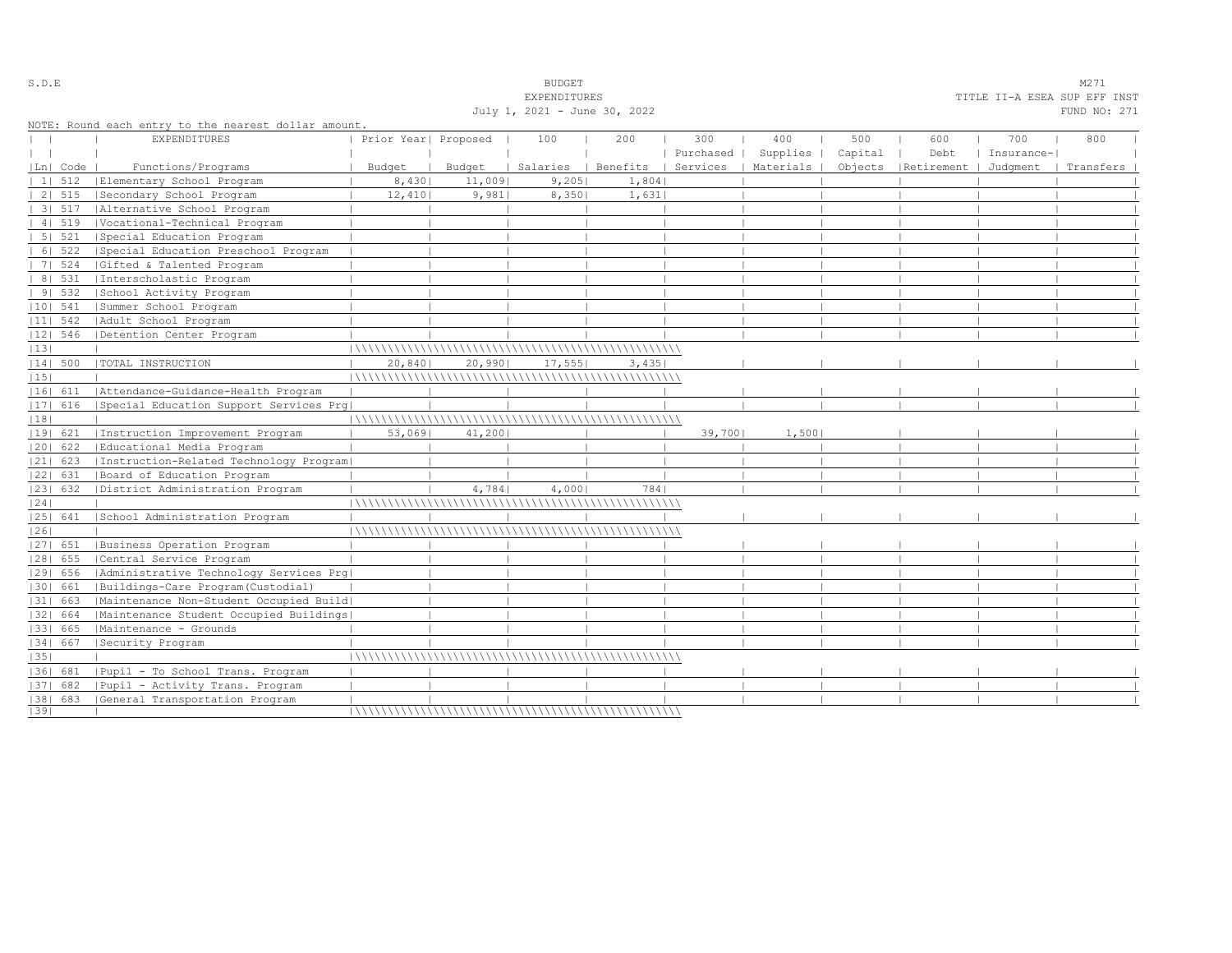| S.D.E                            |                 |                                                      |                       |         | <b>BUDGET</b>                |       |           |                                            |         |                                 |            | M271                            |  |
|----------------------------------|-----------------|------------------------------------------------------|-----------------------|---------|------------------------------|-------|-----------|--------------------------------------------|---------|---------------------------------|------------|---------------------------------|--|
|                                  |                 |                                                      |                       |         | EXPENDITURES                 |       |           |                                            |         |                                 |            | TITLE II-A ESEA SUP EFF INST    |  |
|                                  |                 |                                                      |                       |         | July 1, 2021 - June 30, 2022 |       |           |                                            |         |                                 |            | FUND NO: 271                    |  |
|                                  |                 | NOTE: Round each entry to the nearest dollar amount. |                       |         |                              |       |           |                                            |         |                                 |            |                                 |  |
| $\begin{array}{ccc} \end{array}$ |                 | EXPENDITURES                                         | Prior Year   Proposed |         | 100                          | 200   | 300       | 400                                        | 500     | 600                             | 700        | 800                             |  |
| $\mathbf{1}$                     |                 |                                                      |                       |         |                              |       | Purchased | Supplies                                   | Capital | Debt                            | Insurance- |                                 |  |
|                                  | $ Ln $ Code $ $ | Functions/Programs                                   | Budget                | Budget  |                              |       |           | Salaries   Benefits   Services   Materials |         | Objects   Retirement   Judqment |            | Transfers                       |  |
|                                  | 39  691         | (Other Support Services Program                      |                       |         |                              |       |           |                                            |         |                                 |            |                                 |  |
| 40                               |                 |                                                      |                       |         |                              |       |           |                                            |         |                                 |            |                                 |  |
|                                  | 41  600         | TOTAL SUPPORT SERVICES                               | 53,0691               | 45,984  | 4,0001                       | 7841  | 39,7001   | 1,500                                      |         |                                 |            |                                 |  |
| 42                               |                 |                                                      |                       |         |                              |       |           |                                            |         |                                 |            |                                 |  |
|                                  | $ 44 $ 710      | Child Nutrition Program                              |                       |         |                              |       |           |                                            |         |                                 |            |                                 |  |
|                                  | $ 45 $ 720      | Community Services Program                           |                       |         |                              |       |           |                                            |         |                                 |            |                                 |  |
|                                  | 46  730         | Enterprise Operations                                |                       |         |                              |       |           |                                            |         |                                 |            |                                 |  |
|                                  | $ 47 $ 740      | Student Activity Program                             |                       |         |                              |       |           |                                            |         |                                 |            |                                 |  |
| 48                               |                 |                                                      |                       |         |                              |       |           |                                            |         |                                 |            |                                 |  |
|                                  | 49  700         | TOTAL NON-INSTRUCTION                                |                       |         |                              |       |           |                                            |         |                                 |            |                                 |  |
| 1501                             |                 |                                                      |                       |         |                              |       |           |                                            |         |                                 |            |                                 |  |
|                                  | $ 51 $ 810      | Capital Assets-Student Occupied                      |                       |         |                              |       |           |                                            |         |                                 |            |                                 |  |
|                                  | 52  811         | Capital Assets-NonStudent Occupied                   |                       |         |                              |       |           |                                            |         |                                 |            |                                 |  |
| 53                               |                 |                                                      |                       |         |                              |       |           |                                            |         |                                 |            |                                 |  |
|                                  | 54 800          | TOTAL CAPITAL ASSET PROGRAMS                         |                       |         |                              |       |           |                                            |         |                                 |            |                                 |  |
| 55                               |                 |                                                      |                       |         |                              |       |           |                                            |         |                                 |            |                                 |  |
|                                  |                 | 56  911   Debt Services Program - Principal          |                       |         |                              |       |           |                                            |         |                                 |            |                                 |  |
|                                  |                 |                                                      |                       |         |                              |       |           |                                            |         |                                 |            |                                 |  |
|                                  | $ 57 $ 912      | Debt Services Program - Interest                     |                       |         |                              |       |           |                                            |         |                                 |            |                                 |  |
|                                  | 58   913        | Debt Services Program-Refunded Debt                  |                       |         |                              |       |           |                                            |         |                                 |            |                                 |  |
|                                  | 59   920        | Transfers Out                                        | 4901                  | 4891    |                              |       |           |                                            |         |                                 |            | 4891                            |  |
| 60                               |                 |                                                      |                       |         |                              |       |           |                                            |         |                                 |            |                                 |  |
|                                  | $ 61 $ 900      | TOTAL OTHER SERVICES                                 | 4901                  | 489     |                              |       |           |                                            |         |                                 |            | 4891                            |  |
| 62                               |                 |                                                      |                       |         |                              |       |           |                                            |         |                                 |            |                                 |  |
| 63                               |                 | TOTAL EXPENDITURES                                   | 74,3991               | 67,463  | 21,555                       | 4,219 | 39,700    | 1,500                                      |         |                                 |            | 4891                            |  |
| 64                               |                 | (Lines 14+41+49+54+61)                               |                       |         |                              |       |           |                                            |         |                                 |            |                                 |  |
| 65                               |                 |                                                      |                       |         |                              |       |           |                                            |         |                                 |            |                                 |  |
| 66                               |                 |                                                      |                       |         |                              |       |           |                                            |         |                                 |            |                                 |  |
| 67                               |                 |                                                      |                       |         |                              |       |           |                                            |         |                                 |            |                                 |  |
| 68                               |                 | $\blacksquare$                                       | 111111111111          |         |                              |       |           |                                            |         |                                 |            |                                 |  |
| 69                               |                 | $\perp$                                              |                       |         |                              |       |           |                                            |         |                                 |            |                                 |  |
| 70                               |                 |                                                      |                       |         |                              |       |           |                                            |         |                                 |            |                                 |  |
| 71                               |                 | $\blacksquare$                                       |                       |         |                              |       |           |                                            |         |                                 |            |                                 |  |
| 72                               |                 |                                                      |                       |         |                              |       |           |                                            |         |                                 |            |                                 |  |
| 73                               |                 | BUDGET SUMMARY                                       |                       |         |                              |       |           |                                            |         |                                 |            | BUDGET SUMMARY:                 |  |
| 74                               |                 |                                                      |                       |         |                              |       |           |                                            |         |                                 |            |                                 |  |
| 75                               |                 | Beginning Fund Balance                               |                       |         |                              |       |           |                                            |         |                                 |            | The total on line 77 must equal |  |
|                                  |                 | the total on line 81.                                |                       |         |                              |       |           |                                            |         |                                 |            |                                 |  |
| 76                               |                 | Revenues + Transfers In                              | 74,3991               | 67,463  |                              |       |           |                                            |         |                                 |            |                                 |  |
| 77                               |                 | TOTAL REVENUES (LINES 75 + 76)                       | 74,3991               | 67,463  |                              |       |           |                                            |         |                                 |            |                                 |  |
| 78                               |                 |                                                      |                       |         |                              |       |           |                                            |         |                                 |            |                                 |  |
| 79                               |                 | Total Appropriation                                  | 74,3991               | 67,463  |                              |       |           |                                            |         |                                 |            |                                 |  |
| 80                               |                 | Unappropriated Balance                               |                       |         |                              |       |           |                                            |         |                                 |            |                                 |  |
| 81                               |                 | TOTAL APPROPRIATION (lines 79+80)                    | 74,3991               | 67,4631 |                              |       |           |                                            |         |                                 |            |                                 |  |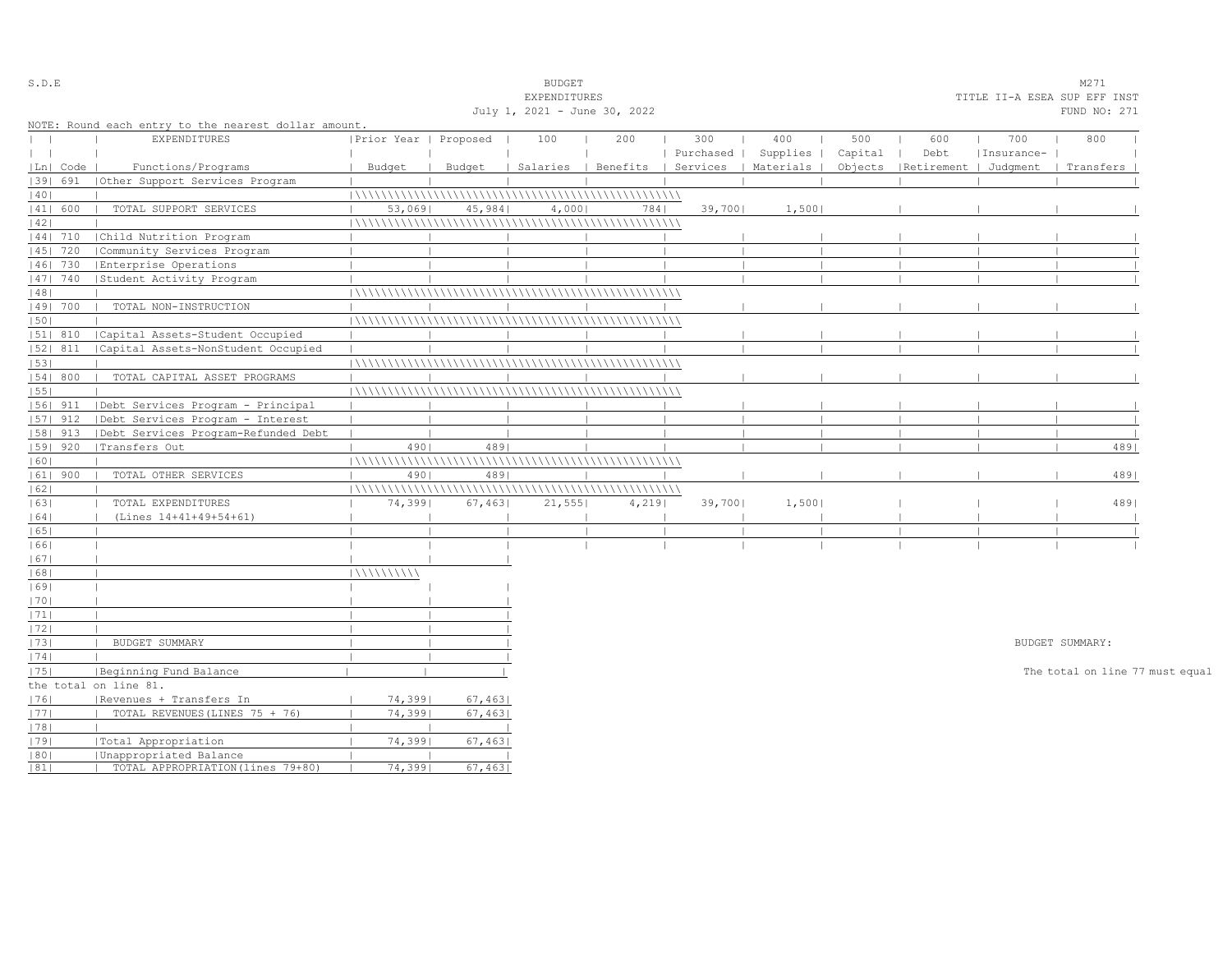S.D.E **BUDGET** M273&R20 REVENUES TITLE IV-B, ESEA 21ST CENT COM July 1, 2021 - June 30, 2022 FUND NO: 273

NOTE: Round each entry to the nearest dolla

|                                 | NOTE: Round each entry to the nearest dollar amount.<br>REVENUES | PRIOR YEAR | PROPOSED BUDGET      |        | $\mathbf{1}$ |          | <b>REVENUES</b>                                      | PRIOR YEAR | PROPOSED BUDGET      |        |
|---------------------------------|------------------------------------------------------------------|------------|----------------------|--------|--------------|----------|------------------------------------------------------|------------|----------------------|--------|
| $ Ln $ Code $ $                 | Item                                                             |            | Budget   Line Amount | Totals |              | Ln  Code | Item                                                 |            | Budget   Line Amount | Totals |
|                                 | 1 320000 Estimated Fund Balance, July 1                          |            | *******              |        |              |          | 40 429000 Other County                               |            |                      |        |
| $\vert 2 \vert$                 |                                                                  |            |                      |        |              |          | 41   420000   TOTAL COUNTY                           |            | *******              |        |
|                                 | 3 411100 Taxes - General M & O                                   |            |                      |        | 1421         |          |                                                      |            |                      |        |
|                                 | $ 4 411200 $ Taxes - Supplemental                                |            |                      |        |              |          | 43   431100   Base Support Program                   |            |                      |        |
|                                 | $  5 411300 $ Taxes - Emergency                                  |            |                      |        |              |          | 44   431200   Transportation Support                 |            |                      |        |
|                                 | $  6 411400 $ Taxes - Tort                                       |            |                      |        |              |          | 45   431400   Exceptional Child/SED Support          |            |                      |        |
|                                 | $ 7 411500 $ Taxes - Cooperative                                 |            |                      |        |              |          | 46   431500   Border Tuition Support                 |            |                      |        |
|                                 | $  8 411600 $ Taxes - Tuition                                    |            |                      |        |              |          | 47   431600   Tuition Equivalency                    |            |                      |        |
|                                 | $ 9 411700 $ Taxes - Migrant                                     |            |                      |        |              |          | 48   431800   Benefit Apportionment                  |            |                      |        |
|                                 | $ 10 411900 $ Taxes - Other                                      |            |                      |        |              |          | 49 431900 Other State Support                        |            |                      |        |
|                                 | $ 11 412100 $ Taxes - Plant Facility                             |            |                      |        |              |          | 1501432100 Driver Education Program                  |            |                      |        |
|                                 | $ 12 412500 $ Taxes - Bond & Interest                            |            |                      |        |              |          | 15114324001Professional Technical Program            |            |                      |        |
| 13 <br><b>Contract Contract</b> | TOTAL TAXES                                                      |            | *******              |        |              |          | 52 437000 Lottery/Additional State Maintenance       |            |                      |        |
|                                 | 14 413000 Penalty: Delinquent Taxes                              |            |                      |        |              |          | 53 438000 Revenue in Lieu of/Tax Replacement         |            |                      |        |
| 15                              |                                                                  |            |                      |        |              |          | 154143900010ther State Revenue                       |            |                      |        |
|                                 | 1161414100   Tuition From Individuals                            |            |                      |        |              |          | [55] 430000] TOTAL STATE                             |            | *******              |        |
|                                 | 17 414200 Tuition From Districts in Idaho                        |            |                      |        | 56           |          |                                                      |            |                      |        |
|                                 | 18 414300 Tuition From Out of State Districts                    |            |                      |        | 57           |          |                                                      |            |                      |        |
| 19                              |                                                                  |            |                      |        |              |          | 15814420001Indirect Unrestricted Federal             |            |                      |        |
|                                 | 20 415000 Earnings on Investments                                |            |                      |        |              |          | 1591443000 Direct Restricted Federal                 |            |                      |        |
| 21                              |                                                                  |            |                      |        |              |          | 60   445100   Title I - ESEA                         |            |                      |        |
|                                 | 22 416100 School Food Service                                    |            |                      |        |              |          | 61 445200 Title VI, ESEA-Innovative Practices Pqm    |            |                      |        |
|                                 | 23 416200 Meal Sales: Non-reimbur.                               |            |                      |        |              |          | 62   445300   Perkins III - Vocational Technical Act |            |                      |        |
|                                 | 12414169001Other Food Sales                                      |            |                      |        |              |          | 16314454001Adult Education                           |            |                      |        |
| 25                              |                                                                  |            |                      |        |              |          | 1641445500 Child Nutrition Reimbursement             |            |                      |        |
|                                 | 1261417100   Admissions/Activities                               |            |                      |        |              |          | 65   445600   IDEA Part B (School Age & Preschool)   |            |                      |        |
|                                 | 27 417200 Bookstore Sales                                        |            |                      |        |              |          | 66 445900 Other Indirect Federal Programs            | 100,000    | 80,000               |        |
|                                 | 28 417300 Clubs, Org. Dues, Etc.                                 |            |                      |        |              |          | 67   448200   Impact Aid - P.L. 874                  |            |                      |        |
|                                 | 29 417400 School Fees & Charges                                  |            |                      |        |              |          | 16814400001 TOTAL FEDERAL                            | 100,000    | $*********$          | 80,000 |
|                                 | 30 417900 Other Student Revenues                                 |            |                      |        | 69           |          |                                                      |            |                      |        |
| 31                              |                                                                  |            |                      |        |              |          | 70 451000 Proceeds: Bonds, Capital Leases et.al.     |            |                      |        |
|                                 | 32 418100 Community Service                                      |            |                      |        |              |          | 17114530001Sale of Fixed Assets                      |            |                      |        |
| 33                              |                                                                  |            |                      |        |              |          | 17214500001 TOTAL OTHER                              |            | *******              |        |
| 34 419100 Rentals               |                                                                  |            |                      |        | 73           |          |                                                      |            |                      |        |
|                                 | 35 419200 Contributions/Donations                                |            |                      |        | 74           |          | <b> TOTAL REVENUES</b>                               | 100,000    | *******              | 80,000 |
|                                 | 13614193001Transportation Fees                                   |            |                      |        | 75           |          |                                                      |            |                      |        |
|                                 | 37 419900 Other Local                                            |            |                      |        |              |          | 17614600001TRANSFERS IN                              |            |                      |        |
| 38                              | TOTAL OTHER LOCAL                                                |            | *******              |        | 1771         |          |                                                      |            |                      |        |
|                                 | [39] 410000] TOTAL LOCAL (Line 13 + 38)                          |            | *******              |        |              |          | (400000) TOTAL BALANCE + REVENUES + TRANSFER         |            | $100,000$   *******  | 80,000 |
|                                 |                                                                  |            |                      |        |              |          | $(Lines 1 + 74 + 76)$                                |            |                      |        |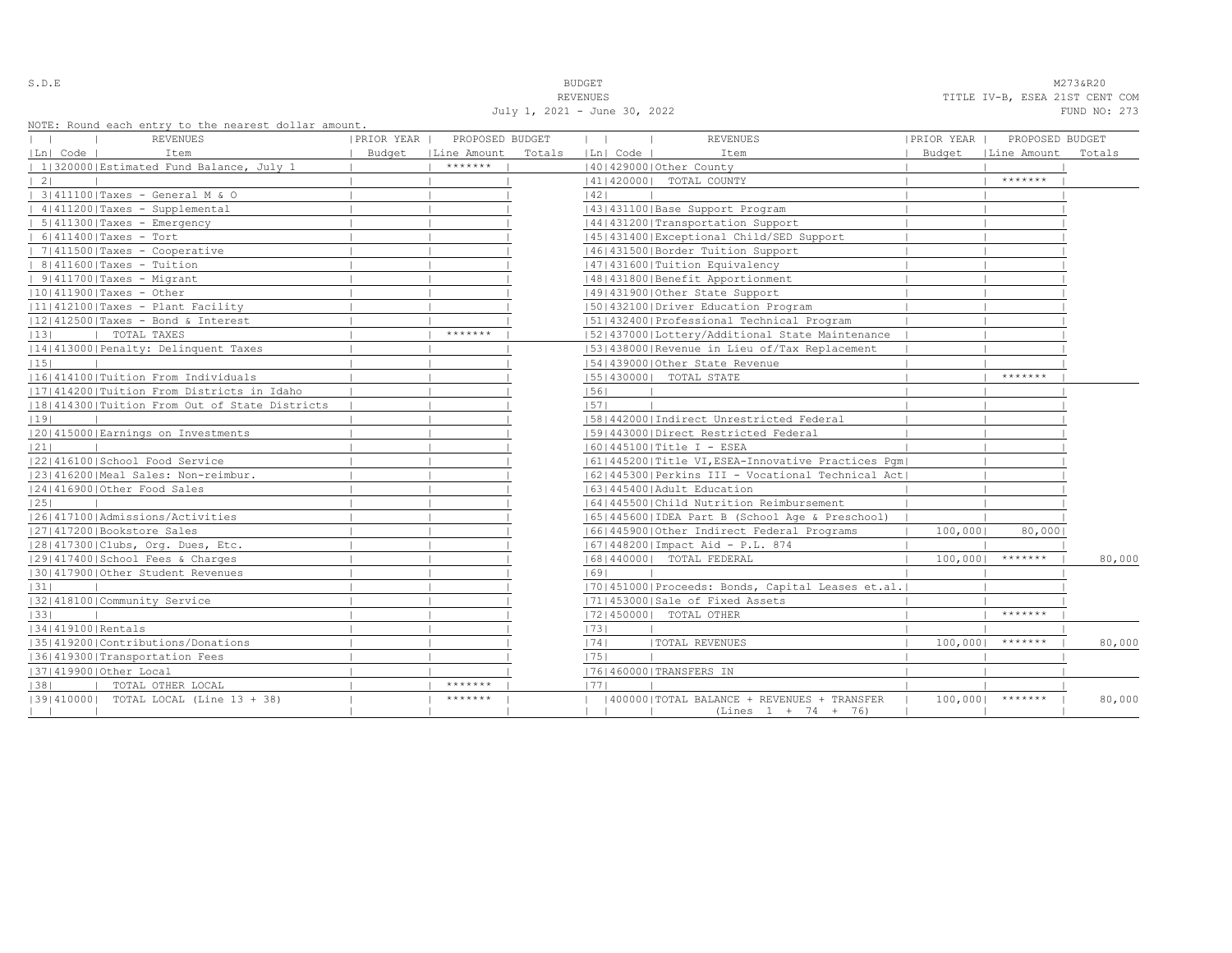| July 1, 2021 - June 30, 2022<br>FUND NO: 273<br>NOTE: Round each entry to the nearest dollar amount.<br>400<br><b>EXPENDITURES</b><br>Prior Year  Proposed<br>100<br>200<br>300<br>500<br>600<br>700<br>800<br>Purchased   Supplies   Capital<br>Debt<br>  Insurance- <br>Functions/Programs<br>  Benefits   Services   Materials   Objects   Retirement   Judgment<br>Budget<br>Budget<br>Salaries<br>  Transfers<br> Ln  Code<br>  Elementary School Program<br>100,000<br>80,0001<br>73,5001<br>$11 \quad 512$<br>4,5001<br>2,0001<br>Secondary School Program<br>2   515<br>3  517   Alternative School Program<br>41519<br> Vocational-Technical Program<br>5 521<br>Special Education Program<br>6   522<br> Special Education Preschool Program<br>7   524<br> Gifted & Talented Program | TITLE IV-B, ESEA 21ST CENT COM |
|-------------------------------------------------------------------------------------------------------------------------------------------------------------------------------------------------------------------------------------------------------------------------------------------------------------------------------------------------------------------------------------------------------------------------------------------------------------------------------------------------------------------------------------------------------------------------------------------------------------------------------------------------------------------------------------------------------------------------------------------------------------------------------------------------|--------------------------------|
|                                                                                                                                                                                                                                                                                                                                                                                                                                                                                                                                                                                                                                                                                                                                                                                                 |                                |
|                                                                                                                                                                                                                                                                                                                                                                                                                                                                                                                                                                                                                                                                                                                                                                                                 |                                |
|                                                                                                                                                                                                                                                                                                                                                                                                                                                                                                                                                                                                                                                                                                                                                                                                 |                                |
|                                                                                                                                                                                                                                                                                                                                                                                                                                                                                                                                                                                                                                                                                                                                                                                                 |                                |
|                                                                                                                                                                                                                                                                                                                                                                                                                                                                                                                                                                                                                                                                                                                                                                                                 |                                |
|                                                                                                                                                                                                                                                                                                                                                                                                                                                                                                                                                                                                                                                                                                                                                                                                 |                                |
|                                                                                                                                                                                                                                                                                                                                                                                                                                                                                                                                                                                                                                                                                                                                                                                                 |                                |
|                                                                                                                                                                                                                                                                                                                                                                                                                                                                                                                                                                                                                                                                                                                                                                                                 |                                |
|                                                                                                                                                                                                                                                                                                                                                                                                                                                                                                                                                                                                                                                                                                                                                                                                 |                                |
|                                                                                                                                                                                                                                                                                                                                                                                                                                                                                                                                                                                                                                                                                                                                                                                                 |                                |
|                                                                                                                                                                                                                                                                                                                                                                                                                                                                                                                                                                                                                                                                                                                                                                                                 |                                |
|                                                                                                                                                                                                                                                                                                                                                                                                                                                                                                                                                                                                                                                                                                                                                                                                 |                                |
| 8   531<br>Interscholastic Program                                                                                                                                                                                                                                                                                                                                                                                                                                                                                                                                                                                                                                                                                                                                                              |                                |
| 91532<br>School Activity Program                                                                                                                                                                                                                                                                                                                                                                                                                                                                                                                                                                                                                                                                                                                                                                |                                |
| $ 10 $ 541<br> Summer School Program                                                                                                                                                                                                                                                                                                                                                                                                                                                                                                                                                                                                                                                                                                                                                            |                                |
| $ 11 $ 542<br>  Adult School Program                                                                                                                                                                                                                                                                                                                                                                                                                                                                                                                                                                                                                                                                                                                                                            |                                |
| $ 12 $ 546<br>  Detention Center Program                                                                                                                                                                                                                                                                                                                                                                                                                                                                                                                                                                                                                                                                                                                                                        |                                |
| 13                                                                                                                                                                                                                                                                                                                                                                                                                                                                                                                                                                                                                                                                                                                                                                                              |                                |
| 2,000<br>$ 14 $ 500<br>  TOTAL INSTRUCTION<br>100,000<br>80,0001<br>73,5001<br>4,5001                                                                                                                                                                                                                                                                                                                                                                                                                                                                                                                                                                                                                                                                                                           |                                |
| 15                                                                                                                                                                                                                                                                                                                                                                                                                                                                                                                                                                                                                                                                                                                                                                                              |                                |
| Attendance-Guidance-Health Program<br> 16  611                                                                                                                                                                                                                                                                                                                                                                                                                                                                                                                                                                                                                                                                                                                                                  |                                |
| 17  616<br>Special Education Support Services Prq                                                                                                                                                                                                                                                                                                                                                                                                                                                                                                                                                                                                                                                                                                                                               |                                |
| 18                                                                                                                                                                                                                                                                                                                                                                                                                                                                                                                                                                                                                                                                                                                                                                                              |                                |
| Instruction Improvement Program<br> 19  621                                                                                                                                                                                                                                                                                                                                                                                                                                                                                                                                                                                                                                                                                                                                                     |                                |
| 20  622<br>  Educational Media Program                                                                                                                                                                                                                                                                                                                                                                                                                                                                                                                                                                                                                                                                                                                                                          |                                |
| Instruction-Related Technology Program <br>$ 21 $ 623                                                                                                                                                                                                                                                                                                                                                                                                                                                                                                                                                                                                                                                                                                                                           |                                |
| 22  631<br> Board of Education Program                                                                                                                                                                                                                                                                                                                                                                                                                                                                                                                                                                                                                                                                                                                                                          |                                |
| 23  632   District Administration Program                                                                                                                                                                                                                                                                                                                                                                                                                                                                                                                                                                                                                                                                                                                                                       |                                |
| 24                                                                                                                                                                                                                                                                                                                                                                                                                                                                                                                                                                                                                                                                                                                                                                                              |                                |
| School Administration Program<br> 25  641                                                                                                                                                                                                                                                                                                                                                                                                                                                                                                                                                                                                                                                                                                                                                       |                                |
| 26                                                                                                                                                                                                                                                                                                                                                                                                                                                                                                                                                                                                                                                                                                                                                                                              |                                |
| Business Operation Program<br> 27  651                                                                                                                                                                                                                                                                                                                                                                                                                                                                                                                                                                                                                                                                                                                                                          |                                |
| 28  655<br> Central Service Program                                                                                                                                                                                                                                                                                                                                                                                                                                                                                                                                                                                                                                                                                                                                                             |                                |
| 29  656<br>  Administrative Technology Services Prg                                                                                                                                                                                                                                                                                                                                                                                                                                                                                                                                                                                                                                                                                                                                             |                                |
| Buildings-Care Program(Custodial)<br> 30  661                                                                                                                                                                                                                                                                                                                                                                                                                                                                                                                                                                                                                                                                                                                                                   |                                |
| Maintenance Non-Student Occupied Build <br> 31  663                                                                                                                                                                                                                                                                                                                                                                                                                                                                                                                                                                                                                                                                                                                                             |                                |
| 32  664<br> Maintenance Student Occupied Buildings                                                                                                                                                                                                                                                                                                                                                                                                                                                                                                                                                                                                                                                                                                                                              |                                |
| Maintenance - Grounds<br> 33  665                                                                                                                                                                                                                                                                                                                                                                                                                                                                                                                                                                                                                                                                                                                                                               |                                |
| 34  667<br>Security Program                                                                                                                                                                                                                                                                                                                                                                                                                                                                                                                                                                                                                                                                                                                                                                     |                                |
| 35                                                                                                                                                                                                                                                                                                                                                                                                                                                                                                                                                                                                                                                                                                                                                                                              |                                |
| Pupil - To School Trans. Program<br>1361 681                                                                                                                                                                                                                                                                                                                                                                                                                                                                                                                                                                                                                                                                                                                                                    |                                |
| Pupil - Activity Trans. Program                                                                                                                                                                                                                                                                                                                                                                                                                                                                                                                                                                                                                                                                                                                                                                 |                                |
| $ 37 $ 682                                                                                                                                                                                                                                                                                                                                                                                                                                                                                                                                                                                                                                                                                                                                                                                      |                                |
| [38] 683 [General Transportation Program<br> 39                                                                                                                                                                                                                                                                                                                                                                                                                                                                                                                                                                                                                                                                                                                                                 |                                |

S.D.E SOME SALE SOME STRUCK STRUCK STRUCK SOMETHING SOMETHING SOMETHING SOMETHING SOMETHING SOMETHING SOMETHING SOMETHING SOMETHING SOMETHING SOMETHING SOMETHING SOMETHING SOMETHING SOMETHING SOMETHING SOMETHING SOMETHING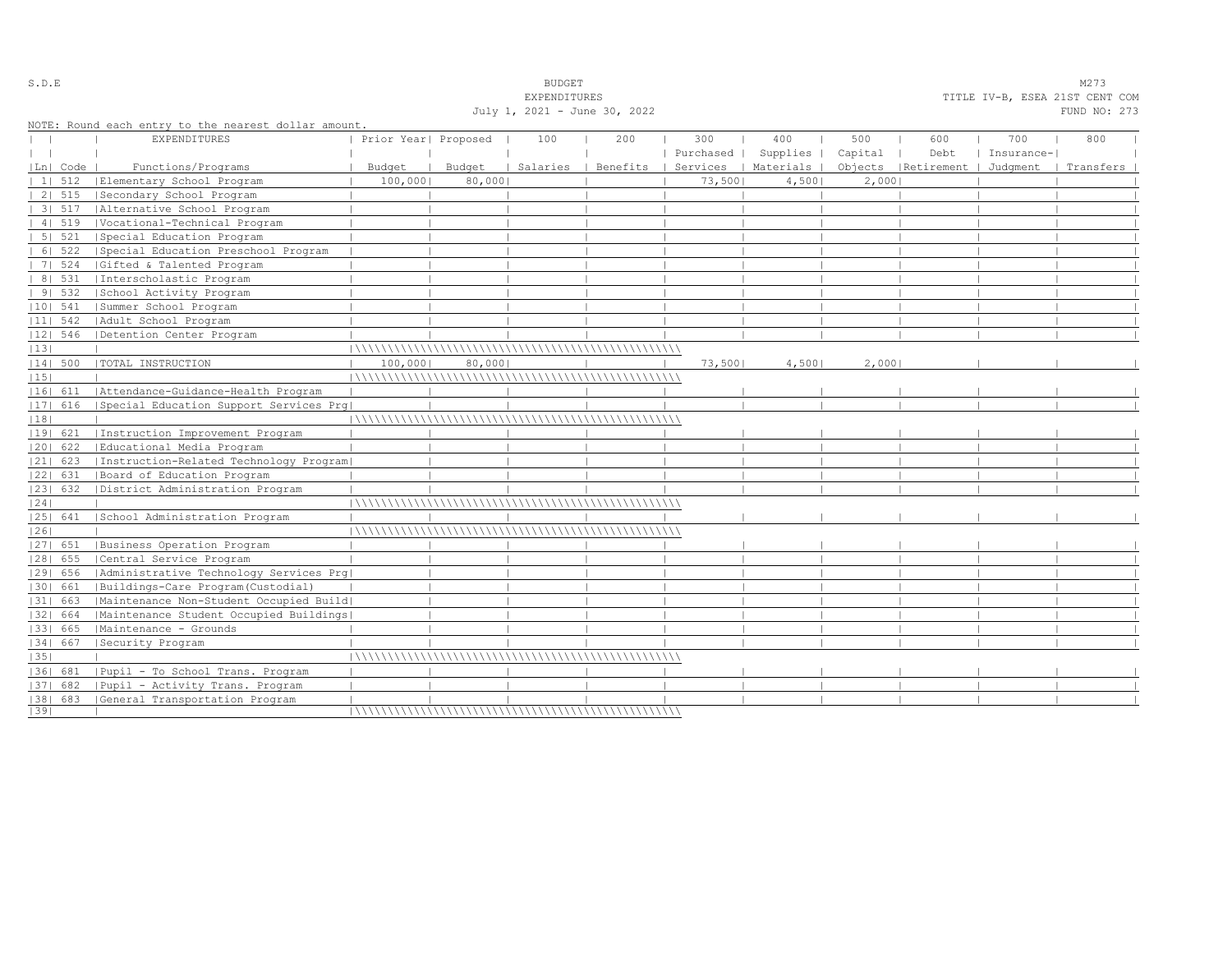| S.D.E         |            |                                                      |                       |        | <b>BUDGET</b>                |                                |           |           |         |                       |            | M273                            |  |
|---------------|------------|------------------------------------------------------|-----------------------|--------|------------------------------|--------------------------------|-----------|-----------|---------|-----------------------|------------|---------------------------------|--|
|               |            |                                                      |                       |        | EXPENDITURES                 |                                |           |           |         |                       |            | TITLE IV-B, ESEA 21ST CENT COM  |  |
|               |            |                                                      |                       |        | July 1, 2021 - June 30, 2022 |                                |           |           |         |                       |            | FUND NO: 273                    |  |
|               |            | NOTE: Round each entry to the nearest dollar amount. |                       |        |                              |                                |           |           |         |                       |            |                                 |  |
| $\mathbf{L}$  |            | <b>EXPENDITURES</b>                                  | Prior Year   Proposed |        | 100                          | 200                            | 300       | 400       | 500     | 600                   | 700        | 800                             |  |
| $\vert \vert$ |            |                                                      |                       |        |                              |                                | Purchased | Supplies  | Capital | Debt                  | Insurance- |                                 |  |
|               | Ln   Code  | Functions/Programs                                   | Budget                | Budget |                              | Salaries   Benefits   Services |           | Materials | Objects | Retirement   Judgment |            | Transfers                       |  |
|               | 1391 691   | Other Support Services Program                       |                       |        |                              |                                |           |           |         |                       |            |                                 |  |
| 40            |            |                                                      |                       |        |                              |                                |           |           |         |                       |            |                                 |  |
|               | 41  600    | TOTAL SUPPORT SERVICES                               |                       |        |                              |                                |           |           |         |                       |            |                                 |  |
| 42            |            |                                                      |                       |        |                              |                                |           |           |         |                       |            |                                 |  |
|               | $ 44 $ 710 | Child Nutrition Program                              |                       |        |                              |                                |           |           |         |                       |            |                                 |  |
|               | 45   720   | Community Services Program                           |                       |        |                              |                                |           |           |         |                       |            |                                 |  |
|               | 46  730    | Enterprise Operations                                |                       |        |                              |                                |           |           |         |                       |            |                                 |  |
|               | 47   740   | Student Activity Program                             |                       |        |                              |                                |           |           |         |                       |            |                                 |  |
| 48            |            |                                                      |                       |        |                              |                                |           |           |         |                       |            |                                 |  |
|               | 49  700    | TOTAL NON-INSTRUCTION                                |                       |        |                              |                                |           |           |         |                       |            |                                 |  |
| 50            |            |                                                      |                       |        |                              |                                |           |           |         |                       |            |                                 |  |
|               | 51  810    | Capital Assets-Student Occupied                      |                       |        |                              |                                |           |           |         |                       |            |                                 |  |
|               | 52  811    | Capital Assets-NonStudent Occupied                   |                       |        |                              |                                |           |           |         |                       |            |                                 |  |
| 53            |            |                                                      |                       |        |                              |                                |           |           |         |                       |            |                                 |  |
|               | 54   800   | TOTAL CAPITAL ASSET PROGRAMS                         |                       |        |                              |                                |           |           |         |                       |            |                                 |  |
| 55            |            |                                                      |                       |        |                              |                                |           |           |         |                       |            |                                 |  |
|               | 56  911    | Debt Services Program - Principal                    |                       |        |                              |                                |           |           |         |                       |            |                                 |  |
|               | $ 57 $ 912 | Debt Services Program - Interest                     |                       |        |                              |                                |           |           |         |                       |            |                                 |  |
|               | 58  913    | Debt Services Program-Refunded Debt                  |                       |        |                              |                                |           |           |         |                       |            |                                 |  |
|               | $ 59 $ 920 | Transfers Out                                        |                       |        |                              |                                |           |           |         |                       |            |                                 |  |
| 60            |            |                                                      |                       |        |                              |                                |           |           |         |                       |            |                                 |  |
|               | $ 61 $ 900 | TOTAL OTHER SERVICES                                 |                       |        |                              |                                |           |           |         |                       |            |                                 |  |
| 62            |            |                                                      |                       |        |                              |                                |           |           |         |                       |            |                                 |  |
| 63            |            | TOTAL EXPENDITURES                                   | 100,000               | 80,000 |                              |                                | 73,500    | 4,500     | 2,000   |                       |            |                                 |  |
| 64            |            | (Lines 14+41+49+54+61)                               |                       |        |                              |                                |           |           |         |                       |            |                                 |  |
| 65            |            |                                                      |                       |        |                              |                                |           |           |         |                       |            |                                 |  |
| 66            |            |                                                      |                       |        |                              |                                |           |           |         |                       |            |                                 |  |
| 67            |            |                                                      |                       |        |                              |                                |           |           |         |                       |            |                                 |  |
| 68            |            |                                                      | 111111111111          |        |                              |                                |           |           |         |                       |            |                                 |  |
| 69            |            |                                                      |                       |        |                              |                                |           |           |         |                       |            |                                 |  |
| 70            |            |                                                      |                       |        |                              |                                |           |           |         |                       |            |                                 |  |
| 1711          |            |                                                      |                       |        |                              |                                |           |           |         |                       |            |                                 |  |
| 72            |            |                                                      |                       |        |                              |                                |           |           |         |                       |            |                                 |  |
| 73            |            | BUDGET SUMMARY                                       |                       |        |                              |                                |           |           |         |                       |            | BUDGET SUMMARY:                 |  |
| 74            |            |                                                      |                       |        |                              |                                |           |           |         |                       |            |                                 |  |
| 75            |            | Beginning Fund Balance                               |                       |        |                              |                                |           |           |         |                       |            | The total on line 77 must equal |  |
|               |            | the total on line 81.                                |                       |        |                              |                                |           |           |         |                       |            |                                 |  |
| 76            |            | Revenues + Transfers In                              | 100,000               | 80,000 |                              |                                |           |           |         |                       |            |                                 |  |
| 77            |            | TOTAL REVENUES (LINES 75 + 76)                       | 100,000               | 80,000 |                              |                                |           |           |         |                       |            |                                 |  |
| 78            |            |                                                      |                       |        |                              |                                |           |           |         |                       |            |                                 |  |
| 79            |            | Total Appropriation                                  | 100,000               | 80,000 |                              |                                |           |           |         |                       |            |                                 |  |
| 80            |            | Unappropriated Balance                               |                       |        |                              |                                |           |           |         |                       |            |                                 |  |
| 81            |            | TOTAL APPROPRIATION (lines 79+80)                    | 100,000               | 80,000 |                              |                                |           |           |         |                       |            |                                 |  |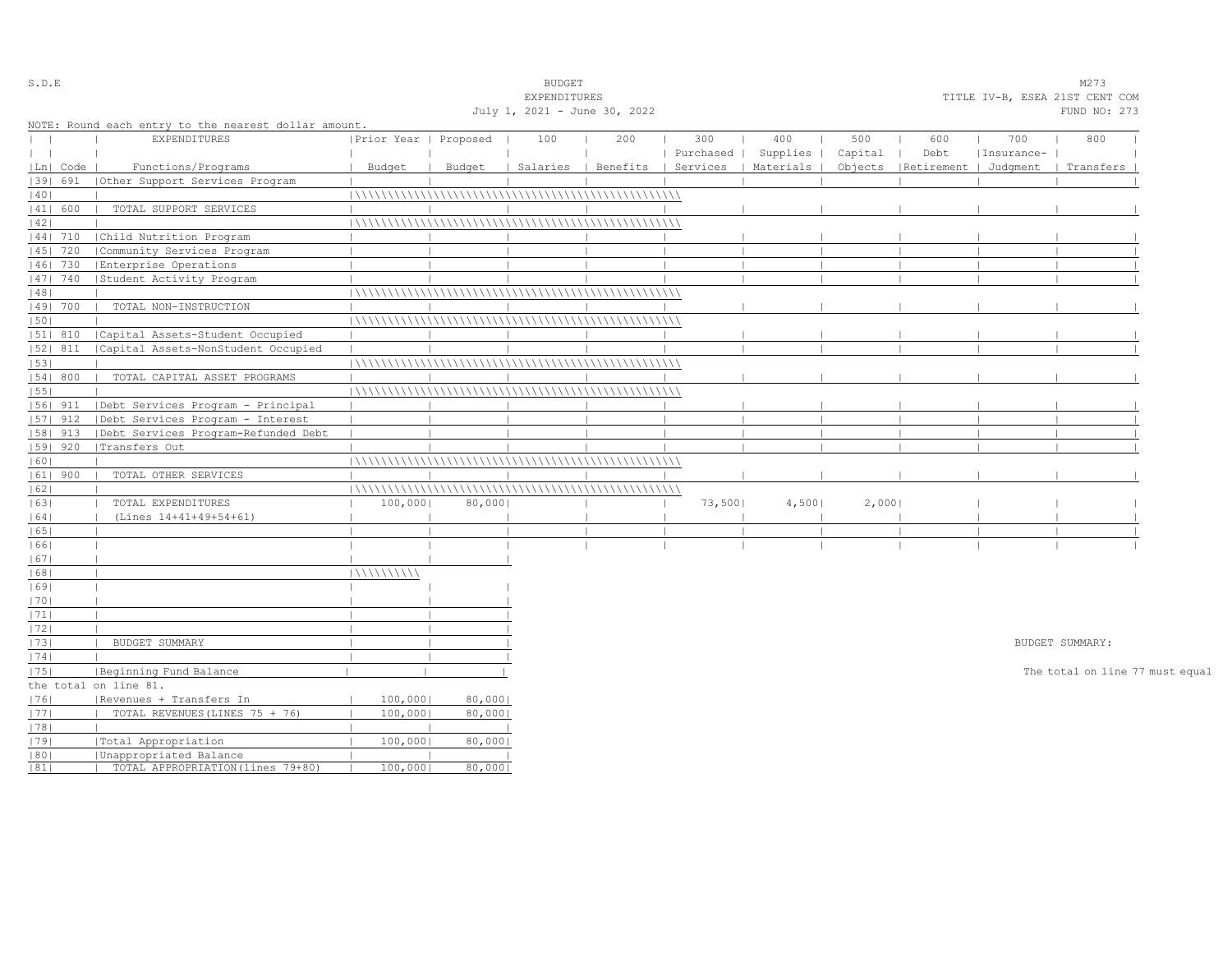S.D.E NAMES AND STRUCK STRUCK STRUCK STRUCK STRUCK STRUCK STRUCK STRUCK STRUCK STRUCK STRUCK STRUCK STRUCK STRUCK STRUCK STRUCK STRUCK STRUCK STRUCK STRUCK STRUCK STRUCK STRUCK STRUCK STRUCK STRUCK STRUCK STRUCK STRUCK STR REVENUES ESSERF SEL

| July 1, 2021 - June 30, 2022 | FUND NO: 275 |  |
|------------------------------|--------------|--|

| NOTE: Round each entry to the nearest dollar amount. |            |                 |        |          |                                                    |            |                      |        |
|------------------------------------------------------|------------|-----------------|--------|----------|----------------------------------------------------|------------|----------------------|--------|
| <b>REVENUES</b><br>$\mathbf{1}$                      | PRIOR YEAR | PROPOSED BUDGET |        |          | <b>REVENUES</b>                                    | PRIOR YEAR | PROPOSED BUDGET      |        |
| $ Ln $ Code $ $<br>Item                              | Budget     | Line Amount     | Totals | Ln  Code | Item                                               |            | Budget   Line Amount | Totals |
| 1 320000 Estimated Fund Balance, July 1              |            | *******         |        |          | 40   429000   Other County                         |            |                      |        |
| $\vert 2 \vert$                                      |            |                 |        |          | 41   420000   TOTAL COUNTY                         |            | $*********$          |        |
| $ $ 3 411100 Taxes - General M & O                   |            |                 |        | 42       |                                                    |            |                      |        |
| $ 4 411200 $ Taxes - Supplemental                    |            |                 |        |          | 43   431100   Base Support Program                 |            |                      |        |
| $  5   411300  $ Taxes - Emergency                   |            |                 |        |          | 44   431200   Transportation Support               |            |                      |        |
| $  6 411400 $ Taxes - Tort                           |            |                 |        |          | 45   431400   Exceptional Child/SED Support        |            |                      |        |
| $  7   411500  $ Taxes - Cooperative                 |            |                 |        |          | 46  431500   Border Tuition Support                |            |                      |        |
| $  8 411600 $ Taxes - Tuition                        |            |                 |        |          | 47   431600   Tuition Equivalency                  |            |                      |        |
| $ 9 411700 $ Taxes - Migrant                         |            |                 |        |          | 48   431800   Benefit Apportionment                |            |                      |        |
| $ 10 411900 $ Taxes - Other                          |            |                 |        |          | 49 431900 Other State Support                      |            |                      |        |
| $ 11 412100 $ Taxes - Plant Facility                 |            |                 |        |          | 50 432100 Driver Education Program                 |            |                      |        |
| $ 12 412500 $ Taxes - Bond & Interest                |            |                 |        |          | 51 432400 Professional Technical Program           |            |                      |        |
| TOTAL TAXES<br> 13                                   |            | *******         |        |          | 52 437000 Lottery/Additional State Maintenance     |            |                      |        |
| 14 413000 Penalty: Delinquent Taxes                  |            |                 |        |          | 53 438000 Revenue in Lieu of/Tax Replacement       |            |                      |        |
| 15                                                   |            |                 |        |          | 54 439000 Other State Revenue                      |            |                      |        |
| 16 414100 Tuition From Individuals                   |            |                 |        |          | 55   430000   TOTAL STATE                          |            | *******              |        |
| 17 414200 Tuition From Districts in Idaho            |            |                 |        | 56       |                                                    |            |                      |        |
| 18 414300 Tuition From Out of State Districts        |            |                 |        | 57       |                                                    |            |                      |        |
| 19                                                   |            |                 |        |          | [58]442000 [Indirect Unrestricted Federal          |            |                      |        |
| 20 415000 Earnings on Investments                    |            |                 |        |          | 15914430001Direct Restricted Federal               |            |                      |        |
| 21                                                   |            |                 |        |          | $ 60 445100 $ Title I - ESEA                       |            |                      |        |
| 22 416100 School Food Service                        |            |                 |        |          | 61 445200 Title VI, ESEA-Innovative Practices Pqm  |            |                      |        |
| 23 416200 Meal Sales: Non-reimbur.                   |            |                 |        |          | [62]445300 Perkins III - Vocational Technical Act] |            |                      |        |
| 24 416900 Other Food Sales                           |            |                 |        |          | 63   445400   Adult Education                      |            |                      |        |
| 25                                                   |            |                 |        |          | 1641445500 Child Nutrition Reimbursement           |            |                      |        |
| 1261417100 Admissions/Activities                     |            |                 |        |          | [65]445600 [IDEA Part B (School Age & Preschool)   |            |                      |        |
| 27 417200 Bookstore Sales                            |            |                 |        |          | 16614459001Other Indirect Federal Programs         |            | 3,5961               |        |
| 28 417300 Clubs, Org. Dues, Etc.                     |            |                 |        |          | 67   448200   Impact Aid - P.L. 874                |            |                      |        |
| 29 417400 School Fees & Charges                      |            |                 |        |          | 16814400001 TOTAL FEDERAL                          |            | *******              | 3,596  |
| 30 417900 Other Student Revenues                     |            |                 |        | 1691     |                                                    |            |                      |        |
| 31                                                   |            |                 |        |          | [70] 451000 Proceeds: Bonds, Capital Leases et.al. |            |                      |        |
| 32 418100 Community Service                          |            |                 |        |          | 71 453000 Sale of Fixed Assets                     |            |                      |        |
| 33                                                   |            |                 |        |          | 17214500001 TOTAL OTHER                            |            | *******              |        |
| 34 419100 Rentals                                    |            |                 |        | 73       |                                                    |            |                      |        |
| 1351419200 Contributions/Donations                   |            |                 |        | 74       | <b> TOTAL REVENUES</b>                             |            | $*********$          | 3,596  |
| 36 419300 Transportation Fees                        |            |                 |        | 1751     |                                                    |            |                      |        |
| 37 419900 Other Local                                |            |                 |        |          | 76 460000 TRANSFERS IN                             |            |                      |        |
| TOTAL OTHER LOCAL<br> 38                             |            | *******         |        | 1771     |                                                    |            |                      |        |
| 13914100001 TOTAL LOCAL (Line 13 + 38)               |            | $*********$     |        |          | 400000   TOTAL BALANCE + REVENUES + TRANSFER       |            | *******              | 3,596  |
|                                                      |            |                 |        |          | (Lines 1 + 74 + 76)                                |            |                      |        |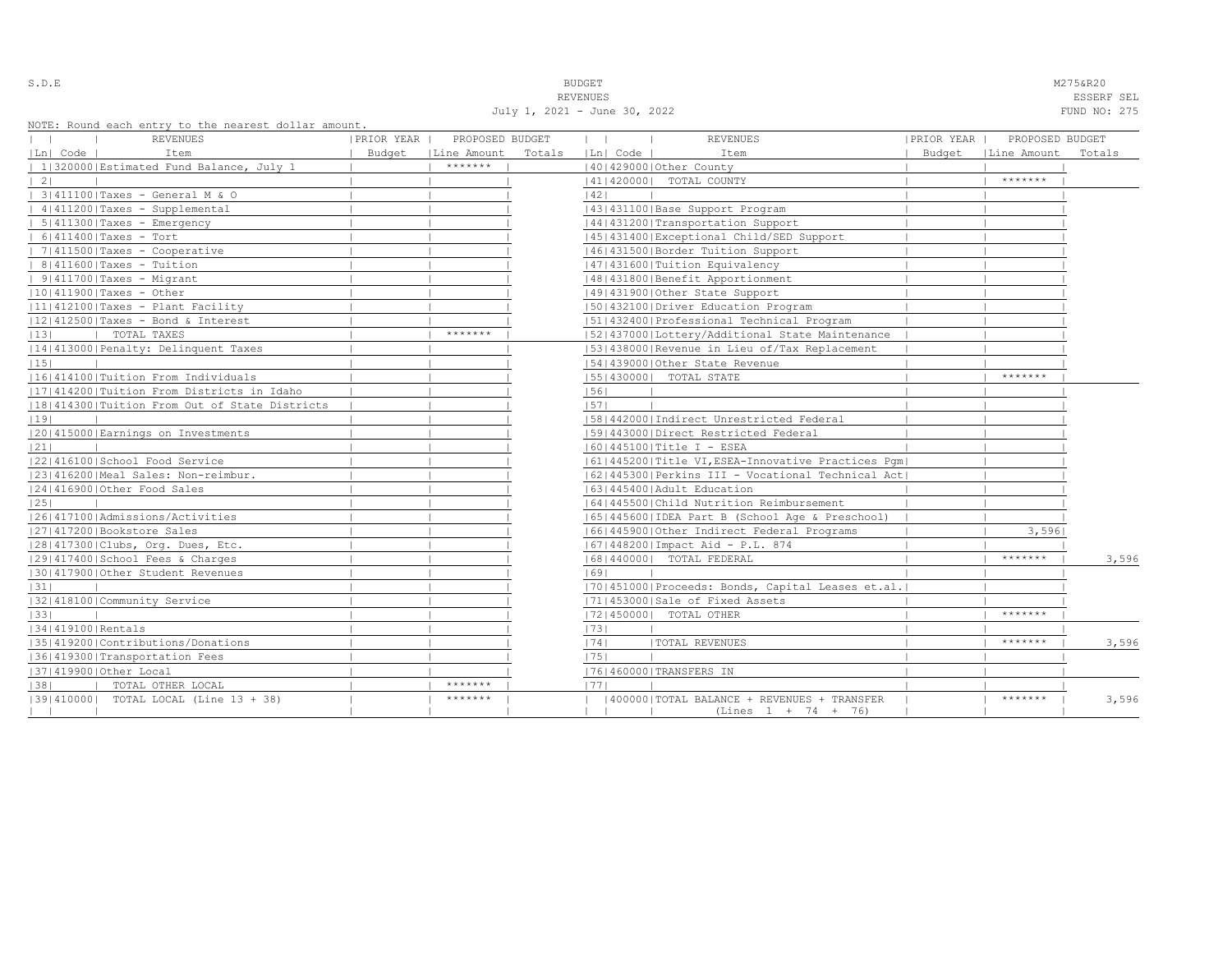|              |                |                                                      |                      |        | July 1, 2021 - June 30, 2022 |                     |                      |      |         |                                                        |            | uoomin ama<br>FUND NO: 275 |
|--------------|----------------|------------------------------------------------------|----------------------|--------|------------------------------|---------------------|----------------------|------|---------|--------------------------------------------------------|------------|----------------------------|
|              |                | NOTE: Round each entry to the nearest dollar amount. |                      |        |                              |                     |                      |      |         |                                                        |            |                            |
|              |                | EXPENDITURES                                         | Prior Year  Proposed |        | 100                          | 200                 | 300                  | 400  | 500     | 600                                                    | 700        | 800                        |
| $\mathbf{1}$ |                |                                                      |                      |        |                              |                     | Purchased   Supplies |      | Capital | Debt                                                   | Insurance- |                            |
|              | Ln  Code       | Functions/Programs                                   | Budget               | Budget |                              | Salaries   Benefits |                      |      |         | Services   Materials   Objects   Retirement   Judgment |            | Transfers                  |
|              | 11512          | Elementary School Program                            |                      |        |                              |                     |                      |      |         |                                                        |            |                            |
|              | 2   515        | Secondary School Program                             |                      |        |                              |                     |                      |      |         |                                                        |            |                            |
|              | $31 \quad 517$ | Alternative School Program                           |                      |        |                              |                     |                      |      |         |                                                        |            |                            |
|              | 4   519        | Vocational-Technical Program                         |                      |        |                              |                     |                      |      |         |                                                        |            |                            |
|              | 5   521        | Special Education Program                            |                      |        |                              |                     |                      |      |         |                                                        |            |                            |
|              | 6   522        | Special Education Preschool Program                  |                      |        |                              |                     |                      |      |         |                                                        |            |                            |
|              | 7   524        | Gifted & Talented Program                            |                      |        |                              |                     |                      |      |         |                                                        |            |                            |
|              |                | 8  531   Interscholastic Program                     |                      |        |                              |                     |                      |      |         |                                                        |            |                            |
|              | 9   532        | School Activity Program                              |                      |        |                              |                     |                      |      |         |                                                        |            |                            |
|              | $ 10 $ 541     | Summer School Program                                |                      |        |                              |                     |                      |      |         |                                                        |            |                            |
|              | $ 11 $ 542     | Adult School Program                                 |                      |        |                              |                     |                      |      |         |                                                        |            |                            |
|              | $ 12 $ 546     | Detention Center Program                             |                      |        |                              |                     |                      |      |         |                                                        |            |                            |
| 13           |                |                                                      |                      |        |                              |                     |                      |      |         |                                                        |            |                            |
|              | 14  500        | TOTAL INSTRUCTION                                    |                      |        |                              |                     |                      |      |         |                                                        |            |                            |
| 15           |                |                                                      |                      |        |                              |                     |                      |      |         |                                                        |            |                            |
|              | $ 16 $ 611     | Attendance-Guidance-Health Program                   |                      |        |                              |                     |                      |      |         |                                                        |            |                            |
|              | $ 17 $ 616     | Special Education Support Services Prq               |                      |        |                              |                     |                      |      |         |                                                        |            |                            |
| 18           |                |                                                      |                      |        |                              |                     |                      |      |         |                                                        |            |                            |
|              | 19  621        | Instruction Improvement Program                      |                      | 3,596  |                              |                     | 3,000                | 5961 |         |                                                        |            |                            |
|              | $ 20 $ 622     | Educational Media Program                            |                      |        |                              |                     |                      |      |         |                                                        |            |                            |
|              | $ 21 $ 623     | [Instruction-Related Technology Program]             |                      |        |                              |                     |                      |      |         |                                                        |            |                            |
|              | $ 22 $ 631     | Board of Education Program                           |                      |        |                              |                     |                      |      |         |                                                        |            |                            |
|              | 23  632        | District Administration Program                      |                      |        |                              |                     |                      |      |         |                                                        |            |                            |
| 24           |                |                                                      |                      |        |                              |                     |                      |      |         |                                                        |            |                            |
|              | 25  641        | School Administration Program                        |                      |        |                              |                     |                      |      |         |                                                        |            |                            |
| 26           |                |                                                      |                      |        |                              |                     |                      |      |         |                                                        |            |                            |
|              | $ 27 $ 651     | Business Operation Program                           |                      |        |                              |                     |                      |      |         |                                                        |            |                            |
|              | $ 28 $ 655     | Central Service Program                              |                      |        |                              |                     |                      |      |         |                                                        |            |                            |
|              | 29  656        | Administrative Technology Services Prg               |                      |        |                              |                     |                      |      |         |                                                        |            |                            |
|              | 30  661        | Buildings-Care Program(Custodial)                    |                      |        |                              |                     |                      |      |         |                                                        |            |                            |
|              | $ 31 $ 663     | Maintenance Non-Student Occupied Build               |                      |        |                              |                     |                      |      |         |                                                        |            |                            |
|              | 32  664        | Maintenance Student Occupied Buildings               |                      |        |                              |                     |                      |      |         |                                                        |            |                            |
|              | 33  665        | Maintenance - Grounds                                |                      |        |                              |                     |                      |      |         |                                                        |            |                            |
|              | $ 34 $ 667     | Security Program                                     |                      |        |                              |                     |                      |      |         |                                                        |            |                            |
| 35           |                |                                                      |                      |        |                              |                     |                      |      |         |                                                        |            |                            |
|              | 1361 681       | Pupil - To School Trans. Program                     |                      |        |                              |                     |                      |      |         |                                                        |            |                            |
|              | 37  682        | Pupil - Activity Trans. Program                      |                      |        |                              |                     |                      |      |         |                                                        |            |                            |
|              |                | [38] 683 [General Transportation Program             |                      |        |                              |                     |                      |      |         |                                                        |            |                            |
| 39           |                |                                                      |                      |        |                              |                     |                      |      |         |                                                        |            |                            |

# S.D.E SOME SALE SOME STRUCK STRUCK STRUCK SOMETHING SOMETHING SOMETHING SOMETHING SOMETHING SOMETHING SOMETHING SOMETHING SOMETHING SOMETHING SOMETHING SOMETHING SOMETHING SOMETHING SOMETHING SOMETHING SOMETHING SOMETHING

EXPENDITURES ESSERF SEL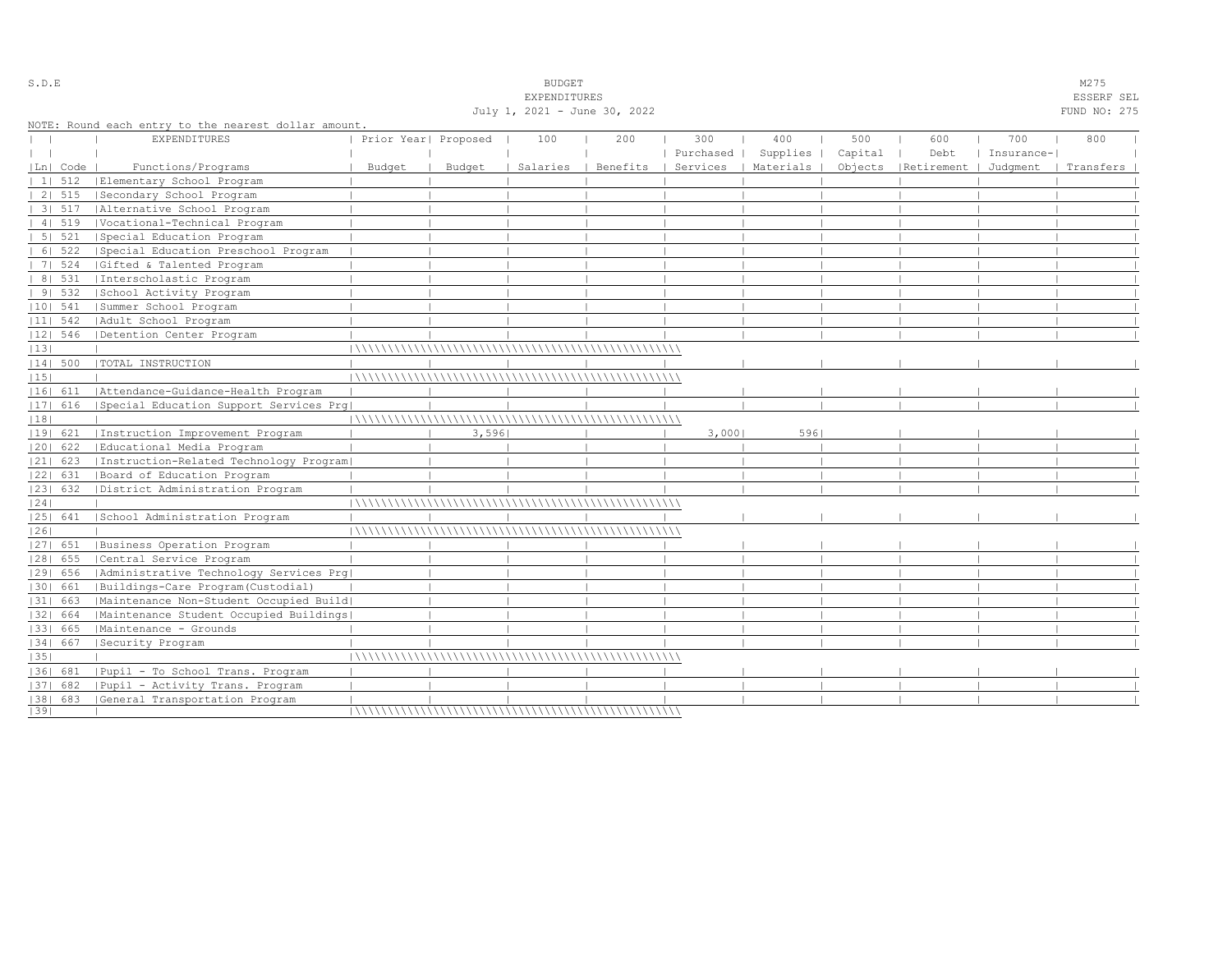| S.D.E         |            |                                                      |                       |        | <b>BUDGET</b>                |     |           |                                            |         |                       |            | M275                            |  |
|---------------|------------|------------------------------------------------------|-----------------------|--------|------------------------------|-----|-----------|--------------------------------------------|---------|-----------------------|------------|---------------------------------|--|
|               |            |                                                      |                       |        | EXPENDITURES                 |     |           |                                            |         |                       |            | ESSERF SEL                      |  |
|               |            |                                                      |                       |        | July 1, 2021 - June 30, 2022 |     |           |                                            |         |                       |            | FUND NO: 275                    |  |
|               |            | NOTE: Round each entry to the nearest dollar amount. |                       |        |                              |     |           |                                            |         |                       |            |                                 |  |
| $\mathbf{L}$  |            | <b>EXPENDITURES</b>                                  | Prior Year   Proposed |        | 100                          | 200 | 300       | 400                                        | 500     | 600                   | 700        | 800                             |  |
| $\vert \vert$ |            |                                                      |                       |        |                              |     | Purchased | Supplies                                   | Capital | Debt                  | Insurance- |                                 |  |
|               | Ln   Code  | Functions/Programs                                   | Budget                | Budget |                              |     |           | Salaries   Benefits   Services   Materials | Objects | Retirement   Judgment |            | Transfers                       |  |
|               | 39  691    | Other Support Services Program                       |                       |        |                              |     |           |                                            |         |                       |            |                                 |  |
| 40            |            |                                                      |                       |        |                              |     |           |                                            |         |                       |            |                                 |  |
|               | 41  600    | TOTAL SUPPORT SERVICES                               |                       | 3,596  |                              |     | 3,000     | 5961                                       |         |                       |            |                                 |  |
| 42            |            |                                                      |                       |        |                              |     |           |                                            |         |                       |            |                                 |  |
|               | $ 44 $ 710 | Child Nutrition Program                              |                       |        |                              |     |           |                                            |         |                       |            |                                 |  |
|               | 45   720   | Community Services Program                           |                       |        |                              |     |           |                                            |         |                       |            |                                 |  |
|               | 46  730    | Enterprise Operations                                |                       |        |                              |     |           |                                            |         |                       |            |                                 |  |
|               | 47   740   | Student Activity Program                             |                       |        |                              |     |           |                                            |         |                       |            |                                 |  |
| 48            |            |                                                      |                       |        |                              |     |           |                                            |         |                       |            |                                 |  |
|               | 49  700    | TOTAL NON-INSTRUCTION                                |                       |        |                              |     |           |                                            |         |                       |            |                                 |  |
| 50            |            |                                                      |                       |        |                              |     |           |                                            |         |                       |            |                                 |  |
|               | 51  810    | Capital Assets-Student Occupied                      |                       |        |                              |     |           |                                            |         |                       |            |                                 |  |
|               | 52  811    | Capital Assets-NonStudent Occupied                   |                       |        |                              |     |           |                                            |         |                       |            |                                 |  |
| 53            |            |                                                      |                       |        |                              |     |           |                                            |         |                       |            |                                 |  |
|               | 54   800   | TOTAL CAPITAL ASSET PROGRAMS                         |                       |        |                              |     |           |                                            |         |                       |            |                                 |  |
| 55            |            |                                                      |                       |        |                              |     |           |                                            |         |                       |            |                                 |  |
|               | $ 56 $ 911 | Debt Services Program - Principal                    |                       |        |                              |     |           |                                            |         |                       |            |                                 |  |
|               | $ 57 $ 912 | Debt Services Program - Interest                     |                       |        |                              |     |           |                                            |         |                       |            |                                 |  |
|               |            |                                                      |                       |        |                              |     |           |                                            |         |                       |            |                                 |  |
|               | 58  913    | Debt Services Program-Refunded Debt                  |                       |        |                              |     |           |                                            |         |                       |            |                                 |  |
|               | $ 59 $ 920 | Transfers Out                                        |                       |        |                              |     |           |                                            |         |                       |            |                                 |  |
| 60            |            |                                                      |                       |        |                              |     |           |                                            |         |                       |            |                                 |  |
|               | $ 61 $ 900 | TOTAL OTHER SERVICES                                 |                       |        |                              |     |           |                                            |         |                       |            |                                 |  |
| 62            |            |                                                      |                       |        |                              |     |           |                                            |         |                       |            |                                 |  |
| 63            |            | TOTAL EXPENDITURES                                   |                       | 3,596  |                              |     | 3,000     | 5961                                       |         |                       |            |                                 |  |
| 64            |            | (Lines 14+41+49+54+61)                               |                       |        |                              |     |           |                                            |         |                       |            |                                 |  |
| 65            |            |                                                      |                       |        |                              |     |           |                                            |         |                       |            |                                 |  |
| 66            |            |                                                      |                       |        |                              |     |           |                                            |         |                       |            |                                 |  |
| 67            |            |                                                      |                       |        |                              |     |           |                                            |         |                       |            |                                 |  |
| 68            |            |                                                      | 111111111111          |        |                              |     |           |                                            |         |                       |            |                                 |  |
| 69            |            |                                                      |                       |        |                              |     |           |                                            |         |                       |            |                                 |  |
| 70            |            |                                                      |                       |        |                              |     |           |                                            |         |                       |            |                                 |  |
| 1711          |            |                                                      |                       |        |                              |     |           |                                            |         |                       |            |                                 |  |
| 72            |            |                                                      |                       |        |                              |     |           |                                            |         |                       |            |                                 |  |
| 73            |            | BUDGET SUMMARY                                       |                       |        |                              |     |           |                                            |         |                       |            | BUDGET SUMMARY:                 |  |
| 74            |            |                                                      |                       |        |                              |     |           |                                            |         |                       |            |                                 |  |
| 75            |            | Beginning Fund Balance                               |                       |        |                              |     |           |                                            |         |                       |            | The total on line 77 must equal |  |
|               |            | the total on line 81.                                |                       |        |                              |     |           |                                            |         |                       |            |                                 |  |
| 76            |            | Revenues + Transfers In                              |                       | 3,596  |                              |     |           |                                            |         |                       |            |                                 |  |
| 77            |            | TOTAL REVENUES (LINES 75 + 76)                       |                       | 3,596  |                              |     |           |                                            |         |                       |            |                                 |  |
| 78            |            |                                                      |                       |        |                              |     |           |                                            |         |                       |            |                                 |  |
| 79            |            | Total Appropriation                                  |                       | 3,596  |                              |     |           |                                            |         |                       |            |                                 |  |
| 80            |            | Unappropriated Balance                               |                       |        |                              |     |           |                                            |         |                       |            |                                 |  |
| 81            |            | TOTAL APPROPRIATION (lines 79+80)                    |                       | 3,596  |                              |     |           |                                            |         |                       |            |                                 |  |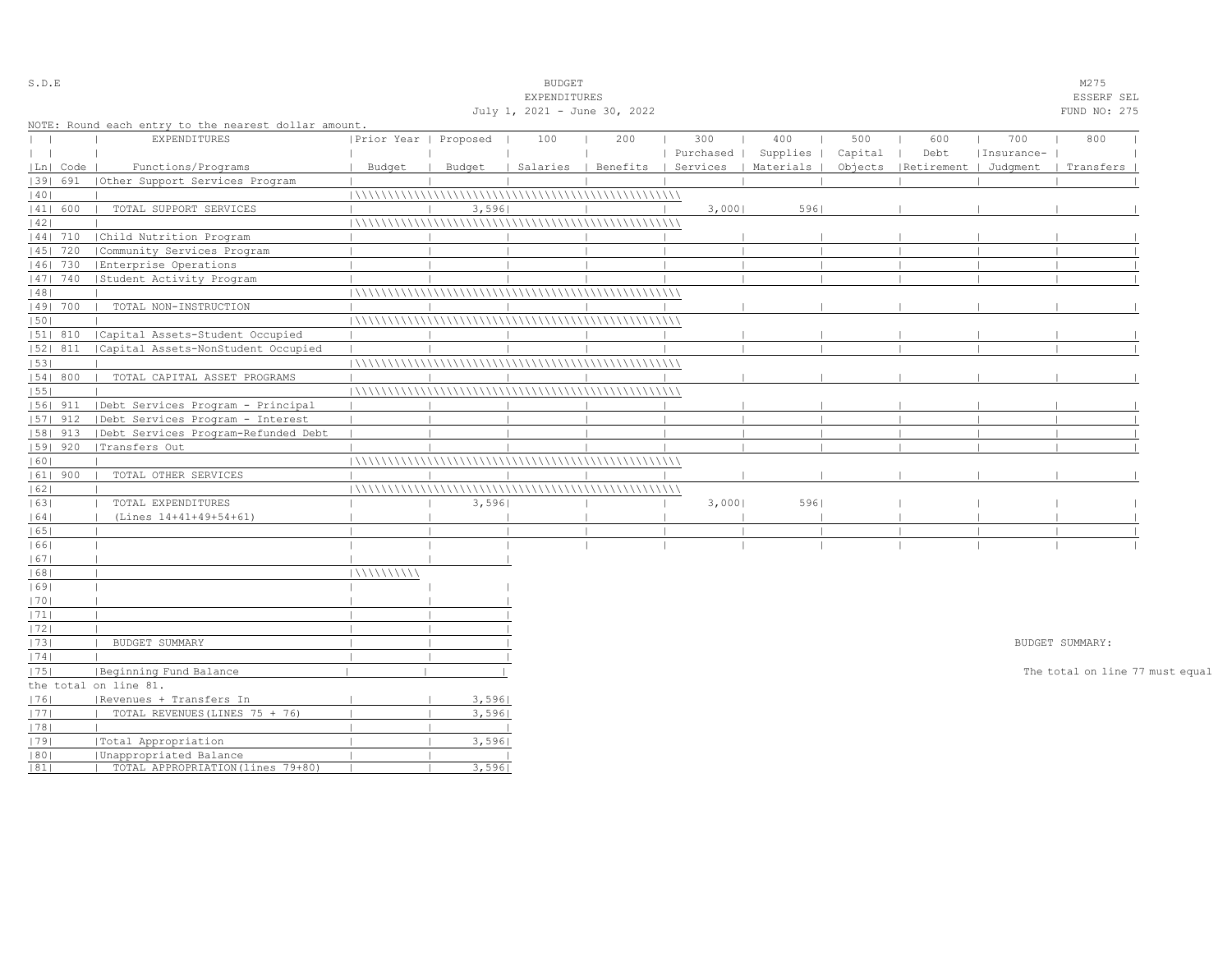| S.D.E | <b>BUDGET</b>   | M278&R20      |
|-------|-----------------|---------------|
|       |                 |               |
|       | <b>REVENUES</b> | <b>ESSERF</b> |

July 1, 2021 - June 30, 2022 FUND NO: 278

REVENUES ESSERF L M S

| REVENUES<br>$\mathbf{1}$                      | PRIOR YEAR | PROPOSED BUDGET      |        | $\mathbf{1}$    | <b>REVENUES</b>                                     | PRIOR YEAR | PROPOSED BUDGET |        |
|-----------------------------------------------|------------|----------------------|--------|-----------------|-----------------------------------------------------|------------|-----------------|--------|
| Ln  Code  <br>Item                            |            | Budget   Line Amount | Totals | $ Ln $ Code $ $ | Item                                                | Budget     | Line Amount     | Totals |
| 1 320000 Estimated Fund Balance, July 1       |            | *******              |        |                 | 140142900010ther County                             |            |                 |        |
| $\vert 2 \vert$                               |            |                      |        |                 | 41   420000   TOTAL COUNTY                          |            | $******$        |        |
| 3 411100 Taxes - General M & O                |            |                      |        | 42              |                                                     |            |                 |        |
| $ 4 411200 $ Taxes - Supplemental             |            |                      |        |                 | 43   431100   Base Support Program                  |            |                 |        |
| $  5   411300  $ Taxes - Emergency            |            |                      |        |                 | 44   431200   Transportation Support                |            |                 |        |
| $  6 411400 $ Taxes - Tort                    |            |                      |        |                 | 45   431400   Exceptional Child/SED Support         |            |                 |        |
| $  7 411500 $ Taxes - Cooperative             |            |                      |        |                 | 46 431500 Border Tuition Support                    |            |                 |        |
| $  8 411600 $ Taxes - Tuition                 |            |                      |        |                 | 47   431600   Tuition Equivalency                   |            |                 |        |
| $  9 411700 $ Taxes - Migrant                 |            |                      |        |                 | 48   431800   Benefit Apportionment                 |            |                 |        |
| $ 10 411900 $ Taxes - Other                   |            |                      |        |                 | 49 431900 Other State Support                       |            |                 |        |
| $ 11 412100 $ Taxes - Plant Facility          |            |                      |        |                 | 50 432100 Driver Education Program                  |            |                 |        |
| $ 12 412500 $ Taxes - Bond & Interest         |            |                      |        |                 | 51 432400 Professional Technical Program            |            |                 |        |
| TOTAL TAXES<br> 13                            |            | *******              |        |                 | 15214370001Lottery/Additional State Maintenance     |            |                 |        |
| 14 413000 Penalty: Delinquent Taxes           |            |                      |        |                 | 53 438000 Revenue in Lieu of/Tax Replacement        |            |                 |        |
| 15                                            |            |                      |        |                 | 54 439000 Other State Revenue                       |            |                 |        |
| 16 414100 Tuition From Individuals            |            |                      |        |                 | 55   430000   TOTAL STATE                           |            | *******         |        |
| 17 414200 Tuition From Districts in Idaho     |            |                      |        | 56              |                                                     |            |                 |        |
| 18 414300 Tuition From Out of State Districts |            |                      |        | 57              |                                                     |            |                 |        |
| 19                                            |            |                      |        |                 | [58]442000 [Indirect Unrestricted Federal           |            |                 |        |
| 20 415000 Earnings on Investments             |            |                      |        |                 | 1591443000   Direct Restricted Federal              |            |                 |        |
| 21                                            |            |                      |        |                 | $ 60 445100 $ Title I - ESEA                        |            |                 |        |
| 22 416100 School Food Service                 |            |                      |        |                 | 61  445200  Title VI, ESEA-Innovative Practices Pqm |            |                 |        |
| 23 416200 Meal Sales: Non-reimbur.            |            |                      |        |                 | [62]445300 Perkins III - Vocational Technical Act]  |            |                 |        |
| 24 416900 Other Food Sales                    |            |                      |        |                 | 1631445400 Adult Education                          |            |                 |        |
| 25                                            |            |                      |        |                 | 1641445500 Child Nutrition Reimbursement            |            |                 |        |
| 26 417100 Admissions/Activities               |            |                      |        |                 | 65   445600   IDEA Part B (School Age & Preschool)  |            |                 |        |
| 1271417200 Bookstore Sales                    |            |                      |        |                 | 16614459001Other Indirect Federal Programs          |            | 12,580          |        |
| 28 417300 Clubs, Org. Dues, Etc.              |            |                      |        |                 | 67   448200   Impact Aid - P.L. 874                 |            |                 |        |
| 29 417400 School Fees & Charges               |            |                      |        |                 | 16814400001 TOTAL FEDERAL                           |            | $******$        | 12,580 |
| 130141790010ther Student Revenues             |            |                      |        | 1691            |                                                     |            |                 |        |
| 31                                            |            |                      |        |                 | 70 451000 Proceeds: Bonds, Capital Leases et.al.    |            |                 |        |
| 32 418100 Community Service                   |            |                      |        |                 | 71 453000 Sale of Fixed Assets                      |            |                 |        |
| 33                                            |            |                      |        |                 | 17214500001 TOTAL OTHER                             |            | *******         |        |
| 34 419100 Rentals                             |            |                      |        | 73              |                                                     |            |                 |        |
| 1351419200   Contributions / Donations        |            |                      |        | 74              | <b> TOTAL REVENUES</b>                              |            | $******$        | 12,580 |
| 36 419300 Transportation Fees                 |            |                      |        | 75              |                                                     |            |                 |        |
| 37 419900 Other Local                         |            |                      |        |                 | 76 460000 TRANSFERS IN                              |            |                 |        |
| TOTAL OTHER LOCAL<br> 38                      |            | *******              |        | 1771            |                                                     |            |                 |        |
| [39] 410000] TOTAL LOCAL (Line 13 + 38)       |            | $*********$          |        |                 | 400000   TOTAL BALANCE + REVENUES + TRANSFER        |            | *******         | 12,580 |
|                                               |            |                      |        |                 | $(Lines 1 + 74 + 76)$                               |            |                 |        |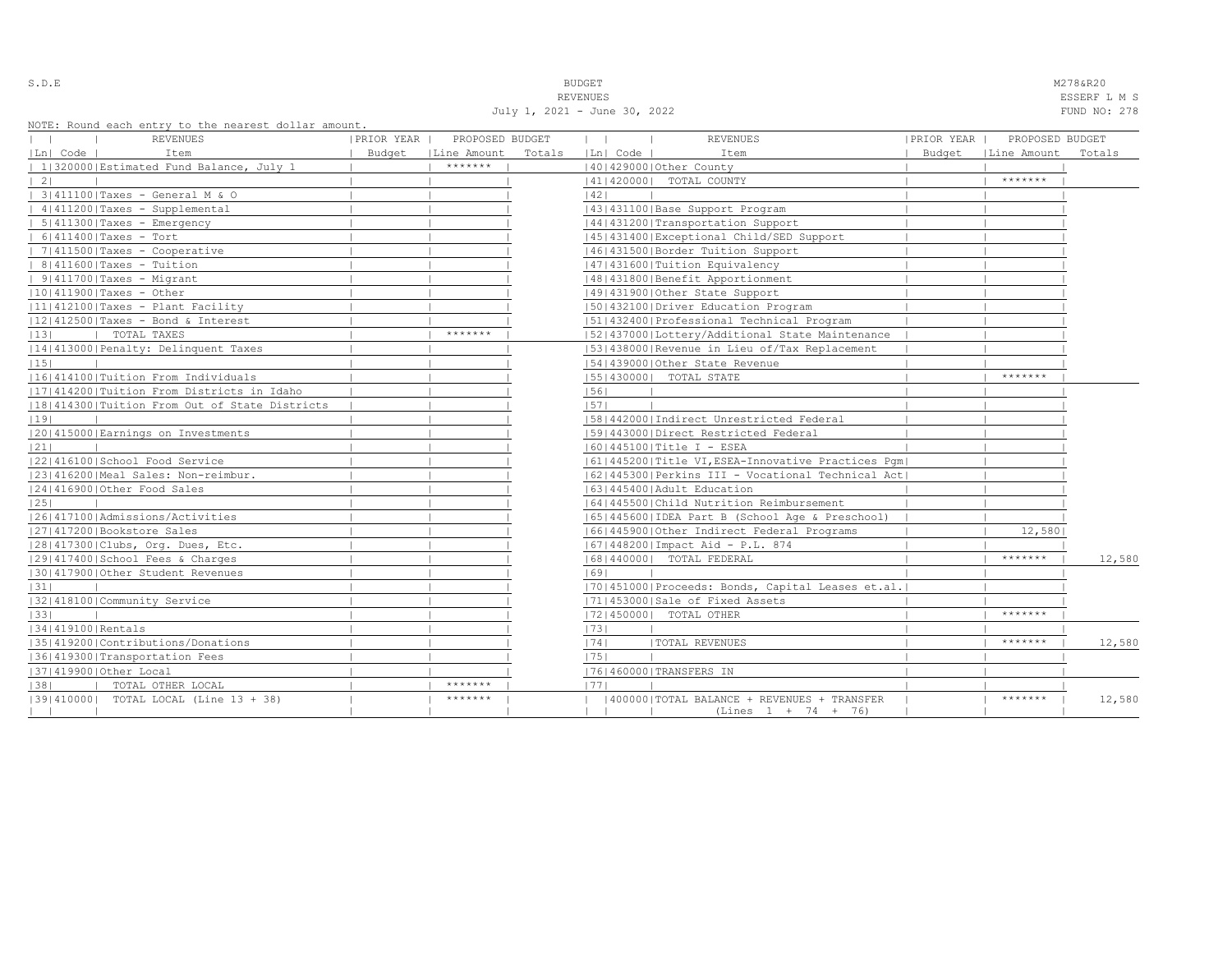|              |            |                                                                      |                      |        | July 1, 2021 - June 30, 2022 |          |                  |                      |                |             |                   | FUND NO: 278 |  |
|--------------|------------|----------------------------------------------------------------------|----------------------|--------|------------------------------|----------|------------------|----------------------|----------------|-------------|-------------------|--------------|--|
| $\mathbf{1}$ |            | NOTE: Round each entry to the nearest dollar amount.<br>EXPENDITURES | Prior Year  Proposed |        | 100                          | 200      | 300<br>Purchased | 400<br>Supplies      | 500<br>Capital | 600<br>Debt | 700<br>Insurance- | 800          |  |
|              | Ln  Code   | Functions/Programs                                                   | Budget               | Budget | Salaries                     | Benefits |                  | Services   Materials | Objects        | Retirement  | Judgment          | Transfers    |  |
|              | 111512     | Elementary School Program                                            |                      |        |                              |          |                  |                      |                |             |                   |              |  |
|              | 2   515    | Secondary School Program                                             |                      |        |                              |          |                  |                      |                |             |                   |              |  |
|              | 3 517      | Alternative School Program                                           |                      |        |                              |          |                  |                      |                |             |                   |              |  |
|              | 41519      | Vocational-Technical Program                                         |                      |        |                              |          |                  |                      |                |             |                   |              |  |
|              | $51 \ 521$ | Special Education Program                                            |                      |        |                              |          |                  |                      |                |             |                   |              |  |
|              | 6   522    | Special Education Preschool Program                                  |                      |        |                              |          |                  |                      |                |             |                   |              |  |
|              | 7   524    | Gifted & Talented Program                                            |                      |        |                              |          |                  |                      |                |             |                   |              |  |
|              | 8   531    | Interscholastic Program                                              |                      |        |                              |          |                  |                      |                |             |                   |              |  |
|              | 91532      | School Activity Program                                              |                      |        |                              |          |                  |                      |                |             |                   |              |  |
|              | $ 10 $ 541 | Summer School Program                                                |                      |        |                              |          |                  |                      |                |             |                   |              |  |
|              | $ 11 $ 542 | Adult School Program                                                 |                      |        |                              |          |                  |                      |                |             |                   |              |  |
|              | 12  546    | Detention Center Program                                             |                      |        |                              |          |                  |                      |                |             |                   |              |  |
| 13           |            |                                                                      |                      |        |                              |          |                  |                      |                |             |                   |              |  |
|              | $ 14 $ 500 | TOTAL INSTRUCTION                                                    |                      |        |                              |          |                  |                      |                |             |                   |              |  |
| 15           |            |                                                                      |                      |        |                              |          |                  |                      |                |             |                   |              |  |
|              | 16  611    | Attendance-Guidance-Health Program                                   |                      |        |                              |          |                  |                      |                |             |                   |              |  |
|              |            | [17] 616 [Special Education Support Services Prg]                    |                      |        |                              |          |                  |                      |                |             |                   |              |  |
| 18           |            |                                                                      |                      |        |                              |          |                  |                      |                |             |                   |              |  |
|              | 19  621    | Instruction Improvement Program                                      |                      | 12,580 |                              |          | 12,000           | 5801                 |                |             |                   |              |  |
|              | 20  622    | Educational Media Program                                            |                      |        |                              |          |                  |                      |                |             |                   |              |  |
|              | $ 21 $ 623 | Instruction-Related Technology Program                               |                      |        |                              |          |                  |                      |                |             |                   |              |  |
|              | 22  631    | Board of Education Program                                           |                      |        |                              |          |                  |                      |                |             |                   |              |  |
|              | 23  632    | District Administration Program                                      |                      |        |                              |          |                  |                      |                |             |                   |              |  |
| 24           |            |                                                                      |                      |        |                              |          |                  |                      |                |             |                   |              |  |
|              | 25  641    | School Administration Program                                        |                      |        |                              |          |                  |                      |                |             |                   |              |  |
| 26           |            |                                                                      |                      |        |                              |          |                  |                      |                |             |                   |              |  |
|              | 27  651    | Business Operation Program                                           |                      |        |                              |          |                  |                      |                |             |                   |              |  |
|              | $ 28 $ 655 | Central Service Program                                              |                      |        |                              |          |                  |                      |                |             |                   |              |  |
|              | 29  656    | Administrative Technology Services Prg                               |                      |        |                              |          |                  |                      |                |             |                   |              |  |
|              | 30  661    | Buildings-Care Program (Custodial)                                   |                      |        |                              |          |                  |                      |                |             |                   |              |  |
|              | 31  663    | Maintenance Non-Student Occupied Build                               |                      |        |                              |          |                  |                      |                |             |                   |              |  |
|              | 32  664    | Maintenance Student Occupied Buildings                               |                      |        |                              |          |                  |                      |                |             |                   |              |  |
|              | 33  665    | Maintenance - Grounds                                                |                      |        |                              |          |                  |                      |                |             |                   |              |  |
|              | 34  667    | Security Program                                                     |                      |        |                              |          |                  |                      |                |             |                   |              |  |
| 35           |            |                                                                      |                      |        |                              |          |                  |                      |                |             |                   |              |  |
|              | 36  681    | Pupil - To School Trans. Program                                     |                      |        |                              |          |                  |                      |                |             |                   |              |  |
|              | 37  682    | Pupil - Activity Trans. Program                                      |                      |        |                              |          |                  |                      |                |             |                   |              |  |
|              |            | [38] 683 [General Transportation Program                             |                      |        |                              |          |                  |                      |                |             |                   |              |  |
| 39           |            |                                                                      |                      |        |                              |          |                  |                      |                |             |                   |              |  |

S.D.E SOME SALE SOME STRUCK STRUCK STRUCK SOMETHING SOMETHING SOMETHING SOMETHING SOMETHING SOMETHING SOMETHING SOMETHING SOMETHING SOMETHING SOMETHING SOMETHING SOMETHING SOMETHING SOMETHING SOMETHING SOMETHING SOMETHING EXPENDITURES ESSERF L M S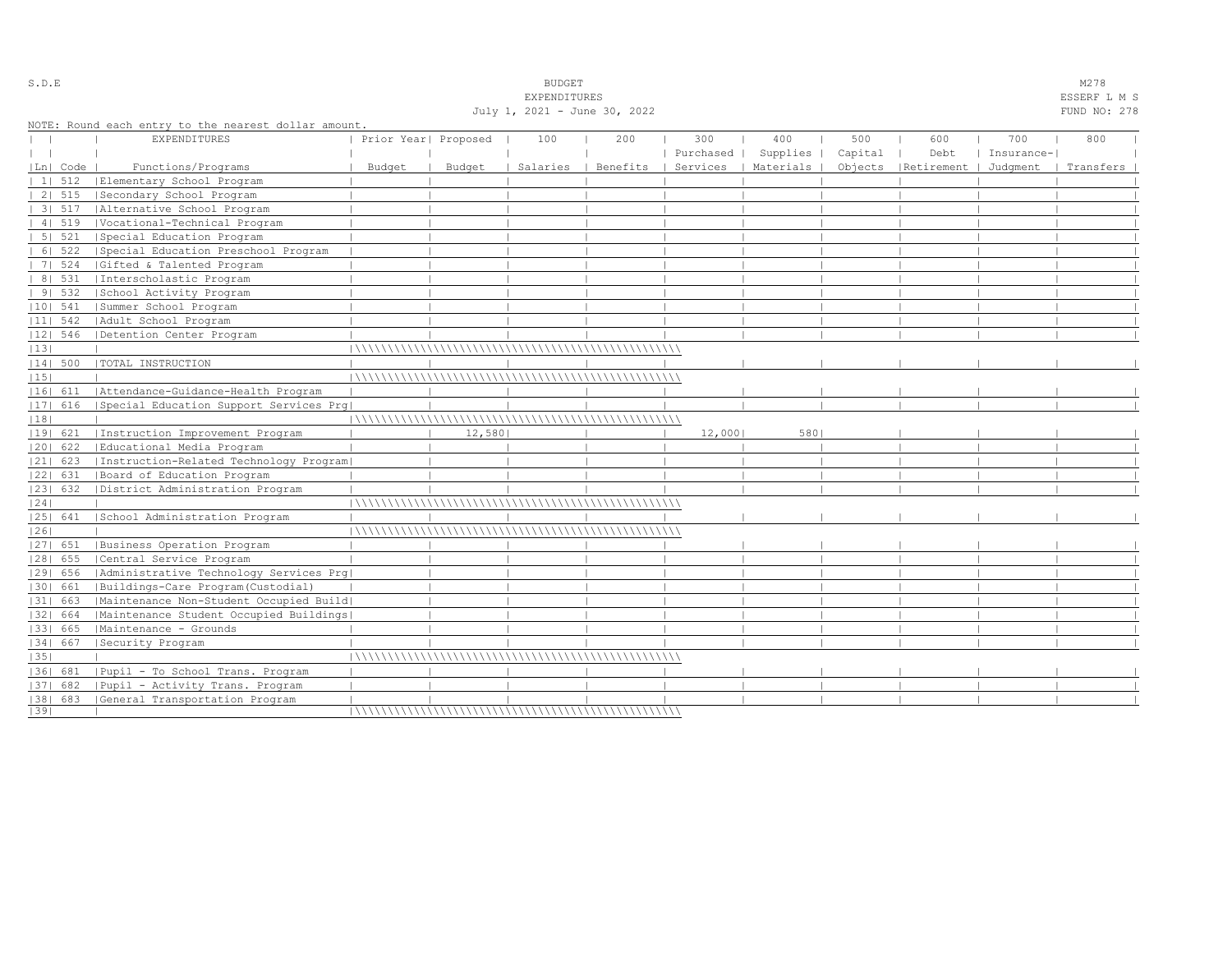| S.D.E         |            |                                                      |                       |        | <b>BUDGET</b>                |     |           |                                            |         |                       |            | M278                            |  |
|---------------|------------|------------------------------------------------------|-----------------------|--------|------------------------------|-----|-----------|--------------------------------------------|---------|-----------------------|------------|---------------------------------|--|
|               |            |                                                      |                       |        | EXPENDITURES                 |     |           |                                            |         |                       |            | ESSERF L M S                    |  |
|               |            |                                                      |                       |        | July 1, 2021 - June 30, 2022 |     |           |                                            |         |                       |            | FUND NO: 278                    |  |
|               |            | NOTE: Round each entry to the nearest dollar amount. |                       |        |                              |     |           |                                            |         |                       |            |                                 |  |
| $\mathbf{L}$  |            | <b>EXPENDITURES</b>                                  | Prior Year   Proposed |        | 100                          | 200 | 300       | 400                                        | 500     | 600                   | 700        | 800                             |  |
| $\vert \vert$ |            |                                                      |                       |        |                              |     | Purchased | Supplies                                   | Capital | Debt                  | Insurance- |                                 |  |
|               | Ln   Code  | Functions/Programs                                   | Budget                | Budget |                              |     |           | Salaries   Benefits   Services   Materials | Objects | Retirement   Judgment |            | Transfers                       |  |
|               | 39  691    | Other Support Services Program                       |                       |        |                              |     |           |                                            |         |                       |            |                                 |  |
| 40            |            |                                                      |                       |        |                              |     |           |                                            |         |                       |            |                                 |  |
|               | 41  600    | TOTAL SUPPORT SERVICES                               |                       | 12,580 |                              |     | 12,000    | 5801                                       |         |                       |            |                                 |  |
| 42            |            |                                                      |                       |        |                              |     |           |                                            |         |                       |            |                                 |  |
|               | $ 44 $ 710 | Child Nutrition Program                              |                       |        |                              |     |           |                                            |         |                       |            |                                 |  |
|               | 45   720   | Community Services Program                           |                       |        |                              |     |           |                                            |         |                       |            |                                 |  |
|               | 46  730    | Enterprise Operations                                |                       |        |                              |     |           |                                            |         |                       |            |                                 |  |
|               | 47   740   | Student Activity Program                             |                       |        |                              |     |           |                                            |         |                       |            |                                 |  |
| 48            |            |                                                      |                       |        |                              |     |           |                                            |         |                       |            |                                 |  |
|               | 49  700    | TOTAL NON-INSTRUCTION                                |                       |        |                              |     |           |                                            |         |                       |            |                                 |  |
| 50            |            |                                                      |                       |        |                              |     |           |                                            |         |                       |            |                                 |  |
|               | 51  810    | Capital Assets-Student Occupied                      |                       |        |                              |     |           |                                            |         |                       |            |                                 |  |
|               | 52  811    | Capital Assets-NonStudent Occupied                   |                       |        |                              |     |           |                                            |         |                       |            |                                 |  |
| 53            |            |                                                      |                       |        |                              |     |           |                                            |         |                       |            |                                 |  |
|               | 54   800   | TOTAL CAPITAL ASSET PROGRAMS                         |                       |        |                              |     |           |                                            |         |                       |            |                                 |  |
| 55            |            |                                                      |                       |        |                              |     |           |                                            |         |                       |            |                                 |  |
|               | 56  911    | Debt Services Program - Principal                    |                       |        |                              |     |           |                                            |         |                       |            |                                 |  |
|               | $ 57 $ 912 | Debt Services Program - Interest                     |                       |        |                              |     |           |                                            |         |                       |            |                                 |  |
|               | 58  913    | Debt Services Program-Refunded Debt                  |                       |        |                              |     |           |                                            |         |                       |            |                                 |  |
|               | 59   920   | Transfers Out                                        |                       |        |                              |     |           |                                            |         |                       |            |                                 |  |
| 60            |            |                                                      |                       |        |                              |     |           |                                            |         |                       |            |                                 |  |
|               | $ 61 $ 900 | TOTAL OTHER SERVICES                                 |                       |        |                              |     |           |                                            |         |                       |            |                                 |  |
| 62            |            |                                                      |                       |        |                              |     |           |                                            |         |                       |            |                                 |  |
| 63            |            | TOTAL EXPENDITURES                                   |                       | 12,580 |                              |     | 12,000    | 5801                                       |         |                       |            |                                 |  |
| 64            |            | (Lines 14+41+49+54+61)                               |                       |        |                              |     |           |                                            |         |                       |            |                                 |  |
| 65            |            |                                                      |                       |        |                              |     |           |                                            |         |                       |            |                                 |  |
| 66            |            |                                                      |                       |        |                              |     |           |                                            |         |                       |            |                                 |  |
| 67            |            |                                                      |                       |        |                              |     |           |                                            |         |                       |            |                                 |  |
| 68            |            |                                                      | 111111111111          |        |                              |     |           |                                            |         |                       |            |                                 |  |
| 69            |            |                                                      |                       |        |                              |     |           |                                            |         |                       |            |                                 |  |
| 70            |            |                                                      |                       |        |                              |     |           |                                            |         |                       |            |                                 |  |
| 1711          |            |                                                      |                       |        |                              |     |           |                                            |         |                       |            |                                 |  |
| 72            |            |                                                      |                       |        |                              |     |           |                                            |         |                       |            |                                 |  |
| 73            |            | BUDGET SUMMARY                                       |                       |        |                              |     |           |                                            |         |                       |            | BUDGET SUMMARY:                 |  |
| 74            |            |                                                      |                       |        |                              |     |           |                                            |         |                       |            |                                 |  |
| 75            |            | Beginning Fund Balance                               |                       |        |                              |     |           |                                            |         |                       |            | The total on line 77 must equal |  |
|               |            | the total on line 81.                                |                       |        |                              |     |           |                                            |         |                       |            |                                 |  |
| 76            |            | Revenues + Transfers In                              |                       | 12,580 |                              |     |           |                                            |         |                       |            |                                 |  |
| 77            |            | TOTAL REVENUES (LINES 75 + 76)                       |                       | 12,580 |                              |     |           |                                            |         |                       |            |                                 |  |
| 78            |            |                                                      |                       |        |                              |     |           |                                            |         |                       |            |                                 |  |
| 79            |            |                                                      |                       | 12,580 |                              |     |           |                                            |         |                       |            |                                 |  |
| 80            |            | Total Appropriation<br>Unappropriated Balance        |                       |        |                              |     |           |                                            |         |                       |            |                                 |  |
| 81            |            | TOTAL APPROPRIATION (lines 79+80)                    |                       | 12,580 |                              |     |           |                                            |         |                       |            |                                 |  |
|               |            |                                                      |                       |        |                              |     |           |                                            |         |                       |            |                                 |  |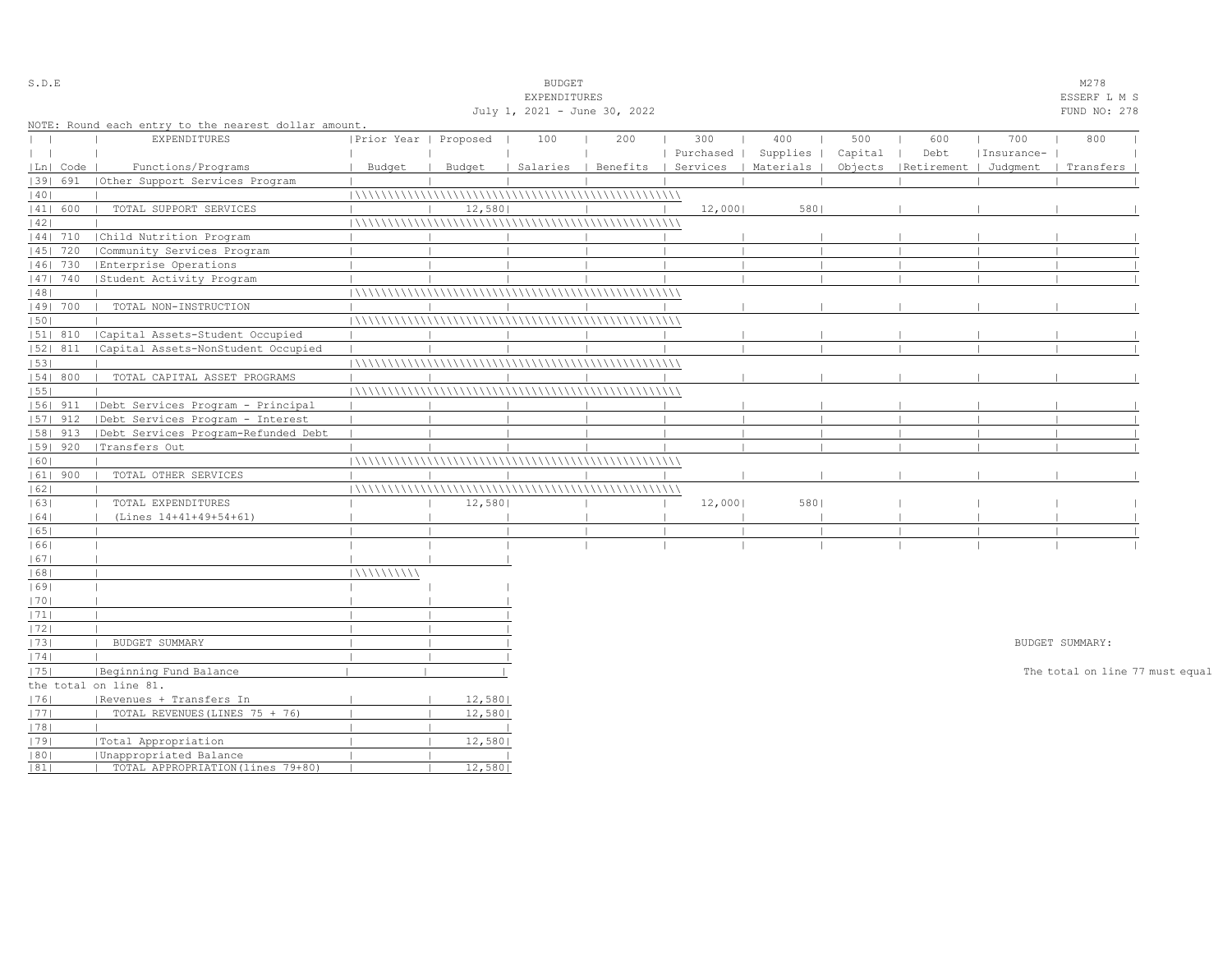S.D.E NOTE THAT IS A RESERVE TO A RESERVE THAT IS A RESERVED ON THE RESERVED OF THE M290&R20 REVENUES FOOD SERVICE

July 1, 2021 - June 30, 2022 FUND NO: 290

|  |  |  | NOTE: Round each entry to the nearest dollar amount. |  |  |
|--|--|--|------------------------------------------------------|--|--|
|  |  |  |                                                      |  |  |

| NOTE: Round each entry to the nearest dollar amount. |            |                      |        |              |                |                                                       |            |                      |         |
|------------------------------------------------------|------------|----------------------|--------|--------------|----------------|-------------------------------------------------------|------------|----------------------|---------|
| REVENUES                                             | PRIOR YEAR | PROPOSED BUDGET      |        | $\mathbf{1}$ | $\blacksquare$ | <b>REVENUES</b>                                       | PRIOR YEAR | PROPOSED BUDGET      |         |
| Ln  Code  <br>Item                                   |            | Budget   Line Amount | Totals |              | Ln  Code       | Item                                                  |            | Budget   Line Amount | Totals  |
| 1 320000 Estimated Fund Balance, July 1              |            | *******              |        |              |                | 140142900010ther County                               |            |                      |         |
| 21                                                   |            |                      |        |              |                | 14114200001 TOTAL COUNTY                              |            | *******              |         |
| 3 411100 Taxes - General M & O                       |            |                      |        | 42           |                |                                                       |            |                      |         |
| 4 411200 Taxes - Supplemental                        |            |                      |        |              |                | 43   431100   Base Support Program                    |            |                      |         |
| $  5   411300  $ Taxes - Emergency                   |            |                      |        |              |                | 44 431200 Transportation Support                      |            |                      |         |
| $  6 411400 $ Taxes - Tort                           |            |                      |        |              |                | 45 431400 Exceptional Child/SED Support               |            |                      |         |
| $  7   411500  $ Taxes - Cooperative                 |            |                      |        |              |                | 46   431500   Border Tuition Support                  |            |                      |         |
| $  8 411600 $ Taxes - Tuition                        |            |                      |        |              |                | 47   431600   Tuition Equivalency                     |            |                      |         |
| $  9 411700 $ Taxes - Migrant                        |            |                      |        |              |                | 48   431800   Benefit Apportionment                   |            |                      |         |
| $ 10 411900 $ Taxes - Other                          |            |                      |        |              |                | 49 431900 Other State Support                         |            |                      |         |
| $ 11 412100 $ Taxes - Plant Facility                 |            |                      |        |              |                | 50 432100 Driver Education Program                    |            |                      |         |
| $ 12 412500 $ Taxes - Bond & Interest                |            |                      |        |              |                | 51 432400 Professional Technical Program              |            |                      |         |
| 13 <br>TOTAL TAXES                                   |            | $*********$          |        |              |                | 52 437000 Lottery/Additional State Maintenance        |            |                      |         |
| 14 413000 Penalty: Delinquent Taxes                  |            |                      |        |              |                | 53 438000 Revenue in Lieu of/Tax Replacement          |            |                      |         |
| 15                                                   |            |                      |        |              |                | 154143900010ther State Revenue                        |            |                      |         |
| 16 414100 Tuition From Individuals                   |            |                      |        |              |                | 15514300001 TOTAL STATE                               |            | *******              |         |
| 17 414200 Tuition From Districts in Idaho            |            |                      |        | 56           |                |                                                       |            |                      |         |
| 18 414300 Tuition From Out of State Districts        |            |                      |        | 57           |                |                                                       |            |                      |         |
| 19                                                   |            |                      |        |              |                | [58]442000]Indirect Unrestricted Federal              |            |                      |         |
| 20 415000 Earnings on Investments                    |            |                      |        |              |                | 1591443000   Direct Restricted Federal                |            |                      |         |
| 21                                                   |            |                      |        |              |                | 60   445100   Title I - ESEA                          |            |                      |         |
| 22 416100 School Food Service                        | 51,000     | 15,000               |        |              |                | 61 445200 Title VI, ESEA-Innovative Practices Pqm     |            |                      |         |
| 23 416200 Meal Sales: Non-reimbur.                   | 500        | 3001                 |        |              |                | 62   445300   Perkins III - Vocational Technical Act  |            |                      |         |
| 24 416900 Other Food Sales                           |            | 2001                 |        |              |                | 1631445400 Adult Education                            |            |                      |         |
| 25                                                   |            |                      |        |              |                | 16414455001Child Nutrition Reimbursement              | 125,0001   | 175,000              |         |
| 1261417100   Admissions/Activities                   |            |                      |        |              |                | 65  445600  IDEA Part B (School Age & Preschool)      |            |                      |         |
| 27 417200 Bookstore Sales                            |            |                      |        |              |                | 16614459001Other Indirect Federal Programs            |            |                      |         |
| 28 417300 Clubs, Org. Dues, Etc.                     |            |                      |        |              |                | 67   448200   Impact Aid - P.L. 874                   |            |                      |         |
| 29 417400 School Fees & Charges                      |            |                      |        |              |                | 68   440000   TOTAL FEDERAL                           | 125,000    | *******              | 175,000 |
| 30 417900 Other Student Revenues                     |            |                      |        | 69           |                |                                                       |            |                      |         |
| 31                                                   |            |                      |        |              |                | [70] 451000 Proceeds: Bonds, Capital Leases et.al.    |            |                      |         |
| 32 418100 Community Service                          |            |                      |        |              |                | 71 453000 Sale of Fixed Assets                        |            |                      |         |
| 33                                                   |            |                      |        |              |                | 72 450000  TOTAL OTHER                                |            | *******              |         |
| 34 419100 Rentals                                    |            |                      |        | 73           |                |                                                       |            |                      |         |
| 35 419200 Contributions/Donations                    |            |                      |        | 74           |                | <b> TOTAL REVENUES</b>                                | 176,500    | *******              | 190,500 |
| 36 419300 Transportation Fees                        |            |                      |        | 1751         |                |                                                       |            |                      |         |
| 37 419900 Other Local                                |            |                      |        |              |                | 17614600001TRANSFERS IN                               | 19,0001    |                      | 20,000  |
| 38 <br>TOTAL OTHER LOCAL                             | 51,5001    | *******              |        | 15,500   77  |                |                                                       |            |                      |         |
| [39] 410000] TOTAL LOCAL (Line 13 + 38)              | 51,5001    | *******              |        |              |                | 15,500   400000   TOTAL BALANCE + REVENUES + TRANSFER | 195,500    | *******              | 210,500 |
|                                                      |            |                      |        |              |                | $(Lines 1 + 74 + 76)$                                 |            |                      |         |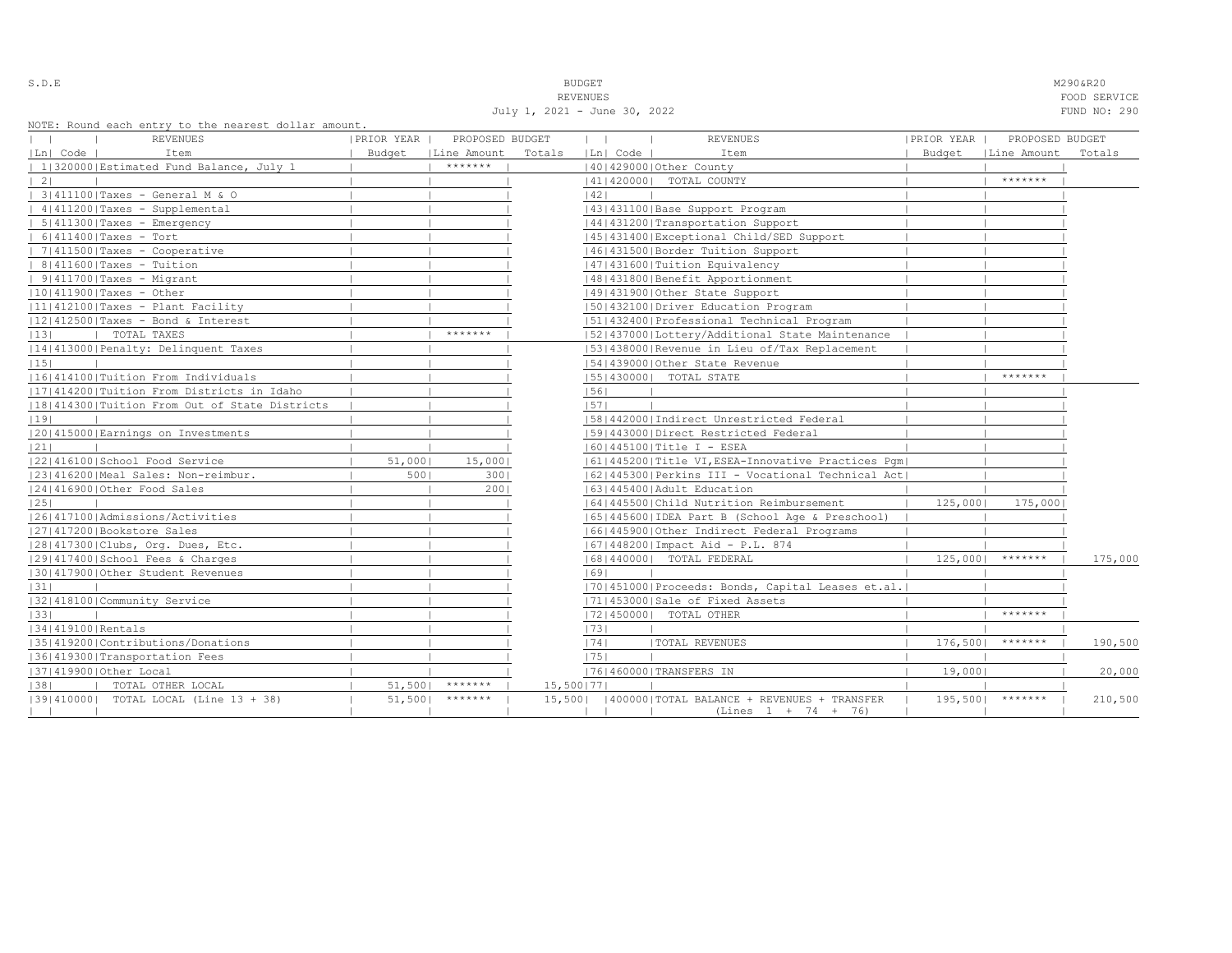| S.D.E         |            |                                                      |                       |         | <b>BUDGET</b>                |                                |           |           |         |                       |            | M290                            |  |
|---------------|------------|------------------------------------------------------|-----------------------|---------|------------------------------|--------------------------------|-----------|-----------|---------|-----------------------|------------|---------------------------------|--|
|               |            |                                                      |                       |         | EXPENDITURES                 |                                |           |           |         |                       |            | FOOD SERVICE                    |  |
|               |            |                                                      |                       |         | July 1, 2021 - June 30, 2022 |                                |           |           |         |                       |            | FUND NO: 290                    |  |
|               |            | NOTE: Round each entry to the nearest dollar amount. |                       |         |                              |                                |           |           |         |                       |            |                                 |  |
| $\mathbf{L}$  |            | <b>EXPENDITURES</b>                                  | Prior Year   Proposed |         | 100                          | 200                            | 300       | 400       | 500     | 600                   | 700        | 800                             |  |
| $\vert \vert$ |            |                                                      |                       |         |                              |                                | Purchased | Supplies  | Capital | Debt                  | Insurance- |                                 |  |
|               | Ln   Code  | Functions/Programs                                   | Budget                | Budget  |                              | Salaries   Benefits   Services |           | Materials | Objects | Retirement   Judgment |            | Transfers                       |  |
|               | 39  691    | Other Support Services Program                       |                       |         |                              |                                |           |           |         |                       |            |                                 |  |
| 40            |            |                                                      |                       |         |                              |                                |           |           |         |                       |            |                                 |  |
|               | 41  600    | TOTAL SUPPORT SERVICES                               |                       |         |                              |                                |           |           |         |                       |            |                                 |  |
| 42            |            |                                                      |                       |         |                              |                                |           |           |         |                       |            |                                 |  |
|               | 44  710    | Child Nutrition Program                              | 195,500               | 210,500 | 71,345                       | 32,071                         | 1,025     | 106,059   |         |                       |            |                                 |  |
|               | 45   720   | Community Services Program                           |                       |         |                              |                                |           |           |         |                       |            |                                 |  |
|               | $ 46 $ 730 | Enterprise Operations                                |                       |         |                              |                                |           |           |         |                       |            |                                 |  |
|               | 47   740   | Student Activity Program                             |                       |         |                              |                                |           |           |         |                       |            |                                 |  |
| 48            |            |                                                      |                       |         |                              |                                |           |           |         |                       |            |                                 |  |
|               | 49  700    | TOTAL NON-INSTRUCTION                                | 195,500               | 210,500 | 71,345                       | 32,071                         | 1,025     | 106,0591  |         |                       |            |                                 |  |
| 50            |            |                                                      |                       |         |                              |                                |           |           |         |                       |            |                                 |  |
|               | 51  810    | Capital Assets-Student Occupied                      |                       |         |                              |                                |           |           |         |                       |            |                                 |  |
|               | 52  811    | Capital Assets-NonStudent Occupied                   |                       |         |                              |                                |           |           |         |                       |            |                                 |  |
| 53            |            |                                                      |                       |         |                              |                                |           |           |         |                       |            |                                 |  |
|               | 54   800   | TOTAL CAPITAL ASSET PROGRAMS                         |                       |         |                              |                                |           |           |         |                       |            |                                 |  |
| 55            |            |                                                      |                       |         |                              |                                |           |           |         |                       |            |                                 |  |
|               | 56  911    | Debt Services Program - Principal                    |                       |         |                              |                                |           |           |         |                       |            |                                 |  |
|               | $ 57 $ 912 | Debt Services Program - Interest                     |                       |         |                              |                                |           |           |         |                       |            |                                 |  |
|               |            |                                                      |                       |         |                              |                                |           |           |         |                       |            |                                 |  |
|               | 58  913    | Debt Services Program-Refunded Debt                  |                       |         |                              |                                |           |           |         |                       |            |                                 |  |
|               | 59   920   | Transfers Out                                        |                       |         |                              |                                |           |           |         |                       |            |                                 |  |
| 60            |            |                                                      |                       |         |                              |                                |           |           |         |                       |            |                                 |  |
|               | $ 61 $ 900 | TOTAL OTHER SERVICES                                 |                       |         |                              |                                |           |           |         |                       |            |                                 |  |
| 62            |            |                                                      |                       |         |                              |                                |           |           |         |                       |            |                                 |  |
| 63            |            | TOTAL EXPENDITURES                                   | 195,500               | 210,500 | 71,345                       | 32,071                         | 1,025     | 106,059   |         |                       |            |                                 |  |
| 64            |            | (Lines 14+41+49+54+61)                               |                       |         |                              |                                |           |           |         |                       |            |                                 |  |
| 65            |            |                                                      |                       |         |                              |                                |           |           |         |                       |            |                                 |  |
| 66            |            |                                                      |                       |         |                              |                                |           |           |         |                       |            |                                 |  |
| 67            |            |                                                      |                       |         |                              |                                |           |           |         |                       |            |                                 |  |
| 68            |            |                                                      | 111111111111          |         |                              |                                |           |           |         |                       |            |                                 |  |
| 69            |            |                                                      |                       |         |                              |                                |           |           |         |                       |            |                                 |  |
| 70            |            |                                                      |                       |         |                              |                                |           |           |         |                       |            |                                 |  |
| 1711          |            |                                                      |                       |         |                              |                                |           |           |         |                       |            |                                 |  |
| 72            |            |                                                      |                       |         |                              |                                |           |           |         |                       |            |                                 |  |
| 73            |            | BUDGET SUMMARY                                       |                       |         |                              |                                |           |           |         |                       |            | BUDGET SUMMARY:                 |  |
| 74            |            |                                                      |                       |         |                              |                                |           |           |         |                       |            |                                 |  |
| 75            |            | Beginning Fund Balance                               |                       |         |                              |                                |           |           |         |                       |            | The total on line 77 must equal |  |
|               |            | the total on line 81.                                |                       |         |                              |                                |           |           |         |                       |            |                                 |  |
| 76            |            | Revenues + Transfers In                              | 195,500               | 210,500 |                              |                                |           |           |         |                       |            |                                 |  |
| 77            |            | TOTAL REVENUES (LINES 75 + 76)                       | 195,500               | 210,500 |                              |                                |           |           |         |                       |            |                                 |  |
| 78            |            |                                                      |                       |         |                              |                                |           |           |         |                       |            |                                 |  |
| 79            |            | Total Appropriation                                  | 195,500               | 210,500 |                              |                                |           |           |         |                       |            |                                 |  |
| 80            |            | Unappropriated Balance                               |                       |         |                              |                                |           |           |         |                       |            |                                 |  |
| 81            |            | TOTAL APPROPRIATION (lines 79+80)                    | 195,500               | 210,500 |                              |                                |           |           |         |                       |            |                                 |  |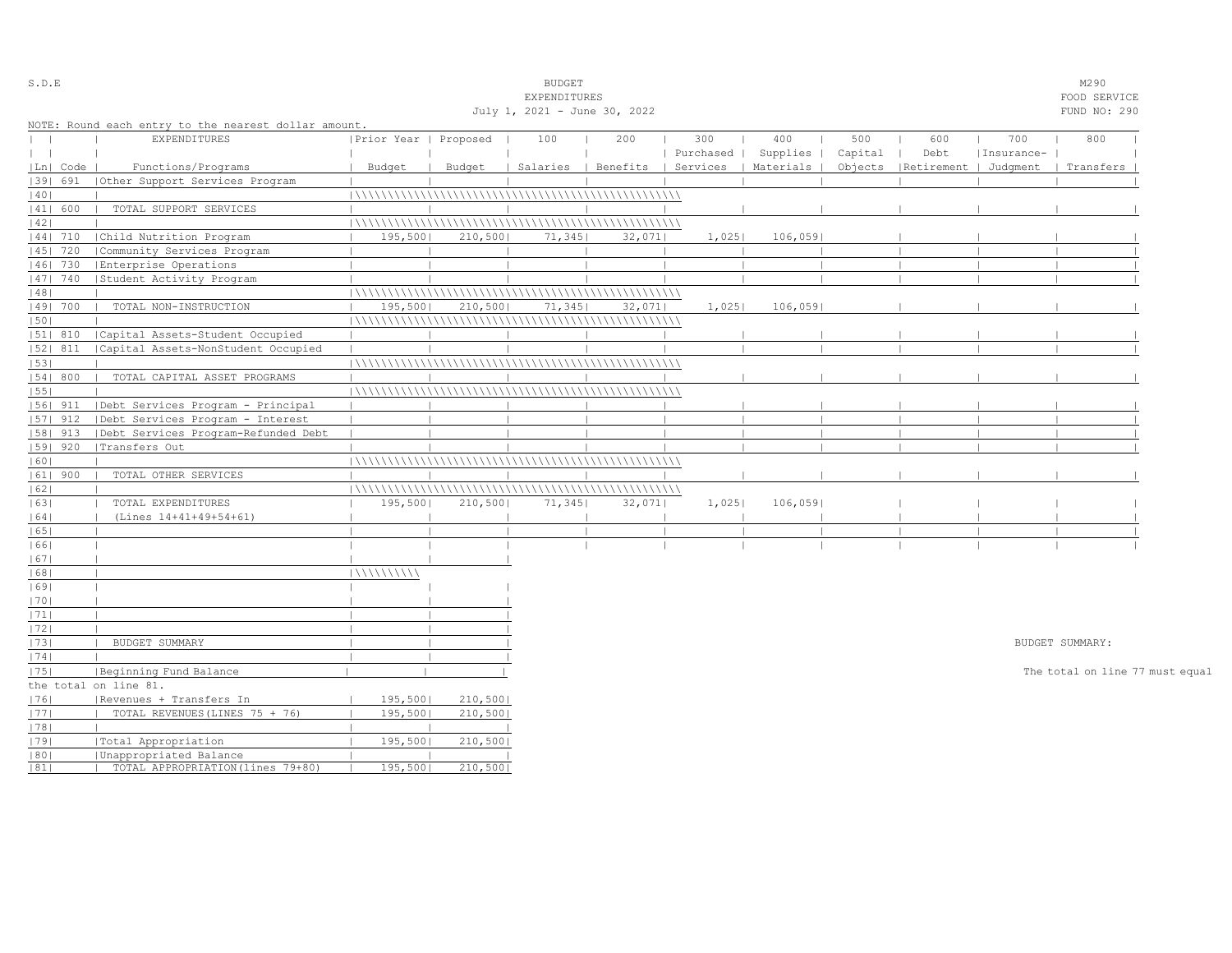| i<br>۰.<br>-<br>÷ |  |  |  |  |  |
|-------------------|--|--|--|--|--|
|-------------------|--|--|--|--|--|

S.D.E **BUDGET** M410&R20 REVENUES CAPITAL CONSTRUCTION PROJECTS July 1, 2021 - June 30, 2022 FUND NO: 410

NOTE: Round each entry to the nearest dollar amount.

| NOTE: Round each entry to the nearest dollar amount. |            |                      |                  |                                                      |            |                      |         |
|------------------------------------------------------|------------|----------------------|------------------|------------------------------------------------------|------------|----------------------|---------|
| REVENUES                                             | PRIOR YEAR | PROPOSED BUDGET      | $\mathbf{1}$     | <b>REVENUES</b>                                      | PRIOR YEAR | PROPOSED BUDGET      |         |
| Ln  Code  <br>Item                                   |            | Budget   Line Amount | Totals [Ln] Code | Item                                                 |            | Budget   Line Amount | Totals  |
| 1 320000 Estimated Fund Balance, July 1              |            | $178,546$   *******  |                  | 177,746 40 429000 Other County                       |            |                      |         |
| 21                                                   |            |                      |                  | 14114200001 TOTAL COUNTY                             |            | *******              |         |
| 3 411100 Taxes - General M & O                       |            |                      | 42               |                                                      |            |                      |         |
| 4 411200 Taxes - Supplemental                        |            |                      |                  | 43   431100   Base Support Program                   |            |                      |         |
| $  5   411300  $ Taxes - Emergency                   |            |                      |                  | 44 431200 Transportation Support                     |            |                      |         |
| $  6 411400 $ Taxes - Tort                           |            |                      |                  | 45 431400 Exceptional Child/SED Support              |            |                      |         |
| $  7 411500 $ Taxes - Cooperative                    |            |                      |                  | 46   431500   Border Tuition Support                 |            |                      |         |
| $  8 411600 $ Taxes - Tuition                        |            |                      |                  | 47   431600   Tuition Equivalency                    |            |                      |         |
| $  9 411700 $ Taxes - Migrant                        |            |                      |                  | 1481431800   Benefit Apportionment                   |            |                      |         |
| $ 10 411900 $ Taxes - Other                          |            |                      |                  | 49 431900 Other State Support                        |            |                      |         |
| $ 11 412100 $ Taxes - Plant Facility                 |            |                      |                  | 50 432100 Driver Education Program                   |            |                      |         |
| $ 12 412500 $ Taxes - Bond & Interest                |            |                      |                  | 51 432400 Professional Technical Program             |            |                      |         |
| 13 <br>TOTAL TAXES                                   |            | *******              |                  | 52 437000 Lottery/Additional State Maintenance       |            |                      |         |
| 14 413000 Penalty: Delinquent Taxes                  |            |                      |                  | 53 438000 Revenue in Lieu of/Tax Replacement         |            |                      |         |
| 15                                                   |            |                      |                  | 154143900010ther State Revenue                       |            |                      |         |
| 16 414100 Tuition From Individuals                   |            |                      |                  | 15514300001 TOTAL STATE                              |            | *******              |         |
| 17 414200 Tuition From Districts in Idaho            |            |                      | 56               |                                                      |            |                      |         |
| 18 414300 Tuition From Out of State Districts        |            |                      | 57               |                                                      |            |                      |         |
| 19                                                   |            |                      |                  | [58]442000]Indirect Unrestricted Federal             |            |                      |         |
| 20 415000 Earnings on Investments                    | 8001       | 3001                 |                  | 1591443000   Direct Restricted Federal               |            |                      |         |
| 21                                                   |            |                      |                  | 60   445100   Title I - ESEA                         |            |                      |         |
| 22 416100 School Food Service                        |            |                      |                  | 61 445200 Title VI, ESEA-Innovative Practices Pqm    |            |                      |         |
| 23 416200 Meal Sales: Non-reimbur.                   |            |                      |                  | 62   445300   Perkins III - Vocational Technical Act |            |                      |         |
| 24 416900 Other Food Sales                           |            |                      |                  | 1631445400 Adult Education                           |            |                      |         |
| 25                                                   |            |                      |                  | 16414455001Child Nutrition Reimbursement             |            |                      |         |
| 1261417100   Admissions/Activities                   |            |                      |                  | [65]445600 [IDEA Part B (School Age & Preschool)     |            |                      |         |
| 27 417200 Bookstore Sales                            |            |                      |                  | 16614459001Other Indirect Federal Programs           |            |                      |         |
| 28 417300 Clubs, Org. Dues, Etc.                     |            |                      |                  | [67] 448200   Impact Aid - P.L. 874                  |            |                      |         |
| 29 417400 School Fees & Charges                      |            |                      |                  | 16814400001 TOTAL FEDERAL                            |            | *******              |         |
| 30 417900 Other Student Revenues                     |            |                      | 69               |                                                      |            |                      |         |
| 31                                                   |            |                      |                  | [70] 451000 Proceeds: Bonds, Capital Leases et.al.   |            |                      |         |
| 32 418100 Community Service                          |            |                      |                  | 71 453000 Sale of Fixed Assets                       |            |                      |         |
| 33                                                   |            |                      |                  | 72 450000  TOTAL OTHER                               |            | *******              |         |
| 34 419100 Rentals                                    |            |                      | 73               |                                                      |            |                      |         |
| 35 419200 Contributions/Donations                    |            |                      | 74               | <b> TOTAL REVENUES</b>                               | 8001       | $* * * * * * * * *$  | 300     |
| 36 419300 Transportation Fees                        |            |                      | 1751             |                                                      |            |                      |         |
| 37 419900 Other Local                                |            |                      |                  | 17614600001TRANSFERS IN                              |            |                      |         |
| 38 <br>TOTAL OTHER LOCAL                             | 8001       | *******              | 3001771          |                                                      |            |                      |         |
| [39] 410000] TOTAL LOCAL (Line 13 + 38)              | 8001       | $*********$          | 3001             | 400000   TOTAL BALANCE + REVENUES + TRANSFER         |            | $179,346$   *******  | 178,046 |
|                                                      |            |                      |                  | $(Lines 1 + 74 + 76)$                                |            |                      |         |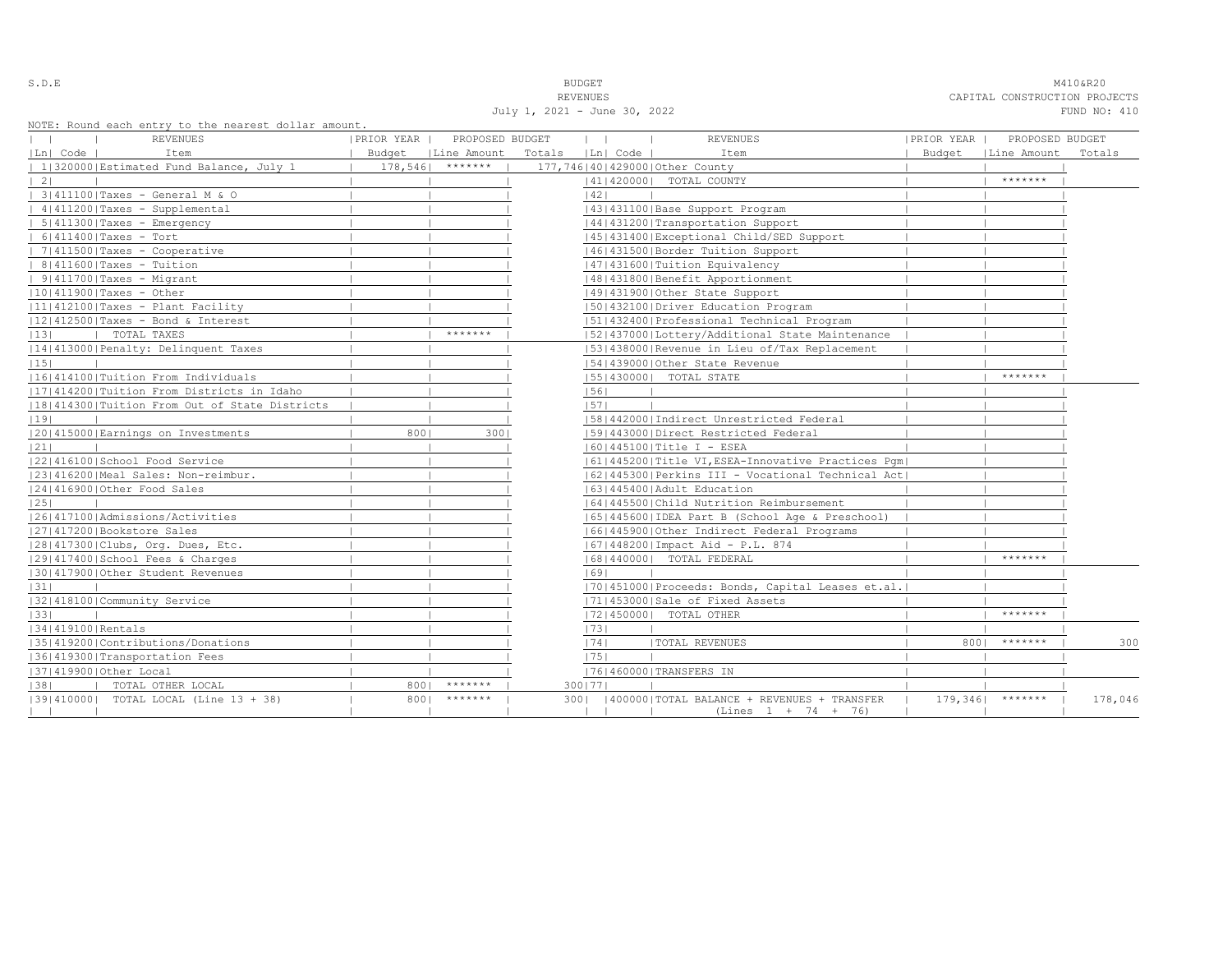| $S$ . D. E   |            |                                                      |                       |          | <b>BUDGET</b>                |          |     |                      |         |                                 |            | M410                            |  |
|--------------|------------|------------------------------------------------------|-----------------------|----------|------------------------------|----------|-----|----------------------|---------|---------------------------------|------------|---------------------------------|--|
|              |            |                                                      |                       |          | EXPENDITURES                 |          |     |                      |         |                                 |            | CAPITAL CONSTRUCTION PROJECTS   |  |
|              |            |                                                      |                       |          | July 1, 2021 - June 30, 2022 |          |     |                      |         |                                 |            | FUND NO: 410                    |  |
|              |            | NOTE: Round each entry to the nearest dollar amount. |                       |          |                              |          |     |                      |         |                                 |            |                                 |  |
| $\mathbf{1}$ |            | EXPENDITURES                                         | Prior Year   Proposed |          | 100                          | 200      | 300 | 400                  | 500     | 600                             | 700        | 800                             |  |
| $\mathbf{1}$ |            |                                                      |                       |          |                              |          |     | Purchased   Supplies | Capital | Debt                            | Insurance- |                                 |  |
|              | Ln   Code  | Functions/Programs                                   | Budget                | Budget   | Salaries                     | Benefits |     | Services   Materials |         | Objects   Retirement   Judgment |            | Transfers                       |  |
|              | 39  691    | (Other Support Services Program                      |                       |          |                              |          |     |                      |         |                                 |            |                                 |  |
| 40           |            |                                                      |                       |          |                              |          |     |                      |         |                                 |            |                                 |  |
|              | 41  600    | TOTAL SUPPORT SERVICES                               |                       |          |                              |          |     |                      |         |                                 |            |                                 |  |
| 42           |            |                                                      |                       |          |                              |          |     |                      |         |                                 |            |                                 |  |
|              | 44  710    | Child Nutrition Program                              |                       |          |                              |          |     |                      |         |                                 |            |                                 |  |
|              | $ 45 $ 720 | Community Services Program                           |                       |          |                              |          |     |                      |         |                                 |            |                                 |  |
|              | 46  730    | Enterprise Operations                                |                       |          |                              |          |     |                      |         |                                 |            |                                 |  |
|              | $ 47 $ 740 | Student Activity Program                             |                       |          |                              |          |     |                      |         |                                 |            |                                 |  |
| 48           |            |                                                      |                       |          |                              |          |     |                      |         |                                 |            |                                 |  |
|              | 49  700    | TOTAL NON-INSTRUCTION                                |                       |          |                              |          |     |                      |         |                                 |            |                                 |  |
| 50           |            |                                                      |                       |          |                              |          |     |                      |         |                                 |            |                                 |  |
|              | 51  810    | Capital Assets-Student Occupied                      |                       |          |                              |          |     |                      |         |                                 |            |                                 |  |
|              | 52  811    | Capital Assets-NonStudent Occupied                   |                       |          |                              |          |     |                      |         |                                 |            |                                 |  |
| 53           |            |                                                      |                       |          |                              |          |     |                      |         |                                 |            |                                 |  |
|              | 54 800     | TOTAL CAPITAL ASSET PROGRAMS                         |                       |          |                              |          |     |                      |         |                                 |            |                                 |  |
| 55           |            |                                                      |                       |          |                              |          |     |                      |         |                                 |            |                                 |  |
|              | $ 56 $ 911 | Debt Services Program - Principal                    |                       |          |                              |          |     |                      |         |                                 |            |                                 |  |
|              | $ 57 $ 912 | Debt Services Program - Interest                     |                       |          |                              |          |     |                      |         |                                 |            |                                 |  |
|              | 58   913   | Debt Services Program-Refunded Debt                  |                       |          |                              |          |     |                      |         |                                 |            |                                 |  |
|              |            | 59  920   Transfers Out                              |                       |          |                              |          |     |                      |         |                                 |            |                                 |  |
| 60           |            |                                                      |                       |          |                              |          |     |                      |         |                                 |            |                                 |  |
|              | $ 61 $ 900 | TOTAL OTHER SERVICES                                 |                       |          |                              |          |     |                      |         |                                 |            |                                 |  |
| 62           |            |                                                      |                       |          |                              |          |     |                      |         |                                 |            |                                 |  |
| 63           |            | TOTAL EXPENDITURES                                   |                       |          |                              |          |     |                      |         |                                 |            |                                 |  |
| 64           |            | (Lines 14+41+49+54+61)                               |                       |          |                              |          |     |                      |         |                                 |            |                                 |  |
| 65           |            |                                                      |                       |          |                              |          |     |                      |         |                                 |            |                                 |  |
| 66           |            |                                                      |                       |          |                              |          |     |                      |         |                                 |            |                                 |  |
| 67           |            |                                                      |                       |          |                              |          |     |                      |         |                                 |            |                                 |  |
| 68           |            |                                                      | 11111111111           |          |                              |          |     |                      |         |                                 |            |                                 |  |
| 69           |            |                                                      |                       |          |                              |          |     |                      |         |                                 |            |                                 |  |
| 70           |            |                                                      |                       |          |                              |          |     |                      |         |                                 |            |                                 |  |
| 71           |            |                                                      |                       |          |                              |          |     |                      |         |                                 |            |                                 |  |
| 72           |            |                                                      |                       |          |                              |          |     |                      |         |                                 |            |                                 |  |
| 73           |            | BUDGET SUMMARY                                       |                       |          |                              |          |     |                      |         |                                 |            | BUDGET SUMMARY:                 |  |
| 74           |            |                                                      |                       |          |                              |          |     |                      |         |                                 |            |                                 |  |
| 75           |            | Beginning Fund Balance                               | 178,546               | 177,746  |                              |          |     |                      |         |                                 |            | The total on line 77 must equal |  |
|              |            | the total on line 81.                                |                       |          |                              |          |     |                      |         |                                 |            |                                 |  |
| 76           |            | Revenues + Transfers In                              | 8001                  | 300      |                              |          |     |                      |         |                                 |            |                                 |  |
| 77           |            | TOTAL REVENUES (LINES 75 + 76)                       | 179,346               | 178,046  |                              |          |     |                      |         |                                 |            |                                 |  |
| 78           |            |                                                      |                       |          |                              |          |     |                      |         |                                 |            |                                 |  |
| 1791         |            | Total Appropriation                                  |                       |          |                              |          |     |                      |         |                                 |            |                                 |  |
| 1801         |            | Unappropriated Balance                               | 179,346               | 178,0461 |                              |          |     |                      |         |                                 |            |                                 |  |
| 1811         |            | TOTAL APPROPRIATION (lines 79+80)                    | 179,346               | 178,046  |                              |          |     |                      |         |                                 |            |                                 |  |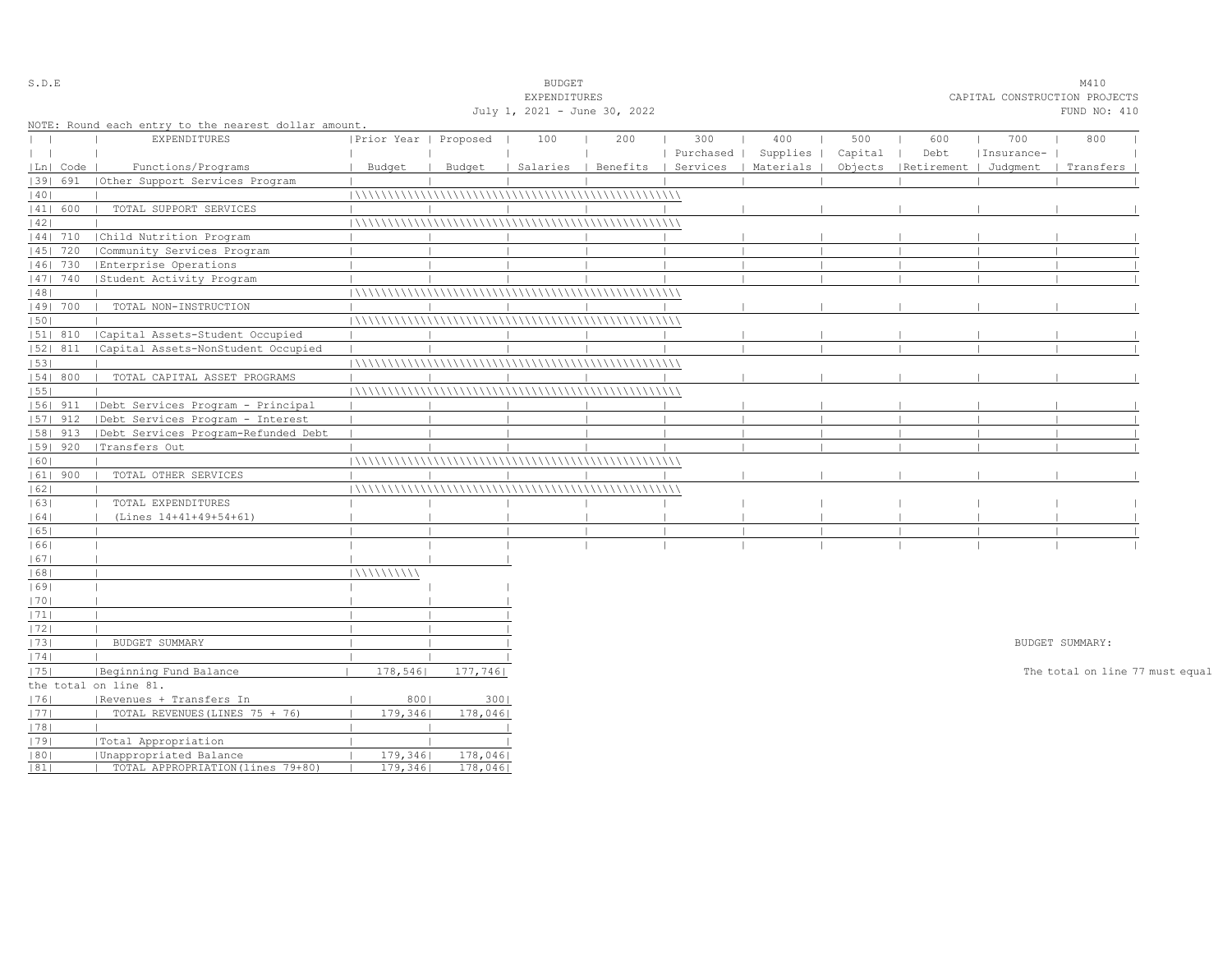| ٠<br>u<br>× |  |  |  |  |  |
|-------------|--|--|--|--|--|
|-------------|--|--|--|--|--|

S.D.E **BUDGET** M412&R20

REVENUES REVENUES REVENUES REVENUES REVENUES REVENUES REVENUES REVENUES REVENUES REVENUES REVENUES REVENUES REVENUES July 1, 2021 - June 30, 2022 FUND NO: 412

NOTE: Round each entry to the nearest dollar amount.

| NOTE: Round each entry to the nearest dollar amount.<br>REVENUES | PRIOR YEAR   PROPOSED BUDGET | $\mathbf{1}$<br>$\mathcal{L}$ | <b>REVENUES</b>                                    | PRIOR YEAR | PROPOSED BUDGET      |        |
|------------------------------------------------------------------|------------------------------|-------------------------------|----------------------------------------------------|------------|----------------------|--------|
| Ln  Code  <br>Item                                               | Budget   Line Amount         | Totals   Ln  Code             | Item                                               |            | Budget   Line Amount | Totals |
| 1 320000 Estimated Fund Balance, July 1                          | $12,551$ *******             |                               | 12,551 40 429000 Other County                      |            |                      |        |
| $\vert 2 \vert$                                                  |                              |                               | 14114200001 TOTAL COUNTY                           |            | *******              |        |
| 3 411100 Taxes - General M & O                                   |                              | 42                            |                                                    |            |                      |        |
| 4 411200 Taxes - Supplemental                                    |                              |                               | 43   431100   Base Support Program                 |            |                      |        |
| $  5   411300  $ Taxes - Emergency                               |                              |                               | 44   431200   Transportation Support               |            |                      |        |
| $  6 411400 $ Taxes - Tort                                       |                              |                               | 45 431400 Exceptional Child/SED Support            |            |                      |        |
| $  7   411500  $ Taxes - Cooperative                             |                              |                               | 46  431500   Border Tuition Support                |            |                      |        |
| $  8 411600 $ Taxes - Tuition                                    |                              |                               | 47   431600   Tuition Equivalency                  |            |                      |        |
| $  9 411700 $ Taxes - Migrant                                    |                              |                               | 48   431800   Benefit Apportionment                |            |                      |        |
| $ 10 411900 $ Taxes - Other                                      |                              |                               | 14914319001Other State Support                     |            |                      |        |
| 11 412100 Taxes - Plant Facility                                 |                              |                               | 50 432100 Driver Education Program                 |            |                      |        |
| $ 12 412500 $ Taxes - Bond & Interest                            |                              |                               | 51 432400 Professional Technical Program           |            |                      |        |
| 13 <br>TOTAL TAXES                                               | *******                      |                               | [52] 437000 [Lottery/Additional State Maintenance  |            |                      |        |
| 14 413000 Penalty: Delinquent Taxes                              |                              |                               | 53 438000 Revenue in Lieu of/Tax Replacement       |            |                      |        |
| 15                                                               |                              |                               | 154143900010ther State Revenue                     |            |                      |        |
| 16 414100 Tuition From Individuals                               |                              |                               | 55   430000   TOTAL STATE                          |            | *******              |        |
| 17 414200 Tuition From Districts in Idaho                        |                              | 56                            |                                                    |            |                      |        |
| 18 414300 Tuition From Out of State Districts                    |                              | 57                            |                                                    |            |                      |        |
| 19                                                               |                              |                               | [58]442000]Indirect Unrestricted Federal           |            |                      |        |
| 20 415000 Earnings on Investments                                |                              |                               | 1591443000   Direct Restricted Federal             |            |                      |        |
| 21                                                               |                              |                               | $ 60 445100 $ Title I - ESEA                       |            |                      |        |
| 22 416100 School Food Service                                    |                              |                               | 61 445200 Title VI, ESEA-Innovative Practices Pqm  |            |                      |        |
| 23 416200 Meal Sales: Non-reimbur.                               |                              |                               | [62]445300 Perkins III - Vocational Technical Act] |            |                      |        |
| 24 416900 Other Food Sales                                       |                              |                               | 1631445400 Adult Education                         |            |                      |        |
| 25                                                               |                              |                               | 16414455001Child Nutrition Reimbursement           |            |                      |        |
| 1261417100   Admissions/Activities                               |                              |                               | 65  445600  IDEA Part B (School Age & Preschool)   |            |                      |        |
| 27 417200 Bookstore Sales                                        |                              |                               | 16614459001Other Indirect Federal Programs         |            |                      |        |
| 28 417300 Clubs, Org. Dues, Etc.                                 |                              |                               | 67   448200   Impact Aid - P.L. 874                |            |                      |        |
| 29 417400 School Fees & Charges                                  |                              |                               | 68   440000   TOTAL FEDERAL                        |            | *******              |        |
| 30 417900 Other Student Revenues                                 |                              | 69                            |                                                    |            |                      |        |
| 31                                                               |                              |                               | [70] 451000 Proceeds: Bonds, Capital Leases et.al. |            |                      |        |
| 32 418100 Community Service                                      |                              |                               | 71 453000 Sale of Fixed Assets                     |            |                      |        |
| 33                                                               |                              |                               | 17214500001 TOTAL OTHER                            |            | *******              |        |
| 1341419100 Rentals                                               |                              | 73                            |                                                    |            |                      |        |
| 35 419200 Contributions/Donations                                |                              | 74                            | <b> TOTAL REVENUES</b>                             |            | *******              |        |
| 36 419300 Transportation Fees                                    |                              | 1751                          |                                                    |            |                      |        |
| 37 419900 Other Local                                            |                              |                               | 17614600001TRANSFERS IN                            |            |                      |        |
| 38 <br>TOTAL OTHER LOCAL                                         | *******                      | 1771                          |                                                    |            |                      |        |
| [39] 410000] TOTAL LOCAL (Line 13 + 38)                          | *******                      |                               | 400000   TOTAL BALANCE + REVENUES + TRANSFER       | 12,551     | *******              | 12,551 |
|                                                                  |                              |                               | $(Lines 1 + 74 + 76)$                              |            |                      |        |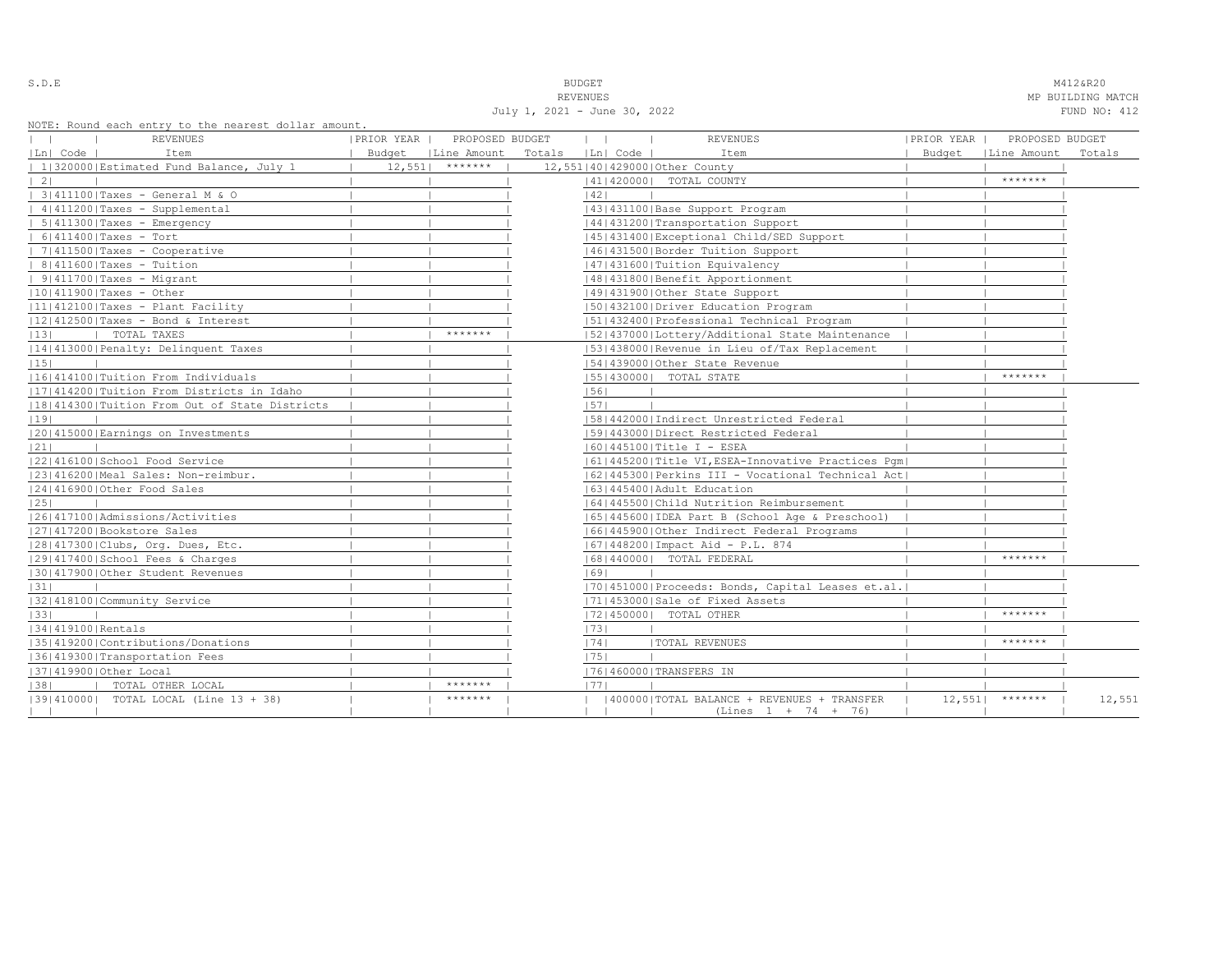|    |             |                                                      |                      |        | July 1, 2021 - June 30, 2022 |          |           |           |         |                       |            | FUND NO: 412 |  |
|----|-------------|------------------------------------------------------|----------------------|--------|------------------------------|----------|-----------|-----------|---------|-----------------------|------------|--------------|--|
|    |             | NOTE: Round each entry to the nearest dollar amount. |                      |        |                              |          |           |           |         |                       |            |              |  |
|    |             | <b>EXPENDITURES</b>                                  | Prior Year  Proposed |        | 100                          | 200      | 300       | 400       | 500     | 600                   | 700        | 800          |  |
|    |             |                                                      |                      |        |                              |          | Purchased | Supplies  | Capital | Debt                  | Insurance- |              |  |
|    | $ Ln $ Code | Functions/Programs                                   | Budget               | Budget | Salaries                     | Benefits | Services  | Materials | Objects | Retirement   Judqment |            | Transfers    |  |
|    | 11512       | Elementary School Program                            |                      |        |                              |          |           |           |         |                       |            |              |  |
|    | $21\ 515$   | Secondary School Program                             |                      |        |                              |          |           |           |         |                       |            |              |  |
|    | 3 517       | Alternative School Program                           |                      |        |                              |          |           |           |         |                       |            |              |  |
|    | 4   519     | Vocational-Technical Program                         |                      |        |                              |          |           |           |         |                       |            |              |  |
|    | 5 521       | Special Education Program                            |                      |        |                              |          |           |           |         |                       |            |              |  |
|    |             | 6  522   Special Education Preschool Program         |                      |        |                              |          |           |           |         |                       |            |              |  |
|    | 7   524     | Gifted & Talented Program                            |                      |        |                              |          |           |           |         |                       |            |              |  |
|    | 8   531     | Interscholastic Program                              |                      |        |                              |          |           |           |         |                       |            |              |  |
|    | 91532       | School Activity Program                              |                      |        |                              |          |           |           |         |                       |            |              |  |
|    | $ 10 $ 541  | Summer School Program                                |                      |        |                              |          |           |           |         |                       |            |              |  |
|    | $ 11 $ 542  | Adult School Program                                 |                      |        |                              |          |           |           |         |                       |            |              |  |
|    | $ 12 $ 546  | Detention Center Program                             |                      |        |                              |          |           |           |         |                       |            |              |  |
| 13 |             |                                                      |                      |        |                              |          |           |           |         |                       |            |              |  |
|    | 14  500     | TOTAL INSTRUCTION                                    |                      |        |                              |          |           |           |         |                       |            |              |  |
| 15 |             |                                                      |                      |        |                              |          |           |           |         |                       |            |              |  |
|    | 16  611     | Attendance-Guidance-Health Program                   |                      |        |                              |          |           |           |         |                       |            |              |  |
|    |             | [17] 616 [Special Education Support Services Prq]    |                      |        |                              |          |           |           |         |                       |            |              |  |
| 18 |             |                                                      |                      |        |                              |          |           |           |         |                       |            |              |  |
|    | 19  621     | Instruction Improvement Program                      |                      |        |                              |          |           |           |         |                       |            |              |  |
|    | 20  622     | Educational Media Program                            |                      |        |                              |          |           |           |         |                       |            |              |  |
|    | $ 21 $ 623  | Instruction-Related Technology Program               |                      |        |                              |          |           |           |         |                       |            |              |  |
|    | 22  631     | Board of Education Program                           |                      |        |                              |          |           |           |         |                       |            |              |  |
|    | 23  632     | District Administration Program                      |                      |        |                              |          |           |           |         |                       |            |              |  |
| 24 |             |                                                      |                      |        |                              |          |           |           |         |                       |            |              |  |
|    | 25  641     | School Administration Program                        |                      |        |                              |          |           |           |         |                       |            |              |  |
| 26 |             |                                                      |                      |        |                              |          |           |           |         |                       |            |              |  |
|    | 27  651     | Business Operation Program                           |                      |        |                              |          |           |           |         |                       |            |              |  |
|    | 28  655     | Central Service Program                              |                      |        |                              |          |           |           |         |                       |            |              |  |
|    | 29  656     | Administrative Technology Services Prg               |                      |        |                              |          |           |           |         |                       |            |              |  |
|    | 30  661     | Buildings-Care Program(Custodial)                    |                      |        |                              |          |           |           |         |                       |            |              |  |
|    | 31  663     | Maintenance Non-Student Occupied Build               |                      |        |                              |          |           |           |         |                       |            |              |  |
|    | 32  664     | Maintenance Student Occupied Buildings               | 12,551               | 12,551 |                              |          | 12,551    |           |         |                       |            |              |  |
|    | 33  665     | Maintenance - Grounds                                |                      |        |                              |          |           |           |         |                       |            |              |  |
|    | 34   667    | Security Program                                     |                      |        |                              |          |           |           |         |                       |            |              |  |
| 35 |             |                                                      |                      |        |                              |          |           |           |         |                       |            |              |  |
|    |             | [36] 681 [Pupil - To School Trans. Program           |                      |        |                              |          |           |           |         |                       |            |              |  |
|    | 37  682     | Pupil - Activity Trans. Program                      |                      |        |                              |          |           |           |         |                       |            |              |  |
|    |             | [38] 683 [General Transportation Program             |                      |        |                              |          |           |           |         |                       |            |              |  |
| 39 |             |                                                      |                      |        |                              |          |           |           |         |                       |            |              |  |

S.D.E SALE SALE SOME STRAINING STRAINING STRAINING STRAINING STRAINING STRAINING STRAINING STRAINING STRAINING STRAINING STRAINING STRAINING STRAINING STRAINING STRAINING STRAINING STRAINING STRAINING STRAINING STRAINING S

EXPENDITURES MP BUILDING MATCH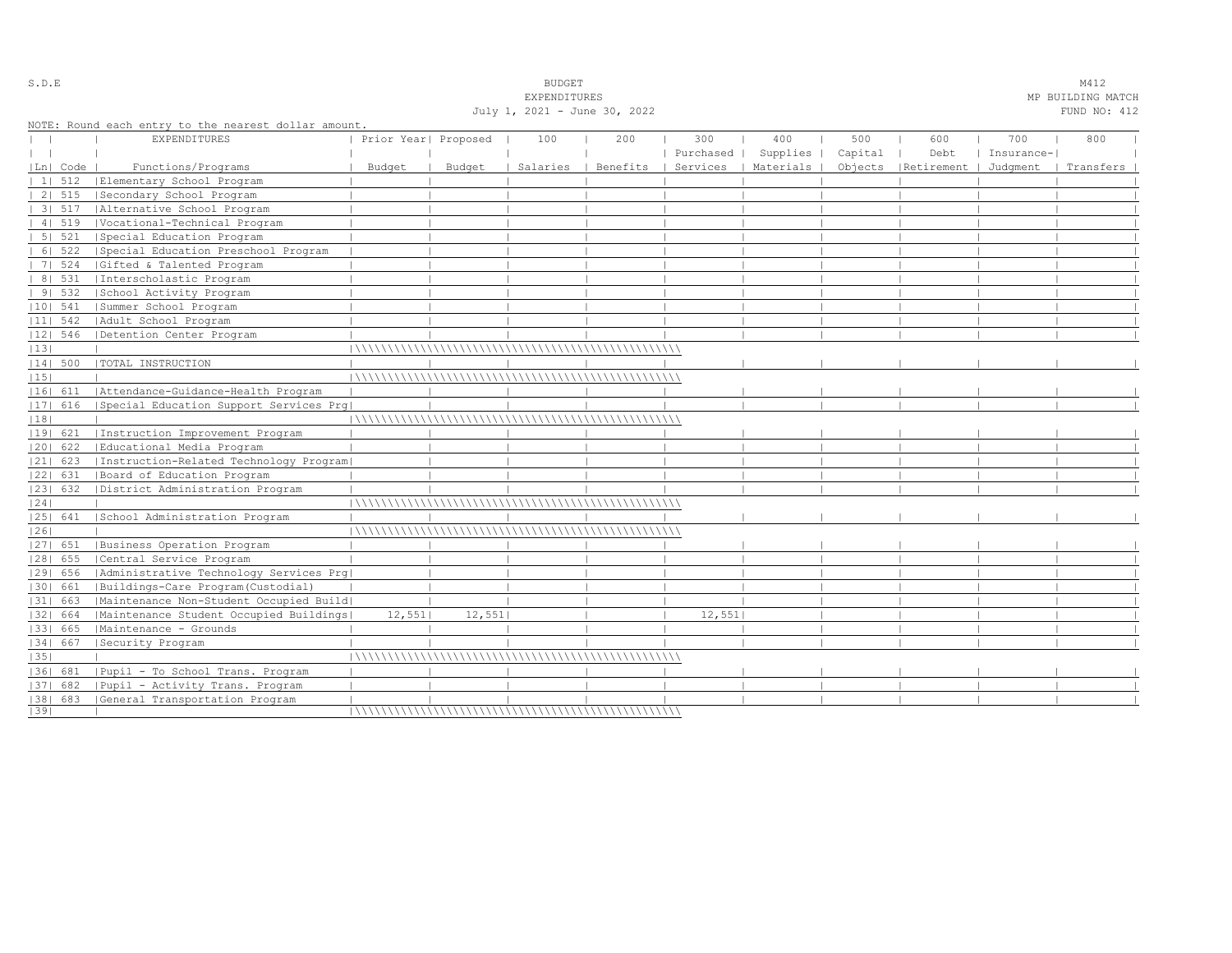| S.D.E        |            |                                                      |                       |        | <b>BUDGET</b>                |     |           |                                            |         |                                 |            | M412                            |  |
|--------------|------------|------------------------------------------------------|-----------------------|--------|------------------------------|-----|-----------|--------------------------------------------|---------|---------------------------------|------------|---------------------------------|--|
|              |            |                                                      |                       |        | EXPENDITURES                 |     |           |                                            |         |                                 |            | MP BUILDING MATCH               |  |
|              |            |                                                      |                       |        | July 1, 2021 - June 30, 2022 |     |           |                                            |         |                                 |            | FUND NO: 412                    |  |
|              |            | NOTE: Round each entry to the nearest dollar amount. |                       |        |                              |     |           |                                            |         |                                 |            |                                 |  |
| $\mathbf{I}$ |            | EXPENDITURES                                         | Prior Year   Proposed |        | 100                          | 200 | 300       | 400                                        | 500     | 600                             | 700        | 800                             |  |
| $\perp$      |            |                                                      |                       |        |                              |     | Purchased | Supplies                                   | Capital | Debt                            | Insurance- |                                 |  |
|              | Ln  Code   | Functions/Programs                                   | Budget                | Budget |                              |     |           | Salaries   Benefits   Services   Materials |         | Objects   Retirement   Judgment |            | Transfers                       |  |
|              | 1391 691   | (Other Support Services Program                      |                       |        |                              |     |           |                                            |         |                                 |            |                                 |  |
| 40           |            |                                                      |                       |        |                              |     |           |                                            |         |                                 |            |                                 |  |
|              | 41  600    | TOTAL SUPPORT SERVICES                               | 12,551                | 12,551 |                              |     | 12,551    |                                            |         |                                 |            |                                 |  |
| 42           |            |                                                      |                       |        |                              |     |           |                                            |         |                                 |            |                                 |  |
|              | 44  710    | Child Nutrition Program                              |                       |        |                              |     |           |                                            |         |                                 |            |                                 |  |
|              | $ 45 $ 720 | Community Services Program                           |                       |        |                              |     |           |                                            |         |                                 |            |                                 |  |
|              | 46  730    | Enterprise Operations                                |                       |        |                              |     |           |                                            |         |                                 |            |                                 |  |
|              | 47  740    | Student Activity Program                             |                       |        |                              |     |           |                                            |         |                                 |            |                                 |  |
| 48           |            |                                                      |                       |        |                              |     |           |                                            |         |                                 |            |                                 |  |
|              | 49  700    | TOTAL NON-INSTRUCTION                                |                       |        |                              |     |           |                                            |         |                                 |            |                                 |  |
| 50           |            |                                                      |                       |        |                              |     |           |                                            |         |                                 |            |                                 |  |
|              | 51  810    | Capital Assets-Student Occupied                      |                       |        |                              |     |           |                                            |         |                                 |            |                                 |  |
|              | $ 52 $ 811 | Capital Assets-NonStudent Occupied                   |                       |        |                              |     |           |                                            |         |                                 |            |                                 |  |
| 53           |            |                                                      |                       |        |                              |     |           |                                            |         |                                 |            |                                 |  |
|              | 54 800     | TOTAL CAPITAL ASSET PROGRAMS                         |                       |        |                              |     |           |                                            |         |                                 |            |                                 |  |
| 55           |            |                                                      |                       |        |                              |     |           |                                            |         |                                 |            |                                 |  |
|              | $ 56 $ 911 | Debt Services Program - Principal                    |                       |        |                              |     |           |                                            |         |                                 |            |                                 |  |
|              | $ 57 $ 912 | Debt Services Program - Interest                     |                       |        |                              |     |           |                                            |         |                                 |            |                                 |  |
|              | $ 58 $ 913 | Debt Services Program-Refunded Debt                  |                       |        |                              |     |           |                                            |         |                                 |            |                                 |  |
|              | 59   920   | Transfers Out                                        |                       |        |                              |     |           |                                            |         |                                 |            |                                 |  |
| 60           |            |                                                      |                       |        |                              |     |           |                                            |         |                                 |            |                                 |  |
|              | $ 61 $ 900 | TOTAL OTHER SERVICES                                 |                       |        |                              |     |           |                                            |         |                                 |            |                                 |  |
| 62           |            |                                                      |                       |        |                              |     |           |                                            |         |                                 |            |                                 |  |
| 63           |            | TOTAL EXPENDITURES                                   | 12,551                | 12,551 |                              |     | 12,551    |                                            |         |                                 |            |                                 |  |
| 64           |            | (Lines 14+41+49+54+61)                               |                       |        |                              |     |           |                                            |         |                                 |            |                                 |  |
| 65           |            |                                                      |                       |        |                              |     |           |                                            |         |                                 |            |                                 |  |
| 66           |            |                                                      |                       |        |                              |     |           |                                            |         |                                 |            |                                 |  |
| 67           |            |                                                      |                       |        |                              |     |           |                                            |         |                                 |            |                                 |  |
| 68           |            |                                                      | 11111111111           |        |                              |     |           |                                            |         |                                 |            |                                 |  |
| 69           |            |                                                      |                       |        |                              |     |           |                                            |         |                                 |            |                                 |  |
| 70           |            |                                                      |                       |        |                              |     |           |                                            |         |                                 |            |                                 |  |
| 71           |            |                                                      |                       |        |                              |     |           |                                            |         |                                 |            |                                 |  |
| 72           |            |                                                      |                       |        |                              |     |           |                                            |         |                                 |            |                                 |  |
| 73           |            | BUDGET SUMMARY                                       |                       |        |                              |     |           |                                            |         |                                 |            | BUDGET SUMMARY:                 |  |
| 74           |            |                                                      |                       |        |                              |     |           |                                            |         |                                 |            |                                 |  |
| 75           |            | Beginning Fund Balance                               | 12,551                | 12,551 |                              |     |           |                                            |         |                                 |            | The total on line 77 must equal |  |
|              |            | the total on line 81.                                |                       |        |                              |     |           |                                            |         |                                 |            |                                 |  |
| 1761         |            | Revenues + Transfers In                              |                       |        |                              |     |           |                                            |         |                                 |            |                                 |  |
| 77           |            | TOTAL REVENUES (LINES 75 + 76)                       | 12,551                | 12,551 |                              |     |           |                                            |         |                                 |            |                                 |  |
| 78           |            |                                                      |                       |        |                              |     |           |                                            |         |                                 |            |                                 |  |
| 79           |            | Total Appropriation                                  | 12,551                | 12,551 |                              |     |           |                                            |         |                                 |            |                                 |  |
| 80           |            | Unappropriated Balance                               |                       |        |                              |     |           |                                            |         |                                 |            |                                 |  |
| 81           |            | TOTAL APPROPRIATION (lines 79+80)                    | 12,551                | 12,551 |                              |     |           |                                            |         |                                 |            |                                 |  |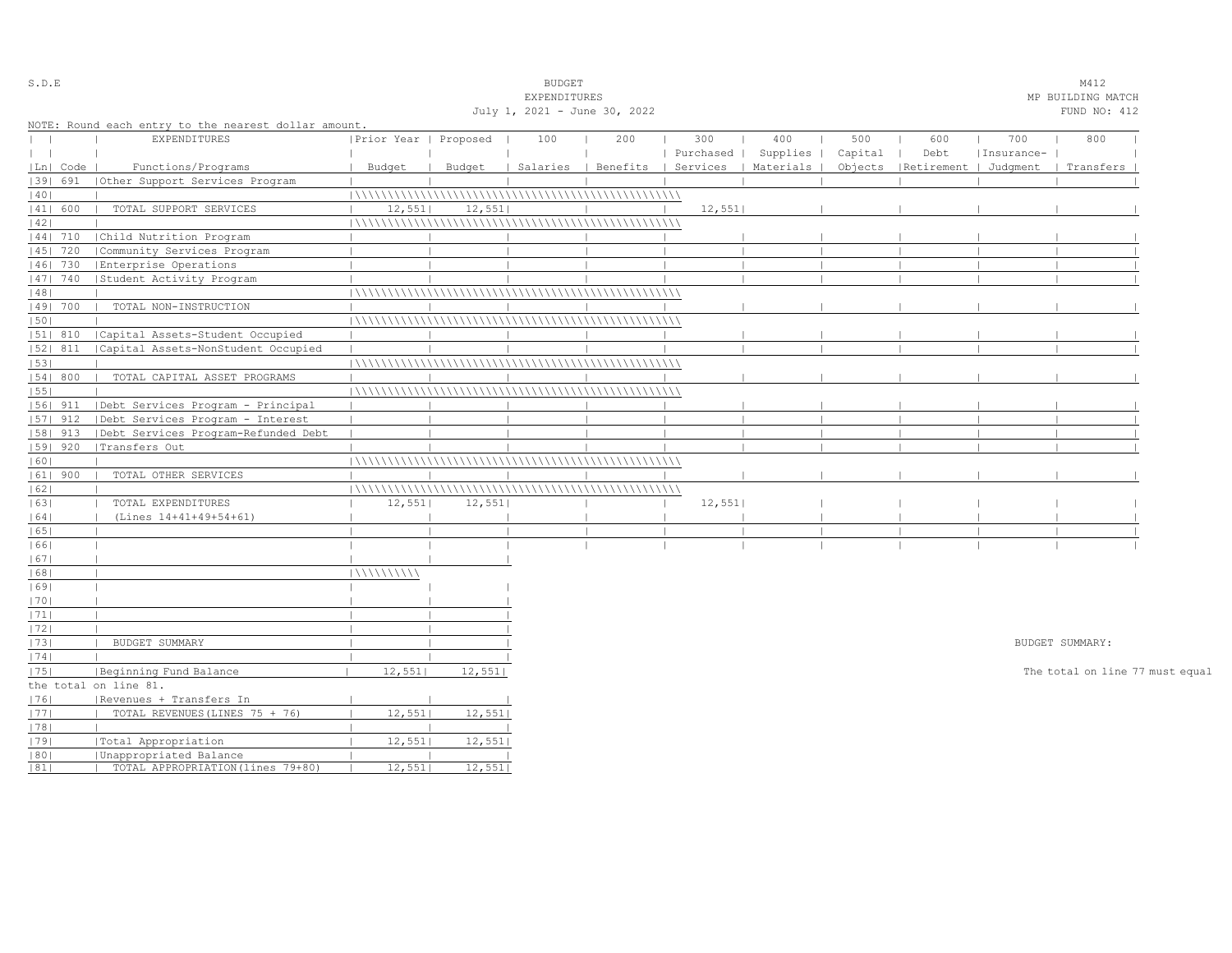S.D.E **BUDGET** M424&R20 REVENUES PLANT FAC-BUS DEPRECIATION July 1, 2021 - June 30, 2022 FUND NO: 424

NOTE: Round each entry to the nearest dolla

|                                         | NOTE: Round each entry to the nearest dollar amount.<br>REVENUES | PRIOR YEAR | PROPOSED BUDGET      |        | $\mathbf{1}$ | <b>REVENUES</b>                                                     | PRIOR YEAR | PROPOSED BUDGET      |         |
|-----------------------------------------|------------------------------------------------------------------|------------|----------------------|--------|--------------|---------------------------------------------------------------------|------------|----------------------|---------|
| Ln  Code                                | Item                                                             |            | Budget   Line Amount | Totals | Ln  Code     | Item                                                                |            | Budget   Line Amount | Totals  |
|                                         | 1 320000 Estimated Fund Balance, July 1                          | 26,780     | *******              |        |              | 81,780 40 429000 Other County                                       |            |                      |         |
| $\vert 2 \vert$                         |                                                                  |            |                      |        |              | 14114200001 TOTAL COUNTY                                            |            | *******              |         |
| 3 411100 Taxes - General M & O          |                                                                  |            |                      |        | 42           |                                                                     |            |                      |         |
| 4 411200 Taxes - Supplemental           |                                                                  |            |                      |        |              | 43   431100   Base Support Program                                  |            |                      |         |
| $  5   411300  $ Taxes - Emergency      |                                                                  |            |                      |        |              | 44   431200   Transportation Support                                |            |                      |         |
| $  6 411400 $ Taxes - Tort              |                                                                  |            |                      |        |              | 45 431400 Exceptional Child/SED Support                             |            |                      |         |
| $  7   411500  $ Taxes - Cooperative    |                                                                  |            |                      |        |              | 46  431500   Border Tuition Support                                 |            |                      |         |
| $  8 411600 $ Taxes - Tuition           |                                                                  |            |                      |        |              | 47   431600   Tuition Equivalency                                   |            |                      |         |
| $  9 411700 $ Taxes - Migrant           |                                                                  |            |                      |        |              | 48   431800   Benefit Apportionment                                 |            |                      |         |
| $ 10 411900 $ Taxes - Other             |                                                                  |            |                      |        |              | 14914319001Other State Support                                      |            |                      |         |
| 11 412100 Taxes - Plant Facility        |                                                                  |            |                      |        |              | 50 432100 Driver Education Program                                  |            |                      |         |
| $ 12 412500 $ Taxes - Bond & Interest   |                                                                  |            |                      |        |              | 51 432400 Professional Technical Program                            |            |                      |         |
| 13 <br>TOTAL TAXES                      |                                                                  |            | *******              |        |              | 52 437000 Lottery/Additional State Maintenance                      |            |                      |         |
| 14 413000 Penalty: Delinquent Taxes     |                                                                  |            |                      |        |              | 53 438000 Revenue in Lieu of/Tax Replacement                        |            |                      |         |
| 15                                      |                                                                  |            |                      |        |              | 154143900010ther State Revenue                                      |            |                      |         |
| 16 414100 Tuition From Individuals      |                                                                  |            |                      |        |              | 55   430000   TOTAL STATE                                           |            | *******              |         |
|                                         | 17 414200 Tuition From Districts in Idaho                        |            |                      |        | 56           |                                                                     |            |                      |         |
|                                         | 18 414300 Tuition From Out of State Districts                    |            |                      |        | 57           |                                                                     |            |                      |         |
| 19                                      |                                                                  |            |                      |        |              | [58]442000]Indirect Unrestricted Federal                            |            |                      |         |
| 20 415000 Earnings on Investments       |                                                                  |            |                      |        |              | 1591443000   Direct Restricted Federal                              |            |                      |         |
| 21                                      |                                                                  |            |                      |        |              | $ 60 445100 $ Title I - ESEA                                        |            |                      |         |
| 22 416100 School Food Service           |                                                                  |            |                      |        |              | 61 445200 Title VI, ESEA-Innovative Practices Pqm                   |            |                      |         |
| 23 416200 Meal Sales: Non-reimbur.      |                                                                  |            |                      |        |              | [62]445300 Perkins III - Vocational Technical Act]                  |            |                      |         |
| 24 416900 Other Food Sales              |                                                                  |            |                      |        |              | 1631445400 Adult Education                                          |            |                      |         |
| 25                                      |                                                                  |            |                      |        |              | 16414455001Child Nutrition Reimbursement                            |            |                      |         |
| 1261417100   Admissions/Activities      |                                                                  |            |                      |        |              | 65  445600  IDEA Part B (School Age & Preschool)                    |            |                      |         |
| 27 417200 Bookstore Sales               |                                                                  |            |                      |        |              | 16614459001Other Indirect Federal Programs                          |            |                      |         |
| 28 417300 Clubs, Org. Dues, Etc.        |                                                                  |            |                      |        |              | 67   448200   Impact Aid - P.L. 874                                 |            |                      |         |
| 29 417400 School Fees & Charges         |                                                                  |            |                      |        |              | 68   440000   TOTAL FEDERAL                                         |            | *******              |         |
| 30 417900 Other Student Revenues        |                                                                  |            |                      |        | 69           |                                                                     |            |                      |         |
| 31                                      |                                                                  |            |                      |        |              | [70] 451000 Proceeds: Bonds, Capital Leases et.al.                  |            |                      |         |
| 32 418100 Community Service             |                                                                  |            |                      |        |              | 71 453000 Sale of Fixed Assets                                      |            |                      |         |
| 33                                      |                                                                  |            |                      |        |              | 17214500001 TOTAL OTHER                                             |            | *******              |         |
| 1341419100 Rentals                      |                                                                  |            |                      |        | 73           |                                                                     |            |                      |         |
| 35 419200 Contributions/Donations       |                                                                  |            |                      |        | 74           | <b> TOTAL REVENUES</b>                                              |            | *******              |         |
| 36 419300 Transportation Fees           |                                                                  |            |                      |        | 1751         |                                                                     |            |                      |         |
| 37 419900 Other Local                   |                                                                  |            |                      |        |              | 17614600001TRANSFERS IN                                             | 55,0001    |                      | 44,250  |
| 38                                      | TOTAL OTHER LOCAL                                                |            | *******              |        | 1771         |                                                                     |            |                      |         |
| [39] 410000] TOTAL LOCAL (Line 13 + 38) |                                                                  |            | *******              |        |              | 400000 TOTAL BALANCE + REVENUES + TRANSFER<br>$(Lines 1 + 74 + 76)$ |            | $81,780$   *******   | 126,030 |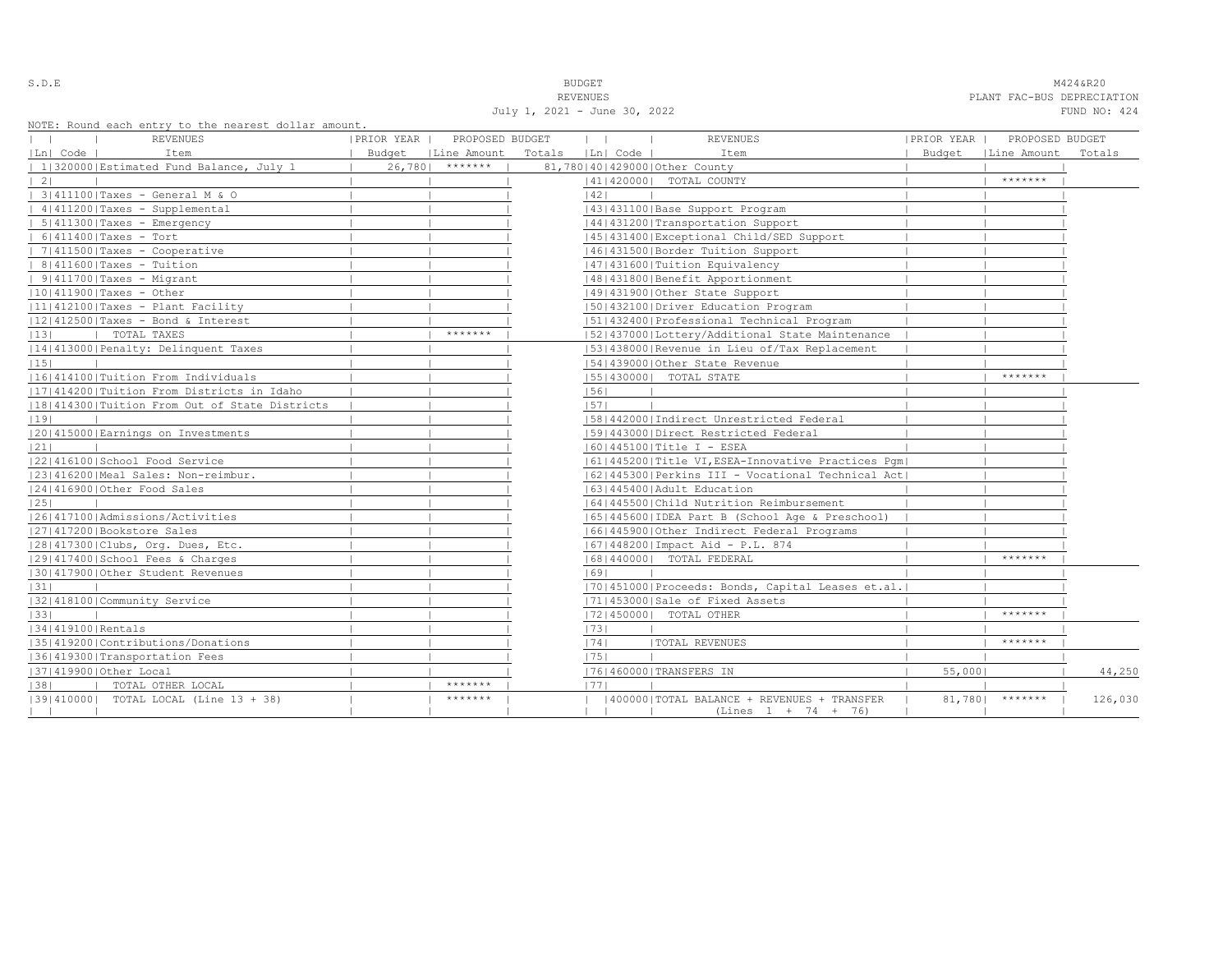|    |            |                                                                             |                      |         | July 1, 2021 - June 30, 2022 |          |           |                      |         |                      |            | FUND NO: 424 |  |
|----|------------|-----------------------------------------------------------------------------|----------------------|---------|------------------------------|----------|-----------|----------------------|---------|----------------------|------------|--------------|--|
|    |            | NOTE: Round each entry to the nearest dollar amount.<br><b>EXPENDITURES</b> | Prior Year  Proposed |         | 100                          | 200      | 300       | 400                  | 500     | 600                  | 700        | 800          |  |
|    |            |                                                                             |                      |         |                              |          | Purchased | Supplies             | Capital | Debt                 | Insurance- |              |  |
|    | Ln  Code   | Functions/Programs                                                          | Budget               | Budget  | Salaries                     | Benefits |           | Services   Materials |         | Objects   Retirement | Judgment   | Transfers    |  |
|    |            | 1  512   Elementary School Program                                          |                      |         |                              |          |           |                      |         |                      |            |              |  |
|    | 2   515    | Secondary School Program                                                    |                      |         |                              |          |           |                      |         |                      |            |              |  |
|    | 3   517    | Alternative School Program                                                  |                      |         |                              |          |           |                      |         |                      |            |              |  |
|    | 41519      | Vocational-Technical Program                                                |                      |         |                              |          |           |                      |         |                      |            |              |  |
|    | 5 521      | Special Education Program                                                   |                      |         |                              |          |           |                      |         |                      |            |              |  |
|    |            | 6  522   Special Education Preschool Program                                |                      |         |                              |          |           |                      |         |                      |            |              |  |
|    |            | 7  524   Gifted & Talented Program                                          |                      |         |                              |          |           |                      |         |                      |            |              |  |
|    | 8   531    | Interscholastic Program                                                     |                      |         |                              |          |           |                      |         |                      |            |              |  |
|    | 9 532      | School Activity Program                                                     |                      |         |                              |          |           |                      |         |                      |            |              |  |
|    | $ 10 $ 541 | Summer School Program                                                       |                      |         |                              |          |           |                      |         |                      |            |              |  |
|    | $ 11 $ 542 | Adult School Program                                                        |                      |         |                              |          |           |                      |         |                      |            |              |  |
|    | 12  546    | Detention Center Program                                                    |                      |         |                              |          |           |                      |         |                      |            |              |  |
| 13 |            |                                                                             |                      |         |                              |          |           |                      |         |                      |            |              |  |
|    | 14  500    | TOTAL INSTRUCTION                                                           |                      |         |                              |          |           |                      |         |                      |            |              |  |
| 15 |            |                                                                             |                      |         |                              |          |           |                      |         |                      |            |              |  |
|    |            | [16] 611   Attendance-Guidance-Health Program                               |                      |         |                              |          |           |                      |         |                      |            |              |  |
|    | $ 17 $ 616 | Special Education Support Services Prg                                      |                      |         |                              |          |           |                      |         |                      |            |              |  |
|    |            |                                                                             |                      |         |                              |          |           |                      |         |                      |            |              |  |
| 18 |            | Instruction Improvement Program                                             |                      |         |                              |          |           |                      |         |                      |            |              |  |
|    | 19  621    | Educational Media Program                                                   |                      |         |                              |          |           |                      |         |                      |            |              |  |
|    | $ 20 $ 622 |                                                                             |                      |         |                              |          |           |                      |         |                      |            |              |  |
|    |            | 21  623   Instruction-Related Technology Program                            |                      |         |                              |          |           |                      |         |                      |            |              |  |
|    | 22  631    | Board of Education Program                                                  |                      |         |                              |          |           |                      |         |                      |            |              |  |
|    | 23  632    | District Administration Program                                             |                      |         |                              |          |           |                      |         |                      |            |              |  |
| 24 |            |                                                                             |                      |         |                              |          |           |                      |         |                      |            |              |  |
|    | 25  641    | School Administration Program                                               |                      |         |                              |          |           |                      |         |                      |            |              |  |
| 26 |            |                                                                             |                      |         |                              |          |           |                      |         |                      |            |              |  |
|    | $ 27 $ 651 | Business Operation Program                                                  |                      |         |                              |          |           |                      |         |                      |            |              |  |
|    | $ 28 $ 655 | Central Service Program                                                     |                      |         |                              |          |           |                      |         |                      |            |              |  |
|    | 29  656    | Administrative Technology Services Prg                                      |                      |         |                              |          |           |                      |         |                      |            |              |  |
|    | 30  661    | Buildings-Care Program (Custodial)                                          |                      |         |                              |          |           |                      |         |                      |            |              |  |
|    | 31  663    | Maintenance Non-Student Occupied Build                                      |                      |         |                              |          |           |                      |         |                      |            |              |  |
|    | 32  664    | Maintenance Student Occupied Buildings                                      |                      |         |                              |          |           |                      |         |                      |            |              |  |
|    | 33  665    | Maintenance - Grounds                                                       |                      |         |                              |          |           |                      |         |                      |            |              |  |
|    | 34  667    | Security Program                                                            |                      |         |                              |          |           |                      |         |                      |            |              |  |
| 35 |            |                                                                             |                      |         |                              |          |           |                      |         |                      |            |              |  |
|    |            | 36  681   Pupil - To School Trans. Program                                  | 81,780               | 126,030 |                              |          |           |                      | 126,030 |                      |            |              |  |
|    | $ 37 $ 682 | Pupil - Activity Trans. Program                                             |                      |         |                              |          |           |                      |         |                      |            |              |  |
|    |            | [38] 683 [General Transportation Program                                    |                      |         |                              |          |           |                      |         |                      |            |              |  |
| 39 |            |                                                                             |                      |         |                              |          |           |                      |         |                      |            |              |  |

S.D.E SOME SALL SOMETRALL SOMETRALL SOMETRALL SOMETRALL SOMETRALL SOMETRALL SOMETRALL SOMETRALL SOMETRALL SOMETRALL SOMETRALL SOM SAME SOM STRUKT SOM STRUKT SOM STRUKT SOM STRUKT SOM STRUKT SOM STRUKT SOM STRUKT SOM STRUKT

EXPENDITURES PLANT FAC-BUS DEPRECIATION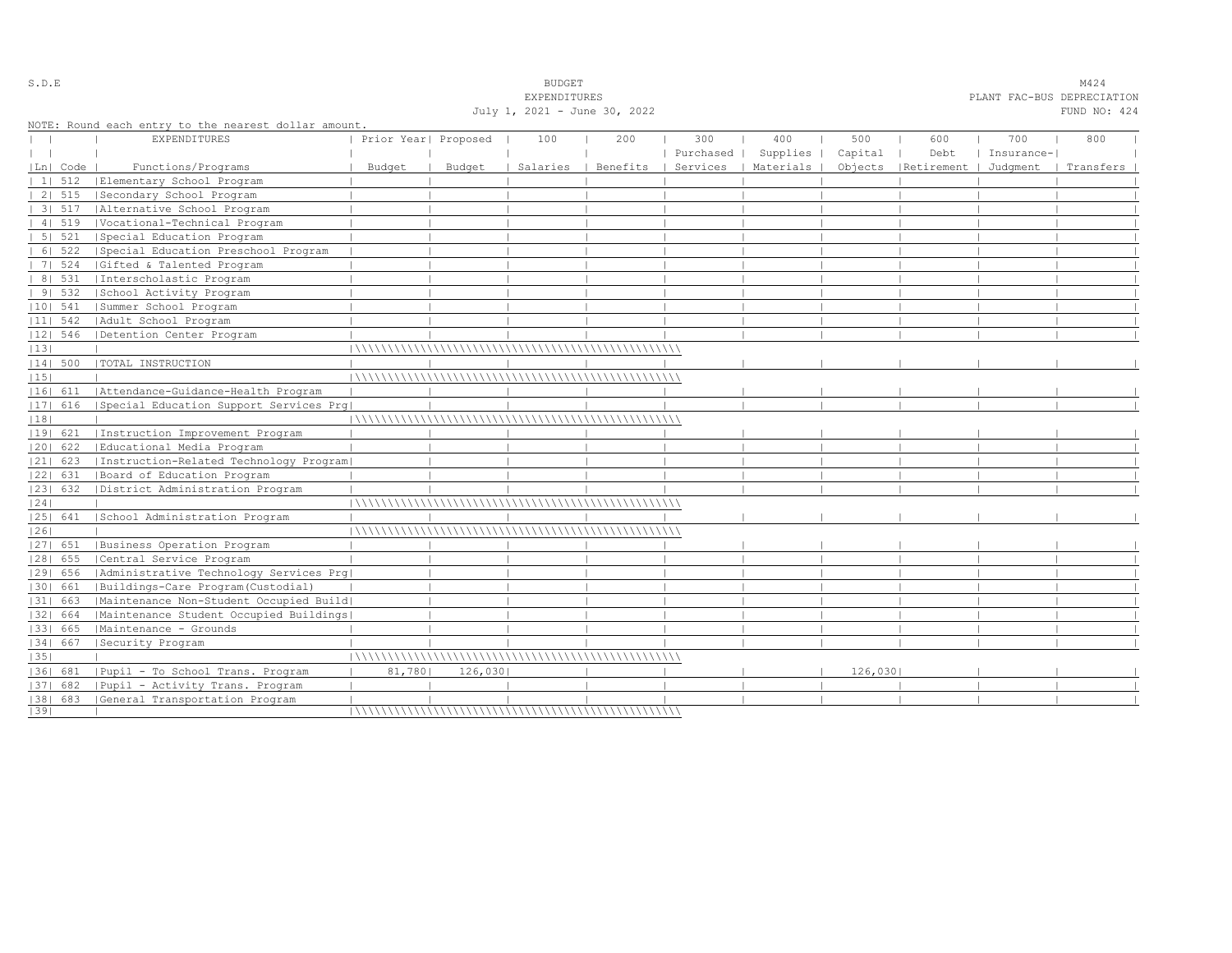|              |            |                                                      |                       |         | EXPENDITURES                 |     |                                            |          |          |                                 |            | PLANT FAC-BUS DEPRECIATION      |
|--------------|------------|------------------------------------------------------|-----------------------|---------|------------------------------|-----|--------------------------------------------|----------|----------|---------------------------------|------------|---------------------------------|
|              |            |                                                      |                       |         | July 1, 2021 - June 30, 2022 |     |                                            |          |          |                                 |            | FUND NO: 424                    |
|              |            | NOTE: Round each entry to the nearest dollar amount. |                       |         |                              |     |                                            |          |          |                                 |            |                                 |
|              |            | <b>EXPENDITURES</b>                                  | Prior Year   Proposed |         | 100                          | 200 | 300                                        | 400      | 500      | 600                             | 700        | 800                             |
| $\mathbf{1}$ |            |                                                      |                       |         |                              |     | Purchased                                  | Supplies | Capital  | Debt                            | Insurance- |                                 |
|              | Ln   Code  | Functions/Programs                                   | Budget                | Budget  |                              |     | Salaries   Benefits   Services   Materials |          |          | Objects   Retirement   Judgment |            | Transfers                       |
|              | 39  691    | (Other Support Services Program                      |                       |         |                              |     |                                            |          |          |                                 |            |                                 |
| 40           |            |                                                      |                       |         |                              |     |                                            |          |          |                                 |            |                                 |
|              | 41  600    | TOTAL SUPPORT SERVICES                               | 81,780                | 126,030 |                              |     |                                            |          | 126,0301 |                                 |            |                                 |
| 42           |            |                                                      |                       |         |                              |     |                                            |          |          |                                 |            |                                 |
|              |            | 44  710   Child Nutrition Program                    |                       |         |                              |     |                                            |          |          |                                 |            |                                 |
|              | $ 45 $ 720 | Community Services Program                           |                       |         |                              |     |                                            |          |          |                                 |            |                                 |
|              | $ 46 $ 730 | Enterprise Operations                                |                       |         |                              |     |                                            |          |          |                                 |            |                                 |
|              |            |                                                      |                       |         |                              |     |                                            |          |          |                                 |            |                                 |
|              |            | 47  740   Student Activity Program                   |                       |         |                              |     |                                            |          |          |                                 |            |                                 |
| 48           |            |                                                      |                       |         |                              |     |                                            |          |          |                                 |            |                                 |
|              | 49  700    | TOTAL NON-INSTRUCTION                                |                       |         |                              |     |                                            |          |          |                                 |            |                                 |
| 50           |            |                                                      |                       |         |                              |     |                                            |          |          |                                 |            |                                 |
|              | 51  810    | Capital Assets-Student Occupied                      |                       |         |                              |     |                                            |          |          |                                 |            |                                 |
|              | 52  811    | Capital Assets-NonStudent Occupied                   |                       |         |                              |     |                                            |          |          |                                 |            |                                 |
| 53           |            |                                                      |                       |         |                              |     |                                            |          |          |                                 |            |                                 |
|              | 54 800     | TOTAL CAPITAL ASSET PROGRAMS                         |                       |         |                              |     |                                            |          |          |                                 |            |                                 |
| 55           |            |                                                      |                       |         |                              |     |                                            |          |          |                                 |            |                                 |
|              | 1561 911   | Debt Services Program - Principal                    |                       |         |                              |     |                                            |          |          |                                 |            |                                 |
|              | $ 57 $ 912 | Debt Services Program - Interest                     |                       |         |                              |     |                                            |          |          |                                 |            |                                 |
|              | 58   913   | Debt Services Program-Refunded Debt                  |                       |         |                              |     |                                            |          |          |                                 |            |                                 |
|              | 59  920    | Transfers Out                                        |                       |         |                              |     |                                            |          |          |                                 |            |                                 |
| 60           |            |                                                      |                       |         |                              |     |                                            |          |          |                                 |            |                                 |
|              | $ 61 $ 900 | TOTAL OTHER SERVICES                                 |                       |         |                              |     |                                            |          |          |                                 |            |                                 |
| 62           |            |                                                      |                       |         |                              |     |                                            |          |          |                                 |            |                                 |
| 63           |            | TOTAL EXPENDITURES                                   | 81,780                | 126,030 |                              |     |                                            |          | 126,030  |                                 |            |                                 |
| 64           |            | (Lines 14+41+49+54+61)                               |                       |         |                              |     |                                            |          |          |                                 |            |                                 |
| 65           |            |                                                      |                       |         |                              |     |                                            |          |          |                                 |            |                                 |
| 66           |            |                                                      |                       |         |                              |     |                                            |          |          |                                 |            |                                 |
| 67           |            |                                                      |                       |         |                              |     |                                            |          |          |                                 |            |                                 |
| 68           |            |                                                      | 11111111111           |         |                              |     |                                            |          |          |                                 |            |                                 |
| 69           |            |                                                      |                       |         |                              |     |                                            |          |          |                                 |            |                                 |
| 70           |            |                                                      |                       |         |                              |     |                                            |          |          |                                 |            |                                 |
| 71           |            | $\Box$                                               |                       |         |                              |     |                                            |          |          |                                 |            |                                 |
| 72           |            | $\Box$                                               |                       |         |                              |     |                                            |          |          |                                 |            |                                 |
| 73           |            | BUDGET SUMMARY<br>$\mathbf{1}$                       |                       |         |                              |     |                                            |          |          |                                 |            | BUDGET SUMMARY:                 |
| 74           |            |                                                      |                       |         |                              |     |                                            |          |          |                                 |            |                                 |
| 75           |            | Beginning Fund Balance                               | 26,7801               | 81,780  |                              |     |                                            |          |          |                                 |            | The total on line 77 must equal |
|              |            | the total on line 81.                                |                       |         |                              |     |                                            |          |          |                                 |            |                                 |
| 76           |            | Revenues + Transfers In                              | 55,000                | 44,250  |                              |     |                                            |          |          |                                 |            |                                 |
|              |            | TOTAL REVENUES (LINES 75 + 76)                       |                       |         |                              |     |                                            |          |          |                                 |            |                                 |
| 77           |            |                                                      | 81,780                | 126,030 |                              |     |                                            |          |          |                                 |            |                                 |
| 78           |            |                                                      |                       |         |                              |     |                                            |          |          |                                 |            |                                 |
| 1791         |            | Total Appropriation                                  | 81,780                | 126,030 |                              |     |                                            |          |          |                                 |            |                                 |
| 80 <br> 81   |            | Unappropriated Balance                               | 81,780                | 126,030 |                              |     |                                            |          |          |                                 |            |                                 |
|              |            | TOTAL APPROPRIATION (lines 79+80)                    |                       |         |                              |     |                                            |          |          |                                 |            |                                 |

S.D.E SUDGET M424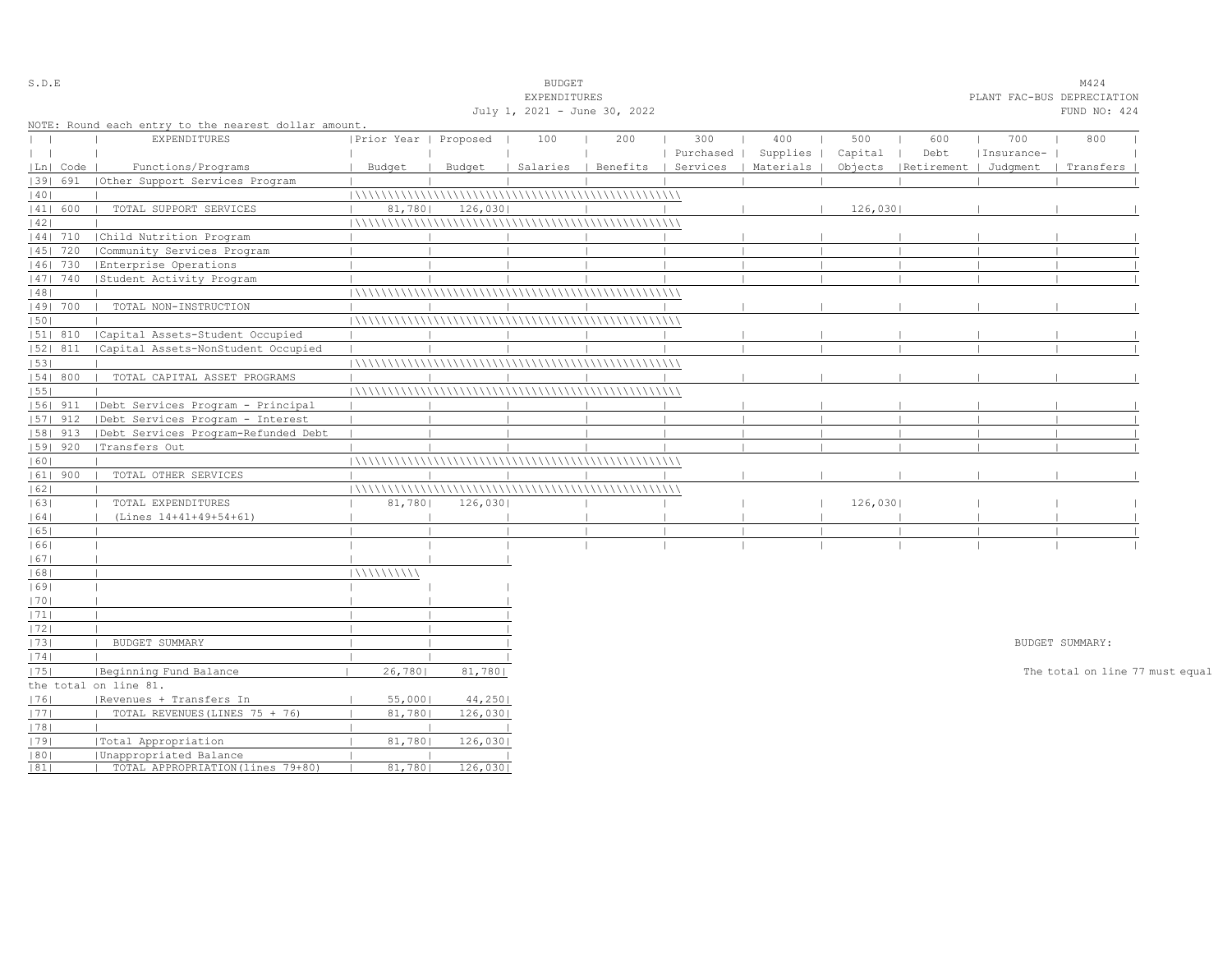S.D.E **BUDGET** M722&R20

REVENUES **MULTI PURPOSE BUILDING** July 1, 2021 - June 30, 2022 FUND NO: 722

NOTE: Round each entry to the nearest dollar amount.

| NOTE: ROUNQ each entry to the hearest dollar amount, |            |                      |                   |              |                                                     |            |                      |        |
|------------------------------------------------------|------------|----------------------|-------------------|--------------|-----------------------------------------------------|------------|----------------------|--------|
| REVENUES                                             | PRIOR YEAR | PROPOSED BUDGET      |                   | $\mathbf{1}$ | <b>REVENUES</b>                                     | PRIOR YEAR | PROPOSED BUDGET      |        |
| Ln  Code  <br>Item                                   |            | Budget   Line Amount | Totals   Ln  Code |              | Item                                                |            | Budget   Line Amount | Totals |
| 1 320000 Estimated Fund Balance, July 1              | 7,8401     | *******              |                   |              | 8,633 40 429000 Other County                        |            |                      |        |
| $\vert 2 \vert$                                      |            |                      |                   |              | 14114200001 TOTAL COUNTY                            |            | *******              |        |
| 3 411100 Taxes - General M & O                       |            |                      |                   | 42           |                                                     |            |                      |        |
| 4 411200 Taxes - Supplemental                        |            |                      |                   |              | 43   431100   Base Support Program                  |            |                      |        |
| $  5 411300 $ Taxes - Emergency                      |            |                      |                   |              | 14414312001Transportation Support                   |            |                      |        |
| $  6 411400 $ Taxes - Tort                           |            |                      |                   |              | 45 431400 Exceptional Child/SED Support             |            |                      |        |
| $  7 411500 $ Taxes - Cooperative                    |            |                      |                   |              | 46  431500   Border Tuition Support                 |            |                      |        |
| $  8 411600 $ Taxes - Tuition                        |            |                      |                   |              | 47   431600   Tuition Equivalency                   |            |                      |        |
| $  9 411700 $ Taxes - Migrant                        |            |                      |                   |              | 48   431800   Benefit Apportionment                 |            |                      |        |
| $ 10 411900 $ Taxes - Other                          |            |                      |                   |              | 49 431900 Other State Support                       |            |                      |        |
| $ 11 412100 $ Taxes - Plant Facility                 |            |                      |                   |              | 1501432100 Driver Education Program                 |            |                      |        |
| 12 412500 Taxes - Bond & Interest                    |            |                      |                   |              | 1511432400 Professional Technical Program           |            |                      |        |
| 13 <br>TOTAL TAXES<br>$\Box$                         |            | *******              |                   |              | 52 437000 Lottery/Additional State Maintenance      |            |                      |        |
| 14 413000 Penalty: Delinquent Taxes                  |            |                      |                   |              | [53] 438000 Revenue in Lieu of/Tax Replacement      |            |                      |        |
| 15                                                   |            |                      |                   |              | 154143900010ther State Revenue                      |            |                      |        |
| 16 414100 Tuition From Individuals                   |            |                      |                   |              | 55   430000   TOTAL STATE                           |            | *******              |        |
| 1171414200 Tuition From Districts in Idaho           |            |                      |                   | 56           |                                                     |            |                      |        |
| 18 414300 Tuition From Out of State Districts        |            |                      |                   | 57           |                                                     |            |                      |        |
| 19                                                   |            |                      |                   |              | 58 442000 Indirect Unrestricted Federal             |            |                      |        |
| 20 415000 Earnings on Investments                    |            |                      |                   |              | 1591443000 Direct Restricted Federal                |            |                      |        |
| 21                                                   |            |                      |                   |              | 60   445100   Title I - ESEA                        |            |                      |        |
| 22 416100 School Food Service                        |            |                      |                   |              | [61]445200]Title VI, ESEA-Innovative Practices Pqm] |            |                      |        |
| 23 416200 Meal Sales: Non-reimbur.                   |            |                      |                   |              | 62 445300 Perkins III - Vocational Technical Act    |            |                      |        |
| 24 416900 Other Food Sales                           |            |                      |                   |              | 1631445400 Adult Education                          |            |                      |        |
| 25                                                   |            |                      |                   |              | 1641445500 Child Nutrition Reimbursement            |            |                      |        |
| 12614171001Admissions/Activities                     |            |                      |                   |              | [65]445600 [IDEA Part B (School Age & Preschool)    |            |                      |        |
| 27 417200 Bookstore Sales                            |            |                      |                   |              | 16614459001Other Indirect Federal Programs          |            |                      |        |
| 28 417300 Clubs, Org. Dues, Etc.                     |            |                      |                   |              | 16714482001Impact Aid - P.L. 874                    |            |                      |        |
| 12914174001School Fees & Charges                     |            |                      |                   |              | 16814400001 TOTAL FEDERAL                           |            | *******              |        |
| 30 417900 Other Student Revenues                     |            |                      |                   | 69           |                                                     |            |                      |        |
| 31                                                   |            |                      |                   |              | [70] 451000 Proceeds: Bonds, Capital Leases et.al.  |            |                      |        |
| 32 418100 Community Service                          |            |                      |                   |              | 17114530001Sale of Fixed Assets                     |            |                      |        |
| 33                                                   |            |                      |                   |              | 17214500001 TOTAL OTHER                             |            | $*********$          |        |
| 34 419100 Rentals                                    |            |                      |                   | 73           |                                                     |            |                      |        |
| 35 419200 Contributions/Donations                    |            |                      |                   | 74           | <b> TOTAL REVENUES</b>                              |            | *******              |        |
| 36 419300 Transportation Fees                        |            |                      |                   | 1751         |                                                     |            |                      |        |
| 37 419900 Other Local                                |            |                      |                   |              | 17614600001TRANSFERS IN                             |            |                      |        |
| 38 <br>  TOTAL OTHER LOCAL                           |            | *******              |                   | 1771         |                                                     |            |                      |        |
| [39] 410000] TOTAL LOCAL (Line 13 + 38)              |            | *******              |                   |              | 400000   TOTAL BALANCE + REVENUES + TRANSFER        |            | $7,840$   *******    | 8,633  |
|                                                      |            |                      |                   |              | $(Lines 1 + 74 + 76)$                               |            |                      |        |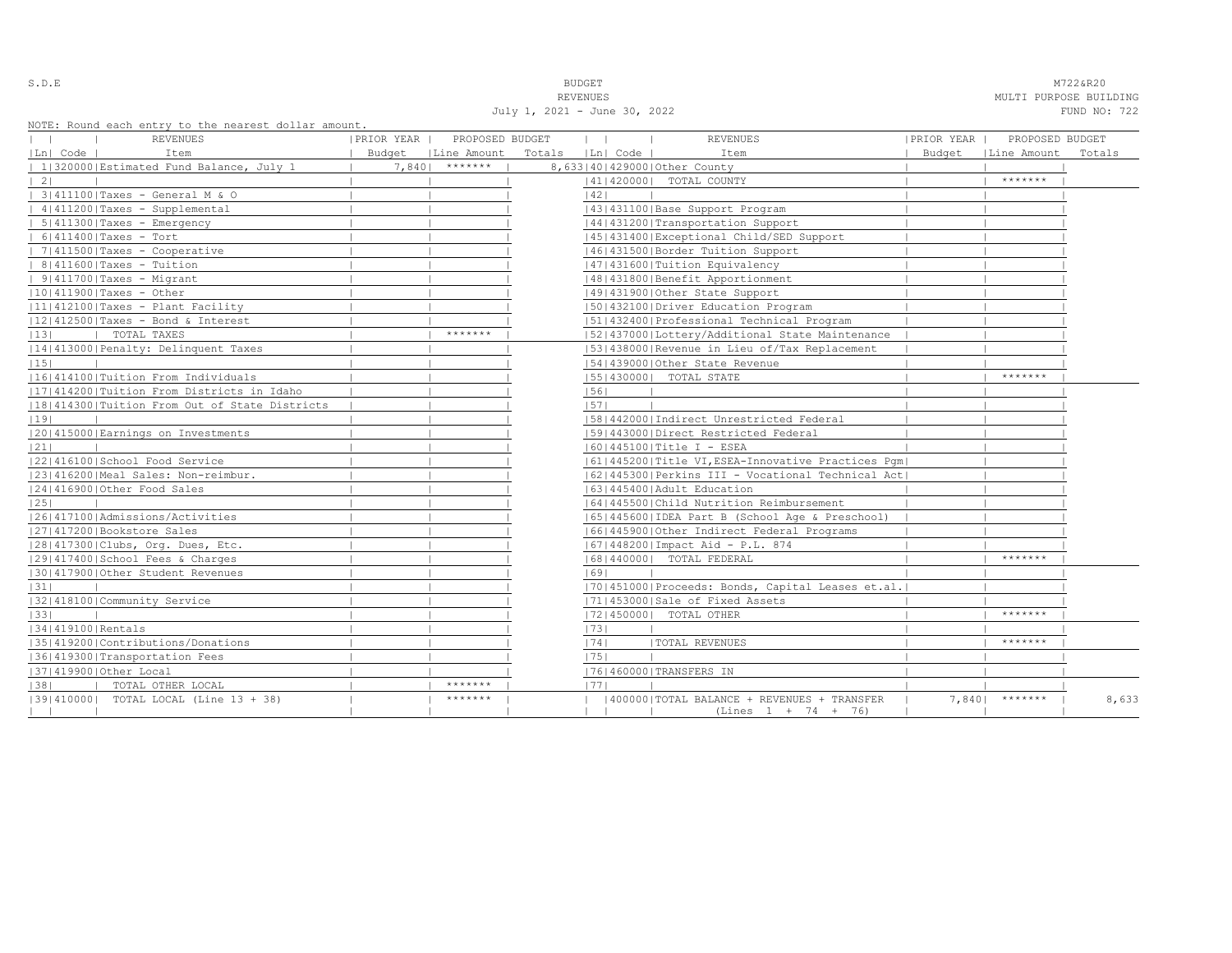|    |            |                                                      |                      |        | July 1, 2021 - June 30, 2022 |                     |                |          |         |                                                        |            | MODIA FONEOUR DOIBDING<br>FUND NO: 722 |  |
|----|------------|------------------------------------------------------|----------------------|--------|------------------------------|---------------------|----------------|----------|---------|--------------------------------------------------------|------------|----------------------------------------|--|
|    |            | NOTE: Round each entry to the nearest dollar amount. |                      |        |                              |                     |                |          |         |                                                        |            |                                        |  |
|    |            | <b>EXPENDITURES</b>                                  | Prior Year  Proposed |        | 100                          | 200                 | 300            | 400      | 500     | 600                                                    | 700        | 800                                    |  |
|    |            |                                                      |                      |        |                              |                     | Purchased      | Supplies | Capital | Debt                                                   | Insurance- |                                        |  |
|    | Ln  Code   | Functions/Programs                                   | Budget               | Budget |                              | Salaries   Benefits | $\blacksquare$ |          |         | Services   Materials   Objects   Retirement   Judgment |            | Transfers                              |  |
|    |            | 1  512   Elementary School Program                   |                      |        |                              |                     |                |          |         |                                                        |            |                                        |  |
|    | 2   515    | Secondary School Program                             |                      |        |                              |                     |                |          |         |                                                        |            |                                        |  |
|    |            | 3  517   Alternative School Program                  |                      |        |                              |                     |                |          |         |                                                        |            |                                        |  |
|    | 41519      | Vocational-Technical Program                         |                      |        |                              |                     |                |          |         |                                                        |            |                                        |  |
|    | 5   521    | Special Education Program                            |                      |        |                              |                     |                |          |         |                                                        |            |                                        |  |
|    | 6   522    | Special Education Preschool Program                  |                      |        |                              |                     |                |          |         |                                                        |            |                                        |  |
|    | 7   524    | Gifted & Talented Program                            |                      |        |                              |                     |                |          |         |                                                        |            |                                        |  |
|    |            | 8  531   Interscholastic Program                     |                      |        |                              |                     |                |          |         |                                                        |            |                                        |  |
|    | 91532      | School Activity Program                              |                      |        |                              |                     |                |          |         |                                                        |            |                                        |  |
|    | $ 10 $ 541 | Summer School Program                                |                      |        |                              |                     |                |          |         |                                                        |            |                                        |  |
|    | $ 11 $ 542 | Adult School Program                                 |                      |        |                              |                     |                |          |         |                                                        |            |                                        |  |
|    | $ 12 $ 546 | Detention Center Program                             |                      |        |                              |                     |                |          |         |                                                        |            |                                        |  |
| 13 |            |                                                      |                      |        |                              |                     |                |          |         |                                                        |            |                                        |  |
|    | 14  500    | TOTAL INSTRUCTION                                    |                      |        |                              |                     |                |          |         |                                                        |            |                                        |  |
| 15 |            |                                                      |                      |        |                              |                     |                |          |         |                                                        |            |                                        |  |
|    | 16  611    | Attendance-Guidance-Health Program                   |                      |        |                              |                     |                |          |         |                                                        |            |                                        |  |
|    | 17  616    | Special Education Support Services Prg               |                      |        |                              |                     |                |          |         |                                                        |            |                                        |  |
| 18 |            |                                                      |                      |        |                              |                     |                |          |         |                                                        |            |                                        |  |
|    | 19  621    | Instruction Improvement Program                      |                      |        |                              |                     |                |          |         |                                                        |            |                                        |  |
|    | $ 20 $ 622 | Educational Media Program                            |                      |        |                              |                     |                |          |         |                                                        |            |                                        |  |
|    | $ 21 $ 623 | Instruction-Related Technology Program               |                      |        |                              |                     |                |          |         |                                                        |            |                                        |  |
|    | $ 22 $ 631 | Board of Education Program                           |                      |        |                              |                     |                |          |         |                                                        |            |                                        |  |
|    |            | 23  632   District Administration Program            |                      |        |                              |                     |                |          |         |                                                        |            |                                        |  |
| 24 |            |                                                      |                      |        |                              |                     |                |          |         |                                                        |            |                                        |  |
|    |            | [25] 641 [School Administration Program              |                      |        |                              |                     |                |          |         |                                                        |            |                                        |  |
| 26 |            |                                                      |                      |        |                              |                     |                |          |         |                                                        |            |                                        |  |
|    | $ 27 $ 651 | Business Operation Program                           |                      |        |                              |                     |                |          |         |                                                        |            |                                        |  |
|    | 28  655    | Central Service Program                              |                      |        |                              |                     |                |          |         |                                                        |            |                                        |  |
|    | 29  656    | Administrative Technology Services Prg               |                      |        |                              |                     |                |          |         |                                                        |            |                                        |  |
|    | 30  661    | Buildings-Care Program(Custodial)                    |                      |        |                              |                     |                |          |         |                                                        |            |                                        |  |
|    | 31  663    | Maintenance Non-Student Occupied Build               |                      |        |                              |                     |                |          |         |                                                        |            |                                        |  |
|    | 32  664    | Maintenance Student Occupied Buildings               | 7,8401               | 8,6331 |                              |                     |                | 8,633    |         |                                                        |            |                                        |  |
|    | 33  665    | Maintenance - Grounds                                |                      |        |                              |                     |                |          |         |                                                        |            |                                        |  |
|    | 34  667    | Security Program                                     |                      |        |                              |                     |                |          |         |                                                        |            |                                        |  |
| 35 |            |                                                      |                      |        |                              |                     |                |          |         |                                                        |            |                                        |  |
|    |            | 36  681   Pupil - To School Trans. Program           |                      |        |                              |                     |                |          |         |                                                        |            |                                        |  |
|    | $ 37 $ 682 | Pupil - Activity Trans. Program                      |                      |        |                              |                     |                |          |         |                                                        |            |                                        |  |
|    |            | [38] 683 [General Transportation Program             |                      |        |                              |                     |                |          |         |                                                        |            |                                        |  |
| 39 |            |                                                      |                      |        |                              |                     |                |          |         |                                                        |            |                                        |  |

S.D.E STRAUGHT M722

EXPENDITURES MULTI PURPOSE BUILDING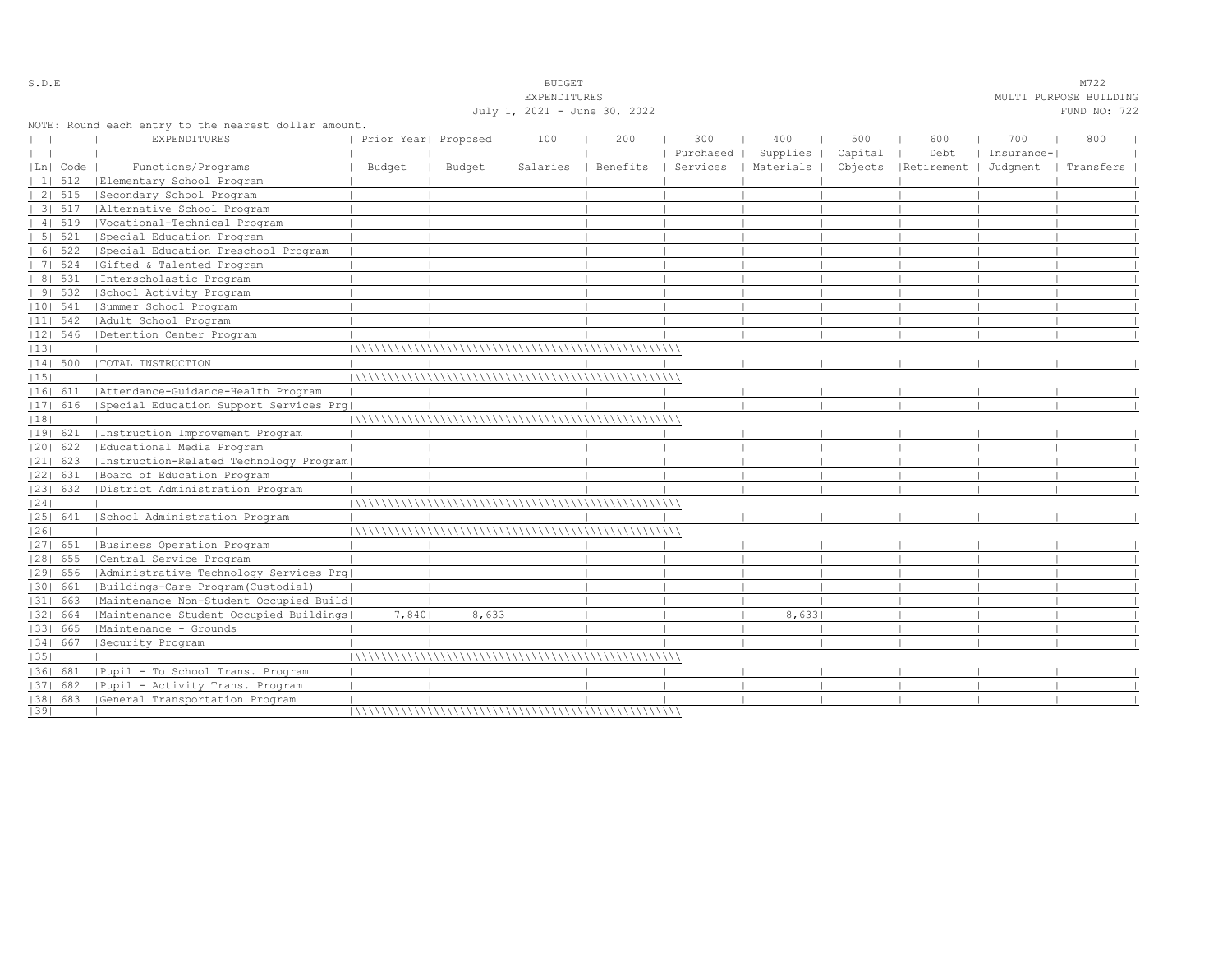| S.D.E        |            |                                                      |                       |        | <b>BUDGET</b>                |     |           |                                            |         |                                 |            | M722                            |  |
|--------------|------------|------------------------------------------------------|-----------------------|--------|------------------------------|-----|-----------|--------------------------------------------|---------|---------------------------------|------------|---------------------------------|--|
|              |            |                                                      |                       |        | EXPENDITURES                 |     |           |                                            |         |                                 |            | MULTI PURPOSE BUILDING          |  |
|              |            |                                                      |                       |        | July 1, 2021 - June 30, 2022 |     |           |                                            |         |                                 |            | FUND NO: 722                    |  |
|              |            | NOTE: Round each entry to the nearest dollar amount. |                       |        |                              |     |           |                                            |         |                                 |            |                                 |  |
| $\mathbf{I}$ |            | EXPENDITURES                                         | Prior Year   Proposed |        | 100                          | 200 | 300       | 400                                        | 500     | 600                             | 700        | 800                             |  |
| $\perp$      |            |                                                      |                       |        |                              |     | Purchased | Supplies                                   | Capital | Debt                            | Insurance- |                                 |  |
|              | Ln  Code   | Functions/Programs                                   | Budget                | Budget |                              |     |           | Salaries   Benefits   Services   Materials |         | Objects   Retirement   Judqment |            | Transfers                       |  |
|              | 1391 691   | (Other Support Services Program                      |                       |        |                              |     |           |                                            |         |                                 |            |                                 |  |
| 40           |            |                                                      |                       |        |                              |     |           |                                            |         |                                 |            |                                 |  |
|              | 41  600    | TOTAL SUPPORT SERVICES                               | 7,840                 | 8,633  |                              |     |           | 8,633                                      |         |                                 |            |                                 |  |
| 42           |            |                                                      |                       |        |                              |     |           |                                            |         |                                 |            |                                 |  |
|              | 44  710    | Child Nutrition Program                              |                       |        |                              |     |           |                                            |         |                                 |            |                                 |  |
|              | $ 45 $ 720 | Community Services Program                           |                       |        |                              |     |           |                                            |         |                                 |            |                                 |  |
|              | 46  730    | Enterprise Operations                                |                       |        |                              |     |           |                                            |         |                                 |            |                                 |  |
|              | 47  740    | Student Activity Program                             |                       |        |                              |     |           |                                            |         |                                 |            |                                 |  |
| 48           |            |                                                      |                       |        |                              |     |           |                                            |         |                                 |            |                                 |  |
|              | 49  700    | TOTAL NON-INSTRUCTION                                |                       |        |                              |     |           |                                            |         |                                 |            |                                 |  |
| 50           |            |                                                      |                       |        |                              |     |           |                                            |         |                                 |            |                                 |  |
|              | 51  810    | Capital Assets-Student Occupied                      |                       |        |                              |     |           |                                            |         |                                 |            |                                 |  |
|              | $ 52 $ 811 | Capital Assets-NonStudent Occupied                   |                       |        |                              |     |           |                                            |         |                                 |            |                                 |  |
| 53           |            |                                                      |                       |        |                              |     |           |                                            |         |                                 |            |                                 |  |
|              | 54 800     | TOTAL CAPITAL ASSET PROGRAMS                         |                       |        |                              |     |           |                                            |         |                                 |            |                                 |  |
| 55           |            |                                                      |                       |        |                              |     |           |                                            |         |                                 |            |                                 |  |
|              | $ 56 $ 911 | Debt Services Program - Principal                    |                       |        |                              |     |           |                                            |         |                                 |            |                                 |  |
|              | $ 57 $ 912 | Debt Services Program - Interest                     |                       |        |                              |     |           |                                            |         |                                 |            |                                 |  |
|              | $ 58 $ 913 | Debt Services Program-Refunded Debt                  |                       |        |                              |     |           |                                            |         |                                 |            |                                 |  |
|              | 59   920   | Transfers Out                                        |                       |        |                              |     |           |                                            |         |                                 |            |                                 |  |
| 60           |            |                                                      |                       |        |                              |     |           |                                            |         |                                 |            |                                 |  |
|              | $ 61 $ 900 | TOTAL OTHER SERVICES                                 |                       |        |                              |     |           |                                            |         |                                 |            |                                 |  |
| 62           |            |                                                      |                       |        |                              |     |           |                                            |         |                                 |            |                                 |  |
| 63           |            | TOTAL EXPENDITURES                                   | 7,840                 | 8,633  |                              |     |           | 8,633                                      |         |                                 |            |                                 |  |
| 64           |            | (Lines 14+41+49+54+61)                               |                       |        |                              |     |           |                                            |         |                                 |            |                                 |  |
| 65           |            |                                                      |                       |        |                              |     |           |                                            |         |                                 |            |                                 |  |
| 66           |            |                                                      |                       |        |                              |     |           |                                            |         |                                 |            |                                 |  |
| 67           |            |                                                      |                       |        |                              |     |           |                                            |         |                                 |            |                                 |  |
| 68           |            |                                                      | 11111111111           |        |                              |     |           |                                            |         |                                 |            |                                 |  |
| 69           |            |                                                      |                       |        |                              |     |           |                                            |         |                                 |            |                                 |  |
| 70           |            |                                                      |                       |        |                              |     |           |                                            |         |                                 |            |                                 |  |
| 71           |            |                                                      |                       |        |                              |     |           |                                            |         |                                 |            |                                 |  |
| 72           |            |                                                      |                       |        |                              |     |           |                                            |         |                                 |            |                                 |  |
| 73           |            | BUDGET SUMMARY                                       |                       |        |                              |     |           |                                            |         |                                 |            | BUDGET SUMMARY:                 |  |
| 74           |            |                                                      |                       |        |                              |     |           |                                            |         |                                 |            |                                 |  |
| 75           |            | Beginning Fund Balance                               | 7,8401                | 8,633  |                              |     |           |                                            |         |                                 |            | The total on line 77 must equal |  |
|              |            | the total on line 81.                                |                       |        |                              |     |           |                                            |         |                                 |            |                                 |  |
| 1761         |            | Revenues + Transfers In                              |                       |        |                              |     |           |                                            |         |                                 |            |                                 |  |
| 77           |            | TOTAL REVENUES (LINES 75 + 76)                       | 7,840                 | 8,633  |                              |     |           |                                            |         |                                 |            |                                 |  |
| 78           |            |                                                      |                       |        |                              |     |           |                                            |         |                                 |            |                                 |  |
| 79           |            | Total Appropriation                                  | 7,840                 | 8,633  |                              |     |           |                                            |         |                                 |            |                                 |  |
| 80           |            | Unappropriated Balance                               |                       |        |                              |     |           |                                            |         |                                 |            |                                 |  |
| 81           |            | TOTAL APPROPRIATION (lines 79+80)                    | 7,8401                | 8,6331 |                              |     |           |                                            |         |                                 |            |                                 |  |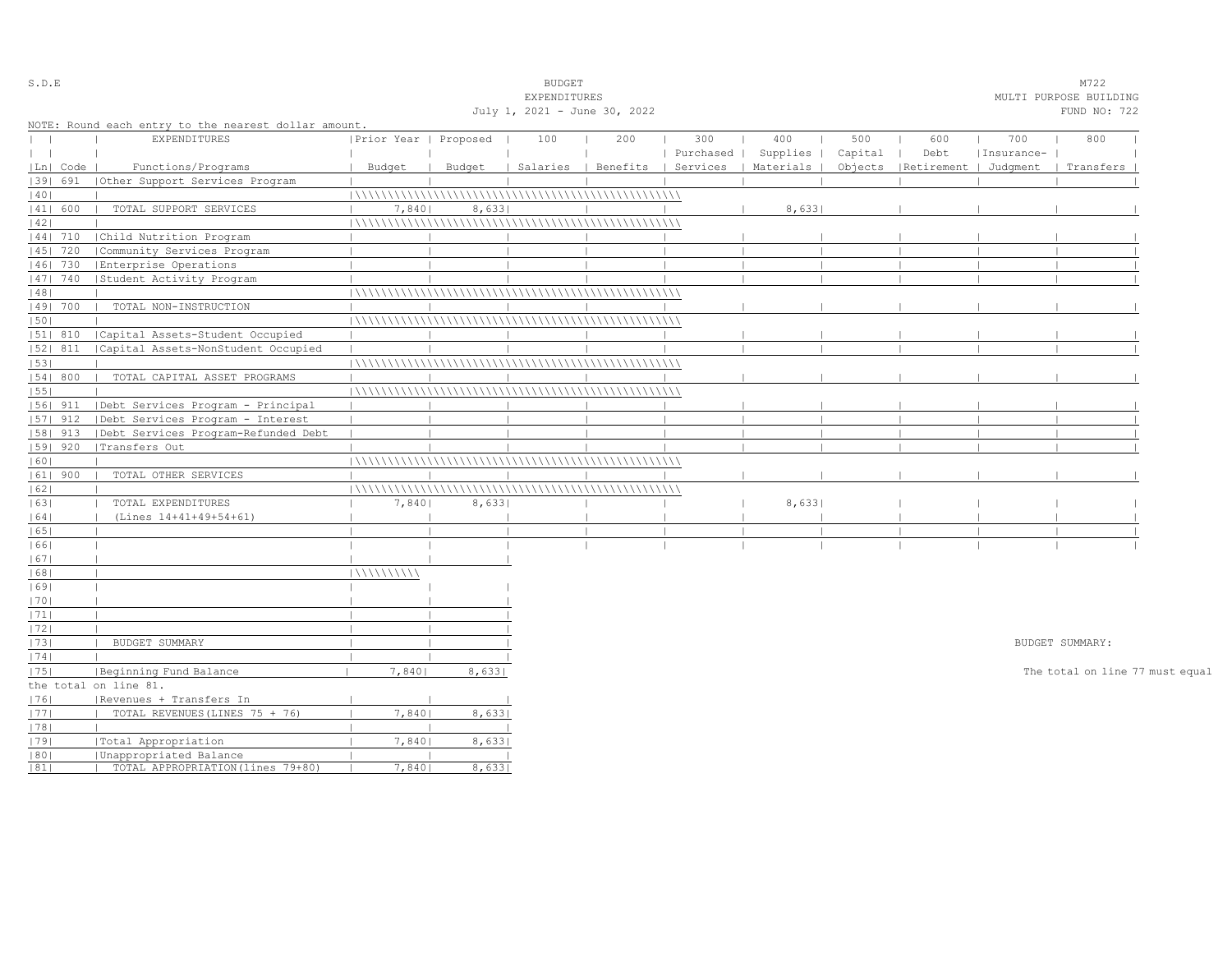#### BUDGET SUMMARY WORKSHEET - ALL FUNDS S000 July 1, 2021 - June 30, 2022

|                                        | GENERAL   | FEDERAL            | SPECIAL                      | SPECIAL     | SPECIAL     | CHILD   | <b>BOND</b>            |
|----------------------------------------|-----------|--------------------|------------------------------|-------------|-------------|---------|------------------------|
|                                        | M & O     | FOREST             | PROJECTS                     | PROJECTS    | PROJECTS    |         | NUTRITION   REDEMPTION |
|                                        |           | <b>RESERVE</b>     | LOCAL                        | STATE       | FEDERAL     |         |                        |
| Ln  Code<br><b>ACCOUNT</b>             | 100       | 220                | $230 - 239$                  | $240 - 249$ | $250 - 289$ | 290     | 310                    |
| REVENUE<br>$\vert$ 1                   |           |                    |                              |             |             |         |                        |
| 2   410000  <br>Local Sources          | 591,673   |                    | 120,000                      | 7,000       |             | 15,500  |                        |
| 31420000<br>County Sources             |           |                    |                              |             |             |         |                        |
| 4   430000<br>State Sources            | 4899,239  |                    | 11,336                       | 268, 290    |             |         |                        |
| 5   440000  <br>Federal Sources        |           | 9,000              |                              |             | 2916, 544   | 175,000 |                        |
| 6   450000<br>Other Sources            |           |                    |                              |             |             |         |                        |
| Total Revenue<br>7 <sub>1</sub>        | 5490,912  | 9,0001             | 131,336                      | 275, 290    | 2916, 544   | 190,500 |                        |
| 814600001<br>Transfers In              | 124, 164  |                    | 78,094                       |             | 40,000      | 20,000  |                        |
| 9 <br>  TOTAL REVENUE & TRANSFERS      | 5615,076  | 9,0001             | 209,430                      | 275, 290    | 2956, 544   | 210,500 |                        |
| 10                                     |           |                    |                              |             |             |         |                        |
| <b>EXPENDITURES</b><br> 11             |           |                    |                              |             |             |         |                        |
| 12 500000 <br>Instruction              | 3406,063  |                    | 556,624                      | 279,590     | 967, 914    |         |                        |
| 13 600000 <br>Support Services         | 2411, 211 | 1355,000           |                              | 155,973     | 1984,466    |         |                        |
| 14 700000 <br>Non-Instruction Services | 5,458     |                    |                              |             |             | 210,500 |                        |
| 15 800000 <br>Facility Acquisition     |           |                    |                              |             |             |         |                        |
| 16 910000<br>Debt Service              |           |                    |                              |             |             |         |                        |
| 17 <br>Total Expenditures              | 5822,732  | 1355,000           | 556,624                      | 435,563     | 2952,380    | 210,500 |                        |
| 18 <br>Transfers Out                   | 182,344   | 120,000            |                              |             | 4,164       |         |                        |
| 19 <br>TOTAL EXPENDITURES + TRANSFERS  | 6005,076  | 1475,000           | 556,624                      | 435,563     | 2956, 544   | 210,500 |                        |
| 20 <br>Contingency Reserve             |           | \\\\\\\\\\\\\\\\\\ | <b>\\\\\\\\\\\\\\\\\\\</b> \ |             |             |         |                        |
| 21 <br>TOTAL APPROPRIATIONS            | 6005,076  | 1475,000           | 556,624                      | 435,563     | 2956, 544   | 210,500 |                        |
| 22                                     |           |                    |                              |             |             |         |                        |
| 23 <br>Beginning Fund Balances         | 390,000   | 2600,530           | 56,798                       | 160, 273    |             |         |                        |
| 24 <br>Plus Revenues (line 9)          | 5615,076  | 9,000              | 209,430                      | 275, 290    | 2956, 544   | 210,500 |                        |
| 25 <br>Less Appropriations (line 21)   | 6005,076  | 1475,000           | 556,624                      | 435,563     | 2956,544    | 210,500 |                        |
| 26 <br>Unappropriated Fund Balance     |           | 1134,530           | $-290, 396$                  |             |             |         |                        |
|                                        |           |                    |                              |             |             |         |                        |

\* \* \* This form is provided for district use only. Do not return to SDE. \* \* \*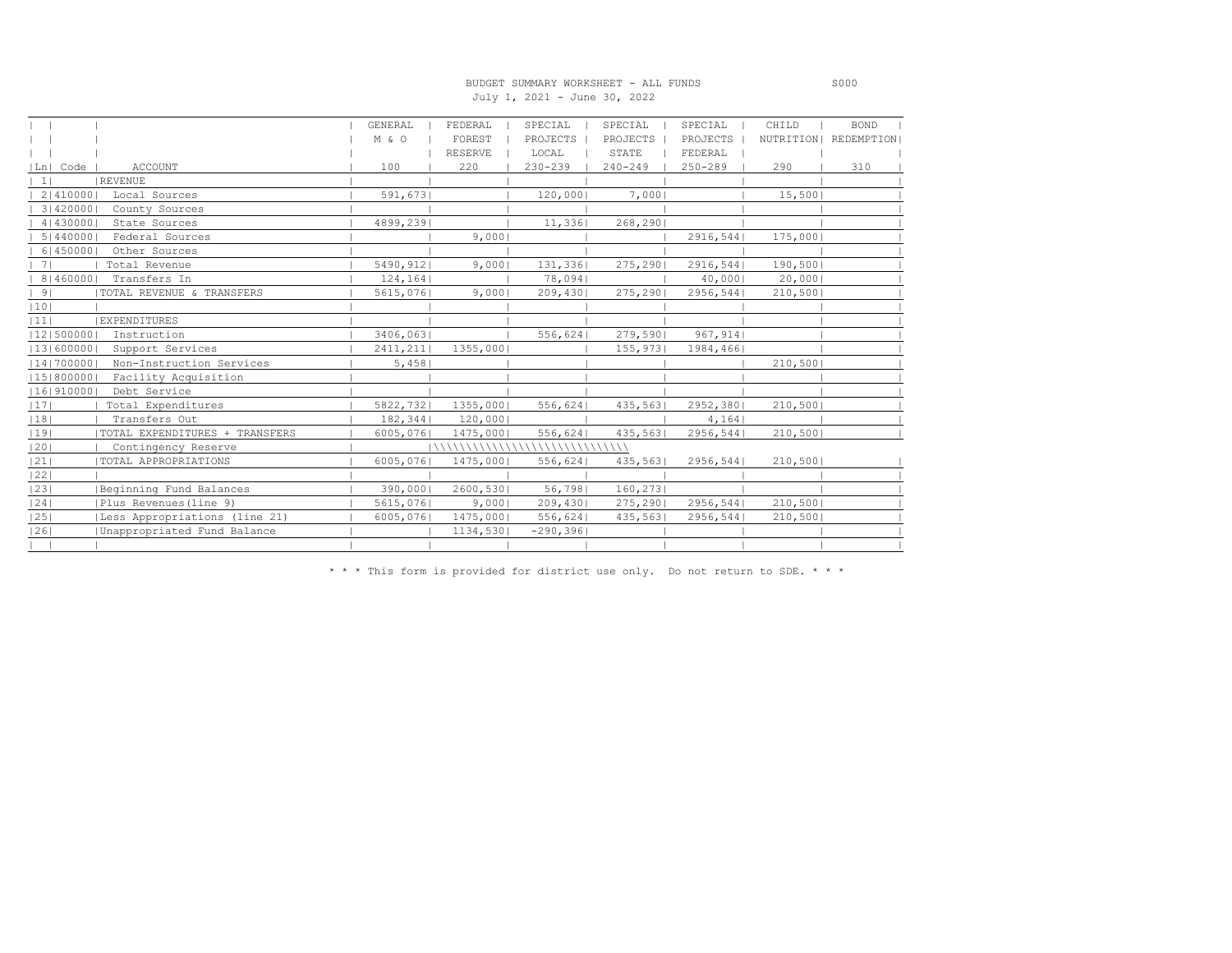### BUDGET SUMMARY WORKSHEET - ALL FUNDS S000 July 1, 2021 - June 30, 2022

|                                         | CONSTRUCT             | PLANT       | ENTERPRISE   | INTERNAL | TRUST        | TOTAL        |
|-----------------------------------------|-----------------------|-------------|--------------|----------|--------------|--------------|
|                                         | PROJECTS              | FACILITY    | <b>FUNDS</b> | SERVICES | <b>FUNDS</b> | <b>FUNDS</b> |
|                                         |                       |             |              |          |              |              |
| Ln  Code<br><b>ACCOUNT</b>              | 410                   | $420 - 430$ | 510          | 610      | 710 & 720    |              |
| REVENUE<br>$\frac{1}{2}$                |                       |             |              |          |              |              |
| 2   410000  <br>Local Sources           | 3001                  |             |              |          |              | 734,473      |
| 3   420000  <br>County Sources          |                       |             |              |          |              |              |
| 4   430000  <br>State Sources           |                       |             |              |          |              | 5178,865     |
| 5   440000  <br>Federal Sources         |                       |             |              |          |              | 3100, 544    |
| 614500001<br>Other Sources              |                       |             |              |          |              |              |
| Total Revenue<br>71                     | 3001                  |             |              |          |              | 9013,882     |
| 8   460000  <br>Transfers In            |                       | 44,250      |              |          |              | 306,508      |
| 9 <br>  TOTAL REVENUE & TRANSFERS       | 3001                  | 44,250      |              |          |              | 9320,390     |
| 10                                      |                       |             |              |          |              |              |
| <b>EXPENDITURES</b><br> 11              |                       |             |              |          |              |              |
| 12 500000 <br>Instruction               |                       |             |              |          |              | 5210, 191    |
| 13 600000 <br>Support Services          | 12,551                | 126,030     |              |          | 8,633        | 6053,864     |
| 14 700000 <br>Non-Instruction Services  |                       |             |              |          |              | 215,958      |
| Facility Acquisition<br> 15 800000      |                       |             |              |          |              |              |
| Debt Service<br> 16 910000              |                       |             |              |          |              |              |
| 17 <br> Total Expenditures              | 12,551                | 126,030     |              |          | 8,633        | 11480,013    |
| 18 <br>Transfers Out                    |                       |             |              |          |              | 306,508      |
| 19 <br>  TOTAL EXPENDITURES + TRANSFERS | 12,551                | 126,030     |              |          | 8,633        | 11786,521    |
| 20 <br>Contingency Reserve              | \\\\\\\\\\\\\\\\\\\\\ |             |              |          |              |              |
| 21 <br><b>TOTAL APPROPRIATIONS</b>      | 12,551                | 126,030     |              |          | 8,633        | 11786,521    |
| 22                                      |                       |             |              |          |              |              |
| 23 <br>Beginning Fund Balances          | 190,297               | 81,780      |              |          | 8,6331       | 3488, 311    |
| 24 <br>Plus Revenues (line 9)           | 3001                  | 44,250      |              |          |              | 9320,390     |
| 25 <br> Less Appropriations (line 21)   | 12,551                | 126,030     |              |          | 8,633        | 11786,521    |
| 26 <br>Unappropriated Fund Balance      | 178,046               |             |              |          |              | 1022, 180    |
|                                         |                       |             |              |          |              |              |

\* \* \* This form is provided for district use only. Do not return to SDE. \* \* \*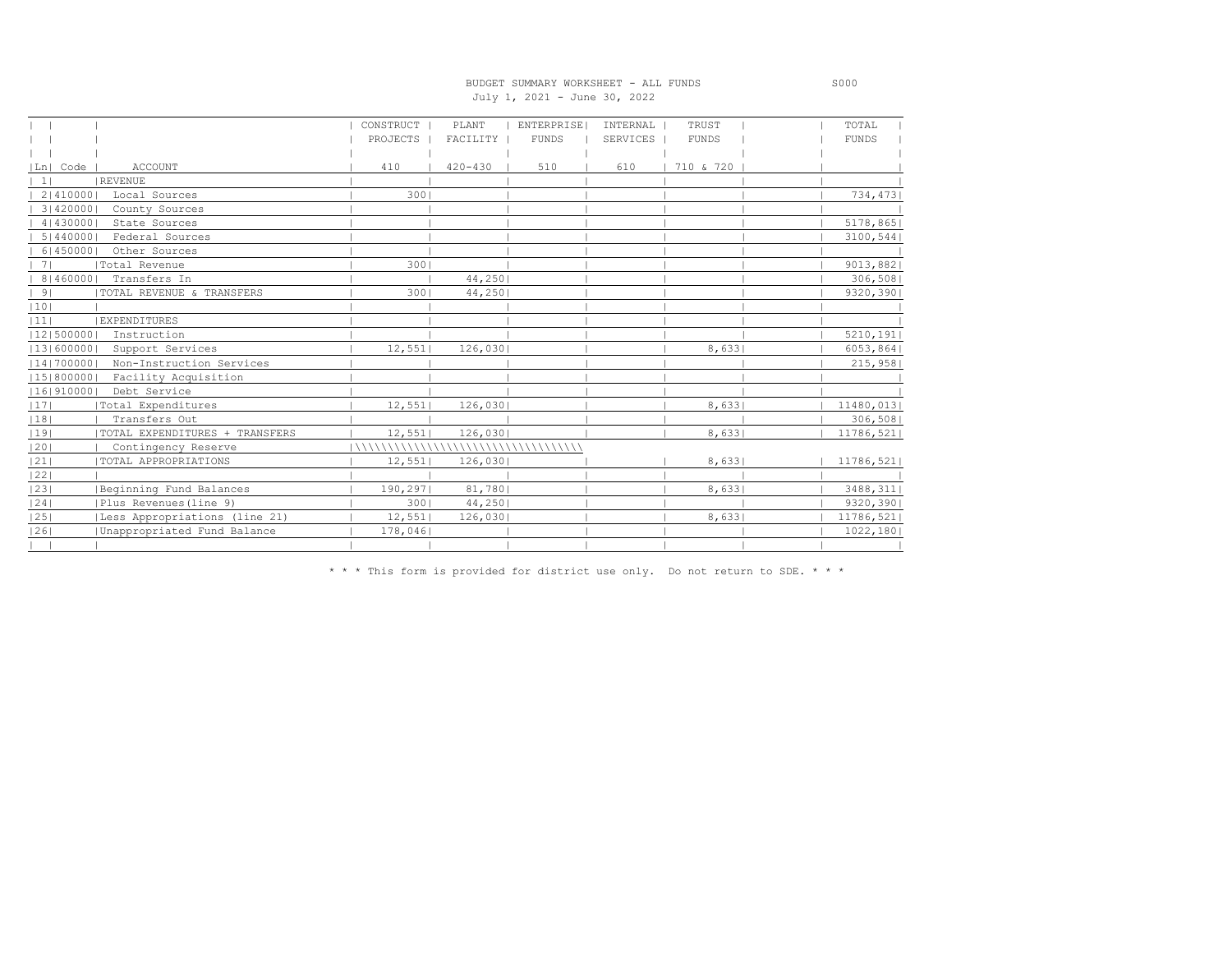#### ALL FUNDS

#### School District # 291

|                         |             | GENERAL M & O FUND                 |                               |                | ALL OTHER FUNDS         |                                     |                |           |
|-------------------------|-------------|------------------------------------|-------------------------------|----------------|-------------------------|-------------------------------------|----------------|-----------|
|                         | Prior Yearl | Prior Year                         | Prior Year                    | Proposed       | Prior Year              | Prior Year  Prior Year              |                | Proposed  |
|                         | Actual      | Actual                             | Act/Bud                       | Budget         | Actual                  | Actual                              | Act/Bud        | Budget    |
| <b>REVENUES</b>         | 2018-2019   | 2019-2020                          | 2020-2021                     | 2021-2022      | 2018-2019               | 2019-2020                           | 2020-2021      | 2021-2022 |
| Beginning Balance       | S           | 399,00015<br>$440,000$  \$         | $433,555$  \$                 | $390,000$  \$  | 1674,8981\$             | 2492, 271   \$                      | $2634,968$  \$ | 3098, 311 |
| Local Tax Revenue       |             | 430,270<br>434,7291                | 484,358                       | 484,2231       | 14,838                  | 6041                                |                |           |
| Other Local             |             | 154,650<br>122,094                 | 114,375                       | 107,450        | 262,097                 | 269,932                             | 56,800         | 142,800   |
| County Revenue          |             |                                    |                               |                |                         |                                     |                |           |
| State Revenue           |             | 4998,8931<br>5040,9591             | 4693,9401                     | 4899,2391      | 352, 2501               | 365,3761                            | 301,826        | 279,6261  |
| Federal Revenue         |             |                                    |                               |                | 1287,326                | 1459,7841                           | 1375,9901      | 3100,544  |
| Other Sources           |             | 1,573<br>2,108                     | 123,019                       | 124, 164       | 469,072                 | 509,816                             | 202, 158       | 182, 344  |
|                         |             |                                    |                               |                |                         |                                     |                |           |
| Totals                  | ΙS          | $5988, 845$   \$<br>6035, 43115    | 5849,2471\$                   | $6005,076$  \$ | $4060, 481$  \$         | 5097,783 \$                         | $4571,742$  \$ | 6803,625  |
|                         |             |                                    |                               |                |                         |                                     |                |           |
|                         | Prior Year  | Prior Year                         | Prior Year                    | Proposed       | Prior Year              | Prior Year  Prior Year              |                | Proposed  |
|                         | Actual      | Actual                             | Act/Bud                       | Budget         | Actual                  | Actual                              | Act/Bud        | Budget    |
| <b>EXPENDITURES</b>     | 2018-2019   | 2019-2020                          | 2020-2021                     | 2021-2022      | 2018-2019               | 2019-2020                           | 2020-2021      | 2021-2022 |
| Salaries                | ΙS          | $3183, 483$   \$<br>$3211,661$  \$ | 3416,90015                    | $3534,072$  \$ | $462,818$  \$           | $439, 453$   \$                     | 681, 17115     | 1245, 170 |
| Benefits                |             | 1116,480 <br>1120,382              | 1316,000                      | 1271,410       | 214, 274                | 216,734                             | 305,940        | 433,792   |
| Purchased Services      |             | 359,2461<br>333,044                | 491,061                       | 525, 423       | 735,4801                | 1058,066                            | 1802, 478      | 2426,968  |
| Supplies & Materials    |             | 290, 222<br>348, 422               | 338, 278                      | 391,927        | 383,953                 | 358, 296                            | 355,960        | 1369,471  |
| Capital Outlay          |             | 10,326<br>9,194                    | 15,000                        | 15,000         | 28,453                  | 128, 211                            | 138,280        | 181,530   |
| Debt Retirement         |             |                                    |                               |                |                         |                                     |                |           |
| Insurance & Judgements  |             | 61,735<br>62,938                   | 69,8501                       | 84,900         | 254                     | 291                                 | 3501           | 3501      |
| Transfers (net)         |             | 469,0721<br>509,816                | 202,1581                      | 182, 344       | 1,573                   | 2,108                               | 123,019        | 124, 164  |
| Contingency Reserve     |             |                                    |                               |                | 11111111111111111111111 |                                     |                |           |
| Unappropriated Balances |             | 498,281 <br>439,974                |                               |                | 2233,676                | 2894,624                            | 1164,544       | 1022, 180 |
|                         |             |                                    |                               |                |                         |                                     |                |           |
| Totals                  | ΙS          | $5988, 845$   \$                   | $6035, 431$   \$5849, 247  \$ | $6005,076$  \$ |                         | 4060,481 \$ 5097,783 \$ 4571,742 \$ |                | 6803,6251 |

 A copy of the School District Budget is available for public inspection in the District's Administrative or Clerks Office.

 (This form may be used to meet the requirements of 33-801 - Effective July 1, 1997) Do Not Return to SDE.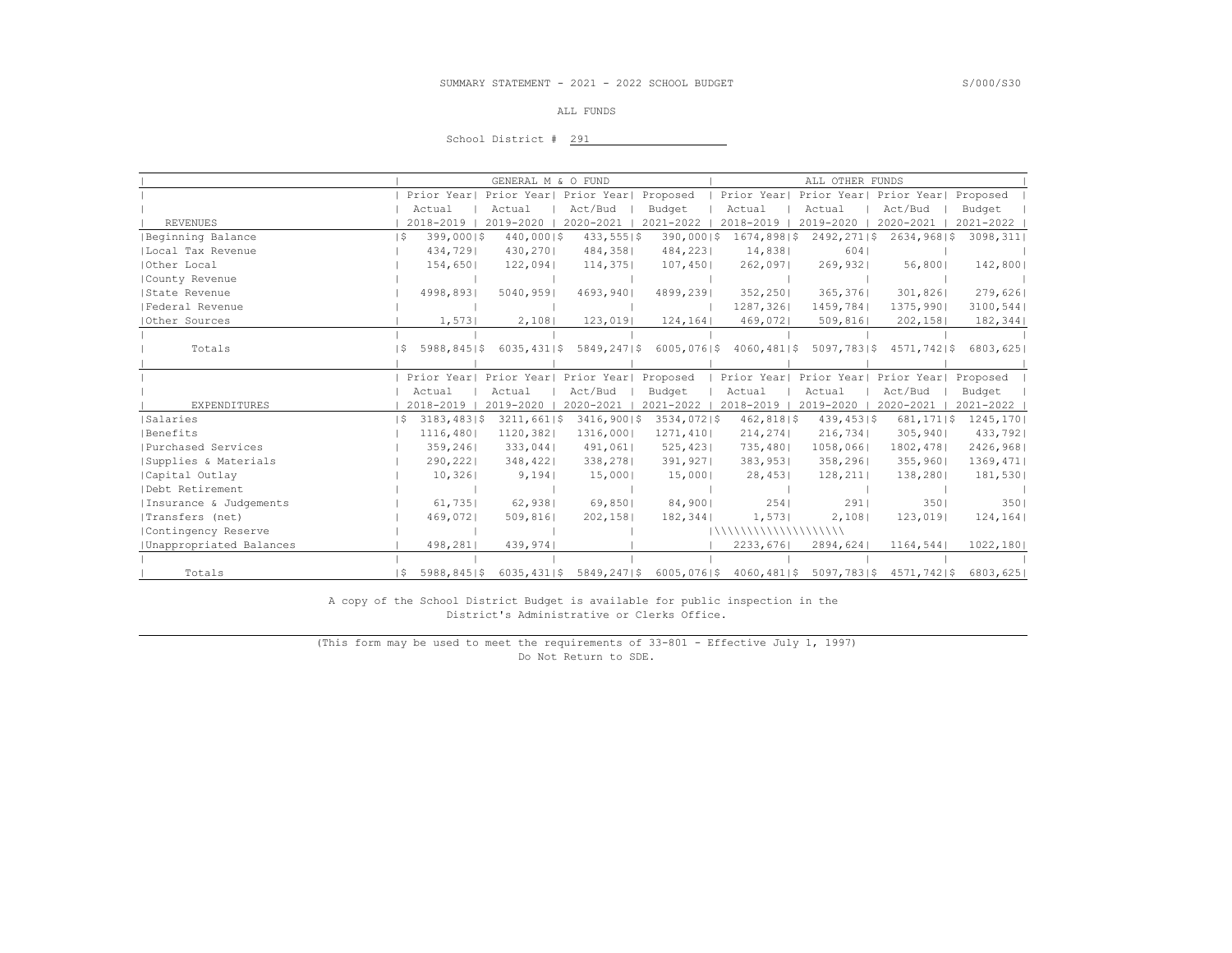#### ALL FUNDS

# School District # 291

|               |                    |      |               | GENERAL M & O FUND | ALL OTHER FUNDS |           |
|---------------|--------------------|------|---------------|--------------------|-----------------|-----------|
|               |                    |      | Prior Year    | Proposed           | Prior Year      | Proposed  |
|               |                    |      | Budget        | Budget             | Budget          | Budget    |
|               | REVENUES           |      | 2020-2021     | 2021-2022          | 2020-2021       | 2021-2022 |
|               |                    |      |               |                    |                 |           |
|               | Beginning Balances | ۱\$. | $433,555$  \$ | 390,00015          | $2634,968$  \$  | 3098, 311 |
|               | Local Tax Revenue  |      | 484,358       | 484,2231           |                 |           |
| Other Local   |                    |      | 114,375       | 107,450            | 56,800          | 142,8001  |
|               | County Revenue     |      |               |                    |                 |           |
| State Revenue |                    |      | 4693,9401     | 4899,2391          | 301,826         | 279,626   |
|               | Federal Revenue    |      |               |                    | 1375,9901       | 3100,544  |
| Other Sources |                    |      | 123,019       | 124, 164           | 202,158         | 182,344   |
|               |                    |      |               |                    |                 |           |
|               |                    |      |               |                    |                 |           |
|               | Totals             | IS.  | 5849,2471\$   | $6005,076$  \$     | $4571,742$  \$  | 6803,6251 |
|               |                    |      |               |                    |                 |           |

| ALL OTHER FUNDS                       |
|---------------------------------------|
|                                       |
| Proposed                              |
| Budget                                |
| 2021-2022                             |
|                                       |
| $681, 171$   \$<br>1245, 170          |
| 433,7921                              |
| 2426,968                              |
| 1369,471                              |
| 181,530                               |
|                                       |
| 3501                                  |
| 124, 164                              |
|                                       |
| 1022,1801                             |
|                                       |
|                                       |
| $6005,076$  \$4571,742 \$<br>6803,625 |
|                                       |
|                                       |

 A copy of the School District Budget is available for public inspection in the District's Administrative or Clerks Office.

> (This form may be used to meet the requirements of 33-801) Do Not Return to SDE.